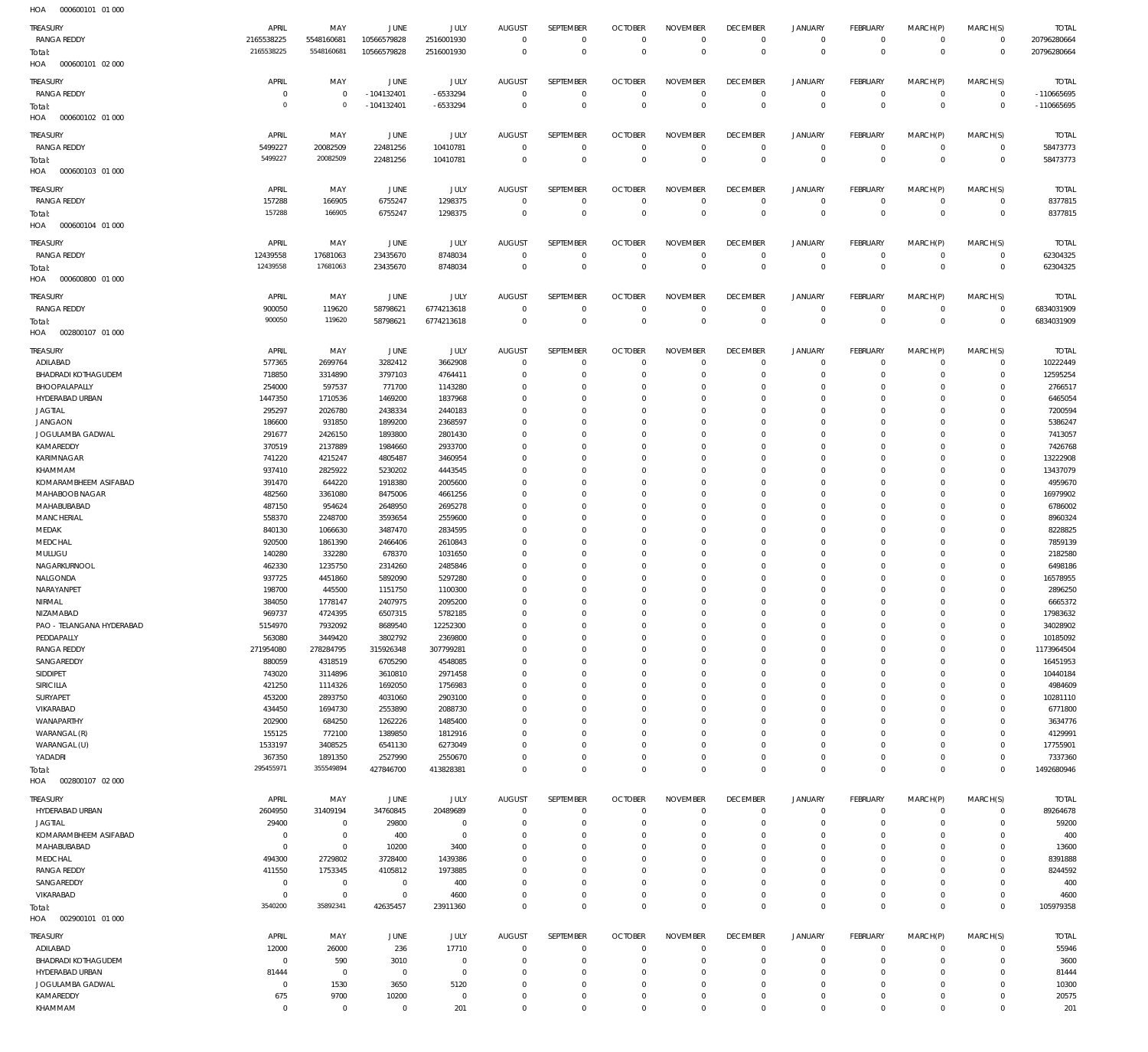| TREASURY                             | APRIL                         | MAY                                | JUNE                       | <b>JULY</b>                | <b>AUGUST</b>              | SEPTEMBER                  | <b>OCTOBER</b>                   | <b>NOVEMBER</b>                    | <b>DECEMBER</b>            | <b>JANUARY</b>                     | <b>FEBRUARY</b>                  | MARCH(P)                | MARCH(S)                         | <b>TOTAL</b>           |
|--------------------------------------|-------------------------------|------------------------------------|----------------------------|----------------------------|----------------------------|----------------------------|----------------------------------|------------------------------------|----------------------------|------------------------------------|----------------------------------|-------------------------|----------------------------------|------------------------|
| MAHABOOB NAGAR                       | $\overline{0}$                | 450                                | $\overline{0}$             | $\mathbf 0$                | $\mathbf 0$                | $\mathbb O$                | $\overline{0}$                   | $\mathbf 0$                        | $\bf 0$                    | $\overline{0}$                     | $\overline{0}$                   | $\mathbf 0$             | $\circ$                          | 450                    |
| MAHABUBABAD                          | $^{\circ}$                    | 140                                | $\mathbf 0$                | 7520                       | $^{\circ}$                 | $\mathbf 0$                | $\overline{0}$                   | $\mathbf 0$                        | $\mathbf 0$                | $\mathsf{O}\xspace$                | $\overline{0}$                   | $\mathbf 0$             | $\overline{0}$                   | 7660                   |
| MANCHERIAL                           | 15975                         | $\mathbf 0$                        | 18950                      | 8100                       | 0                          | $\mathbb O$                | $^{\circ}$                       | $\mathbf{0}$                       | 0                          | $\mathbf 0$                        | $\overline{0}$                   | $\mathbf 0$             | $\mathbf{0}$                     | 43025                  |
| MEDAK                                | $\mathbf 0$                   | 150                                | $\mathbf 0$                | 1325                       | $\Omega$                   | $\mathbf 0$                | $^{\circ}$                       | $\mathbf 0$                        | $\mathbf 0$                | $\mathbf 0$                        | $\mathbf 0$                      | $\Omega$                | $\mathbf{0}$                     | 1475                   |
| MEDCHAL<br>NALGONDA                  | $^{\circ}$<br>15810           | 500<br>10000                       | 240<br>5130                | $\mathbf 0$<br>$\mathbb O$ | $^{\circ}$<br>$^{\circ}$   | $\mathbb O$<br>$\mathbf 0$ | $^{\circ}$<br>$^{\circ}$         | $\mathbf{0}$<br>$\mathbf 0$        | $\mathbf 0$<br>$\mathbf 0$ | $\mathbf 0$<br>$\mathbf 0$         | $\mathbf 0$<br>$\mathbf 0$       | $\mathbf 0$<br>$\Omega$ | $\mathbf{0}$<br>$\mathbf 0$      | 740<br>30940           |
| NIRMAL                               | $\mathbf 0$                   | $\mathbf 0$                        | 1110                       | $\mathbf 0$                | $^{\circ}$                 | $\mathbf 0$                | $^{\circ}$                       | $\mathbf{0}$                       | $\mathbf 0$                | $\mathbf 0$                        | $\mathbf 0$                      | $\mathbf 0$             | $\mathbf{0}$                     | 1110                   |
| NIZAMABAD                            | 0                             | 750                                | 1418                       | 667                        | $\Omega$                   | $\mathbf 0$                | $^{\circ}$                       | $\mathbf 0$                        | $\mathbf 0$                | $\mathbf 0$                        | $\mathbf 0$                      | $\Omega$                | $\mathbf 0$                      | 2835                   |
| <b>RANGA REDDY</b>                   | $\Omega$                      | $\mathbf 0$                        | 45743                      | 3150                       | $^{\circ}$                 | $\mathbf 0$                | $^{\circ}$                       | $\mathbf 0$                        | $\mathbf 0$                | $\mathbf 0$                        | $\mathbf 0$                      | $\Omega$                | $\mathbf{0}$                     | 48893                  |
| SANGAREDDY                           | $\Omega$                      | 900                                | 7115                       | 6235                       | $^{\circ}$                 | $\mathbf 0$                | $^{\circ}$                       | $\mathbf 0$                        | $\mathbf 0$                | $\mathbf 0$                        | $\mathbf 0$                      | $\circ$                 | $\mathbf 0$                      | 14250                  |
| SIDDIPET                             | $\Omega$                      | 680                                | 1203                       | 120                        | $^{\circ}$                 | $\mathbf 0$                | $^{\circ}$                       | $\mathbf 0$                        | $\mathbf 0$                | $\mathbf 0$                        | $\mathbf 0$                      | $\Omega$                | $\mathbf{0}$                     | 2003                   |
| VIKARABAD                            | $\Omega$                      | 213                                | $\overline{0}$             | 1407                       | $^{\circ}$                 | $\mathbf 0$                | $^{\circ}$                       | $\mathbf{0}$                       | $\mathbf 0$                | $\mathbf 0$                        | $\mathbf 0$                      | $\circ$                 | $\mathbf{0}$                     | 1620                   |
| WANAPARTHY<br>WARANGAL (R)           | $\Omega$<br>$\Omega$          | 5650<br>$\mathbf 0$                | 5751<br>295                | 7237<br>$\mathbf 0$        | $^{\circ}$<br>$^{\circ}$   | $\mathbf 0$<br>$\mathbf 0$ | $^{\circ}$<br>$^{\circ}$         | $\mathbf{0}$<br>$\mathbf 0$        | 0<br>$\mathbf 0$           | $\mathbf 0$<br>$\mathbf 0$         | $\mathbf 0$<br>$\mathbf 0$       | $\Omega$<br>$\circ$     | $\mathbf{0}$<br>$\mathbf{0}$     | 18638<br>295           |
| YADADRI                              | $\Omega$                      | $\mathbf 0$                        | 1990                       | 2063                       | $^{\circ}$                 | $\mathbb O$                | $^{\circ}$                       | $\mathbf 0$                        | $\mathbf 0$                | $\mathbf 0$                        | $\mathbf 0$                      | $\circ$                 | $\circ$                          | 4053                   |
| Total:                               | 125904                        | 57253                              | 106041                     | 60855                      | $\mathbf 0$                | $\mathbf 0$                | $\overline{0}$                   | $\mathbf 0$                        | $\mathbf 0$                | $\mathbf 0$                        | $\overline{0}$                   | $\mathbf 0$             | $\overline{0}$                   | 350053                 |
| HOA<br>002900107 01 000              |                               |                                    |                            |                            |                            |                            |                                  |                                    |                            |                                    |                                  |                         |                                  |                        |
| TREASURY                             | APRIL                         | MAY                                | JUNE                       | JULY                       | <b>AUGUST</b>              | SEPTEMBER                  | <b>OCTOBER</b>                   | <b>NOVEMBER</b>                    | <b>DECEMBER</b>            | JANUARY                            | FEBRUARY                         | MARCH(P)                | MARCH(S)                         | <b>TOTAL</b>           |
| KHAMMAM                              | 9600                          | 17400                              | 9000                       | 5000                       | $^{\circ}$                 | $^{\circ}$                 | $\overline{0}$                   | $\overline{0}$                     | 0                          | $\mathbf 0$                        | $\overline{0}$                   | $\mathbf 0$             | $\mathbf{0}$                     | 41000                  |
| MAHABOOB NAGAR                       | $\overline{0}$                | $\mathbf 0$                        | 225000                     | $^{\circ}$                 | 0                          | $\mathbf 0$                | $^{\circ}$                       | $\Omega$                           | $\mathbf 0$                | $\mathbf 0$                        | $\mathbf 0$                      | $\Omega$                | $\mathbf{0}$                     | 225000                 |
| NALGONDA                             | $\circ$                       | $\mathbf 0$                        | $^{\circ}$                 | 8000                       | 0                          | $\mathbf 0$                | $^{\circ}$                       | $\overline{0}$                     | $\mathbf 0$                | $\mathbf 0$                        | $\mathbf 0$                      | $\Omega$                | $\mathbf 0$                      | 8000                   |
| <b>RANGA REDDY</b>                   | $\Omega$                      | $\mathbf 0$                        | $\overline{0}$             | 400                        | $\Omega$                   | $\mathbf 0$                | $^{\circ}$                       | $\mathbf 0$                        | $\mathbf 0$                | $\mathbf 0$                        | $\mathbf 0$                      | $\Omega$                | $\mathbf 0$                      | 400                    |
| SIDDIPET                             | $\Omega$                      | 1050                               | 750                        | 950                        | $^{\circ}$                 | $\mathbf 0$                | $^{\circ}$                       | $\Omega$                           | $\mathbf 0$                | $\mathbf 0$                        | $^{\circ}$                       | $\Omega$                | $\mathbf 0$                      | 2750                   |
| VIKARABAD                            | 0                             | $\mathbf 0$                        | 327980                     | $^{\circ}$                 | $\Omega$                   | $\mathbf 0$                | $^{\circ}$                       | $\mathbf 0$                        | $\mathbf 0$                | $\mathbf 0$                        | $\Omega$                         | $\Omega$                | $\mathbf 0$                      | 327980                 |
| WARANGAL (R)<br>WARANGAL (U)         | $\Omega$<br>$^{\circ}$        | 12000<br>2800                      | 12800<br>1400              | 6200<br>1400               | $\Omega$<br>$\Omega$       | $\mathbf 0$<br>$\mathbf 0$ | $^{\circ}$<br>$^{\circ}$         | $\Omega$<br>$\mathbf 0$            | $\mathbf 0$<br>$\mathbf 0$ | $\mathbf 0$<br>$\mathbf 0$         | $\mathbf 0$<br>$\mathbf 0$       | $\Omega$<br>$\mathbf 0$ | $\mathbf 0$<br>$\mathbf{0}$      | 31000<br>5600          |
| Total:                               | 9600                          | 33250                              | 576930                     | 21950                      | $\mathbf 0$                | $\mathbf 0$                | $\Omega$                         | $\Omega$                           | $\mathbf 0$                | $\mathbf 0$                        | $\mathbf 0$                      | $\Omega$                | $\mathbf 0$                      | 641730                 |
| HOA<br>002900800 80 000              |                               |                                    |                            |                            |                            |                            |                                  |                                    |                            |                                    |                                  |                         |                                  |                        |
| TREASURY                             | <b>APRIL</b>                  | MAY                                | JUNE                       | <b>JULY</b>                | <b>AUGUST</b>              | SEPTEMBER                  | <b>OCTOBER</b>                   | <b>NOVEMBER</b>                    | <b>DECEMBER</b>            | <b>JANUARY</b>                     | <b>FEBRUARY</b>                  | MARCH(P)                | MARCH(S)                         | <b>TOTAL</b>           |
| MAHABOOB NAGAR                       | $\mathbf 0$<br>$\overline{0}$ | $\mathbf 0$<br>$\mathbf 0$         | 575<br>575                 | $\mathbb O$<br>$\mathbf 0$ | 0<br>$\mathbf 0$           | $\mathbf 0$<br>$\mathsf 0$ | $\mathbf 0$<br>$\overline{0}$    | $\overline{0}$<br>$\mathbb O$      | 0<br>$\mathbf 0$           | $\mathbf 0$<br>$\mathsf{O}\xspace$ | $\overline{0}$<br>$\overline{0}$ | 0<br>$\mathbf 0$        | $\overline{0}$<br>$\overline{0}$ | 575<br>575             |
| Total:<br>HOA<br>002900800 81 000    |                               |                                    |                            |                            |                            |                            |                                  |                                    |                            |                                    |                                  |                         |                                  |                        |
| TREASURY                             | APRIL                         | MAY                                | JUNE                       | JULY                       | <b>AUGUST</b>              | SEPTEMBER                  | <b>OCTOBER</b>                   | <b>NOVEMBER</b>                    | <b>DECEMBER</b>            | JANUARY                            | FEBRUARY                         | MARCH(P)                | MARCH(S)                         | <b>TOTAL</b>           |
| HYDERABAD URBAN                      | 1955                          | 86038                              | 75605                      | 1955                       | $^{\circ}$                 | $\mathbf 0$                | $\overline{0}$                   | $\Omega$                           | $\mathbf 0$                | $\mathbf 0$                        | $\overline{0}$                   | $\mathbf 0$             | $\mathbf{0}$                     | 165553                 |
| KAMAREDDY                            | 1000                          | $\mathbf 0$                        | $\mathbf 0$                | $\mathbf 0$                | 0                          | $\mathbf 0$                | $^{\circ}$                       | $\overline{0}$                     | $\mathbf 0$                | $\mathbf 0$                        | $\mathbf 0$                      | $\mathbf 0$             | $\mathbf 0$                      | 1000                   |
| KHAMMAM                              | $^{\circ}$                    | $\mathbf 0$                        | $^{\circ}$                 | 2000                       | 0                          | $\mathbf 0$                | $^{\circ}$                       | $\Omega$                           | $\mathbf 0$                | $\mathbf 0$                        | $\mathbf 0$                      | $\Omega$                | $\mathbf 0$                      | 2000                   |
| MAHABOOB NAGAR<br>MAHABUBABAD        | $\circ$<br>$\circ$            | $\mathbf 0$<br>$\mathbf 0$         | $\overline{0}$<br>1500     | 725<br>$^{\circ}$          | 0<br>$\Omega$              | $\mathbf 0$<br>$\mathbf 0$ | $^{\circ}$<br>$^{\circ}$         | $\mathbf{0}$<br>$\Omega$           | $\mathbf 0$<br>$\mathbf 0$ | $\mathbf 0$<br>$\mathbf 0$         | $^{\circ}$<br>$\mathbf 0$        | $\Omega$<br>$\Omega$    | $\mathbf 0$<br>$\mathbf 0$       | 725<br>1500            |
| MEDAK                                | 50                            | 2000                               | $\overline{0}$             | 180                        | $\mathbf 0$                | $\mathbf 0$                | $^{\circ}$                       | $\mathbf 0$                        | $\mathbf 0$                | $\mathbf 0$                        | $\mathbf 0$                      | $\Omega$                | $\mathbf 0$                      | 2230                   |
| NAGARKURNOOL                         | $^{\circ}$                    | $\mathbf 0$                        | 490                        | 5427                       | $\Omega$                   | $\mathbf 0$                | $^{\circ}$                       | $\Omega$                           | $\mathbf 0$                | $\mathbf 0$                        | $\mathbf 0$                      | $\Omega$                | $\mathbf 0$                      | 5917                   |
| NARAYANPET                           | 11160                         | $\mathbf 0$                        | 16800                      | 4800                       | $\Omega$                   | $\mathbf 0$                | $^{\circ}$                       | $\mathbf 0$                        | $\mathbf 0$                | $\mathbf 0$                        | $\mathbf 0$                      | $\Omega$                | $\mathbf 0$                      | 32760                  |
| NIZAMABAD                            | $\mathbf 0$                   | $\mathbf 0$                        | 1000                       | $^{\circ}$                 | 0                          | $\mathbf 0$                | $^{\circ}$                       | $\mathbf 0$                        | $\mathbf 0$                | $\mathbf 0$                        | $\mathbf 0$                      | $\Omega$                | $\mathbf 0$                      | 1000                   |
| <b>RANGA REDDY</b>                   | 73979                         | 26093                              | 25167                      | 23720                      | $\Omega$                   | $\mathbf 0$                | $^{\circ}$                       | $\Omega$                           | $\mathbf 0$                | $\mathbf 0$                        | $\Omega$                         | $\Omega$                | $\mathbf 0$                      | 148959                 |
| SANGAREDDY                           | $\circ$                       | $\mathbf 0$                        | 2500                       | $^{\circ}$                 | $^{\circ}$                 | $\mathbf 0$                | $^{\circ}$                       | $\Omega$                           | $\mathbf 0$                | $\mathbf 0$<br>$\Omega$            | $\mathbf 0$                      | $\Omega$                | $\mathbf 0$                      | 2500                   |
| SIDDIPET<br>SURYAPET                 | $\Omega$<br>$\mathbf{0}$      | 666<br>1211                        | $\overline{0}$<br>250      | $\mathbf 0$<br>$\mathbf 0$ | $\Omega$<br>$\Omega$       | $\mathbf 0$<br>$\mathbf 0$ | $^{\circ}$<br>$\Omega$           | $\mathbf 0$<br>$\Omega$            | $\mathbf 0$<br>$\Omega$    | $\Omega$                           | $\Omega$<br>$\Omega$             | $\Omega$<br>$\Omega$    | $\mathbf 0$<br>$\mathbf{0}$      | 666<br>1461            |
| VIKARABAD                            | $\mathbf{0}$                  | 31240                              | 250                        | $\mathbf{0}$               | $\Omega$                   | $\Omega$                   | $\Omega$                         | $\Omega$                           | $\mathsf{O}\xspace$        | $\mathsf{O}\xspace$                | $\Omega$                         | $\mathsf{O}\xspace$     | $\mathbb O$                      | 31490                  |
| WARANGAL (R)                         | $\mathbf 0$                   | 1100                               | 1000                       | 300                        | $\mathbf 0$                | $\mathbf 0$                | $\mathbf 0$                      | $\mathbf{0}$                       | $\mathbf 0$                | $\mathbf 0$                        | $\mathbf 0$                      | $\mathbf 0$             | $\mathbf{0}$                     | 2400                   |
| WARANGAL (U)                         | $^{\circ}$                    | $\mathbf 0$                        | 3000                       | $\mathbf 0$                | $\mathbf 0$                | $\mathbb O$                | $\mathbf 0$                      | $\mathbb O$                        | $\mathsf{O}\xspace$        | $\mathsf{O}\xspace$                | $\overline{0}$                   | $\mathbf 0$             | $\circ$                          | 3000                   |
| Total:<br>HOA   003001101   96   000 | 88144                         | 148348                             | 127562                     | 39107                      | $\mathbf 0$                | $\mathbf 0$                | $\mathbf 0$                      | $\mathbf 0$                        | $\mathbf 0$                | $\mathbf 0$                        | $\overline{0}$                   | $\mathbf 0$             | $\mathbf 0$                      | 403161                 |
| TREASURY                             | APRIL                         | MAY                                | JUNE                       | JULY                       | <b>AUGUST</b>              | SEPTEMBER                  | <b>OCTOBER</b>                   | <b>NOVEMBER</b>                    | <b>DECEMBER</b>            | <b>JANUARY</b>                     | FEBRUARY                         | MARCH(P)                | MARCH(S)                         | <b>TOTAL</b>           |
| PAO - TELANGANA HYDERABAD            | $\mathbf 0$                   | $\mathbf 0$                        | $-37596$                   | $-1242949$                 | $\mathbf 0$                | $\mathbb O$                | $\overline{0}$                   | $\mathbf 0$                        | $\mathbf 0$                | $\mathbf 0$                        | $\overline{0}$                   | $\circ$                 | $\overline{0}$                   | $-1280545$             |
| Total:<br>HOA<br>003001102 01 000    | $\circ$                       | $\circ$                            | $-37596$                   | $-1242949$                 | $\mathbf 0$                | $\mathsf 0$                | $\overline{0}$                   | $\mathbf 0$                        | $\mathbf 0$                | $\mathsf{O}\xspace$                | $\overline{0}$                   | $\mathbf 0$             | $\overline{0}$                   | $-1280545$             |
|                                      |                               |                                    |                            |                            |                            |                            |                                  |                                    |                            |                                    |                                  |                         |                                  |                        |
| TREASURY<br>BHADRADI KOTHAGUDEM      | APRIL<br>$\circ$              | MAY<br>$\mathbf 0$                 | JUNE<br>$\mathbf 0$        | JULY<br>109612             | AUGUST<br>$\mathbf 0$      | SEPTEMBER<br>$\mathbf 0$   | <b>OCTOBER</b><br>$\overline{0}$ | <b>NOVEMBER</b><br>$\overline{0}$  | <b>DECEMBER</b><br>$\bf 0$ | JANUARY<br>$\mathbf 0$             | FEBRUARY<br>$\overline{0}$       | MARCH(P)<br>$\mathbf 0$ | MARCH(S)<br>$\circ$              | <b>TOTAL</b><br>109612 |
| HYDERABAD URBAN                      | 0                             | 25500                              | 3055866                    | 114135                     | 0                          | $\mathbb O$                | $^{\circ}$                       | $\overline{0}$                     | 0                          | $\mathbf 0$                        | $\mathbf 0$                      | $\mathbf 0$             | $\circ$                          | 3195501                |
| JOGULAMBA GADWAL                     | $\circ$                       | $\mathbf 0$                        | 4090187                    | $\mathbf 0$                | 0                          | $\mathbf 0$                | $^{\circ}$                       | $^{\circ}$                         | $\mathbf 0$                | $\mathsf{O}\xspace$                | $\mathbf 0$                      | $\mathbf 0$             | $\mathbf 0$                      | 4090187                |
| KAMAREDDY                            | $\overline{0}$                | 114321                             | 590239                     | 3604435                    | $\Omega$                   | $\mathbf 0$                | $^{\circ}$                       | $\mathbf{0}$                       | $\mathbf 0$                | $\mathbf 0$                        | $\mathbf 0$                      | $\Omega$                | $\mathbf 0$                      | 4308995                |
| KHAMMAM                              | $\Omega$                      | 30528                              | 1164809                    | $\mathbf 0$                | $\Omega$                   | $\mathbf 0$                | $^{\circ}$                       | $\Omega$                           | $\mathbf 0$                | $\mathbf 0$                        | $\mathbf 0$                      | $\Omega$                | $\mathbf 0$                      | 1195337                |
| MAHABUBABAD                          | $\overline{0}$                | 3305389                            | $\mathbf 0$                | $\mathbf 0$                | $\Omega$                   | $\mathbf 0$                | $\mathbf 0$                      | $\mathbf{0}$                       | $\mathbf 0$                | $\mathbf 0$                        | $\mathbf 0$                      | $\mathbf 0$             | $\mathbf 0$                      | 3305389                |
| MEDCHAL                              | $\mathbf 0$                   | 10623120                           | $\mathbf 0$                | 9822795                    | $\Omega$                   | $\mathbf 0$                | $^{\circ}$                       | $\mathbf{0}$                       | $\mathbf 0$                | $\mathbf 0$                        | $\mathbf 0$                      | $\Omega$                | $\mathbf 0$                      | 20445915               |
| NAGARKURNOOL                         | 4193481                       | $\mathbf 0$                        | $\mathbf 0$                | $\mathbf 0$                | $\Omega$                   | $\mathbf 0$                | $\mathbf 0$                      | $\mathbf 0$                        | $\mathbf 0$                | $\mathbf 0$<br>$\mathbf 0$         | $\mathbf 0$                      | $\mathbf 0$<br>$\Omega$ | $\mathbf 0$                      | 4193481                |
| NALGONDA<br>NIZAMABAD                | $^{\circ}$<br>$\circ$         | 6828<br>$\mathbf 0$                | 3264<br>8128375            | 21834<br>$\mathbf 0$       | $\Omega$<br>$\Omega$       | $\mathbf 0$<br>$\mathbf 0$ | $^{\circ}$<br>$\mathbf 0$        | $^{\circ}$<br>$\mathbf 0$          | $\mathbf 0$<br>$\mathbf 0$ | $\mathbf 0$                        | $\mathbf 0$<br>$\mathbf 0$       | $\mathbf 0$             | $\mathbf 0$<br>$\mathbf{0}$      | 31926<br>8128375       |
| <b>RANGA REDDY</b>                   | $\circ$                       | $\mathbf 0$                        | 3932188                    | 9511566                    | 0                          | $\mathbf 0$                | $^{\circ}$                       | $\mathbf{0}$                       | $\mathbf 0$                | $\mathbf 0$                        | $\mathbf 0$                      | $\Omega$                | $\mathbf 0$                      | 13443754               |
| SIDDIPET                             | $^{\circ}$                    | $\mathbf 0$                        | $-44426$                   | $\mathbf 0$                | $\Omega$                   | $\mathbf 0$                | $^{\circ}$                       | $\mathbf 0$                        | $\mathbf 0$                | $\mathbf 0$                        | $\mathbf 0$                      | $\Omega$                | $\mathbf 0$                      | $-44426$               |
| SURYAPET                             | 2743785                       | 1696                               | 1912                       | 6579                       | 0                          | $\mathbf 0$                | $^{\circ}$                       | $\Omega$                           | $\mathbf 0$                | $\mathbf 0$                        | $\mathbf 0$                      | $\Omega$                | $\mathbf 0$                      | 2753972                |
| WARANGAL (U)                         | 1122132                       | $\mathbf 0$                        | $\mathbf 0$                | $\mathbf 0$                | $\Omega$                   | $\mathbf 0$                | $\mathbf 0$                      | $\mathbf 0$                        | $\mathbf 0$                | $\mathbf 0$                        | $\mathbf 0$                      | $\mathbf 0$             | $\mathbf 0$                      | 1122132                |
| YADADRI                              | $\mathbf 0$                   | 3122                               | 1236                       | 10454                      | $\mathbf 0$                | $\mathbf 0$                | $\mathbf 0$                      | $\mathbf 0$                        | $\mathsf{O}\xspace$        | $\mathsf{O}\xspace$                | $\overline{0}$                   | $\mathbf 0$             | $\circ$                          | 14812                  |
| Total:<br>HOA<br>003001102 96 000    | 8059398                       | 14110504                           | 20923650                   | 23201410                   | $\mathbf 0$                | $\mathbf 0$                | $\mathbf 0$                      | $\mathbf 0$                        | $\mathbf 0$                | $\mathbf 0$                        | $\overline{0}$                   | $\mathbf 0$             | $\mathbf 0$                      | 66294962               |
| TREASURY                             | APRIL                         | MAY                                | JUNE                       | JULY                       | <b>AUGUST</b>              | SEPTEMBER                  | <b>OCTOBER</b>                   | <b>NOVEMBER</b>                    | <b>DECEMBER</b>            | JANUARY                            | FEBRUARY                         | MARCH(P)                | MARCH(S)                         | <b>TOTAL</b>           |
| NALGONDA                             | $\mathbf 0$<br>$\mathbf 0$    | $\mathbf 0$<br>$\mathsf{O}\xspace$ | $\mathbf 0$<br>$\mathbf 0$ | $-15572$<br>$-15572$       | $\mathbf 0$<br>$\mathbb O$ | $\mathbb O$<br>$\mathsf 0$ | $\overline{0}$<br>$\overline{0}$ | $\mathbf 0$<br>$\mathsf{O}\xspace$ | $\mathbf 0$<br>$\,0\,$     | $\mathbf 0$<br>$\mathsf{O}\xspace$ | $\overline{0}$<br>$\mathbf 0$    | $\circ$<br>$\bf 0$      | $\overline{0}$<br>$\,0\,$        | $-15572$<br>$-15572$   |
| Total:                               |                               |                                    |                            |                            |                            |                            |                                  |                                    |                            |                                    |                                  |                         |                                  |                        |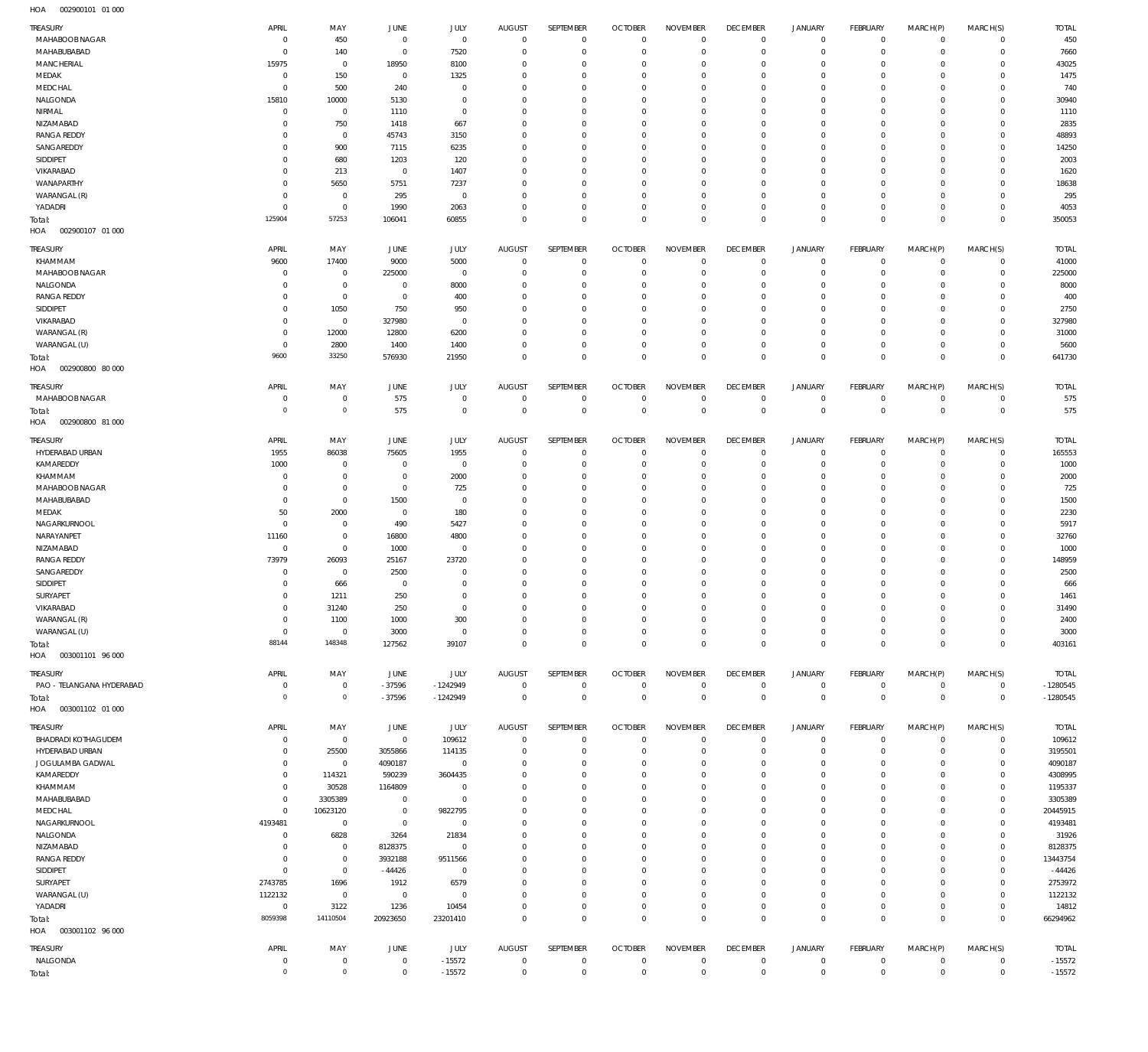| 1107<br><b>UUJUULIUL UI UUL</b>   |                            |                             |                             |                               |                                 |                                  |                               |                                  |                                   |                                |                         |                            |                            |                           |
|-----------------------------------|----------------------------|-----------------------------|-----------------------------|-------------------------------|---------------------------------|----------------------------------|-------------------------------|----------------------------------|-----------------------------------|--------------------------------|-------------------------|----------------------------|----------------------------|---------------------------|
| <b>TREASURY</b><br>ADILABAD       | APRIL                      | MAY<br>$^{\circ}$           | JUNE                        | JULY<br>31203                 | <b>AUGUST</b><br>$\overline{0}$ | SEPTEMBER                        | <b>OCTOBER</b><br>$\mathbf 0$ | <b>NOVEMBER</b><br>$\mathbf 0$   | <b>DECEMBER</b>                   | <b>JANUARY</b>                 | FEBRUARY<br>$\mathbf 0$ | MARCH(P)<br>$\mathbf 0$    | MARCH(S)<br>$\mathbf{0}$   | <b>TOTAL</b><br>131425    |
| HYDERABAD URBAN                   | $\overline{0}$<br>33960485 | 90392888                    | 100222<br>172679035         | 211914717                     | $\Omega$                        | $\overline{0}$<br>$\overline{0}$ | 0                             | $^{\circ}$                       | $\overline{0}$<br>0               | $\mathbf{0}$<br>$\mathbf 0$    | 0                       | $\mathbf 0$                | $\mathbf 0$                | 508947125                 |
| <b>JANGAON</b>                    | $\overline{0}$             | $\overline{0}$              | 2750                        | 3600                          | $\Omega$                        | $\mathbf 0$                      | $\Omega$                      | $\overline{0}$                   | $\circ$                           | $\mathbf 0$                    | 0                       | $\mathbf 0$                | $\mathbf 0$                | 6350                      |
| KOMARAMBHEEM ASIFABAD             | 210175                     | $\overline{0}$              | $^{\circ}$                  | $\overline{0}$                | $\Omega$                        | $\mathbf 0$                      | $\Omega$                      | $\overline{0}$                   | $\circ$                           | $^{\circ}$                     | 0                       | 0                          | $^{\circ}$                 | 210175                    |
| <b>RANGA REDDY</b>                | $^{\circ}$                 | 5270                        | 20936                       | 28718                         | $\Omega$                        | $\mathbf 0$                      | $\Omega$                      | $\overline{0}$                   | 0                                 | $\mathbf{0}$                   | 0                       | $\mathbf 0$                | $\mathbf 0$                | 54924                     |
| SANGAREDDY                        | $\overline{0}$             | $\overline{0}$              | $^{\circ}$                  | 15784                         | $\Omega$                        | $\mathbf 0$                      | $\Omega$                      | $\overline{0}$                   | $\circ$                           | $\mathbf{0}$                   | 0                       | $\mathbf 0$                | $\mathbf 0$                | 15784                     |
| SIDDIPET                          | 616493                     | $\overline{0}$              | $\overline{0}$              | 12843                         | $\Omega$                        | $\mathbf 0$                      | 0                             | $\overline{0}$                   | $\circ$                           | $\mathbf 0$                    | 0                       | $\mathbf 0$                | $\mathbf 0$                | 629336                    |
| VIKARABAD                         | $^{\circ}$                 | $\overline{0}$              | 388                         | $\Omega$                      | $\Omega$                        | $\overline{0}$                   | $\mathbf 0$                   | $\mathbf 0$                      | $^{\circ}$                        | $\mathbf 0$                    | $\mathbf 0$             | $\mathbf 0$                | $\mathbf 0$                | 388                       |
| Total:<br>HOA<br>003002102 96 000 | 34787153                   | 90398158                    | 172803331                   | 212006865                     | $\Omega$                        | $\mathbf 0$                      | $\Omega$                      | $\mathbf 0$                      | $^{\circ}$                        | $\mathbb O$                    | $\mathbf 0$             | $\mathbf 0$                | $\mathbf 0$                | 509995507                 |
|                                   |                            |                             |                             |                               |                                 |                                  |                               |                                  |                                   |                                |                         |                            |                            |                           |
| TREASURY<br>KAMAREDDY             | APRIL<br>$^{\circ}$        | MAY<br>$^{\circ}$           | JUNE                        | <b>JULY</b><br>$\overline{0}$ | <b>AUGUST</b><br>$\Omega$       | SEPTEMBER                        | <b>OCTOBER</b><br>$^{\circ}$  | <b>NOVEMBER</b><br>$\mathbf 0$   | <b>DECEMBER</b><br>$^{\circ}$     | JANUARY                        | FEBRUARY<br>$\mathbf 0$ | MARCH(P)<br>$\mathbf 0$    | MARCH(S)<br>$^{\circ}$     | <b>TOTAL</b>              |
| KARIMNAGAR                        | - 0                        | -504566                     | $-15464$<br>$-1128442$      | $-715729$                     | $\Omega$                        | $\overline{0}$<br>$\mathbf 0$    | 0                             | $^{\circ}$                       | 0                                 | $\mathbf 0$<br>$\mathbf 0$     | $^{\circ}$              | 0                          | 0                          | $-15464$<br>-2348737      |
| Total:                            | $\Omega$                   | $-504566$                   | $-1143906$                  | $-715729$                     | $\Omega$                        | $\mathbf 0$                      | $^{\circ}$                    | $\mathbf 0$                      | $^{\circ}$                        | $\mathbf 0$                    | $\mathbf 0$             | $\mathbf 0$                | $\mathbf 0$                | $-2364201$                |
| HOA<br>003002103 01 000           |                            |                             |                             |                               |                                 |                                  |                               |                                  |                                   |                                |                         |                            |                            |                           |
| TREASURY                          | APRIL                      | MAY                         | JUNE                        | <b>JULY</b>                   | AUGUST                          | SEPTEMBER                        | <b>OCTOBER</b>                | <b>NOVEMBER</b>                  | <b>DECEMBER</b>                   | JANUARY                        | FEBRUARY                | MARCH(P)                   | MARCH(S)                   | <b>TOTAL</b>              |
| ADILABAD                          | $^{\circ}$                 | 49750                       | 52500                       | 37440                         | $\Omega$                        | $\overline{0}$                   | $\overline{0}$                | $^{\circ}$                       | $^{\circ}$                        | $\mathbf 0$                    | $\mathbf 0$             | $^{\circ}$                 | $^{\circ}$                 | 139690                    |
| HYDERABAD URBAN                   | 151528477                  | 1644175677                  | 3867583491                  | 3865258936                    | $\Omega$                        | $\mathbf 0$                      | $\overline{0}$                | $\mathbf{0}$                     | $^{\circ}$                        | $\mathbf 0$                    | $^{\circ}$              | $\mathbf 0$                | $\mathbf 0$                | 9528546581                |
| KARIMNAGAR                        | $^{\circ}$                 | $\circ$                     | $\circ$                     | 30000                         | $\Omega$                        | $\mathbf 0$                      | 0                             | $\overline{0}$                   | $\circ$                           | $\mathbf 0$                    | 0                       | $\mathbf 0$                | $\mathbf 0$                | 30000                     |
| KHAMMAM                           | $^{\circ}$                 | $\overline{0}$              | 4850                        | 143                           | $\Omega$                        | $\mathbf 0$                      | $\Omega$                      | $\overline{0}$                   | $\circ$                           | $\mathbf 0$                    | 0                       | $\mathbf 0$                | $\mathbf 0$                | 4993                      |
| KOMARAMBHEEM ASIFABAD             | 0                          | 600                         | $^{\circ}$                  | $\Omega$                      | $\Omega$                        | $\mathbf 0$                      | $\Omega$                      | $\overline{0}$                   | $\circ$                           | $\mathbf 0$                    | 0                       | $\mathbf 0$                | $\mathbf 0$                | 600                       |
| MANCHERIAL                        | $\mathbf 0$                | 3459388                     | 1100<br>$\Omega$            | $\Omega$<br>$\Omega$          | $\Omega$<br>$\Omega$            | $\mathbf 0$<br>$\mathbf 0$       | 0<br>$\Omega$                 | $\overline{0}$                   | 0                                 | $^{\circ}$                     | 0                       | $\mathbf 0$<br>$\mathbf 0$ | $^{\circ}$<br>$\mathbf 0$  | 3460488<br>61600          |
| MEDAK<br>MEDCHAL                  | $\overline{0}$<br>6800     | 61600<br>$^{\circ}$         | $-8207140$                  | $\overline{0}$                | $\Omega$                        | $\mathbf 0$                      | 0                             | $\overline{0}$<br>$\overline{0}$ | 0<br>$\circ$                      | $\mathbf 0$<br>$\mathbf 0$     | 0<br>0                  | $\mathbf 0$                | $\mathbf 0$                | 8200340                   |
| NAGARKURNOOL                      | $\overline{0}$             | 257                         | 9841                        | 11669                         | $\Omega$                        | $\mathbf 0$                      | $\Omega$                      | $\overline{0}$                   | $\circ$                           | $^{\circ}$                     | 0                       | $\mathbf 0$                | $\mathbf 0$                | 21767                     |
| NALGONDA                          | 500                        | 1220                        | 8259                        | 18522                         | $\Omega$                        | $\mathbf 0$                      | 0                             | $\overline{0}$                   | $\circ$                           | $\mathbf 0$                    | 0                       | $\mathbf 0$                | $\mathbf 0$                | 28501                     |
| PEDDAPALLY                        | - 0                        | 36690                       | $^{\circ}$                  | 3432                          | $\Omega$                        | $\mathbf 0$                      | $\Omega$                      | $\overline{0}$                   | 0                                 | $^{\circ}$                     | 0                       | $\mathbf 0$                | $^{\circ}$                 | 40122                     |
| <b>RANGA REDDY</b>                | $^{\circ}$                 | 880                         | 3935                        | $-252923$                     | $\Omega$                        | $\mathbf 0$                      | 0                             | $\overline{0}$                   | $\circ$                           | $\mathbf 0$                    | 0                       | $\mathbf 0$                | $\mathbf 0$                | $-248108$                 |
| SANGAREDDY                        | $^{\circ}$                 | 1479034                     | -2593159                    | $-1743434$                    | $\Omega$                        | $\mathbf 0$                      | $\Omega$                      | $\overline{0}$                   | 0                                 | $^{\circ}$                     | 0                       | $\mathbf 0$                | $\mathbf 0$                | -2857559                  |
| SIDDIPET                          | $^{\circ}$                 | $\overline{0}$              | 30620                       | $^{\circ}$                    | $\Omega$                        | $\overline{0}$                   | - 0                           | $\overline{0}$                   | $\circ$                           | $\mathbf 0$                    | 0                       | $\mathbf 0$                | $\mathbf 0$                | 30620                     |
| SURYAPET                          | $^{\circ}$                 | $\overline{0}$              | 22622                       | 1500                          | $\Omega$                        | $\mathbf 0$                      | $\Omega$                      | $\overline{0}$                   | 0                                 | $^{\circ}$                     | 0                       | $\mathbf 0$                | $\mathbf 0$                | 24122                     |
| WANAPARTHY                        | $^{\circ}$                 | 10200                       | 12428                       | 29795                         | $\Omega$                        | $\mathbf 0$                      | $\Omega$                      | $\overline{0}$                   | $\circ$                           | $\mathbf 0$                    | 0                       | $\mathbf 0$                | $\mathbf 0$                | 52423                     |
| WARANGAL (U)<br>YADADRI           | $^{\circ}$<br>$\mathbf 0$  | $\overline{0}$<br>50260     | 100<br>$\Omega$             | $\circ$<br>$\Omega$           | $\Omega$<br>$\Omega$            | $\mathbf 0$<br>$\overline{0}$    | 0<br>0                        | $\overline{0}$<br>$\mathbb O$    | $\circ$<br>$^{\circ}$             | $^{\circ}$<br>$\mathbf 0$      | 0<br>0                  | $\mathbf 0$<br>$\mathbf 0$ | $\mathbf 0$<br>$\mathbf 0$ | 100<br>50260              |
| Total:                            | 151535777                  | 1649325556                  | 3856929447                  | 3863395080                    | $\Omega$                        | $\mathbf 0$                      | $\overline{0}$                | $\mathbb O$                      | $\mathbb O$                       | $\mathbb O$                    | $\mathbf 0$             | $\mathbf 0$                | $\mathbf 0$                | 9521185860                |
| HOA<br>003002103 96 000           |                            |                             |                             |                               |                                 |                                  |                               |                                  |                                   |                                |                         |                            |                            |                           |
| TREASURY                          | APRIL                      | MAY                         | JUNE                        | JULY                          | <b>AUGUST</b>                   | SEPTEMBER                        | <b>OCTOBER</b>                | <b>NOVEMBER</b>                  | <b>DECEMBER</b>                   | <b>JANUARY</b>                 | FEBRUARY                | MARCH(P)                   | MARCH(S)                   | <b>TOTAL</b>              |
| ADILABAD                          | 0                          | $^{\circ}$                  | $^{\circ}$                  | $-2712311$                    | $\Omega$                        | $\mathbf 0$                      | $\overline{0}$                | $^{\circ}$                       | $\overline{0}$                    | $\mathbf 0$                    | $^{\circ}$              | $^{\circ}$                 | $\mathbf 0$                | $-2712311$                |
| HYDERABAD URBAN                   | 0                          | $\mathbb O$                 | $\overline{0}$              | $-165452$                     | $\Omega$                        | $\mathbf 0$                      | $\overline{0}$                | $\overline{0}$                   | 0                                 | $\mathbf 0$                    | $\mathbf 0$             | $\mathbf 0$                | $\mathbf 0$                | $-165452$                 |
| KAMAREDDY                         | $\Omega$                   | $\mathbb O$                 | $-6754$                     | $\Omega$                      |                                 | $\mathbf 0$                      | -C                            | $\overline{0}$                   | 0                                 | $\mathbf 0$                    | 0                       | 0                          | $^{\circ}$                 | $-6754$                   |
| MAHABOOB NAGAR                    | 0                          | $\mathbf{0}$                | $-864898$                   | $\Omega$                      |                                 | $\mathbf 0$                      | $\Omega$                      | $^{\circ}$                       | 0                                 | $^{\circ}$                     | 0                       | 0                          | $^{\circ}$                 | $-864898$                 |
| MEDCHAL                           | 0                          | $\mathbb O$                 | $-6400875$                  | $\Omega$                      |                                 | $\mathbf 0$                      | -C                            | $\overline{0}$                   | 0                                 | $\mathbf{0}$                   | 0                       | 0                          | $^{\circ}$                 | $-6400875$                |
| NALGONDA                          | 0                          | $\mathbf 0$                 | $-6240317$                  | $\Omega$                      | $\Omega$                        | $\mathbf 0$                      | $\Omega$                      | $\overline{0}$                   | 0                                 | $^{\circ}$                     | 0                       | $\mathbf 0$                | $^{\circ}$                 | $-6240317$                |
| NIZAMABAD                         | 0                          | $\,0\,$<br>$\mathbf{0}$     | $-25566$                    | $\Omega$                      |                                 | $\mathbf 0$<br>$\Omega$          | C                             | $\overline{0}$                   | 0                                 | $^{\circ}$                     | 0                       | 0                          | 0                          | $-25566$                  |
| <b>RANGA REDDY</b><br>Total:      | $\Omega$<br>$\Omega$       | $\circ$                     | $-2814126$<br>$-16352536$   | $-4627562$<br>$-7505325$      | $\Omega$                        | $\mathbf 0$                      | $\Omega$<br>$\Omega$          | $\overline{0}$<br>$\mathbf 0$    | 0<br>$\mathbf 0$                  | $\mathbf 0$<br>$\mathbb O$     | 0<br>$\mathbf 0$        | $\mathbf 0$<br>$\mathbf 0$ | $^{\circ}$<br>$\mathbf 0$  | $-7441688$<br>$-23857861$ |
| HOA<br>003002800 01 000           |                            |                             |                             |                               |                                 |                                  |                               |                                  |                                   |                                |                         |                            |                            |                           |
|                                   | APRIL                      |                             |                             |                               | <b>AUGUST</b>                   | SEPTEMBER                        | <b>OCTOBER</b>                |                                  |                                   |                                |                         |                            |                            | <b>TOTAL</b>              |
| <b>TREASURY</b><br><b>JAGTIAL</b> | $\overline{0}$             | MAY<br>$\overline{0}$       | JUNE<br>$\overline{0}$      | <b>JULY</b><br>2000           | $\Omega$                        | $\overline{0}$                   | $\mathbf 0$                   | <b>NOVEMBER</b><br>$\mathbf 0$   | <b>DECEMBER</b><br>$\overline{0}$ | <b>JANUARY</b><br>$\mathbf{0}$ | FEBRUARY<br>$\mathbf 0$ | MARCH(P)<br>$\mathbf 0$    | MARCH(S)<br>$\mathbf 0$    | 2000                      |
| MEDCHAL                           | $^{\circ}$                 | 1100                        | 4000                        | 1000                          | $^{\circ}$                      | $\overline{0}$                   | - 0                           | $^{\circ}$                       | 0                                 | $\mathbf 0$                    | 0                       | $\mathbf 0$                | $\mathbf 0$                | 6100                      |
| NALGONDA                          | 50                         | $\overline{0}$              | $\overline{0}$              | $^{\circ}$                    | $\Omega$                        | $\mathbf 0$                      | 0                             | $\overline{0}$                   | $^{\circ}$                        | $\mathbf{0}$                   | 0                       | $\mathbf 0$                | $\mathbf 0$                | 50                        |
| SANGAREDDY                        | $\overline{0}$             | $\overline{0}$              | 3300                        | $\overline{0}$                | $\Omega$                        | $\overline{0}$                   | $^{\circ}$                    | $\mathbf 0$                      | $^{\circ}$                        | $\mathbf 0$                    | 0                       | $\mathbf 0$                | $\mathbf 0$                | 3300                      |
| Total:                            | 50                         | 1100                        | 7300                        | 3000                          | $\Omega$                        | $\mathbf 0$                      | $\overline{0}$                | $\mathbf 0$                      | $\mathbf 0$                       | $\mathbb O$                    | $\mathbf 0$             | $\mathbf 0$                | $\mathbf 0$                | 11450                     |
| 003002800 81 000<br>HOA           |                            |                             |                             |                               |                                 |                                  |                               |                                  |                                   |                                |                         |                            |                            |                           |
| TREASURY                          | APRIL                      | MAY                         | JUNE                        | <b>JULY</b>                   | <b>AUGUST</b>                   | SEPTEMBER                        | <b>OCTOBER</b>                | <b>NOVEMBER</b>                  | <b>DECEMBER</b>                   | JANUARY                        | FEBRUARY                | MARCH(P)                   | MARCH(S)                   | <b>TOTAL</b>              |
| MEDAK                             | $^{\circ}$                 | $\overline{0}$              | 1100                        | $\overline{0}$                | $\mathbf{0}$                    | $\overline{0}$                   | $\overline{0}$                | $\mathbf 0$                      | $^{\circ}$                        | $\mathbf 0$                    | $\mathbf 0$             | $\mathbf 0$                | 0                          | 1100                      |
| SANGAREDDY                        | $\mathbf 0$                | $\overline{0}$              | $\overline{0}$              | 1100                          | $\Omega$                        | $\mathbf 0$                      | $\overline{0}$                | $\mathbf 0$                      | $^{\circ}$                        | $\mathbf 0$                    | $\mathbf 0$             | 0                          | 0                          | 1100                      |
| Total:<br>HOA<br>003002901 01 000 | $\overline{0}$             | $\overline{0}$              | 1100                        | 1100                          | $\mathbf{0}$                    | $\mathbf 0$                      | $^{\circ}$                    | $\mathbf 0$                      | $\overline{0}$                    | $\mathbf 0$                    | $\mathbf 0$             | $\mathbf 0$                | $\mathbf 0$                | 2200                      |
|                                   |                            |                             |                             |                               |                                 |                                  |                               |                                  |                                   |                                |                         |                            |                            |                           |
| TREASURY                          | APRIL                      | MAY                         | JUNE                        | <b>JULY</b>                   | AUGUST                          | SEPTEMBER                        | <b>OCTOBER</b>                | <b>NOVEMBER</b>                  | <b>DECEMBER</b>                   | JANUARY                        | FEBRUARY                | MARCH(P)                   | MARCH(S)                   | <b>TOTAL</b>              |
| <b>BHADRADI KOTHAGUDEM</b>        | - 0                        | $\,0\,$                     | $\mathbf 0$                 | $-293778$                     | $\mathbf{0}$                    | $\overline{0}$                   | $\overline{0}$                | $\mathbf 0$                      | $^{\circ}$                        | $\mathbf 0$                    | $\mathbf 0$             | $\mathbf 0$                | $\mathbf 0$                | -293778                   |
| <b>JANGAON</b><br>KHAMMAM         | $^{\circ}$<br>0            | $\mathbf 0$<br>$\mathbf 0$  | $\overline{0}$<br>$-205446$ | $-613493$<br>$-30847$         | $\Omega$<br>$\Omega$            | $\mathbf 0$<br>$\mathbf 0$       | $^{\circ}$<br>0               | $\mathbf 0$<br>$^{\circ}$        | $^{\circ}$<br>$\circ$             | $\mathbf 0$<br>$\mathbf 0$     | $\mathbf 0$<br>0        | $\mathbf 0$<br>$\mathbf 0$ | $\mathbf 0$<br>0           | $-613493$<br>$-236293$    |
| MAHABUBABAD                       | $\overline{0}$             | $\mathbf 0$                 | $\overline{0}$              | $-317632$                     | $\Omega$                        | $\overline{0}$                   | 0                             | $\mathbf 0$                      | $\overline{0}$                    | $\mathbf 0$                    | 0                       | $\mathbf 0$                | $\mathbf 0$                | $-317632$                 |
| NIZAMABAD                         | 0                          | $\,0\,$                     | $\overline{0}$              | $-335852$                     | $\Omega$                        | $\mathbf 0$                      | 0                             | $\overline{0}$                   | $\circ$                           | $^{\circ}$                     | 0                       | $\mathbf 0$                | 0                          | $-335852$                 |
| WARANGAL (R)                      | $\overline{0}$             | $\mathbf 0$                 | $\overline{0}$              | $-844360$                     | $\Omega$                        | $\mathbf 0$                      | - 0                           | $\mathbf 0$                      | $^{\circ}$                        | $\mathbf 0$                    | 0                       | $\mathbf 0$                | $^{\circ}$                 | $-844360$                 |
| WARANGAL (U)                      | $\overline{0}$             | $\,0\,$                     | $\overline{0}$              | $-5520411$                    | $\Omega$                        | $\overline{0}$                   | $^{\circ}$                    | $\mathbf 0$                      | $\overline{0}$                    | $\mathbf 0$                    | $\mathbf 0$             | $\mathbf 0$                | $\mathbf 0$                | $-5520411$                |
| Total:                            | $\mathbf{0}$               | $\circ$                     | $-205446$                   | -7956373                      | $\Omega$                        | $\mathbb O$                      | $\mathbf 0$                   | $\mathbb O$                      | $\mathbf 0$                       | $\mathbb O$                    | $\mathbf 0$             | $\mathbf 0$                | $\mathbf 0$                | $-8161819$                |
| HOA<br>003003104 01 000           |                            |                             |                             |                               |                                 |                                  |                               |                                  |                                   |                                |                         |                            |                            |                           |
| TREASURY                          | APRIL                      | MAY                         | JUNE                        | <b>JULY</b>                   | <b>AUGUST</b>                   | SEPTEMBER                        | <b>OCTOBER</b>                | <b>NOVEMBER</b>                  | <b>DECEMBER</b>                   | JANUARY                        | FEBRUARY                | MARCH(P)                   | MARCH(S)                   | <b>TOTAL</b>              |
| ADILABAD                          | $\overline{0}$             | $\overline{0}$              | 18400                       | 13000                         | $\mathbf{0}$                    | $\overline{0}$                   | $\overline{0}$                | $\mathbf 0$                      | $^{\circ}$                        | $\mathbf 0$                    | $\mathbf 0$             | $\mathbf 0$                | 0                          | 31400                     |
| HYDERABAD URBAN<br><b>JANGAON</b> | 10645973<br>$^{\circ}$     | 169032625<br>$\overline{0}$ | 334711567<br>280            | 290939517<br>450              | $\Omega$<br>$\Omega$            | $\mathbf 0$<br>$\mathbf 0$       | C<br>0                        | $^{\circ}$<br>$^{\circ}$         | 0<br>0                            | $\mathbf 0$<br>$\mathbf 0$     | 0<br>0                  | $^{\circ}$<br>$\mathbf 0$  | $\mathbf 0$<br>$\mathbf 0$ | 805329682<br>730          |
| KARIMNAGAR                        | $^{\circ}$                 | $-63785$                    | $-74655$                    | $-103415$                     | $\Omega$                        | $\mathbf 0$                      | 0                             | $\overline{0}$                   | 0                                 | $\mathbf 0$                    | 0                       | $\mathbf 0$                | $^{\circ}$                 | $-241855$                 |
| KHAMMAM                           |                            |                             |                             | $\Omega$                      |                                 | $\mathbf 0$                      |                               | $\overline{0}$                   | 0                                 | $\mathbf 0$                    | 0                       | $\mathbf 0$                | 0                          | 1000                      |
|                                   | 0                          | $^{\circ}$                  | 1000                        |                               |                                 |                                  | 0                             |                                  |                                   |                                |                         |                            |                            |                           |
| KOMARAMBHEEM ASIFABAD             | 0                          | 60                          | $\circ$                     | $^{\circ}$                    | $\Omega$                        | $\mathbf 0$                      | 0                             | $\overline{0}$                   | 0                                 | $\mathbf{0}$                   | 0                       | $\mathbf 0$                | $^{\circ}$                 | 60                        |
| MEDCHAL                           | $\mathbf 0$                | $\mathbf 0$                 | $-867065$                   | $\Omega$                      | $\Omega$                        | $\mathbf 0$                      | 0                             | $\mathbf 0$                      | $\circ$                           | $\mathbf 0$                    | $\mathbf 0$             | $\mathbf 0$                | $\mathbf 0$                | $-867065$                 |
| NAGARKURNOOL<br>NALGONDA          | $\mathbf 0$<br>$\mathbf 0$ | $\,0\,$<br>$\mathbb O$      | 260<br>120                  | $^{\circ}$<br>875             | $^{\circ}$<br>$\Omega$          | $\mathbf 0$<br>$\mathbf 0$       | 0<br>$\mathbf 0$              | $\overline{0}$<br>$\mathbb O$    | $\circ$<br>$\overline{0}$         | $\mathbf 0$<br>$\mathbb O$     | 0<br>$\mathbf 0$        | $\mathbf 0$<br>$\mathbf 0$ | 0<br>$\mathbf 0$           | 260<br>995                |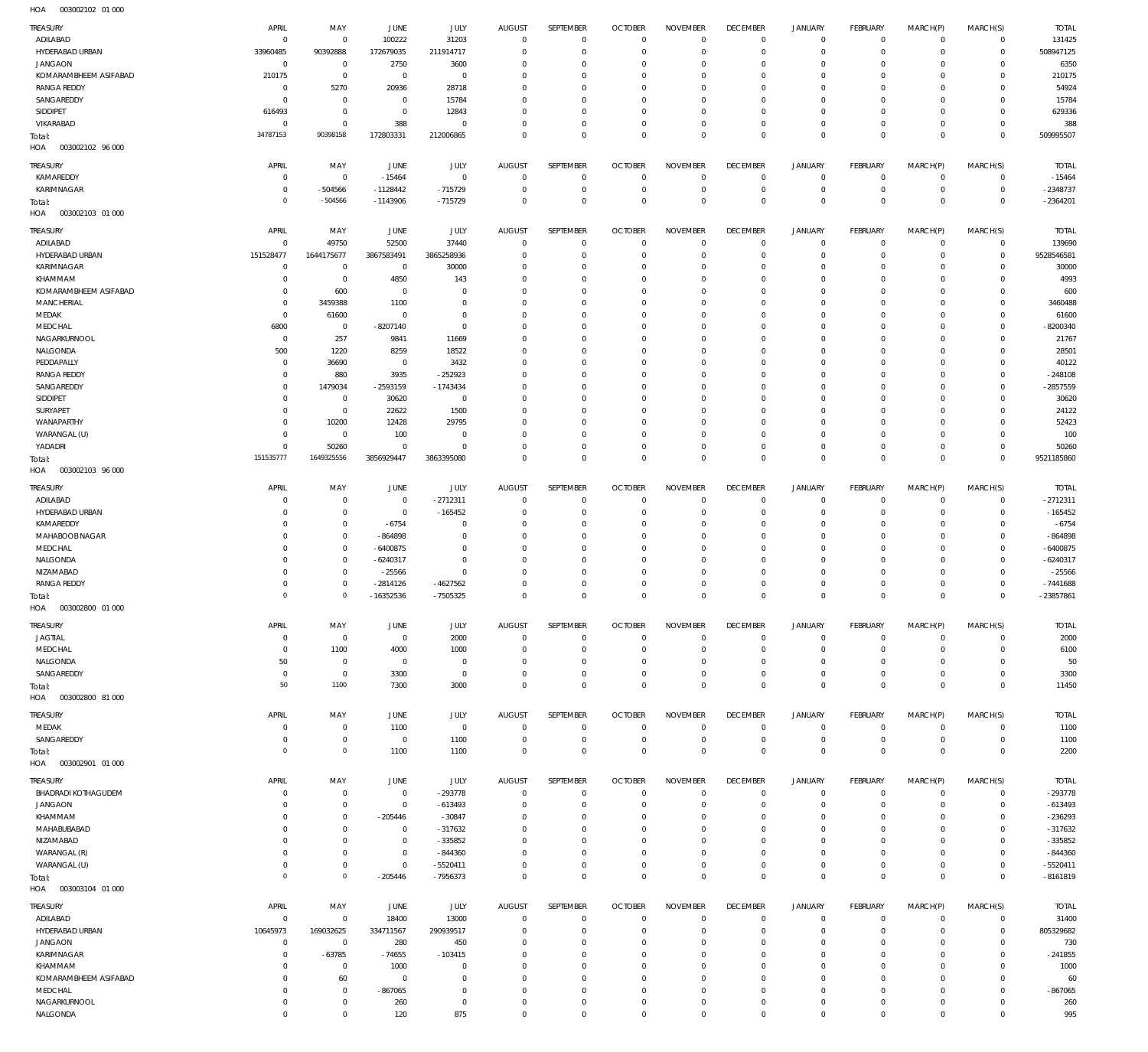| <b>TREASURY</b>            | APRIL          | MAY                 | JUNE           | JULY         | <b>AUGUST</b> | SEPTEMBER        | <b>OCTOBER</b> | <b>NOVEMBER</b> | <b>DECEMBER</b> | <b>JANUARY</b> | <b>FEBRUARY</b> | MARCH(P)    | MARCH(S)       | <b>TOTAL</b> |
|----------------------------|----------------|---------------------|----------------|--------------|---------------|------------------|----------------|-----------------|-----------------|----------------|-----------------|-------------|----------------|--------------|
| NIRMAL                     | C              | $\mathbf 0$         | $\overline{0}$ | 6228         | $\mathbf 0$   | $\mathbf 0$      | $\overline{0}$ | $\mathbf 0$     | $\mathbf 0$     | $\mathbf 0$    | $\overline{0}$  | $\circ$     | $\mathbf{0}$   | 6228         |
| PEDDAPALLY                 | $\Omega$       | 2273                | $^{\circ}$     | 156          | $^{\circ}$    | $\mathbf 0$      | $^{\circ}$     | $\mathbf{0}$    | $\mathbf 0$     | $\mathbf 0$    | $\overline{0}$  | $\circ$     | $\mathbf{0}$   | 2429         |
| <b>RANGA REDDY</b>         | C              | $\mathbf{0}$        | $-46913$       | $-752900$    | 0             | $\mathbf 0$      | $^{\circ}$     | $^{\circ}$      | $\mathbf 0$     | $\mathbf 0$    | $\circ$         | $\Omega$    | $\mathbf 0$    | $-799813$    |
| SANGAREDDY                 | $\Omega$       | $\mathbf{0}$        | $-309671$      | $-212225$    | $\Omega$      | $\mathbf 0$      | $^{\circ}$     | $\mathbf{0}$    | $\mathbf 0$     | $\mathbf 0$    | $\mathbf 0$     | $\Omega$    | $\mathbf 0$    | $-521896$    |
| SIDDIPET                   | $\Omega$       | $\mathbf{0}$        | $\overline{0}$ | 8180         | 0             | $\mathbf 0$      | $^{\circ}$     | $\mathbf{0}$    | $\mathbf 0$     | $\mathbf 0$    | $\mathbf 0$     | $\Omega$    | $\mathbf 0$    | 8180         |
| <b>SURYAPET</b>            | $\Omega$       | $\mathbf 0$         | 50             | $\mathbf 0$  | 0             | $\mathbf 0$      | $^{\circ}$     | $\mathbf{0}$    | $\mathbf 0$     | $\mathbf 0$    | $\mathbf 0$     | $\Omega$    | $\mathbf 0$    | 50           |
| WARANGAL (U)               | 0              | $\mathbf 0$         | $\overline{0}$ | 30000        | $^{\circ}$    | $\mathbf 0$      | $^{\circ}$     | $\mathbf{0}$    | $\mathbf 0$     | 0              | $\mathbf 0$     | $\Omega$    | $\mathbf 0$    | 30000        |
| YADADRI                    | $\mathbf 0$    | 3410                | 0              | $\mathbf 0$  | $\Omega$      | $\mathbf 0$      | $^{\circ}$     | $\mathbf{0}$    | $\mathbf 0$     | $\mathbf 0$    | $\mathbf 0$     | $\circ$     | $\mathbf{0}$   | 3410         |
|                            | 10645973       | 168974583           | 333433373      | 289929866    | $\Omega$      | $\mathbf 0$      | $\Omega$       | $\mathbf 0$     | $\mathbf 0$     | $\mathbf 0$    | $\overline{0}$  | $\Omega$    | $\overline{0}$ | 802983795    |
| Total:                     |                |                     |                |              |               |                  |                |                 |                 |                |                 |             |                |              |
| HOA<br>003003104 96 000    |                |                     |                |              |               |                  |                |                 |                 |                |                 |             |                |              |
| TREASURY                   | APRIL          | MAY                 | <b>JUNE</b>    | <b>JULY</b>  | <b>AUGUST</b> | SEPTEMBER        | <b>OCTOBER</b> | <b>NOVEMBER</b> | <b>DECEMBER</b> | <b>JANUARY</b> | <b>FEBRUARY</b> | MARCH(P)    | MARCH(S)       | <b>TOTAL</b> |
| ADILABAD                   | C              | $^{\circ}$          | $\overline{0}$ | $-277200$    | $^{\circ}$    | $^{\circ}$       | $^{\circ}$     | $^{\circ}$      | $\mathbf 0$     | $\mathbf 0$    | $^{\circ}$      | 0           | $^{\circ}$     | $-277200$    |
| HYDERABAD URBAN            | C              | $^{\circ}$          | $-1101692$     |              |               | $^{\circ}$       | $^{\circ}$     | $^{\circ}$      | $\mathbf 0$     | $\mathbf 0$    | $\mathbf 0$     | $\circ$     | $\mathbf{0}$   | $-10907538$  |
|                            |                |                     |                | -9805846     | 0             |                  |                |                 |                 |                |                 |             |                |              |
| MAHABOOB NAGAR             | -C             | $\mathbf{0}$        | $-140230$      | $^{\circ}$   | 0             | $^{\circ}$       | 0              | $^{\circ}$      | 0               | $\mathbf 0$    | $\mathbf 0$     | 0           | $\mathbf 0$    | $-140230$    |
| MEDCHAL                    | C              | $\mathbf{0}$        | $-706140$      | $-14750$     | 0             | $^{\circ}$       | $^{\circ}$     | $^{\circ}$      | $\mathbf 0$     | $\mathbf 0$    | $\mathbf 0$     | $\Omega$    | $\circ$        | $-720890$    |
| NALGONDA                   | 0              | $\mathbf 0$         | $-607455$      | $^{\circ}$   | 0             | $^{\circ}$       | $^{\circ}$     | $\mathbf{0}$    | $\mathbf 0$     | $\mathbf 0$    | $\mathbf 0$     | $\Omega$    | $\mathbf 0$    | $-607455$    |
| WARANGAL (R)               | C              | $\mathbf 0$         | $-14540$       | $^{\circ}$   | $\Omega$      | $^{\circ}$       | $^{\circ}$     | $^{\circ}$      | $\mathbf 0$     | $\mathbf 0$    | $\mathbf 0$     | $\Omega$    | $\mathbf 0$    | $-14540$     |
| Total:                     | $\overline{0}$ | $\mathsf{O}\xspace$ | $-2570057$     | $-10097796$  | $\Omega$      | $\mathbf 0$      | $^{\circ}$     | $\mathbf 0$     | $\mathbf 0$     | $\mathbf 0$    | $\overline{0}$  | $\Omega$    | $\mathbf 0$    | $-12667853$  |
| 003003800 81 001<br>HOA    |                |                     |                |              |               |                  |                |                 |                 |                |                 |             |                |              |
|                            |                |                     |                |              |               |                  |                |                 |                 |                |                 |             |                |              |
| <b>TREASURY</b>            | APRIL          | MAY                 | JUNE           | JULY         | <b>AUGUST</b> | SEPTEMBER        | <b>OCTOBER</b> | <b>NOVEMBER</b> | <b>DECEMBER</b> | <b>JANUARY</b> | <b>FEBRUARY</b> | MARCH(P)    | MARCH(S)       | <b>TOTAL</b> |
| HYDERABAD URBAN            | 362162         | 153393              | 21043518       | 20962906     | $^{\circ}$    | $\mathbf 0$      | $^{\circ}$     | $\overline{0}$  | 0               | $\mathbf 0$    | $\mathbf 0$     | $\circ$     | $\overline{0}$ | 42521979     |
| Total:                     | 362162         | 153393              | 21043518       | 20962906     | $^{\circ}$    | $\mathbf 0$      | $\overline{0}$ | $\mathbf 0$     | $\overline{0}$  | $\mathbf 0$    | $\overline{0}$  | $\mathbf 0$ | $\overline{0}$ | 42521979     |
| HOA<br>003003800 81800     |                |                     |                |              |               |                  |                |                 |                 |                |                 |             |                |              |
|                            |                |                     |                |              |               |                  |                |                 |                 |                |                 |             |                |              |
| TREASURY                   | APRIL          | MAY                 | <b>JUNE</b>    | <b>JULY</b>  | <b>AUGUST</b> | SEPTEMBER        | <b>OCTOBER</b> | <b>NOVEMBER</b> | <b>DECEMBER</b> | <b>JANUARY</b> | <b>FEBRUARY</b> | MARCH(P)    | MARCH(S)       | <b>TOTAL</b> |
| HYDERABAD URBAN            | 8604540        | 17246794            | 15530666       | 33980645     | $^{\circ}$    | $^{\circ}$       | $^{\circ}$     | $^{\circ}$      | $\mathbf 0$     | $\mathbf 0$    | $^{\circ}$      | $\mathbf 0$ | $\mathbf{0}$   | 75362645     |
| MEDAK                      | 0              | $^{\circ}$          | $\overline{0}$ | 1100         | 0             | $^{\circ}$       | $^{\circ}$     | $^{\circ}$      | $\mathbf 0$     | $\mathbf 0$    | $^{\circ}$      | $\Omega$    | $\mathbf 0$    | 1100         |
| MEDCHAL                    | 0              | $^{\circ}$          | 400            | $^{\circ}$   | 0             | $^{\circ}$       | $^{\circ}$     | $^{\circ}$      | $\mathbf 0$     | $\mathbf 0$    | $\mathbf 0$     | 0           | $\mathbf 0$    | 400          |
|                            |                | $\mathbf 0$         |                |              |               |                  |                |                 |                 | $\mathbf 0$    |                 | $\Omega$    | $\mathbf 0$    |              |
| <b>RANGA REDDY</b>         | C              |                     | 1500           | $^{\circ}$   | $\Omega$      | $^{\circ}$       | $^{\circ}$     | $^{\circ}$      | $\mathbf 0$     |                | $\mathbf 0$     |             |                | 1500         |
| SANGAREDDY                 | $^{\circ}$     | $\mathbf 0$         | $\overline{0}$ | 1100         | $^{\circ}$    | $\mathbf 0$      | $^{\circ}$     | $\mathbf{0}$    | $\mathbf 0$     | $\mathbf 0$    | $^{\circ}$      | $\mathbf 0$ | $\mathbf 0$    | 1100         |
| Total:                     | 8604540        | 17246794            | 15532566       | 33982845     | $^{\circ}$    | $\mathbf 0$      | $^{\circ}$     | $\mathbf{0}$    | $\mathbf 0$     | $\mathbf 0$    | $\mathbf 0$     | $\mathbf 0$ | $\mathbf 0$    | 75366745     |
| HOA<br>003500101 01 001    |                |                     |                |              |               |                  |                |                 |                 |                |                 |             |                |              |
|                            |                |                     |                |              |               |                  |                |                 |                 |                |                 |             |                |              |
| TREASURY                   | APRIL          | MAY                 | JUNE           | <b>JULY</b>  | <b>AUGUST</b> | SEPTEMBER        | <b>OCTOBER</b> | <b>NOVEMBER</b> | <b>DECEMBER</b> | <b>JANUARY</b> | <b>FEBRUARY</b> | MARCH(P)    | MARCH(S)       | <b>TOTAL</b> |
| ADILABAD                   | $\overline{0}$ | $\mathbf 0$         | 9100           | $\mathbf 0$  | $^{\circ}$    | $^{\circ}$       | $^{\circ}$     | $^{\circ}$      | $\mathbf 0$     | $\mathbf 0$    | $^{\circ}$      | $\mathbf 0$ | $^{\circ}$     | 9100         |
| BHOOPALAPALLY              | 97577          | 131442              | 93389          | 38564        | $^{\circ}$    | $\mathbf 0$      | $^{\circ}$     | $^{\circ}$      | $\mathbf 0$     | $\mathbf 0$    | $\mathbf 0$     | $\mathbf 0$ | $\mathbf{0}$   | 360972       |
| HYDERABAD URBAN            | $\overline{0}$ | $\mathbf{0}$        | 90             | $\mathbf 0$  | 0             | $\mathbf 0$      | $^{\circ}$     | $^{\circ}$      | $\mathbf 0$     | $\mathbf 0$    | $^{\circ}$      | $\Omega$    | $\mathbf 0$    | 90           |
| <b>JAGTIAL</b>             | 52763          | $\mathbf 0$         | 559229         | 88803        | 0             | $\mathbf 0$      | $^{\circ}$     | $\mathbf{0}$    | $\mathbf 0$     | $\mathbf 0$    | $^{\circ}$      | $\Omega$    | $\mathbf 0$    | 700795       |
| KAMAREDDY                  | 26605          | 57748               | 261262         | 168743       | 0             | $\mathbf 0$      | $^{\circ}$     | $\mathbf{0}$    | $\mathbf 0$     | $\mathbf 0$    | $^{\circ}$      | $\Omega$    | $\mathbf 0$    | 514358       |
| KARIMNAGAR                 | $^{\circ}$     | 254                 | $\overline{0}$ | 276110       | $\Omega$      | $\mathbf 0$      | $^{\circ}$     | $\mathbf{0}$    | $\mathbf 0$     | $\mathbf 0$    | $^{\circ}$      | $\Omega$    | $\mathbf 0$    | 276364       |
|                            |                |                     |                |              |               |                  |                |                 |                 |                |                 |             |                |              |
| KHAMMAM                    | 6000           | 48250               | 621226         | 257600       | $^{\circ}$    | $\mathbf 0$      | $^{\circ}$     | $\mathbf{0}$    | $\mathbf 0$     | $\mathbf 0$    | $\mathbf 0$     | $\Omega$    | $\mathbf 0$    | 933076       |
| KOMARAMBHEEM ASIFABAD      | $\overline{0}$ | 59886               | 245034         | 42227        | $\Omega$      | $\mathbf 0$      | $^{\circ}$     | $\mathbf{0}$    | $\mathbf 0$     | $\mathbf 0$    | $^{\circ}$      | $\Omega$    | $\mathbf 0$    | 347147       |
| MEDAK                      | 96665          | 874750              | 703265         | 1333571      | $^{\circ}$    | $\mathbf 0$      | $^{\circ}$     | $\mathbf{0}$    | $\mathbf 0$     | $\mathbf 0$    | $^{\circ}$      | $\Omega$    | $\mathbf 0$    | 3008251      |
| MEDCHAL                    | 716320         | 11374214            | 17451982       | 18075997     | $\Omega$      | $\mathbf 0$      | $^{\circ}$     | $\mathbf{0}$    | $\mathbf 0$     | $\mathbf 0$    | $^{\circ}$      | $\Omega$    | $\mathbf 0$    | 47618513     |
| MULUGU                     | 12863          | 34050               | 112310         | 68790        | $^{\circ}$    | $\mathbf 0$      | $^{\circ}$     | $\mathbf{0}$    | $\mathbf 0$     | $\mathbf 0$    | $^{\circ}$      | $\Omega$    | $\mathbf 0$    | 228013       |
| NALGONDA                   | C              | 685478              | 1780778        | 1432220      | $\Omega$      | $^{\circ}$       | $^{\circ}$     | $\mathbf{0}$    | $\mathbf 0$     | $\mathbf 0$    | $\mathbf 0$     | $\Omega$    | $\mathbf 0$    | 3898476      |
| NIRMAL                     | C              | 11915               | 17873          | 138106       | $^{\circ}$    | $\mathbf 0$      | $^{\circ}$     | $\mathbf{0}$    | $\mathbf 0$     | 0              | $^{\circ}$      | $\Omega$    | $\mathbf 0$    | 167894       |
|                            | $\mathbf 0$    | $\mathbf 0$         | 340888         |              | $\Omega$      | $\mathbf 0$      | $^{\circ}$     | $\mathbf 0$     | $\mathbf 0$     | $\mathbf 0$    | $\Omega$        | $\Omega$    | $\mathbf 0$    | 391928       |
| NIZAMABAD                  |                |                     |                | 51040        |               |                  |                |                 |                 |                |                 |             |                |              |
| PEDDAPALLY                 | $\circ$        | 130680              | $\circ$        | 0            | 0             | 0                | -C             | $\Omega$        | C               |                | $\Omega$        |             | 0              | 130680       |
| <b>RANGA REDDY</b>         | 59940          | 3540915             | 11629494       | 33520723     | $^{\circ}$    | $\mathbf{0}$     | $^{\circ}$     | $\mathbf{0}$    | $\mathbf 0$     | $\mathbf 0$    | $\mathbf 0$     | $\mathbf 0$ | $\mathbf{0}$   | 48751072     |
| SANGAREDDY                 | $^{\circ}$     | 4699344             | 5133890        | 5945230      | $^{\circ}$    | $\mathbf 0$      | $^{\circ}$     | $\mathbf 0$     | $\mathbf 0$     | $\mathbf 0$    | $\mathbf 0$     | $\mathbf 0$ | $\mathbf{0}$   | 15778464     |
| SIDDIPET                   | $^{\circ}$     | $\mathbf 0$         | 300            | $\mathbf{0}$ | $^{\circ}$    | $\mathbf 0$      | $^{\circ}$     | $\mathbf 0$     | $\mathbf 0$     | $\mathbf 0$    | $\mathbf 0$     | $\mathbf 0$ | $\mathbf 0$    | 300          |
| SIRICILLA                  | $\overline{0}$ | 422246              | 733442         | 335236       | $^{\circ}$    | $\mathbf 0$      | $^{\circ}$     | $\mathbf{0}$    | $\mathbf 0$     | $\mathbf 0$    | $^{\circ}$      | $\Omega$    | $\mathbf 0$    | 1490924      |
| VIKARABAD                  | $^{\circ}$     | 117150              | 77325          | $\mathbf{0}$ | $\mathbf 0$   | $\mathbf 0$      | $^{\circ}$     | $\mathbf 0$     | $\mathbf 0$     | $\mathbf 0$    | $\mathbf 0$     | $\mathbf 0$ | $\mathbf{0}$   | 194475       |
| WARANGAL (R)               | $^{\circ}$     | 350471              | 716849         | 722996       | $\mathbf 0$   | $\mathbf 0$      | $^{\circ}$     | $\mathbf 0$     | $\mathbf 0$     | $\mathbf 0$    | $\mathbf 0$     | $\mathbf 0$ | $\mathbf{0}$   | 1790316      |
|                            | 1068733        | 22538793            | 40487726       | 62495956     | $\mathbf 0$   | $\mathbf 0$      | $\overline{0}$ | $\mathbf 0$     | $\mathbf 0$     | $\mathbf 0$    | $\overline{0}$  | $\mathbf 0$ | $\overline{0}$ | 126591208    |
| Total:                     |                |                     |                |              |               |                  |                |                 |                 |                |                 |             |                |              |
| HOA   003500101   01   002 |                |                     |                |              |               |                  |                |                 |                 |                |                 |             |                |              |
| TREASURY                   | APRIL          | MAY                 | JUNE           | JULY         | AUGUST        | <b>SEPTEMBER</b> | <b>OCTOBER</b> | <b>NOVEMBER</b> | <b>DECEMBER</b> | <b>JANUARY</b> | FEBRUARY        | MARCH(P)    | MARCH(S)       | <b>TOTAL</b> |
| ADILABAD                   | 1620           | 167575              | 77100          | 266077       | $\mathbf 0$   | $\mathbf 0$      | $\overline{0}$ | $\mathbf 0$     | $\mathbf 0$     | $\mathbf 0$    | $\mathbf 0$     | $\mathbf 0$ | $\mathbf{0}$   | 512372       |
| <b>BHADRADI KOTHAGUDEM</b> | $\overline{0}$ | 210868              | 39000          | 1471828      | $\mathbf 0$   | $\mathbf 0$      | $^{\circ}$     | $^{\circ}$      | $\mathbf 0$     | $\mathbf 0$    | $\mathbf 0$     | $\circ$     | $\mathbf 0$    | 1721696      |
|                            |                |                     |                |              |               |                  |                |                 |                 |                |                 |             |                |              |
| <b>JAGTIAL</b>             | 31511          | 524336              | 520312         | 968252       | 0             | $\mathbf 0$      | $^{\circ}$     | $\mathbf{0}$    | $\mathbf 0$     | $\mathbf 0$    | $\mathbf 0$     | $\Omega$    | $\circ$        | 2044411      |
| <b>JANGAON</b>             | 29532          | 164485              | 560652         | 495613       | $\mathbf 0$   | $\mathbf 0$      | $^{\circ}$     | $^{\circ}$      | $\mathbf 0$     | $\mathbf 0$    | $\mathbf 0$     | $\Omega$    | $\circ$        | 1250282      |
| JOGULAMBA GADWAL           | $\mathbf 0$    | 10150               | 241870         | 791750       | $\mathbf 0$   | $\mathbf 0$      | $^{\circ}$     | $^{\circ}$      | $\mathbf 0$     | $\mathbf 0$    | $\mathbf 0$     | $\Omega$    | $\circ$        | 1043770      |
| KAMAREDDY                  | 29950          | 292996              | 1015496        | 701771       | $\mathbf 0$   | $\mathbf 0$      | $^{\circ}$     | $\mathbf{0}$    | $\mathbf 0$     | $\mathbf 0$    | $\mathbf 0$     | $\Omega$    | $\circ$        | 2040213      |
| KARIMNAGAR                 | 270000         | 304491              | 1030258        | 1162743      | $\mathbf 0$   | $\mathbf 0$      | $^{\circ}$     | $\mathbf{0}$    | $\mathbf 0$     | $\mathbf 0$    | $\mathbf 0$     | $\Omega$    | $\Omega$       | 2767492      |
| KHAMMAM                    | 194800         | 768685              | 1013775        | 3899219      | $\mathbf 0$   | $\mathbf 0$      | $^{\circ}$     | $\mathbf{0}$    | $\mathbf 0$     | $\mathbf 0$    | $\mathbf 0$     | $\Omega$    | $\mathbf 0$    | 5876479      |
| KOMARAMBHEEM ASIFABAD      | $\mathbf 0$    | 87015               | 96020          | 165929       | 0             | $\mathbf 0$      | $^{\circ}$     | $^{\circ}$      | $\mathbf 0$     | 0              | $\mathbf 0$     | $\Omega$    | $\circ$        | 348964       |
| MAHABOOB NAGAR             | 917075         | 1145968             | 870322         | 369000       | $\mathbf 0$   | $\mathbf 0$      | $^{\circ}$     | $\mathbf{0}$    | $\mathbf 0$     | $\mathbf 0$    | $\mathbf 0$     | $\Omega$    | $\mathbf 0$    | 3302365      |
|                            |                |                     |                |              |               |                  |                |                 |                 |                |                 |             |                |              |
| MAHABUBABAD                | 125350         | 63414               | 973839         | 2437537      | 0             | $\mathbf 0$      | $^{\circ}$     | $\mathbf{0}$    | $\mathbf 0$     | 0              | $\mathbf 0$     | $\Omega$    | $\mathbf 0$    | 3600140      |
| MANCHERIAL                 | 116355         | 1025402             | 797808         | 904566       | $\mathbf 0$   | $\mathbf 0$      | $^{\circ}$     | $\mathbf{0}$    | $\mathbf 0$     | $\mathbf 0$    | $\mathbf 0$     | $\Omega$    | $\mathbf 0$    | 2844131      |
| MEDAK                      | 112200         | 172810              | 69570          | 369500       | $\mathbf 0$   | $\mathbf 0$      | $^{\circ}$     | $\mathbf{0}$    | $\mathbf 0$     | $\mathbf 0$    | $\mathbf 0$     | $\Omega$    | $\mathbf 0$    | 724080       |
| MEDCHAL                    | $\mathbf 0$    | 4355460             | 9852028        | 13088561     | $\mathbf 0$   | $\mathbf 0$      | $^{\circ}$     | $\mathbf{0}$    | $\mathbf 0$     | $\mathbf 0$    | $\mathbf 0$     | $\Omega$    | $\mathbf 0$    | 27296049     |
| NAGARKURNOOL               | 3645           | 40468               | 239630         | 356630       | $\mathbf 0$   | $\mathbf 0$      | $^{\circ}$     | $\mathbf{0}$    | $\mathbf 0$     | $\mathbf 0$    | $\mathbf 0$     | $\Omega$    | $\mathbf 0$    | 640373       |
| NALGONDA                   | 233723         | 621267              | 1312788        | 1313778      | $\mathbf 0$   | $\mathbf 0$      | $^{\circ}$     | $\mathbf{0}$    | $\mathbf 0$     | $\mathbf 0$    | $\mathbf 0$     | $\Omega$    | $\mathbf 0$    | 3481556      |
| NARAYANPET                 | 42720          | 29925               | 19950          | 80100        | $^{\circ}$    | $\mathbf 0$      | $^{\circ}$     | $\mathbf{0}$    | $\mathbf 0$     | $\mathbf 0$    | $\mathbf 0$     | $\Omega$    | $\mathbf 0$    | 172695       |
|                            | $\mathbf 0$    |                     |                |              | $^{\circ}$    | $\mathbf 0$      | $^{\circ}$     | $\mathbf{0}$    | $\mathbf 0$     | $\mathbf 0$    | $\mathbf 0$     | $\Omega$    | $\mathbf 0$    | 794513       |
| NIRMAL                     |                | 342818              | 215476         | 236219       |               |                  |                |                 |                 |                |                 |             |                |              |
| NIZAMABAD                  | 60245          | 2628331             | 7504811        | 1109560      | $\mathbf 0$   | $^{\circ}$       | $^{\circ}$     | $\mathbf{0}$    | $\mathbf 0$     | $\mathbf 0$    | $\mathbf 0$     | $\Omega$    | $\mathbf 0$    | 11302947     |
| PEDDAPALLY                 | 52200          | 303045              | 2328389        | 1107049      | $^{\circ}$    | $\mathbf 0$      | $^{\circ}$     | $\mathbf{0}$    | $\mathbf 0$     | $\mathbf 0$    | $\mathbf 0$     | $\Omega$    | $\mathbf 0$    | 3790683      |
| <b>RANGA REDDY</b>         | 5000           | 1151083             | 29519945       | 7316741      | $\mathbf 0$   | $^{\circ}$       | $^{\circ}$     | $\mathbf{0}$    | $\mathbf 0$     | $\mathbf 0$    | $\Omega$        | $\Omega$    | $\mathbf 0$    | 37992769     |
| SANGAREDDY                 | $^{\circ}$     | 59950               | 156265         | 5483900      | $^{\circ}$    | $\mathbf 0$      | $^{\circ}$     | $\mathbf 0$     | $\mathbf 0$     | $\mathbf 0$    | $\mathbf 0$     | $\mathbf 0$ | $\mathbf 0$    | 5700115      |
| SIDDIPET                   | 198129         | 282901              | 599308         | 640119       | $\mathbf 0$   | $\mathbf 0$      | $^{\circ}$     | $\mathbf{0}$    | $\mathbf 0$     | $\mathbf 0$    | $\mathbf 0$     | 0           | $\mathbf 0$    | 1720457      |
| SIRICILLA                  | $^{\circ}$     | 137507              | 94676          | 34050        | $\mathbf 0$   | $\mathbf 0$      | $\mathbf 0$    | $\mathbf 0$     | $\mathbf 0$     | $\mathbf 0$    | $\mathbf 0$     | $\mathbf 0$ | $\mathbf 0$    | 266233       |
|                            |                |                     |                |              |               |                  |                |                 |                 |                |                 |             |                |              |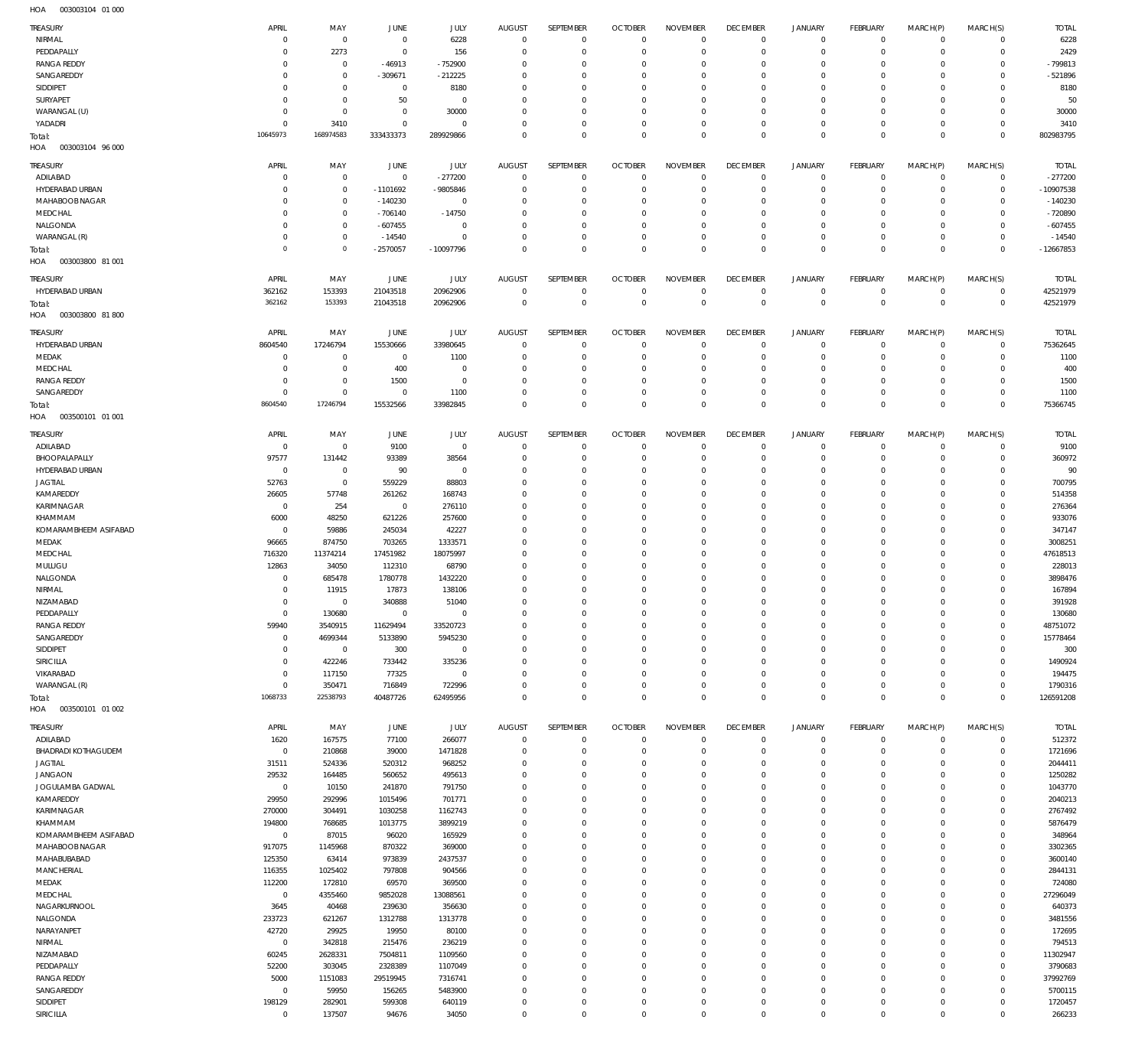003500101 01 002 HOA

| TREASURY<br>SURYAPET              | APRIL<br>$\overline{0}$    | MAY<br>288575                    | <b>JUNE</b><br>2689761      | JULY<br>645235            | <b>AUGUST</b><br>$\mathbf 0$    | SEPTEMBER<br>$\mathbf 0$         | <b>OCTOBER</b><br>$^{\circ}$ | <b>NOVEMBER</b><br>$^{\circ}$ | <b>DECEMBER</b><br>$\overline{0}$ | <b>JANUARY</b><br>$\mathbf 0$ | FEBRUARY<br>$^{\circ}$    | MARCH(P)<br>$\mathbf 0$    | MARCH(S)<br>$\mathbf 0$    | <b>TOTAL</b><br>3623571 |
|-----------------------------------|----------------------------|----------------------------------|-----------------------------|---------------------------|---------------------------------|----------------------------------|------------------------------|-------------------------------|-----------------------------------|-------------------------------|---------------------------|----------------------------|----------------------------|-------------------------|
| VIKARABAD                         | $\mathbf 0$                | 73140                            | 223485                      | 19913                     | $\mathbf 0$                     | $\overline{0}$                   | $\circ$                      | $\Omega$                      | $\Omega$                          | $\mathbf 0$                   | $\overline{0}$            | $\mathbf 0$                | $\mathbf 0$                | 316538                  |
| WANAPARTHY                        | 402235                     | 153777                           | 301350                      | 447016                    | $\mathbf 0$                     | $^{\circ}$                       | $\Omega$                     | $\Omega$                      | $\Omega$                          | $\mathbf 0$                   | 0                         | $\mathbf 0$                | $\mathbf 0$                | 1304378                 |
| WARANGAL (R)                      | $\overline{0}$             | 10464                            | 325795                      | 43550                     | $\mathbf 0$                     | $^{\circ}$                       | $\Omega$                     | $\Omega$                      | $\Omega$                          | $\mathbf 0$                   | 0                         | 0                          | 0                          | 379809                  |
| WARANGAL (U)                      | 60300                      | 2052572                          | 9036808                     | 1484178                   | $\mathbf 0$                     | $\overline{0}$                   | $\Omega$                     | $^{\circ}$                    | $\Omega$                          | $\mathbf 0$                   | $\Omega$                  | $\circ$                    | $\mathbf 0$                | 12633858                |
| YADADRI<br>Total:                 | $\overline{0}$<br>2886590  | 1661470<br>19130948              | 3500725<br>75227212         | 2729948<br>50140332       | 0<br>$\mathbf 0$                | $^{\circ}$<br>$\mathbb O$        | $\circ$<br>$^{\circ}$        | $^{\circ}$<br>$\mathbb O$     | $\Omega$<br>$\Omega$              | $\mathbf 0$<br>$\mathbb O$    | - 0<br>$\Omega$           | $\mathbf 0$<br>$\mathbf 0$ | 0<br>$\mathbf 0$           | 7892143<br>147385082    |
| 003900102 01 000<br>HOA           |                            |                                  |                             |                           |                                 |                                  |                              |                               |                                   |                               |                           |                            |                            |                         |
| TREASURY                          | APRIL                      | MAY                              | JUNE                        | JULY                      | <b>AUGUST</b>                   | SEPTEMBER                        | <b>OCTOBER</b>               | <b>NOVEMBER</b>               | <b>DECEMBER</b>                   | JANUARY                       | FEBRUARY                  | MARCH(P)                   | MARCH(S)                   | <b>TOTAL</b>            |
| HYDERABAD URBAN                   | 0                          | $\overline{0}$                   | 250                         | $\mathbf 0$               | $\mathbf 0$                     | $\mathbf 0$                      | $^{\circ}$                   | $^{\circ}$                    | $\overline{0}$                    | $\mathbf 0$                   | $\mathbf 0$               | $\circ$                    | $\mathbf 0$                | 250                     |
| <b>JANGAON</b>                    | $\mathbf 0$                | $\overline{0}$                   | 1000                        | $\overline{0}$            | $\mathbf 0$                     | $\overline{0}$                   | $^{\circ}$                   | $\Omega$                      | $^{\circ}$                        | $\mathbf 0$                   | $^{\circ}$                | $\mathbf 0$                | $\mathbf 0$                | 1000                    |
| MAHABOOB NAGAR                    | $\mathbf 0$                | 220                              | 1310                        | $^{\circ}$                | $\mathbf 0$                     | $\overline{0}$                   | $^{\circ}$                   | $^{\circ}$                    | $\Omega$                          | $\mathbf 0$                   | $\circ$                   | $\mathbf 0$                | $\circ$                    | 1530                    |
| MEDCHAL                           | 0                          | 1500                             | 1000                        | $\mathbf 0$               | $\mathbf 0$                     | $\overline{0}$                   | $\Omega$                     | $^{\circ}$                    | $\Omega$                          | $\mathbf 0$                   | 0                         | 0                          | 0                          | 2500                    |
| NAGARKURNOOL<br>NALGONDA          | $\mathbf 0$<br>0           | $\mathbf 0$<br>750               | 1680<br>1300                | 200<br>850                | $\mathbf 0$<br>$\mathbf 0$      | $\overline{0}$<br>$^{\circ}$     | $^{\circ}$<br>$\Omega$       | $^{\circ}$<br>$^{\circ}$      | $\Omega$<br>$\Omega$              | $\mathbf 0$<br>$\mathbf 0$    | $\circ$<br>0              | $\mathbf 0$<br>0           | $\mathbf 0$<br>0           | 1880<br>2900            |
| NARAYANPET                        | $\Omega$                   | $\overline{0}$                   | 625                         | $\overline{0}$            | $\mathbf 0$                     | $\mathbf 0$                      | $^{\circ}$                   | $\Omega$                      | $\Omega$                          | $\mathbf 0$                   | $\Omega$                  | 0                          | 0                          | 625                     |
| NIZAMABAD                         | 0                          | 500                              | $\mathbf{0}$                | 4800                      | 0                               | $\overline{0}$                   | $\Omega$                     | $^{\circ}$                    | $\Omega$                          | $\mathbf 0$                   | 0                         | 0                          | 0                          | 5300                    |
| PEDDAPALLY                        | $\Omega$                   | $\mathbf 0$                      | 32106                       | 19325                     | $\Omega$                        | $\overline{0}$                   | $\Omega$                     | $\Omega$                      | $\Omega$                          | $\mathbf 0$                   | $\Omega$                  | $\mathbf 0$                | $\mathbf 0$                | 51431                   |
| <b>RANGA REDDY</b>                | 0                          | $\overline{0}$                   | 1470                        | 1960                      | $\mathbf 0$                     | $\overline{0}$                   | $\circ$                      | $^{\circ}$                    | $\Omega$                          | $\mathbf 0$                   | 0                         | 0                          | 0                          | 3430                    |
| SANGAREDDY<br>SIDDIPET            | $\mathbf 0$<br>$\mathbf 0$ | 200<br>$\mathbf 0$               | $\mathbf 0$<br>$\mathbf{0}$ | $\overline{0}$<br>500     | $\mathbf 0$<br>$\mathbf 0$      | $\overline{0}$<br>$\overline{0}$ | $\Omega$<br>$\Omega$         | $^{\circ}$<br>$^{\circ}$      | $\Omega$<br>$\Omega$              | $\mathbf 0$<br>$\mathbf 0$    | $\Omega$<br>0             | 0<br>0                     | 0<br>$\circ$               | 200<br>500              |
| VIKARABAD                         | $\mathbf 0$                | 100                              | 360                         | 2060                      | $\mathbf 0$                     | $\overline{0}$                   | $\Omega$                     | $^{\circ}$                    | $\Omega$                          | $\mathbf 0$                   | 0                         | $\mathbf 0$                | 0                          | 2520                    |
| WANAPARTHY                        | $\mathbf 0$                | $\mathbf 0$                      | $\mathbf{0}$                | 210                       | $\mathbf 0$                     | $\overline{0}$                   | $\Omega$                     | $^{\circ}$                    | $\Omega$                          | $\mathbf 0$                   | 0                         | $\circ$                    | $\mathbf 0$                | 210                     |
| YADADRI                           | $\mathbf 0$                | $\overline{0}$                   | 500                         | 1000                      | $\mathbf 0$                     | $\overline{0}$                   | $\circ$                      | $^{\circ}$                    | $\Omega$                          | $\mathbf 0$                   | $\circ$                   | $\circ$                    | $\mathbf 0$                | 1500                    |
| Total:                            | $\Omega$                   | 3270                             | 41601                       | 30905                     | $\mathbf 0$                     | $\mathbb O$                      | $\Omega$                     | $\mathbb O$                   | $\mathbf{0}$                      | $\mathbb O$                   | $\Omega$                  | $\mathbb O$                | $\mathbf 0$                | 75776                   |
| HOA<br>003900102 02 000           |                            |                                  |                             |                           |                                 |                                  |                              |                               |                                   |                               |                           |                            |                            |                         |
| TREASURY                          | APRIL                      | MAY                              | <b>JUNE</b>                 | JULY                      | <b>AUGUST</b>                   | SEPTEMBER                        | <b>OCTOBER</b>               | <b>NOVEMBER</b>               | <b>DECEMBER</b>                   | <b>JANUARY</b>                | FEBRUARY                  | MARCH(P)                   | MARCH(S)                   | <b>TOTAL</b>            |
| HYDERABAD URBAN                   | 4200000                    | $\overline{0}$                   | $\mathbf 0$                 | 18212                     | $^{\circ}$                      | $^{\circ}$                       | $\circ$                      | $\circ$                       | $^{\circ}$                        | 0                             | $\overline{0}$            | $\mathbf 0$                | $\mathbf 0$                | 4218212                 |
| MEDCHAL<br>NALGONDA               | $\mathbf 0$<br>0           | $\overline{0}$<br>$\mathbf 0$    | 4500<br>$^{\circ}$          | $\mathbf 0$<br>500        | $\mathbf 0$<br>$\mathbf 0$      | $\mathbf 0$<br>$^{\circ}$        | $\circ$<br>0                 | $\Omega$<br>$^{\circ}$        | $\Omega$<br>$\Omega$              | $\mathbf 0$<br>$\mathbf 0$    | $^{\circ}$<br>0           | $\mathbf 0$<br>$\mathbf 0$ | $\mathbf 0$<br>0           | 4500<br>500             |
| NIZAMABAD                         | 0                          | $\mathbf 0$                      | 18200                       | $^{\circ}$                | $\mathbf 0$                     | $\overline{0}$                   | $\Omega$                     | $\Omega$                      | $\Omega$                          | $\mathbf 0$                   | $\Omega$                  | 0                          | 0                          | 18200                   |
| <b>RANGA REDDY</b>                | 2000000                    | $\mathbf{0}$                     | $^{\circ}$                  | $\mathbf 0$               | $\mathbf 0$                     | $^{\circ}$                       | $\Omega$                     | $^{\circ}$                    | $\Omega$                          | $\mathbf 0$                   | 0                         | 0                          | 0                          | 2000000                 |
| SIDDIPET                          | $\mathbf 0$                | $\mathbf{0}$                     | 150                         | 200                       | $\mathbf 0$                     | $^{\circ}$                       | $\Omega$                     | $\Omega$                      | $\Omega$                          | $\mathbf 0$                   | $\Omega$                  | 0                          | 0                          | 350                     |
| VIKARABAD                         | $\mathbf 0$                | $\overline{0}$                   | $^{\circ}$                  | 250                       | $\mathbf 0$                     | $^{\circ}$                       | $\circ$                      | $^{\circ}$                    | $\Omega$                          | $\mathbf 0$                   | 0                         | $\mathbf 0$                | $\circ$                    | 250                     |
| YADADRI                           | 500<br>6200500             | 500<br>500                       | $\mathbf{0}$                | $\mathbf 0$               | $\mathbf 0$                     | $\overline{0}$                   | $\circ$                      | $\Omega$                      | $\Omega$<br>$\Omega$              | $\mathbf 0$                   | $\overline{0}$            | $\mathbf 0$                | $^{\circ}$                 | 1000                    |
| Total:<br>003900102 81 000<br>HOA |                            |                                  | 22850                       | 19162                     | $\mathbf 0$                     | $\mathbb O$                      | $\Omega$                     | $\mathbb O$                   |                                   | $\mathbb O$                   | $\Omega$                  | $\mathbb O$                | $\mathbf 0$                | 6243012                 |
|                                   |                            |                                  |                             |                           |                                 |                                  |                              |                               |                                   |                               |                           |                            |                            |                         |
| TREASURY<br>MAHABOOB NAGAR        | APRIL<br>0                 | MAY<br>100                       | JUNE<br>650                 | JULY<br>500               | <b>AUGUST</b><br>$\overline{0}$ | SEPTEMBER<br>$^{\circ}$          | <b>OCTOBER</b><br>$\circ$    | <b>NOVEMBER</b><br>$^{\circ}$ | <b>DECEMBER</b><br>$^{\circ}$     | <b>JANUARY</b><br>$\mathbf 0$ | FEBRUARY<br>$^{\circ}$    | MARCH(P)<br>$\mathbf 0$    | MARCH(S)<br>$\mathbf 0$    | <b>TOTAL</b><br>1250    |
| MAHABUBABAD                       | 0                          | $\mathbf 0$                      | 50                          | $\overline{0}$            | $\mathbf 0$                     | $\overline{0}$                   | $\Omega$                     | $\Omega$                      | $^{\circ}$                        | $\mathbf 0$                   | $\overline{0}$            | $\mathbf 0$                | $\mathbf 0$                | 50                      |
| MEDAK                             | 0                          | 300                              | 100                         | $\mathbf 0$               | $\mathbf 0$                     | $\overline{0}$                   | $\circ$                      | $^{\circ}$                    | $\Omega$                          | $\mathbf 0$                   | $\circ$                   | $\mathbf 0$                | $\mathbf 0$                | 400                     |
| MEDCHAL                           | 0                          | $\mathbf 0$                      | 3150                        | 3050                      | $\mathbf 0$                     | $\overline{0}$                   | $\Omega$                     | $^{\circ}$                    | $\Omega$                          | $\mathbf 0$                   | $\Omega$                  | 0                          | $\circ$                    | 6200                    |
| NAGARKURNOOL                      | $\mathbf 0$                | 500                              | 4000                        | 250                       | $\mathbf 0$                     | $^{\circ}$                       | $\circ$                      | $^{\circ}$                    | $\Omega$                          | $\mathbf 0$                   | $\circ$                   | $\mathbf 0$                | $\circ$                    | 4750                    |
| NARAYANPET                        | 0                          | $\mathbf 0$                      | 1100                        | $\overline{0}$            | $\mathbf 0$                     | $\overline{0}$                   | $\Omega$                     | $^{\circ}$                    | $\Omega$<br>$\Omega$              | $\mathbf 0$                   | $\Omega$                  | 0                          | 0                          | 1100                    |
| NIZAMABAD<br>PEDDAPALLY           | $\Omega$<br>$\Omega$       | 500<br>$\overline{0}$            | 3500<br>400                 | 2800<br>$\mathbf 0$       | $\mathbf 0$<br>$\mathbf 0$      | $\mathbf 0$<br>$\mathbf 0$       | $^{\circ}$<br>$\mathbf 0$    | $^{\circ}$<br>$\mathbf 0$     | $\Omega$                          | $\mathbf 0$<br>$\mathbf 0$    | 0<br>$\Omega$             | $\circ$<br>$\mathbf 0$     | $\mathbf 0$<br>$\mathbf 0$ | 6800<br>400             |
| <b>RANGA REDDY</b>                | $\mathbf 0$                | 2535                             | 3100                        | 1000                      | $\overline{0}$                  | $\mathbf 0$                      | $\mathbf 0$                  | $\mathbf 0$                   | $\mathbf{0}$                      | $\mathbf 0$                   | $\mathbf 0$               | $\mathbf 0$                | $\circ$                    | 6635                    |
| SANGAREDDY                        | 0                          | $\overline{0}$                   | 50                          | 1450                      | $\mathbf 0$                     | $^{\circ}$                       | $\circ$                      | $^{\circ}$                    | $\circ$                           | $\mathbf 0$                   | $^{\circ}$                | 0                          | $\mathbf 0$                | 1500                    |
| SIDDIPET                          | $\mathbf 0$                | $\overline{0}$                   | 100                         | 50                        | $\mathbf 0$                     | $\mathbf 0$                      | $\overline{0}$               | $\mathbf{0}$                  | $\Omega$                          | $\mathbf 0$                   | $\mathbf 0$               | $\mathbf 0$                | $\mathbf 0$                | 150                     |
| <b>SIRICILLA</b><br>VIKARABAD     | $\mathbf 0$<br>$\Omega$    | 500                              | $^{\circ}$<br>500           | 1100<br>2750              | $\mathbf 0$<br>$\mathbf 0$      | $^{\circ}$<br>$\overline{0}$     | $\circ$<br>$^{\circ}$        | $^{\circ}$<br>$^{\circ}$      | $\circ$<br>$\Omega$               | $\mathbf 0$                   | 0                         | 0<br>0                     | 0                          | 1600<br>3500            |
| WANAPARTHY                        | 0                          | 250<br>$\overline{0}$            | $\mathbf 0$                 | 50                        | $\mathbf 0$                     | $^{\circ}$                       | $\circ$                      | $^{\circ}$                    | $\circ$                           | $\mathbf 0$<br>$\mathbf 0$    | $\circ$<br>0              | 0                          | 0<br>$\circ$               | 50                      |
| WARANGAL (R)                      | $\mathbf 0$                | $\overline{0}$                   | $\overline{0}$              | 2000                      | $\mathbf 0$                     | $^{\circ}$                       | $^{\circ}$                   | $^{\circ}$                    | $\Omega$                          | $\mathbf 0$                   | 0                         | 0                          | 0                          | 2000                    |
| WARANGAL (U)                      | $\mathbf 0$                | 500                              | 2000                        | 4000                      | $\mathbf 0$                     | $\mathbf 0$                      | $^{\circ}$                   | $\mathbf 0$                   | $^{\circ}$                        | $\mathbf 0$                   | $\circ$                   | $\circ$                    | $\circ$                    | 6500                    |
| Total:                            | $\mathbf 0$                | 5185                             | 18700                       | 19000                     | $\mathbf 0$                     | $\mathbf 0$                      | $\mathbf 0$                  | $\mathbf 0$                   | $\Omega$                          | $\mathbf 0$                   | $^{\circ}$                | $\mathbf 0$                | $\mathbf 0$                | 42885                   |
| 003900103 01 000<br>HOA           |                            |                                  |                             |                           |                                 |                                  |                              |                               |                                   |                               |                           |                            |                            |                         |
| TREASURY                          | APRIL                      | MAY                              | JUNE                        | JULY                      | AUGUST                          | SEPTEMBER                        | <b>OCTOBER</b>               | <b>NOVEMBER</b>               | <b>DECEMBER</b>                   | JANUARY                       | FEBRUARY                  | MARCH(P)                   | MARCH(S)                   | <b>TOTAL</b>            |
| HYDERABAD URBAN                   | $\overline{0}$             | 206383958                        | 600000000                   | 940000000                 | $\mathbf 0$                     | $\mathbf 0$                      | $^{\circ}$                   | $^{\circ}$                    | $^{\circ}$                        | $\mathbf 0$                   | $^{\circ}$                | $\circ$                    | 0                          | 1746383958              |
| <b>RANGA REDDY</b><br>SANGAREDDY  | $\mathbf 0$<br>$\mathbf 0$ | 96036570<br>30902844             | 282197183<br>46975967       | 214015872<br>$\mathbf 0$  | $\mathbf 0$<br>$\mathbf 0$      | $\overline{0}$<br>$\overline{0}$ | $\circ$<br>$\circ$           | $^{\circ}$<br>$^{\circ}$      | $\circ$<br>$^{\circ}$             | $\mathbf 0$<br>$\mathbf 0$    | - 0<br>$^{\circ}$         | $\mathbf 0$<br>$\circ$     | 0<br>$\mathbf 0$           | 592249625<br>77878811   |
| Total:                            | $\bf 0$                    | 333323372                        | 929173150                   | 1154015872                | $\mathbf 0$                     | $\mathbb O$                      | $^{\circ}$                   | $\mathbf{0}$                  | $\mathbf{0}$                      | $\mathbb O$                   | $^{\circ}$                | $\mathbf 0$                | $\mathbf 0$                | 2416512394              |
| 003900105 01 000<br>HOA           |                            |                                  |                             |                           |                                 |                                  |                              |                               |                                   |                               |                           |                            |                            |                         |
| TREASURY                          | APRIL                      | MAY                              | JUNE                        | JULY                      | AUGUST                          | SEPTEMBER                        | <b>OCTOBER</b>               | <b>NOVEMBER</b>               | <b>DECEMBER</b>                   | JANUARY                       | FEBRUARY                  | MARCH(P)                   | MARCH(S)                   | <b>TOTAL</b>            |
| BHOOPALAPALLY                     | $\overline{0}$             | $\overline{0}$                   | $\mathbf{0}$                | 2000                      | $\mathbf 0$                     | $\mathbf 0$                      | $^{\circ}$                   | $^{\circ}$                    | $\overline{0}$                    | $\mathbf 0$                   | $\mathbf 0$               | $\mathbf 0$                | $\circ$                    | 2000                    |
| HYDERABAD URBAN                   | 70000                      | 7602797755                       | 6411387628                  | 7413711066                | $\mathbf 0$                     | $\overline{0}$                   | $\circ$                      | $^{\circ}$                    | $^{\circ}$                        | $\mathbf 0$                   | $\overline{0}$            | $\mathbf 0$                | $\circ$                    | 21427966449             |
| <b>JAGTIAL</b>                    | $\mathbf 0$                | 150000                           | $\mathbf{0}$                | $\mathbf 0$               | $\mathbf 0$                     | $\overline{0}$                   | $\circ$                      | $^{\circ}$                    | $\Omega$                          | $\mathbf 0$                   | $\circ$                   | $\mathbf 0$                | $\mathbf 0$                | 150000                  |
| JOGULAMBA GADWAL                  | $\mathbf 0$                | 2000                             | 3000                        | 1000                      | $\mathbf 0$                     | $^{\circ}$                       | $\circ$                      | $^{\circ}$                    | $\circ$                           | $\mathbf 0$                   | 0                         | 0                          | $\circ$                    | 6000                    |
| KAMAREDDY<br>MEDCHAL              | $\mathbf 0$<br>$\mathbf 0$ | $\overline{0}$<br>$\overline{0}$ | 2000<br>$\mathbf{0}$        | $\mathbf 0$<br>5000       | $\mathbf 0$<br>$\mathbf 0$      | $^{\circ}$<br>$^{\circ}$         | $^{\circ}$<br>$\circ$        | $^{\circ}$<br>$^{\circ}$      | $\Omega$<br>$\circ$               | $\mathbf 0$<br>$\mathbf 0$    | 0<br>0                    | 0<br>0                     | $\mathbf 0$<br>$\mathbf 0$ | 2000<br>5000            |
| RANGA REDDY                       | $\mathbf 0$                | 1585904291                       | 1969052715                  | 1444662192                | 0                               | $\overline{0}$                   | $^{\circ}$                   | $^{\circ}$                    | $\Omega$                          | $\mathbf 0$                   | 0                         | 0                          | $\mathbf 0$                | 4999619198              |
| SANGAREDDY                        | $\mathbf 0$                | 16100000                         | $\mathbf 0$                 | $\overline{0}$            | 0                               | $^{\circ}$                       | $\circ$                      | $^{\circ}$                    | $\circ$                           | $\mathbf 0$                   | 0                         | 0                          | $\mathbf 0$                | 16100000                |
| VIKARABAD                         | $\mathbf 0$                | 2000                             | $\mathbf 0$                 | $^{\circ}$                | 0                               | $^{\circ}$                       | $\circ$                      | $^{\circ}$                    | $\circ$                           | $\mathbf 0$                   | 0                         | 0                          | 0                          | 2000                    |
| WANAPARTHY                        | $\mathbf 0$                | 9863                             | $\mathbf 0$                 | $\overline{0}$            | $\mathbf 0$                     | $^{\circ}$                       | $^{\circ}$                   | $^{\circ}$                    | $^{\circ}$                        | $\mathbf 0$                   | 0                         | 0                          | $\circ$                    | 9863                    |
| YADADRI<br>Total:                 | $\mathbf 0$<br>70000       | 80000<br>9205045909              | 20000<br>8380465343         | $\mathbf 0$<br>8858381258 | $\mathbf 0$<br>$\mathbf 0$      | $\mathbf 0$<br>$\mathbf 0$       | $^{\circ}$<br>$\overline{0}$ | $\mathbf 0$<br>$\mathbf 0$    | $^{\circ}$<br>$\mathbf{0}$        | $\mathbf 0$<br>$\mathbf 0$    | $\circ$<br>$\overline{0}$ | $\circ$<br>$\mathbb O$     | $\mathbf 0$<br>$\mathbf 0$ | 100000<br>26443962510   |
| 003900105 02 000<br>HOA           |                            |                                  |                             |                           |                                 |                                  |                              |                               |                                   |                               |                           |                            |                            |                         |
| TREASURY                          | APRIL                      | MAY                              | JUNE                        | JULY                      | AUGUST                          | SEPTEMBER                        | <b>OCTOBER</b>               | <b>NOVEMBER</b>               | <b>DECEMBER</b>                   | <b>JANUARY</b>                | FEBRUARY                  | MARCH(P)                   | MARCH(S)                   | <b>TOTAL</b>            |
| ADILABAD                          | 0                          | 2000                             | 42875000                    | $\,0\,$                   | $\overline{0}$                  | $\overline{0}$                   | $\circ$                      | $^{\circ}$                    | $\circ$                           | 0                             | $\mathbf 0$               | $\mathbf 0$                | $\mathbf 0$                | 42877000                |
| <b>BHADRADI KOTHAGUDEM</b>        | $\mathbf 0$                | 350370                           | 105849750                   | 104250                    | $\mathbf 0$                     | $\mathbb O$                      | $^{\circ}$                   | $\overline{0}$                | $\mathbf{0}$                      | $\mathbb O$                   | $\mathbf 0$               | $\mathbf 0$                | $\mathbf 0$                | 106304370               |
|                                   |                            |                                  |                             |                           |                                 |                                  |                              |                               |                                   |                               |                           |                            |                            |                         |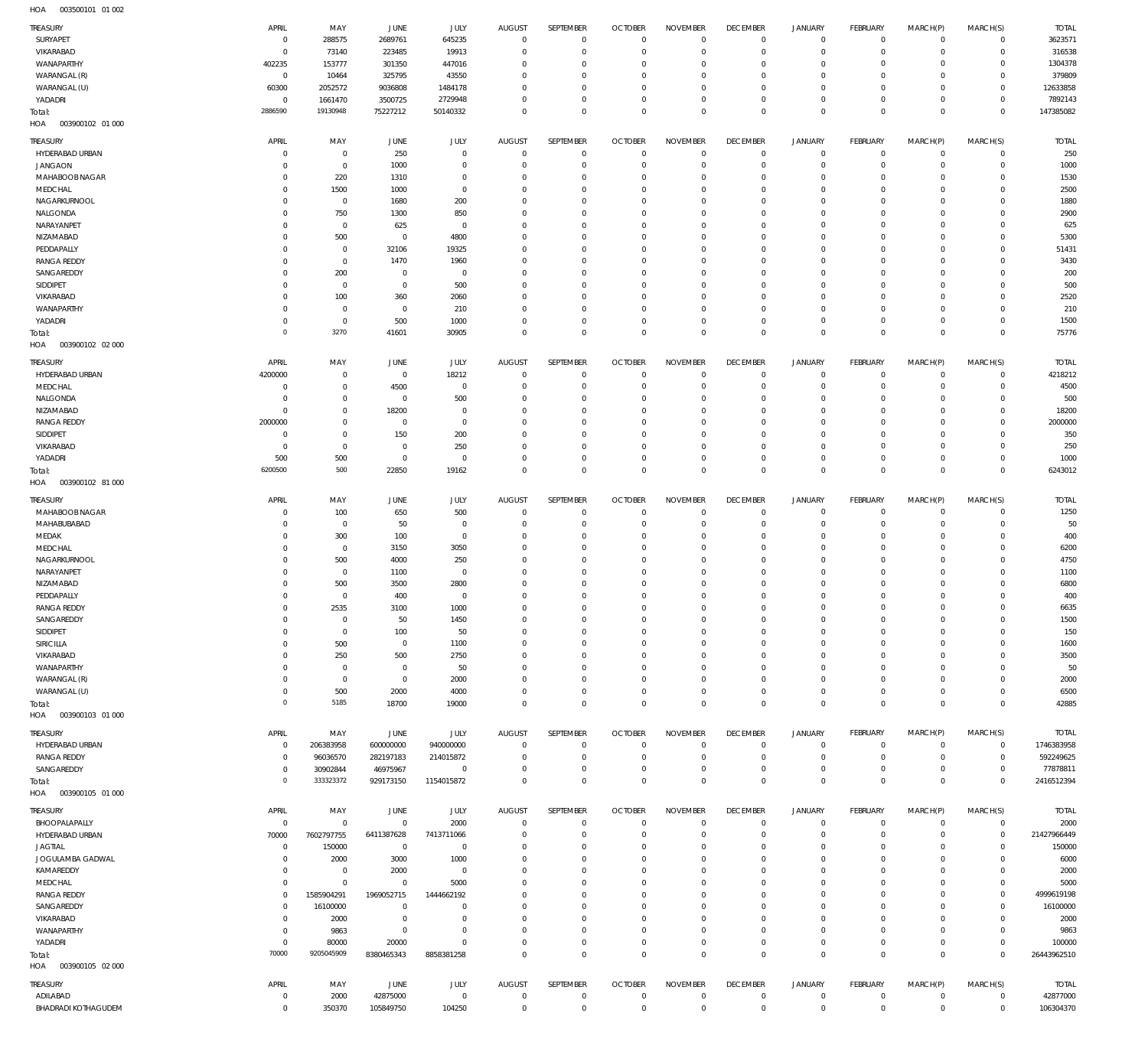003900105 02 000 HOA

| TREASURY                         | APRIL                      | MAY                  | <b>JUNE</b>           | JULY                   | <b>AUGUST</b>               | SEPTEMBER                  | <b>OCTOBER</b>             | <b>NOVEMBER</b>            | <b>DECEMBER</b>            | <b>JANUARY</b>                     | FEBRUARY                   | MARCH(P)             | MARCH(S)                     | <b>TOTAL</b>          |
|----------------------------------|----------------------------|----------------------|-----------------------|------------------------|-----------------------------|----------------------------|----------------------------|----------------------------|----------------------------|------------------------------------|----------------------------|----------------------|------------------------------|-----------------------|
| BHOOPALAPALLY                    | $\mathbf 0$                | $\mathbf 0$          | 38260631              | 50000                  | $\mathbf 0$                 | $\mathbf 0$                | $\overline{0}$             | $\Omega$                   | $\mathbf 0$                | $\overline{0}$                     | $\mathbf{0}$               | $\mathbf 0$          | $\mathbf{0}$                 | 38310631              |
| HYDERABAD URBAN                  | 26764667                   | 335649870            | 1760291440            | 1643512705             | $\Omega$                    | $\mathbf 0$                | $\mathbf 0$                | $\Omega$                   | $\mathbf 0$                | $\mathbf 0$                        | $\mathbf{0}$               | $\mathbf 0$          | $\overline{0}$               | 3766218682            |
| <b>JAGTIAL</b>                   | 6500                       | 6500                 | 90510400              | $^{\circ}$             | $\Omega$                    | $\mathbf 0$                | $\mathbf 0$                | $\Omega$                   | $\mathbf 0$                | $\mathbf 0$                        | $\mathbf 0$                | $\Omega$             | $\mathbf 0$                  | 90523400              |
| <b>JANGAON</b>                   | $\mathbf 0$                | 203440               | 61625000              | $\mathbf 0$            | $\Omega$                    | $\mathbf 0$                | $\mathbf 0$                | $\Omega$                   | $\mathbf 0$                | $\mathbf 0$                        | $\Omega$                   | $\Omega$             | $\mathbf{0}$                 | 61828440              |
| JOGULAMBA GADWAL                 | $\mathbf 0$                | $\overline{0}$       | 32171200              | 4000                   | $\Omega$                    | $\mathbf 0$                | $\mathbf 0$                | $\Omega$                   | $\mathbf 0$                | $\mathbf 0$                        | $\Omega$                   | $\Omega$             | $\mathbf 0$                  | 32175200              |
| KAMAREDDY                        | $\mathbf 0$                | 26900                | 56482500              | 402900                 | $\Omega$                    | $\mathbf 0$                | $\Omega$                   | $\Omega$                   | $\mathbf 0$                | $\mathbf 0$                        | $\Omega$                   | $\Omega$             | $\Omega$                     | 56912300              |
| KARIMNAGAR                       | 2896950                    | 6401310              | 123938570             | 2368900                | $\Omega$                    | $\mathbf 0$                | $\mathbf 0$                | $\Omega$                   | $\mathbf 0$                | $\mathbf 0$<br>$\Omega$            | $\mathbf 0$                | $\Omega$             | $\mathbf 0$                  | 135605730             |
| KHAMMAM<br>KOMARAMBHEEM ASIFABAD | $\mathbf 0$<br>$\mathbf 0$ | 56300<br>$\mathbf 0$ | 128776350<br>35500000 | 10350<br>$\mathbf 0$   | $\Omega$<br>$\Omega$        | $\mathbf 0$<br>$\mathbf 0$ | $\Omega$<br>$\mathbf 0$    | $\Omega$<br>$\Omega$       | $\Omega$<br>$\mathbf 0$    | $\mathbf 0$                        | $\Omega$<br>$\mathbf 0$    | $\Omega$<br>$\Omega$ | $\mathbf 0$<br>$\mathbf 0$   | 128843000<br>35500000 |
| MAHABOOB NAGAR                   | 333200                     | 854000               | 63570500              | 7000                   | $\Omega$                    | $\mathbf 0$                | $\mathbf 0$                | $\Omega$                   | $\mathbf 0$                | $\mathbf 0$                        | $\Omega$                   | $\Omega$             | $\Omega$                     | 64764700              |
| MAHABUBABAD                      | $\mathbf 0$                | 402000               | 71877000              | $^{\circ}$             | $\Omega$                    | $\Omega$                   | $\Omega$                   | $\Omega$                   | $\mathbf 0$                | $\mathbf 0$                        | $\mathbf 0$                | $\Omega$             | $\mathbf 0$                  | 72279000              |
| MANCHERIAL                       | 4800                       | 11000                | 98002750              | 6000                   | $\Omega$                    | $\mathbf 0$                | $\mathbf 0$                | $\Omega$                   | $\mathbf 0$                | $\mathbf 0$                        | $\Omega$                   | $\Omega$             | $\mathbf 0$                  | 98024550              |
| MEDAK                            | $\mathbf 0$                | 12200                | 51252000              | 7000                   | $\Omega$                    | $\Omega$                   | $\Omega$                   | $\Omega$                   | $\mathbf 0$                | $\mathbf 0$                        | $\Omega$                   | $\Omega$             | $\mathbf 0$                  | 51271200              |
| MEDCHAL                          | 11239900                   | 14796270             | 454751181             | 3921094                | $\Omega$                    | $\mathbf 0$                | $\mathbf 0$                | $\Omega$                   | $\mathbf 0$                | $\mathbf 0$                        | $\Omega$                   | $\Omega$             | $\mathbf 0$                  | 484708445             |
| MULUGU                           | $\mathbf 0$                | 2000                 | 26742200              | $^{\circ}$             | $\Omega$                    | $\Omega$                   | $\Omega$                   | $\Omega$                   | $\mathbf 0$                | $\mathbf 0$                        | $\Omega$                   | $\Omega$             | $\mathbf 0$                  | 26744200              |
| NAGARKURNOOL                     | 1000000                    | 764030               | 61252900              | $\mathbf 0$            | $\Omega$                    | $\mathbf 0$                | $\mathbf 0$                | $\Omega$                   | $\mathbf 0$                | $\mathbf 0$                        | $\Omega$                   | $\Omega$             | $\mathbf{0}$                 | 63016930              |
| NALGONDA                         | $\mathbb O$                | 112000               | 191195360             | 13500                  | $\Omega$                    | $\mathbf 0$                | $\mathbf 0$                | $\Omega$                   | $\mathbf 0$                | $\mathbf 0$                        | $\Omega$                   | $\Omega$             | $\mathbf 0$                  | 191320860             |
| NARAYANPET                       | $^{\circ}$                 | 462700               | 34000000              | 5000                   | $\Omega$                    | $\mathbf 0$                | $\mathbf 0$                | $\Omega$                   | $\mathbf 0$                | $\mathbf 0$                        | $\Omega$                   | $\Omega$             | $\mathbf{0}$                 | 34467700              |
| NIRMAL                           | 11500                      | 5800                 | 51250000              | $^{\circ}$             | $\Omega$                    | $\mathbf 0$                | $\mathbf 0$                | $\Omega$                   | $\mathbf 0$                | $\mathbf 0$                        | $\mathbf 0$                | $\Omega$             | $\mathbf 0$                  | 51267300              |
| NIZAMABAD                        | 13100                      | 17000                | 129383700             | 132000                 | $\Omega$                    | $\Omega$                   | $\Omega$                   | $\Omega$                   | $\Omega$                   | $\Omega$                           | $\Omega$                   | $\Omega$             | $\mathbf 0$                  | 129545800             |
| PEDDAPALLY                       | 488795                     | 559630               | 106506370             | 2225000                | $\Omega$                    | $\mathbf 0$                | $\mathbf 0$                | $\Omega$                   | $\mathbf 0$                | $\mathbf 0$                        | $\mathbf 0$                | $\Omega$             | $\mathbf 0$                  | 109779795             |
| <b>RANGA REDDY</b>               | 16069730                   | 29909638             | 423138506             | 31384194               | $\Omega$                    | $\mathbf 0$                | $\mathbf 0$                | $\Omega$                   | $\mathbf 0$                | $\mathbf 0$                        | $\Omega$                   | $\Omega$             | $\mathbf 0$                  | 500502068             |
| SANGAREDDY                       | $^{\circ}$                 | 317000               | 148488495             | 403000                 | $\Omega$                    | $\Omega$                   | $\Omega$                   | $\Omega$                   | $\Omega$                   | $\mathbf 0$                        | $\mathbf 0$                | $\Omega$             | $\mathbf 0$                  | 149208495             |
| SIDDIPET                         | 83562                      | $\mathbf 0$          | 98015706              | 7000                   | $\Omega$                    | $\mathbf 0$                | $\mathbf 0$                | $\Omega$                   | $\mathbf 0$                | $\mathbf 0$                        | $\Omega$                   | $\Omega$             | $\Omega$                     | 98106268              |
| SIRICILLA                        | 1250                       | 619800               | 55752000              | $\mathbf 0$            | $\Omega$                    | $\Omega$                   | $\Omega$                   | $\Omega$                   | $\mathbf 0$                | $\mathbf 0$                        | $\Omega$                   | $\Omega$             | $\mathbf 0$                  | 56373050              |
| SURYAPET                         | $^{\circ}$                 | 0                    | 107819800             | 10000                  | $\Omega$                    | $\mathbf 0$                | $\mathbf 0$                | $\Omega$                   | $\mathbf 0$                | $\mathbf 0$                        | $\Omega$                   | $\Omega$             | $\mathbf 0$                  | 107829800             |
| VIKARABAD                        | 708020                     | 1000                 | 64381200              | 9100                   | $\Omega$                    | $\Omega$                   | $\Omega$                   | $\Omega$                   | $\Omega$                   | $\mathbf 0$                        | $\Omega$                   | $\Omega$             | $\mathbf 0$                  | 65099320              |
| WANAPARTHY                       | $\mathbf 0$                | 2448423              | 137513750             | 37032                  | $\Omega$                    | $\mathbf 0$                | $\mathbf 0$                | $\Omega$                   | $\mathbf 0$                | $\mathbf 0$                        | $\Omega$                   | $\Omega$             | $\mathbf{0}$                 | 139999205             |
| WARANGAL (R)                     | $\mathbf 0$                | 28000                | 79350000              | $\mathbf 0$            | $\Omega$                    | $\mathbf 0$                | $\mathbf 0$                | $\Omega$                   | $\mathbf 0$                | $\mathbf 0$                        | $\Omega$                   | $\Omega$             | $\mathbf 0$                  | 79378000              |
| WARANGAL (U)                     | 2775100                    | 26000                | 118628500             | 576000                 | $\Omega$                    | $\mathbf 0$                | $\mathbf 0$                | $\Omega$                   | $\mathbf 0$                | $\mathbf 0$                        | $\mathbf 0$                | $\Omega$             | $\mathbf{0}$                 | 122005600             |
| YADADRI                          | $\mathbf 0$                | 4200                 | 92259500              | 4500                   | $^{\circ}$                  | $\mathbf 0$                | $\mathbf 0$                | $\Omega$                   | $\mathbf 0$                | $\mathbf 0$                        | $\mathbf 0$                | $\Omega$             | $\mathbf 0$                  | 92268200              |
| Total:                           | 62397074                   | 394049381            | 5141412259            | 1685200525             | $\Omega$                    | $\Omega$                   | $\Omega$                   | $\Omega$                   | $\mathbf 0$                | $\mathbf 0$                        | $\Omega$                   | $\Omega$             | $\mathbf 0$                  | 7283059239            |
| HOA<br>003900105 03 000          |                            |                      |                       |                        |                             |                            |                            |                            |                            |                                    |                            |                      |                              |                       |
| TREASURY                         | APRIL                      | MAY                  | <b>JUNE</b>           | <b>JULY</b>            | <b>AUGUST</b>               | SEPTEMBER                  | <b>OCTOBER</b>             | <b>NOVEMBER</b>            | <b>DECEMBER</b>            | <b>JANUARY</b>                     | FEBRUARY                   | MARCH(P)             | MARCH(S)                     | <b>TOTAL</b>          |
| ADILABAD                         | 0                          | 7667210              | $\circ$               | $\mathbf 0$            | $^{\circ}$                  | $\bf 0$                    | $\mathbf 0$                | $\mathbf 0$                | $\mathbf 0$                | $\mathbf 0$                        | $\circ$                    | $\circ$              | $\overline{0}$               | 7667210               |
| <b>BHADRADI KOTHAGUDEM</b>       | $^{\circ}$                 | 20568880             | $^{\circ}$            | $\mathbf 0$            | $^{\circ}$                  | $\bf 0$                    | $\mathbf 0$                | $\mathbf 0$                | $\mathbf 0$                | $\mathbf 0$                        | $\mathbf{0}$               | $\circ$              | $\circ$                      | 20568880              |
| BHOOPALAPALLY                    | $^{\circ}$                 | 5014700              | $\circ$               | $\mathbf 0$            | $\Omega$                    | $\mathbf 0$                | $\mathbf 0$                | $\mathbf 0$                | $\mathbf 0$                | $\mathbf 0$                        | $\mathbf{0}$               | $\circ$              | $\mathbf{0}$                 | 5014700               |
| HYDERABAD URBAN                  | $\mathbf 0$                | 70070910             | 2941390               | 238290                 | $^{\circ}$                  | $\mathbf 0$                | $\mathbf 0$                | $\mathbf 0$                | $\mathbf 0$                | $\mathbf 0$                        | $\mathbf 0$                | $\Omega$             | $\mathbf{0}$                 | 73250590              |
| <b>JAGTIAL</b>                   | $^{\circ}$                 | 13425670             | 4564840               | $\mathbf 0$            | $\Omega$                    | $\mathbf 0$                | $\mathbf 0$                | $\mathbf 0$                | $\mathbf 0$                | $\mathbf 0$                        | $\mathbf 0$                | $\Omega$             | $\mathbf{0}$                 | 17990510              |
| <b>JANGAON</b>                   | $\mathbf 0$                | 15249820             | 0                     | $\mathbf 0$            | $^{\circ}$                  | $\mathbf 0$                | $\mathbf 0$                | $\mathbf 0$                | $\mathbf 0$                | $\mathbf 0$                        | $\mathbf 0$                | $\Omega$             | $\mathbf{0}$                 | 15249820              |
| JOGULAMBA GADWAL                 | $^{\circ}$                 | 7969630              | 2739585               | $\mathbf 0$            | $\Omega$                    | $\mathbf 0$                | $\mathbf 0$                | $\mathbf 0$                | $\mathbf 0$                | $\mathbf 0$                        | $\mathbf 0$                | $\Omega$             | $\mathbf{0}$                 | 10709215              |
| KAMAREDDY                        | $\mathbb O$                | 14238350             | 0                     | 89070                  | $^{\circ}$                  | $\mathbf 0$                | $\mathbf 0$                | $\mathbf 0$                | $\mathbf 0$                | $\mathbf 0$                        | $\mathbf 0$                | $\Omega$             | $\mathbf{0}$                 | 14327420              |
| KARIMNAGAR                       | $^{\circ}$                 | 21335240             | 627140                | $^{\circ}$             | $\Omega$                    | $\mathbf 0$                | $\mathbf 0$                | $\mathbf 0$                | $\mathbf 0$                | $\mathbf 0$                        | $\mathbf 0$                | $\Omega$             | $\mathbf{0}$                 | 21962380              |
| KHAMMAM                          | $\mathbf 0$                | 31714410             | $\circ$               | $^{\circ}$             | $\Omega$                    | $\mathbf 0$                | $\mathbf 0$                | $\mathbf 0$                | $\mathbf 0$                | $\mathbf 0$                        | $\mathbf 0$                | $\mathbf 0$          | $\mathbf{0}$                 | 31714410              |
| KOMARAMBHEEM ASIFABAD            | $^{\circ}$                 | 4681840              | 550570                | $^{\circ}$<br>$\Omega$ | $^{\circ}$<br>$\Omega$      | $\mathbf 0$<br>$\mathbf 0$ | $\mathbf 0$                | $\mathbf 0$                | $\mathbf 0$                | $\mathbf 0$<br>$\mathbf 0$         | $\mathbf 0$<br>$\mathbf 0$ | $\Omega$<br>$\Omega$ | $\mathbf{0}$<br>$\mathbf{0}$ | 5232410               |
| MAHABOOB NAGAR<br>MAHABUBABAD    | $^{\circ}$<br>$^{\circ}$   | 12448590<br>7861330  | 1113580<br>$^{\circ}$ | $\mathbf 0$            | $^{\circ}$                  | $\mathbf 0$                | $\mathbf 0$<br>$\mathbf 0$ | $\mathbf 0$<br>$\mathbf 0$ | $\mathbf 0$<br>$\mathbf 0$ | $\Omega$                           | $\Omega$                   | $\Omega$             | $\mathbf{0}$                 | 13562170<br>7861330   |
| MANCHERIAL                       | $\Omega$                   | 21642020             | $\Omega$              | $\Omega$               | $\Omega$                    | $\Omega$                   | $\Omega$                   | $\Omega$                   | $\Omega$                   | $\Omega$                           | $\Omega$                   | $\Omega$             | $\Omega$                     | 21642020              |
| MEDAK                            | $\mathbb O$                | 10968090             | $\overline{0}$        | $\mathbf 0$            | $\mathbf 0$                 | $\mathbb O$                | $\mathbf 0$                | $\mathbf 0$                | $\mathbf 0$                | $\mathbf 0$                        | $\circ$                    | $\mathbf 0$          | $\circ$                      | 10968090              |
| MEDCHAL                          | $\mathbf 0$                | 51662490             | 6195980               | $\mathbf 0$            | $^{\circ}$                  | $\mathbb O$                | $\mathbf 0$                | $\mathbf 0$                | $\mathbf 0$                | $\mathbf 0$                        | $\circ$                    | $\mathbf 0$          | $\circ$                      | 57858470              |
| MULUGU                           | $\mathbf 0$                | 7534000              | $\circ$               | $^{\circ}$             | $^{\circ}$                  | $\mathbf 0$                | $\mathbf 0$                | $\mathbf 0$                | $\mathbf 0$                | $\mathbf 0$                        | $\mathbf{0}$               | $\mathbf 0$          | $\mathbf{0}$                 | 7534000               |
| NAGARKURNOOL                     | $\mathbb O$                | 10719370             | 0                     | $^{\circ}$             | $^{\circ}$                  | $\mathbf 0$                | $\mathbf 0$                | $\mathbf 0$                | $\mathbf 0$                | $\mathbf 0$                        | $\mathbf 0$                | $\Omega$             | $\mathbf{0}$                 | 10719370              |
| NALGONDA                         | $\mathbb O$                | 34692320             | 3148180               | $^{\circ}$             | $\Omega$                    | $\mathbf 0$                | $\mathbf 0$                | $\mathbf 0$                | $\mathbf 0$                | $\mathbf 0$                        | $\mathbf 0$                | $\Omega$             | $\mathbf{0}$                 | 37840500              |
| NARAYANPET                       | $\mathbb O$                | 7047500              | 1582025               | $^{\circ}$             | $^{\circ}$                  | $\mathbf 0$                | $\mathbf 0$                | $\mathbf 0$                | $\mathbf 0$                | $\mathbf 0$                        | $\mathbf 0$                | $\mathbf 0$          | $\mathbf{0}$                 | 8629525               |
| NIRMAL                           | $\mathbf 0$                | 6017740              | $\overline{0}$        | $\mathbf 0$            | $\Omega$                    | $\mathbf 0$                | $\mathbf 0$                | $\mathbf 0$                | $\mathbf 0$                | $\mathbf 0$                        | $\mathbf 0$                | $\Omega$             | $\mathbf{0}$                 | 6017740               |
| NIZAMABAD                        | $\mathbb O$                | 26711610             | 3095400               | $\mathbf 0$            | $^{\circ}$                  | $\mathbf 0$                | $\mathbf 0$                | $\mathbf 0$                | $\mathbf 0$                | $\mathbf 0$                        | $\mathbf{0}$               | $\mathbf 0$          | $\circ$                      | 29807010              |
| PEDDAPALLY                       | $\mathbf 0$                | 13352360             | 1017240               | $\mathbf 0$            | $^{\circ}$                  | $\mathbf 0$                | $\mathbf 0$                | $\mathbf 0$                | $\mathbf 0$                | $\mathbf 0$                        | $\mathbf 0$                | $\Omega$             | $\mathbf 0$                  | 14369600              |
| <b>RANGA REDDY</b>               | $\mathbb O$                | 63879556             | 12801090              | $\mathbf 0$            | $\Omega$                    | $\mathbf 0$                | $\mathbf 0$                | $\mathbf 0$                | $\mathbf 0$                | $\mathbf 0$                        | $\mathbf{0}$               | $\mathbf 0$          | $\mathbf{0}$                 | 76680646              |
| SANGAREDDY                       | $\mathbf 0$                | 35258970             | 3865265               | 7000                   | $^{\circ}$                  | $\mathbf 0$                | $\mathbf 0$                | $\mathbf 0$                | $\mathbf 0$                | $\mathbf 0$                        | $\mathbf 0$                | $\Omega$             | $\mathbf{0}$                 | 39131235              |
| SIDDIPET                         | $\mathbb O$                | 18042400             | $\circ$               | $\overline{0}$         | $^{\circ}$                  | $\mathbf 0$                | $\mathbf 0$                | $\mathbf 0$                | $\mathbf 0$                | $\mathbf 0$                        | $\mathbf 0$                | $\Omega$             | $\mathbf{0}$                 | 18042400              |
| SIRICILLA                        | $\mathbf 0$                | 9330640              | $\circ$               | $\mathbb O$            | $^{\circ}$                  | $\mathbf 0$                | $\mathbf 0$                | $\mathbf 0$                | $\mathbf 0$                | $\mathbf 0$                        | $\mathbf 0$                | $\mathbf 0$          | $\mathbf{0}$                 | 9330640               |
| SURYAPET                         | $\mathbb O$                | 26947360             | 525050                | $\mathbf 0$            | $^{\circ}$                  | $\mathbf 0$                | $\mathbf 0$                | $\mathbf 0$                | $\mathbf 0$                | $\mathbf 0$                        | $\mathbf 0$                | $\Omega$             | $\mathbf{0}$                 | 27472410              |
| VIKARABAD                        | $\mathbf 0$                | 8007800              | 9769810               | 7500                   | $^{\circ}$                  | $\mathbf 0$                | $\mathbf 0$                | $\mathbf 0$                | $\mathbf 0$                | $\mathbf 0$                        | $\mathbf 0$                | $\mathbf 0$          | $\mathbf{0}$                 | 17785110              |
| WANAPARTHY                       | $\mathbb O$                | 7628480              | 310840                | $\mathbf 0$            | $^{\circ}$                  | $\mathbf 0$                | $\mathbf 0$                | $\mathbf 0$                | $\mathbf 0$                | $\mathbf 0$                        | $\mathbf 0$                | $\Omega$             | $\mathbf{0}$                 | 7939320               |
| WARANGAL (R)                     | $\mathbf 0$                | 10006930             | 0                     | $\mathbf 0$            | $^{\circ}$                  | $\mathbf 0$                | $\mathbf 0$                | $\mathbf 0$                | $\mathbf 0$                | $\mathbf 0$                        | $\mathbf 0$                | $\mathbf 0$          | $\mathbf{0}$                 | 10006930              |
| WARANGAL (U)                     | $\mathbb O$                | 19119510             | $\circ$               | $\mathbf 0$            | $^{\circ}$                  | $\mathbf 0$                | $\mathbf 0$                | $\mathbf 0$                | $\mathbf 0$                | $\mathbf 0$                        | $\mathbf{0}$               | $\mathbf 0$          | $\circ$                      | 19119510              |
| YADADRI                          | $\mathbf 0$                | 27977610             | 253170                | $\mathbb O$            | $^{\circ}$                  | $\mathbf 0$                | $\mathbf 0$                | $\mathbf 0$                | $\mathbf 0$                | $\mathbf 0$                        | $\circ$                    | $\mathbf 0$          | $\mathbf{0}$                 | 28230780              |
| Total:                           | $\overline{0}$             | 648793336            | 55101155              | 341860                 | $\Omega$                    | $\mathbf 0$                | $\mathbf 0$                | $\mathbf 0$                | $\mathbf 0$                | $\bf 0$                            | $\overline{0}$             | $\mathbf 0$          | $\overline{0}$               | 704236351             |
| HOA<br>003900106 01 000          |                            |                      |                       |                        |                             |                            |                            |                            |                            |                                    |                            |                      |                              |                       |
| TREASURY                         | APRIL                      | MAY                  | JUNE                  | JULY                   | <b>AUGUST</b>               | SEPTEMBER                  | <b>OCTOBER</b>             | <b>NOVEMBER</b>            | <b>DECEMBER</b>            | JANUARY                            | FEBRUARY                   | MARCH(P)             | MARCH(S)                     | <b>TOTAL</b>          |
| BHADRADI KOTHAGUDEM              | $\mathbf 0$                | $\mathbf 0$          | 10000                 | $\mathbf 0$            | $^{\circ}$                  | 0                          | $\mathbf 0$                | $\mathbf 0$                | $\mathbf 0$                | $\mathbf 0$                        | $\mathbf 0$                | $\mathbf 0$          | $\circ$                      | 10000                 |
| HYDERABAD URBAN                  | 2779100                    | 2110200              | 1389050               | 1803550                | $^{\circ}$                  | $\mathbf 0$                | $\mathbf 0$                | $\Omega$                   | $\mathbf 0$                | $\mathbf 0$                        | $\circ$                    | $\mathbf 0$          | $\circ$                      | 8081900               |
| JAGTIAL                          | $\mathbf 0$                | $\mathbf 0$          | $\mathbf 0$           | 450                    | $^{\circ}$                  | $\mathbf 0$                | $\mathbf 0$                | $\mathbf 0$                | $\mathbf 0$                | $\mathbf 0$                        | $\mathbf 0$                | $\Omega$             | $\mathbf 0$                  | 450                   |
| <b>JANGAON</b>                   | $\mathbb O$                | 5000                 | $\overline{0}$        | $^{\circ}$             | $\Omega$                    | $\mathbf 0$                | $\mathbf 0$                | $\Omega$                   | $\mathbf 0$                | $\mathbf 0$                        | $\mathbf 0$                | $\Omega$             | $\mathbf 0$                  | 5000                  |
| KAMAREDDY                        | 500                        | 45000                | 25500                 | $\mathbf 0$            | $\Omega$                    | $\mathbf 0$                | $\mathbf 0$                | $\mathbf 0$                | $\mathbf 0$                | $\mathbf 0$                        | $\mathbf 0$                | $\Omega$             | $\mathbf 0$                  | 71000                 |
| KARIMNAGAR                       | $^{\circ}$                 | 21000                | 1000                  | 20500                  | $\Omega$                    | $\mathbf 0$                | $\mathbf 0$                | $\Omega$                   | $\mathbf 0$                | $\mathbf 0$                        | $\circ$                    | $\Omega$             | $\mathbf 0$                  | 42500                 |
| KHAMMAM                          | $\mathbf 0$                | $\mathbb O$          | 500                   | $\mathbf 0$            | $\mathbf{0}$                | $\mathbf 0$                | $\mathbf 0$                | $\mathbf 0$                | $\mathbf 0$                | $\mathbf 0$                        | $\mathbf 0$                | $\Omega$             | $\mathbf{0}$                 | 500                   |
| MAHABOOB NAGAR                   | $\mathbb O$                | 5000                 | $\mathbf 0$           | 100                    | $\mathbf{0}$                | $\mathbf 0$                | $\mathbf 0$                | $\Omega$                   | $\mathbf 0$                | $\mathbf 0$                        | $\circ$                    | $\Omega$             | $\mathbf 0$                  | 5100                  |
| MEDCHAL                          | 379125                     | 408500               | 377850                | 257770                 | $\Omega$                    | $\mathbf 0$                | $\mathbf 0$                | $\mathbf 0$                | $\mathbf 0$                | $\mathbf 0$                        | $\mathbf 0$                | $\Omega$             | $\mathbf{0}$                 | 1423245               |
| NIZAMABAD<br><b>RANGA REDDY</b>  | $\mathbb O$<br>355600      | 300                  | $\mathbf 0$<br>206450 | $\mathbf 0$<br>323630  | $\mathbf{0}$<br>$\mathbf 0$ | $\bf 0$<br>$\mathbf 0$     | 0<br>$\mathsf{O}\xspace$   | $\mathbf 0$                | 0<br>$\mathsf 0$           | $\mathbf 0$<br>$\mathsf{O}\xspace$ | $\mathbf 0$<br>$\mathbf 0$ | $\circ$<br>0         | $\mathbf 0$<br>$\mathbb O$   | 300<br>1171830        |
|                                  |                            | 286150               |                       |                        |                             |                            |                            | $\mathbf 0$                |                            |                                    |                            |                      |                              |                       |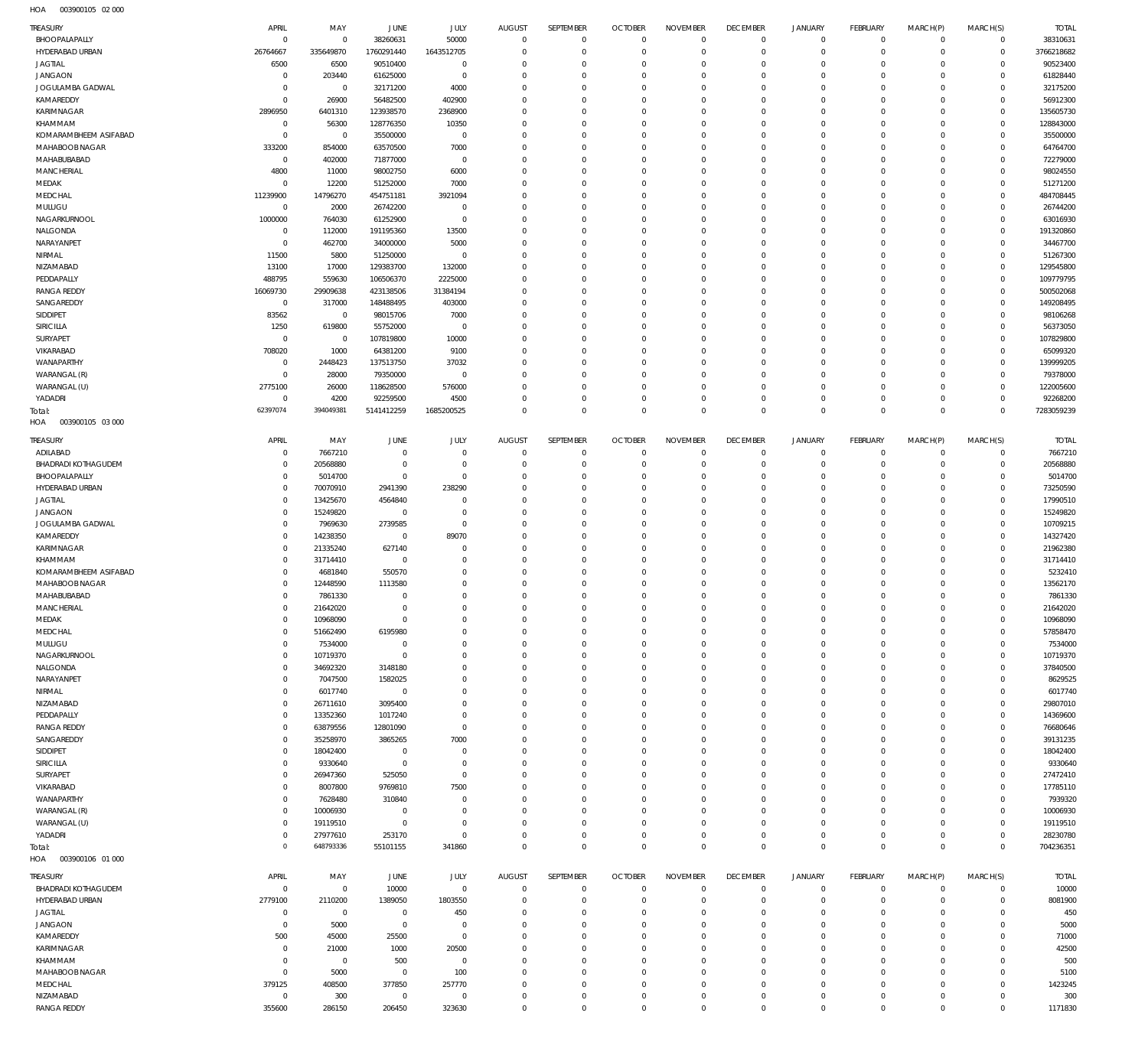| <b>TREASURY</b>                               | APRIL                  | MAY                    | JUNE                  | JULY                   | <b>AUGUST</b>    | SEPTEMBER                   | <b>OCTOBER</b>             | <b>NOVEMBER</b>                | <b>DECEMBER</b>            | <b>JANUARY</b>                             | <b>FEBRUARY</b>              | MARCH(P)                   | MARCH(S)                    | <b>TOTAL</b>       |
|-----------------------------------------------|------------------------|------------------------|-----------------------|------------------------|------------------|-----------------------------|----------------------------|--------------------------------|----------------------------|--------------------------------------------|------------------------------|----------------------------|-----------------------------|--------------------|
| SANGAREDDY                                    | 22000                  | $\,0\,$                | 102000                | 277500                 | $^{\circ}$       | $\mathbf 0$                 | $\mathbf 0$                | $^{\circ}$                     | $^{\circ}$                 | 0                                          | $\overline{0}$               | $\mathbf 0$                | $\mathbf{0}$                | 401500             |
| SIDDIPET                                      | 2200                   | $\,0\,$                | 10700                 | 50                     | 0                | $\mathbf 0$                 | $^{\circ}$                 | $^{\circ}$                     | $^{\circ}$                 | $\mathsf{O}\xspace$                        | $\mathbf 0$                  | $\mathbf 0$                | $\mathbf 0$                 | 12950              |
| VIKARABAD                                     | 0                      | $\mathbb O$            | 300                   | $^{\circ}$             | 0                | $\mathbf{0}$                | $^{\circ}$                 | $^{\circ}$                     | 0                          | 0                                          | $^{\circ}$                   | $\Omega$                   | $\mathbf 0$                 | 300                |
| WANAPARTHY                                    | $^{\circ}$             | 115000                 | $\mathbf 0$           | $\mathbf 0$            | 0                | $\mathbf{0}$                | 0                          | $^{\circ}$                     | 0                          | 0                                          | $\mathbf 0$                  | 0                          | $\mathbf 0$                 | 115000             |
| WARANGAL (U)                                  | 4500                   | 5500                   | 2000<br>225000        | 500<br>130000          | $\Omega$         | $\mathbf 0$<br>$\mathbf 0$  | 0<br>$^{\circ}$            | $^{\circ}$<br>$^{\circ}$       | $^{\circ}$<br>$^{\circ}$   | $\mathbf 0$<br>$\mathbf 0$                 | $\mathbf 0$<br>$\mathbf 0$   | $\Omega$<br>$\mathbf 0$    | $\mathbf 0$<br>$\mathbf 0$  | 12500<br>555000    |
| YADADRI<br>Total:                             | 80000<br>3623025       | 120000<br>3121650      | 2350350               | 2814050                | 0<br>$\Omega$    | $\mathsf 0$                 | $\mathbf 0$                | $\mathbf 0$                    | $\mathbf 0$                | $\mathbf 0$                                | $\overline{0}$               | $\mathbf 0$                | $\overline{0}$              | 11909075           |
| 003900107 01 000<br>HOA                       |                        |                        |                       |                        |                  |                             |                            |                                |                            |                                            |                              |                            |                             |                    |
| TREASURY                                      | APRIL                  | MAY                    | JUNE                  | JULY                   | <b>AUGUST</b>    | SEPTEMBER                   | <b>OCTOBER</b>             | <b>NOVEMBER</b>                | <b>DECEMBER</b>            | <b>JANUARY</b>                             | <b>FEBRUARY</b>              | MARCH(P)                   | MARCH(S)                    | <b>TOTAL</b>       |
| HYDERABAD URBAN                               | 2500                   | 7700                   | $\mathbb O$           | 750                    | $^{\circ}$       | $\mathbf{0}$                | $^{\circ}$                 | $\mathbf 0$                    | $\mathbf 0$                | $\mathbf 0$                                | $\overline{0}$               | $\mathbf 0$                | $\overline{0}$              | 10950              |
| Total:                                        | 2500                   | 7700                   | $^{\circ}$            | 750                    | $\overline{0}$   | $\mathbf 0$                 | $\overline{0}$             | $\mathbf 0$                    | $\overline{0}$             | $\mathbf 0$                                | $\overline{0}$               | $\mathbf 0$                | $\overline{0}$              | 10950              |
| HOA<br>003900108 01 000                       |                        |                        |                       |                        |                  |                             |                            |                                |                            |                                            |                              |                            |                             |                    |
| TREASURY                                      | APRIL                  | MAY                    | JUNE                  | JULY                   | <b>AUGUST</b>    | SEPTEMBER                   | <b>OCTOBER</b>             | <b>NOVEMBER</b>                | <b>DECEMBER</b>            | <b>JANUARY</b>                             | FEBRUARY                     | MARCH(P)                   | MARCH(S)                    | <b>TOTAL</b>       |
| MEDCHAL                                       | C                      | 500                    | $^{\circ}$            | $\mathbf 0$            | $\overline{0}$   | $\mathbf 0$                 | $^{\circ}$                 | $^{\circ}$                     | $\overline{0}$             | 0                                          | $\mathbf 0$                  | $\mathbf 0$                | $\mathbf{0}$                | 500                |
| Total:                                        | $\circ$                | 500                    | $^{\circ}$            | $\mathbf 0$            | $\overline{0}$   | $\mathsf 0$                 | $\overline{0}$             | $\mathbf 0$                    | $\overline{0}$             | $\mathbb O$                                | $\overline{0}$               | $\mathbf 0$                | $\overline{0}$              | 500                |
| 003900150 01 000<br>HOA                       |                        |                        |                       |                        |                  |                             |                            |                                |                            |                                            |                              |                            |                             |                    |
| TREASURY                                      | APRIL                  | MAY                    | JUNE                  | JULY                   | <b>AUGUST</b>    | SEPTEMBER                   | <b>OCTOBER</b>             | <b>NOVEMBER</b><br>$\mathbf 0$ | <b>DECEMBER</b>            | <b>JANUARY</b><br>$\mathbf 0$              | FEBRUARY<br>$\overline{0}$   | MARCH(P)<br>$\mathbf 0$    | MARCH(S)<br>$\mathbf{0}$    | <b>TOTAL</b>       |
| ADILABAD<br>BHADRADI KOTHAGUDEM               | $\mathbf 0$<br>225000  | $\mathbb O$<br>1917850 | 208000<br>415400      | $\mathbf 0$<br>193100  | $^{\circ}$<br>0  | $\mathbf{0}$<br>$\mathbf 0$ | $^{\circ}$<br>$^{\circ}$   | $^{\circ}$                     | $^{\circ}$<br>$^{\circ}$   | $\mathbf 0$                                | $^{\circ}$                   | $\mathbf 0$                | $\mathbf{0}$                | 208000<br>2751350  |
| BHOOPALAPALLY                                 | $\overline{0}$         | 1118200                | 15000                 | $\mathbf 0$            | 0                | $\mathbf{0}$                | $^{\circ}$                 | $^{\circ}$                     | $^{\circ}$                 | $\mathbf 0$                                | $\mathbf 0$                  | $\Omega$                   | $\mathbf 0$                 | 1133200            |
| HYDERABAD URBAN                               | 106000                 | 1640479                | 1129000               | 167000                 | 0                | $\mathbf 0$                 | $^{\circ}$                 | $\mathbf 0$                    | $^{\circ}$                 | $\mathbf 0$                                | $^{\circ}$                   | $\Omega$                   | $\mathbf 0$                 | 3042479            |
| <b>JAGTIAL</b>                                | 25000                  | 382700                 | 18850                 | 36650                  | 0                | $\mathbf{0}$                | 0                          | $^{\circ}$                     | 0                          | 0                                          | $\mathbf 0$                  | $\Omega$                   | $\mathbf 0$                 | 463200             |
| <b>JANGAON</b>                                | $^{\circ}$             | 1350000                | 208000                | $\mathbf{0}$           | 0                | $\mathbf 0$                 | $^{\circ}$                 | $\mathbf 0$                    | $^{\circ}$                 | $\mathbf 0$                                | $\mathbf 0$                  | $\Omega$                   | $\mathbf 0$                 | 1558000            |
| JOGULAMBA GADWAL                              | $^{\circ}$             | $\overline{0}$         | 485150                | 324000                 | 0                | $\mathbf{0}$                | 0                          | $^{\circ}$                     | 0                          | $\mathbf 0$                                | $\mathbf 0$                  | 0                          | $\mathbf 0$                 | 809150             |
| KAMAREDDY                                     | $^{\circ}$             | 2515000                | 6699548               | 1199304                | $\Omega$         | $\mathbf 0$                 | $^{\circ}$                 | $\mathbf 0$                    | $^{\circ}$                 | $\mathbf 0$                                | $\mathbf 0$                  | $\Omega$                   | $\mathbf 0$                 | 10413852           |
| KARIMNAGAR<br>KHAMMAM                         | 627250<br>5000         | 993950<br>2165504      | 129465<br>60000       | 344000<br>57000        | 0<br>0           | $\mathbf{0}$<br>$\mathbf 0$ | 0<br>$^{\circ}$            | $^{\circ}$<br>$^{\circ}$       | 0<br>$^{\circ}$            | 0<br>$\mathbf 0$                           | $\mathbf 0$<br>$\mathbf 0$   | $\Omega$<br>$\Omega$       | $\mathbf 0$<br>$\mathbf 0$  | 2094665<br>2287504 |
| KOMARAMBHEEM ASIFABAD                         | $^{\circ}$             | $\mathbf 0$            | 275100                | $\mathbf{0}$           | 0                | $\mathbf{0}$                | $^{\circ}$                 | $^{\circ}$                     | $^{\circ}$                 | $\mathbf 0$                                | $\mathbf 0$                  | $\Omega$                   | $\mathbf 0$                 | 275100             |
| MAHABOOB NAGAR                                | 35000                  | 310000                 | 889699                | 36200                  | 0                | $\mathbf 0$                 | 0                          | $^{\circ}$                     | $^{\circ}$                 | $\mathbf 0$                                | $\mathbf 0$                  | $\mathbf 0$                | $\mathbf 0$                 | 1270899            |
| MAHABUBABAD                                   | $\overline{0}$         | 2115000                | 694000                | 300000                 | 0                | $\mathbf{0}$                | 0                          | $^{\circ}$                     | $^{\circ}$                 | $\mathbf 0$                                | $\mathbf 0$                  | $\Omega$                   | $\mathbf 0$                 | 3109000            |
| MANCHERIAL                                    | 150000                 | 1305000                | 163270                | $\mathbf 0$            | 0                | $\mathbf 0$                 | 0                          | $\mathbf 0$                    | $^{\circ}$                 | $\mathbf 0$                                | $\mathbf 0$                  | $\mathbf 0$                | $\mathbf 0$                 | 1618270            |
| MEDAK                                         | $\mathbf 0$            | $\mathbf 0$            | 15000                 | 71500                  | 0                | $\mathbf{0}$                | $^{\circ}$                 | $\mathbf 0$                    | $^{\circ}$                 | $\mathbf 0$                                | $\mathbf 0$                  | $\Omega$                   | $\mathbf 0$                 | 86500              |
| MEDCHAL                                       | 500                    | 405500                 | 24000                 | 6000                   | 0                | $\mathbf 0$                 | $^{\circ}$                 | $\mathbf 0$                    | $\mathbf 0$                | $\mathbf 0$                                | $\mathbf 0$                  | $\mathbf 0$                | $\mathbf 0$                 | 436000             |
| MULUGU<br>NAGARKURNOOL                        | $\mathbf 0$<br>0       | 849000<br>699600       | 200000<br>238000      | $\mathbf{0}$<br>224700 | 0<br>$\Omega$    | $\mathbf{0}$<br>$\mathbf 0$ | 0<br>$^{\circ}$            | $\mathbf 0$<br>$\mathbf 0$     | 0<br>$\mathbf 0$           | 0<br>$\mathbf 0$                           | $\mathbf 0$<br>$\mathbf 0$   | $\Omega$<br>$\Omega$       | $\mathbf 0$<br>$\mathbf 0$  | 1049000<br>1162300 |
| NALGONDA                                      | 0                      | 200000                 | 648000                | 5000                   | 0                | $\mathbf{0}$                | 0                          | $\mathbf 0$                    | 0                          | $\mathbf 0$                                | $\mathbf 0$                  | $\Omega$                   | $\mathbf 0$                 | 853000             |
| NARAYANPET                                    | $\mathbf 0$            | 15000                  | 100000                | 80000                  | $\Omega$         | $\mathbf 0$                 | $^{\circ}$                 | $\mathbf 0$                    | $\mathbf 0$                | $\mathbf 0$                                | $\Omega$                     | $\Omega$                   | $\mathbf 0$                 | 195000             |
| NIRMAL                                        | $\mathbf 0$            | $\,0\,$                | $\mathbf 0$           | 5000                   | 0                | $\mathbf{0}$                | 0                          | $\mathbf 0$                    | 0                          | 0                                          | $\mathbf 0$                  | $\Omega$                   | $^{\circ}$                  | 5000               |
| NIZAMABAD                                     | 150000                 | 655000                 | 1536729               | 50000                  | $\Omega$         | $\mathbf 0$                 | $^{\circ}$                 | $\mathbf 0$                    | $\mathbf 0$                | $\mathbf 0$                                | $\mathbf 0$                  | $\Omega$                   | $\mathbf 0$                 | 2391729            |
| PEDDAPALLY                                    | 1025500                | 1899450                | 105000                | 162900                 | 0                | $\mathbf{0}$                | $^{\circ}$                 | $\mathbf 0$                    | $^{\circ}$                 | $\mathbf 0$                                | $\mathbf 0$                  | $\Omega$                   | $\mathbf 0$                 | 3192850            |
| <b>RANGA REDDY</b>                            | $^{\circ}$             | 581900                 | 6964600               | 405100                 | 0                | $\mathbf 0$                 | 0                          | $\mathbf 0$                    | $\mathbf 0$                | $\mathbf 0$                                | $\mathbf 0$                  | $\mathbf 0$                | $\mathbf 0$                 | 7951600            |
| SANGAREDDY<br>SIDDIPET                        | $\mathbf 0$<br>8000    | 1058000<br>500050      | 443000<br>1901600     | 77495<br>25100         | 0<br>0           | $\mathbf{0}$<br>$\mathbf 0$ | 0<br>0                     | $\mathbf 0$<br>$\mathbf 0$     | $\mathbf 0$<br>$\mathbf 0$ | $\mathbf 0$<br>$\mathbf 0$                 | $\mathbf 0$<br>$\mathbf 0$   | $\Omega$<br>$\mathbf 0$    | $\mathbf 0$<br>$^{\circ}$   | 1578495<br>2434750 |
| SIRICILLA                                     | 100000                 | 90400                  | 57500                 | 5500                   | 0                | $\mathbf{0}$                | $^{\circ}$                 | $^{\circ}$                     | $^{\circ}$                 | $\mathbf 0$                                | $\mathbf 0$                  | $\Omega$                   | $\mathbf 0$                 | 253400             |
| SURYAPET                                      | $^{\circ}$             | 1068850                | 2223003               | 10000                  | $\Omega$         | $\mathbf 0$                 | $^{\circ}$                 | $\mathbf 0$                    | $^{\circ}$                 | $\mathbf 0$                                | $\mathbf 0$                  | $\mathbf 0$                | $\mathbf 0$                 | 3301853            |
| <b>VIKARABAD</b>                              | 20000                  | 700000                 | 154000                | $\mathbf 0$            | $\mathbf 0$      | $\mathbf 0$                 | $\mathbf 0$                | $\mathbf 0$                    | $\mathbf 0$                | $\mathbf 0$                                | $\Omega$                     | $\mathbf 0$                | $\mathbf 0$                 | 874000             |
| WANAPARTHY                                    | $\mathbf 0$            | 38078                  | $\mathbf 0$           | 150212                 | $\mathbf{0}$     | $\mathbf{0}$                | $\mathbf 0$                | $\mathbf 0$                    | $\mathbf 0$                | $\mathbf 0$                                | $\mathbf 0$                  | $\mathbf 0$                | $\mathbf 0$                 | 188290             |
| WARANGAL (R)                                  | $\mathbf 0$            | 1188820                | 667000                | 511500                 | $^{\circ}$       | $\mathbf{0}$                | $^{\circ}$                 | $^{\circ}$                     | $^{\circ}$                 | 0                                          | $\mathbf 0$                  | $\mathbf 0$                | $\mathbf 0$                 | 2367320            |
| WARANGAL (U)                                  | $\mathbf 0$            | 715454                 | 400101                | 159484                 | $\mathbf 0$      | $\mathbf 0$                 | $\mathbf 0$                | $\mathbf 0$                    | $\mathbf 0$                | $\mathbf 0$<br>$\mathbf 0$                 | $\mathbf 0$<br>$\mathbf 0$   | $\mathbf 0$                | $\mathbf 0$<br>$\mathbf 0$  | 1275039            |
| YADADRI<br>Total:                             | $\mathbf 0$<br>2477250 | 515000<br>26993785     | 221000<br>27289015    | 13000<br>4619745       | 0<br>$\Omega$    | $\mathbf 0$<br>$\mathsf 0$  | $\mathbf 0$<br>$\mathbf 0$ | $\mathbf 0$<br>$\mathbf 0$     | $\mathbf 0$<br>$\mathbf 0$ | $\mathbf 0$                                | $\mathbf{0}$                 | $\mathbf 0$<br>$\mathbf 0$ | $\overline{0}$              | 749000<br>61379795 |
| HOA<br>003900800 01 000                       |                        |                        |                       |                        |                  |                             |                            |                                |                            |                                            |                              |                            |                             |                    |
| TREASURY                                      | APRIL                  | MAY                    | JUNE                  | JULY                   | <b>AUGUST</b>    | SEPTEMBER                   | <b>OCTOBER</b>             | <b>NOVEMBER</b>                | <b>DECEMBER</b>            | JANUARY                                    | FEBRUARY                     | MARCH(P)                   | MARCH(S)                    | <b>TOTAL</b>       |
| HYDERABAD URBAN                               | $^{\circ}$             | $\mathbf 0$            | 500                   | 4500                   | $^{\circ}$       | 0                           | $\mathbf 0$                | $\mathbf 0$                    | $\mathbf 0$                | $\mathsf{O}\xspace$                        | $\overline{0}$               | $\mathbf 0$                | $\overline{0}$              | 5000               |
| SANGAREDDY                                    | 0                      | 200000                 | $\,0\,$               | $\mathbf 0$            | $\overline{0}$   | $\mathbf 0$                 | $^{\circ}$                 | $\mathbf 0$                    | $\mathbf 0$                | $\mathsf{O}\xspace$                        | $\overline{0}$               | $\mathbf 0$                | $\circ$                     | 200000             |
| Total:                                        | $\Omega$               | 200000                 | 500                   | 4500                   | $^{\circ}$       | $\mathsf 0$                 | $\mathbf 0$                | $\mathbf 0$                    | $\mathbf 0$                | $\mathbf 0$                                | $\overline{0}$               | $\mathbf 0$                | $\overline{0}$              | 205000             |
| HOA<br>003900800 02 001                       |                        |                        |                       |                        |                  |                             |                            |                                |                            |                                            |                              |                            |                             |                    |
| TREASURY                                      | APRIL                  | MAY                    | JUNE                  | <b>JULY</b>            | <b>AUGUST</b>    | SEPTEMBER                   | <b>OCTOBER</b>             | <b>NOVEMBER</b>                | <b>DECEMBER</b>            | JANUARY                                    | FEBRUARY                     | MARCH(P)                   | MARCH(S)                    | <b>TOTAL</b>       |
| HYDERABAD URBAN                               | 36000                  | 58500                  | 28500                 | 92456                  | $^{\circ}$       | $\mathbf{0}$                | $\overline{0}$             | $\mathbf 0$                    | $\mathbf 0$                | $\mathsf{O}\xspace$                        | $\overline{0}$               | $\mathbf 0$                | $\circ$                     | 215456             |
| <b>RANGA REDDY</b>                            | $^{\circ}$             | 1400                   | 1000                  | 2500                   | $^{\circ}$       | $\mathbf 0$                 | $^{\circ}$                 | $\mathbf 0$                    | $\mathbf 0$                | $\mathbf 0$                                | $\overline{0}$               | $\mathbf 0$                | $\overline{0}$              | 4900               |
| Total:                                        | 36000                  | 59900                  | 29500                 | 94956                  | $\mathbf{0}$     | $\mathsf 0$                 | $\mathbf 0$                | $\mathbf 0$                    | $\mathbf 0$                | $\mathbf 0$                                | $\overline{0}$               | $\mathbf 0$                | $\overline{0}$              | 220356             |
| HOA<br>003900800 02 800                       |                        |                        |                       |                        |                  |                             |                            |                                |                            |                                            |                              |                            |                             |                    |
| <b>TREASURY</b>                               | APRIL                  | MAY                    | JUNE                  | <b>JULY</b>            | <b>AUGUST</b>    | SEPTEMBER                   | <b>OCTOBER</b>             | <b>NOVEMBER</b>                | <b>DECEMBER</b>            | JANUARY                                    | FEBRUARY                     | MARCH(P)                   | MARCH(S)                    | <b>TOTAL</b>       |
| ADILABAD                                      | $^{\circ}$             | $\,0\,$                | $\mathbb O$           | 90000                  | $\mathbf{0}$     | $\mathbf 0$                 | $\mathbf 0$                | $\mathbf 0$                    | $\mathbf 0$                | $\mathsf{O}\xspace$                        | $\overline{0}$               | $\mathbf 0$                | $\mathbf{0}$                | 90000              |
| <b>BHADRADI KOTHAGUDEM</b><br>HYDERABAD URBAN | 0<br>0                 | $\mathbb O$<br>2320000 | 100000<br>3064224     | 100000<br>1290000      | 0<br>0           | $\mathbf 0$<br>$\mathbf 0$  | $^{\circ}$<br>$^{\circ}$   | $^{\circ}$<br>$^{\circ}$       | $^{\circ}$<br>$^{\circ}$   | $\mathsf{O}\xspace$<br>$\mathsf{O}\xspace$ | $\overline{0}$<br>$^{\circ}$ | $\mathbf 0$<br>$\mathbf 0$ | $\mathbf{0}$<br>$\mathbf 0$ | 200000<br>6674224  |
| <b>JAGTIAL</b>                                | 0                      | $\mathbb O$            | 250000                | $\mathbf 0$            | 0                | $\mathbf 0$                 | $^{\circ}$                 | $\mathbf 0$                    | $^{\circ}$                 | $\mathbf 0$                                | $^{\circ}$                   | $\mathbf 0$                | $\mathbf 0$                 | 250000             |
| KHAMMAM                                       | 0                      | $\,0\,$                | 300000                | $\mathbf 0$            | 0                | $\mathbf 0$                 | $^{\circ}$                 | $\mathbf 0$                    | $\mathbf 0$                | $\mathbf 0$                                | $\mathbf 0$                  | $\mathbf 0$                | $\mathbf 0$                 | 300000             |
| MAHABOOB NAGAR                                | $^{\circ}$             | $\mathbb O$            | 5000                  | $\mathbf 0$            | $\Omega$         | $\mathbf 0$                 | $^{\circ}$                 | $\mathbf 0$                    | $^{\circ}$                 | $\mathbf 0$                                | $\mathbf 0$                  | $\Omega$                   | $\mathbf 0$                 | 5000               |
| MEDAK                                         | $^{\circ}$             | 110000                 | 110000                | $\mathbf 0$            | 0                | $\mathbf 0$                 | $^{\circ}$                 | $\mathbf 0$                    | $^{\circ}$                 | 0                                          | $\mathbf 0$                  | $\mathbf 0$                | $\mathbf 0$                 | 220000             |
| MEDCHAL                                       | $\mathbf 0$            | 1500500                | 3650                  | 220000                 | $\Omega$         | $\mathbf 0$                 | $^{\circ}$                 | $\mathbf 0$                    | $^{\circ}$                 | $\mathbf 0$                                | $\mathbf 0$                  | $\Omega$                   | $\mathbf 0$                 | 1724150            |
| <b>RANGA REDDY</b>                            | 5350000                | 14600524               | 32598952              | 37798132               | 0                | $\mathbf 0$                 | $^{\circ}$                 | $\mathbf 0$                    | $^{\circ}$                 | $\mathbf 0$                                | $\mathbf 0$                  | $\mathbf 0$                | $\mathbf 0$                 | 90347608           |
| SANGAREDDY<br>WANAPARTHY                      | 150000<br>$\mathbf 0$  | 3100000<br>6000000     | 400000<br>$\mathbb O$ | 221000<br>$\mathbf{0}$ | 0<br>$\mathbf 0$ | $\mathbf 0$<br>$\mathbf 0$  | $\mathbf 0$<br>$\mathbf 0$ | $\mathbf 0$<br>$\mathbf 0$     | $\mathbf 0$<br>$\mathbf 0$ | $\mathbf 0$<br>$\mathbf 0$                 | $\mathbf 0$<br>$\mathbf 0$   | 0<br>$\mathbf 0$           | $\mathbf 0$<br>$\mathbf{0}$ | 3871000<br>6000000 |
| WARANGAL (U)                                  | 450000                 | $\mathbb O$            | 1000                  | $\mathbf 0$            | 0                | $\mathbf 0$                 | $\mathbf 0$                | $\mathbf 0$                    | $\mathbf 0$                | $\mathsf{O}\xspace$                        | $\mathbf 0$                  | $\mathbf 0$                | $\mathbf 0$                 | 451000             |
| Total:                                        | 5950000                | 27631024               | 36832826              | 39719132               | $\mathbf 0$      | $\mathsf 0$                 | $\mathbf 0$                | $\mathsf 0$                    | $\mathbf 0$                | $\mathbf 0$                                | $\mathbf 0$                  | $\mathbf 0$                | $\mathbb O$                 | 110132982          |
|                                               |                        |                        |                       |                        |                  |                             |                            |                                |                            |                                            |                              |                            |                             |                    |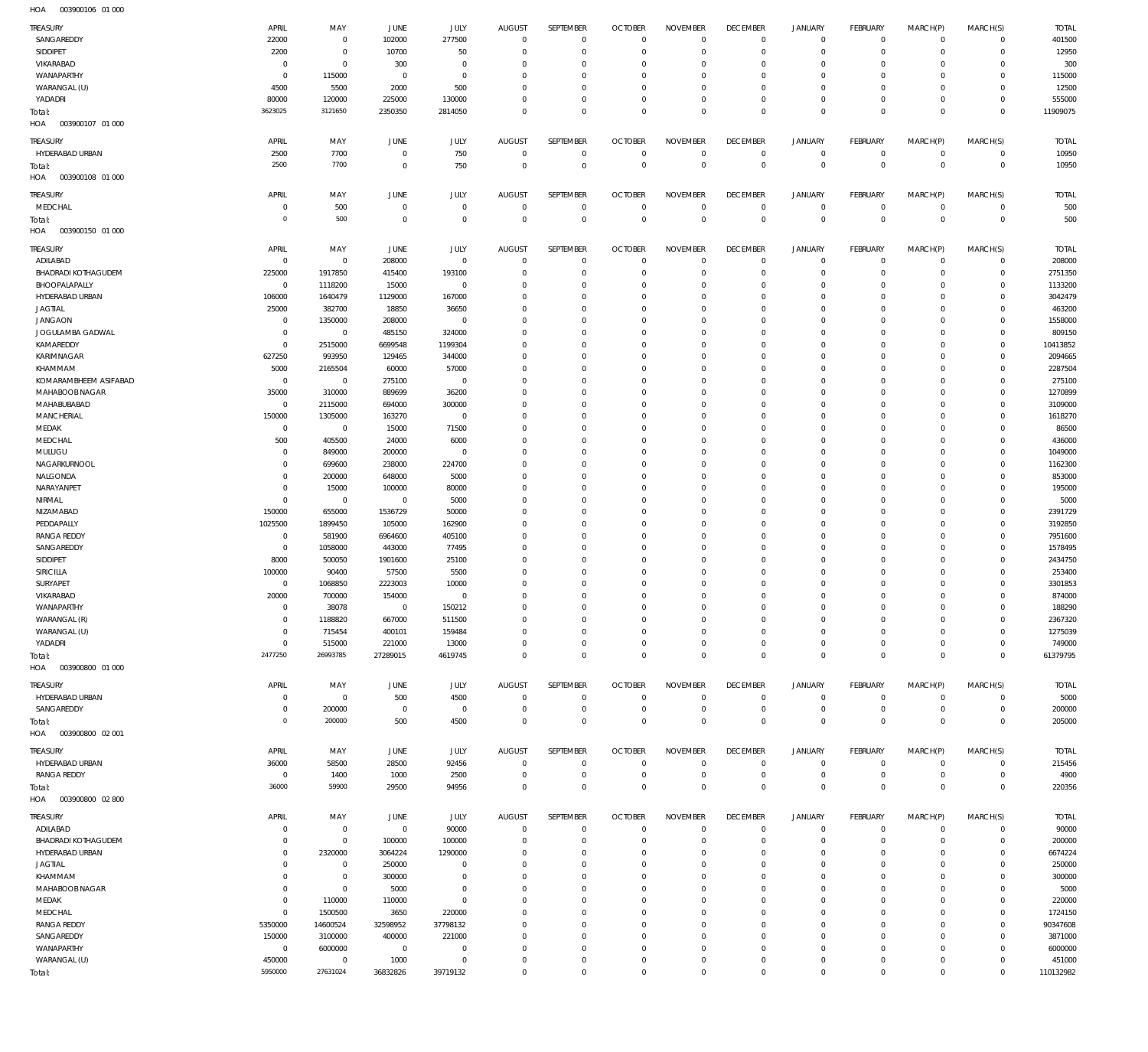003900800 03 000 HOA

| TREASURY                                   | APRIL                      | MAY                              | JUNE                       | JULY                          | <b>AUGUST</b>                    | SEPTEMBER                  | <b>OCTOBER</b>                   | <b>NOVEMBER</b>                  | <b>DECEMBER</b>                   | <b>JANUARY</b>                | <b>FEBRUARY</b>               | MARCH(P)                   | MARCH(S)                      | <b>TOTAL</b>            |
|--------------------------------------------|----------------------------|----------------------------------|----------------------------|-------------------------------|----------------------------------|----------------------------|----------------------------------|----------------------------------|-----------------------------------|-------------------------------|-------------------------------|----------------------------|-------------------------------|-------------------------|
| HYDERABAD URBAN                            | $\mathbf 0$<br>$\bf 0$     | 10000000<br>10000000             | 10000000<br>10000000       | 10000000<br>10000000          | $\mathbf 0$<br>$^{\circ}$        | $^{\circ}$<br>$\mathbf{0}$ | $^{\circ}$<br>$\Omega$           | $\mathbf 0$<br>$\mathbf 0$       | $\overline{0}$<br>$\mathbf{0}$    | $\mathbf 0$<br>$\mathbf 0$    | $\mathbf 0$<br>$\mathbf 0$    | $^{\circ}$<br>$\mathbf 0$  | $\mathbf 0$<br>$\mathbf{0}$   | 30000000<br>30000000    |
| Total:<br>HOA<br>003900800 80 000          |                            |                                  |                            |                               |                                  |                            |                                  |                                  |                                   |                               |                               |                            |                               |                         |
| TREASURY                                   | APRIL                      | MAY                              | <b>JUNE</b>                | JULY                          | <b>AUGUST</b>                    | SEPTEMBER                  | <b>OCTOBER</b>                   | <b>NOVEMBER</b>                  | <b>DECEMBER</b>                   | <b>JANUARY</b>                | <b>FEBRUARY</b>               | MARCH(P)                   | MARCH(S)                      | <b>TOTAL</b>            |
| ADILABAD<br>BHOOPALAPALLY                  | $\mathbf 0$                | $\overline{0}$                   | 1150                       | $\overline{0}$                | $^{\circ}$                       | $^{\circ}$<br>$\mathbf{0}$ | $\Omega$<br>$\Omega$             | $\mathbf 0$                      | $^{\circ}$                        | $\mathbf 0$                   | $^{\circ}$                    | $^{\circ}$                 | $\mathbf 0$<br>$\mathbf 0$    | 1150                    |
| MEDAK                                      | $\mathbf 0$<br>3500        | $\overline{0}$<br>$\overline{0}$ | 750<br>$^{\circ}$          | $^{\circ}$<br>$\mathbf 0$     | $^{\circ}$<br>0                  | $^{\circ}$                 | $\Omega$                         | $\mathbf 0$<br>$\mathbf 0$       | $^{\circ}$<br>$\overline{0}$      | $\mathbf 0$<br>$\mathbf 0$    | $^{\circ}$<br>$^{\circ}$      | $\mathbf 0$<br>$^{\circ}$  | $\mathbf 0$                   | 750<br>3500             |
| NIRMAL                                     | $\mathbf 0$                | $\overline{0}$                   | 404300                     | $\Omega$                      | $\Omega$                         | $^{\circ}$                 | $\Omega$                         | $\overline{0}$                   | $^{\circ}$                        | $\mathbf 0$                   | $^{\circ}$                    | $^{\circ}$                 | $^{\circ}$                    | 404300                  |
| <b>RANGA REDDY</b>                         | $^{\circ}$<br>3500         | 93000<br>93000                   | $^{\circ}$                 | $^{\circ}$<br>$\mathbf 0$     | $^{\circ}$<br>$\Omega$           | $^{\circ}$<br>$\Omega$     | $\Omega$<br>$\Omega$             | $\overline{0}$<br>$\mathbf 0$    | $^{\circ}$<br>$^{\circ}$          | $\mathbf 0$<br>$\mathbf 0$    | $^{\circ}$<br>$^{\circ}$      | $\mathbf 0$<br>$\mathbf 0$ | $\mathbf 0$<br>$\mathbf 0$    | 93000<br>502700         |
| Total:<br>003900800 81 001<br>HOA          |                            |                                  | 406200                     |                               |                                  |                            |                                  |                                  |                                   |                               |                               |                            |                               |                         |
| TREASURY                                   | APRIL                      | MAY                              | JUNE                       | JULY                          | <b>AUGUST</b>                    | SEPTEMBER                  | <b>OCTOBER</b>                   | <b>NOVEMBER</b>                  | <b>DECEMBER</b>                   | <b>JANUARY</b>                | FEBRUARY                      | MARCH(P)                   | MARCH(S)                      | <b>TOTAL</b>            |
| KARIMNAGAR                                 | 0                          | 1650                             | 5570                       | 40550                         | $^{\circ}$                       | $^{\circ}$                 | $\Omega$                         | $^{\circ}$                       | $^{\circ}$                        | $^{\circ}$                    | $^{\circ}$                    | $^{\circ}$                 | $\mathbf 0$                   | 47770                   |
| NALGONDA<br>NIRMAL                         | 0                          | $\overline{0}$<br>$\mathbf{0}$   | 500<br>$\mathbf 0$         | 2500                          | $^{\circ}$                       | $^{\circ}$<br>$^{\circ}$   | $\Omega$<br>$\Omega$             | $^{\circ}$<br>$\Omega$           | $\overline{0}$                    | $^{\circ}$<br>$^{\circ}$      | $^{\circ}$<br>$^{\circ}$      | $^{\circ}$<br>$^{\circ}$   | $\mathbf 0$<br>$\mathbf 0$    | 3000                    |
| NIZAMABAD                                  | 0<br>$\mathbf 0$           | $\overline{0}$                   | $\mathbf 0$                | 100<br>800                    | 0<br>$^{\circ}$                  | $^{\circ}$                 | $\Omega$                         | $\mathbf 0$                      | 0<br>$^{\circ}$                   | $\mathbf 0$                   | $^{\circ}$                    | $^{\circ}$                 | $\mathbf 0$                   | 100<br>800              |
| <b>SIRICILLA</b>                           | 0                          | $\overline{0}$                   | $\mathbf 0$                | 500                           | $\mathbf 0$                      | $^{\circ}$                 | $\Omega$                         | $\mathbf 0$                      | $^{\circ}$                        | $\mathbf 0$                   | $^{\circ}$                    | $^{\circ}$                 | $\mathbf 0$                   | 500                     |
| Total:<br>003900800 81800<br>HOA           | $\bf 0$                    | 1650                             | 6070                       | 44450                         | $\Omega$                         | $\Omega$                   | $\Omega$                         | $\mathbf 0$                      | $^{\circ}$                        | $\mathbb O$                   | $\mathbf 0$                   | $\mathbf 0$                | $\mathbf 0$                   | 52170                   |
| <b>TREASURY</b>                            | APRIL                      | MAY                              | <b>JUNE</b>                | JULY                          | <b>AUGUST</b>                    | SEPTEMBER                  | <b>OCTOBER</b>                   | <b>NOVEMBER</b>                  | <b>DECEMBER</b>                   | <b>JANUARY</b>                | FEBRUARY                      | MARCH(P)                   | MARCH(S)                      | <b>TOTAL</b>            |
| ADILABAD                                   | $\mathbf 0$                | $\overline{0}$                   | 200                        | 1500                          | $^{\circ}$                       | $^{\circ}$                 | $\Omega$                         | $\overline{0}$                   | $^{\circ}$                        | $\mathbf 0$                   | $^{\circ}$                    | $^{\circ}$                 | $\overline{0}$                | 1700                    |
| Total:<br>004000101 01 000                 | $\mathbf 0$                | $\mathbb O$                      | 200                        | 1500                          | $\overline{0}$                   | $\mathbf 0$                | $\overline{0}$                   | $\mathbb O$                      | $\mathbf 0$                       | $\mathbb O$                   | $\overline{0}$                | $\mathbf 0$                | $\overline{0}$                | 1700                    |
| HOA                                        |                            |                                  |                            |                               |                                  |                            |                                  |                                  |                                   |                               |                               |                            |                               |                         |
| TREASURY<br>ADILABAD                       | APRIL<br>1037440           | MAY<br>$\overline{0}$            | <b>JUNE</b><br>$\mathbf 0$ | <b>JULY</b><br>3485858        | <b>AUGUST</b><br>$^{\circ}$      | SEPTEMBER<br>$\circ$       | <b>OCTOBER</b><br>$\Omega$       | <b>NOVEMBER</b><br>$^{\circ}$    | <b>DECEMBER</b><br>$^{\circ}$     | <b>JANUARY</b><br>$\mathbf 0$ | <b>FEBRUARY</b><br>$^{\circ}$ | MARCH(P)<br>0              | MARCH(S)<br>$\mathbf 0$       | <b>TOTAL</b><br>4523298 |
| <b>BHADRADI KOTHAGUDEM</b>                 | $\mathbf 0$                | 275370                           | 105750                     | 15912                         | $\mathbf 0$                      | $^{\circ}$                 | $\Omega$                         | $\Omega$                         | $\overline{0}$                    | $\mathbf 0$                   | $^{\circ}$                    | $^{\circ}$                 | $\mathbf 0$                   | 397032                  |
| HYDERABAD URBAN                            | 2454473                    | 3546222                          | 11666606                   | 1824200                       | 0                                | $\circ$<br>$\Omega$        | - 0                              | $\mathbf 0$<br>$\Omega$          | 0                                 | $\mathbf 0$                   | 0                             | $^{\circ}$<br>$\Omega$     | $\mathbf 0$                   | 19491501                |
| <b>JAGTIAL</b><br>KAMAREDDY                | $\mathbf 0$<br>$\mathbf 0$ | $\overline{0}$<br>1826           | 1160<br>$\mathbf 0$        | $^{\circ}$<br>$\overline{0}$  | $\Omega$<br>$\mathbf 0$          | $^{\circ}$                 | $\Omega$<br>$\Omega$             | $\mathbf 0$                      | 0<br>$\circ$                      | $\mathbf 0$<br>$\mathbf 0$    | $^{\circ}$<br>0               | $^{\circ}$                 | $\mathbf 0$<br>$\mathbf 0$    | 1160<br>1826            |
| KARIMNAGAR                                 | $\mathbf 0$                | $\overline{0}$                   | 178894                     | $\mathbf 0$                   | $\Omega$                         | $\Omega$                   |                                  | $\Omega$                         | $\Omega$                          | $\mathbf 0$                   | $^{\circ}$                    | $\Omega$                   | $\Omega$                      | 178894                  |
| KHAMMAM<br>MAHABUBABAD                     | 116974<br>$\mathbf 0$      | 257544<br>$\mathbf 0$            | 355439<br>$^{\circ}$       | 553822<br>58367               | $\mathbf 0$<br>$\Omega$          | $^{\circ}$<br>$\Omega$     | $\Omega$                         | $\overline{0}$<br>$\Omega$       | $\circ$<br>$\Omega$               | $\mathbf 0$<br>$\mathbf 0$    | 0<br>$^{\circ}$               | $^{\circ}$<br>$\Omega$     | $\mathbf 0$<br>$\Omega$       | 1283779                 |
| MANCHERIAL                                 | $\mathbf 0$                | $\overline{0}$                   | 280687                     | 52351                         | $\mathbf 0$                      | $^{\circ}$                 | $\Omega$                         | $\mathbf 0$                      | $\circ$                           | $\mathbf 0$                   | 0                             | $^{\circ}$                 | $\mathbf 0$                   | 58367<br>333038         |
| MEDAK                                      | $\mathbf 0$                | $\overline{0}$                   | 80762                      | 773536                        | $\Omega$                         | $\Omega$                   |                                  | $\Omega$                         | C                                 | $^{\circ}$                    | $^{\circ}$                    | $\Omega$                   | $\mathbf 0$                   | 854298                  |
| MEDCHAL<br>NALGONDA                        | 699329<br>$\mathbf 0$      | 2734088<br>274103                | 3745184<br>18925599        | 1857238<br>1127775            | $^{\circ}$<br>$\Omega$           | $^{\circ}$<br>$\Omega$     | $\Omega$                         | $\overline{0}$<br>$\Omega$       | $\circ$<br>$\Omega$               | $^{\circ}$<br>$^{\circ}$      | $^{\circ}$<br>$^{\circ}$      | $^{\circ}$<br>$\Omega$     | $\mathbf 0$<br>$\Omega$       | 9035839<br>20327477     |
| NIRMAL                                     | $\mathbf 0$                | 47766                            | 94707                      | $\overline{0}$                | $^{\circ}$                       | $\Omega$                   | $\Omega$                         | $\overline{0}$                   | $\circ$                           | $^{\circ}$                    | 0                             | $^{\circ}$                 | $\mathbf 0$                   | 142473                  |
| NIZAMABAD                                  | $\mathbf 0$                | 19486                            | 5232                       | 40166                         | $\Omega$                         | $\Omega$                   |                                  | $\Omega$                         | $\Omega$                          | $^{\circ}$                    | $^{\circ}$                    | $\Omega$                   | $\mathbf 0$                   | 64884                   |
| PEDDAPALLY<br><b>RANGA REDDY</b>           | $\mathbf 0$<br>35607389    | $\overline{0}$<br>82015182       | $\mathbf 0$<br>33578663    | 19163<br>37516393             | $^{\circ}$<br>$\Omega$           | $\Omega$<br>$\Omega$       | $\Omega$<br>$\Omega$             | $\mathbf 0$<br>$\Omega$          | 0<br>0                            | $^{\circ}$<br>$^{\circ}$      | $^{\circ}$<br>$^{\circ}$      | $\Omega$<br>0              | $\mathbf 0$<br>$\mathbf 0$    | 19163<br>188717627      |
| SANGAREDDY                                 | $\mathbf 0$                | 105                              | 12992                      | 798311                        | $^{\circ}$                       | $\Omega$                   |                                  | $\Omega$                         | 0                                 | $^{\circ}$                    | 0                             | $\Omega$                   | $\mathbf 0$                   | 811408                  |
| SURYAPET                                   | $\mathbf 0$                | 11325                            | 24275                      | 8707                          | $^{\circ}$                       | $\Omega$                   | $\Omega$                         | $^{\circ}$                       | $\Omega$                          | $^{\circ}$                    | $^{\circ}$                    | 0                          | $\mathbf 0$                   | 44307                   |
| VIKARABAD<br>WARANGAL (U)                  | $\mathbf 0$<br>6000        | $\overline{0}$<br>364311         | $\mathbf{0}$<br>75447      | 4916<br>124938                | $\mathbf 0$<br>$\Omega$          | $\Omega$<br>$^{\circ}$     | $\Omega$                         | $\Omega$<br>$\mathbf 0$          | 0<br>0                            | $\mathbf 0$<br>$\mathbf 0$    | 0<br>0                        | $\Omega$<br>$^{\circ}$     | $\mathbf 0$<br>$\mathbf 0$    | 4916<br>570696          |
| YADADRI                                    | $\mathbf 0$                | $^{\circ}$                       | $\mathbf 0$                | 18973                         | $\Omega$                         | $\Omega$                   |                                  | $\Omega$                         | $\Omega$                          | $\mathbf 0$                   | 0                             | $\Omega$                   | $\mathbf 0$                   | 18973                   |
| Total:                                     | 39921605                   | 89547328                         | 69131397                   | 48280626                      | $\Omega$                         | $\mathbf 0$                | $\Omega$                         | $\overline{0}$                   | $\Omega$                          | $\mathbf 0$                   | $\mathbf 0$                   | $\mathbf 0$                | $\mathbf 0$                   | 246880956               |
| HOA<br>004000101 02 000<br><b>TREASURY</b> | APRIL                      | MAY                              | <b>JUNE</b>                | <b>JULY</b>                   | <b>AUGUST</b>                    | SEPTEMBER                  | <b>OCTOBER</b>                   | <b>NOVEMBER</b>                  | <b>DECEMBER</b>                   | <b>JANUARY</b>                | <b>FEBRUARY</b>               | MARCH(P)                   | MARCH(S)                      | <b>TOTAL</b>            |
| HYDERABAD URBAN                            | $\mathbf 0$                | $\overline{0}$                   | $\mathbf 0$                | 106722                        | $\overline{0}$                   | $^{\circ}$                 | $\Omega$                         | $\overline{0}$                   | $^{\circ}$                        | $\mathbf 0$                   | $^{\circ}$                    | $\mathbf 0$                | $\overline{0}$                | 106722                  |
| Total:                                     | $\mathbf 0$                | $\mathbb O$                      | $\mathbf 0$                | 106722                        | $\mathbf 0$                      | $\mathbf 0$                | $\overline{0}$                   | $\mathbf 0$                      | $\mathbf 0$                       | $\mathbb O$                   | $\mathbf 0$                   | $\mathbf 0$                | $\overline{0}$                | 106722                  |
| 004000101 03 000<br>HOA                    |                            |                                  |                            |                               |                                  |                            |                                  |                                  |                                   |                               |                               |                            |                               |                         |
| TREASURY<br>HYDERABAD URBAN                | APRIL<br>$\mathbf 0$       | MAY<br>$\overline{0}$            | JUNE<br>$\mathbf 0$        | JULY<br>3710565               | <b>AUGUST</b><br>$\overline{0}$  | SEPTEMBER<br>$^{\circ}$    | <b>OCTOBER</b><br>$\overline{0}$ | <b>NOVEMBER</b><br>$\mathbf 0$   | <b>DECEMBER</b><br>$\overline{0}$ | <b>JANUARY</b><br>$\mathbf 0$ | FEBRUARY<br>$^{\circ}$        | MARCH(P)<br>$\mathbf 0$    | MARCH(S)<br>$\mathbf 0$       | <b>TOTAL</b><br>3710565 |
| Total:                                     | $\bf 0$                    | $\mathbb O$                      | $\mathbf{0}$               | 3710565                       | $\mathbf 0$                      | $\overline{0}$             | $\overline{0}$                   | $\mathbf 0$                      | $\mathbf{0}$                      | $\mathbb O$                   | $\overline{0}$                | $\mathbf 0$                | $\mathbf{0}$                  | 3710565                 |
| 004000102 01 000<br>HOA                    |                            |                                  |                            |                               |                                  |                            |                                  |                                  |                                   |                               |                               |                            |                               |                         |
| <b>TREASURY</b>                            | APRIL                      | MAY                              | JUNE                       | JULY                          | <b>AUGUST</b>                    | SEPTEMBER                  | <b>OCTOBER</b>                   | <b>NOVEMBER</b>                  | <b>DECEMBER</b>                   | JANUARY                       | <b>FEBRUARY</b>               | MARCH(P)                   | MARCH(S)                      | <b>TOTAL</b>            |
| ADILABAD<br><b>BHADRADI KOTHAGUDEM</b>     | $\mathbf 0$<br>720         | $\overline{0}$<br>$\overline{0}$ | 3609<br>76051              | $\mathbf 0$<br>12178          | $\overline{0}$<br>$\overline{0}$ | $^{\circ}$<br>$^{\circ}$   | $\overline{0}$<br>$\Omega$       | $\overline{0}$<br>$^{\circ}$     | $^{\circ}$<br>$\overline{0}$      | $\mathbf 0$<br>$\mathbf 0$    | $^{\circ}$<br>$^{\circ}$      | $\mathbf 0$<br>$\mathbf 0$ | $\overline{0}$<br>$\mathbf 0$ | 3609<br>88949           |
| HYDERABAD URBAN                            | $^{\circ}$                 | $\overline{0}$                   | $\overline{0}$             | 1045801                       | $^{\circ}$                       | $^{\circ}$                 | $\Omega$                         | $\overline{0}$                   | $^{\circ}$                        | $\mathbf 0$                   | $^{\circ}$                    | $\mathbf 0$                | $\mathbf 0$                   | 1045801                 |
| <b>JAGTIAL</b>                             | $\mathbf 0$                | 3930                             | 2240                       | 36255                         | $\mathbf 0$                      | $^{\circ}$                 | $\Omega$                         | $\overline{0}$                   | $^{\circ}$                        | $\mathbf 0$                   | $^{\circ}$                    | $\mathbf 0$                | $^{\circ}$                    | 42425                   |
| JOGULAMBA GADWAL<br>KAMAREDDY              | $\mathbf 0$<br>$\mathbf 0$ | $\overline{0}$<br>17195          | 4200<br>$\overline{0}$     | $\overline{0}$<br>18065       | $^{\circ}$<br>$\mathbf 0$        | $^{\circ}$<br>$^{\circ}$   | $\Omega$<br>$\Omega$             | $\overline{0}$<br>$\overline{0}$ | $^{\circ}$<br>$^{\circ}$          | $\mathbf 0$<br>$\mathbf 0$    | $^{\circ}$<br>$^{\circ}$      | $\mathbf 0$<br>$\mathbf 0$ | $\mathbf 0$<br>$\mathbf 0$    | 4200<br>35260           |
| KARIMNAGAR                                 | $\mathbf 0$                | $\overline{0}$                   | 3278                       | 36524                         | $^{\circ}$                       | $^{\circ}$                 | $\Omega$                         | $\overline{0}$                   | $^{\circ}$                        | $\mathbf 0$                   | $^{\circ}$                    | $\mathbf 0$                | $\mathbf 0$                   | 39802                   |
| KHAMMAM                                    | $\mathbf 0$                | $\overline{0}$                   | $\mathbf 0$                | 72                            | $\mathbf 0$                      | $^{\circ}$                 | $\Omega$                         | $\overline{0}$                   | $^{\circ}$                        | $\circ$                       | $^{\circ}$                    | $\mathbf 0$                | $\mathbf 0$                   | 72                      |
| KOMARAMBHEEM ASIFABAD<br>MAHABOOB NAGAR    | $\mathbf 0$<br>$^{\circ}$  | 9820<br>$\overline{0}$           | 48654<br>138               | $\overline{0}$<br>$\mathbf 0$ | $^{\circ}$<br>$\mathbf 0$        | $^{\circ}$<br>$^{\circ}$   | $\Omega$<br>$\Omega$             | $\overline{0}$<br>$\overline{0}$ | $^{\circ}$<br>$^{\circ}$          | $\mathbf 0$<br>$\mathbf 0$    | $^{\circ}$<br>$^{\circ}$      | $\mathbf 0$<br>$\mathbf 0$ | $\mathbf 0$<br>$^{\circ}$     | 58474<br>138            |
| MEDAK                                      | 420                        | $\overline{0}$                   | $^{\circ}$                 | 5670                          | $^{\circ}$                       | $^{\circ}$                 | $\Omega$                         | $\overline{0}$                   | $^{\circ}$                        | $\mathbf 0$                   | $^{\circ}$                    | $\mathbf 0$                | $\mathbf 0$                   | 6090                    |
| MEDCHAL<br>NALGONDA                        | 33922<br>46090             | 2884673<br>$\overline{0}$        | $\mathbf{0}$<br>64741      | 129454<br>1556574             | $\mathbf 0$<br>$^{\circ}$        | $^{\circ}$<br>$^{\circ}$   | $\Omega$<br>$\Omega$             | $\overline{0}$<br>$\overline{0}$ | $^{\circ}$<br>$^{\circ}$          | $\circ$<br>$\mathbf 0$        | $^{\circ}$<br>$^{\circ}$      | $\mathbf 0$<br>$\mathbf 0$ | $\mathbf 0$<br>$\mathbf 0$    | 3048049<br>1667405      |
| NIZAMABAD                                  | $^{\circ}$                 | $\overline{0}$                   | 1080                       | $^{\circ}$                    | $\mathbf 0$                      | $^{\circ}$                 | $\Omega$                         | $\overline{0}$                   | $^{\circ}$                        | $\mathbf 0$                   | $^{\circ}$                    | $\mathbf 0$                | $\mathbf 0$                   | 1080                    |
| PEDDAPALLY                                 | $\mathbf 0$                | $\overline{0}$                   | 1910                       | $^{\circ}$                    | $^{\circ}$                       | $^{\circ}$                 | $\Omega$                         | $\overline{0}$                   | $^{\circ}$                        | $\mathbf 0$                   | $^{\circ}$                    | $\mathbf 0$                | $^{\circ}$                    | 1910                    |
| RANGA REDDY<br>SANGAREDDY                  | $\mathbf 0$<br>$\mathbf 0$ | 56575<br>$\overline{0}$          | 125088<br>7144             | $^{\circ}$<br>$\overline{0}$  | $^{\circ}$<br>$\mathbf 0$        | $^{\circ}$<br>$^{\circ}$   | $\Omega$<br>$\Omega$             | $\overline{0}$<br>$\overline{0}$ | $^{\circ}$<br>$^{\circ}$          | $\mathbf 0$<br>$\circ$        | $^{\circ}$<br>$^{\circ}$      | $\mathbf 0$<br>$\mathbf 0$ | $\mathbf 0$<br>$\mathbf 0$    | 181663<br>7144          |
| SIDDIPET                                   | $\mathbf 0$                | $\overline{0}$                   | 105                        | $\mathbf 0$                   | $\mathbf 0$                      | $^{\circ}$                 | $\Omega$                         | $\overline{0}$                   | $^{\circ}$                        | $\mathbf 0$                   | $^{\circ}$                    | $\mathbf 0$                | $\mathbf 0$                   | 105                     |
| SIRICILLA                                  | $\mathbf 0$                | 5490                             | 1000                       | 4000                          | $\mathbf 0$                      | $^{\circ}$                 | $\Omega$                         | $\overline{0}$                   | $^{\circ}$                        | $\circ$                       | $^{\circ}$                    | $\mathbf 0$                | $\mathbf 0$                   | 10490                   |
| SURYAPET<br>WARANGAL (R)                   | 919903<br>$\mathbf 0$      | 1328994<br>23655                 | 1268838<br>$^{\circ}$      | 998544<br>$\overline{0}$      | $\mathbf 0$<br>$\mathbf 0$       | $^{\circ}$<br>$^{\circ}$   | $\Omega$<br>$\Omega$             | $\overline{0}$<br>$\overline{0}$ | $^{\circ}$<br>$^{\circ}$          | $\mathbf 0$<br>$\circ$        | $^{\circ}$<br>$^{\circ}$      | $\mathbf 0$<br>$\mathbf 0$ | $\mathbf 0$<br>$\mathbf 0$    | 4516279<br>23655        |
| WARANGAL (U)                               | $\mathbf 0$                | $\overline{0}$                   | 60                         | 60                            | $\mathbf 0$                      | $^{\circ}$                 | $\Omega$                         | $\overline{0}$                   | $^{\circ}$                        | $\circ$                       | $^{\circ}$                    | $\mathbf 0$                | $\mathbf 0$                   | 120                     |
| YADADRI                                    | $\mathbf 0$                | $\overline{0}$                   | 16195                      | 40000                         | $\mathbf 0$                      | $\mathbb O$                | $^{\circ}$                       | $\mathbf 0$                      | $\overline{0}$                    | $\mathbf 0$                   | $\mathbf 0$                   | $\mathbf 0$                | $\mathbf 0$                   | 56195                   |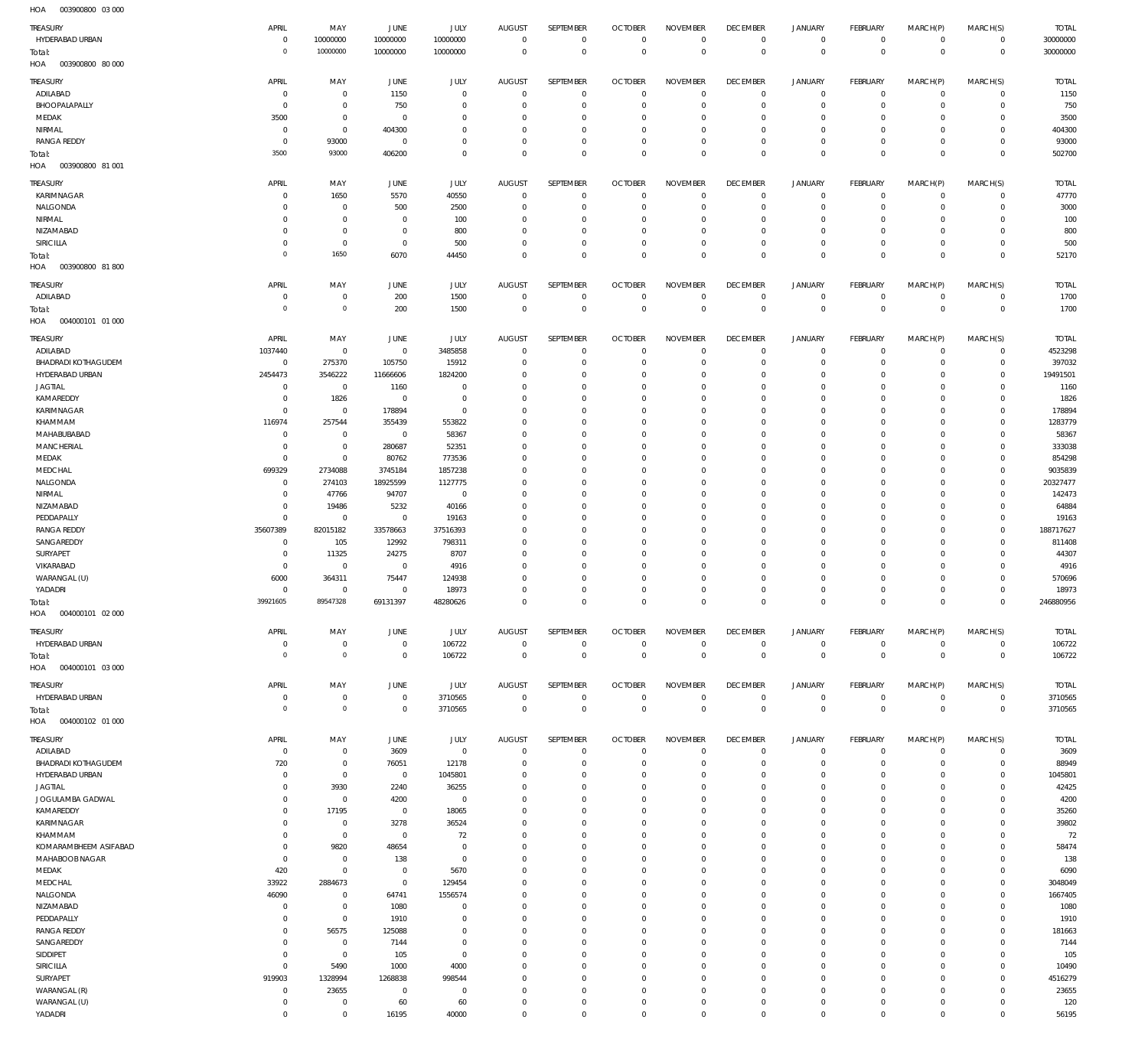| HOA<br>004000102 01 000           |                      |                              |                         |                |                         |                            |                         |                      |                                  |                            |                            |                      |                             |                      |
|-----------------------------------|----------------------|------------------------------|-------------------------|----------------|-------------------------|----------------------------|-------------------------|----------------------|----------------------------------|----------------------------|----------------------------|----------------------|-----------------------------|----------------------|
| TREASURY                          | APRIL                | MAY                          | JUNE                    | JULY           | <b>AUGUST</b>           | SEPTEMBER                  | <b>OCTOBER</b>          | <b>NOVEMBER</b>      | <b>DECEMBER</b>                  | <b>JANUARY</b>             | FEBRUARY                   | MARCH(P)             | MARCH(S)                    | <b>TOTAL</b>         |
| Total:                            | 1001055              | 4330332                      | 1624331                 | 3883197        | $\mathbf{0}$            | $\mathbf 0$                | $\mathbf 0$             | $\mathbf{0}$         | $\overline{0}$                   | $\mathbf 0$                | $\overline{0}$             | $\mathbf 0$          | $\overline{0}$              | 10838915             |
|                                   |                      |                              |                         |                |                         |                            |                         |                      |                                  |                            |                            |                      |                             |                      |
| 004000102 02 000<br>HOA           |                      |                              |                         |                |                         |                            |                         |                      |                                  |                            |                            |                      |                             |                      |
| TREASURY                          | APRIL                | MAY                          | JUNE                    | JULY           | <b>AUGUST</b>           | SEPTEMBER                  | <b>OCTOBER</b>          | <b>NOVEMBER</b>      | <b>DECEMBER</b>                  | <b>JANUARY</b>             | FEBRUARY                   | MARCH(P)             | MARCH(S)                    | <b>TOTAL</b>         |
| <b>JANGAON</b>                    | 0                    | 0                            | $\overline{0}$          | 7655           | $\overline{0}$          | 0                          | $\overline{0}$          | $\mathbf 0$          | $\overline{0}$                   | $\mathbf 0$                | $\circ$                    | 0                    | $\overline{0}$              | 7655                 |
| MAHABOOB NAGAR                    | 0                    | 38858                        | $\overline{0}$          | 0              | $\mathbf 0$             | $\mathbf 0$                | $\overline{0}$          | $\mathbf 0$          | $\overline{0}$                   | $\mathbf 0$                | $\overline{0}$             | $\mathbf 0$          | $\circ$                     | 38858                |
| MEDAK                             | 0                    | $\bf 0$                      | 3090                    | $\bf 0$        | $\mathbf 0$             | $\mathbf 0$                | $\mathbf 0$             | $\mathbf 0$          | $\overline{0}$                   | 0                          | $\circ$                    | $\mathbf 0$          | $\mathbf{0}$                | 3090                 |
| MEDCHAL                           | 0                    | $\bf 0$                      | $\overline{0}$          | 54991          | $\mathbf 0$             | $\mathbf 0$                | $\mathbf 0$             | $\mathbf 0$          | $\overline{0}$                   | $\mathbf 0$                | $\mathbf{0}$               | $\mathbf 0$          | $\mathbf{0}$                | 54991                |
| SIDDIPET                          | 200<br>200           | $\mathsf{O}\xspace$<br>38858 | $\overline{0}$          | 0              | $\mathbf 0$             | $\mathbf 0$                | $\overline{0}$          | $\mathbf 0$          | $\overline{0}$<br>$\overline{0}$ | $\mathbf 0$<br>$\mathbf 0$ | $\circ$<br>$\overline{0}$  | $\mathbf 0$          | $\circ$                     | 200                  |
| Total:<br>004000102 03 000<br>HOA |                      |                              | 3090                    | 62646          | $\mathbf 0$             | $\mathbf 0$                | $\overline{0}$          | $\mathbf 0$          |                                  |                            |                            | $\mathbf 0$          | $\overline{0}$              | 104794               |
|                                   |                      |                              |                         |                |                         |                            |                         |                      |                                  |                            |                            |                      |                             |                      |
| TREASURY                          | APRIL                | MAY                          | <b>JUNE</b>             | JULY           | <b>AUGUST</b>           | SEPTEMBER                  | <b>OCTOBER</b>          | <b>NOVEMBER</b>      | <b>DECEMBER</b>                  | <b>JANUARY</b>             | FEBRUARY                   | MARCH(P)             | MARCH(S)                    | <b>TOTAL</b>         |
| NALGONDA                          | $\mathbf 0$          | 1200                         | $\mathbf 0$             | $\mathbf 0$    | $\mathbf 0$             | $\mathbf 0$                | $\Omega$                | $\mathbf 0$          | $\overline{0}$                   | $\mathbf 0$                | $\overline{0}$             | $\mathbf 0$          | $\overline{0}$              | 1200                 |
| Total:                            | $\circ$              | 1200                         | $\mathbf 0$             | $\mathbf 0$    | $\mathbf 0$             | $\mathbf 0$                | $\overline{0}$          | $\mathbf 0$          | $\overline{0}$                   | $\mathbf 0$                | $\overline{0}$             | $\mathbf 0$          | $\overline{0}$              | 1200                 |
| 004000102 04 000<br>HOA           |                      |                              |                         |                |                         |                            |                         |                      |                                  |                            |                            |                      |                             |                      |
| TREASURY                          | APRIL                | MAY                          | <b>JUNE</b>             | JULY           | <b>AUGUST</b>           | SEPTEMBER                  | <b>OCTOBER</b>          | <b>NOVEMBER</b>      | <b>DECEMBER</b>                  | <b>JANUARY</b>             | FEBRUARY                   | MARCH(P)             | MARCH(S)                    | <b>TOTAL</b>         |
| NALGONDA                          | 0                    | $\mathbf 0$                  | $\overline{0}$          | 82             | $\mathbf 0$             | 0                          | $\overline{0}$          | $\mathbf 0$          | $\overline{0}$                   | $\mathbf 0$                | $\circ$                    | 0                    | $\overline{0}$              | 82                   |
| Total:                            | $\overline{0}$       | $\mathbf 0$                  | $\overline{0}$          | 82             | $\overline{0}$          | $\mathbf 0$                | $\overline{0}$          | $\overline{0}$       | $\overline{0}$                   | $\mathbf 0$                | $\overline{0}$             | $\mathbf 0$          | $\overline{0}$              | 82                   |
| HOA<br>004000102 05 000           |                      |                              |                         |                |                         |                            |                         |                      |                                  |                            |                            |                      |                             |                      |
| TREASURY                          | APRIL                | MAY                          | JUNE                    | JULY           | <b>AUGUST</b>           | SEPTEMBER                  | <b>OCTOBER</b>          | <b>NOVEMBER</b>      | <b>DECEMBER</b>                  | <b>JANUARY</b>             | FEBRUARY                   | MARCH(P)             | MARCH(S)                    | <b>TOTAL</b>         |
| ADILABAD                          | 3346                 | 190609                       | 130677                  | 4887602        | $\mathbf 0$             | $\mathbf 0$                | $\overline{0}$          | $\Omega$             | $\mathbf 0$                      | $\mathbf 0$                | $\mathbf{0}$               | $\mathbf 0$          | $\circ$                     | 5212234              |
| <b>BHADRADI KOTHAGUDEM</b>        | $\mathbf 0$          | 571619                       | 500000                  | 126205         | $\Omega$                | $\mathbf 0$                | $\overline{0}$          | $\Omega$             | $\mathbf 0$                      | $\mathbf 0$                | $\mathbf{0}$               | $\Omega$             | $\mathbf{0}$                | 1197824              |
| HYDERABAD URBAN                   | 1232199              | 11438469                     | 2565495                 | 31198074       | $\Omega$                | $\mathbf 0$                | $\mathbf 0$             | $\Omega$             | $\mathbf 0$                      | $\mathbf 0$                | $^{\circ}$                 | $\Omega$             | $\mathbf 0$                 | 46434237             |
| <b>JAGTIAL</b>                    | $\mathbf 0$          | 164403                       | 565890                  | 200            | $\Omega$                | $\mathbf 0$                | $\Omega$                | $\Omega$             | $\mathbf 0$                      | $\mathbf 0$                | $\mathbf 0$                | $\Omega$             | $\mathbf 0$                 | 730493               |
| <b>JANGAON</b>                    | $\mathbf 0$          | 8721                         | 42181                   | $\mathbf 0$    | $\Omega$                | $\mathbf 0$                | $\mathbf 0$             | $\Omega$             | $\mathbf 0$                      | $\mathbf 0$                | $\mathbf 0$                | $\Omega$             | $\mathbf 0$                 | 50902                |
| JOGULAMBA GADWAL                  | $\mathbf 0$          | 175209                       | 19972                   | 267581         | $\Omega$                | $\mathbf 0$                | $\mathbf 0$             | $\Omega$             | $\mathbf 0$                      | $\mathbf 0$                | $\mathbf 0$                | $\Omega$             | $\mathbf 0$                 | 462762               |
| KAMAREDDY                         | 67500                | $\mathbf{0}$                 | $\overline{0}$          | 370046         | $\Omega$                | $\mathbf 0$                | $\mathbf 0$             | $\Omega$             | $\mathbf 0$                      | $\mathbf 0$                | $\mathbf 0$                | $\Omega$             | $\mathbf 0$                 | 437546               |
| KARIMNAGAR                        | 283438               | 509421                       | 1115795                 | 2295669        | $\Omega$                | $\mathbf 0$                | $\mathbf 0$             | $\Omega$             | $\mathbf 0$                      | $\mathbf 0$                | $\mathbf 0$                | $\Omega$             | $\mathbf 0$                 | 4204323              |
| KHAMMAM                           | 20000                | 758722                       | 149258                  | 508785         | $\Omega$                | $\mathbf 0$                | $\mathbf 0$             | $\Omega$             | $\mathbf 0$                      | $\mathbf 0$                | $\mathbf 0$                | $\Omega$             | $\mathbf 0$                 | 1436765              |
| MAHABOOB NAGAR                    | $^{\circ}$           | 279905                       | 1324054                 | 185802         | $\Omega$                | $\mathbf 0$                | $\mathbf 0$             | $\Omega$             | $\mathbf 0$                      | $\mathbf 0$                | $^{\circ}$                 | $\Omega$             | $\mathbf 0$                 | 1789761              |
| MAHABUBABAD                       | 245                  | 0<br>$\mathbf{0}$            | 17703<br>$\overline{0}$ | $\mathbf 0$    | $\mathbf 0$<br>$\Omega$ | $\mathbf 0$<br>$\mathbf 0$ | $\mathbf 0$<br>$\Omega$ | $\Omega$<br>$\Omega$ | $\mathbf 0$<br>$\mathbf 0$       | $\mathbf 0$<br>$\mathbf 0$ | $\mathbf 0$                | $\Omega$<br>$\Omega$ | $\mathbf 0$<br>$\mathbf{0}$ | 17948                |
| MANCHERIAL<br>MEDAK               | $^{\circ}$<br>623919 | 11869                        | -11315306               | 93111<br>59493 | $\Omega$                | $\mathbf 0$                | $\mathbf 0$             | $\Omega$             | $\mathbf 0$                      | $\mathbf 0$                | $\mathbf 0$<br>$\mathbf 0$ | $\Omega$             | $\mathbf 0$                 | 93111<br>$-10620025$ |
| MEDCHAL                           | 6910817              | 2558870                      | 2597323                 | 2177479        | $\Omega$                | $\mathbf 0$                | $\Omega$                | $\Omega$             | $\mathbf 0$                      | $\mathbf 0$                | $\mathbf 0$                | $\Omega$             | $\mathbf 0$                 | 14244489             |
| NAGARKURNOOL                      | $\,0\,$              | 2700                         | 6840                    | 8946           | $\Omega$                | $\mathbf 0$                | $\mathbf 0$             | $\Omega$             | $\mathbf 0$                      | $\mathbf 0$                | $\mathbf 0$                | $\Omega$             | $\mathbf 0$                 | 18486                |
| NALGONDA                          | 38545                | 16706973                     | 16255907                | 21145522       | $\Omega$                | $\mathbf 0$                | $\Omega$                | $\Omega$             | $\mathbf 0$                      | $\mathbf 0$                | $\mathbf 0$                | $\Omega$             | $\mathbf 0$                 | 54146947             |
| NIRMAL                            | $\mathbf 0$          | 21181                        | $\overline{0}$          | 20013          | $\Omega$                | $\mathbf 0$                | $\mathbf 0$             | $\Omega$             | $\mathbf 0$                      | $\mathbf 0$                | $\mathbf 0$                | $\Omega$             | $\mathbf 0$                 | 41194                |
| NIZAMABAD                         | 0                    | 611993                       | 283996                  | 1059853        | $\Omega$                | $\mathbf 0$                | $\mathbf 0$             | $\mathbf 0$          | $\mathbf 0$                      | $\mathbf 0$                | $\mathbf 0$                | $\Omega$             | $\mathbf{0}$                | 1955842              |
| PEDDAPALLY                        | $\mathbf 0$          | 62013                        | 61726                   | 31588          | $\Omega$                | $\mathbf 0$                | $\mathbf 0$             | $\Omega$             | $\mathbf 0$                      | $\mathbf 0$                | $\mathbf 0$                | $\Omega$             | $\mathbf 0$                 | 155327               |
| <b>RANGA REDDY</b>                | 1885947936           | 1162921254                   | 6311175932              | 8150678140     | $\Omega$                | $\mathbf 0$                | $\mathbf 0$             | $\mathbf 0$          | $\mathbf 0$                      | $\mathbf 0$                | $^{\circ}$                 | $\Omega$             | $\mathbf{0}$                | 17510723262          |
| SANGAREDDY                        | $\mathbf 0$          | 17325                        | 58758                   | 14890          | $\mathbf 0$             | $\mathbf 0$                | $\mathbf 0$             | $\Omega$             | $\mathbf 0$                      | $\mathbf 0$                | $\mathbf 0$                | $\Omega$             | $\mathbf 0$                 | 90973                |
| SIDDIPET                          | 1161324              | 23679                        | 152474                  | 135990         | $\Omega$                | $\mathbf 0$                | $\mathbf 0$             | $\mathbf 0$          | $\mathbf 0$                      | $\mathbf 0$                | $\mathbf 0$                | $\Omega$             | $\mathbf 0$                 | 1473467              |
| SIRICILLA                         | $\mathbf 0$          | 11578                        | 5120                    | $\mathbf 0$    | $\mathbf 0$             | $\mathbf 0$                | $\mathbf 0$             | $\Omega$             | $\mathbf 0$                      | $\mathbf 0$                | $\mathbf 0$                | $\Omega$             | $\mathbf 0$                 | 16698                |
| SURYAPET                          | $\mathbf 0$          | 336769                       | 2261466                 | 869334         | $\Omega$                | $\Omega$                   | $\mathbf 0$             | $\Omega$             | $\mathbf 0$                      | $\mathbf 0$                | $\Omega$                   | $\Omega$             | $\mathbf 0$                 | 3467569              |
| VIKARABAD                         | $\mathbf 0$          | $\mathbf 0$                  | 3780                    | 300000         | $\Omega$                | $\Omega$                   | $\Omega$                | $\Omega$             | $\Omega$                         | $\mathbf 0$                | $\Omega$                   | $\Omega$             | $\mathbf{0}$                | 303780               |
| WANAPARTHY                        | $\Omega$             | $\mathbf 0$                  | $\bf 0$                 | 800            | 0                       | $\Omega$                   | $\Omega$                | $\Omega$             | $\Omega$                         | $\Omega$                   | $\Omega$                   | $\Omega$             | $\circ$                     | 800                  |
| WARANGAL (R)                      | 4559                 | 20559                        | 323096                  | 10320          | $\mathbf 0$             | $\mathbf 0$                | $\overline{0}$          | $\Omega$             | $\mathbf 0$                      | $\mathbf 0$                | $\mathbf{0}$               | $\mathbf 0$          | $\mathbf 0$                 | 358534               |
| WARANGAL (U)                      | 60139                | 296894                       | 789450                  | 386826         | $\Omega$                | $\mathbf 0$                | $\mathbf 0$             | $\mathbf 0$          | $\mathbf 0$                      | $\mathbf 0$                | $\mathbf{0}$               | $\mathbf 0$          | $\mathbf 0$                 | 1533309              |
| YADADRI                           | 936539               | 147273                       | 511896                  | 203506         | $\mathbf 0$             | $\mathbf 0$                | 0                       | $\mathbf 0$          | $\mathbf 0$                      | $\mathbf 0$                | $\circ$                    | $\mathbf 0$          | $\mathbf{0}$                | 1799214              |
| Total:                            | 1897290506           | 1197848008                   | 6329603483              | 8217035775     | $\Omega$                | $\mathbf 0$                | $\overline{0}$          | $\mathbf 0$          | $\overline{0}$                   | $\mathbf 0$                | $\overline{0}$             | $\mathbf 0$          | $\overline{0}$              | 17641777772          |
| HOA<br>004000102 06 000           |                      |                              |                         |                |                         |                            |                         |                      |                                  |                            |                            |                      |                             |                      |
| TREASURY                          | APRIL                | MAY                          | JUNE                    | JULY           | <b>AUGUST</b>           | SEPTEMBER                  | <b>OCTOBER</b>          | <b>NOVEMBER</b>      | <b>DECEMBER</b>                  | <b>JANUARY</b>             | FEBRUARY                   | MARCH(P)             | MARCH(S)                    | <b>TOTAL</b>         |
| HYDERABAD URBAN                   | 0                    | 2550000000                   | 11700000000             | 10500000000    | $\overline{0}$          | $\mathbf 0$                | $\overline{0}$          | $\overline{0}$       | $\overline{0}$                   | $\circ$                    | $\overline{0}$             | $\circ$              | $\overline{0}$              | 24750000000          |
| Total:                            | $\mathbf 0$          | 2550000000                   | 11700000000             | 10500000000    | $\overline{0}$          | $\bf 0$                    | $\overline{0}$          | $\overline{0}$       | $\overline{0}$                   | $\mathbf 0$                | $\overline{0}$             | $\mathbf 0$          | $\overline{0}$              | 24750000000          |
| HOA<br>004000102 81 000           |                      |                              |                         |                |                         |                            |                         |                      |                                  |                            |                            |                      |                             |                      |
| TREASURY                          | APRIL                | MAY                          | <b>JUNE</b>             | JULY           | <b>AUGUST</b>           | <b>SEPTEMBER</b>           | <b>OCTOBER</b>          | <b>NOVEMBER</b>      | <b>DECEMBER</b>                  | <b>JANUARY</b>             | FEBRUARY                   | MARCH(P)             | MARCH(S)                    | <b>TOTAL</b>         |
| ADILABAD                          | $\overline{0}$       | $\bf 0$                      | 905                     | $\bf 0$        | $\mathbf 0$             | $\mathbf 0$                | $\overline{0}$          | $\mathbf 0$          | $\overline{0}$                   | $\mathbf 0$                | $\overline{0}$             | $\mathbf 0$          | $\overline{0}$              | 905                  |
| BHADRADI KOTHAGUDEM               | $\mathbf 0$          | $\bf 0$                      | $\mathbf 0$             | 99102          | $\mathbf 0$             | $\mathbf 0$                | $\overline{0}$          | $\Omega$             | $\mathbf 0$                      | $\mathbf 0$                | $\circ$                    | $\mathbf 0$          | $\mathbf{0}$                | 99102                |
| HYDERABAD URBAN                   | 143921               | $\mathbf 0$                  | $\mathbf 0$             | $\mathbf 0$    | $\mathbf 0$             | $\mathbf 0$                | $\mathbf 0$             | $\mathbf 0$          | $\mathbf 0$                      | $\mathbf 0$                | $^{\circ}$                 | $\mathbf 0$          | $\mathbf{0}$                | 143921               |
| JOGULAMBA GADWAL                  | $\mathbf 0$          | 37625                        | $\mathbf 0$             | $\mathbf 0$    | $\mathbf 0$             | $\mathbf 0$                | $\mathbf 0$             | $\Omega$             | $\mathbf 0$                      | $\mathbf 0$                | $\mathbf 0$                | $\Omega$             | $\mathbf 0$                 | 37625                |
| KARIMNAGAR                        | $\mathbf 0$          | $\bf 0$                      | 13746                   | 982            | $\Omega$                | $\mathbf 0$                | $\mathbf 0$             | $\mathbf 0$          | $\mathbf 0$                      | $\mathbf 0$                | $\mathbf 0$                | $\Omega$             | $\mathbf{0}$                | 14728                |
| KHAMMAM                           | 384093               | 20000                        | 20521                   | 90000          | $\Omega$                | $\mathbf 0$                | $\mathbf 0$             | $\Omega$             | $\mathbf 0$                      | $\mathbf 0$                | $\mathbf 0$                | $\Omega$             | $\mathbf 0$                 | 514614               |
| MAHABOOB NAGAR                    | $\mathbf 0$          | $\bf 0$                      | 33599                   | 58165          | $\Omega$                | $\Omega$                   | $\mathbf 0$             | $\Omega$             | $\mathbf 0$                      | $\mathbf 0$                | $\mathbf 0$                | $\Omega$             | $\mathbf 0$                 | 91764                |
| MANCHERIAL                        | $\mathbf 0$          | $\mathsf{O}\xspace$          | $\overline{0}$          | 9311           | $\mathbf 0$             | $\mathbf 0$                | $\mathbf 0$             | $\Omega$             | $\mathbf 0$                      | $\mathbf 0$                | $\mathbf 0$                | $\Omega$             | $\mathbf 0$                 | 9311                 |
| NALGONDA                          | $\mathbf 0$          | $\bf 0$                      | $\overline{0}$          | 2867           | $\Omega$                | $\mathbf 0$                | $\mathbf 0$             | $\mathbf 0$          | $\mathbf 0$                      | $\mathbf 0$                | $\mathbf 0$                | $\Omega$             | $\mathbf 0$                 | 2867                 |
| NIZAMABAD                         | $\mathbf 0$          | 2250                         | 10081                   | $\bf 0$        | $\mathbf 0$             | $\mathbf 0$                | $\mathbf 0$             | $\mathbf 0$          | $\overline{0}$                   | $\mathbf 0$                | $\circ$                    | $\mathbf 0$          | $\circ$                     | 12331                |
| Total:                            | 528014               | 59875                        | 78852                   | 260427         | $\mathbf 0$             | $\mathbf 0$                | $\overline{0}$          | $\mathbf 0$          | $\overline{0}$                   | $\mathbf 0$                | $\overline{0}$             | $\mathbf 0$          | $\overline{0}$              | 927168               |
| HOA<br>004000102 96 000           |                      |                              |                         |                |                         |                            |                         |                      |                                  |                            |                            |                      |                             |                      |
| TREASURY                          | APRIL                | MAY                          | JUNE                    | JULY           | <b>AUGUST</b>           | SEPTEMBER                  | <b>OCTOBER</b>          | <b>NOVEMBER</b>      | <b>DECEMBER</b>                  | <b>JANUARY</b>             | FEBRUARY                   | MARCH(P)             | MARCH(S)                    | <b>TOTAL</b>         |
| HYDERABAD URBAN                   | 0                    | $-160070429$                 | $-60418814$             | -43148318      | $\overline{0}$          | $\bf 0$                    | $\overline{0}$          | $\mathbf 0$          | $\overline{0}$                   | $\circ$                    | $\overline{0}$             | $\mathbf 0$          | $\overline{0}$              | -263637561           |
| WARANGAL (U)                      | $\mathbf 0$          | $\mathbf 0$                  | $\overline{0}$          | -991289        | $\overline{0}$          | $\bf 0$                    | $\overline{0}$          | $\mathbf 0$          | $\overline{0}$                   | $\mathbf 0$                | $\overline{0}$             | $\mathbf 0$          | $\overline{0}$              | $-991289$            |
| Total:                            | $\mathbf 0$          | $-160070429$                 | $-60418814$             | -44139607      | $\mathbf 0$             | $\bf 0$                    | $\overline{0}$          | $\mathbf 0$          | $\overline{0}$                   | $\mathbf 0$                | $\overline{0}$             | $\mathbf 0$          | $\overline{0}$              | $-264628850$         |
| HOA<br>004000107 01 000           |                      |                              |                         |                |                         |                            |                         |                      |                                  |                            |                            |                      |                             |                      |
| TREASURY                          | APRIL                | MAY                          | JUNE                    | <b>JULY</b>    | <b>AUGUST</b>           | SEPTEMBER                  | <b>OCTOBER</b>          | <b>NOVEMBER</b>      | <b>DECEMBER</b>                  | <b>JANUARY</b>             | FEBRUARY                   | MARCH(P)             | MARCH(S)                    | <b>TOTAL</b>         |
| BHADRADI KOTHAGUDEM               | $\mathbf 0$          | 18624                        | 57873                   | 11172          | $\mathbf 0$             | $\mathbf 0$                | $\overline{0}$          | $\Omega$             | $\overline{0}$                   | $\mathbf 0$                | $\mathbf{0}$               | $\mathbf 0$          | $\circ$                     | 87669                |
| MULUGU                            | $\mathbf 0$          | 1500                         | $\overline{0}$          | $\bf 0$        | $\mathbf 0$             | $\bf 0$                    | $\overline{0}$          | $\mathbf 0$          | $\overline{0}$                   | $\mathbf 0$                | $\overline{0}$             | $\mathbf 0$          | $\circ$                     | 1500                 |
| <b>RANGA REDDY</b>                | 6058                 | $\bf 0$                      | 2623                    | 4015           | 0                       | $\bf 0$                    | $\mathbf 0$             | $\mathbf 0$          | $\overline{0}$                   | $\mathbf 0$                | $\circ$                    | $\mathbf 0$          | $\circ$                     | 12696                |
| Total:                            | 6058                 | 20124                        | 60496                   | 15187          | $\mathbf 0$             | $\mathbf 0$                | $\mathbf 0$             | $\mathbf 0$          | $\mathbf 0$                      | $\mathbf 0$                | $\mathbf 0$                | $\mathbf 0$          | $\mathbf 0$                 | 101865               |
|                                   |                      |                              |                         |                |                         |                            |                         |                      |                                  |                            |                            |                      |                             |                      |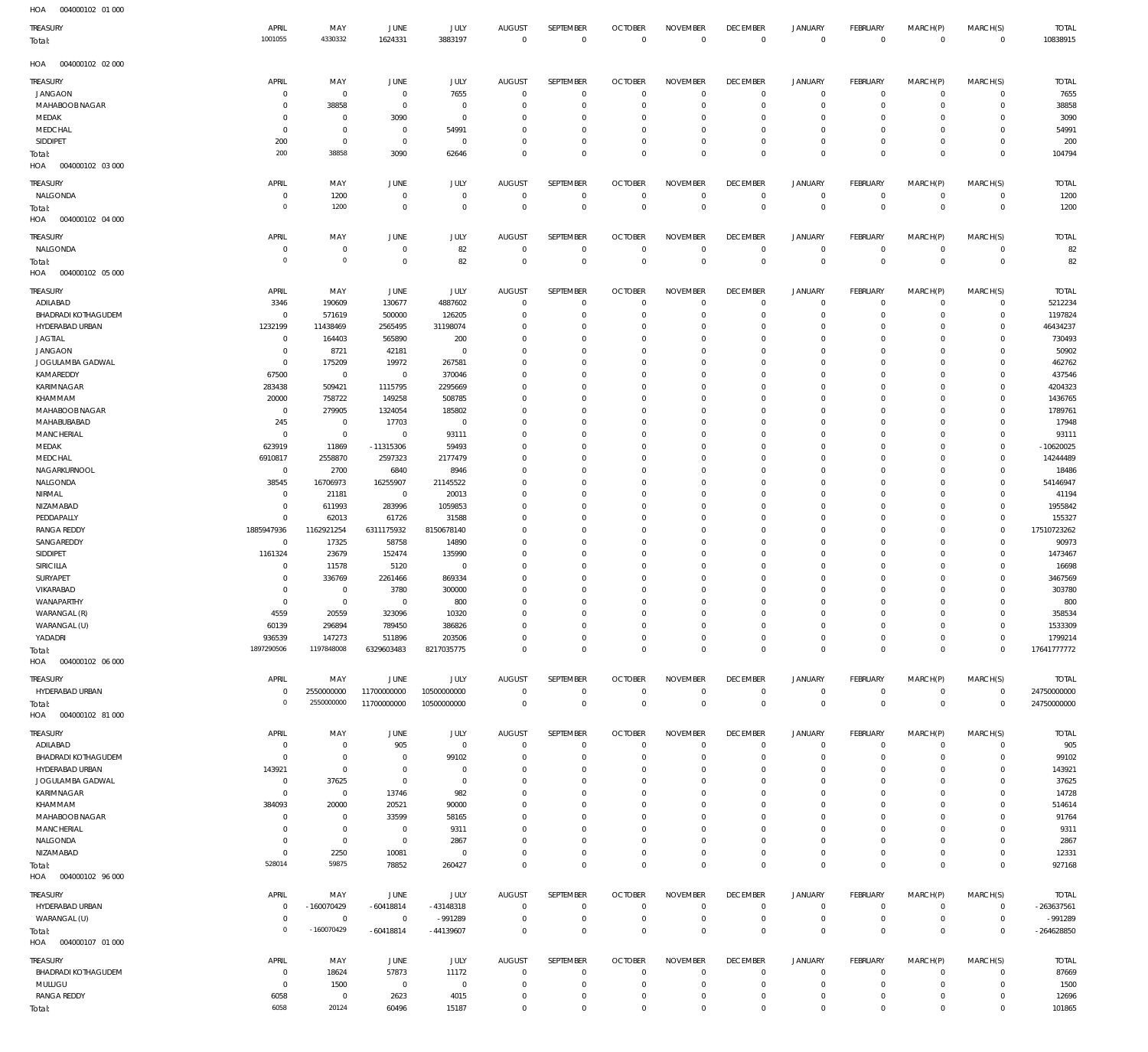004000800 81 001 HOA

| TREASURY                   |                |                |             |                |                         |              |                |                 |                 |                     |                 |             |                |              |
|----------------------------|----------------|----------------|-------------|----------------|-------------------------|--------------|----------------|-----------------|-----------------|---------------------|-----------------|-------------|----------------|--------------|
|                            | APRIL          | MAY            | JUNE        | JULY           | <b>AUGUST</b>           | SEPTEMBER    | <b>OCTOBER</b> | <b>NOVEMBER</b> | <b>DECEMBER</b> | <b>JANUARY</b>      | <b>FEBRUARY</b> | MARCH(P)    | MARCH(S)       | <b>TOTAL</b> |
| ADILABAD                   | $\Omega$       | 600            | $^{\circ}$  | $\mathbf 0$    | $^{\circ}$              | $\mathbf{0}$ | $\overline{0}$ | $\mathbf 0$     | $\mathbf 0$     | $\mathbf 0$         | $\mathbf 0$     | $\mathbf 0$ | $\mathbf{0}$   | 600          |
| <b>BHADRADI KOTHAGUDEM</b> | $\Omega$       | $\overline{0}$ | 150000      | $\mathbf 0$    | $\mathbf 0$             | $\mathbf 0$  | 0              | $\mathbf 0$     | $^{\circ}$      | $\mathbf 0$         | $\mathbf 0$     | $\mathbf 0$ | $\mathbf{0}$   | 150000       |
| <b>JANGAON</b>             | $\Omega$       | $\mathbf 0$    | 5904        | $\mathbf 0$    | $\Omega$                | $^{\circ}$   | 0              | $\mathbf 0$     | $^{\circ}$      | $\mathbf 0$         | $\mathbf 0$     | $\Omega$    | $\mathbf 0$    | 5904         |
| WARANGAL (U)               | $\Omega$       | 1831           | 2077        | 86950          | $\Omega$                | $\mathbf 0$  | $\overline{0}$ | $\mathbf 0$     | $\mathbf 0$     | $\mathbf 0$         | $\mathbf 0$     | $\mathbf 0$ | $\mathbf{0}$   | 90858        |
| Total:                     | $\Omega$       | 2431           | 157981      | 86950          | $\Omega$                | $\mathbf 0$  | $\Omega$       | $\mathbf 0$     | $\mathbf 0$     | $\mathbf 0$         | $\mathbf 0$     | $\mathbf 0$ | $\overline{0}$ | 247362       |
| HOA<br>004000800 81800     |                |                |             |                |                         |              |                |                 |                 |                     |                 |             |                |              |
|                            |                |                |             |                |                         |              |                |                 |                 |                     |                 |             |                |              |
| TREASURY                   | APRIL          | MAY            | JUNE        | <b>JULY</b>    | <b>AUGUST</b>           | SEPTEMBER    | <b>OCTOBER</b> | <b>NOVEMBER</b> | <b>DECEMBER</b> | <b>JANUARY</b>      | <b>FEBRUARY</b> | MARCH(P)    | MARCH(S)       | <b>TOTAL</b> |
| MEDCHAL                    | $\Omega$       | $\overline{0}$ | 38100       | $^{\circ}$     | $^{\circ}$              | $\mathbf{0}$ | $\overline{0}$ | $^{\circ}$      | $\mathbf 0$     | $^{\circ}$          | $^{\circ}$      | $\mathbf 0$ | $^{\circ}$     | 38100        |
| NAGARKURNOOL               | $\Omega$       | 200            | $^{\circ}$  | $\overline{0}$ | $\mathbf 0$             | $\mathbf 0$  | 0              | $\mathbf 0$     | $^{\circ}$      | $\mathbf 0$         | $\mathbf 0$     | $\mathbf 0$ | $\mathbf 0$    | 200          |
| Total:                     | $\Omega$       | 200            | 38100       | $\mathbf 0$    | $\Omega$                | $\mathbf 0$  | $^{\circ}$     | $\mathbf 0$     | $^{\circ}$      | $\mathbf 0$         | $\overline{0}$  | $\mathbf 0$ | $\overline{0}$ | 38300        |
| HOA<br>004100101 01 000    |                |                |             |                |                         |              |                |                 |                 |                     |                 |             |                |              |
|                            |                |                |             |                |                         |              |                |                 |                 |                     |                 |             |                |              |
| <b>TREASURY</b>            | APRIL          | MAY            | <b>JUNE</b> | <b>JULY</b>    | <b>AUGUST</b>           | SEPTEMBER    | <b>OCTOBER</b> | <b>NOVEMBER</b> | <b>DECEMBER</b> | <b>JANUARY</b>      | <b>FEBRUARY</b> | MARCH(P)    | MARCH(S)       | <b>TOTAL</b> |
| <b>BHADRADI KOTHAGUDEM</b> | $\circ$        | $\overline{0}$ | $^{\circ}$  | 688            | $\overline{0}$          | $\mathbf{0}$ | 0              | $^{\circ}$      | $^{\circ}$      | $\mathbf 0$         | $\mathbf 0$     | $\mathbf 0$ | $\mathbf{0}$   | 688          |
| HYDERABAD URBAN            | 10000          | 35249          | 180000      | 174180         | $\mathbf 0$             | $\mathbf 0$  | 0              | $^{\circ}$      | $^{\circ}$      | $\mathbf 0$         | $\mathbf 0$     | $\mathbf 0$ | $\mathbf{0}$   | 399429       |
| <b>JANGAON</b>             | 10800          | $\overline{0}$ | $^{\circ}$  | 3000           | $\Omega$                | $\mathbf{0}$ | 0              | $^{\circ}$      | $^{\circ}$      | $\mathbf 0$         | $\mathbf 0$     | $\mathbf 0$ | $\mathbf 0$    | 13800        |
| KHAMMAM                    | $\Omega$       | $\overline{0}$ | $^{\circ}$  | 330            | $\Omega$                | $\mathbf{0}$ | $\Omega$       | $\mathbf 0$     | $^{\circ}$      | $\mathbf 0$         | $\mathbf 0$     | $\Omega$    | $\mathbf 0$    | 330          |
| MAHABUBABAD                | $\Omega$       | $\overline{0}$ | $^{\circ}$  | 572            | $\Omega$                | $\mathbf{0}$ | - 0            | $\mathbf 0$     | $^{\circ}$      | $\mathbf 0$         | $\mathbf 0$     | $\Omega$    | $\mathbf 0$    | 572          |
| NALGONDA                   | $\Omega$       | $\mathbf 0$    | 819         | $^{\circ}$     | $\Omega$                | $^{\circ}$   | $\Omega$       | $^{\circ}$      | $^{\circ}$      | $\mathbf 0$         | $\mathbf 0$     | $\Omega$    | $\mathbf 0$    | 819          |
| <b>RANGA REDDY</b>         | $\Omega$       | 4800           | 245         | 95             | $\Omega$                | $\mathbf{0}$ | 0              | $\mathbf 0$     | $^{\circ}$      | $\mathbf 0$         | $\mathbf 0$     | $\Omega$    | $\mathbf 0$    | 5140         |
| SURYAPET                   | $\Omega$       | $\overline{0}$ | 27          | $^{\circ}$     | $\Omega$                | $^{\circ}$   | 0              | $^{\circ}$      | $^{\circ}$      | $\mathbf 0$         | $\mathbf 0$     | $\Omega$    | $\mathbf 0$    | 27           |
| WARANGAL (U)               | $\Omega$       | $\mathbf 0$    | 2238        | $\mathbf 0$    | $\Omega$                | $\mathbf{0}$ | 0              | $\mathbf 0$     | $^{\circ}$      | $\mathbf 0$         | $\mathbf 0$     | $\mathbf 0$ | $\mathbf 0$    | 2238         |
|                            | 20800          | 40049          | 183329      | 178865         | $\Omega$                | $\mathbb O$  | $\overline{0}$ | $\mathbf 0$     | $\mathbf 0$     | $\mathbf 0$         | $\mathbf 0$     | $\mathbf 0$ | $\overline{0}$ | 423043       |
| Total:<br>004100101 02 000 |                |                |             |                |                         |              |                |                 |                 |                     |                 |             |                |              |
| HOA                        |                |                |             |                |                         |              |                |                 |                 |                     |                 |             |                |              |
| TREASURY                   | APRIL          | MAY            | JUNE        | <b>JULY</b>    | <b>AUGUST</b>           | SEPTEMBER    | <b>OCTOBER</b> | <b>NOVEMBER</b> | <b>DECEMBER</b> | <b>JANUARY</b>      | <b>FEBRUARY</b> | MARCH(P)    | MARCH(S)       | <b>TOTAL</b> |
| HYDERABAD URBAN            | $\Omega$       | $\overline{0}$ | $^{\circ}$  | 9090           | $^{\circ}$              | $\mathbf{0}$ | $\overline{0}$ | $^{\circ}$      | $^{\circ}$      | $^{\circ}$          | $^{\circ}$      | $\mathbf 0$ | $\mathbf 0$    | 9090         |
| SANGAREDDY                 | $\Omega$       | 172000         | 442000      | 553000         | $\mathbf 0$             | $\mathbf{0}$ | $\overline{0}$ | $^{\circ}$      | $^{\circ}$      | $\mathbf 0$         | $\mathbf 0$     | $\mathbf 0$ | $\mathbf 0$    | 1167000      |
|                            | $\Omega$       | 172000         |             |                | $\Omega$                | $\mathbb O$  |                | $\mathbf 0$     | $\mathbf 0$     | $\mathbf 0$         | $\overline{0}$  | $\mathbf 0$ | $\mathbf 0$    |              |
| Total:                     |                |                | 442000      | 562090         |                         |              | $^{\circ}$     |                 |                 |                     |                 |             |                | 1176090      |
| HOA<br>004100101 03 000    |                |                |             |                |                         |              |                |                 |                 |                     |                 |             |                |              |
| <b>TREASURY</b>            | APRIL          | MAY            | JUNE        | <b>JULY</b>    | <b>AUGUST</b>           | SEPTEMBER    | <b>OCTOBER</b> | <b>NOVEMBER</b> | <b>DECEMBER</b> | <b>JANUARY</b>      | <b>FEBRUARY</b> | MARCH(P)    | MARCH(S)       | <b>TOTAL</b> |
| ADILABAD                   | $\overline{0}$ | 1025455        | 3145600     | 3590785        | $\overline{0}$          | $\mathbf{0}$ | 0              | $^{\circ}$      | $^{\circ}$      | $\mathbf 0$         | $^{\circ}$      | $\mathbf 0$ | $\mathbf{0}$   | 7761840      |
| <b>BHADRADI KOTHAGUDEM</b> | 34330          | 106065         | 939345      | 1264388        | $\mathbf 0$             | $\mathbf{0}$ | 0              | $^{\circ}$      | $^{\circ}$      | $\mathbf 0$         | $^{\circ}$      | $\mathbf 0$ | $\mathbf{0}$   | 2344128      |
| BHOOPALAPALLY              | 20345          | 65385          | 127220      | 72820          | $\Omega$                | $\mathbf{0}$ | 0              | $\mathbf 0$     | $^{\circ}$      | $\mathbf 0$         | $\mathbf 0$     | $\mathbf 0$ | $\mathbf 0$    | 285770       |
| HYDERABAD URBAN            |                | 31593395       | 128790605   | 44517475       | $\Omega$                | $^{\circ}$   | $\Omega$       | $^{\circ}$      | $^{\circ}$      | $\mathbf 0$         | $\mathbf 0$     | $\Omega$    | $\mathbf 0$    | 236107790    |
|                            | 31206315       |                |             |                |                         |              |                |                 |                 |                     |                 |             |                |              |
| <b>JAGTIAL</b>             | 42780          | 21230          | 340100      | 254615         | $\Omega$                | $\mathbf{0}$ | 0              | $\mathbf 0$     | $^{\circ}$      | $\mathbf 0$         | $\mathbf 0$     | $\Omega$    | $\mathbf 0$    | 658725       |
| <b>JANGAON</b>             | 9562           | 252360         | 139615      | 87005          | $\Omega$                | $^{\circ}$   | $\Omega$       | $^{\circ}$      | $^{\circ}$      | $\mathbf 0$         | $\mathbf 0$     | $\Omega$    | $\mathbf 0$    | 488542       |
| JOGULAMBA GADWAL           | 6560           | 50450          | 1051680     | 1192640        | $\Omega$                | $\mathbf{0}$ | 0              | $\mathbf 0$     | $^{\circ}$      | $\mathbf 0$         | $\mathbf 0$     | $\Omega$    | $\mathbf 0$    | 2301330      |
| KAMAREDDY                  | $^{\circ}$     | 346005         | 1119480     | 1498175        | $\Omega$                | $^{\circ}$   | 0              | $^{\circ}$      | $^{\circ}$      | $\mathbf 0$         | $\mathbf 0$     | $\Omega$    | $\circ$        | 2963660      |
| KARIMNAGAR                 | $^{\circ}$     | 202770         | 479255      | 406260         | $\Omega$                | $\mathbf{0}$ | 0              | $\mathbf 0$     | $^{\circ}$      | $\mathbf 0$         | $\mathbf 0$     | $\Omega$    | $\mathbf 0$    | 1088285      |
| KHAMMAM                    | 638080         | 294075         | 852330      | 121865         | 0                       | $\mathbf{0}$ | 0              | $\mathbf 0$     | $^{\circ}$      | $\mathbf 0$         | $\mathbf 0$     | $\Omega$    | $\mathbf 0$    | 1906350      |
| KOMARAMBHEEM ASIFABAD      | 65200          | 361950         | 429160      | 1596097        | $\Omega$                | $^{\circ}$   | 0              | $\mathbf 0$     | $^{\circ}$      | $\mathbf 0$         | $\mathbf 0$     | $\Omega$    | $\mathbf 0$    | 2452407      |
| MAHABOOB NAGAR             | $^{\circ}$     | 107780         | 416190      | 1041750        | $\Omega$                | $\mathbf{0}$ | 0              | $\mathbf 0$     | $^{\circ}$      | $\mathbf 0$         | $\mathbf 0$     | $\Omega$    | $\mathbf 0$    | 1565720      |
| MAHABUBABAD                | $^{\circ}$     | 22015          | 106665      | 129875         | $\Omega$                | $\mathbf 0$  | 0              | $\mathbf 0$     | $^{\circ}$      | $\mathbf 0$         | $\mathbf 0$     | $\Omega$    | $\mathbf 0$    | 258555       |
|                            |                |                |             |                |                         |              |                |                 |                 |                     |                 |             |                |              |
|                            |                |                |             |                |                         |              |                |                 |                 |                     |                 |             |                |              |
| <b>MANCHERIAL</b>          | 7500           | 69890          | 278415      | 489535         | 0                       | $\mathbf{0}$ | - 0            | $\mathbf 0$     | $^{\circ}$      | $\mathbf 0$         | $\mathbf 0$     | $\Omega$    | $\mathbf 0$    | 845340       |
| MEDAK                      | 3325           | 86010          | 66330       | 51155          | $\Omega$                | $^{\circ}$   | - 0            | $^{\circ}$      | $^{\circ}$      | $\mathbf 0$         | $\mathbf 0$     | $\Omega$    | $\mathbf 0$    | 206820       |
| MEDCHAL                    | 6926675        | 27703310       | 14521890    | 14387015       | $\Omega$                | $\mathbf{0}$ | 0              | $\mathbf 0$     | $^{\circ}$      | $\mathbf 0$         | $\mathbf 0$     | $\Omega$    | $\mathbf 0$    | 63538890     |
| NAGARKURNOOL               | 51680          | 143340         | 152180      | 334095         | $\Omega$                | $\mathbf 0$  | $^{\circ}$     | $\mathbf 0$     | $^{\circ}$      | $\mathbf 0$         | $\mathbf 0$     | $\Omega$    | $\mathbf 0$    | 681295       |
| NALGONDA                   |                | 112890         | 855290      | 1549020        | C                       | $\Omega$     |                | $\Omega$        | C.              | $\Omega$            |                 |             | $\Omega$       | 2517200      |
| NIRMAL                     | $^{\circ}$     | 132220         | 454050      | 281050         | $\mathbf 0$             | $\mathbf{0}$ | $\overline{0}$ | $\mathbf 0$     | $^{\circ}$      | $\mathbf 0$         | $\mathbf 0$     | $\mathbf 0$ | $\mathbf 0$    | 867320       |
| NIZAMABAD                  | $\mathbf{0}$   | 223930         | 696730      | 685175         | $\mathbf 0$             | $\mathbf 0$  | $\overline{0}$ | $\mathbf 0$     | $^{\circ}$      | $\mathbf 0$         | $\mathbf 0$     | $\mathbf 0$ | $\mathbf 0$    | 1605835      |
| PEDDAPALLY                 | 18600          | 214800         | 1626600     | 1498852        | $\mathbf 0$             | $\mathbf{0}$ | $\overline{0}$ | $\mathbf 0$     | $^{\circ}$      | $\mathbf 0$         | $\mathbf 0$     | $\mathbf 0$ | $\mathbf 0$    | 3358852      |
| <b>RANGA REDDY</b>         | 45549206       | 30320850       | 22568600    | 52450200       | $\Omega$                | $\mathbf{0}$ | 0              | $\mathbf 0$     | $^{\circ}$      | $\mathbf 0$         | $\mathbf 0$     | $\Omega$    | $\mathbf 0$    | 150888856    |
| SANGAREDDY                 | 200            |                |             |                | $\Omega$                | $\mathbf{0}$ | $\overline{0}$ | $\mathbf 0$     | $^{\circ}$      | $\mathbf 0$         | $\mathbf 0$     | $\mathbf 0$ | $\mathbf 0$    |              |
|                            |                | 338430         | 379270      | 509755         |                         |              |                |                 |                 |                     |                 | $\Omega$    |                | 1227655      |
| SIDDIPET                   | 61605          | 88275          | 121850      | 268955         | $\mathbf 0$<br>$\Omega$ | $\mathbf{0}$ | 0              | $\mathbf 0$     | $^{\circ}$      | $\mathbf 0$         | $\mathbf 0$     | $\Omega$    | $\mathbf 0$    | 540685       |
| <b>SIRICILLA</b>           | 10200          | 79725          | 16000       | 116030         |                         | $\mathbf{0}$ | $\overline{0}$ | $\mathbf 0$     | $^{\circ}$      | $\mathbf 0$         | $\mathbf 0$     |             | $\mathbf 0$    | 221955       |
| SURYAPET                   | 11620          | 48050          | 150480      | 70870          | 0                       | $\mathbf{0}$ | 0              | $\mathbf 0$     | $^{\circ}$      | $\mathbf 0$         | $\mathbf 0$     | $\Omega$    | $\mathbf 0$    | 281020       |
| VIKARABAD                  | $\overline{0}$ | 126285         | 86850       | 47010          | $\Omega$                | $\mathbf 0$  | 0              | $\mathbf 0$     | $\mathbf 0$     | $\mathbf 0$         | $\mathbf 0$     | $\Omega$    | $\mathbf 0$    | 260145       |
| WANAPARTHY                 | 27590          | 18490          | 59500       | 114910         | 0                       | $\mathbf{0}$ | 0              | $\mathbf 0$     | $\mathbf 0$     | $\mathbf 0$         | $\mathbf 0$     | $\Omega$    | $\mathbf 0$    | 220490       |
| WARANGAL (R)               | $\overline{0}$ | 89825          | 108650      | 45525          | $\Omega$                | $\mathbf{0}$ | 0              | $\mathbf 0$     | $\mathbf 0$     | $\mathbf 0$         | $\mathbf 0$     | $\Omega$    | $\mathbf 0$    | 244000       |
| WARANGAL (U)               | 69380          | 69585          | 168205      | 39685          | $\Omega$                | $\mathbf{0}$ | 0              | $\mathbf 0$     | $\mathbf 0$     | $\mathbf 0$         | $\mathbf 0$     | $\Omega$    | $\mathbf 0$    | 346855       |
| YADADRI                    | $\Omega$       | 246420         | 506850      | 294380         | $\Omega$                | $\mathbf 0$  | $\overline{0}$ | $\mathbf 0$     | $\mathbf 0$     | $\mathbf 0$         | $\mathbf 0$     | $\mathbf 0$ | $\mathbf 0$    | 1047650      |
| Total:                     | 84760753       | 94561260       | 180754985   | 129006967      | $\Omega$                | $\mathbf 0$  | $\Omega$       | $\mathbf 0$     | $\mathbf 0$     | $\mathsf{O}\xspace$ | $\mathbf 0$     | $\mathbf 0$ | $\overline{0}$ | 489083965    |
| 004100101 04 000<br>HOA    |                |                |             |                |                         |              |                |                 |                 |                     |                 |             |                |              |
|                            |                |                |             |                |                         |              |                |                 |                 |                     |                 |             |                |              |
| TREASURY                   | APRIL          | MAY            | JUNE        | JULY           | <b>AUGUST</b>           | SEPTEMBER    | <b>OCTOBER</b> | <b>NOVEMBER</b> | <b>DECEMBER</b> | <b>JANUARY</b>      | <b>FEBRUARY</b> | MARCH(P)    | MARCH(S)       | <b>TOTAL</b> |
| ADILABAD                   | $\Omega$       | 350            | 20          | $\mathbf 0$    | $^{\circ}$              | $^{\circ}$   | 0              | $^{\circ}$      | $\mathbf 0$     | $^{\circ}$          | $\mathbf 0$     | $\mathbf 0$ | $\mathbf 0$    | 370          |
| <b>BHADRADI KOTHAGUDEM</b> | $\Omega$       | 150            | 400         | 1455           | $\mathbf 0$             | $\mathbf 0$  | $\overline{0}$ | $\mathbf 0$     | $\mathbf 0$     | $\mathbf 0$         | $\mathbf 0$     | $\mathbf 0$ | $\mathbf 0$    | 2005         |
| BHOOPALAPALLY              | $\Omega$       | 150            | 600         | 900            | $\Omega$                | $^{\circ}$   | 0              | $\mathbf 0$     | $^{\circ}$      | $\mathbf 0$         | $\mathbf 0$     | $\Omega$    | $\mathbf 0$    | 1650         |
| HYDERABAD URBAN            | 2205970        | 33950          | 33025       | 41080          | $\Omega$                | $\mathbf 0$  | $\mathbf 0$    | $\mathbf 0$     | $\mathbf 0$     | $\mathbf 0$         | $\mathbf 0$     | $\Omega$    | $\mathbf 0$    | 2314025      |
| <b>JAGTIAL</b>             | $\circ$        | 1000           | 5900        | 1720           | 0                       | $^{\circ}$   | 0              | $\mathbf 0$     | $\mathbf 0$     | $\mathbf 0$         | $\mathbf 0$     | $\Omega$    | $\mathbf 0$    | 8620         |
| <b>JANGAON</b>             |                | 3900           | 11750       | 14825          | $\Omega$                | $\mathbf 0$  | $\Omega$       | $\mathbf 0$     | $^{\circ}$      | $\mathbf 0$         | $\mathbf 0$     | $\Omega$    | $\mathbf 0$    | 30475        |
| JOGULAMBA GADWAL           | $\Omega$       | 300            | 750         | 2050           | 0                       | $\mathbf{0}$ | 0              | $\mathbf 0$     | $\mathbf 0$     | $\mathbf 0$         | $\mathbf 0$     | $\Omega$    | $\mathbf 0$    | 3100         |
| KAMAREDDY                  | $\Omega$       | 800            | 2350        | $^{\circ}$     | $\Omega$                | $\mathbf 0$  | 0              | $\mathbf 0$     | $^{\circ}$      | $^{\circ}$          | $\mathbf 0$     | $\Omega$    | $\mathbf 0$    | 3150         |
|                            | $\Omega$       |                |             |                | 0                       |              | $\overline{0}$ | $\mathbf 0$     | $\mathbf 0$     | $\mathbf 0$         | $\mathbf 0$     | $\Omega$    | $\mathbf 0$    |              |
| KARIMNAGAR                 |                | 5250           | 4135        | 600            |                         | $\mathbf{0}$ |                |                 |                 |                     |                 |             |                | 9985         |
| KHAMMAM                    | 1350           | 1500           | 900         | 8450           | $\Omega$                | $\mathbf 0$  | 0              | $\mathbf 0$     | $^{\circ}$      | $^{\circ}$          | $\mathbf 0$     | $\Omega$    | $\mathbf 0$    | 12200        |
| KOMARAMBHEEM ASIFABAD      | $^{\circ}$     | $\overline{0}$ | 485         | 450            | 0                       | $\mathbf{0}$ | 0              | $\mathbf 0$     | $\mathbf 0$     | $\mathbf 0$         | $\mathbf 0$     | $\Omega$    | $\mathbf 0$    | 935          |
| MAHABOOB NAGAR             | $\Omega$       | 1500           | 300         | 8150           | $\Omega$                | $\mathbf 0$  | 0              | $\mathbf 0$     | $\mathbf 0$     | $\mathbf 0$         | $\mathbf 0$     | $\Omega$    | $\mathbf 0$    | 9950         |
| MAHABUBABAD                | $\Omega$       | 150            | 1635        | 1325           | $\Omega$                | $\mathbf{0}$ | 0              | $\mathbf 0$     | $\mathbf 0$     | $\mathbf 0$         | $\mathbf 0$     | $\Omega$    | $\mathbf 0$    | 3110         |
| <b>MANCHERIAL</b>          | $\Omega$       | 1400           | 9615        | 5975           | $\Omega$                | $\mathbf 0$  | $\mathbf 0$    | $^{\circ}$      | $^{\circ}$      | $\mathbf 0$         | $\mathbf 0$     | $\Omega$    | $\mathbf 0$    | 16990        |
| MEDAK                      | $\Omega$       | 700            | $^{\circ}$  | 200            | $\Omega$                | $^{\circ}$   | 0              | $\mathbf 0$     | $^{\circ}$      | $\mathbf 0$         | $\mathbf 0$     | $\Omega$    | $\mathbf 0$    | 900          |
| MEDCHAL<br>NAGARKURNOOL    | $^{\circ}$     | 11900          | 35140       | 12750          | 0                       | $\mathbf{0}$ | $\overline{0}$ | $\mathbf 0$     | $\mathbf 0$     | $\mathbf 0$         | $\mathbf 0$     | $\mathbf 0$ | $\mathbf 0$    | 59790        |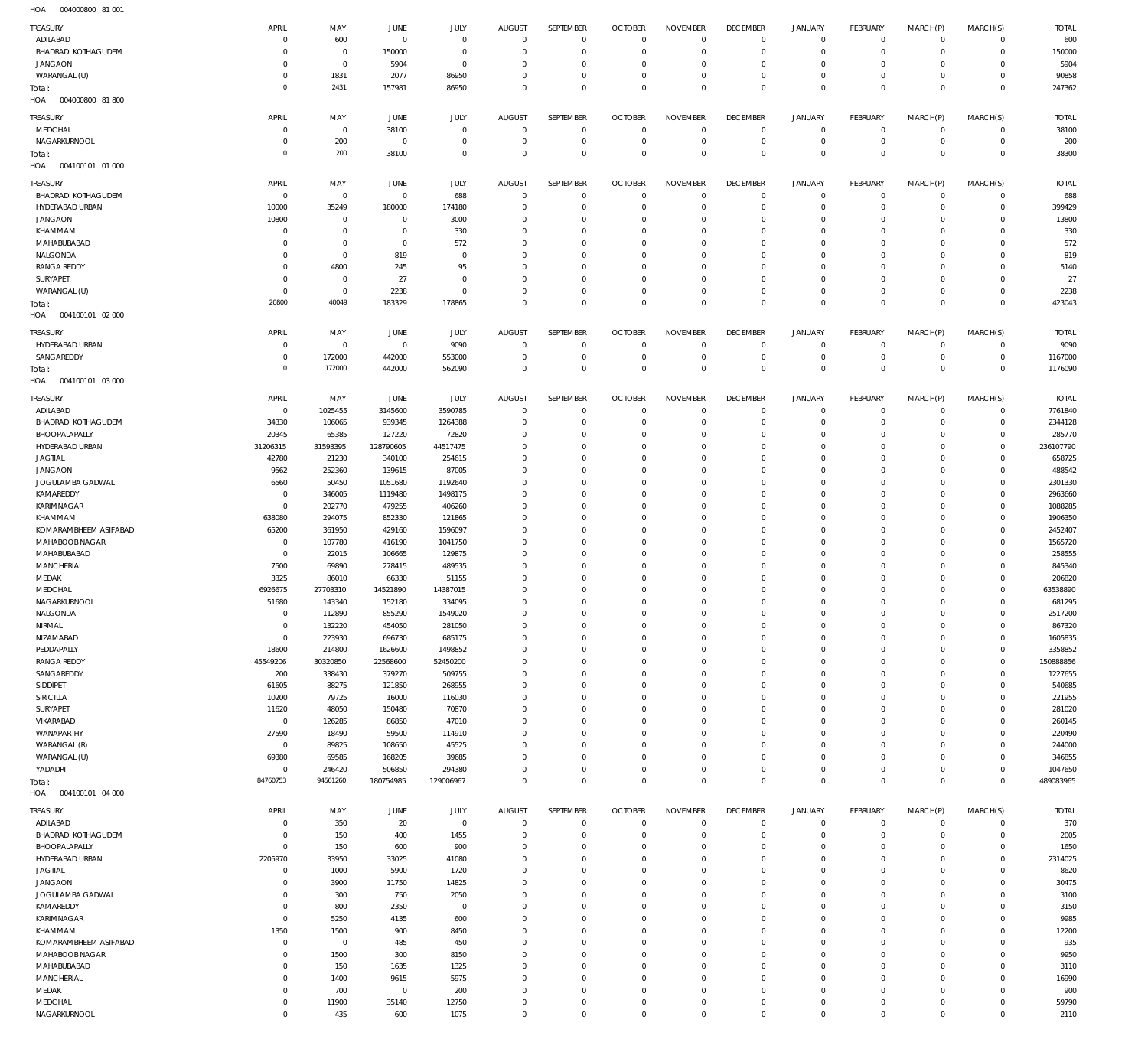004100101 04 000 HOA

| <b>TREASURY</b>                         | APRIL                         | MAY                   | JUNE              | JULY                | <b>AUGUST</b>                    | SEPTEMBER                  | <b>OCTOBER</b>                   | <b>NOVEMBER</b>      | <b>DECEMBER</b>          | JANUARY              | <b>FEBRUARY</b>           | MARCH(P)             | MARCH(S)                   | <b>TOTAL</b>       |
|-----------------------------------------|-------------------------------|-----------------------|-------------------|---------------------|----------------------------------|----------------------------|----------------------------------|----------------------|--------------------------|----------------------|---------------------------|----------------------|----------------------------|--------------------|
| NALGONDA                                | $\overline{0}$                | 200                   | 4835              | 1480                | $\mathbf 0$                      | $\mathbf 0$                | $\mathbf 0$                      | $\mathbf 0$          | $\mathbf 0$              | $^{\circ}$           | $\mathbf 0$               | $\mathbf 0$          | $\mathbf 0$                | 6515               |
| NIRMAL                                  | $\mathbf 0$                   | $\mathbf{0}$          | 450               | 6650                | $\overline{0}$                   | $\mathbf 0$                | $\overline{0}$                   | $\Omega$             | $\mathbf{0}$             | $\mathbf{0}$         | $\mathbf{0}$              | $\mathbf 0$          | $\mathbf 0$                | 7100               |
| NIZAMABAD                               | $\overline{0}$                | 2950                  | 23775             | 3850                | $^{\circ}$                       | $^{\circ}$                 | $\overline{0}$                   | $\Omega$             | $^{\circ}$               | $^{\circ}$           | $^{\circ}$                | $\mathbf 0$          | $\mathbf 0$                | 30575              |
| PEDDAPALLY                              | $\mathbf{0}$                  | 1275                  | 2525              | 2450                | $\Omega$                         | $^{\circ}$                 | $\overline{0}$                   | $\Omega$             | $\mathbf{0}$             | $\Omega$             | $^{\circ}$                | $\Omega$             | $\mathbf 0$                | 6250               |
| <b>RANGA REDDY</b>                      | 3000                          | 13865                 | 44345             | 13615               | $\Omega$                         | $^{\circ}$                 | $\overline{0}$                   | $\Omega$             | $\Omega$                 | $^{\circ}$           | $^{\circ}$                | $\Omega$             | $\mathbf 0$                | 74825              |
| SANGAREDDY                              | 1000                          | 7200                  | 69650             | 172300              | $\Omega$                         | $^{\circ}$                 | $\overline{0}$                   | $\Omega$             | $^{\circ}$               | $\Omega$             | $^{\circ}$                | $\Omega$             | $\mathbf 0$                | 250150             |
| SIDDIPET                                | $\mathbf{0}$                  | 4300                  | 5135              | 7030                | $\Omega$                         | $^{\circ}$                 | $\overline{0}$                   | $\Omega$             | $\Omega$                 | $\Omega$             | $^{\circ}$                | $\Omega$             | $\mathbf 0$                | 16465              |
| SIRICILLA                               | $\overline{0}$                | $\mathbf{0}$          | 200               | $\mathbf{0}$        | $\Omega$                         | $^{\circ}$                 | $\overline{0}$                   | $\Omega$             | $\Omega$                 | $\Omega$             | $^{\circ}$                | $\Omega$             | $\mathbf 0$                | 200                |
| SURYAPET<br>VIKARABAD                   | $\mathbf 0$<br>$\mathbf 0$    | 700<br>$\overline{0}$ | 105<br>650        | $\mathbf 0$<br>3500 | $\overline{0}$<br>$\Omega$       | $\mathbf 0$<br>$\mathbf 0$ | $\overline{0}$<br>$\overline{0}$ | $\Omega$<br>$\Omega$ | $^{\circ}$<br>$^{\circ}$ | $\Omega$<br>$\Omega$ | $^{\circ}$<br>$^{\circ}$  | $\Omega$<br>$\Omega$ | $\mathbf 0$<br>$\mathbf 0$ | 805<br>4150        |
| WANAPARTHY                              | $\mathbf 0$                   | 450                   | 9000              | 17525               | $\overline{0}$                   | $\mathbf 0$                | $\overline{0}$                   | $\Omega$             | $^{\circ}$               | $\Omega$             | $^{\circ}$                | $\Omega$             | $\mathbf 0$                | 26975              |
| WARANGAL (R)                            | $\overline{0}$                | 2600                  | 4520              | 1500                | $\Omega$                         | $\Omega$                   | $\overline{0}$                   | $\Omega$             | $\Omega$                 | $\Omega$             | $\Omega$                  | $\Omega$             | $\mathbf 0$                | 8620               |
| WARANGAL (U)                            | $\overline{0}$                | 3010                  | 4920              | 4550                | $\Omega$                         | $\mathbf 0$                | $^{\circ}$                       | $\Omega$             | $^{\circ}$               | $\circ$              | $^{\circ}$                | $\Omega$             | $\mathbf 0$                | 12480              |
| YADADRI                                 | $\mathbf 0$                   | 1575                  | 3945              | 8560                | $\Omega$                         | $\mathbf 0$                | $\overline{0}$                   | $\Omega$             | $\mathbf{0}$             | $\Omega$             | $^{\circ}$                | $\Omega$             | $\mathbf 0$                | 14080              |
| Total:                                  | 2211320                       | 101560                | 281660            | 344015              | $\,0\,$                          | $\mathbf 0$                | $\overline{0}$                   | $\mathbf{0}$         | $\mathbf{0}$             | $\mathbf 0$          | $\mathbf 0$               | $\Omega$             | $\mathbf 0$                | 2938555            |
| HOA<br>004100101 05 000                 |                               |                       |                   |                     |                                  |                            |                                  |                      |                          |                      |                           |                      |                            |                    |
| <b>TREASURY</b>                         | APRIL                         | MAY                   | JUNE              | JULY                | AUGUST                           | SEPTEMBER                  | <b>OCTOBER</b>                   | <b>NOVEMBER</b>      | <b>DECEMBER</b>          | JANUARY              | <b>FEBRUARY</b>           | MARCH(P)             | MARCH(S)                   | <b>TOTAL</b>       |
| ADILABAD                                | $\overline{0}$                | 405620                | 512245            | 1485965             | $\overline{0}$                   | $\mathbf 0$                | $\overline{0}$                   | $^{\circ}$           | $^{\circ}$               | $^{\circ}$           | $\mathbf{0}$              | $^{\circ}$           | $\mathbf 0$                | 2403830            |
| <b>BHADRADI KOTHAGUDEM</b>              | 45000                         | 1260780               | 1672575           | 1516510             | $^{\circ}$                       | $\overline{0}$             | $\overline{0}$                   | $^{\circ}$           | $^{\circ}$               | $^{\circ}$           | $\mathbf{0}$              | $\mathbf 0$          | $\mathbf 0$                | 4494865            |
| BHOOPALAPALLY                           | $\mathbf{0}$                  | 36000                 | 518880            | 74275               | $^{\circ}$                       | $\mathbf 0$                | $\overline{0}$                   | $\Omega$             | $^{\circ}$               | $\circ$              | $^{\circ}$                | $\epsilon$           | $\mathbf 0$                | 629155             |
| HYDERABAD URBAN                         | 28333418                      | 99722535              | 232814131         | 271066814           | $\Omega$                         | $\mathbf 0$                | $\overline{0}$                   | $\Omega$             | $\Omega$                 | $\Omega$             | $\Omega$                  | $\Omega$             | $\mathbf 0$                | 631936898          |
| <b>JAGTIAL</b>                          | 180702                        | 1376825               | 484460            | 372797              | $\overline{0}$                   | $\mathbf 0$                | $\overline{0}$                   | $\Omega$             | $^{\circ}$               | $\circ$              | $^{\circ}$                | $\Omega$             | $\mathbf 0$                | 2414784            |
| <b>JANGAON</b>                          | 9000                          | 29525                 | 71600             | 203400              | $\Omega$                         | $\Omega$                   | $\overline{0}$                   | $\Omega$             | $\Omega$                 | $\Omega$             | $\Omega$                  | $\Omega$             | $\mathbf 0$                | 313525             |
| JOGULAMBA GADWAL                        | 16500                         | 21525                 | 178950            | 259250              | $\overline{0}$                   | $\mathbf 0$                | $\overline{0}$                   | $\Omega$             | $^{\circ}$               | $\Omega$             | $^{\circ}$                | $\Omega$             | $\mathbf 0$                | 476225             |
| KAMAREDDY                               | $\overline{0}$                | 585820                | 980390            | 1108716             | $\Omega$                         | $\Omega$                   | $\overline{0}$                   | $\Omega$             | $\Omega$                 |                      | $\Omega$                  | $\epsilon$           | $\mathbf 0$                | 2674926            |
| KARIMNAGAR                              | 107300                        | 5071860               | 489250            | 1960498             | $\Omega$                         | $\mathbf 0$                | $\overline{0}$                   | $\Omega$             | $\Omega$                 | $\Omega$             | $\mathbf{0}$              | $\Omega$             | $\mathbf 0$                | 7628908            |
| KHAMMAM                                 | 2391005                       | 124411                | 757090            | 1284980             | $\Omega$                         | 0                          | $\overline{0}$                   | $\Omega$             | $\Omega$                 | $\Omega$             | $\Omega$                  | $\epsilon$           | $\mathbf 0$                | 4557486            |
| KOMARAMBHEEM ASIFABAD                   | 17150                         | 19725                 | 1666350           | 378200              | $\Omega$                         | $\mathbf 0$                | $\overline{0}$                   | $\Omega$             | $\Omega$                 | $\Omega$             | $\Omega$                  | $\Omega$             | $\mathbf 0$                | 2081425            |
| MAHABOOB NAGAR                          | $\overline{0}$                | 78765                 | 4964355           | 688520              | $\Omega$                         | 0                          | $\overline{0}$                   | $\Omega$             | $\Omega$                 | $\Omega$             | $\Omega$                  | $\Omega$             | $\mathbf 0$                | 5731640            |
| MAHABUBABAD                             | $\overline{0}$                | 52750                 | 80970             | 227175              | $\Omega$                         | $\mathbf 0$                | $\overline{0}$                   | $\Omega$             | $\Omega$                 | $\Omega$             | $\Omega$                  | ſ                    | $\mathbf 0$                | 360895             |
| MANCHERIAL                              | 5325                          | 128750                | 1289405           | 514620              | $\Omega$                         | 0                          | $^{\circ}$                       | $\Omega$             | $\Omega$                 | $\Omega$             | $\Omega$                  | $\Omega$             | $\mathbf 0$                | 1938100            |
| MEDAK                                   | 59925                         | 2273040               | 3383885           | 1415905             | $\Omega$                         | $\mathbf 0$                | $\overline{0}$                   | $\Omega$             | $\Omega$                 | $\Omega$             | $\mathbf 0$               | $\epsilon$           | $\mathbf 0$                | 7132755            |
| MEDCHAL                                 | 8770166                       | 1383714               | 3715117           | 4606961             | $\Omega$                         | $\Omega$                   | $\overline{0}$                   | $\Omega$             | $\Omega$                 | $\Omega$             | $\Omega$                  | $\Omega$             | $\mathbf 0$                | 18475958           |
| NAGARKURNOOL                            | 32800                         | 83800                 | 216275            | 404350              | $\overline{0}$<br>$\Omega$       | $\mathbf 0$                | $\overline{0}$                   | $\Omega$             | $^{\circ}$               | $\Omega$             | $^{\circ}$                | $\epsilon$           | $\mathbf 0$                | 737225             |
| NALGONDA                                | $\mathbf 0$<br>$\overline{0}$ | 1081625<br>1259890    | 2648010<br>743275 | 4434882<br>305825   | $^{\circ}$                       | $\Omega$<br>$\mathbf 0$    | $\overline{0}$<br>$\overline{0}$ | $\Omega$<br>$\Omega$ | $\Omega$<br>$^{\circ}$   | $\Omega$<br>$\Omega$ | $\Omega$<br>$^{\circ}$    | $\Omega$<br>$\Omega$ | $\mathbf 0$<br>$\mathbf 0$ | 8164517<br>2308990 |
| NIRMAL<br>NIZAMABAD                     | 23000                         | 3347170               | 555615            | 4235926             | $\Omega$                         | $\Omega$                   | $\overline{0}$                   | $\Omega$             | $\Omega$                 |                      | $\Omega$                  | $\epsilon$           | $\mathbf 0$                | 8161711            |
| PEDDAPALLY                              | $\overline{0}$                | 18600                 | 4557542           | 1342800             | $\Omega$                         | $\mathbf 0$                | $\overline{0}$                   | $\Omega$             | $^{\circ}$               | $\Omega$             | $\mathbf 0$               | $\Omega$             | $\mathbf 0$                | 5918942            |
| <b>RANGA REDDY</b>                      | 9968162                       | 1083605               | 1748291           | 3148103             | $\Omega$                         | 0                          | $\overline{0}$                   | $\Omega$             | $\Omega$                 | $\Omega$             | $\Omega$                  | $\epsilon$           | $\mathbf 0$                | 15948161           |
| SANGAREDDY                              | 2428995                       | 455200                | 576650            | 822585              | $\Omega$                         | $\mathbf 0$                | $\overline{0}$                   | $\Omega$             | $\Omega$                 | $\Omega$             | $\Omega$                  | $\Omega$             | $\mathbf 0$                | 4283430            |
| SIDDIPET                                | 21000                         | 226450                | 206026            | 449095              | $\Omega$                         | $\mathbf 0$                | $\overline{0}$                   | $\Omega$             | $\Omega$                 | $\Omega$             | $\Omega$                  | $\epsilon$           | $\mathbf 0$                | 902571             |
| SIRICILLA                               | 310502                        | 857335                | 219150            | 523405              | $\Omega$                         | $\mathbf 0$                | $\overline{0}$                   | $\Omega$             | $\Omega$                 | $\Omega$             | $\Omega$                  | ſ                    | $\mathbf 0$                | 1910392            |
| SURYAPET                                | 40000                         | 69600                 | 266370            | 345000              | $\Omega$                         | 0                          | $^{\circ}$                       | $\Omega$             | $\Omega$                 | $\Omega$             | $\Omega$                  | $\Omega$             | $\mathbf 0$                | 720970             |
| VIKARABAD                               | $\overline{0}$                | 169770                | 104165            | 115900              | $\Omega$                         | $\mathbf 0$                | $\overline{0}$                   | $\Omega$             | $\Omega$                 | $\Omega$             | $\Omega$                  | $\epsilon$           | $\mathbf 0$                | 389835             |
| WANAPARTHY                              | 350550                        | 92330                 | 235140            | 548155              | $\Omega$                         | $\mathbf 0$                | $\overline{0}$                   | $\Omega$             | $\Omega$                 | $\Omega$             | $\Omega$                  | $\Omega$             | $\mathbf 0$                | 1226175            |
| WARANGAL (R)                            | $\mathbf{0}$                  | 111875                | 86525             | 174565              | $\Omega$                         | $\mathbf 0$                | $^{\circ}$                       | $\Omega$             | $^{\circ}$               | $\Omega$             | $^{\circ}$                | $\epsilon$           | $\mathbf 0$                | 372965             |
| WARANGAL (U)                            | 85590                         | 1111900               | 1538647           | 1517805             | $\Omega$                         | $\Omega$                   | $\overline{0}$                   | $\Omega$             | $\Omega$                 | $\Omega$             | $\Omega$                  | $\Omega$             | $\mathbf 0$                | 4253942            |
| YADADRI                                 | 204000                        | 431333                | 1231840           | 1407050             | $\overline{0}$                   | $\Omega$                   | $\Omega$                         | $\Omega$             | $\Omega$                 | $\Omega$             | $\Omega$                  | $\Omega$             | $\circ$                    | 3274223            |
| Total:                                  | 53400090                      | 122972128             | 268513174         | 306940032           | $\mathbf 0$                      | $\mathbf 0$                | $\mathbf 0$                      | $\mathbb O$          | $\mathbb O$              | $\mathbf 0$          | $\mathbb O$               | $\mathbf 0$          | $\mathbf 0$                | 751825424          |
| HOA<br>004100101 06 000                 |                               |                       |                   |                     |                                  |                            |                                  |                      |                          |                      |                           |                      |                            |                    |
| <b>TREASURY</b>                         | APRIL                         | MAY                   | JUNE              | JULY                | AUGUST                           | SEPTEMBER                  | <b>OCTOBER</b>                   | <b>NOVEMBER</b>      | <b>DECEMBER</b>          | JANUARY              | <b>FEBRUARY</b>           | MARCH(P)             | MARCH(S)                   | <b>TOTAL</b>       |
| ADILABAD                                | $\overline{0}$                | 240750                | 202100            | 641950              | $\mathbf 0$                      | $\mathbf 0$                | $\mathbf 0$                      | $^{\circ}$           | $\mathbf 0$              | $\overline{0}$       | $\overline{0}$            | $\mathbf 0$          | $\mathbf 0$                | 1084800            |
| <b>BHADRADI KOTHAGUDEM</b>              | $\overline{0}$                | 86500                 | 196900            | 162250              | $\overline{0}$                   | $\mathbf 0$                | $\overline{0}$                   | $^{\circ}$           | $\mathbf 0$              | $^{\circ}$           | $\mathbf 0$               | $^{\circ}$           | $\mathbf 0$                | 445650             |
| BHOOPALAPALLY                           | $\overline{0}$                | $\overline{0}$        | 1500              | 410                 | $^{\circ}$                       | $\mathbf 0$                | $\overline{0}$                   | $\Omega$             | $^{\circ}$               | $^{\circ}$           | $^{\circ}$                | $\mathbf 0$          | $\mathbf 0$                | 1910               |
| HYDERABAD URBAN                         | 174215                        | 315150                | 387830            | 1608645             | $\Omega$                         | $\mathbf 0$                | $\overline{0}$                   | $\Omega$             | $^{\circ}$               | $^{\circ}$           | $^{\circ}$                | $\Omega$             | $\mathbf 0$                | 2485840            |
| <b>JANGAON</b>                          | $\overline{0}$                | $\overline{0}$        | 700               | $\overline{0}$      | $\overline{0}$                   | $\mathbf 0$                | $\overline{0}$                   | $\Omega$             | $\Omega$                 | $\Omega$             | $^{\circ}$                | $\Omega$             | $\mathbf 0$                | 700                |
| JOGULAMBA GADWAL                        | $\overline{0}$                | 21000                 | 55300             | 54100               | $\overline{0}$                   | $\mathbf 0$                | $\overline{0}$                   | $\Omega$             | $^{\circ}$               | $^{\circ}$           | $\overline{0}$            | 0                    | $\mathbf 0$                | 130400             |
| KAMAREDDY                               | 12000                         | 16000                 | 63200             | 70750               | $\overline{0}$                   | $\mathbf 0$                | $\overline{0}$                   | $\Omega$             | $\Omega$                 | $\Omega$             | $^{\circ}$                | $\Omega$             | $\mathbf 0$                | 161950             |
| KARIMNAGAR                              | $\overline{0}$                | $\overline{0}$        | 2250              | 5600                | $\overline{0}$                   | $\mathbf 0$                | $\overline{0}$                   | $\Omega$             | $\Omega$                 | $\Omega$             | $\overline{0}$            | $\Omega$             | $\mathbf 0$                | 7850               |
| KHAMMAM                                 | $\overline{0}$                | 14100                 | 81550             | 84550               | $\overline{0}$<br>$\overline{0}$ | $\mathbf 0$                | $\overline{0}$                   | $\Omega$<br>$\Omega$ | $^{\circ}$<br>$\Omega$   | $\Omega$<br>$\Omega$ | $^{\circ}$                | $\Omega$             | $\mathbf 0$                | 180200             |
| KOMARAMBHEEM ASIFABAD<br>MAHABOOB NAGAR | $^{\circ}$<br>$\mathbf 0$     | 10200<br>30090        | 11200<br>269120   | 12600<br>121160     | $\overline{0}$                   | $\mathbf 0$<br>$\mathbf 0$ | $\mathbf 0$<br>$\overline{0}$    | $\Omega$             | $^{\circ}$               | $\circ$              | $\mathbf 0$<br>$^{\circ}$ | $\Omega$<br>$\Omega$ | $\mathbf 0$<br>$\mathbf 0$ | 34000<br>420370    |
| MAHABUBABAD                             | $\mathbf 0$                   | $\mathbf 0$           | $\mathbf 0$       | 1200                | $\Omega$                         | $\mathbf 0$                | $\overline{0}$                   | $\Omega$             | $\Omega$                 | $\Omega$             | $\mathbf 0$               | $\Omega$             | $\mathbf 0$                | 1200               |
| MANCHERIAL                              | $\mathbf 0$                   | $\mathbf 0$           | 550               | 1510                | $\overline{0}$                   | $\mathbf 0$                | $\overline{0}$                   | $\Omega$             | $^{\circ}$               | $^{\circ}$           | $^{\circ}$                | 0                    | $\mathbf 0$                | 2060               |
| MEDAK                                   | $\overline{0}$                | $\mathbf 0$           | 400               | 3275                | $\Omega$                         | $\mathbf 0$                | $\overline{0}$                   | $\Omega$             | $\Omega$                 | $\Omega$             | $\mathbf{0}$              | $\Omega$             | $\mathbf 0$                | 3675               |
| MEDCHAL                                 | 2300                          | 16950                 | 47375             | 45860               | $\overline{0}$                   | $\mathbf 0$                | $\overline{0}$                   | $\Omega$             | $^{\circ}$               | $^{\circ}$           | $\mathbf{0}$              | $\Omega$             | $\mathbf 0$                | 112485             |
| NAGARKURNOOL                            | $\mathbf{0}$                  | $\overline{0}$        | 1500              | 400                 | $\overline{0}$                   | $\mathbf 0$                | $\overline{0}$                   | $\Omega$             | $^{\circ}$               | $\Omega$             | $^{\circ}$                | $\Omega$             | $\mathbf 0$                | 1900               |
| NALGONDA                                | $\mathbf{0}$                  | 47150                 | 178900            | 152550              | $\overline{0}$                   | $\mathbf 0$                | $\overline{0}$                   | $\Omega$             | $\Omega$                 | $\Omega$             | $\mathbf{0}$              | $\Omega$             | $\mathbf 0$                | 378600             |
| NIRMAL                                  | $^{\circ}$                    | 8200                  | 15000             | 12200               | $\mathbf 0$                      | $\mathbf 0$                | $\overline{0}$                   | $\Omega$             | $^{\circ}$               | $^{\circ}$           | $\overline{0}$            | $\Omega$             | $\mathbf 0$                | 35400              |
| NIZAMABAD                               | $\mathbf{0}$                  | 229850                | 630460            | 386620              | $\overline{0}$                   | $\mathbf 0$                | $\overline{0}$                   | $\Omega$             | $\Omega$                 | $\Omega$             | $^{\circ}$                | $\Omega$             | $\mathbf 0$                | 1246930            |
| PEDDAPALLY                              | $\overline{0}$                | $\overline{0}$        | 1500              | 7350                | $\overline{0}$                   | $\mathbf 0$                | $\overline{0}$                   | $\Omega$             | $\Omega$                 | $\Omega$             | $^{\circ}$                | $\Omega$             | $\mathbf 0$                | 8850               |
| <b>RANGA REDDY</b>                      | 7850                          | 6860                  | 33780             | 104463              | $\overline{0}$                   | $\mathbf 0$                | $\overline{0}$                   | $\Omega$             | $^{\circ}$               | $\Omega$             | $^{\circ}$                | $\Omega$             | $\mathbf 0$                | 152953             |
| SANGAREDDY                              | $\overline{0}$                | 40000                 | 171800            | 174500              | $\overline{0}$                   | $\mathbf 0$                | $\overline{0}$                   | $\Omega$             | $\Omega$                 | $\Omega$             | $\mathbf 0$               | $\Omega$             | $\mathbf 0$                | 386300             |
| SIDDIPET                                | $\mathbf{0}$                  | 50                    | 200               | 250                 | $\overline{0}$                   | $\mathbf 0$                | $\overline{0}$                   | $\Omega$             | $^{\circ}$               | $\circ$              | $^{\circ}$                | $\Omega$             | $\mathbf 0$                | 500                |
| SIRICILLA                               | $\mathbf{0}$                  | 50                    | $\mathbf 0$       | 450                 | $\Omega$                         | $\mathbf 0$                | $\overline{0}$                   | $\Omega$             | $\Omega$                 | $\Omega$             | $^{\circ}$                | $\Omega$             | $\mathbf 0$                | 500                |
| SURYAPET                                | $\mathbf 0$                   | 72000                 | 226850            | 248130              | $\overline{0}$                   | $\mathbf 0$                | $\overline{0}$                   | $\Omega$             | $^{\circ}$               | $^{\circ}$           | $^{\circ}$                | 0                    | $\mathbf 0$                | 546980             |
| VIKARABAD                               | $\mathbf 0$                   | 3300                  | 4600              | 9650                | $\Omega$                         | $\mathbf 0$                | $\overline{0}$                   | $\Omega$             | $\Omega$                 | $\Omega$             | $\mathbf{0}$              | $\Omega$             | $\mathbf 0$                | 17550              |
| WANAPARTHY                              | $\mathbf 0$                   | 1300                  | 1550              | 2300                | $\mathbf 0$                      | $\mathbf 0$                | $\overline{0}$                   | $\Omega$             | $^{\circ}$               | $^{\circ}$           | $^{\circ}$                | $\Omega$             | $\mathbf 0$                | 5150               |
| WARANGAL (R)                            | $\mathbf 0$                   | $\mathbf 0$           | $\,0\,$           | 501                 | $\overline{0}$                   | $\mathbf 0$                | $\overline{0}$                   | $^{\circ}$           | $\mathbf{0}$             | $\Omega$             | $^{\circ}$                | $\Omega$             | $\mathbf 0$                | 501                |
| WARANGAL (U)                            | $\mathbf{0}$                  | $\mathbf 0$           | 900               | 5200                | $^{\circ}$                       | $\mathbf 0$                | $\mathbf 0$                      | $^{\circ}$           | $\mathbb O$              | $^{\circ}$           | $\overline{0}$            | 0                    | $\mathbf 0$                | 6100               |
| YADADRI                                 | $\overline{0}$                | $\mathbf 0$           | 500               | 1250                | $\mathbb O$                      | $\mathbf 0$                | $\mathbf 0$                      | $\mathbb O$          | $\mathbb O$              | $\mathbf 0$          | $\mathbb O$               | $\mathbf 0$          | $\mathbb O$                | 1750               |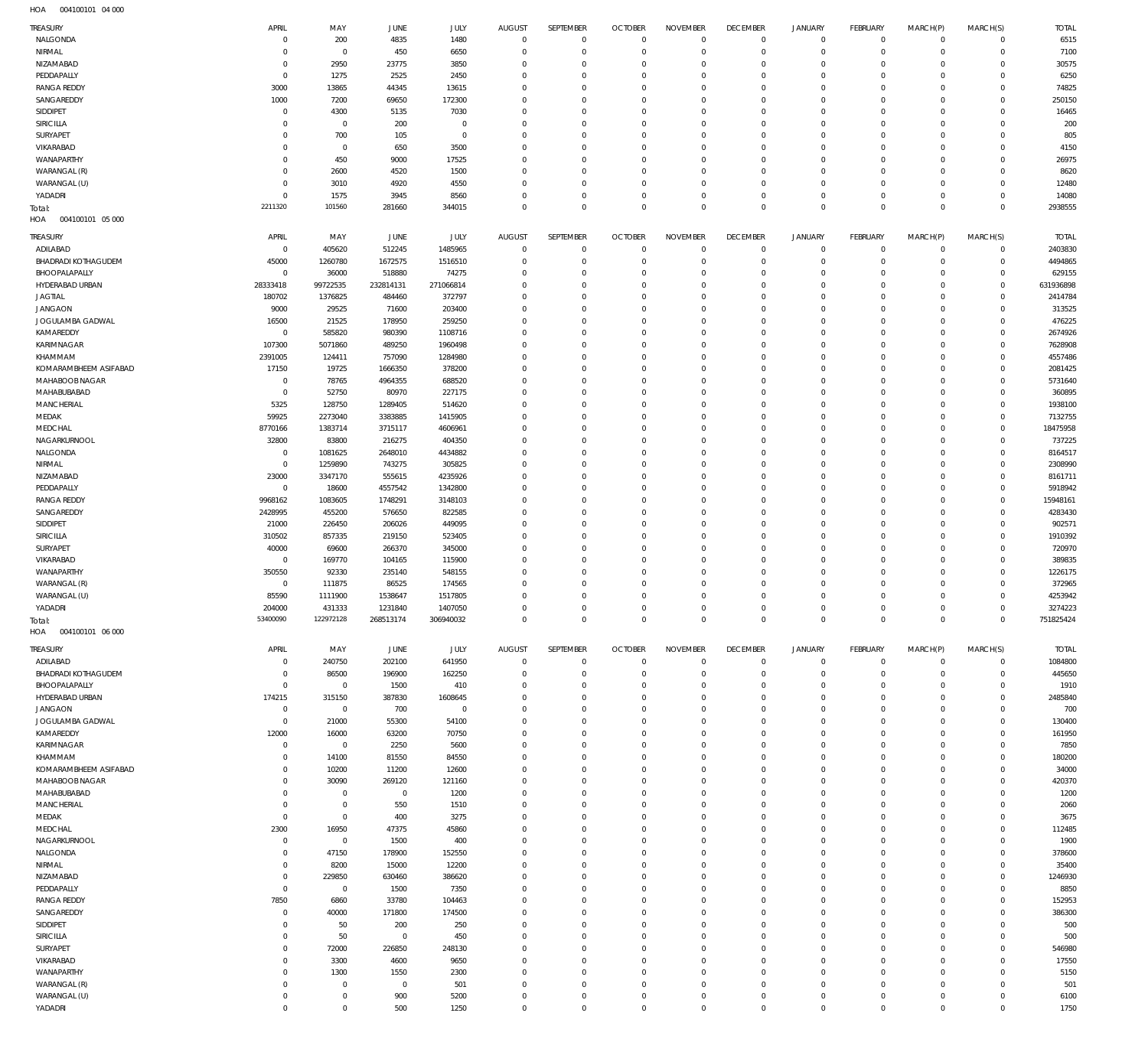004100101 06 000 HOA

| 11271<br>007100101<br>TREASURY<br>Total: | APRIL<br>196365           | MAY<br>1159500                | JUNE<br>2587515        | JULY<br>3919674         | <b>AUGUST</b><br>$\overline{0}$ | SEPTEMBER<br>$\mathbf 0$      | <b>OCTOBER</b><br>$\mathbf{0}$ | <b>NOVEMBER</b><br>$\mathbb O$   | <b>DECEMBER</b><br>$\mathbb O$ | <b>JANUARY</b><br>$\mathbb O$              | <b>FEBRUARY</b><br>$\mathbb O$ | MARCH(P)<br>$\mathbb O$    | MARCH(S)<br>$\mathbb O$ | <b>TOTAL</b><br>7863054 |
|------------------------------------------|---------------------------|-------------------------------|------------------------|-------------------------|---------------------------------|-------------------------------|--------------------------------|----------------------------------|--------------------------------|--------------------------------------------|--------------------------------|----------------------------|-------------------------|-------------------------|
| HOA<br>004100101 07 000                  |                           |                               |                        |                         |                                 |                               |                                |                                  |                                |                                            |                                |                            |                         |                         |
| TREASURY                                 | APRIL                     | MAY                           | JUNE                   | <b>JULY</b>             | <b>AUGUST</b>                   | SEPTEMBER                     | <b>OCTOBER</b>                 | <b>NOVEMBER</b>                  | <b>DECEMBER</b>                | <b>JANUARY</b>                             | FEBRUARY                       | MARCH(P)                   | MARCH(S)                | <b>TOTAL</b>            |
| ADILABAD<br><b>BHADRADI KOTHAGUDEM</b>   | $^{\circ}$<br>0           | 195330<br>5000                | $\overline{0}$<br>9000 | 541075<br>6000          | $^{\circ}$<br>$\Omega$          | $\overline{0}$<br>$\mathbf 0$ | $\overline{0}$<br>$^{\circ}$   | $\mathbf 0$<br>$\mathbf 0$       | $\overline{0}$<br>$\mathbf 0$  | $\mathsf{O}\xspace$<br>$\mathsf{O}\xspace$ | $\mathbf 0$<br>$\mathbf 0$     | $\circ$<br>$\mathbf 0$     | 0<br>$\mathbf 0$        | 736405<br>20000         |
| BHOOPALAPALLY                            | $\Omega$                  | $\overline{0}$                | 2500                   | 275                     | $\Omega$                        | $\mathbf 0$                   | $\Omega$                       | $\mathbf 0$                      | $\Omega$                       | $\mathbf 0$                                | $\Omega$                       | $\Omega$                   | 0                       | 2775                    |
| HYDERABAD URBAN                          | 34200                     | 1883600                       | 6180196                | 4149870                 | $\Omega$                        | $\mathbf 0$                   | $\Omega$                       | $\mathbf 0$                      | $\Omega$                       | $\mathbf 0$                                | $\Omega$                       | $\mathbf 0$                | $\Omega$                | 12247866                |
| <b>JAGTIAL</b>                           | $\overline{0}$            | 1225160                       | 403200                 | 583875                  | $\Omega$                        | $\mathbf 0$                   | $\Omega$                       | $\mathbf 0$                      | $\Omega$                       | $\mathbf 0$                                | $\Omega$                       | $\Omega$                   | $\Omega$                | 2212235                 |
| <b>JANGAON</b><br>JOGULAMBA GADWAL       | $\Omega$<br>$\Omega$      | $\overline{0}$<br>5000        | $\overline{0}$<br>4000 | 2000<br>13000           | $\Omega$<br>$\Omega$            | $\mathbf 0$<br>$\mathbf 0$    | $\Omega$<br>$\Omega$           | $^{\circ}$<br>$\mathbf 0$        | $\Omega$<br>$\Omega$           | $\mathbf 0$<br>$\mathbf 0$                 | $\Omega$<br>$\Omega$           | $\Omega$<br>$\Omega$       | $\Omega$<br>0           | 2000<br>22000           |
| KAMAREDDY                                | $\Omega$                  | 94600                         | 365600                 | 667900                  | $\Omega$                        | $\Omega$                      | $\Omega$                       | $\overline{0}$                   | $\Omega$                       | $\mathbf 0$                                | $\Omega$                       | $\Omega$                   | $\Omega$                | 1128100                 |
| KARIMNAGAR                               | 0                         | 5100                          | 23400                  | 30500                   | $\Omega$                        | $\mathbf 0$                   | $\Omega$                       | $\overline{0}$                   | $\Omega$                       | $\mathbf 0$                                | $\Omega$                       | $\mathbf 0$                | 0                       | 59000                   |
| KHAMMAM                                  | 2000                      | 33000                         | 9000                   | 788595                  | $\Omega$<br>$\Omega$            | $\Omega$<br>$\mathbf 0$       | $\Omega$<br>$\Omega$           | $\Omega$                         | $\Omega$<br>$\Omega$           | $\mathbf 0$<br>$\mathbf 0$                 | $\Omega$<br>$\Omega$           | $\Omega$<br>$\mathbf 0$    | $\Omega$<br>$\Omega$    | 832595                  |
| KOMARAMBHEEM ASIFABAD<br>MAHABOOB NAGAR  | 0<br>-C                   | 2000<br>1000                  | 2000<br>1150           | 1000<br>4600            | $\Omega$                        | $\mathbf 0$                   | $\Omega$                       | $\overline{0}$<br>$\mathbf 0$    | $\Omega$                       | $\mathbf 0$                                | $\Omega$                       | $\Omega$                   | $\Omega$                | 5000<br>6750            |
| MAHABUBABAD                              | $\Omega$                  | 3000                          | 1000                   | 350                     | $\Omega$                        | $\mathbf 0$                   | $\Omega$                       | $\overline{0}$                   | $\Omega$                       | $\mathbf 0$                                | $\Omega$                       | $\Omega$                   | $\Omega$                | 4350                    |
| MANCHERIAL                               | $\Omega$                  | 4000                          | 280950                 | 5035                    | $\Omega$                        | $\mathbf 0$                   | $\Omega$                       | $\mathbf 0$                      | $\Omega$                       | $\mathbf 0$                                | $\Omega$                       | $\Omega$                   | $\Omega$                | 289985                  |
| MEDAK<br>MEDCHAL                         | $\Omega$<br>13000         | 11225<br>6000                 | 2000<br>40000          | 19225<br>69900          | $\Omega$<br>$\Omega$            | $\mathbf 0$<br>$\mathbf 0$    | $\Omega$<br>$\Omega$           | $\mathbf 0$<br>$\overline{0}$    | $\Omega$<br>$\Omega$           | $\mathbf 0$<br>$\mathbf 0$                 | $\Omega$<br>$\Omega$           | $\Omega$<br>$\Omega$       | $\Omega$<br>$\Omega$    | 32450<br>128900         |
| NAGARKURNOOL                             | $^{\circ}$                | 2350                          | 6000                   | 10000                   | $\Omega$                        | $\mathbf 0$                   | $\Omega$                       | $\mathbf 0$                      | $\Omega$                       | $\mathbf 0$                                | $\Omega$                       | $\mathbf 0$                | 0                       | 18350                   |
| NALGONDA                                 | $\Omega$                  | 21000                         | 17000                  | 8000                    | $\Omega$                        | $\Omega$                      | $\Omega$                       | $^{\circ}$                       | $\Omega$                       | $\mathbf 0$                                | $\Omega$                       | $\Omega$                   | $\Omega$                | 46000                   |
| NIRMAL                                   | $\Omega$                  | $\overline{0}$                | 3100                   | $\overline{0}$          | $\Omega$                        | $\mathbf 0$                   | $\Omega$                       | $\mathbf 0$                      | $\Omega$                       | $\mathbf 0$                                | $\Omega$                       | $\mathbf 0$                | 0                       | 3100                    |
| NIZAMABAD<br>PEDDAPALLY                  | $\Omega$<br>$\Omega$      | 50000<br>2000                 | 39400<br>2000          | 17000<br>7000           | $\Omega$<br>$\Omega$            | $\Omega$<br>$\mathbf 0$       | $\Omega$<br>$\Omega$           | $\Omega$<br>$\overline{0}$       | $\Omega$<br>$\Omega$           | $\mathbf 0$<br>$\mathbf 0$                 | $\Omega$<br>$\Omega$           | $\Omega$<br>$\mathbf 0$    | $\Omega$<br>$\Omega$    | 106400<br>11000         |
| <b>RANGA REDDY</b>                       | 13000                     | 9000                          | 3100                   | 10805                   | $\Omega$                        | $\Omega$                      | $\Omega$                       | $\Omega$                         | $\Omega$                       | $\mathbf 0$                                | $\Omega$                       | $\Omega$                   | $\Omega$                | 35905                   |
| SANGAREDDY                               | $^{\circ}$                | 1000                          | 46000                  | 100000                  | $\Omega$                        | $\mathbf 0$                   | $\Omega$                       | $\overline{0}$                   | $\Omega$                       | $\mathbf 0$                                | $\Omega$                       | $\Omega$                   | $\Omega$                | 147000                  |
| SIDDIPET                                 | 0                         | 14160                         | 3000                   | 15260                   | $\Omega$                        | $\mathbf 0$                   | $\Omega$                       | $\mathbf 0$                      | $\Omega$                       | $\mathbf 0$                                | $\Omega$                       | $\mathbf 0$                | $\Omega$                | 32420                   |
| SIRICILLA<br>SURYAPET                    | 10000<br>1000             | $\overline{0}$<br>3000        | $\overline{0}$<br>7000 | 10000<br>8000           | $\Omega$<br>$\Omega$            | $\mathbf 0$<br>$\Omega$       | $\Omega$<br>$\Omega$           | $\Omega$<br>$^{\circ}$           | $\Omega$<br>$\Omega$           | $\mathbf 0$<br>$\mathbf 0$                 | $\Omega$<br>$\Omega$           | $\Omega$<br>$\Omega$       | $\Omega$<br>$\Omega$    | 20000<br>19000          |
| VIKARABAD                                | C                         | 1000                          | 4000                   | 12000                   | $\Omega$                        | $\mathbf 0$                   | $\Omega$                       | $\mathbf 0$                      | $\Omega$                       | $\mathbf 0$                                | $\Omega$                       | $\mathbf 0$                | 0                       | 17000                   |
| WANAPARTHY                               | $\Omega$                  | 2000                          | 15000                  | 2000                    | $\Omega$                        | $\Omega$                      | $\Omega$                       | $\overline{0}$                   | $\Omega$                       | $\mathbf 0$                                | $\Omega$                       | $\Omega$                   | $\Omega$                | 19000                   |
| WARANGAL (U)                             | 0                         | $\overline{0}$                | 11100                  | $\mathbf 0$             | $\Omega$                        | $\mathbf 0$                   | $\Omega$                       | $\mathbf 0$                      | 0                              | $\mathbf 0$                                | $\Omega$                       | $\mathbf 0$                | 0                       | 11100                   |
| YADADRI                                  | $\Omega$<br>73200         | $\overline{0}$<br>3579525     | 10000<br>7490696       | 21110<br>7104375        | $\Omega$<br>$\Omega$            | $\Omega$<br>$\mathbf 0$       | $\Omega$<br>$\Omega$           | $\mathbf 0$<br>$\mathbf 0$       | $\Omega$<br>$\overline{0}$     | $\mathbf 0$<br>$\mathbb O$                 | $\Omega$<br>$\Omega$           | $\mathbf 0$<br>$\mathbb O$ | $\Omega$<br>$\Omega$    | 31110<br>18247796       |
| Total:<br>HOA<br>004100102 01 000        |                           |                               |                        |                         |                                 |                               |                                |                                  |                                |                                            |                                |                            |                         |                         |
| TREASURY                                 | APRIL                     | MAY                           | JUNE                   | JULY                    | <b>AUGUST</b>                   | SEPTEMBER                     | <b>OCTOBER</b>                 | <b>NOVEMBER</b>                  | <b>DECEMBER</b>                | <b>JANUARY</b>                             | <b>FEBRUARY</b>                | MARCH(P)                   | MARCH(S)                | <b>TOTAL</b>            |
| HYDERABAD URBAN                          | 0<br>$\Omega$             | $\mathbf 0$                   | $-20495$               | $\mathbf 0$<br>$\Omega$ | 0<br>$\Omega$                   | $\overline{0}$<br>$\mathbf 0$ | $^{\circ}$<br>$\Omega$         | $^{\circ}$<br>$\Omega$           | $\overline{0}$<br>$\Omega$     | 0                                          | 0                              | 0<br>$\mathbf 0$           | $\circ$                 | $-20495$                |
| KHAMMAM<br>SIDDIPET                      | $\Omega$                  | $\mathbf 0$<br>$\overline{0}$ | 3393<br>3010           | $\mathbf 0$             | $\Omega$                        | $\mathbf 0$                   | 0                              | $\overline{0}$                   | $\overline{0}$                 | $\circ$<br>$\mathsf{O}\xspace$             | 0<br>0                         | $\circ$                    | 0<br>$\mathbf 0$        | 3393<br>3010            |
| Total:                                   | $\Omega$                  | $\mathbf{0}$                  | $-14092$               | $\Omega$                | $\Omega$                        | $\mathbf 0$                   | $\Omega$                       | $\Omega$                         | $\mathbb O$                    | $\mathbb O$                                | $\Omega$                       | $\Omega$                   | $\mathbf 0$             | $-14092$                |
| HOA<br>004100102 02 000                  |                           |                               |                        |                         |                                 |                               |                                |                                  |                                |                                            |                                |                            |                         |                         |
| TREASURY                                 | APRIL                     | MAY                           | JUNE                   | JULY                    | <b>AUGUST</b>                   | SEPTEMBER                     | <b>OCTOBER</b>                 | <b>NOVEMBER</b>                  | <b>DECEMBER</b>                | <b>JANUARY</b>                             | <b>FEBRUARY</b>                | MARCH(P)                   | MARCH(S)                | <b>TOTAL</b>            |
| JOGULAMBA GADWAL                         | 0                         | 63380                         | 114990                 | 129930                  | $^{\circ}$                      | $\mathbf 0$                   | $^{\circ}$                     | $\mathbf 0$                      | $\overline{0}$                 | 0                                          | 0                              | $\mathbf 0$                | 0                       | 308300                  |
| NIZAMABAD                                | $\Omega$<br>$\Omega$      | $\overline{0}$<br>63380       | $^{\circ}$<br>114990   | 102360<br>232290        | $\Omega$<br>$\Omega$            | $\mathbf 0$<br>$\mathbf 0$    | $^{\circ}$<br>$\Omega$         | $\mathbf 0$<br>$\mathbf 0$       | $\overline{0}$<br>$\Omega$     | $\mathsf{O}\xspace$<br>$\mathbf 0$         | $\mathbf 0$<br>$\Omega$        | $\circ$<br>$\overline{0}$  | 0<br>$\Omega$           | 102360<br>410660        |
| Total:<br>004100102 03 000<br>HOA        |                           |                               |                        |                         |                                 |                               |                                |                                  |                                |                                            |                                |                            |                         |                         |
| TREASURY                                 | APRIL                     | MAY                           | JUNE                   | <b>JULY</b>             | <b>AUGUST</b>                   | SEPTEMBER                     | <b>OCTOBER</b>                 | <b>NOVEMBER</b>                  | <b>DECEMBER</b>                | <b>JANUARY</b>                             | <b>FEBRUARY</b>                | MARCH(P)                   | MARCH(S)                | <b>TOTAL</b>            |
| ADILABAD                                 | $\mathbf 0$               | 1395370                       | 2529225                | 10109095                | $\overline{0}$                  | $\overline{0}$                | $\mathbf 0$                    | $\mathbf 0$                      | $\mathbf 0$                    | 0                                          | $\circ$                        | $\circ$                    | $\mathbf 0$             | 14033690                |
| <b>BHADRADI KOTHAGUDEM</b>               | 62670                     | 7550260                       | 7765250                | 6141025                 | $\Omega$                        | $\mathbf 0$                   | $\Omega$                       | $\overline{0}$                   | $\Omega$                       | $\mathsf{O}\xspace$                        | $\mathbf 0$                    | $\mathbf 0$                | $\circ$                 | 21519205                |
| BHOOPALAPALLY                            | 56720                     | 14208825                      | 314880                 | 104000                  | $\Omega$                        | $\mathbf 0$                   | $\Omega$                       | $\mathbf 0$                      | $\overline{0}$                 | $\mathbf 0$                                | $\Omega$                       | $\circ$                    | $\circ$                 | 14684425                |
| HYDERABAD URBAN<br><b>JAGTIAL</b>        | 43144148<br>134521        | 286501455<br>2439304          | 166301820<br>3552142   | 306127780<br>2883649    | $\Omega$<br>$\Omega$            | $\mathbf 0$<br>$\mathbf 0$    | $\Omega$<br>$\Omega$           | $\overline{0}$<br>$\overline{0}$ | $\Omega$<br>$\mathbf{0}$       | $\mathbf 0$<br>$\mathbf 0$                 | $\Omega$<br>$\Omega$           | $\Omega$<br>$\circ$        | $\Omega$<br>$\circ$     | 802075203<br>9009616    |
| <b>JANGAON</b>                           | 51110                     | 29435                         | 103370                 | 160570                  | $\Omega$                        | $\overline{0}$                | $\Omega$                       | $\overline{0}$                   | $\Omega$                       | $\mathbf 0$                                | $\Omega$                       | $\Omega$                   | $\Omega$                | 344485                  |
| JOGULAMBA GADWAL                         | 94150                     | 152130                        | 1101365                | 1622580                 | $\Omega$                        | $\overline{0}$                | $\Omega$                       | $\overline{0}$                   | $\Omega$                       | $\mathbf 0$                                | $\Omega$                       | $\Omega$                   | $\Omega$                | 2970225                 |
| KAMAREDDY                                | 260250                    | 575385                        | 4590550                | 4242360                 | $\Omega$                        | $\mathbf 0$                   | $\Omega$                       | $\overline{0}$                   | $\Omega$                       | $\mathbf 0$                                | $\Omega$                       | $\circ$                    | $\Omega$                | 9668545                 |
| KARIMNAGAR<br>KHAMMAM                    | $\mathbf 0$<br>3125894    | 5223945<br>375905             | 1003665<br>1826580     | 13566325<br>10368500    | $\Omega$<br>$\Omega$            | $\mathbf 0$<br>$\overline{0}$ | $\Omega$<br>$\Omega$           | $\mathbf 0$<br>$\overline{0}$    | $\Omega$<br>$\Omega$           | $\mathbf 0$<br>$\mathbf 0$                 | $\Omega$<br>$\Omega$           | $\circ$<br>$\Omega$        | $\Omega$<br>$\Omega$    | 19793935<br>15696879    |
| KOMARAMBHEEM ASIFABAD                    | 113895                    | 148270                        | 20685860               | 5866485                 | $\Omega$                        | $\mathbf 0$                   | $\Omega$                       | $\mathbf 0$                      | $\mathbf{0}$                   | $\mathbf 0$                                | $\Omega$                       | $\circ$                    | $\Omega$                | 26814510                |
| MAHABOOB NAGAR                           | $\overline{0}$            | 258830                        | 3754345                | 996670                  | $\Omega$                        | $\Omega$                      | $\Omega$                       | $\Omega$                         | $\Omega$                       | $\mathbf 0$                                | $\Omega$                       | $\Omega$                   | $\Omega$                | 5009845                 |
| MAHABUBABAD<br>MANCHERIAL                | $^{\circ}$<br>$\mathbf 0$ | 131200<br>368870              | 174800<br>8756962      | 280325<br>4656516       | $\Omega$<br>$\Omega$            | $\mathbf 0$<br>$\mathbf 0$    | $\Omega$<br>$\Omega$           | $\mathbf 0$<br>$\mathbf 0$       | $\mathbf{0}$<br>$\Omega$       | $\mathbf 0$<br>$\mathbf 0$                 | $\Omega$<br>$\Omega$           | $\circ$<br>$\Omega$        | $\circ$<br>$\Omega$     | 586325<br>13782348      |
| MEDAK                                    | 21500                     | 6444505                       | 7254210                | 1222395                 | $\Omega$                        | $\mathbf 0$                   | $\Omega$                       | $\overline{0}$                   | $\Omega$                       | $\mathbf 0$                                | $\Omega$                       | $\circ$                    | $\Omega$                | 14942610                |
| MEDCHAL                                  | 1120820                   | 2574330                       | 2006431                | 3417945                 | $\Omega$                        | $\mathbf 0$                   | $\Omega$                       | $\overline{0}$                   | $\Omega$                       | $\mathbf 0$                                | $\Omega$                       | $\Omega$                   | $\Omega$                | 9119526                 |
| NAGARKURNOOL                             | 68700                     | 113145                        | 328790                 | 3391220                 | $\Omega$                        | $\overline{0}$                | $\Omega$                       | $\overline{0}$                   | $\Omega$                       | $\mathbf 0$                                | $\Omega$                       | $\circ$                    | $\Omega$                | 3901855                 |
| NALGONDA<br>NIRMAL                       | 331590<br>118300          | 3242240<br>782090             | 13070930<br>2309050    | 18329860<br>484625      | $\Omega$<br>$\Omega$            | $\mathbf 0$<br>$\mathbf 0$    | $\Omega$<br>$\Omega$           | $\overline{0}$<br>$\overline{0}$ | $\Omega$<br>$\Omega$           | $\mathbf 0$<br>$\mathbf 0$                 | $\Omega$<br>$\Omega$           | $\circ$<br>$\Omega$        | $\Omega$<br>$\Omega$    | 34974620<br>3694065     |
| NIZAMABAD                                | $\mathbf 0$               | 3278755                       | 756555                 | 21585175                | $\Omega$                        | $\overline{0}$                | $\Omega$                       | $\overline{0}$                   | $\Omega$                       | $\mathbf 0$                                | $\Omega$                       | $\Omega$                   | $\Omega$                | 25620485                |
| PEDDAPALLY                               | 147200                    | 289330                        | 27344715               | 9921544                 | $\Omega$                        | $\mathbf 0$                   | $\Omega$                       | $\mathbf 0$                      | $\mathbf{0}$                   | $\mathbf 0$                                | $\Omega$                       | $\circ$                    | $\Omega$                | 37702789                |
| <b>RANGA REDDY</b>                       | 1475712                   | 874015                        | 2350190                | 5207047                 | $\Omega$                        | $\Omega$                      | $\Omega$                       | $\overline{0}$                   | $\Omega$                       | $\mathbf 0$                                | $\Omega$                       | $\Omega$                   | $\Omega$                | 9906964                 |
| SANGAREDDY<br>SIDDIPET                   | 24150260<br>46560         | 1071078<br>158080             | 2029710<br>1321210     | 2387005<br>489370       | $\Omega$<br>$\Omega$            | $\mathbf 0$<br>$\Omega$       | $\Omega$<br>$\Omega$           | $\mathbf 0$<br>$\Omega$          | $\mathbf{0}$<br>$\Omega$       | $\mathbf 0$<br>$\mathbf 0$                 | $\Omega$<br>$\Omega$           | $\circ$<br>$\Omega$        | $\circ$<br>$\Omega$     | 29638053<br>2015220     |
| SIRICILLA                                | 274365                    | 1756400                       | 3048455                | 2405895                 | $\Omega$                        | $\mathbf 0$                   | $\Omega$                       | $\overline{0}$                   | $\mathbf{0}$                   | $\mathbf 0$                                | $\Omega$                       | $\circ$                    | $\Omega$                | 7485115                 |
| SURYAPET                                 | 130000                    | 864520                        | 2339080                | 2216870                 | $\Omega$                        | $\mathbf 0$                   | $\Omega$                       | $\mathbf 0$                      | $\Omega$                       | $\mathbf 0$                                | $\Omega$                       | $\Omega$                   | $\Omega$                | 5550470                 |
| VIKARABAD                                | $\mathbf 0$               | 210670                        | 273040                 | 390850                  | $\Omega$                        | $\overline{0}$                | $\Omega$                       | $\overline{0}$                   | $\Omega$                       | $\mathbf 0$                                | $\Omega$                       | $\Omega$                   | $\Omega$                | 874560                  |
| WANAPARTHY<br>WARANGAL (R)               | 1553595<br>$\mathbf 0$    | 92845<br>304010               | 1140700<br>6668120     | 7984400<br>311050       | $\Omega$<br>$\Omega$            | $\mathbf 0$<br>$\mathbf 0$    | $\Omega$<br>$\Omega$           | $\overline{0}$<br>$\mathbf 0$    | $\Omega$<br>$\Omega$           | $\mathbf 0$<br>$\mathbf 0$                 | $\Omega$<br>$\Omega$           | $\circ$<br>$\circ$         | $\Omega$<br>$\mathbf 0$ | 10771540<br>7283180     |
| WARANGAL (U)                             | 200820                    | 1055495                       | 5903655                | 3801505                 | $\Omega$                        | $\mathbf 0$                   | $\Omega$                       | $\overline{0}$                   | $\mathbf{0}$                   | $\mathbf 0$                                | $\Omega$                       | $\circ$                    | $\Omega$                | 10961475                |
| YADADRI                                  | $^{\circ}$                | 1010155                       | 6685694                | 4928590                 | $\Omega$                        | $\overline{0}$                | - 0                            | $\mathbf 0$                      | $\overline{0}$                 | $\mathsf{O}\xspace$                        | 0                              | $\circ$                    | $\circ$                 | 12624439                |
| Total:                                   | 76682780                  | 343480847                     | 307291349              | 455601226               | $\Omega$                        | $\mathbf 0$                   | $\Omega$                       | $\mathbf 0$                      | $\overline{0}$                 | $\mathbf 0$                                | $\Omega$                       | $\mathbf 0$                | $\Omega$                | 1183056202              |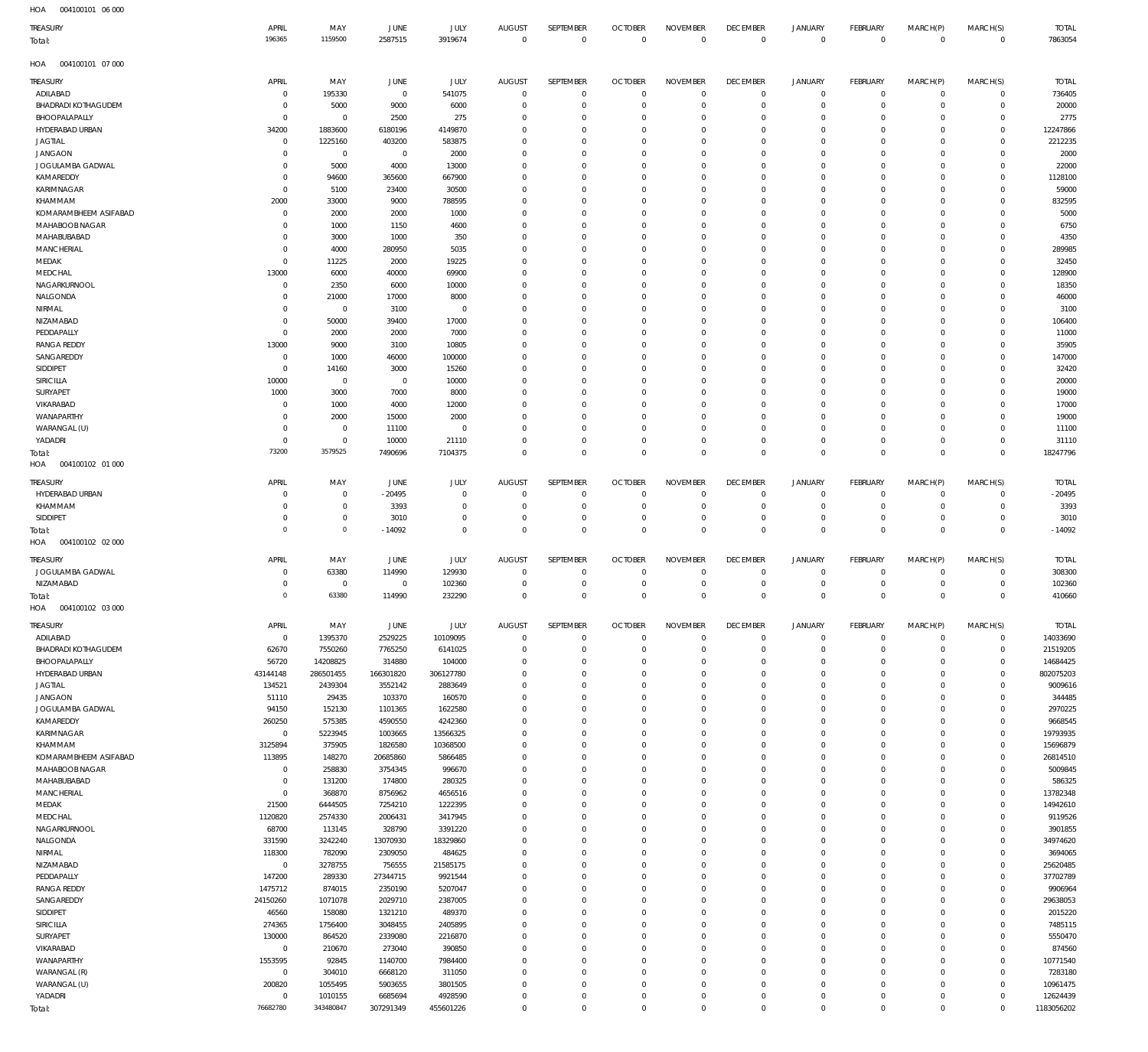004100102 04 000 HOA

| ADILABAD                               | APRIL                   | MAY                   | JUNE              | JULY                       | <b>AUGUST</b>                | SEPTEMBER                  | <b>OCTOBER</b>                   | <b>NOVEMBER</b>            | <b>DECEMBER</b>                   | <b>JANUARY</b>             | FEBRUARY                   | MARCH(P)             | MARCH(S)                   | <b>TOTAL</b>        |
|----------------------------------------|-------------------------|-----------------------|-------------------|----------------------------|------------------------------|----------------------------|----------------------------------|----------------------------|-----------------------------------|----------------------------|----------------------------|----------------------|----------------------------|---------------------|
| <b>BHADRADI KOTHAGUDEM</b>             | $\mathbf 0$<br>1832255  | 119820<br>4358960     | 120390<br>6397820 | 1142960<br>2707970         | $\mathbf 0$<br>$\Omega$      | $\circ$<br>$\mathbf 0$     | $\overline{0}$<br>$\mathbf{0}$   | $\mathbf 0$<br>$\mathbf 0$ | $\overline{0}$<br>$\overline{0}$  | $\mathbf 0$<br>$\mathbf 0$ | $\circ$<br>$\mathbf 0$     | $\Omega$<br>$\Omega$ | $\mathbf 0$<br>$\mathbf 0$ | 1383170<br>15297005 |
| BHOOPALAPALLY                          | 96005                   | $\mathbf 0$           | 1126535           | 113320                     | $\Omega$                     | $\mathbf 0$                | $\mathbf 0$                      | $\Omega$                   | $\overline{0}$                    | $\circ$                    | $\mathbf 0$                | $\Omega$             | $\mathbf 0$                | 1335860             |
| HYDERABAD URBAN                        | 182590151               | 395828672             | 1288849490        | 1565182628                 | $\Omega$                     | $\mathbf 0$                | $\mathbf{0}$                     | $\mathbf 0$                | $\overline{0}$                    | $\circ$                    | $\mathbf 0$                | $\Omega$             | $\mathbf 0$                | 3432450941          |
| <b>JAGTIAL</b>                         | 377695                  | 59880                 | 467850            | 856915                     | $\Omega$                     | $\mathbf 0$                | $\mathbf 0$                      | $\Omega$                   | $\overline{0}$                    | $\Omega$                   | $\Omega$                   | $\Omega$             | $\Omega$                   | 1762340             |
| <b>JANGAON</b>                         | 26940                   | 5130                  | 122460            | 305030                     | $\Omega$                     | $\mathbf 0$                | $\mathbf{0}$                     | $\mathbf 0$                | $\overline{0}$                    | $\circ$                    | $\Omega$                   | $\Omega$             | $\Omega$                   | 459560              |
| JOGULAMBA GADWAL<br>KAMAREDDY          | 70610<br>$\mathbf 0$    | 200040<br>306580      | 79940<br>282830   | 576681<br>1853605          | $\Omega$<br>$\Omega$         | $\Omega$<br>$\mathbf 0$    | $\mathbf 0$<br>$\mathbf{0}$      | $\Omega$<br>$\mathbf 0$    | $\circ$<br>$\overline{0}$         | $\Omega$<br>$\circ$        | $\Omega$<br>$\Omega$       | $\Omega$             | $\Omega$<br>$\mathbf 0$    | 927271<br>2443015   |
| KARIMNAGAR                             | 235570                  | 5975165               | 1562060           | 3321815                    | $\Omega$                     | $\mathbf 0$                | $\mathbf 0$                      | $\Omega$                   | $\overline{0}$                    | $\Omega$                   | $\Omega$                   |                      | $\Omega$                   | 11094610            |
| KHAMMAM                                | 4211902                 | 71261                 | 1723111           | 3865355                    | $\Omega$                     | $\mathbf 0$                | $\mathbf{0}$                     | $\mathbf 0$                | $\overline{0}$                    | $\circ$                    | $\Omega$                   | $\Omega$             | $\circ$                    | 9871629             |
| KOMARAMBHEEM ASIFABAD                  | 310670                  | 3460                  | 555850            | 197545                     | $\Omega$                     | $\mathbf 0$                | $\mathbf 0$                      | $\Omega$                   | $\circ$                           | $\Omega$                   | $\Omega$                   |                      | $\Omega$                   | 1067525             |
| MAHABOOB NAGAR                         | $\mathbf 0$             | 56080                 | 892920            | 528670                     | $\Omega$                     | $\mathbf 0$                | $\mathbf{0}$                     | $\Omega$                   | $\overline{0}$                    | $^{\circ}$                 | $\Omega$                   | $\Omega$             | $\circ$                    | 1477670             |
| MAHABUBABAD<br>MANCHERIAL              | $\mathbf 0$             | 44550                 | 587590            | 169625                     | $\Omega$<br>$\Omega$         | $\mathbf 0$<br>$\mathbf 0$ | $\mathbf 0$<br>$\mathbf{0}$      | $\Omega$<br>$\Omega$       | $\overline{0}$<br>$\overline{0}$  | $^{\circ}$<br>$^{\circ}$   | $\Omega$<br>$\Omega$       | $\Omega$             | $\Omega$<br>$\Omega$       | 801765<br>875075    |
| MEDAK                                  | 22440<br>7240           | 230690<br>1271270     | 216155<br>104100  | 405790<br>292460           | $\Omega$                     | $\mathbf 0$                | $\mathbf 0$                      | $\Omega$                   | $\overline{0}$                    | $^{\circ}$                 | $\mathbf 0$                |                      | $\mathbf 0$                | 1675070             |
| MEDCHAL                                | 10174961                | 1684000               | 2365850           | 5707090                    | $\Omega$                     | $\Omega$                   | $\mathbf{0}$                     | $\Omega$                   | $\circ$                           | $^{\circ}$                 | $\Omega$                   | $\Omega$             | $\circ$                    | 19931901            |
| NAGARKURNOOL                           | 48440                   | 68610                 | 279020            | 1792429                    | $\Omega$                     | $\mathbf 0$                | $\mathbf 0$                      | $\Omega$                   | $\overline{0}$                    | $\circ$                    | $\mathbf 0$                | $\Omega$             | $\mathbf 0$                | 2188499             |
| NALGONDA                               | $\mathbf 0$             | 1310420               | 3494310           | 5993700                    | $\Omega$                     | $\Omega$                   | $\mathbf 0$                      | $\Omega$                   | $\overline{0}$                    | $^{\circ}$                 | $\Omega$                   | $\Omega$             | $\Omega$                   | 10798430            |
| NIRMAL                                 | 82860                   | 14460                 | 59260             | 223160                     | $\Omega$<br>$\Omega$         | $\mathbf 0$<br>$\Omega$    | $\mathbf 0$<br>$\mathbf 0$       | $\Omega$<br>$\Omega$       | $\circ$<br>$\circ$                | $\Omega$<br>$\Omega$       | $\Omega$<br>$\Omega$       | $\Omega$<br>$\Omega$ | $\mathbf 0$<br>$\Omega$    | 379740              |
| NIZAMABAD<br>PEDDAPALLY                | 67910<br>$\mathbf 0$    | 974550<br>$\mathbf 0$ | 552970<br>6345490 | 1525650<br>1782530         | $\Omega$                     | $\mathbf 0$                | $\mathbf{0}$                     | $\Omega$                   | $\overline{0}$                    | $\circ$                    | $\mathbf 0$                | $\Omega$             | $\mathbf 0$                | 3121080<br>8128020  |
| <b>RANGA REDDY</b>                     | 12915084                | 426460                | 5001552           | 7019652                    | $\Omega$                     | $\Omega$                   | $\mathbf 0$                      | $\Omega$                   | $\overline{0}$                    | $\Omega$                   | $\Omega$                   |                      | $\Omega$                   | 25362748            |
| SANGAREDDY                             | 123370                  | 545005                | 812745            | 1670591                    | $\Omega$                     | $\mathbf 0$                | $\mathbf 0$                      | $\Omega$                   | $\circ$                           | $^{\circ}$                 | $\Omega$                   | $\Omega$             | $\mathbf 0$                | 3151711             |
| SIDDIPET                               | 83315                   | 65400                 | 171524            | 636475                     | $\Omega$                     | $\Omega$                   | $\mathbf 0$                      | $\Omega$                   | $\overline{0}$                    | $\Omega$                   | $\Omega$                   | $\Omega$             | $\Omega$                   | 956714              |
| SIRICILLA                              | 696635                  | 250800                | 55650             | 628470                     | $\Omega$                     | $\mathbf 0$                | $\mathbf 0$                      | $\Omega$                   | $\overline{0}$                    | $\circ$                    | $\Omega$                   | $\Omega$             | $\Omega$                   | 1631555             |
| SURYAPET<br>VIKARABAD                  | 184080<br>$\mathbf 0$   | 32970<br>558855       | 705860<br>348190  | 704570<br>433480           | $\Omega$<br>$\Omega$         | $\mathbf 0$<br>$\Omega$    | $\mathbf 0$<br>$\mathbf 0$       | $\Omega$<br>$\Omega$       | $\overline{0}$<br>$\circ$         | $\Omega$<br>$\Omega$       | $\Omega$<br>$\Omega$       | $\Omega$<br>$\Omega$ | $\Omega$<br>$\Omega$       | 1627480<br>1340525  |
| WANAPARTHY                             | 146140                  | 214450                | 153770            | 309190                     | $\Omega$                     | $\mathbf 0$                | $\mathbf{0}$                     | $\mathbf 0$                | $\overline{0}$                    | $\circ$                    | $\Omega$                   | $\Omega$             | $\Omega$                   | 823550              |
| WARANGAL (R)                           | $\mathbf 0$             | 167400                | 284840            | 404810                     | $\Omega$                     | $\mathbf 0$                | $\mathbf 0$                      | $\Omega$                   | $\overline{0}$                    | $\Omega$                   | $\Omega$                   | $\Omega$             | $\Omega$                   | 857050              |
| WARANGAL (U)                           | 16752480                | 2063640               | 6192757           | 2574005                    | $\Omega$                     | $\mathbf 0$                | $\mathbf{0}$                     | $\mathbf 0$                | $\overline{0}$                    | $\circ$                    | $\mathbf 0$                | $\Omega$             | $\mathbf 0$                | 27582882            |
| YADADRI                                | 110600                  | 306280                | 764850            | 428400                     | $\Omega$                     | $\mathbf 0$                | $\mathbf 0$                      | $\Omega$                   | $\overline{0}$                    | $\mathbf 0$                | $\mathbf 0$                | $\Omega$             | $\mathbf 0$                | 1610130             |
| Total:<br>HOA<br>004100102 05 000      | 231167353               | 417214858             | 1330677739        | 1613354571                 | $\Omega$                     | $\mathbf 0$                | $\Omega$                         | $\Omega$                   | $\mathbf{0}$                      | $\circ$                    | $\circ$                    | $\Omega$             | $\mathbf 0$                | 3592414521          |
|                                        |                         |                       |                   |                            |                              |                            |                                  |                            |                                   |                            |                            |                      |                            |                     |
| <b>TREASURY</b>                        | APRIL                   | MAY                   | JUNE              | JULY                       | <b>AUGUST</b>                | SEPTEMBER                  | <b>OCTOBER</b>                   | <b>NOVEMBER</b>            | <b>DECEMBER</b>                   | <b>JANUARY</b>             | FEBRUARY                   | MARCH(P)             | MARCH(S)                   | <b>TOTAL</b>        |
| ADILABAD<br><b>BHADRADI KOTHAGUDEM</b> | $\circ$<br>1200         | 1050<br>19100         | 200<br>14700      | 450<br>12400               | $\mathbf 0$<br>$\mathbf 0$   | $\circ$<br>$\mathbf 0$     | $\overline{0}$<br>$\circ$        | $\mathbf 0$<br>$\mathbf 0$ | $\overline{0}$<br>$\overline{0}$  | 0<br>$\circ$               | $\mathbf 0$<br>$\mathbf 0$ | $\Omega$<br>$\Omega$ | $\mathbf 0$<br>$\mathbf 0$ | 1700<br>47400       |
| BHOOPALAPALLY                          | $\mathbf 0$             | 10200                 | $\mathbf 0$       | $\mathbf 0$                | $\mathbf 0$                  | $\mathbf 0$                | $\mathbf{0}$                     | $\mathbf 0$                | $\overline{0}$                    | $^{\circ}$                 | $\mathbf 0$                | $\Omega$             | $\mathbf 0$                | 10200               |
| HYDERABAD URBAN                        | 168610                  | 1986660               | 3480250           | 3615110                    | $\mathbf 0$                  | $\mathbf 0$                | $\mathbf{0}$                     | 0                          | $\overline{0}$                    | $\circ$                    | $\mathbf 0$                | $\Omega$             | $\mathbf 0$                | 9250630             |
| <b>JAGTIAL</b>                         | $\mathbf 0$             | 39300                 | 16400             | 20200                      | $\mathbf 0$                  | $\mathbf 0$                | $\mathbf{0}$                     | $\mathbf 0$                | $\overline{0}$                    | $^{\circ}$                 | $\Omega$                   | $\Omega$             | $\Omega$                   | 75900               |
| <b>JANGAON</b>                         | $\mathbf 0$             | 200                   | 0                 | 175                        | $\mathbf 0$                  | $\mathbf 0$                | $\mathbf{0}$                     | $\mathbf 0$                | $\overline{0}$                    | $^{\circ}$                 | $\mathbf 0$                | $\Omega$             | $\mathbf 0$                | 375                 |
| JOGULAMBA GADWAL<br>KAMAREDDY          | $\Omega$<br>$\mathbf 0$ | 1000<br>10050         | $\circ$<br>38850  | $\mathbf 0$<br>17500       | $\mathbf 0$<br>$\mathbf 0$   | $\mathbf 0$<br>$\mathbf 0$ | $\mathbf{0}$<br>$\mathbf{0}$     | $\Omega$<br>$\mathbf 0$    | $\Omega$<br>$\overline{0}$        | $\Omega$<br>$\circ$        | $\Omega$<br>$\mathbf 0$    | $\Omega$<br>$\Omega$ | $\Omega$<br>$\mathbf 0$    | 1000<br>66400       |
| KARIMNAGAR                             | $\mathbf 0$             | 79700                 | 5450              | 3450                       | $\mathbf 0$                  | $\mathbf 0$                | $\mathbf{0}$                     | $\mathbf 0$                | $\overline{0}$                    | $^{\circ}$                 | $\Omega$                   | $\Omega$             | $\mathbf 0$                | 88600               |
| KHAMMAM                                | 41750                   | 1400                  | $\mathbf 0$       | 46800                      | $\mathbf 0$                  | $\mathbf 0$                | $\mathbf{0}$                     | $\mathbf 0$                | $\overline{0}$                    | $\circ$                    | $\Omega$                   | $\Omega$             | $\mathbf 0$                | 89950               |
| KOMARAMBHEEM ASIFABAD                  |                         |                       |                   |                            |                              |                            |                                  | $\mathbf 0$                | $\overline{0}$                    |                            |                            |                      |                            |                     |
|                                        | $\mathbf 0$             | $\mathbf 0$           | 225               | 200                        | $\mathbf 0$                  | $\mathbf 0$                | $\mathbf{0}$                     |                            |                                   | $^{\circ}$                 | $\Omega$                   | $\Omega$             | $\Omega$                   | 425                 |
| MAHABOOB NAGAR                         | $\Omega$                | 200                   | 30350             | 1000                       | $\mathbf 0$                  | $\mathbf 0$                | $\mathbf{0}$                     | $\mathbf 0$                | $\overline{0}$                    | $^{\circ}$                 | $\Omega$                   | $\Omega$             | $\Omega$                   | 31550               |
| MAHABUBABAD                            | $\Omega$                | 200                   | 10000             | $\mathbf 0$                | $\mathbf 0$                  | $\mathbf 0$                | $\mathbf{0}$                     | $\mathbf 0$                | $\overline{0}$                    | $\Omega$                   | $\Omega$                   | $\Omega$             | $\circ$                    | 10200               |
| MANCHERIAL                             | $\Omega$                | 2900                  | 2250              | 19735                      | $\Omega$<br>$\mathbf 0$      | $\Omega$                   | $\Omega$                         | $\Omega$<br>$\mathbf 0$    | $\Omega$                          | $\Omega$                   | $\Omega$<br>$\mathbf 0$    | $\cap$<br>$\Omega$   | $\Omega$                   | 24885               |
| MEDAK<br>MEDCHAL                       | $\mathbf 0$<br>0        | 33750<br>1150         | 77600<br>4400     | 2254210<br>2350            | $\mathbf 0$                  | $\circ$<br>$\mathbf 0$     | $\overline{0}$<br>$\circ$        | $\mathbf 0$                | $\overline{0}$<br>$\overline{0}$  | $\circ$<br>0               | $\mathbf 0$                | $\Omega$             | $\mathbf 0$<br>$\mathbf 0$ | 2365560<br>7900     |
| NAGARKURNOOL                           | 0                       | $\mathbf 0$           | $\overline{0}$    | 41300                      | $\mathbf 0$                  | $\circ$                    | $\circ$                          | $\mathbf 0$                | $\overline{0}$                    | $^{\circ}$                 | $\mathbf 0$                | $\Omega$             | $\mathbf 0$                | 41300               |
| NALGONDA                               | $\mathbf 0$             | 16900                 | 52450             | 63550                      | $\mathbf 0$                  | $\circ$                    | $\circ$                          | 0                          | $\overline{0}$                    | $\circ$                    | $\mathbf 0$                |                      | $\mathbf 0$                | 132900              |
| NIRMAL                                 | $\Omega$                | 18300                 | 55030             | $\mathbf 0$                | $\mathbf 0$                  | $\circ$                    | $\circ$                          | $\mathbf 0$                | $\overline{0}$                    | $\circ$                    | $\mathbf 0$                | $\Omega$             | $\mathbf 0$                | 73330               |
| NIZAMABAD                              | 0                       | 35200                 | 17440             | 112100                     | $\mathbf 0$                  | $\circ$                    | $\mathbf{0}$                     | 0                          | $\overline{0}$                    | $\circ$                    | $\mathbf 0$                | $\Omega$             | $\mathbf 0$                | 164740              |
| PEDDAPALLY<br><b>RANGA REDDY</b>       | 0<br>$\mathbf 0$        | 200<br>2000           | 126700<br>200     | 26250<br>0                 | $\mathbf 0$<br>$\mathbf 0$   | $\mathbf 0$<br>$\circ$     | $\mathbf{0}$<br>$\circ$          | $\mathbf 0$<br>0           | $\overline{0}$<br>$\overline{0}$  | $^{\circ}$<br>$\circ$      | $\mathbf 0$<br>$\mathbf 0$ |                      | $\mathbf 0$<br>$\mathbf 0$ | 153150<br>2200      |
| SANGAREDDY                             | 55350                   | 200                   | $\circ$           | 500                        | $\mathbf 0$                  | $\circ$                    | $\mathbf{0}$                     | $\mathbf 0$                | $\overline{0}$                    | $\circ$                    | $\mathbf 0$                | $\Omega$             | $\mathbf 0$                | 56050               |
| SIDDIPET                               | $\mathbf 0$             | $\mathbf 0$           | 1500              | 700                        | $\mathbf 0$                  | $\circ$                    | $\circ$                          | 0                          | $\overline{0}$                    | $\circ$                    | $\mathbf 0$                |                      | $\mathbf 0$                | 2200                |
| SIRICILLA                              | $\Omega$                | 13250                 | 5300              | 3650                       | $\mathbf 0$                  | $\mathbf 0$                | $\mathbf{0}$                     | $\mathbf 0$                | $\overline{0}$                    | $^{\circ}$                 | $\mathbf 0$                | $\Omega$             | $\mathbf 0$                | 22200               |
| SURYAPET                               | 0<br>$\mathbf 0$        | $\mathbf 0$           | $\overline{0}$    | 200                        | $\mathbf 0$<br>$\mathbf 0$   | $\circ$<br>$\mathbf 0$     | $\circ$<br>$\mathbf{0}$          | 0<br>$\mathbf 0$           | $\overline{0}$                    | 0<br>$^{\circ}$            | $\mathbf 0$<br>$\mathbf 0$ | $\Omega$<br>$\Omega$ | $\mathbf 0$<br>$\Omega$    | 200                 |
| VIKARABAD<br>WANAPARTHY                | 4250                    | $\mathbf 0$<br>600    | 400<br>3900       | 500<br>4200                | $\mathbf 0$                  | $\mathbf 0$                | $\circ$                          | 0                          | $\overline{0}$<br>$\overline{0}$  | $\circ$                    | $\mathbf 0$                | $\Omega$             | $\mathbf 0$                | 900<br>12950        |
| WARANGAL (R)                           | $\mathbf 0$             | $\mathbf 0$           | 5050              | $\mathbf 0$                | $\mathbf 0$                  | $\mathbf 0$                | $\mathbf{0}$                     | $\mathbf 0$                | $\overline{0}$                    | $^{\circ}$                 | $\mathbf 0$                | $\Omega$             | $\Omega$                   | 5050                |
| WARANGAL (U)                           | $\mathbf 0$             | 5000                  | 8600              | 11950                      | $\mathbf 0$                  | $\mathbf 0$                | $\circ$                          | $\mathbf 0$                | $\overline{0}$                    | 0                          | $\mathbf 0$                | $\Omega$             | $\mathbf 0$                | 25550               |
| YADADRI                                | $\mathbf 0$             | 12150                 | 22900             | 27800                      | $\mathbf 0$                  | $\mathbf 0$                | $\circ$                          | $\mathbf 0$                | $\mathsf 0$                       | $\circ$                    | $\mathbf 0$                | $\Omega$             | $\mathbf 0$                | 62850               |
| Total:                                 | 271160                  | 2290660               | 3980145           | 6286280                    | $\mathbf 0$                  | $\mathbf 0$                | $\overline{0}$                   | $\mathbf 0$                | $\mathbb O$                       | $\mathbf 0$                | $\circ$                    | $\Omega$             | $\mathbf 0$                | 12828245            |
| 004100800 81 001<br>HOA                |                         |                       |                   |                            |                              |                            |                                  |                            |                                   |                            |                            |                      |                            |                     |
| <b>TREASURY</b>                        | APRIL                   | MAY                   | JUNE              | JULY                       | <b>AUGUST</b>                | SEPTEMBER                  | <b>OCTOBER</b>                   | <b>NOVEMBER</b>            | <b>DECEMBER</b>                   | JANUARY                    | FEBRUARY                   | MARCH(P)             | MARCH(S)                   | <b>TOTAL</b>        |
| HYDERABAD URBAN                        | $\Omega$<br>$\Omega$    | 50                    | $\mathbf 0$       | $\mathbf 0$<br>$\mathbf 0$ | $\mathbf 0$<br>$\mathbf 0$   | $\mathbf 0$<br>$\mathbf 0$ | $\mathbf{0}$<br>$\circ$          | $\mathbf 0$<br>$\mathbf 0$ | $\overline{0}$<br>$\overline{0}$  | $\circ$<br>$\circ$         | $\mathbf 0$<br>$\mathbf 0$ | $\Omega$<br>$\Omega$ | $\mathbf 0$<br>$\mathbf 0$ | 50                  |
| KAMAREDDY<br>MEDAK                     | 0                       | 0<br>$\mathbf 0$      | 3166<br>1100      | $^{\circ}$                 | $\mathbf 0$                  | $\mathbf 0$                | $\mathbf 0$                      | $\mathbf 0$                | $\overline{0}$                    | $^{\circ}$                 | $\mathbf 0$                | $\Omega$             | $\Omega$                   | 3166<br>1100        |
| MEDCHAL                                | $\Omega$                | 1050                  | 3285              | $\mathbf 0$                | $\mathbf 0$                  | $\mathbf 0$                | $\mathbf{0}$                     | $\mathbf 0$                | $\overline{0}$                    | $\circ$                    | $\mathbf 0$                | $\Omega$             | $\Omega$                   | 4335                |
| SANGAREDDY                             | 0                       | $\mathbf 0$           | 0                 | 550                        | $\Omega$                     | $\mathbf 0$                | $\mathbf 0$                      | $\mathbf 0$                | $\overline{0}$                    | $\circ$                    | $\mathbf 0$                | $\Omega$             | $\Omega$                   | 550                 |
| SIDDIPET                               | $\Omega$                | 9950                  | 24700             | 22300                      | $\Omega$                     | $\mathbf 0$                | $\mathbf{0}$                     | $\mathbf 0$                | $\overline{0}$                    | $\circ$                    | $\mathbf 0$                | $\Omega$             | $\mathbf 0$                | 56950               |
| VIKARABAD                              | 0<br>$^{\circ}$         | 2400<br>13450         | 1900              | 1900                       | $\mathbf 0$                  | $\mathbf 0$                | $\circ$                          | $\mathbf 0$                | $\overline{0}$                    | $\mathbf 0$                | $\mathbf 0$                | $\Omega$<br>$\Omega$ | $\mathbf 0$                | 6200                |
| Total:<br>HOA<br>004100800 81800       |                         |                       | 34151             | 24750                      | $\mathbf 0$                  | $\mathbf 0$                | $\overline{0}$                   | $\mathbf 0$                | $\mathbb O$                       | $\mathbf 0$                | $\mathbf 0$                |                      | $\mathbf 0$                | 72351               |
|                                        |                         |                       |                   |                            |                              |                            |                                  |                            |                                   |                            |                            |                      |                            |                     |
| <b>TREASURY</b><br>ADILABAD            | APRIL<br>$\circ$        | MAY<br>66025          | JUNE<br>117135    | JULY<br>291980             | <b>AUGUST</b><br>$\mathbf 0$ | SEPTEMBER<br>$\mathbf 0$   | <b>OCTOBER</b><br>$\overline{0}$ | <b>NOVEMBER</b><br>0       | <b>DECEMBER</b><br>$\overline{0}$ | JANUARY<br>$\mathbf 0$     | FEBRUARY<br>$\mathbf 0$    | MARCH(P)<br>$\Omega$ | MARCH(S)<br>$\mathbf 0$    | TOTAL<br>475140     |
| <b>BHADRADI KOTHAGUDEM</b>             | 2350                    | 526390                | 690470            | 467260                     | $\mathbf 0$                  | $\mathbf 0$                | $\overline{0}$                   | $\mathbf 0$                | $\mathsf 0$                       | 0                          | $\mathsf{O}\xspace$        | $\circ$              | $\mathbb O$                | 1686470             |
| BHOOPALAPALLY                          | $\mathsf{O}\xspace$     | 21180                 | 246700            | 9975                       | $\mathbf 0$                  | $\mathbf 0$                | $\circ$                          | $\mathbf 0$                | $\mathsf 0$                       | $\mathbb O$                | $\mathbf 0$                | $\Omega$             | $\mathbf 0$                | 277855              |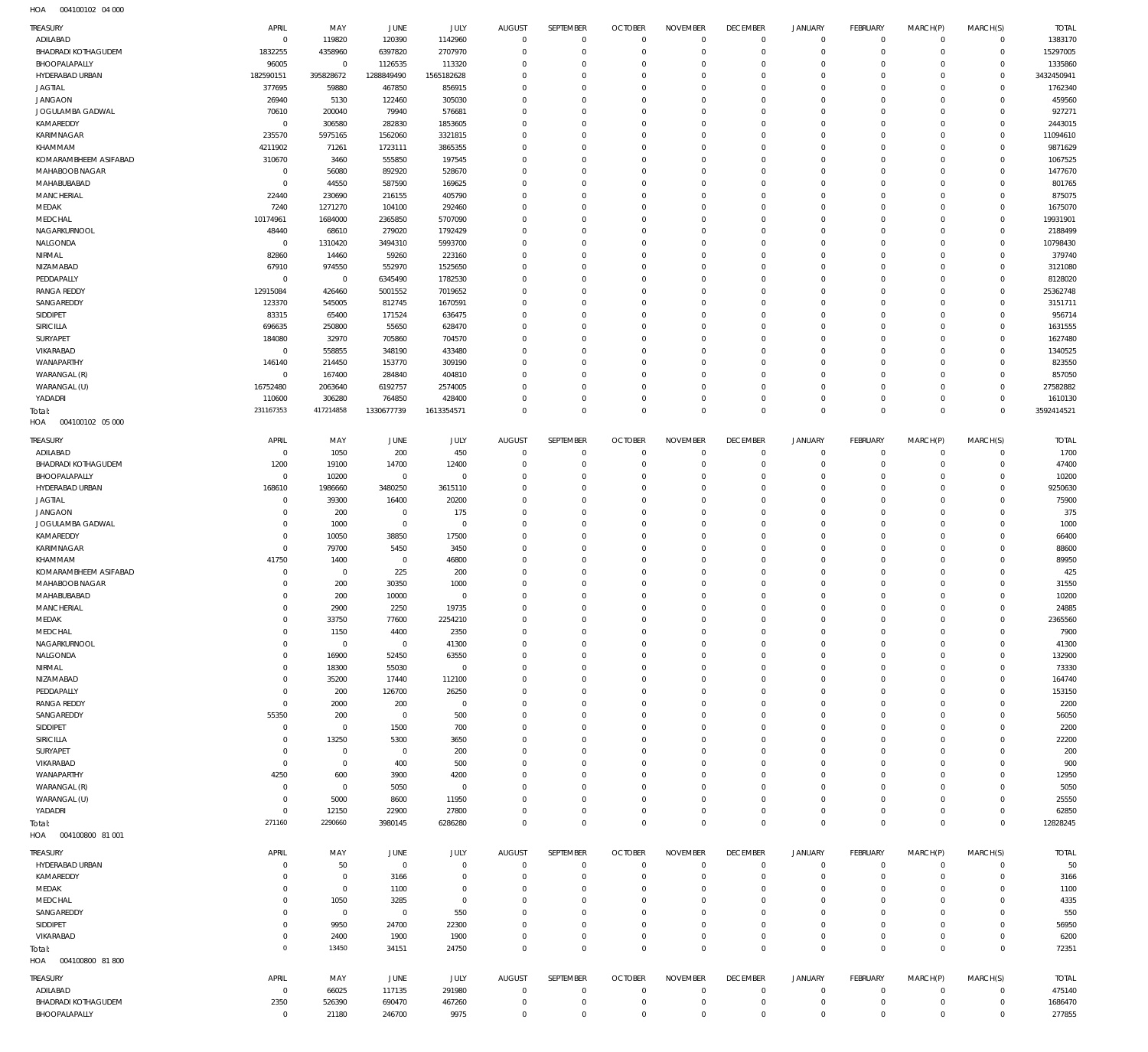004100800 81 800 HOA

| <b>TREASURY</b>            | APRIL          | MAY            | JUNE           | JULY           | <b>AUGUST</b> | SEPTEMBER        | <b>OCTOBER</b> | <b>NOVEMBER</b> | <b>DECEMBER</b> | <b>JANUARY</b> | FEBRUARY    | MARCH(P)    | MARCH(S)     | <b>TOTAL</b> |
|----------------------------|----------------|----------------|----------------|----------------|---------------|------------------|----------------|-----------------|-----------------|----------------|-------------|-------------|--------------|--------------|
| HYDERABAD URBAN            | 8857900        | 36160175       | 80614100       | 95293150       | $^{\circ}$    | $\overline{0}$   | $^{\circ}$     | $^{\circ}$      | $^{\circ}$      | $\mathbf 0$    | $^{\circ}$  | $\circ$     | $\mathbf 0$  | 220925325    |
| <b>JAGTIAL</b>             | 2475           | 798245         | 266855         | 341270         | $\Omega$      | $\mathbf 0$      | $^{\circ}$     | $\mathbf{0}$    | $\mathbf 0$     | $\mathbf 0$    | $^{\circ}$  | $^{\circ}$  | $\mathbf 0$  | 1408845      |
| <b>JANGAON</b>             | $\overline{0}$ | 4100           | 12075          | 14160          | $\Omega$      | $^{\circ}$       | $\Omega$       | $\mathbf 0$     | 0               | $\mathbf 0$    | 0           | $\mathbf 0$ | $\mathbf 0$  | 30335        |
| JOGULAMBA GADWAL           | 1650           | 44645          | 339940         | 336730         | $\Omega$      | $\Omega$         | $\Omega$       | $\Omega$        | $\Omega$        | $\mathbf 0$    | $\Omega$    | $\Omega$    | $\mathbf 0$  | 722965       |
| KAMAREDDY                  | 12250          | 159485         | 1138015        | 634945         | $\Omega$      | $\mathbf 0$      | $\Omega$       | $\mathbf 0$     | 0               | $\mathbf 0$    | 0           | $\mathbf 0$ | $\mathbf 0$  | 1944695      |
| <b>KARIMNAGAR</b>          | 1600           | 1587975        | 40685          | 559770         |               | $\Omega$         | $\mathsf{C}$   | $\Omega$        | C               | $\mathbf 0$    | $\Omega$    | $\Omega$    | $\mathbf 0$  | 2190030      |
| KHAMMAM                    | 391920         | 42025          | 154875         | 544670         | $\Omega$      | $\mathbf 0$      | $\Omega$       | $\mathbf 0$     | $\Omega$        | $\mathbf 0$    | $\Omega$    | $\mathbf 0$ | $\mathbf 0$  | 1133490      |
| KOMARAMBHEEM ASIFABAD      | 200            | 15850          | 858365         | 173285         | $\Omega$      | $\Omega$         | $\Omega$       | $\Omega$        | $\Omega$        | 0              | $\Omega$    | $\Omega$    | 0            | 1047700      |
| MAHABOOB NAGAR             | $\Omega$       | 14005          | 595385         | 78345          | $\Omega$      | $\mathbf 0$      | $\Omega$       | $\Omega$        | $\Omega$        | $\mathbf 0$    | $\Omega$    | $\mathbf 0$ | $\mathbf 0$  | 687735       |
| MAHABUBABAD                | $\mathbf 0$    | 28850          | 10525          | 17975          | $\Omega$      | $\mathbf 0$      | $\Omega$       | $\Omega$        | $\Omega$        | 0              | 0           | $\mathbf 0$ | $\mathbf 0$  | 57350        |
| <b>MANCHERIAL</b>          | 2800           | 6875           | 2593070        | 86610          | $\Omega$      | $\Omega$         | $\Omega$       | $\Omega$        | $\Omega$        | 0              | $\Omega$    | $\Omega$    | $\mathbf 0$  | 2689355      |
| MEDAK                      | 6050           | 745015         | 977150         | 507955         | $\Omega$      | $\mathbf 0$      | $\Omega$       | $\mathbf 0$     | $\Omega$        | $\mathbf 0$    | 0           | $\mathbf 0$ | 0            | 2236170      |
| MEDCHAL                    | 5050           | 47035          | 112955         | 118810         | $\Omega$      | $\mathbf 0$      | $\Omega$       | $\Omega$        | $\Omega$        | 0              | $\Omega$    | $\Omega$    | $\mathbf 0$  | 283850       |
| NAGARKURNOOL               | 2600           | 8150           | 26375          | 84390          | $\Omega$      | $\Omega$         | $\Omega$       | $\Omega$        | $\Omega$        | 0              | $\Omega$    | $\mathbf 0$ | $\circ$      | 121515       |
|                            | 10750          |                |                |                |               |                  |                |                 |                 |                |             |             |              |              |
| NALGONDA                   |                | 381290         | 1016255        | 1462945        | $\Omega$      | $\mathbf 0$      | $\Omega$       | $\mathbf 0$     | 0               | $\mathbf 0$    | $\Omega$    | $\mathbf 0$ | $\mathbf 0$  | 2871240      |
| NIRMAL                     | $\mathbf 0$    | 317290         | 128530         | 28060          |               | $\Omega$         | $\Omega$       | $\Omega$        | $\Omega$        | 0              | $\Omega$    | $\Omega$    | 0            | 473880       |
| NIZAMABAD                  | $\mathbf 0$    | 738205         | 69045          | 1340900        | $\Omega$      | $\mathbf 0$      | $\Omega$       | $\mathbf 0$     | 0               | $\mathbf 0$    | 0           | $\mathbf 0$ | $\mathbf 0$  | 2148150      |
| PEDDAPALLY                 | 250            | 5875           | 1663965        | 405995         |               | $\Omega$         | $\mathsf{C}$   | $\Omega$        | C               | $\mathbf 0$    | $\Omega$    | $\Omega$    | $\mathbf 0$  | 2076085      |
| <b>RANGA REDDY</b>         | 4800           | 24320          | 110930         | 128170         | $\Omega$      | $\mathbf 0$      | $\Omega$       | $\mathbf 0$     | 0               | $\mathbf 0$    | $\Omega$    | $\mathbf 0$ | $\mathbf 0$  | 268220       |
| SANGAREDDY                 | 1017190        | 66915          | 235230         | 232645         | $\Omega$      | $\Omega$         | $\Omega$       | $\Omega$        | $\Omega$        | $\mathbf 0$    | $\Omega$    | $\Omega$    | $\circ$      | 1551980      |
| SIDDIPET                   | $\overline{0}$ | 35             | 105            | 105            | $\Omega$      | $\mathbf 0$      | $\Omega$       | $\Omega$        | $\Omega$        | $\mathbf 0$    | $\Omega$    | $\mathbf 0$ | $\mathbf 0$  | 245          |
| <b>SIRICILLA</b>           | 14600          | 244040         | 101810         | 135455         | $\Omega$      | $\Omega$         | $\Omega$       | $\Omega$        | $\Omega$        | 0              | 0           | $\mathbf 0$ | $\mathbf 0$  | 495905       |
| SURYAPET                   | $\mathbf 0$    | 95835          | 312255         | 344550         | $\Omega$      | $\Omega$         | $\Omega$       | $\Omega$        | $\Omega$        | 0              | $\Omega$    | $\Omega$    | $\mathbf 0$  | 752640       |
| VIKARABAD                  | $\mathbf 0$    | 2400           | 2675           | 3910           | $\Omega$      | $\mathbf 0$      | $\Omega$       | $\mathbf 0$     | $\Omega$        | 0              | 0           | $\mathbf 0$ | 0            | 8985         |
| WANAPARTHY                 | 63010          | 7175           | 55315          | 192305         | $\Omega$      | $^{\circ}$       | $\Omega$       | $\Omega$        | $\Omega$        | 0              | $\Omega$    | $\Omega$    | $\mathbf 0$  | 317805       |
| WARANGAL (R)               | $\mathbf 0$    | 16800          | 147330         | 22210          | $\Omega$      | $\Omega$         | $\Omega$       | $\Omega$        | $\Omega$        | 0              | $\Omega$    | $\mathbf 0$ | $\mathbf 0$  | 186340       |
| WARANGAL (U)               | $\Omega$       | 246755         | 525755         | 369450         | $\Omega$      | $^{\circ}$       | $\Omega$       | $\mathbf 0$     | 0               | $\mathbf 0$    | 0           | $\mathbf 0$ | $\mathbf 0$  | 1141960      |
| YADADRI                    | $\Omega$       | 233345         | 361065         | 394305         | $\Omega$      | $\mathbf 0$      | $^{\circ}$     | $^{\circ}$      | $\mathbf 0$     | $\mathbf 0$    | $\mathbf 0$ | $\mathbf 0$ | $\mathbf 0$  | 988715       |
| Total:                     | 10397445       | 42656305       | 93524940       | 104622285      | $\Omega$      | $\mathbb O$      | $\Omega$       | $\mathbb O$     | $\mathbf 0$     | $\mathbb O$    | $\mathbf 0$ | $\mathbf 0$ | $\mathbf 0$  | 251200975    |
| HOA<br>004200106 01 000    |                |                |                |                |               |                  |                |                 |                 |                |             |             |              |              |
|                            |                |                |                |                |               |                  |                |                 |                 |                |             |             |              |              |
| TREASURY                   | APRIL          | MAY            | JUNE           | <b>JULY</b>    | <b>AUGUST</b> | SEPTEMBER        | <b>OCTOBER</b> | <b>NOVEMBER</b> | <b>DECEMBER</b> | <b>JANUARY</b> | FEBRUARY    | MARCH(P)    | MARCH(S)     | <b>TOTAL</b> |
| HYDERABAD URBAN            | $\mathbf 0$    | $\overline{0}$ | 69385          | 712112         | $\Omega$      | $\overline{0}$   | $^{\circ}$     | $^{\circ}$      | $\overline{0}$  | $\mathbf 0$    | $\mathbf 0$ | $\mathbf 0$ | $\mathbf 0$  | 781497       |
| MAHABUBABAD                | 100000         | $\overline{0}$ | $\overline{0}$ | $\overline{0}$ | $\mathbf 0$   | $\overline{0}$   | $\overline{0}$ | $\mathbf 0$     | $^{\circ}$      | $\circ$        | $\circ$     | $\mathbf 0$ | $^{\circ}$   | 100000       |
| MEDCHAL                    | $\mathbf 0$    | $\mathbf 0$    | 136913         | $\mathbf 0$    | $\Omega$      | $\mathbf 0$      | $^{\circ}$     | $\mathbf 0$     | $\mathbf 0$     | $\mathbf 0$    | $\circ$     | $\mathbf 0$ | $^{\circ}$   | 136913       |
| NALGONDA                   | $\overline{0}$ | $\mathbf 0$    | $\overline{0}$ | 153198         | $\Omega$      | $\mathbf 0$      | $\Omega$       | $\mathbf 0$     | $\mathbf 0$     | $\circ$        | $\circ$     | 0           | $^{\circ}$   | 153198       |
| <b>RANGA REDDY</b>         | 1297897        | 40625534       | 3527213        | 893015         | $\Omega$      | $\mathbf 0$      | $^{\circ}$     | $\mathbf 0$     | $\mathbf 0$     | $\mathbf 0$    | $\mathbf 0$ | $\mathbf 0$ | $^{\circ}$   | 46343659     |
| Total:                     | 1397897        | 40625534       | 3733511        | 1758325        | $\Omega$      | $\mathbb O$      | $\Omega$       | $\mathbb O$     | $\mathbf 0$     | $\mathbb O$    | $\Omega$    | $\mathbf 0$ | $\mathbf 0$  | 47515267     |
| HOA<br>004300101 01 000    |                |                |                |                |               |                  |                |                 |                 |                |             |             |              |              |
|                            |                |                |                |                |               |                  |                |                 |                 |                |             |             |              |              |
| <b>TREASURY</b>            | APRIL          | MAY            | JUNE           | JULY           | <b>AUGUST</b> | SEPTEMBER        | <b>OCTOBER</b> | <b>NOVEMBER</b> | <b>DECEMBER</b> | <b>JANUARY</b> | FEBRUARY    | MARCH(P)    | MARCH(S)     | <b>TOTAL</b> |
| <b>BHADRADI KOTHAGUDEM</b> | 757139         | 783266         | 765998         | 813366         | $^{\circ}$    | $\overline{0}$   | $\overline{0}$ | $^{\circ}$      | $^{\circ}$      | $\mathbf 0$    | $\mathbf 0$ | 0           | $\mathbf 0$  | 3119769      |
| BHOOPALAPALLY              | 234108         | 230877         | 187881         | 277724         | $\Omega$      | $\mathbf 0$      | $\Omega$       | $\mathbf 0$     | $\mathbf 0$     | $\mathbf 0$    | $\circ$     | $\mathbf 0$ | $^{\circ}$   | 930590       |
| HYDERABAD URBAN            | $\overline{0}$ | 2324           | 77297          | 106677         | $\Omega$      | $\overline{0}$   | 0              | $^{\circ}$      | $\circ$         | $\mathbf 0$    | 0           | $\mathbf 0$ | $\mathbf 0$  | 186298       |
| MANCHERIAL                 | 879510         | 897744         | 852444         | 924030         | $\Omega$      | $\mathbf 0$      | $\Omega$       | $\mathbf 0$     | $\mathbf 0$     | $\mathbf 0$    | 0           | $\mathbf 0$ | $^{\circ}$   | 3553728      |
| PEDDAPALLY                 | 1572528        | 1302446        | 1507039        | 1477938        | $\Omega$      | $\overline{0}$   | $\mathbf{0}$   | $\overline{0}$  | $^{\circ}$      | $\circ$        | 0           | $\mathbf 0$ | $\mathbf 0$  | 5859951      |
| Total:                     | 3443285        | 3216657        | 3390659        | 3599735        | $\Omega$      | $\mathbf 0$      | $\mathbf{0}$   | $\mathbf 0$     | $\mathbf 0$     | $\mathbb O$    | $\mathbf 0$ | $\mathbf 0$ | $^{\circ}$   | 13650336     |
| HOA<br>004300102 01 000    |                |                |                |                |               |                  |                |                 |                 |                |             |             |              |              |
|                            |                |                |                |                |               |                  |                |                 |                 |                |             |             |              |              |
| TREASURY                   | APRIL          | MAY            | JUNE           | <b>JULY</b>    | <b>AUGUST</b> | <b>SEPTEMBER</b> | <b>OCTOBER</b> | <b>NOVEMBER</b> | <b>DECEMBER</b> | <b>JANUARY</b> | FEBRUARY    | MARCH(P)    | MARCH(S)     | <b>TOTAL</b> |
| <b>BHADRADI KOTHAGUDEM</b> | 1500           | $\mathbf{0}$   | 9950           | 6500           |               | $\Omega$         |                |                 |                 | 0              | -0          | $\Omega$    | $\Omega$     | 17950        |
| HYDERABAD URBAN            | 5510910        | 2575480        | 2619325        | 8663545        | $\Omega$      | $\overline{0}$   | $\mathbf{0}$   | $\mathbf 0$     | $\mathbf 0$     | $\circ$        | $^{\circ}$  | $^{\circ}$  | $^{\circ}$   | 19369260     |
| KAMAREDDY                  | $\overline{0}$ | 3200           | $\mathbf 0$    | 2900           | $\Omega$      | $\mathbf 0$      | $\mathbf{0}$   | $\mathbf 0$     | $\mathbf 0$     | $\circ$        | $^{\circ}$  | $\mathbf 0$ | $^{\circ}$   | 6100         |
| KARIMNAGAR                 | 16800          | 28450          | 5400           | $\overline{0}$ | $\Omega$      | $\mathbf 0$      | $^{\circ}$     | $\overline{0}$  | $\mathbf 0$     | $\circ$        | $\circ$     | $\mathbf 0$ | $^{\circ}$   | 50650        |
| KOMARAMBHEEM ASIFABAD      | $\overline{0}$ | $\mathbf 0$    | 80000          | $\mathbf 0$    | $\Omega$      | $\mathbf 0$      | $\Omega$       | $\mathbf 0$     | $\mathbf 0$     | $\mathbf 0$    | -0          | 0           | $^{\circ}$   | 80000        |
| MAHABOOB NAGAR             | 801769         | 88200          | 458700         | 322600         | $\Omega$      | $\mathbf 0$      | $\mathbf{0}$   | $\overline{0}$  | $\mathbf 0$     | $\circ$        | $\circ$     | $\mathbf 0$ | $^{\circ}$   | 1671269      |
| MEDCHAL                    | $\overline{0}$ | $\mathbf 0$    | 750            | $\mathbf 0$    | $\Omega$      | $\mathbf 0$      | $\Omega$       | $\mathbf 0$     | 0               | $\mathbf 0$    | 0           | 0           | $^{\circ}$   | 750          |
| NALGONDA                   | 1278150        | 261400         | 341600         | 421000         | $\Omega$      | $\mathbf 0$      | $\Omega$       | $\overline{0}$  | $\mathbf 0$     | $\mathbf 0$    | $\circ$     | $\mathbf 0$ | $^{\circ}$   | 2302150      |
| NIRMAL                     | $\overline{0}$ | 5400           | $\overline{0}$ | $\mathbf 0$    | $\Omega$      | $\mathbf 0$      | $\Omega$       | $\overline{0}$  | 0               | $\mathbf 0$    | -0          | 0           | $^{\circ}$   | 5400         |
| NIZAMABAD                  | 358482         | 200000         | 462130         | 698358         | $\Omega$      | $\mathbf 0$      | $\Omega$       | $\mathbf 0$     | $\mathbf 0$     | $\mathbf 0$    | $\circ$     | 0           | $^{\circ}$   | 1718970      |
| PEDDAPALLY                 | $\overline{0}$ | $\overline{0}$ | $\overline{0}$ | 153200         | $\Omega$      | $\mathbf 0$      | $\Omega$       | $\overline{0}$  | $\mathbf 0$     | $\circ$        | -0          | 0           | $^{\circ}$   | 153200       |
| SURYAPET                   | 8100           | $\,0\,$        | $\mathbf 0$    | 3000           | $\Omega$      | $\mathbf 0$      | $^{\circ}$     | $\overline{0}$  | $\mathbf 0$     | $\mathbf 0$    | 0           | $\mathbf 0$ | $\circ$      | 11100        |
| WARANGAL (U)               | 368690         | 100600         | 225400         | 208700         | $\Omega$      | $\mathbf 0$      | $\Omega$       | $\overline{0}$  | $\mathbf 0$     | $\circ$        | $\circ$     | 0           | $^{\circ}$   | 903390       |
| YADADRI                    | $\overline{0}$ | $\overline{0}$ | 750            | $\overline{0}$ | $\Omega$      | $\overline{0}$   | $\mathbf{0}$   | $\mathbf 0$     | $^{\circ}$      | $\mathbf 0$    | $^{\circ}$  | $\mathbf 0$ | $^{\circ}$   | 750          |
| Total:                     | 8344401        | 3262730        | 4204005        | 10479803       | $\Omega$      | $\mathbf 0$      | $\Omega$       | $\mathbf 0$     | $^{\circ}$      | $\mathbb O$    | $\Omega$    | $\mathbf 0$ | $^{\circ}$   | 26290939     |
| HOA<br>004300103 01 000    |                |                |                |                |               |                  |                |                 |                 |                |             |             |              |              |
|                            |                |                |                |                |               |                  |                |                 |                 |                |             |             |              |              |
| TREASURY                   | APRIL          | MAY            | JUNE           | JULY           | <b>AUGUST</b> | SEPTEMBER        | <b>OCTOBER</b> | <b>NOVEMBER</b> | <b>DECEMBER</b> | <b>JANUARY</b> | FEBRUARY    | MARCH(P)    | MARCH(S)     | <b>TOTAL</b> |
| HYDERABAD URBAN            | $\Omega$       | $\overline{0}$ | 300            | $\mathbf 0$    | $^{\circ}$    | $\overline{0}$   | $\overline{0}$ | $^{\circ}$      | $^{\circ}$      | $\mathbf 0$    | $^{\circ}$  | 0           | $\mathbf 0$  | 300          |
| <b>JAGTIAL</b>             |                | $\mathbf 0$    | $^{\circ}$     | 15000          | $\Omega$      | $\mathbf 0$      | $\Omega$       | $\mathbf 0$     | $\mathbf 0$     | $\mathbf 0$    | $\circ$     | $\mathbf 0$ | $^{\circ}$   | 15000        |
| <b>JANGAON</b>             | $\Omega$       | 9000           | $\overline{0}$ | $\overline{0}$ | $\Omega$      | $\overline{0}$   | 0              | $^{\circ}$      | $\circ$         | $\mathbf 0$    | 0           | $^{\circ}$  | $^{\circ}$   | 9000         |
| KARIMNAGAR                 |                | $\overline{0}$ | 250            | $\overline{0}$ | $\Omega$      | $\mathbf 0$      | $\Omega$       | $\mathbf 0$     | 0               | $\mathbf 0$    | 0           | $\mathbf 0$ | $^{\circ}$   | 250          |
| MAHABOOB NAGAR             | $\Omega$       | $\overline{0}$ | 7800           | 1500           | $\Omega$      | $\mathbf 0$      | $\Omega$       | $^{\circ}$      | 0               | $\mathbf 0$    | 0           | $\mathbf 0$ | $\mathbf 0$  | 9300         |
| NALGONDA                   | $\Omega$       | $\overline{0}$ | 300            | 250            | $\Omega$      | $\mathbf 0$      | $\Omega$       | $\mathbf 0$     | $\Omega$        | $\mathbf 0$    | 0           | $\mathbf 0$ | $\mathbf 0$  | 550          |
| NIRMAL                     | $\Omega$       | $\overline{0}$ | 7500           | $\Omega$       | $\Omega$      | $\mathbf 0$      | $\Omega$       | $^{\circ}$      | $\Omega$        | $\mathbf 0$    | $\Omega$    | $\mathbf 0$ | $\mathbf 0$  | 7500         |
| NIZAMABAD                  | $\Omega$       | $\overline{0}$ | 250            | $\mathbf 0$    | $\Omega$      | $\mathbf 0$      | $\Omega$       | $\mathbf 0$     | 0               | $\mathbf 0$    | 0           | $\mathbf 0$ | $\mathbf 0$  | 250          |
| PEDDAPALLY                 | $\Omega$       | $\overline{0}$ | 300            | $\overline{0}$ | $\Omega$      | $\mathbf 0$      | $\Omega$       | $^{\circ}$      | $\mathbf 0$     | $\mathbf 0$    | 0           | $\mathbf 0$ | $\mathbf 0$  | 300          |
| WARANGAL (U)               | $\Omega$       | $\mathbf 0$    | 7500           | 500            | $\Omega$      | $\mathbf 0$      | $^{\circ}$     | $^{\circ}$      | $\mathbf 0$     | $\mathbf 0$    | $\mathbf 0$ | $\mathbf 0$ | $\mathbf 0$  | 8000         |
| Total:                     | $\Omega$       | 9000           | 24200          | 17250          | $\Omega$      | $\mathbf 0$      | $\Omega$       | $\mathbf 0$     | $\mathbf 0$     | $\mathbb O$    | $\Omega$    | $\mathbf 0$ | $\mathbf 0$  | 50450        |
|                            |                |                |                |                |               |                  |                |                 |                 |                |             |             |              |              |
|                            |                |                |                |                |               |                  |                |                 |                 |                |             |             |              |              |
| 004500105 01 000<br>HOA    |                |                |                |                |               |                  |                |                 |                 |                |             |             |              |              |
| TREASURY                   | APRIL          | MAY            | JUNE           | JULY           | <b>AUGUST</b> | SEPTEMBER        | <b>OCTOBER</b> | <b>NOVEMBER</b> | <b>DECEMBER</b> | <b>JANUARY</b> | FEBRUARY    | MARCH(P)    | MARCH(S)     | <b>TOTAL</b> |
| MEDCHAL                    | $\mathbf 0$    | $\overline{0}$ | 5000           | $\overline{0}$ | $^{\circ}$    | $\overline{0}$   | $^{\circ}$     | $\overline{0}$  | $^{\circ}$      | $\circ$        | $\mathbf 0$ | $\mathbf 0$ | $\mathbf 0$  | 5000         |
| Total:                     | $\Omega$       | $\,0\,$        | 5000           | $\mathbf 0$    | $\Omega$      | $\mathbf 0$      | $^{\circ}$     | $\mathbb O$     | $\mathbf{0}$    | $\mathbb O$    | $^{\circ}$  | $\mathbf 0$ | $\mathbf{0}$ | 5000         |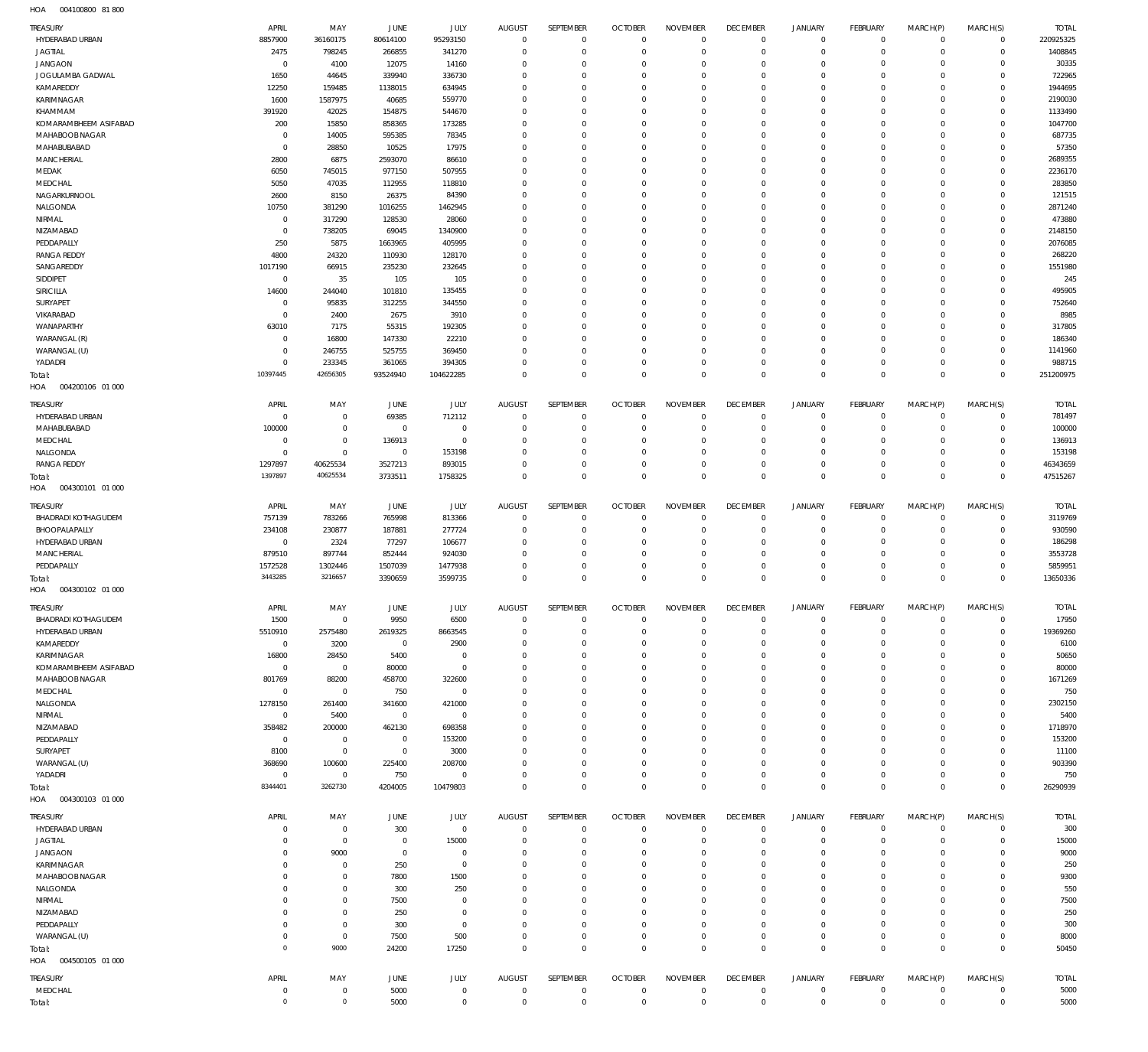004500800 02 000 HOA

| TREASURY                               | APRIL                  | MAY                    | JUNE                   | JULY             | AUGUST                     | SEPTEMBER                  | <b>OCTOBER</b>                   | <b>NOVEMBER</b>            | <b>DECEMBER</b>                  | <b>JANUARY</b>             | FEBRUARY                         | MARCH(P)                 | MARCH(S)                   | <b>TOTAL</b>     |
|----------------------------------------|------------------------|------------------------|------------------------|------------------|----------------------------|----------------------------|----------------------------------|----------------------------|----------------------------------|----------------------------|----------------------------------|--------------------------|----------------------------|------------------|
| <b>BHADRADI KOTHAGUDEM</b>             | $\circ$                | 41000                  | 91500                  | $\mathbf 0$      | $\mathbf 0$                | $\mathbf 0$                | $\overline{0}$                   | $\mathbf 0$                | $\overline{0}$                   | $\overline{0}$             | $\mathbf 0$                      | $\mathbf 0$              | $\mathbf 0$                | 132500           |
| KARIMNAGAR                             | $\Omega$               | 500                    | $\mathbf 0$            | $\mathbf 0$      | $\mathbf 0$                | $\mathbf 0$                | $\overline{0}$                   | $\mathbf 0$                | $\overline{0}$                   | $\mathbf 0$                | $\mathbb O$                      | $\mathbf 0$              | $\mathbf 0$                | 500              |
| KHAMMAM                                | $^{\circ}$             | 315500                 | 667500                 | 131500           | 0                          | $\mathbf 0$                | $\mathbf 0$                      | $\mathbf 0$                | $\overline{0}$                   | $\mathbf 0$                | $\mathbf 0$                      | $^{\circ}$               | $\mathbf 0$                | 1114500          |
| Total:<br>HOA<br>004904800 01 001      | $\Omega$               | 357000                 | 759000                 | 131500           | $\mathbf 0$                | $\mathbf 0$                | $\mathbf 0$                      | $\mathbf 0$                | $\overline{0}$                   | $\mathbf 0$                | $\,0\,$                          | $\overline{0}$           | $\mathbb O$                | 1247500          |
|                                        |                        |                        |                        |                  |                            |                            |                                  |                            |                                  |                            |                                  |                          |                            |                  |
| TREASURY                               | APRIL                  | MAY                    | JUNE                   | <b>JULY</b>      | AUGUST                     | SEPTEMBER                  | <b>OCTOBER</b>                   | <b>NOVEMBER</b>            | <b>DECEMBER</b>                  | <b>JANUARY</b>             | FEBRUARY                         | MARCH(P)                 | MARCH(S)                   | <b>TOTAL</b>     |
| ADILABAD<br><b>BHADRADI KOTHAGUDEM</b> | 7100<br>$\overline{0}$ | 40274<br>1488          | 48394<br>127053        | 70404<br>22046   | $\mathbf 0$<br>$\mathbf 0$ | $\mathbb O$<br>$\mathbf 0$ | $\overline{0}$<br>$\overline{0}$ | $\mathbf 0$<br>$\mathbf 0$ | $\overline{0}$<br>$\overline{0}$ | $\mathbf 0$<br>$\mathbf 0$ | $\mathbf 0$<br>$\mathbb O$       | $^{\circ}$<br>$^{\circ}$ | $\mathbf 0$<br>$\mathbf 0$ | 166172<br>150587 |
| BHOOPALAPALLY                          | $^{\circ}$             | $\overline{0}$         | 14256                  | 4752             | 0                          | $\mathbf 0$                | $\mathbf 0$                      | $\mathbf 0$                | $\mathbf 0$                      | 0                          | $\overline{0}$                   | $\circ$                  | $\mathbf 0$                | 19008            |
| HYDERABAD URBAN                        | 49026                  | 581148                 | 1101757                | 618805           | $\mathbf 0$                | $\mathbf 0$                | $\mathbf 0$                      | $\mathbf 0$                | $\mathbf 0$                      | $\mathbf 0$                | $\mathbf 0$                      | $\Omega$                 | $\Omega$                   | 2350736          |
| <b>JAGTIAL</b>                         | $\overline{0}$         | 42225                  | 3900                   | 1950             | $\mathbf 0$                | $\mathbf 0$                | $\mathbf 0$                      | $\mathbf 0$                | $\mathbf 0$                      | 0                          | $\overline{0}$                   | $\Omega$                 | $\Omega$                   | 48075            |
| <b>JANGAON</b>                         | 2010                   | 2250                   | 71280                  | 50175            | $\mathbf 0$                | $\mathbf 0$                | $\mathbf 0$                      | $\mathbf 0$                | $\mathbf 0$                      | $\mathbf 0$                | $\overline{0}$                   | $\Omega$                 | $\Omega$                   | 125715           |
| KAMAREDDY                              | 1165                   | 1165                   | 1165                   | 1165             | $\mathbf 0$                | $\mathbf 0$                | $\mathbf 0$                      | $\mathbf 0$                | $\mathbf 0$                      | 0                          | $\overline{0}$                   | $\Omega$                 | $\Omega$                   | 4660             |
| <b>KARIMNAGAR</b>                      | 10000                  | 55864                  | 118978                 | 127858           | $\mathbf 0$                | $\mathbf 0$<br>$\mathbf 0$ | $\mathbf 0$                      | $\mathbf 0$<br>$\mathbf 0$ | $\mathbf 0$<br>$\mathbf 0$       | 0                          | $\overline{0}$<br>$\overline{0}$ | $\Omega$                 | $\Omega$<br>$\Omega$       | 312700           |
| KHAMMAM<br>MAHABOOB NAGAR              | 5217<br>$\Omega$       | 36760<br>34584         | 41982<br>33549         | 69400<br>58024   | $^{\circ}$<br>$\mathbf 0$  | $\mathbf 0$                | $\mathbf 0$<br>$\mathbf 0$       | $\mathbf 0$                | $\mathbf 0$                      | 0<br>0                     | $\overline{0}$                   | $\Omega$<br>$\Omega$     | $\Omega$                   | 153359<br>126157 |
| MAHABUBABAD                            | 10400                  | 8000                   | 8000                   | 72260            | $^{\circ}$                 | $\mathbf 0$                | $\mathbf 0$                      | $\mathbf 0$                | $\mathbf 0$                      | $\mathbf 0$                | $\overline{0}$                   | $\Omega$                 | $\Omega$                   | 98660            |
| MANCHERIAL                             | $^{\circ}$             | 7911                   | 2552                   | 15822            | $\mathbf 0$                | $\mathbf 0$                | $\mathbf 0$                      | $\mathbf 0$                | $\mathbf 0$                      | 0                          | $\overline{0}$                   | $\Omega$                 | $\mathbf 0$                | 26285            |
| MEDCHAL                                | 17000                  | 167686                 | 40442                  | 46625            | $^{\circ}$                 | $\mathbf 0$                | $\mathbf 0$                      | $\mathbf 0$                | $\mathbf 0$                      | $\mathbf 0$                | $\overline{0}$                   | $\Omega$                 | $\Omega$                   | 271753           |
| NAGARKURNOOL                           | 19684                  | 6574                   | 13614                  | 13094            | $\mathbf 0$                | $\mathbf 0$                | $\mathbf 0$                      | $\mathbf 0$                | $\mathbf 0$                      | 0                          | $\overline{0}$                   | $\Omega$                 | $\mathbf 0$                | 52966            |
| NALGONDA                               | 11637                  | 38181                  | 44360                  | 52555            | $^{\circ}$                 | $\mathbf 0$                | $\mathbf 0$                      | $\Omega$                   | $\mathbf 0$                      | $\mathbf 0$                | $\overline{0}$                   | $\Omega$                 | $\Omega$                   | 146733           |
| NIRMAL                                 | $^{\circ}$<br>$\Omega$ | 4264                   | 7598                   | 20130            | $\mathbf 0$                | $\mathbf 0$<br>$\mathbf 0$ | $\mathbf 0$                      | $\mathbf 0$<br>$\mathbf 0$ | $\mathbf 0$<br>$\mathbf 0$       | 0<br>$\mathbf 0$           | $\overline{0}$<br>$\overline{0}$ | $\Omega$<br>$\Omega$     | $\mathbf 0$<br>$\Omega$    | 31992<br>171910  |
| NIZAMABAD<br>PAO - TELANGANA HYDERABAD | 233003                 | 44552<br>912780        | 78248<br>1309303       | 49110<br>1826029 | $^{\circ}$<br>$\mathbf 0$  | $\mathbf 0$                | $\mathbf 0$<br>$\mathbf 0$       | $\mathbf 0$                | $\mathbf 0$                      | 0                          | $\overline{0}$                   | $\Omega$                 | $\mathbf 0$                | 4281115          |
| PEDDAPALLY                             | $^{\circ}$             | 21638                  | 18380                  | 50478            | $\mathbf 0$                | $\mathbf 0$                | $\mathbf 0$                      | $\Omega$                   | $\mathbf 0$                      | $\mathbf 0$                | $\overline{0}$                   | $\Omega$                 | $\Omega$                   | 90496            |
| PPO - MOTIGALLY (TELANGANA)            | $^{\circ}$             | 492030                 | 2890                   | 71958            | $\mathbf 0$                | $\mathbf 0$                | $\mathbf 0$                      | $\mathbf 0$                | $\mathbf 0$                      | 0                          | $\overline{0}$                   | $\Omega$                 | $\mathbf 0$                | 566878           |
| <b>RANGA REDDY</b>                     | 12524                  | 25685                  | 41213                  | 449164           | $\mathbf 0$                | $\mathbf 0$                | $\mathbf 0$                      | $\mathbf 0$                | $\mathbf 0$                      | 0                          | $\overline{0}$                   | $\Omega$                 | $\Omega$                   | 528586           |
| SANGAREDDY                             | 9116                   | 48286                  | 98218                  | 59173            | $\mathbf 0$                | $\mathbf 0$                | $\mathbf 0$                      | $\mathbf 0$                | $\mathbf 0$                      | 0                          | $\overline{0}$                   | $\Omega$                 | $\Omega$                   | 214793           |
| SIDDIPET                               | 0                      | $\overline{0}$         | 16000                  | 11327            | $\mathbf 0$                | $\mathbf 0$                | $\mathbf 0$                      | 0                          | $\mathbf 0$                      | $\mathbf 0$                | $\overline{0}$                   | $\Omega$                 | $\Omega$                   | 27327            |
| SIRICILLA                              | $^{\circ}$             | 1823                   | 11822                  | 86041            | $\mathbf 0$                | $\mathbf 0$                | $\mathbf 0$                      | $\mathbf 0$                | $\mathbf 0$                      | 0                          | $\overline{0}$                   | $\Omega$                 | $\Omega$                   | 99686            |
| SURYAPET<br>WANAPARTHY                 | 3555<br>3350           | 6922<br>$\mathbf 0$    | 8844<br>9501           | 23222<br>19002   | $\mathbf 0$<br>$\mathbf 0$ | $\mathbf 0$<br>$\mathbf 0$ | $\mathbf 0$<br>$\mathbf 0$       | $\mathbf 0$<br>$\mathbf 0$ | $\mathbf 0$<br>$\mathbf 0$       | 0<br>$\mathbf 0$           | $\overline{0}$<br>$\overline{0}$ | $\Omega$<br>$\Omega$     | $\Omega$<br>$\Omega$       | 42543<br>31853   |
| WARANGAL (R)                           | 41057                  | 28806                  | 17789                  | 20123            | $\mathbf 0$                | $\mathbf 0$                | $\mathbf 0$                      | $\mathbf 0$                | $\mathbf 0$                      | 0                          | $\overline{0}$                   | $\Omega$                 | $\mathbf 0$                | 107775           |
| WARANGAL (U)                           | 14457                  | 39770                  | 91560                  | 54840            | $\mathbf 0$                | $\mathbf 0$                | $\mathbf 0$                      | $\mathbf 0$                | $\mathbf 0$                      | $\mathbf 0$                | $\mathbf 0$                      | $\Omega$                 | $\Omega$                   | 200627           |
| YADADRI                                | $\overline{0}$         | 8558                   | 8558                   | 13192            | $\mathbf 0$                | $\mathbf 0$                | $\mathbf 0$                      | $\mathbf 0$                | $\overline{0}$                   | $\mathbf 0$                | $\mathbf 0$                      | $^{\circ}$               | $\mathbf 0$                | 30308            |
| Total:                                 | 450301                 | 2659224                | 3391206                | 3978724          | $\mathbf 0$                | $\mathbf 0$                | $\overline{0}$                   | $\mathbf 0$                | $\overline{0}$                   | $\mathbf 0$                | $\,0\,$                          | $\overline{0}$           | $\mathbb O$                | 10479455         |
| HOA<br>004904800 01 002                |                        |                        |                        |                  |                            |                            |                                  |                            |                                  |                            |                                  |                          |                            |                  |
| TREASURY                               | APRIL                  | MAY                    | JUNE                   | JULY             | <b>AUGUST</b>              | SEPTEMBER                  | <b>OCTOBER</b>                   | <b>NOVEMBER</b>            | <b>DECEMBER</b>                  | <b>JANUARY</b>             | <b>FEBRUARY</b>                  | MARCH(P)                 | MARCH(S)                   | <b>TOTAL</b>     |
| HYDERABAD URBAN                        | 11697                  | 4463                   | 27911                  | 112673           | $\mathbf 0$                | $\mathbf 0$                | $\overline{0}$                   | $\mathbf 0$                | $\overline{0}$                   | $\mathbf 0$                | $\mathbf 0$                      | $^{\circ}$               | $\mathbf 0$                | 156744           |
| KHAMMAM                                | 538                    | 538                    | 538                    | 538              | 0                          | $\mathbf 0$                | $\overline{0}$                   | $\mathbf 0$                | $\overline{0}$                   | $\mathbf 0$                | $\mathbf 0$                      | $^{\circ}$               | $\mathbf 0$                | 2152             |
| NAGARKURNOOL                           | $\Omega$               | $\mathbf 0$            | 7550                   | 7550             | $\mathbf 0$                | $\mathbf 0$                | $\mathbf 0$                      | $\mathbf 0$                | $\overline{0}$                   | $\mathbf 0$                | $\mathbf 0$                      | $^{\circ}$               | $\mathbf 0$                | 15100            |
| NALGONDA                               | $\Omega$               | 2415                   | 4830                   | 2415             | $\mathbf 0$                | $\mathbf 0$                | $\mathbf 0$                      | $\mathbf 0$                | $\mathbf 0$                      | $\mathbf 0$                | $\overline{0}$                   | $\Omega$                 | $\mathbf 0$                | 9660             |
| NIZAMABAD<br>PAO - TELANGANA HYDERABAD | $\Omega$<br>$\Omega$   | $\mathbf 0$<br>80568   | 2745<br>190301         | 915<br>271377    | $\mathbf 0$<br>$\mathbf 0$ | $\mathbf 0$<br>$\mathbf 0$ | $\mathbf 0$<br>$\mathbf 0$       | $\mathbf 0$<br>$\mathbf 0$ | $\overline{0}$<br>$\mathbf 0$    | $\mathbf 0$<br>$\mathbf 0$ | $\mathbf 0$<br>$\overline{0}$    | $\Omega$<br>$\Omega$     | $\mathbf 0$<br>$\mathbf 0$ | 3660<br>542246   |
| <b>RANGA REDDY</b>                     | $\Omega$               | $\mathbf 0$            | $\mathbf 0$            | 36993            | $\mathbf 0$                | $\mathbf 0$                | $\mathbf 0$                      | $\mathbf 0$                | $\mathbf 0$                      | $\mathbf 0$                | $\mathbf 0$                      | $\Omega$                 | $\mathbf 0$                | 36993            |
| SIDDIPET                               | $\Omega$               | $\mathbf 0$            | 84608                  | $^{\circ}$       | 0                          | $\mathbf 0$                | $\mathbf 0$                      | $\mathbf 0$                | $\mathbf 0$                      | $\mathbf 0$                | $\overline{0}$                   | $\Omega$                 | $\mathbf 0$                | 84608            |
| SURYAPET                               | 7781                   | $\mathbb O$            | $\mathbf 0$            | $\mathbf 0$      | $\mathbf 0$                | $\mathbf 0$                | $\mathbf 0$                      | $\mathbf 0$                | $\Omega$                         | $\mathbf 0$                | $\mathbf 0$                      | $\circ$                  | $\mathbf 0$                | 7781             |
| Total:                                 | 2001                   | 87984                  | 318483                 | 432461           | 0                          | 0                          | 0                                |                            | 0                                | 0                          | 0                                | 0                        | 0                          | 858944           |
| HOA<br>004904800 01 003                |                        |                        |                        |                  |                            |                            |                                  |                            |                                  |                            |                                  |                          |                            |                  |
| TREASURY                               | APRIL                  | MAY                    | JUNE                   | JULY             | AUGUST                     | SEPTEMBER                  | <b>OCTOBER</b>                   | <b>NOVEMBER</b>            | <b>DECEMBER</b>                  | <b>JANUARY</b>             | FEBRUARY                         | MARCH(P)                 | MARCH(S)                   | <b>TOTAL</b>     |
| ADILABAD                               | 750                    | 750                    | 750                    | 750              | $\mathbf 0$                | $\mathbf 0$                | $\overline{0}$                   | $\mathbf 0$                | $\overline{0}$                   | $\mathbf 0$                | $\mathbb O$                      | $\circ$                  | $\mathbf 0$                | 3000             |
| BHOOPALAPALLY                          | $\Omega$               | $\overline{0}$         | $\mathbf 0$            | 537              | $\mathbf 0$                | $\mathbf 0$                | $\mathbf 0$                      | $\mathbf 0$                | $\mathbf 0$                      | $\mathsf{O}\xspace$        | $\mathbf 0$                      | $^{\circ}$               | $\mathbf 0$                | 537              |
| HYDERABAD URBAN                        | $\Omega$               | $\mathbf 0$            | $\overline{0}$         | 85208            | $\mathbf{0}$               | $\mathbf 0$                | $\mathbf 0$                      | $\mathbf 0$                | $\mathbf 0$                      | 0                          | $\overline{0}$                   | 0                        | $\mathbf 0$                | 85208            |
| JAGTIAL<br><b>JANGAON</b>              | $\circ$<br>2000        | 1000<br>2000           | 1000<br>$\overline{0}$ | 1000<br>1883     | 0<br>$\mathbf 0$           | $\mathbf 0$<br>$\mathbf 0$ | $\mathbf 0$<br>$\mathbf 0$       | $\mathbf 0$<br>$\mathbf 0$ | $\mathbf 0$<br>$\mathbf 0$       | 0<br>0                     | $\overline{0}$<br>$\mathbf 0$    | 0<br>$\Omega$            | $\Omega$<br>$\Omega$       | 3000<br>5883     |
| KAMAREDDY                              | $\circ$                | 1175                   | 2350                   | 1945             | $\mathbf 0$                | $\mathbf 0$                | $\mathbf 0$                      | $\mathbf 0$                | $\mathbf 0$                      | 0                          | $\overline{0}$                   | 0                        | $\Omega$                   | 5470             |
| KARIMNAGAR                             | $\Omega$               | 2291                   | 8969                   | 7488             | $\mathbf 0$                | $\mathbf 0$                | $\mathbf 0$                      | $\mathbf 0$                | $\mathbf 0$                      | 0                          | $\mathbf 0$                      | $\Omega$                 | $\Omega$                   | 18748            |
| KHAMMAM                                |                        | $\mathbf 0$            | 3392                   | 4392             | $\mathbf 0$                | $\mathbf 0$                | $\mathbf 0$                      | $\mathbf 0$                | $\mathbf 0$                      | 0                          | $\overline{0}$                   | 0                        | $\Omega$                   | 7784             |
| KOMARAMBHEEM ASIFABAD                  | $\Omega$               | $\mathbf 0$            | 1879                   | 12145            | $\mathbf 0$                | $\mathbf 0$                | $\mathbf 0$                      | $\mathbf 0$                | $\mathbf 0$                      | 0                          | $\mathbf 0$                      | $\Omega$                 | $\mathbf 0$                | 14024            |
| MEDCHAL                                | $\circ$                | 876                    | 1752                   | 876              | $^{\circ}$                 | $\mathbf 0$                | $\mathbf 0$                      | $\mathbf 0$                | $^{\circ}$                       | 0                          | $\overline{0}$                   | 0                        | $\Omega$                   | 3504             |
| NALGONDA                               | 1000                   | 3313                   | 8291                   | 2678             | $\mathbf 0$                | $\mathbf 0$                | $\mathbf 0$                      | $\mathbf 0$                | $\mathbf 0$                      | 0                          | $\overline{0}$                   | $\Omega$                 | $\Omega$                   | 15282            |
| NIRMAL<br>NIZAMABAD                    | $\circ$<br>1100        | 1000<br>1500           | 1000<br>1500           | 2000<br>23075    | $\mathbf 0$<br>$\mathbf 0$ | $\mathbf 0$<br>$\mathbf 0$ | $\mathbf 0$<br>$\mathbf 0$       | $\mathbf 0$<br>$\mathbf 0$ | $\mathbf 0$<br>$\mathbf 0$       | 0<br>0                     | $\overline{0}$<br>$\overline{0}$ | 0<br>$\Omega$            | $\Omega$<br>$\mathbf 0$    | 4000<br>27175    |
| PAO - TELANGANA HYDERABAD              | 7917                   | 65491                  | 111385                 | 125587           | $\mathbf 0$                | $\mathbf 0$                | $\mathbf 0$                      | $\mathbf 0$                | $\mathbf 0$                      | 0                          | $\overline{0}$                   | 0                        | $\mathbf 0$                | 310380           |
| PEDDAPALLY                             | 538                    | 538                    | 538                    | 538              | $\mathbf 0$                | $\mathbf 0$                | $\mathbf 0$                      | $\mathbf 0$                | $\mathbf 0$                      | 0                          | $\overline{0}$                   | $\Omega$                 | $\mathbf 0$                | 2152             |
| SANGAREDDY                             | $\circ$                | 500                    | 6500                   | 1200             | $\mathbf 0$                | $\mathbf 0$                | $\mathbf 0$                      | $\mathbf 0$                | $\mathbf 0$                      | 0                          | $\overline{0}$                   | $\Omega$                 | $\Omega$                   | 8200             |
| SIDDIPET                               | $\circ$                | 1000                   | 2000                   | 1000             | $\mathbf 0$                | $\mathbf 0$                | $\mathbf 0$                      | $\mathbf 0$                | $\mathbf 0$                      | 0                          | $\overline{0}$                   | 0                        | $\mathbf 0$                | 4000             |
| SURYAPET                               | $\Omega$               | $\overline{0}$         | $^{\circ}$             | 2330             | $^{\circ}$                 | $\mathbf 0$                | $\mathbf 0$                      | $\mathbf 0$                | $\mathbf 0$                      | 0                          | $\overline{0}$                   | $\Omega$                 | $\Omega$                   | 2330             |
| WANAPARTHY                             | $\Omega$               | $\mathbf 0$            | 929                    | 1858<br>1870     | $\mathbf 0$<br>$\mathbf 0$ | $\mathbf 0$<br>$\mathbf 0$ | $\mathbf 0$<br>$\mathbf 0$       | $\mathbf 0$<br>$\mathbf 0$ | $\mathbf 0$<br>$\mathbf 0$       | 0<br>$\mathbf 0$           | $\overline{0}$<br>$\mathbf 0$    | 0                        | $\mathbf 0$<br>$\Omega$    | 2787<br>11051    |
| WARANGAL (U)<br>YADADRI                | 1407<br>$\circ$        | 2407<br>$\overline{0}$ | 5367<br>3300           | 1650             | $\mathbf 0$                | $\mathbb O$                | $\mathbf 0$                      | $\mathbf 0$                | $\overline{0}$                   | 0                          | $\mathbf 0$                      | 0<br>$\circ$             | $\mathbf 0$                | 4950             |
| Total:                                 | 14712                  | 83841                  | 160902                 | 280010           | $\mathbf 0$                | $\mathbf 0$                | $\mathbf 0$                      | $\mathbf 0$                | $\overline{0}$                   | $\mathbf 0$                | $\,0\,$                          | $\mathbf 0$              | $\mathbf 0$                | 539465           |
| HOA<br>004904800 01 004                |                        |                        |                        |                  |                            |                            |                                  |                            |                                  |                            |                                  |                          |                            |                  |
| TREASURY                               | APRIL                  | MAY                    | JUNE                   | JULY             | AUGUST                     | SEPTEMBER                  | <b>OCTOBER</b>                   | <b>NOVEMBER</b>            | <b>DECEMBER</b>                  | <b>JANUARY</b>             | FEBRUARY                         | MARCH(P)                 | MARCH(S)                   | <b>TOTAL</b>     |
| HYDERABAD URBAN                        | $\circ$                | $\mathbf 0$            | $\,0\,$                | 11861            | $^{\circ}$                 | $^{\circ}$                 | $\overline{0}$                   | $\mathbf 0$                | $\mathbf 0$                      | $\mathbf 0$                | $\overline{0}$                   | $^{\circ}$               | $\mathbf 0$                | 11861            |
| <b>JAGTIAL</b>                         | 1000                   | 1000                   | 1000                   | 1000             | $\mathbf 0$                | $\mathbf 0$                | $\overline{0}$                   | $\mathbf 0$                | $\overline{0}$                   | $\mathbf 0$                | $\mathbf 0$                      | $^{\circ}$               | $\mathbf 0$                | 4000             |
| KARIMNAGAR                             | 1000                   | 1222                   | 2444                   | 1222             | $\mathbf{0}$               | $\mathbf 0$                | 0                                | $\mathbf 0$                | $^{\circ}$                       | 0                          | $\overline{0}$                   | 0                        | $\mathbf 0$                | 5888             |
| KHAMMAM                                | $\Omega$               | $\overline{0}$         | $\overline{0}$         | 9400             | 0                          | $\mathbf 0$                | $\mathbf 0$                      | $\mathbf 0$                | $\overline{0}$                   | $\mathbf 0$                | $\overline{0}$                   | $\Omega$                 | $\mathbf 0$                | 9400             |
| KOMARAMBHEEM ASIFABAD                  | $\circ$                | $\mathbf 0$            | 475                    | 1425             | $\mathbf{0}$               | $\mathbf 0$                | $\mathbf 0$                      | $\mathbf 0$                | $\overline{0}$                   | 0                          | $\circ$                          | $\circ$                  | $\mathbf 0$                | 1900             |
| NALGONDA                               | $\mathbf{0}$           | 2500                   | 2500                   | 4000             | $\mathbf 0$                | $\mathbf 0$                | $\mathbf 0$                      | $\mathbf 0$                | $\overline{0}$                   | $\mathbf 0$                | $\mathbb O$                      | $\mathbf 0$              | $\mathsf{O}\xspace$        | 9000             |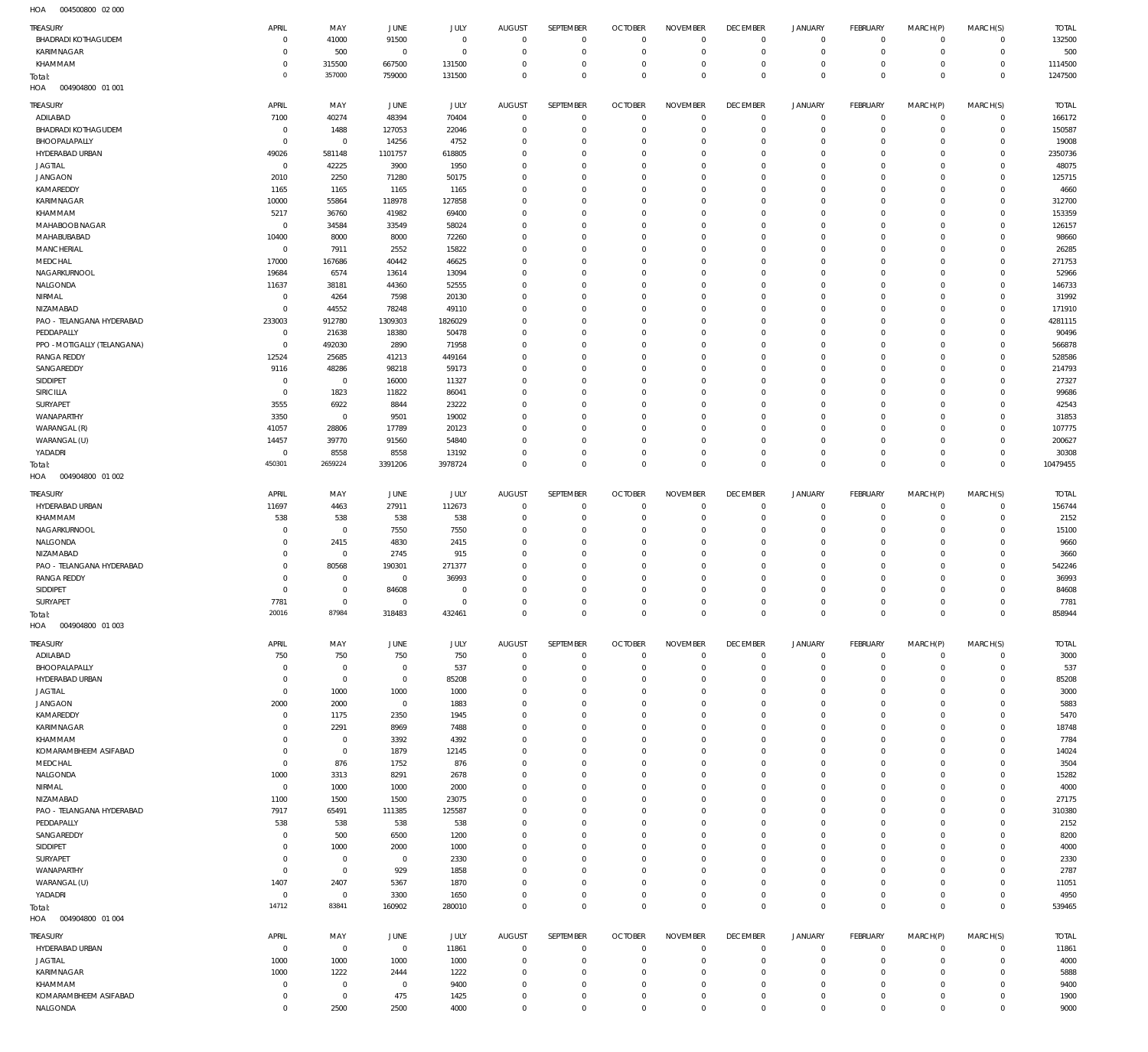004904800 01 004 HOA

| TREASURY<br>PAO - TELANGANA HYDERABAD | APRIL<br>6296                | MAY<br>41194               | <b>JUNE</b><br>40844       | JULY<br>50090                | <b>AUGUST</b><br>$\mathbf 0$ | SEPTEMBER<br>$\mathbf 0$    | <b>OCTOBER</b><br>$\overline{0}$ | <b>NOVEMBER</b><br>$\Omega$       | <b>DECEMBER</b><br>$\mathbf 0$ | <b>JANUARY</b><br>$\mathbf 0$              | FEBRUARY<br>$\mathbf 0$    | MARCH(P)<br>$\mathbf 0$    | MARCH(S)<br>$\mathbf 0$    | <b>TOTAL</b><br>138424 |
|---------------------------------------|------------------------------|----------------------------|----------------------------|------------------------------|------------------------------|-----------------------------|----------------------------------|-----------------------------------|--------------------------------|--------------------------------------------|----------------------------|----------------------------|----------------------------|------------------------|
| <b>RANGA REDDY</b><br>SANGAREDDY      | $^{\circ}$<br>0              | 6101<br>430                | 2000<br>430                | 2000<br>430                  | $\Omega$<br>0                | $\mathbf 0$<br>$\mathbf{0}$ | $^{\circ}$<br>0                  | $\Omega$<br>$\Omega$              | $\mathbf 0$<br>0               | $\mathbf 0$<br>0                           | $^{\circ}$<br>0            | $\Omega$<br>$\Omega$       | $\mathbf 0$<br>$\mathbf 0$ | 10101<br>1290          |
| WARANGAL (U)                          | $^{\circ}$                   | 3666                       | 3666                       | $\mathbf{0}$                 | $\Omega$                     | $\mathbf 0$                 | $^{\circ}$                       | $\mathbf{0}$                      | $\mathbf 0$                    | $\mathbf 0$                                | $^{\circ}$                 | 0                          | $\mathbf 0$                | 7332                   |
| Total:                                | 8296                         | 56113                      | 53359                      | 81428                        | $\mathbf{0}$                 | $\mathbf 0$                 | $\overline{0}$                   | $\Omega$                          | $\mathbf 0$                    | $\mathbf 0$                                | $\mathbf 0$                | $\Omega$                   | $\mathbf 0$                | 199196                 |
| HOA  004904800  01  005               |                              |                            |                            |                              |                              |                             |                                  |                                   |                                |                                            |                            |                            |                            |                        |
| TREASURY                              | APRIL                        | MAY                        | JUNE                       | JULY                         | <b>AUGUST</b>                | SEPTEMBER                   | <b>OCTOBER</b>                   | <b>NOVEMBER</b>                   | <b>DECEMBER</b>                | <b>JANUARY</b>                             | FEBRUARY                   | MARCH(P)                   | MARCH(S)                   | <b>TOTAL</b>           |
| <b>BHADRADI KOTHAGUDEM</b>            | 31144                        | 10191                      | 10191                      | 3535                         | $\overline{0}$               | $\mathbf 0$                 | $\overline{0}$                   | $^{\circ}$                        | 0                              | 0                                          | $\mathbf 0$                | $\mathbf 0$                | $\overline{0}$             | 55061                  |
| HYDERABAD URBAN                       | 7110                         | 1109                       | 10412                      | 5034                         | $^{\circ}$                   | $\mathbb O$                 | $^{\circ}$                       | $\mathbf{0}$                      | $\mathbf 0$                    | $\mathsf{O}\xspace$                        | $\overline{0}$             | $\mathbf 0$                | $\mathbf 0$                | 23665                  |
| PAO - TELANGANA HYDERABAD             | 2000                         | 17518                      | 16612                      | 20692                        | 0                            | $\mathbf 0$                 | $^{\circ}$                       | $^{\circ}$                        | $\mathbf 0$                    | 0                                          | $\mathbf 0$                | $\mathbf 0$                | $\mathbf 0$                | 56822                  |
| <b>RANGA REDDY</b>                    | $\mathbf 0$                  | 1000                       | $\overline{0}$             | $\mathbb O$                  | $^{\circ}$                   | $\mathbb O$                 | $^{\circ}$                       | $\mathbf 0$                       | 0                              | $\mathsf{O}\xspace$                        | $\mathbf 0$                | 0                          | $\overline{0}$             | 1000                   |
| Total:<br>HOA<br>004904800 21 000     | 40254                        | 29818                      | 37215                      | 29261                        | $\mathbf 0$                  | $\mathbf 0$                 | $\overline{0}$                   | $\mathbf 0$                       | $\mathbf 0$                    | $\mathbb O$                                | $\mathbf 0$                | $\mathbf 0$                | $\mathbf 0$                | 136548                 |
| TREASURY                              | APRIL                        | MAY                        | <b>JUNE</b>                | JULY                         | <b>AUGUST</b>                | SEPTEMBER                   | <b>OCTOBER</b>                   | <b>NOVEMBER</b>                   | <b>DECEMBER</b>                | <b>JANUARY</b>                             | FEBRUARY                   | MARCH(P)                   | MARCH(S)                   | <b>TOTAL</b>           |
| ADILABAD                              | 20857                        | $\mathbf 0$                | $\,0\,$                    | 14672                        | $\mathbf{0}$                 | $\mathbf{0}$                | $\overline{0}$                   | $\Omega$                          | $\mathbf 0$                    | $\mathbf 0$                                | $\mathbf 0$                | $\mathbf 0$                | $\mathbf 0$                | 35529                  |
| HYDERABAD URBAN                       | 8290                         | 1060                       | 6310                       | $\mathbf{0}$                 | 0                            | $\mathbf{0}$                | $^{\circ}$                       | $\Omega$                          | $\mathbf 0$                    | $\mathbf 0$                                | $\mathbf 0$                | $\Omega$                   | 0                          | 15660                  |
| <b>JANGAON</b>                        | 0                            | $\mathbf 0$                | $\mathbf 0$                | 508                          | $\Omega$                     | $\mathbf{0}$                | 0                                | $^{\circ}$                        | $\mathbf 0$                    | 0                                          | 0                          | $\Omega$                   | $\mathbf 0$                | 508                    |
| KHAMMAM                               | 0                            | $\mathbf 0$                | $^{\circ}$                 | 2267                         | $\Omega$                     | $\mathbf{0}$                | $\Omega$                         | $\Omega$                          | 0                              | 0                                          | $\mathbf 0$                | $\Omega$                   | $\mathbf 0$                | 2267                   |
| MEDCHAL                               | 0                            | $\mathbf 0$                | $^{\circ}$                 | 9206                         | $\Omega$                     | $\mathbf{0}$                | 0                                | $\mathbf{0}$                      | 0                              | 0                                          | 0                          | $\Omega$                   | $\mathbf 0$                | 9206                   |
| NAGARKURNOOL                          | $\mathbf 0$                  | 16222                      | 4386                       | $\Omega$                     | $\Omega$                     | $\Omega$                    | $\Omega$                         | $\Omega$                          | $\Omega$                       | $\mathbf 0$                                | 0                          | $\Omega$                   | $\mathbf 0$                | 20608                  |
| NIRMAL<br>NIZAMABAD                   | 4184<br>$^{\circ}$           | $\mathbf 0$<br>300         | $\mathbf 0$<br>$\mathbf 0$ | $\mathbf{0}$<br>$\mathbf{0}$ | $\Omega$<br>$\Omega$         | $\mathbf{0}$<br>$\mathbf 0$ | 0<br>$^{\circ}$                  | $\mathbf{0}$<br>$\mathbf{0}$      | $\mathbf 0$<br>$\mathbf 0$     | $\mathbf 0$<br>$\mathbf 0$                 | $\mathbf 0$<br>$\mathbf 0$ | $\Omega$<br>$\Omega$       | $\mathbf 0$<br>$\mathbf 0$ | 4184<br>300            |
| Total:                                | 33331                        | 17582                      | 10696                      | 26653                        | $\Omega$                     | $\Omega$                    | $\Omega$                         | $\mathbf 0$                       | $\mathbf 0$                    | $\mathbf 0$                                | $\mathbf 0$                | $\mathbf 0$                | $\mathbf 0$                | 88262                  |
| HOA<br>004904800 22 000               |                              |                            |                            |                              |                              |                             |                                  |                                   |                                |                                            |                            |                            |                            |                        |
| TREASURY                              | APRIL                        | MAY                        | <b>JUNE</b>                | JULY                         | <b>AUGUST</b>                | SEPTEMBER                   | <b>OCTOBER</b>                   | <b>NOVEMBER</b>                   | <b>DECEMBER</b>                | <b>JANUARY</b>                             | FEBRUARY                   | MARCH(P)                   | MARCH(S)                   | <b>TOTAL</b>           |
| SURYAPET                              | 0                            | $\mathbf 0$                | $\mathbf 0$                | 34929                        | $\overline{0}$               | $\mathbf 0$                 | $\overline{0}$                   | $\mathbf 0$                       | $\overline{0}$                 | $\mathsf{O}\xspace$                        | $\overline{0}$             | 0                          | $\overline{0}$             | 34929                  |
| Total:<br>005100105 81 001<br>HOA     | $\circ$                      | $\mathbf 0$                | $\mathbf 0$                | 34929                        | $\overline{0}$               | $\mathbb O$                 | $\overline{0}$                   | $\mathbf 0$                       | $\mathbf 0$                    | $\bf 0$                                    | $\overline{0}$             | $\mathbf 0$                | $\mathbf 0$                | 34929                  |
| <b>TREASURY</b>                       | APRIL                        | MAY                        | <b>JUNE</b>                | JULY                         | <b>AUGUST</b>                | SEPTEMBER                   | <b>OCTOBER</b>                   | <b>NOVEMBER</b>                   | <b>DECEMBER</b>                | <b>JANUARY</b>                             | <b>FEBRUARY</b>            | MARCH(P)                   | MARCH(S)                   | <b>TOTAL</b>           |
| HYDERABAD URBAN                       | $^{\circ}$                   | $\mathbb O$                | 2500                       | $\mathbf{0}$                 | $^{\circ}$                   | $\mathbf{0}$                | $\mathbf{0}$                     | $^{\circ}$                        | $\mathbf 0$                    | 0                                          | $\mathbf 0$                | $\mathbf 0$                | $\mathbf 0$                | 2500                   |
| Total:<br>HOA<br>005500102 81 001     | $\circ$                      | $\mathbf 0$                | 2500                       | $\mathbf 0$                  | $\overline{0}$               | $\mathbf 0$                 | $\mathbf{0}$                     | $\mathbf 0$                       | $\mathbf 0$                    | $\bf 0$                                    | $\mathbf{0}$               | $\mathbf 0$                | $\,0\,$                    | 2500                   |
| TREASURY                              | APRIL                        | MAY                        | JUNE                       |                              | <b>AUGUST</b>                | SEPTEMBER                   | <b>OCTOBER</b>                   | <b>NOVEMBER</b>                   | <b>DECEMBER</b>                | <b>JANUARY</b>                             | FEBRUARY                   | MARCH(P)                   | MARCH(S)                   | <b>TOTAL</b>           |
| HYDERABAD URBAN                       | 114795898                    | 55141671                   | 14248706                   | <b>JULY</b><br>119790880     | $^{\circ}$                   | $\mathbf 0$                 | $^{\circ}$                       | $^{\circ}$                        | 0                              | 0                                          | $\mathbf 0$                | $\mathbf 0$                | $\mathbf 0$                | 303977155              |
| MEDAK                                 | $\overline{0}$               | $\overline{0}$             | 38432                      | 19216                        | $^{\circ}$                   | $\mathbb O$                 | $^{\circ}$                       | $\mathbf{0}$                      | $\mathbf 0$                    | $\mathsf{O}\xspace$                        | $\mathbf 0$                | $\mathbf 0$                | $\mathbf 0$                | 57648                  |
| NALGONDA                              | 30010                        | 63090                      | 68635                      | 9754                         | 0                            | $\mathbf{0}$                | $^{\circ}$                       | $^{\circ}$                        | $\mathbf 0$                    | 0                                          | $\mathbf 0$                | $\mathbf 0$                | $\mathbf 0$                | 171489                 |
| NIZAMABAD                             | $\overline{0}$               | 63000                      | $\overline{0}$             | 105000                       | $^{\circ}$                   | $\mathbf 0$                 | $^{\circ}$                       | $\mathbf{0}$                      | $\mathbf 0$                    | $\mathsf{O}\xspace$                        | $\mathbf 0$                | 0                          | $\mathbf 0$                | 168000                 |
| SURYAPET                              | $^{\circ}$                   | 147986                     | $\overline{0}$             | 37541                        | $\mathbf{0}$                 | $\mathbb O$                 | $^{\circ}$                       | $\mathbf{0}$                      | 0                              | $\mathsf{O}\xspace$                        | $\mathbf 0$                | 0                          | $\mathbf 0$                | 185527                 |
| Total:<br>HOA<br>005500103 01 001     | 114825908                    | 55415747                   | 14355773                   | 119962391                    | $\Omega$                     | $\mathbf 0$                 | $\mathbf 0$                      | $\mathbf 0$                       | $\mathbf 0$                    | $\mathbf 0$                                | $\mathbf{0}$               | $\mathbf 0$                | $\mathbf{0}$               | 304559819              |
| <b>TREASURY</b>                       | APRIL                        | MAY                        | <b>JUNE</b>                | JULY                         | <b>AUGUST</b>                | SEPTEMBER                   | <b>OCTOBER</b>                   | <b>NOVEMBER</b>                   | <b>DECEMBER</b>                | <b>JANUARY</b>                             | FEBRUARY                   | MARCH(P)                   | MARCH(S)                   | <b>TOTAL</b>           |
| NALGONDA                              | 0                            | 25000                      | $\mathbf 0$                | $\mathbf 0$                  | $\mathbf 0$                  | $\mathbf 0$                 | $\mathbf 0$                      | $^{\circ}$                        | 0                              | 0                                          | $\mathbf 0$                | $\mathbf 0$                | $\mathbf 0$                | 25000                  |
| Total:                                | $\circ$                      | 25000                      | $\mathbf 0$                | $\mathbf 0$                  | $\mathbf 0$                  | $\mathbf 0$                 | $\mathbf{0}$                     | $\mathbf 0$                       | $\mathbf 0$                    | $\mathbf 0$                                | $\mathbf{0}$               | $\mathbf 0$                | $\,0\,$                    | 25000                  |
| 005500104 01 000<br>HOA               |                              |                            |                            |                              |                              |                             |                                  |                                   |                                |                                            |                            |                            |                            |                        |
| TREASURY                              | <b>APRIL</b>                 | MAY                        | <b>JUNE</b>                | JULY                         | <b>AUGUST</b>                | SEPTEMBER                   | <b>OCTOBER</b>                   | <b>NOVEMBER</b>                   | <b>DECEMBER</b>                | <b>JANUARY</b>                             | <b>FEBRUARY</b>            | MARCH(P)                   | MARCH(S)                   | <b>TOTAL</b>           |
| KARIMNAGAR                            | $\,0\,$                      | $\mathbf 0$                | 750                        | $\mathbb O$<br>$\mathbb O$   | $\mathbf 0$<br>$\mathbf{0}$  | $\mathbf 0$<br>$\mathbb O$  | $\mathbf 0$<br>$\overline{0}$    | $\mathbf 0$<br>$\mathbf 0$        | $\mathbf 0$                    | $\mathsf{O}\xspace$<br>$\mathsf{O}\xspace$ | $\mathbf 0$<br>$\mathbf 0$ | $\mathbf 0$<br>$\mathbf 0$ | $\mathbf 0$<br>$\mathbf 0$ | 750                    |
| MEDAK<br>NIZAMABAD                    | 750<br>$\overline{0}$        | $\mathbf 0$<br>$\mathbf 0$ | $\overline{0}$<br>2000     | 6500                         | $\mathbf{0}$                 | $\mathbf 0$                 | $^{\circ}$                       | $\mathbf{0}$                      | 0<br>$\mathbf 0$               | $\mathbf 0$                                | $\mathbf 0$                | $\mathbf 0$                | $\mathbf 0$                | 750<br>8500            |
| SANGAREDDY                            | $\overline{0}$               | 1500                       | 750                        | 1500                         | $\mathbf{0}$                 | $\mathbb O$                 | $^{\circ}$                       | $\mathbf{0}$                      | 0                              | $\mathsf{O}\xspace$                        | $\mathbf 0$                | $\mathbf 0$                | $\mathbf 0$                | 3750                   |
| SIDDIPET                              | 2250                         | $\,0\,$                    | 7250                       | 1000                         | $^{\circ}$                   | $\mathbf 0$                 | $\overline{0}$                   | $\mathbf 0$                       | $\bf 0$                        | $\mathsf{O}\xspace$                        | $\mathbf 0$                | $\mathbf 0$                | $\mathbf 0$                | 10500                  |
| Total:                                | 3000                         | 1500                       | 10750                      | 9000                         | $\mathbf 0$                  | $\mathbf 0$                 | $\mathbf 0$                      | $\mathbf 0$                       | $\mathbf 0$                    | $\mathsf 0$                                | $\mathbf 0$                | $\mathbf 0$                | $\mathbf 0$                | 24250                  |
| HOA<br>005500105 04 800               |                              |                            |                            |                              |                              |                             |                                  |                                   |                                |                                            |                            |                            |                            |                        |
| <b>TREASURY</b>                       | APRIL                        | MAY                        | JUNE                       | JULY                         | <b>AUGUST</b>                | <b>SEPTEMBER</b>            | <b>OCTOBER</b>                   | <b>NOVEMBER</b>                   | <b>DECEMBER</b>                | <b>JANUARY</b>                             | FEBRUARY                   | MARCH(P)                   | MARCH(S)                   | <b>TOTAL</b>           |
| HYDERABAD URBAN                       | 513596                       | 1028416                    | 625576                     | 1464432                      | $\mathbf 0$                  | $\mathbf 0$                 | $\mathbf{0}$                     | $\mathbf 0$                       | $\,0\,$                        | $\mathsf{O}\xspace$                        | $\mathbf 0$                | $\mathbf 0$                | $\mathbf 0$                | 3632020                |
| Total:<br>HOA<br>005500800 01 000     | 513596                       | 1028416                    | 625576                     | 1464432                      | $\mathbf 0$                  | $\mathbf 0$                 | $\mathbf{0}$                     | $\mathbf 0$                       | $\mathbf 0$                    | $\mathbf 0$                                | $\mathbf{0}$               | $\mathbf 0$                | $\mathbf{0}$               | 3632020                |
|                                       |                              |                            |                            |                              |                              |                             |                                  |                                   |                                |                                            |                            |                            |                            |                        |
| <b>TREASURY</b><br>MEDCHAL            | APRIL<br>$\overline{0}$      | MAY<br>4000                | JUNE<br>$\mathbf 0$        | JULY<br>1000                 | <b>AUGUST</b><br>$\mathbf 0$ | SEPTEMBER<br>$\mathbf 0$    | <b>OCTOBER</b><br>$\mathbf 0$    | <b>NOVEMBER</b><br>$\overline{0}$ | <b>DECEMBER</b><br>$\bf 0$     | <b>JANUARY</b><br>$\mathsf{O}\xspace$      | FEBRUARY<br>$\overline{0}$ | MARCH(P)<br>0              | MARCH(S)<br>$\overline{0}$ | <b>TOTAL</b><br>5000   |
| Total:                                | $\overline{0}$               | 4000                       | $\overline{0}$             | 1000                         | $\mathbf{0}$                 | $\mathsf{O}\xspace$         | $\overline{0}$                   | $\mathbb O$                       | $\mathbf 0$                    | $\mathsf 0$                                | $\overline{0}$             | $\mathbb O$                | $\,0\,$                    | 5000                   |
| HOA<br>005500800 05 001               |                              |                            |                            |                              |                              |                             |                                  |                                   |                                |                                            |                            |                            |                            |                        |
| <b>TREASURY</b>                       | APRIL                        | MAY                        | JUNE                       | JULY                         | <b>AUGUST</b>                | SEPTEMBER                   | <b>OCTOBER</b>                   | <b>NOVEMBER</b>                   | <b>DECEMBER</b>                | JANUARY                                    | FEBRUARY                   | MARCH(P)                   | MARCH(S)                   | <b>TOTAL</b>           |
| HYDERABAD URBAN                       | $\overline{0}$               | 5293961                    | 33246                      | 545005                       | $\mathbf 0$                  | $\mathbf 0$                 | $\overline{0}$                   | $\Omega$                          | $\mathbf 0$                    | $\mathsf{O}\xspace$                        | $\mathbf 0$                | $\mathbf 0$                | $\mathbf 0$                | 5872212                |
| JOGULAMBA GADWAL                      | 4773                         | $\mathbf 0$                | 7642                       | 824                          | $^{\circ}$                   | $\mathbf 0$                 | $^{\circ}$                       | $\overline{0}$                    | $\mathbf 0$                    | $\mathbf 0$                                | $\mathbf 0$                | $\Omega$                   | $\mathbf 0$                | 13239                  |
| PEDDAPALLY                            | 3600                         | 4000                       | 8100                       | 500                          | $^{\circ}$                   | $\mathbf 0$                 | $^{\circ}$                       | $\Omega$                          | $\mathbf 0$                    | $\mathbf 0$                                | $\mathbf 0$                | $\Omega$                   | 0                          | 16200                  |
| SURYAPET                              | $\mathbf 0$                  | $\mathbb O$                | 2500                       | 500                          | $\Omega$                     | $\mathbf 0$                 | $^{\circ}$                       | $\mathbf{0}$                      | $\mathbf 0$                    | $\mathbf 0$                                | $\mathbf 0$                | $\Omega$                   | $\mathbf 0$                | 3000                   |
| WARANGAL (U)                          | $\mathbf 0$<br>8373          | 1969<br>5299930            | 542<br>52030               | 1372<br>548201               | $\mathbf{0}$<br>$\Omega$     | $\mathbf 0$<br>$\mathbf 0$  | $\mathbf{0}$<br>$\mathbf 0$      | $\mathbf 0$<br>$\mathbf 0$        | $\mathbf 0$<br>$\mathbf 0$     | $\mathsf{O}\xspace$<br>$\mathbf 0$         | $\mathbf 0$<br>$\mathbf 0$ | $\mathbf 0$<br>$\mathbf 0$ | 0<br>$\mathbf 0$           | 3883<br>5908534        |
| Total:<br>HOA<br>005500800 05800      |                              |                            |                            |                              |                              |                             |                                  |                                   |                                |                                            |                            |                            |                            |                        |
| <b>TREASURY</b>                       | APRIL                        | MAY                        | JUNE                       | <b>JULY</b>                  | <b>AUGUST</b>                | SEPTEMBER                   | <b>OCTOBER</b>                   | <b>NOVEMBER</b>                   | <b>DECEMBER</b>                | JANUARY                                    | FEBRUARY                   | MARCH(P)                   | MARCH(S)                   | <b>TOTAL</b>           |
| ADILABAD                              | $\overline{0}$               | $\,0\,$                    | 300                        | 500                          | $\overline{0}$               | $\mathbf 0$                 | $\overline{0}$                   | $\overline{0}$                    | $\mathbf 0$                    | $\mathsf{O}\xspace$                        | $\overline{0}$             | $\mathbf 0$                | $\overline{0}$             | 800                    |
| <b>BHADRADI KOTHAGUDEM</b>            | 1446                         | 2000                       | 6600                       | 2300                         | $^{\circ}$                   | $\mathbb O$                 | $^{\circ}$                       | $^{\circ}$                        | 0                              | $\mathsf{O}\xspace$                        | $\overline{0}$             | $\mathbf 0$                | $\mathbf 0$                | 12346                  |
| BHOOPALAPALLY                         | $\overline{0}$               | 3500                       | 7000                       | $\mathbb O$                  | $^{\circ}$                   | $\mathbb O$                 | $\overline{0}$                   | $\mathbf 0$                       | 0                              | $\mathsf{O}\xspace$                        | $\mathbf 0$                | $\mathbf 0$                | $\mathbf 0$                | 10500                  |
| HYDERABAD URBAN                       | $^{\circ}$                   | $\mathbb O$                | $\mathbf 0$                | 69000                        | $^{\circ}$                   | $\mathbf 0$                 | $^{\circ}$                       | $\mathbf{0}$                      | $\mathbf 0$                    | $\mathbf 0$                                | $\mathbf 0$                | $\mathbf 0$                | $\mathbf 0$                | 69000                  |
| <b>JAGTIAL</b><br><b>JANGAON</b>      | $^{\circ}$<br>$\overline{0}$ | $\mathbf 0$<br>1000        | 137923<br>2000             | 8600<br>500                  | $\mathbf{0}$<br>$^{\circ}$   | $\mathbf 0$<br>$\mathbb O$  | $^{\circ}$<br>$\overline{0}$     | $\mathbf{0}$<br>$\mathbf 0$       | $\mathbf 0$<br>0               | $\mathbf 0$<br>$\mathsf{O}\xspace$         | $\mathbf 0$<br>$\mathbf 0$ | 0<br>0                     | $\mathbf 0$<br>$\mathbf 0$ | 146523<br>3500         |
| KAMAREDDY                             | $\overline{0}$               | $\mathbf 0$                | 3000                       | $\mathbb O$                  | $\mathbf{0}$                 | $\mathbb O$                 | $\mathbf 0$                      | $\mathbb O$                       | $\bf 0$                        | $\mathsf{O}\xspace$                        | $\overline{0}$             | $\mathsf{O}\xspace$        | $\mathbf 0$                | 3000                   |
| KARIMNAGAR                            | 6560                         | 14978                      | 13500                      | 25870                        | $\mathbf 0$                  | $\mathbf 0$                 | $\mathbf 0$                      | $\mathbf 0$                       | $\mathbb O$                    | $\mathsf{O}\xspace$                        | $\mathbf 0$                | $\mathbf 0$                | $\mathbf 0$                | 60908                  |
|                                       |                              |                            |                            |                              |                              |                             |                                  |                                   |                                |                                            |                            |                            |                            |                        |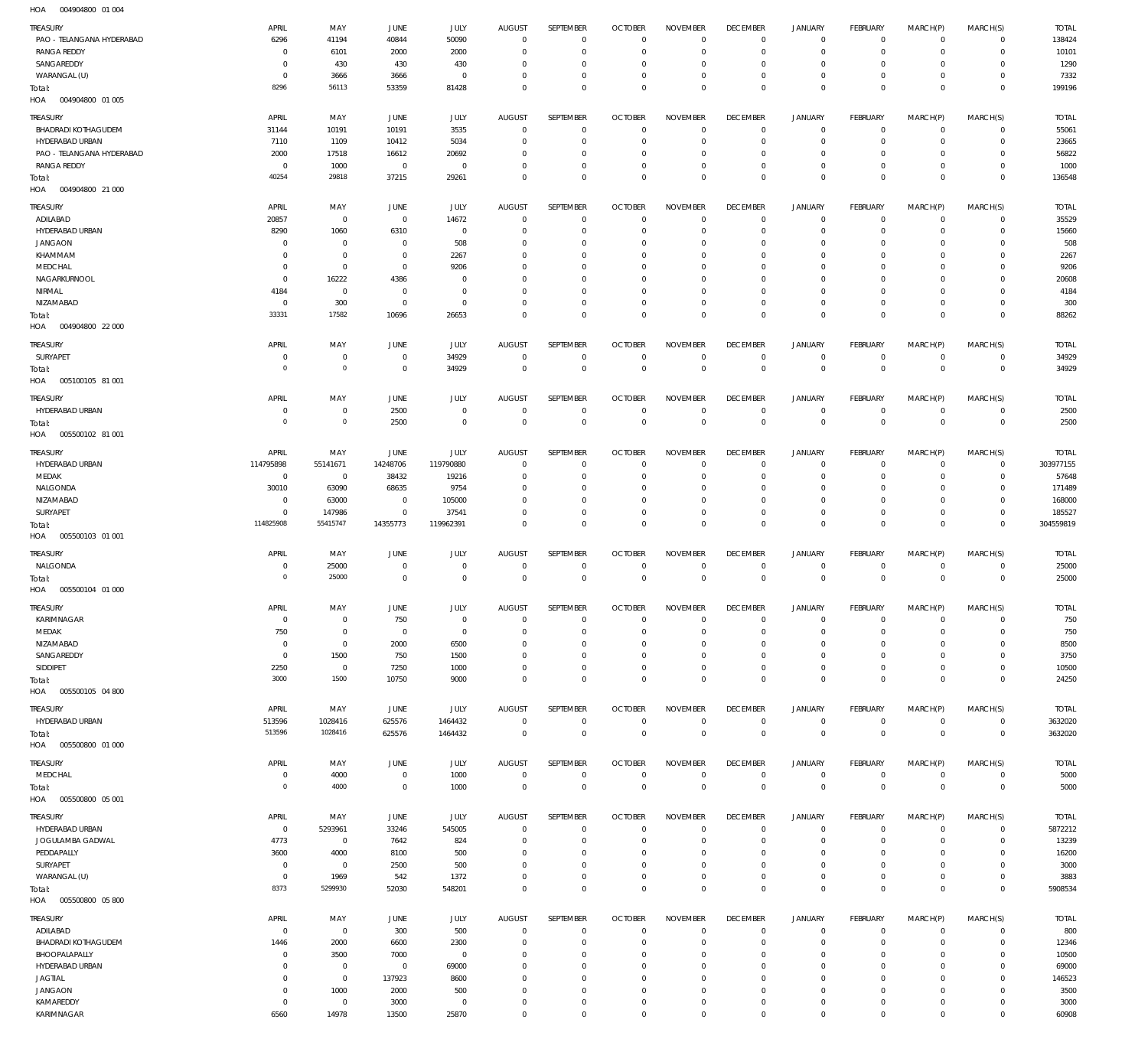005500800 05 800 HOA

| <b>TREASURY</b>                   | APRIL                    | MAY                        | <b>JUNE</b>          | JULY           | <b>AUGUST</b>                | SEPTEMBER                   | <b>OCTOBER</b>                | <b>NOVEMBER</b>                | <b>DECEMBER</b>                | <b>JANUARY</b>                     | FEBRUARY                   | MARCH(P)                        | MARCH(S)                | <b>TOTAL</b>   |
|-----------------------------------|--------------------------|----------------------------|----------------------|----------------|------------------------------|-----------------------------|-------------------------------|--------------------------------|--------------------------------|------------------------------------|----------------------------|---------------------------------|-------------------------|----------------|
| KHAMMAM                           | 12000                    | 17000                      | 22000                | 29000          | $\mathbf 0$                  | $\mathbf 0$                 | $\overline{0}$                | $\Omega$                       | $\mathbf 0$                    | $\mathbf 0$                        | $\mathbf 0$                | $\mathbf 0$                     | $\mathbf 0$             | 80000          |
| MAHABUBABAD                       | 85008                    | $\mathbf 0$                | 28627                | 45500          | $\Omega$                     | $\mathbf 0$                 | $^{\circ}$                    | $\Omega$                       | $\mathbf 0$                    | $\mathbf 0$                        | $\mathbf 0$                | $\Omega$                        | $\mathbf 0$             | 159135         |
| MANCHERIAL                        | $^{\circ}$               | 900                        | 1000                 | $\mathbf 0$    | $\Omega$                     | $^{\circ}$                  | $^{\circ}$                    | $\Omega$                       | $\mathbf 0$                    | $\mathbf 0$                        | $\mathbf 0$                | $\Omega$                        | $\mathbf 0$             | 1900           |
| MEDAK                             | $^{\circ}$               | 10000                      | 5000                 | 10000          | $\Omega$                     | $\mathbf 0$                 | $^{\circ}$                    | $\Omega$                       | $\mathbf 0$                    | $\mathbf 0$                        | $\Omega$                   | $\Omega$                        | $\Omega$                | 25000          |
| NAGARKURNOOL                      | 31500                    | $\mathbf 0$                | $\mathbf 0$          | 10500          | $\Omega$                     | $\mathbf{0}$                | $^{\circ}$                    | $\Omega$                       | $\mathbf 0$                    | $\mathbf 0$                        | $\mathbf 0$                | $\Omega$                        | $\mathbf 0$             | 42000          |
| NIZAMABAD                         | $\mathbf 0$              | 10000                      | 8000                 | 18000          | $\Omega$<br>$\Omega$         | $\mathbf 0$                 | $^{\circ}$                    | $\Omega$<br>$\Omega$           | $\mathbf 0$                    | $\mathbf 0$<br>$\mathbf 0$         | $\Omega$                   | $\Omega$<br>$\Omega$            | $\Omega$                | 36000<br>12500 |
| PEDDAPALLY<br>SANGAREDDY          | $^{\circ}$<br>$^{\circ}$ | 9000<br>5850               | $\mathbf 0$<br>25000 | 3500<br>25500  | $\Omega$                     | $\mathbf{0}$<br>$\mathbf 0$ | $^{\circ}$<br>$^{\circ}$      | $\Omega$                       | $\mathbf 0$<br>$\mathbf 0$     | $\mathbf 0$                        | $\mathbf 0$<br>$\Omega$    | $\Omega$                        | $\mathbf 0$<br>$\Omega$ | 56350          |
| SIDDIPET                          | 5000                     | 5000                       | 20000                | 20000          | $\Omega$                     | $\Omega$                    | $\Omega$                      | $\Omega$                       | $\mathbf 0$                    | $\mathbf 0$                        | $\mathbf 0$                | $\Omega$                        | $\Omega$                | 50000          |
| SIRICILLA                         | 8000                     | $\mathbf 0$                | 4000                 | 5000           | $\Omega$                     | $\mathbf 0$                 | $^{\circ}$                    | $\mathbf{0}$                   | $\mathbf 0$                    | $\mathbf 0$                        | $\Omega$                   | $\Omega$                        | $\mathbf 0$             | 17000          |
| WANAPARTHY                        | 21000                    | $\mathbf 0$                | $\mathbf 0$          | 10500          | $\Omega$                     | $\Omega$                    | $\Omega$                      | $\Omega$                       | $\mathbf 0$                    | $\mathbf 0$                        | $\mathbf 0$                | $\Omega$                        | $\mathbf 0$             | 31500          |
| WARANGAL (U)                      | 100724                   | 175650                     | 139364               | 118120         | $\Omega$                     | $\mathbf 0$                 | $^{\circ}$                    | $\mathbf{0}$                   | $\mathbf 0$                    | $\mathbf 0$                        | $\mathbf 0$                | $\Omega$                        | $\mathbf 0$             | 533858         |
| Total:                            | 271238                   | 254878                     | 423314               | 402390         | $\Omega$                     | $\mathbf 0$                 | $\Omega$                      | $\Omega$                       | $\mathbf 0$                    | $\mathbf 0$                        | $\mathbf 0$                | $\Omega$                        | $\mathbf 0$             | 1351820        |
| HOA<br>005500800 06 001           |                          |                            |                      |                |                              |                             |                               |                                |                                |                                    |                            |                                 |                         |                |
| TREASURY                          | APRIL                    | MAY                        | JUNE                 | <b>JULY</b>    | <b>AUGUST</b>                | SEPTEMBER                   | <b>OCTOBER</b>                | <b>NOVEMBER</b>                | <b>DECEMBER</b>                | <b>JANUARY</b>                     | FEBRUARY                   | MARCH(P)                        | MARCH(S)                | <b>TOTAL</b>   |
| <b>BHADRADI KOTHAGUDEM</b>        | 1000                     | 22000                      | 259000               | 118000         | $\overline{0}$               | $\mathbf 0$                 | $\overline{0}$                | $^{\circ}$                     | 0                              | $\mathbf 0$                        | $\overline{0}$             | $\mathbf 0$                     | $\mathbf 0$             | 400000         |
| HYDERABAD URBAN                   | $\overline{0}$           | 2000                       | 11000                | 35000          | $^{\circ}$                   | $\mathbb O$                 | $\overline{0}$                | $\overline{0}$                 | 0                              | $\mathsf{O}\xspace$                | $\overline{0}$             | $\mathbf 0$                     | $\mathbf 0$             | 48000          |
| <b>JAGTIAL</b>                    | $^{\circ}$               | 10000                      | 3000                 | 16100          | $^{\circ}$                   | $\mathbf{0}$                | $^{\circ}$                    | $^{\circ}$                     | $\mathbf 0$                    | $\mathsf{O}\xspace$                | $\mathbf 0$                | $\mathbf 0$                     | $\mathbf 0$             | 29100          |
| KAMAREDDY                         | $\overline{0}$           | $\,0\,$                    | $\mathbf 0$          | 1000           | 0                            | $\mathbf{0}$                | $^{\circ}$                    | $\mathbf{0}$                   | $\mathbf 0$                    | $\mathbf 0$                        | $\mathbf 0$                | $\mathbf 0$                     | $\mathbf 0$             | 1000           |
| KARIMNAGAR                        | 1000                     | 6000                       | 6000                 | 7000           | $^{\circ}$                   | $\mathbf 0$                 | $^{\circ}$                    | $\mathbf{0}$                   | $\mathbf 0$                    | $\mathbf 0$                        | $\mathbf 0$                | $\Omega$                        | $\mathbf 0$             | 20000          |
| MAHABUBABAD                       | $^{\circ}$               | $\mathbf 0$                | $\overline{0}$       | 1000           | $\Omega$                     | $\mathbf 0$                 | $^{\circ}$                    | $\mathbf{0}$                   | $\mathbf 0$                    | $\mathbf 0$                        | $\mathbf 0$                | $\mathbf 0$                     | $\mathbf 0$             | 1000           |
| MULUGU                            | $^{\circ}$               | $\mathbf 0$                | 50                   | $\mathbf 0$    | $^{\circ}$                   | $\mathbf 0$                 | $^{\circ}$                    | $\mathbf{0}$                   | $\mathbf 0$                    | $\mathbf 0$                        | $\mathbf 0$                | $\Omega$                        | $\mathbf 0$             | 50             |
| NIZAMABAD                         | 0                        | 3000                       | $\overline{0}$       | 1000           | $^{\circ}$                   | $\mathbf 0$                 | $^{\circ}$                    | $\mathbf{0}$                   | $\mathbf 0$                    | $\mathbf 0$                        | $\mathbf 0$                | $\Omega$                        | $\mathbf 0$             | 4000           |
| PEDDAPALLY                        | $^{\circ}$               | $\mathbb O$                | 2000                 | 2000           | $^{\circ}$                   | $\mathbf 0$                 | $^{\circ}$                    | $\mathbf{0}$                   | $\mathbf 0$                    | $\mathbf 0$                        | $\mathbf 0$                | $\mathbf 0$                     | $\mathbf 0$             | 4000           |
| <b>RANGA REDDY</b>                | $^{\circ}$               | 17000                      | 10000                | 8000           | $\Omega$                     | $\mathbf 0$                 | $^{\circ}$                    | $^{\circ}$                     | $\mathbf 0$                    | $\mathbf 0$                        | $\mathbf 0$                | $\Omega$                        | $\mathbf 0$             | 35000          |
| SANGAREDDY                        | $^{\circ}$               | $\,0\,$                    | $\overline{0}$       | 1000           | $\Omega$                     | $\mathbf 0$                 | $^{\circ}$                    | $\mathbf{0}$                   | $\mathbf 0$                    | $\mathbf 0$                        | $\mathbf 0$                | $\mathbf 0$                     | $\mathbf 0$             | 1000           |
| SIRICILLA                         | $\overline{0}$           | 6000                       | 16000                | 13000          | $^{\circ}$                   | $\mathbf 0$                 | $\overline{0}$                | $\mathbf 0$                    | 0                              | $\mathsf{O}\xspace$                | $\mathbf 0$                | $\mathbf 0$                     | $\mathbf 0$             | 35000          |
| Total:<br>HOA<br>005500800 08 800 | 2000                     | 66000                      | 307050               | 203100         | $\Omega$                     | $\mathbf 0$                 | $\overline{0}$                | $\mathbf 0$                    | $\mathbf 0$                    | $\mathbf 0$                        | $\mathbf 0$                | $\mathbf 0$                     | $\mathbf 0$             | 578150         |
|                                   |                          |                            |                      |                |                              |                             |                               |                                |                                |                                    |                            |                                 |                         |                |
| <b>TREASURY</b>                   | <b>APRIL</b>             | MAY                        | <b>JUNE</b>          | JULY           | <b>AUGUST</b>                | SEPTEMBER                   | <b>OCTOBER</b>                | <b>NOVEMBER</b>                | <b>DECEMBER</b>                | <b>JANUARY</b>                     | FEBRUARY                   | MARCH(P)                        | MARCH(S)                | <b>TOTAL</b>   |
| HYDERABAD URBAN                   | 48300<br>48300           | $\mathbf 0$<br>$\mathbf 0$ | $\mathbf 0$          | $\mathbf 0$    | $^{\circ}$                   | $\mathbf{0}$                | $\overline{0}$                | $\overline{0}$<br>$\mathbf 0$  | $\mathbf 0$                    | $\mathbf 0$<br>$\mathbf 0$         | $\mathbf 0$                | $\mathbf 0$<br>$\mathbf 0$      | $\mathbf 0$             | 48300          |
| Total:<br>HOA<br>005500800 10 001 |                          |                            | $\mathbf{0}$         | $\mathbf 0$    | $\overline{0}$               | $\mathbf 0$                 | $\mathbf{0}$                  |                                | $\mathbf 0$                    |                                    | $\mathbf{0}$               |                                 | $\,0\,$                 | 48300          |
|                                   |                          |                            |                      |                |                              |                             |                               |                                |                                |                                    |                            |                                 |                         |                |
| TREASURY                          | APRIL                    | MAY                        | JUNE                 | JULY           | <b>AUGUST</b>                | SEPTEMBER                   | <b>OCTOBER</b>                | <b>NOVEMBER</b>                | <b>DECEMBER</b>                | <b>JANUARY</b>                     | FEBRUARY                   | MARCH(P)                        | MARCH(S)                | <b>TOTAL</b>   |
| HYDERABAD URBAN                   | $\mathbf 0$              | $\,0\,$                    | $\mathbf 0$          | 1000           | $^{\circ}$                   | $\mathbf 0$                 | $^{\circ}$                    | $^{\circ}$                     | 0                              | 0                                  | $\mathbf 0$                | $\mathbf 0$                     | $\mathbf 0$             | 1000           |
| MEDCHAL                           | 1067898                  | 203785                     | 604055               | 2075814        | $^{\circ}$                   | $\mathbb O$                 | $^{\circ}$                    | $\overline{0}$                 | $\mathbf 0$                    | $\mathsf{O}\xspace$                | $\overline{0}$             | $\mathbf 0$                     | $\mathbf 0$             | 3951552        |
| <b>RANGA REDDY</b>                | 11417339                 | 199330                     | 952638               | 8918285        | $^{\circ}$                   | $\mathbf 0$                 | $^{\circ}$                    | $\mathbf{0}$                   | $\mathbf 0$                    | $\mathsf{O}\xspace$                | $\mathbf 0$                | $\mathbf 0$                     | $\mathbf 0$             | 21487592       |
| YADADRI                           | $\overline{0}$           | $\mathbf 0$                | $\overline{0}$       | 3000           | $\mathbf{0}$                 | $\mathbb O$                 | $\overline{0}$                | $\mathbf 0$                    | 0                              | $\mathsf{O}\xspace$                | $\overline{0}$             | 0                               | $\mathbf 0$             | 3000           |
| Total:<br>HOA<br>005500800 80 000 | 12485237                 | 403115                     | 1556693              | 10998099       | $\mathbf 0$                  | $\mathbf 0$                 | $\overline{0}$                | $\mathbf 0$                    | $\mathbf 0$                    | $\mathbf 0$                        | $\mathbf 0$                | $\mathbf 0$                     | $\mathbf 0$             | 25443144       |
|                                   |                          |                            |                      |                |                              |                             |                               |                                |                                |                                    |                            |                                 |                         |                |
| <b>TREASURY</b>                   | APRIL                    | MAY                        | JUNE                 | JULY           | <b>AUGUST</b>                | SEPTEMBER                   | <b>OCTOBER</b>                | <b>NOVEMBER</b>                | <b>DECEMBER</b>                | <b>JANUARY</b>                     | <b>FEBRUARY</b>            | MARCH(P)                        | MARCH(S)                | <b>TOTAL</b>   |
| HYDERABAD URBAN                   | 4173500                  | $\mathbf 0$                | $\mathbf 0$          | 2102008        | $\mathbf{0}$                 | $\mathbf{0}$                | $^{\circ}$                    | $\Omega$                       | $\mathbf 0$                    | $\mathbf 0$                        | $^{\circ}$                 | $\Omega$                        | $\mathbf 0$             | 6275508        |
| KHAMMAM                           | $^{\circ}$               | $\mathbb O$                | 103500               | $\mathbf{0}$   | 0                            | $\mathbf 0$                 | $^{\circ}$                    | $\overline{0}$                 | $\mathbf 0$                    | $\mathsf{O}\xspace$                | $^{\circ}$                 | $\mathbf 0$                     | 0                       | 103500         |
| MAHABOOB NAGAR                    | $^{\circ}$               | $\mathbf 0$                | 264700               | $\overline{0}$ | $\Omega$                     | $\mathbf{0}$                | $^{\circ}$                    | $^{\circ}$                     | $\mathbf 0$                    | $\mathbf 0$                        | 0                          | $\Omega$                        | 0                       | 264700         |
| <b>RANGA REDDY</b>                | 107050                   | $\mathbb O$                | $\mathbf{0}$         | 520000         | $\Omega$                     | $\mathbf{0}$                | $^{\circ}$                    | $\Omega$                       | $\mathbf 0$                    | $\mathbf 0$                        | $\mathbf 0$                | $\Omega$                        | $\mathbf 0$             | 627050         |
| WANAPARTHY<br>WARANGAL (U)        | $\Omega$                 | $\mathbf 0$                | 66900                | $\Omega$       | $\Omega$                     | $\Omega$                    | $\Omega$                      | $\Omega$                       | $\Omega$                       | $\Omega$                           | $\Omega$                   | $\Omega$                        | $\Omega$                | 66900<br>41889 |
| Total:                            | 41889<br>4322439         | 0<br>$\mathbb O$           | 0<br>435100          | 0<br>2622008   | 0<br>$\mathbf 0$             | 0<br>$\mathbf 0$            | 0<br>$\mathbf 0$              | 0<br>$\mathbf 0$               | 0<br>$\mathbf 0$               | 0<br>$\bf 0$                       | 0<br>$\mathbf 0$           | 0<br>$\mathbf 0$                | 0<br>$\mathbf 0$        | 7379547        |
| 005500800 81 001<br>HOA           |                          |                            |                      |                |                              |                             |                               |                                |                                |                                    |                            |                                 |                         |                |
| TREASURY                          | APRIL                    | MAY                        | JUNE                 |                | <b>AUGUST</b>                | SEPTEMBER                   | <b>OCTOBER</b>                | <b>NOVEMBER</b>                | <b>DECEMBER</b>                | JANUARY                            | FEBRUARY                   | MARCH(P)                        | MARCH(S)                | <b>TOTAL</b>   |
| ADILABAD                          | 550                      | 8006                       | 465144               | JULY<br>128187 | $\mathbf 0$                  | $\mathbb O$                 | $\overline{0}$                | $\mathbf 0$                    | $\bf 0$                        | $\mathsf{O}\xspace$                | $\overline{0}$             | $\mathbf 0$                     | $\mathbf 0$             | 601887         |
| <b>BHADRADI KOTHAGUDEM</b>        | 16004                    | 8377                       | $\overline{0}$       | 4852           | $^{\circ}$                   | $\mathbb O$                 | $^{\circ}$                    | $\overline{0}$                 | 0                              | $\mathsf{O}\xspace$                | $\overline{0}$             | $\mathbf 0$                     | $\mathbf 0$             | 29233          |
| HYDERABAD URBAN                   | 898373                   | 1110260                    | 3774508              | 3424717        | $^{\circ}$                   | $\mathbf 0$                 | $^{\circ}$                    | $^{\circ}$                     | $\mathbf 0$                    | $\mathsf{O}\xspace$                | $\mathbf 0$                | $\mathbf 0$                     | $\mathbf 0$             | 9207858        |
| JOGULAMBA GADWAL                  | $\,0\,$                  | 70000                      | 23625                | 28625          | $\mathbf{0}$                 | $\mathbf 0$                 | $^{\circ}$                    | $\mathbf{0}$                   | $\mathbf 0$                    | $\mathsf{O}\xspace$                | $\mathbf 0$                | 0                               | $\mathbf 0$             | 122250         |
| KHAMMAM                           | 40000                    | $\,0\,$                    | 40000                | $\mathbb O$    | $^{\circ}$                   | $\mathbf 0$                 | $^{\circ}$                    | $\mathbf{0}$                   | $\mathbf 0$                    | $\mathbf 0$                        | $\mathbf 0$                | $\mathbf 0$                     | $\mathbf 0$             | 80000          |
| MAHABOOB NAGAR                    | 500                      | 8500                       | 23000                | 3000           | $\mathbf{0}$                 | $\mathbf 0$                 | $^{\circ}$                    | $\mathbf 0$                    | $\mathbf 0$                    | $\mathbf 0$                        | $\mathbf 0$                | $\Omega$                        | $\mathbf 0$             | 35000          |
| MANCHERIAL                        | 4621                     | 7191                       | 15471                | 15097          | $\mathbf{0}$                 | $\mathbf 0$                 | $^{\circ}$                    | $\mathbf 0$                    | $\mathbf 0$                    | $\mathbf 0$                        | $\mathbf 0$                | 0                               | $\mathbf 0$             | 42380          |
| NAGARKURNOOL                      | $\overline{0}$           | $\,0\,$                    | 500                  | 10500          | $\mathbf{0}$                 | $\mathbf 0$                 | $^{\circ}$                    | $\mathbf{0}$                   | 0                              | $\mathbf 0$                        | $\mathbf 0$                | $\mathbf 0$                     | $\mathbf 0$             | 11000          |
| NALGONDA                          | 2260                     | 45745                      | 40000                | 20000          | $\mathbf{0}$                 | $\mathbf 0$                 | $^{\circ}$                    | $\mathbf 0$                    | $\mathbf 0$                    | $\mathbf 0$                        | $\mathbf 0$                | $\mathbf 0$                     | $\mathbf 0$             | 108005         |
| NARAYANPET                        | $\overline{0}$           | $\,0\,$                    | 2000                 | 4000           | $\mathbf{0}$                 | $\mathbf 0$                 | $^{\circ}$                    | $\mathbf{0}$                   | 0                              | $\mathsf{O}\xspace$                | $\mathbf 0$                | $\mathbf 0$                     | $\mathbf 0$             | 6000           |
| NIRMAL                            | 39210                    | $\mathbf 0$                | 18193                | 61399          | $\Omega$                     | $\mathbf 0$                 | $\overline{0}$                | $\mathbf 0$                    | $\mathbf 0$                    | $\mathbf 0$                        | $\mathbf 0$                | $\mathbf 0$                     | $\mathbf 0$             | 118802         |
| <b>RANGA REDDY</b>                | 1073602                  | 921136                     | 1547507              | 1627740        | $\mathbf{0}$                 | $\mathbf 0$                 | $^{\circ}$                    | $\mathbf{0}$                   | 0                              | $\mathsf{O}\xspace$                | $\mathbf 0$                | $\mathbf 0$                     | $\mathbf 0$             | 5169985        |
| SIRICILLA                         | 5909                     | 3915                       | 14409                | 25056          | $^{\circ}$                   | $\mathbf 0$                 | $^{\circ}$                    | $\mathbf 0$                    | 0                              | $\mathbf 0$                        | $\mathbf 0$                | $\mathbf 0$                     | $\mathbf 0$             | 49289          |
| WANAPARTHY                        | $\mathbf 0$              | 2000                       | 2000                 | 7000           | $\mathbf{0}$                 | $\mathbf 0$                 | $^{\circ}$                    | $\mathbf 0$                    | $\mathbf 0$                    | $\mathbf 0$                        | $\mathbf 0$                | 0                               | $\mathbf 0$             | 11000          |
| WARANGAL (U)                      | 10141                    | 3070                       | $\mathbf 0$          | 19775          | $\mathbf 0$                  | $\mathbb O$                 | $\mathbf 0$                   | $\mathbb O$                    | $\bf 0$                        | $\mathsf{O}\xspace$                | $\overline{0}$             | $\mathbf 0$                     | $\mathbf 0$             | 32986          |
| Total:<br>005500800 81800<br>HOA  | 2091170                  | 2188200                    | 5966357              | 5379948        | $\Omega$                     | $\mathbf 0$                 | $\mathbf 0$                   | $\mathbf 0$                    | $\mathbf 0$                    | $\mathbf 0$                        | $\mathbf 0$                | $\mathbf 0$                     | $\mathbf 0$             | 15625675       |
|                                   |                          |                            |                      |                |                              |                             |                               |                                |                                |                                    |                            |                                 |                         |                |
| TREASURY                          | APRIL                    | MAY                        | JUNE                 | <b>JULY</b>    | <b>AUGUST</b>                | SEPTEMBER                   | <b>OCTOBER</b>                | <b>NOVEMBER</b>                | <b>DECEMBER</b>                | JANUARY                            | FEBRUARY                   | MARCH(P)                        | MARCH(S)                | <b>TOTAL</b>   |
| BHOOPALAPALLY                     | 48000                    | 2000                       | 10000                | $\mathbf 0$    | $\mathbf{0}$                 | $\mathbf 0$                 | $\overline{0}$                | $\overline{0}$                 | $\bf 0$                        | $\mathsf{O}\xspace$                | $\overline{0}$             | $\mathbf 0$                     | $\mathbf 0$             | 60000          |
| MULUGU                            | $^{\circ}$               | 11100                      | $\mathbf 0$          | $\mathbf 0$    | $^{\circ}$                   | $\mathbf 0$                 | $^{\circ}$                    | $\overline{0}$                 | $\mathbf 0$                    | $\mathsf{O}\xspace$                | $\mathbf 0$                | $\mathbf 0$                     | 0                       | 11100          |
| PEDDAPALLY                        | $\overline{0}$           | $\mathbb O$                | 173425               | $\mathbf 0$    | $\Omega$                     | $\mathbf 0$                 | $^{\circ}$                    | $\mathbf{0}$                   | $\mathbf 0$                    | $\mathbf 0$                        | $\mathbf 0$                | $\Omega$                        | $\mathbf 0$             | 173425         |
| SIDDIPET                          | 19216                    | 38432                      | $\overline{0}$       | 19216          | $\mathbf{0}$                 | $\mathbf 0$                 | $^{\circ}$                    | $\mathbf{0}$                   | $\mathbf 0$                    | $\mathbf 0$                        | $\mathbf 0$                | $\Omega$                        | 0                       | 76864          |
| WARANGAL (U)                      |                          | 2911                       | 2911                 | 2911           | $\Omega$<br>$\mathbf{0}$     | $\mathbf 0$<br>$\mathbf 0$  | $^{\circ}$<br>$\mathbf{0}$    | $\mathbf 0$<br>$\mathbf 0$     | $\mathbf 0$<br>$\mathbf 0$     | $\mathbf 0$<br>$\mathsf{O}\xspace$ | $\mathbf 0$<br>$\mathbf 0$ | $\Omega$<br>$\mathbf 0$         | $\mathbf 0$             | 28894<br>100   |
|                                   | 20161                    |                            |                      |                |                              |                             |                               |                                |                                |                                    |                            |                                 |                         |                |
| YADADRI                           | $\overline{0}$           | $\mathbb O$                | $\mathbf 0$          | 100            |                              |                             |                               |                                |                                |                                    |                            |                                 | $\mathbf 0$             |                |
| Total:<br>HOA<br>005600800 01 000 | 87377                    | 54443                      | 186336               | 22227          | $\Omega$                     | $\mathbf 0$                 | $\mathbf 0$                   | $\mathbf 0$                    | $\mathbf 0$                    | $\mathbf 0$                        | $\mathbf 0$                | $\mathbf 0$                     | $\mathbf 0$             | 350383         |
|                                   |                          |                            |                      |                |                              |                             |                               |                                |                                |                                    |                            |                                 |                         |                |
| TREASURY                          | APRIL<br>$\overline{0}$  | MAY                        | JUNE<br>$\mathbf 0$  | <b>JULY</b>    | <b>AUGUST</b><br>$\mathbf 0$ | SEPTEMBER<br>$\mathbb O$    | <b>OCTOBER</b><br>$\mathbf 0$ | <b>NOVEMBER</b><br>$\mathbb O$ | <b>DECEMBER</b><br>$\mathbf 0$ | JANUARY<br>$\mathsf{O}\xspace$     | FEBRUARY<br>$\mathbf 0$    | MARCH(P)<br>$\mathsf{O}\xspace$ | MARCH(S)<br>$\mathbf 0$ | <b>TOTAL</b>   |
| WARANGAL (U)<br>Total:            | $\overline{0}$           | $\mathbf 0$<br>$\mathbb O$ | $\,0\,$              | 500<br>500     | $\mathbf 0$                  | $\mathbb O$                 | $\mathbf 0$                   | $\mathbb O$                    | $\bf 0$                        | $\bf 0$                            | $\bf 0$                    | $\mathbb O$                     | $\,0\,$                 | 500<br>500     |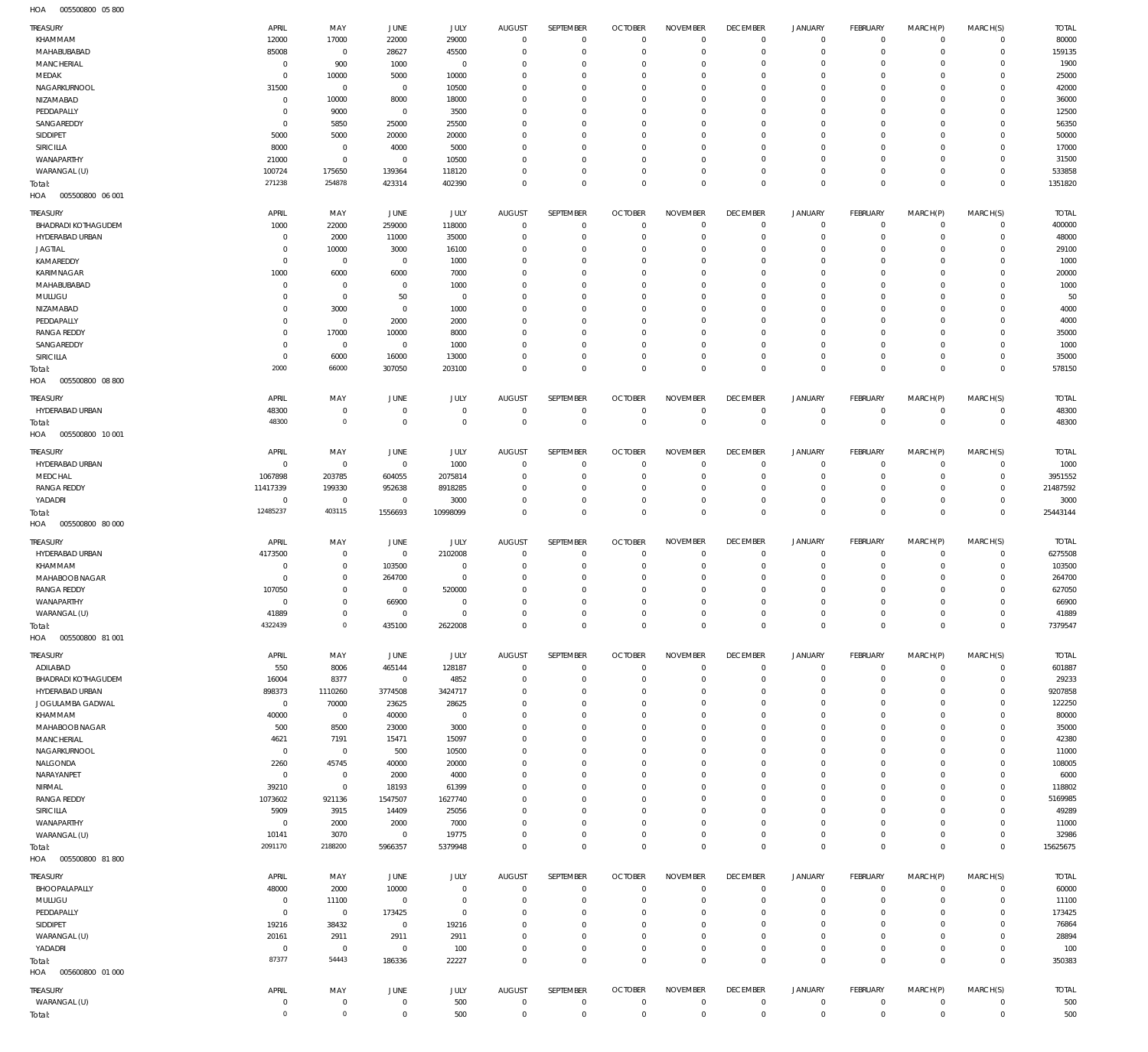005600800 81 001 HOA

| TREASURY                           | APRIL                            | MAY                           | <b>JUNE</b>                      | JULY                 | <b>AUGUST</b>                   | SEPTEMBER                  | <b>OCTOBER</b>                   | <b>NOVEMBER</b>                | <b>DECEMBER</b>                   | <b>JANUARY</b>             | FEBRUARY                         | MARCH(P)                   | MARCH(S)                     | <b>TOTAL</b>          |
|------------------------------------|----------------------------------|-------------------------------|----------------------------------|----------------------|---------------------------------|----------------------------|----------------------------------|--------------------------------|-----------------------------------|----------------------------|----------------------------------|----------------------------|------------------------------|-----------------------|
| ADILABAD                           | 125                              | 1750                          | $\overline{0}$                   | 3595                 | $\overline{0}$                  | $\mathbf{0}$               | $\overline{0}$                   | $\Omega$                       | $\overline{0}$                    | $\circ$                    | $\overline{0}$                   | $\mathbf{0}$               | $\circ$                      | 5470                  |
| <b>BHADRADI KOTHAGUDEM</b>         | $\overline{0}$                   | $\mathbf 0$                   | 2482                             | $^{\circ}$           | $\mathbf{0}$                    | $\mathbf 0$                | $\overline{0}$                   | $\Omega$                       | $\overline{0}$                    | $\mathbf 0$                | $\mathbf 0$                      | $\Omega$                   | $\mathbf{0}$                 | 2482                  |
| HYDERABAD URBAN                    | $\overline{0}$                   | $\mathbf 0$                   | $\overline{0}$                   | 44522                | $\mathbf 0$                     | $\mathbf 0$                | $\mathbf 0$                      | $\Omega$                       | $\mathbf 0$                       | 0                          | $^{\circ}$                       | $\Omega$                   | $\mathbf 0$                  | 44522                 |
| KARIMNAGAR                         | 140                              | 120                           | 16515                            | 120                  | $\Omega$                        | $\mathbf 0$                | $\mathbf{0}$                     | $\Omega$                       | $\overline{0}$                    | $\mathbf 0$                | $^{\circ}$                       | $\Omega$                   | $\mathbf{0}$                 | 16895                 |
| KHAMMAM<br>MAHABOOB NAGAR          | $\overline{0}$<br>$\overline{0}$ | $\mathbf 0$<br>$\mathbf{0}$   | 575<br>1306                      | 600<br>$\mathbf 0$   | $\mathbf 0$<br>$\Omega$         | $\mathbf 0$<br>$\Omega$    | $\mathbf 0$<br>$\mathbf 0$       | $\Omega$<br>$\Omega$           | $\mathbf 0$<br>$\mathbf 0$        | 0<br>$\Omega$              | $^{\circ}$<br>$\mathbf 0$        | $\Omega$<br>$\Omega$       | $\mathbf 0$<br>$\mathbf 0$   | 1175<br>1306          |
| MAHABUBABAD                        | $\mathbf 0$                      | 1458                          | $\overline{0}$                   | $\mathbf{0}$         | $\Omega$                        | $\mathbf 0$                | $\mathbf 0$                      | $\Omega$                       | $^{\circ}$                        | 0                          | $^{\circ}$                       | $\Omega$                   | $\mathbf 0$                  | 1458                  |
| MEDCHAL                            | 6945                             | 82181                         | 16240                            | 27280                | $\Omega$                        | $\mathbf 0$                | $\mathbf 0$                      | $\Omega$                       | $\mathbf 0$                       | 0                          | $^{\circ}$                       | $\Omega$                   | $\mathbf 0$                  | 132646                |
| NALGONDA                           | 0                                | $\mathbf 0$                   | $\overline{0}$                   | 750                  | $\Omega$                        | $\Omega$                   | $\mathbf 0$                      | $\Omega$                       | $\mathbf 0$                       | 0                          | $\mathbf 0$                      | $\Omega$                   | $\mathbf 0$                  | 750                   |
| SANGAREDDY                         | $\Omega$                         | 949                           | 375                              | $^{\circ}$           | $\mathbf 0$                     | $\mathbf 0$                | $^{\circ}$                       | $\Omega$                       | $\mathbf 0$                       | 0                          | $^{\circ}$                       | $\Omega$                   | $\mathbf 0$                  | 1324                  |
| SIDDIPET                           | $\Omega$                         | $\mathbf 0$                   | 1104                             | $\mathbf 0$          | $\Omega$                        | $\Omega$                   | $\mathbf 0$                      | $\Omega$                       | $\mathbf 0$                       | 0                          | $\mathbf 0$                      | $\Omega$                   | $\mathbf 0$                  | 1104                  |
| SURYAPET                           | $\overline{0}$                   | $\mathbf 0$                   | 10885                            | 2685                 | $\Omega$                        | $\mathbf 0$                | $\mathbf 0$                      | $\Omega$                       | $\overline{0}$                    | $\mathbf 0$                | $\mathbf{0}$                     | $\Omega$                   | $\mathbf{0}$                 | 13570                 |
| WARANGAL (U)                       | $\overline{0}$<br>7210           | $\mathbf 0$<br>86458          | 520<br>50002                     | $\mathbf 0$<br>79552 | $\mathbf 0$<br>$\Omega$         | $\mathbf 0$<br>$\mathbf 0$ | $\bf 0$<br>$\mathbf 0$           | $\mathbf 0$<br>$\Omega$        | $\overline{0}$<br>$\mathbf 0$     | $\mathbf 0$<br>$\mathbf 0$ | $\circ$<br>$\overline{0}$        | $\mathbf 0$<br>$\Omega$    | $\mathbf{0}$<br>$\mathbf 0$  | 520<br>223222         |
| Total:<br>HOA<br>005800102 01 000  |                                  |                               |                                  |                      |                                 |                            |                                  |                                |                                   |                            |                                  |                            |                              |                       |
| TREASURY                           | APRIL                            | MAY                           | <b>JUNE</b>                      | JULY                 | <b>AUGUST</b>                   | SEPTEMBER                  | <b>OCTOBER</b>                   | <b>NOVEMBER</b>                | <b>DECEMBER</b>                   | <b>JANUARY</b>             | FEBRUARY                         | MARCH(P)                   | MARCH(S)                     | <b>TOTAL</b>          |
| HYDERABAD URBAN                    | 58475<br>0                       | 25065                         | $\overline{0}$<br>$\overline{0}$ | 82820                | $\overline{0}$<br>$^{\circ}$    | $\mathbf 0$<br>0           | $\overline{0}$<br>$\overline{0}$ | $\mathbf 0$<br>$\mathbf{0}$    | $\overline{0}$<br>$\overline{0}$  | $\mathbf 0$<br>0           | $\overline{0}$<br>$\overline{0}$ | $\mathbf 0$<br>$\mathbf 0$ | $\overline{0}$<br>$\circ$    | 166360<br>1100        |
| MEDCHAL<br><b>RANGA REDDY</b>      | $\overline{0}$                   | $\overline{0}$<br>$\mathbf 0$ | $\overline{0}$                   | 1100<br>1650         | $\mathbf{0}$                    | $\mathbf 0$                | $\mathbf 0$                      | $\mathbf{0}$                   | $\overline{0}$                    | $\mathbf 0$                | $\overline{0}$                   | $\mathbf 0$                | $\mathbf{0}$                 | 1650                  |
| Total:                             | 58475                            | 25065                         | $\mathbf 0$                      | 85570                | $\mathbf{0}$                    | $\mathbf 0$                | $\overline{0}$                   | $\mathbf 0$                    | $\overline{0}$                    | $\mathbf 0$                | $\overline{0}$                   | $\mathbf 0$                | $\overline{0}$               | 169110                |
| HOA<br>005800200 01 000            |                                  |                               |                                  |                      |                                 |                            |                                  |                                |                                   |                            |                                  |                            |                              |                       |
| <b>TREASURY</b>                    | APRIL                            | MAY                           | <b>JUNE</b>                      | JULY                 | <b>AUGUST</b>                   | SEPTEMBER                  | <b>OCTOBER</b>                   | <b>NOVEMBER</b>                | <b>DECEMBER</b>                   | <b>JANUARY</b>             | FEBRUARY                         | MARCH(P)                   | MARCH(S)                     | <b>TOTAL</b>          |
| MEDAK                              | 0                                | $\mathbf 0$                   | $\overline{0}$                   | 50                   | $\mathbf 0$                     | $\mathbf 0$                | $\overline{0}$                   | $\mathbf{0}$                   | $\overline{0}$                    | $\circ$                    | $\overline{0}$                   | $^{\circ}$                 | $\mathbf{0}$                 | 50                    |
| SIDDIPET                           | $\overline{0}$                   | $\mathbf 0$                   | $\overline{0}$                   | 50                   | $\overline{0}$                  | $\bf 0$                    | $\overline{0}$                   | $\mathbf{0}$                   | $\overline{0}$                    | $\circ$                    | $\overline{0}$                   | $\mathbf 0$                | $\overline{0}$               | 50                    |
| Total:<br>HOA<br>005800800 01 000  | $^{\circ}$                       | $\mathbf 0$                   | $\overline{0}$                   | 100                  | $\mathbf 0$                     | $\mathbf 0$                | $\mathbf 0$                      | $\mathbf 0$                    | $\overline{0}$                    | $\mathbf 0$                | $\overline{0}$                   | $\mathbf 0$                | $\overline{0}$               | 100                   |
| <b>TREASURY</b>                    | APRIL                            | MAY                           | <b>JUNE</b>                      | JULY                 | <b>AUGUST</b>                   | SEPTEMBER                  | <b>OCTOBER</b>                   | <b>NOVEMBER</b>                | <b>DECEMBER</b>                   | <b>JANUARY</b>             | FEBRUARY                         | MARCH(P)                   | MARCH(S)                     | <b>TOTAL</b>          |
| HYDERABAD URBAN                    | 32692                            | $\mathbf 0$                   | 9293                             | $\mathbf 0$          | $\mathbf 0$                     | $\bf 0$                    | $\overline{0}$                   | $\mathbf 0$                    | $\overline{0}$                    | $\circ$                    | $\overline{0}$                   | $\mathbf 0$                | $\overline{0}$               | 41985                 |
| Total:                             | 32692                            | $\mathbf 0$                   | 9293                             | $\mathbf 0$          | $\overline{0}$                  | $\mathbf 0$                | $\overline{0}$                   | $\mathbf 0$                    | $\mathbf 0$                       | $\overline{0}$             | $\mathbf 0$                      | $\overline{0}$             | $\overline{0}$               | 41985                 |
| 005980011 01 000<br>HOA            |                                  |                               |                                  |                      |                                 |                            |                                  |                                |                                   |                            |                                  |                            |                              |                       |
| <b>TREASURY</b>                    | APRIL                            | MAY                           | <b>JUNE</b>                      | JULY                 | <b>AUGUST</b>                   | SEPTEMBER                  | <b>OCTOBER</b>                   | <b>NOVEMBER</b>                | <b>DECEMBER</b>                   | <b>JANUARY</b>             | FEBRUARY                         | MARCH(P)                   | MARCH(S)                     | <b>TOTAL</b>          |
| HYDERABAD URBAN                    | $\overline{0}$                   | 355020                        | $\overline{0}$                   | $\mathbf 0$          | $\mathbf 0$                     | $\mathbf 0$                | $\mathbf 0$                      | $\mathbf{0}$                   | $\overline{0}$                    | $\circ$                    | $\overline{0}$                   | $^{\circ}$                 | $\overline{0}$               | 355020                |
| Total:                             | $\circ$                          | 355020                        | $\overline{0}$                   | $\mathbf{0}$         | $\mathbf{0}$                    | $\mathbf 0$                | $\overline{0}$                   | $\mathbf{0}$                   | $\overline{0}$                    | $\mathbf 0$                | $\overline{0}$                   | $\mathbf 0$                | $\overline{0}$               | 355020                |
| HOA   005980011   02   000         |                                  |                               |                                  |                      |                                 |                            |                                  |                                |                                   |                            |                                  |                            |                              |                       |
| TREASURY                           | APRIL                            | MAY                           | JUNE                             | <b>JULY</b>          | <b>AUGUST</b>                   | SEPTEMBER                  | <b>OCTOBER</b>                   | <b>NOVEMBER</b>                | <b>DECEMBER</b>                   | <b>JANUARY</b>             | FEBRUARY                         | MARCH(P)                   | MARCH(S)                     | <b>TOTAL</b>          |
| HYDERABAD URBAN                    | $\overline{0}$                   | 90000                         | 195800                           | 470500               | $\mathbf{0}$                    | $\mathbf 0$                | $\overline{0}$                   | $\mathbf{0}$                   | $\overline{0}$                    | $\mathbf 0$                | $\overline{0}$                   | $^{\circ}$                 | $\circ$                      | 756300                |
| PAO -LEGISLATURE (TELANGANA)       | $\overline{0}$                   | $\overline{0}$                | $\overline{0}$                   | 767936               | $\mathbf{0}$                    | $\bf 0$                    | $\overline{0}$                   | $\mathbf 0$                    | $\overline{0}$                    | $\circ$                    | $\overline{0}$                   | $\mathbf 0$                | $\overline{0}$               | 767936                |
| Total:                             | $\overline{0}$                   | 90000                         | 195800                           | 1238436              | $\mathbf{0}$                    | $\mathbf 0$                | $\overline{0}$                   | $\mathbf{0}$                   | $\overline{0}$                    | $\mathbf 0$                | $\overline{0}$                   | $\mathbf 0$                | $\overline{0}$               | 1524236               |
| HOA<br>005980800 81 000            |                                  |                               |                                  |                      |                                 |                            |                                  |                                |                                   |                            |                                  |                            |                              |                       |
| <b>TREASURY</b>                    | APRIL                            | MAY                           | <b>JUNE</b>                      | JULY                 | <b>AUGUST</b>                   | SEPTEMBER                  | <b>OCTOBER</b>                   | <b>NOVEMBER</b>                | <b>DECEMBER</b>                   | <b>JANUARY</b>             | FEBRUARY                         | MARCH(P)                   | MARCH(S)                     | <b>TOTAL</b>          |
| HYDERABAD URBAN                    | $\overline{0}$                   | 20000                         | 5550                             | 222879               | $\mathbf{0}$                    | $\mathbf 0$                | $\overline{0}$                   | $\mathbf{0}$                   | $\overline{0}$                    | $\circ$                    | $\overline{0}$                   | $^{\circ}$                 | $\overline{0}$               | 248429                |
| Total:                             | $\circ$                          | 20000                         | 5550                             | 222879               | $\overline{0}$                  | $\mathbf 0$                | $\mathbf 0$                      | $\overline{0}$                 | $\mathbf 0$                       | $\overline{0}$             | $\mathbf 0$                      | $\overline{0}$             | $\overline{0}$               | 248429                |
| HOA   007001102   01   000         |                                  |                               |                                  |                      |                                 |                            |                                  |                                |                                   |                            |                                  |                            |                              |                       |
| <b>TREASURY</b>                    | APRIL                            | MAY                           | <b>JUNE</b>                      | <b>JULY</b>          | <b>AUGUST</b>                   | SEPTEMBER                  | <b>OCTOBER</b>                   | <b>NOVEMBER</b>                | <b>DECEMBER</b>                   | <b>JANUARY</b>             | FEBRUARY                         | MARCH(P)                   | MARCH(S)                     | <b>TOTAL</b>          |
| ADILABAD                           | $\overline{0}$                   | 14200                         | 14300                            | 49200                | $\Omega$                        | $\Omega$                   | $\overline{0}$                   | $\Omega$                       | $\Omega$                          | $\mathbf 0$                | $\Omega$                         | $\Omega$                   | $\Omega$                     | 77700                 |
| <b>BHADRADI KOTHAGUDEM</b>         | $\,0\,$                          | 1000                          | 1800                             | 8700                 | $\overline{0}$                  | $\mathbf 0$                | $\overline{0}$                   | $\mathbf 0$                    | $\overline{0}$                    | $\circ$                    | $\overline{0}$                   | $\mathbf 0$                | $\circ$                      | 11500                 |
| HYDERABAD URBAN<br>JANGAON         | $\mathbf 0$<br>$\mathbf 0$       | 3000<br>$\overline{0}$        | 14400<br>132940                  | $-606850$<br>8700    | $\mathbf 0$<br>$\mathbf{0}$     | $\bf 0$<br>$\mathbf 0$     | $\mathbf 0$<br>$\mathbf{0}$      | $\mathbf 0$<br>$\mathbf 0$     | $\overline{0}$<br>$\overline{0}$  | 0<br>$\mathbf 0$           | $\overline{0}$<br>$\mathbf{0}$   | $\mathbf 0$<br>0           | $\circ$<br>$\mathbf{0}$      | -589450<br>141640     |
| JOGULAMBA GADWAL                   | $\,0\,$                          | $\mathbf 0$                   | $\overline{0}$                   | 4090                 | $\mathbf{0}$                    | $\mathbf 0$                | $\mathbf 0$                      | $\mathbf 0$                    | $\overline{0}$                    | 0                          | $\mathbf{0}$                     | 0                          | $\mathbf{0}$                 | 4090                  |
| KAMAREDDY                          | $\,0\,$                          | $\mathbf 0$                   | 293290                           | 57550                | $\mathbf 0$                     | $\mathbf 0$                | $\mathbf{0}$                     | $\mathbf 0$                    | $\overline{0}$                    | $\mathbf 0$                | $\mathbf{0}$                     | $\Omega$                   | $\mathbf{0}$                 | 350840                |
| KARIMNAGAR                         | 8500                             | 104000                        | 33000                            | 104560               | $\mathbf 0$                     | $\mathbf 0$                | $\mathbf 0$                      | $\mathbf 0$                    | $\overline{0}$                    | $\mathbf 0$                | $\mathbf{0}$                     | 0                          | $\mathbf{0}$                 | 250060                |
| KHAMMAM                            | $\,0\,$                          | 5000                          | 10500                            | 53300                | $\mathbf 0$                     | $\mathbf 0$                | $\mathbf{0}$                     | $\mathbf 0$                    | $\overline{0}$                    | $\mathbf 0$                | $\mathbf{0}$                     | 0                          | $\mathbf{0}$                 | 68800                 |
| KOMARAMBHEEM ASIFABAD              | $\mathbf 0$                      | $\overline{0}$                | 3000                             | 174400               | $\mathbf 0$                     | $\mathbf 0$                | $\mathbf{0}$                     | $\mathbf 0$                    | $\overline{0}$                    | $\mathbf 0$                | $\mathbf{0}$                     | $\Omega$                   | $\mathbf{0}$                 | 177400                |
| MAHABOOB NAGAR                     | $\,0\,$                          | 11000                         | 83200                            | $\mathbf 0$          | $\mathbf{0}$                    | $\mathbf 0$                | $\mathbf 0$                      | $\mathbf 0$                    | $\overline{0}$                    | 0                          | $\mathbf{0}$                     | 0                          | $\mathbf{0}$                 | 94200                 |
| MAHABUBABAD<br>MANCHERIAL          | $\mathbf 0$<br>$\mathbf 0$       | $\overline{0}$<br>15100       | 55200<br>134184                  | 406850<br>20950      | $\mathbf 0$<br>$\mathbf 0$      | $\mathbf 0$<br>$\mathbf 0$ | $\mathbf{0}$<br>$\mathbf{0}$     | $\mathbf 0$<br>$\mathbf 0$     | $\overline{0}$<br>$\overline{0}$  | $\mathbf 0$<br>$\mathbf 0$ | $\mathbf{0}$<br>$\mathbf{0}$     | $\Omega$<br>0              | $\mathbf{0}$<br>$\mathbf{0}$ | 462050<br>170234      |
| MEDAK                              | $\mathbf 0$                      | 1900                          | 27900                            | 65600                | $\mathbf 0$                     | $\mathbf 0$                | $\mathbf 0$                      | $\mathbf 0$                    | $\overline{0}$                    | 0                          | $\mathbf{0}$                     | 0                          | $\mathbf{0}$                 | 95400                 |
| MEDCHAL                            | 15000                            | 400                           | 10500                            | 17000                | $\mathbf 0$                     | $\mathbf 0$                | $\mathbf 0$                      | $\mathbf 0$                    | $\overline{0}$                    | $\mathbf 0$                | $\mathbf{0}$                     | $\Omega$                   | $\mathbf{0}$                 | 42900                 |
| NAGARKURNOOL                       | $\,0\,$                          | 2000                          | 33200                            | 1000                 | $\mathbf 0$                     | $\mathbf 0$                | $\mathbf 0$                      | $\mathbf 0$                    | $\overline{0}$                    | 0                          | $\mathbf{0}$                     | 0                          | $\mathbf{0}$                 | 36200                 |
| NALGONDA                           | 110000                           | $\overline{0}$                | $\overline{0}$                   | 100                  | $\mathbf 0$                     | $\mathbf 0$                | $\mathbf 0$                      | $\mathbf 0$                    | $\overline{0}$                    | $\mathbf 0$                | $\mathbf{0}$                     | $\Omega$                   | $\mathbf{0}$                 | 110100                |
| NIRMAL                             | $\,0\,$                          | $\mathbf 0$                   | 1800                             | 100                  | $\mathbf 0$                     | $\mathbf 0$                | $\mathbf{0}$                     | $\mathbf 0$                    | $\overline{0}$                    | $\mathbf 0$                | $\mathbf{0}$                     | $\Omega$                   | $\mathbf{0}$                 | 1900                  |
| NIZAMABAD                          | $\,0\,$                          | $\overline{0}$                | $-19700$                         | 1300                 | $\mathbf 0$                     | $\mathbf 0$                | $\mathbf 0$                      | $\mathbf 0$                    | $\overline{0}$                    | 0                          | $\mathbf{0}$                     | 0                          | $\mathbf{0}$                 | $-18400$              |
| PEDDAPALLY<br><b>RANGA REDDY</b>   | $\mathbf 0$<br>5000              | 115000<br>$-219600$           | $\overline{0}$<br>18400          | $\mathbf 0$<br>47250 | $\mathbf 0$<br>$\mathbf{0}$     | $\mathbf 0$<br>$\mathbf 0$ | $\mathbf{0}$<br>$\mathbf{0}$     | $\mathbf 0$<br>$\mathbf 0$     | $\overline{0}$<br>$\overline{0}$  | $\mathbf 0$<br>$\mathbf 0$ | $\mathbf{0}$<br>$\mathbf{0}$     | $\Omega$<br>0              | $\mathbf{0}$<br>$\mathbf{0}$ | 115000<br>$-148950$   |
| SANGAREDDY                         | $\,0\,$                          | 5500                          | 6200                             | 131050               | $\mathbf 0$                     | $\mathbf 0$                | $\mathbf 0$                      | $\mathbf 0$                    | $\overline{0}$                    | 0                          | $\mathbf{0}$                     | $\Omega$                   | $\mathbf{0}$                 | 142750                |
| SIDDIPET                           | $\overline{0}$                   | $\mathbf 0$                   | 8800                             | 2000                 | $\mathbf 0$                     | $\mathbf 0$                | $\mathbf{0}$                     | $\mathbf 0$                    | $\overline{0}$                    | $\mathbf 0$                | $\mathbf{0}$                     | $\Omega$                   | $\mathbf{0}$                 | 10800                 |
| WANAPARTHY                         | $\mathbf 0$                      | $\mathbf 0$                   | $\overline{0}$                   | 5000                 | $\mathbf{0}$                    | $\mathbf 0$                | $\mathbf 0$                      | $\mathbf 0$                    | $\overline{0}$                    | 0                          | $\mathbf{0}$                     | 0                          | $\mathbf{0}$                 | 5000                  |
| WARANGAL (R)                       | $\mathbf 0$                      | $\bf 0$                       | 62480                            | 44460                | $\mathbf 0$                     | $\mathbf 0$                | $\mathbf{0}$                     | $\mathbf 0$                    | $\overline{0}$                    | $\mathbf 0$                | $\mathbf{0}$                     | $\Omega$                   | $\mathbf{0}$                 | 106940                |
| WARANGAL (U)                       | $\,0\,$                          | $\mathbf 0$                   | $\overline{0}$                   | 3100                 | $\mathbf 0$                     | $\mathbf 0$                | $\mathbf{0}$                     | $\mathbf 0$                    | $\overline{0}$                    | $\mathbf 0$                | $\mathbf{0}$                     | 0                          | $\mathbf{0}$                 | 3100                  |
| YADADRI                            | $\,0\,$                          | $\overline{0}$                | $\mathbf 0$                      | 8000                 | $\mathbf{0}$                    | $\bf 0$                    | $\mathbf 0$                      | $\mathbf 0$                    | $\overline{0}$                    | $\mathbf 0$                | $\circ$                          | $\mathbf 0$                | $\circ$                      | 8000                  |
| Total:<br>HOA<br>007001501 01 000  | 138500                           | 58500                         | 925394                           | 607410               | $\overline{0}$                  | $\mathbf 0$                | $\overline{0}$                   | $\mathbf 0$                    | $\overline{0}$                    | $\mathbf 0$                | $\overline{0}$                   | $\mathbf 0$                | $\overline{0}$               | 1729804               |
|                                    |                                  |                               |                                  |                      |                                 |                            |                                  |                                |                                   |                            |                                  |                            |                              |                       |
| <b>TREASURY</b><br>HYDERABAD URBAN | APRIL<br>$\,0\,$                 | MAY<br>$\mathbf 0$            | JUNE<br>30200                    | JULY<br>$\mathbf 0$  | <b>AUGUST</b><br>$\overline{0}$ | SEPTEMBER<br>$\mathbf 0$   | <b>OCTOBER</b><br>$\overline{0}$ | <b>NOVEMBER</b><br>$\mathbf 0$ | <b>DECEMBER</b><br>$\overline{0}$ | <b>JANUARY</b><br>$\circ$  | FEBRUARY<br>$\overline{0}$       | MARCH(P)<br>$\circ$        | MARCH(S)<br>$\overline{0}$   | <b>TOTAL</b><br>30200 |
| Total:                             | $\circ$                          | $\mathbf 0$                   | 30200                            | $\,0\,$              | $\mathbf 0$                     | $\bf 0$                    | $\mathbf 0$                      | $\mathbf 0$                    | $\mathbf 0$                       | $\,0\,$                    | $\mathbf 0$                      | $\mathbb O$                | $\,0\,$                      | 30200                 |
|                                    |                                  |                               |                                  |                      |                                 |                            |                                  |                                |                                   |                            |                                  |                            |                              |                       |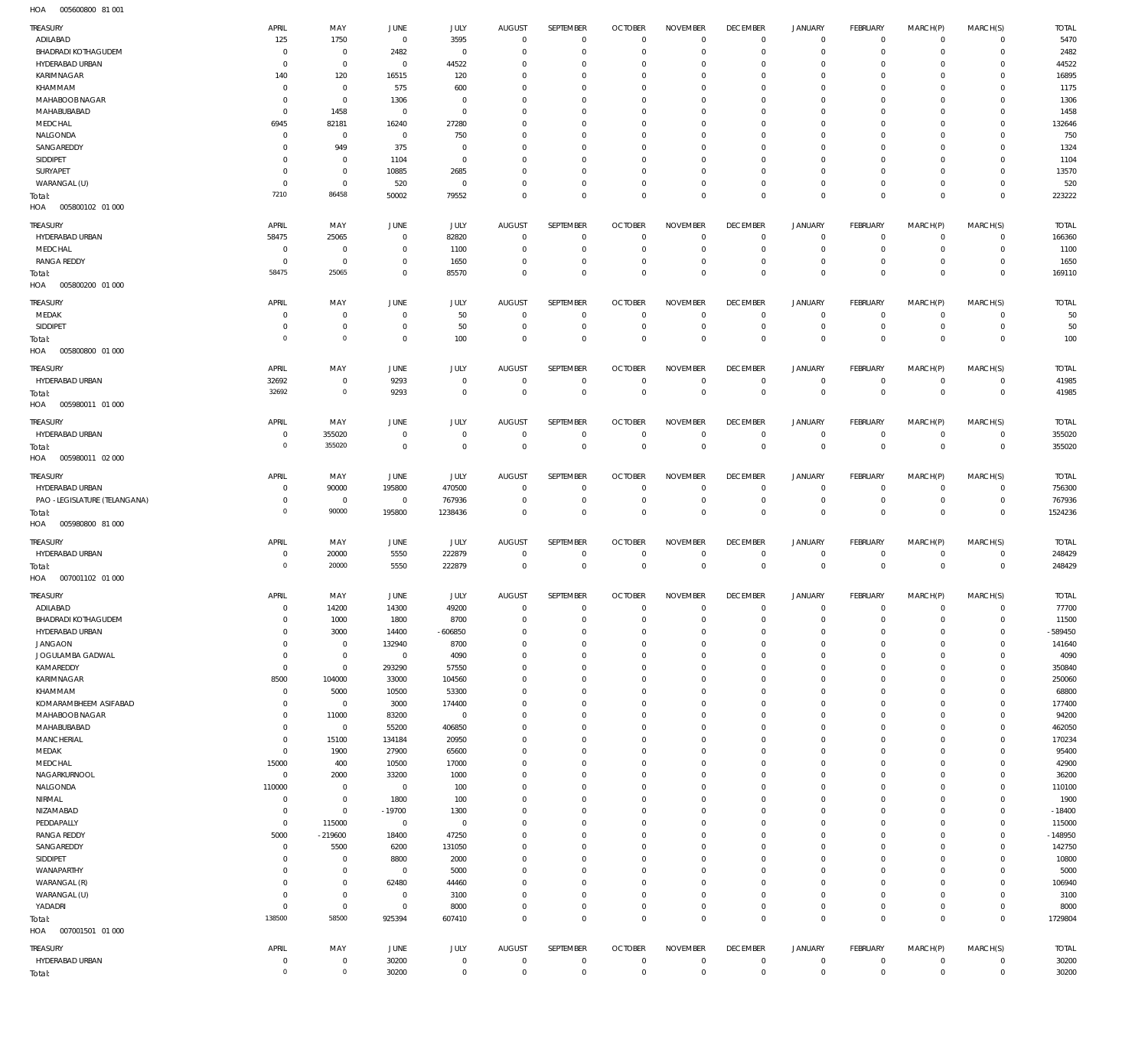007001501 02 000 HOA

| 110 <sub>m</sub><br><b>UUTUUTUUT UZUU</b> |                |                     |                |             |                |                  |                |                 |                 |                     |                 |             |                |              |
|-------------------------------------------|----------------|---------------------|----------------|-------------|----------------|------------------|----------------|-----------------|-----------------|---------------------|-----------------|-------------|----------------|--------------|
| TREASURY                                  | APRIL          | MAY                 | JUNE           | JULY        | <b>AUGUST</b>  | SEPTEMBER        | <b>OCTOBER</b> | <b>NOVEMBER</b> | <b>DECEMBER</b> | <b>JANUARY</b>      | <b>FEBRUARY</b> | MARCH(P)    | MARCH(S)       | <b>TOTAL</b> |
| WARANGAL (U)                              | $\overline{0}$ | 39768               | 9226           | $\mathbf 0$ | $^{\circ}$     | $\mathbf 0$      | $\mathbf 0$    | $\mathbf 0$     | $\mathbf 0$     | $\mathbf 0$         | $\overline{0}$  | $\mathbf 0$ | $\mathbf{0}$   | 48994        |
| Total:                                    | $\Omega$       | 39768               | 9226           | $\mathbf 0$ | $\overline{0}$ | $\mathbf 0$      | $\overline{0}$ | $\mathbf 0$     | $\mathbf 0$     | $\mathbf 0$         | $\overline{0}$  | $\mathbf 0$ | $\overline{0}$ | 48994        |
| HOA<br>007001501 81 000                   |                |                     |                |             |                |                  |                |                 |                 |                     |                 |             |                |              |
|                                           |                |                     |                |             |                |                  |                |                 |                 |                     |                 |             |                |              |
| TREASURY                                  | APRIL          | MAY                 | JUNE           | JULY        | <b>AUGUST</b>  | <b>SEPTEMBER</b> | <b>OCTOBER</b> | <b>NOVEMBER</b> | <b>DECEMBER</b> | <b>JANUARY</b>      | <b>FEBRUARY</b> | MARCH(P)    | MARCH(S)       | <b>TOTAL</b> |
| HYDERABAD URBAN                           | C              | 1000                | 15210          | 47300       | $\overline{0}$ | $\mathbf 0$      | $^{\circ}$     | $^{\circ}$      | $\overline{0}$  | 0                   | $\mathbf 0$     | $\mathbf 0$ | $\mathbf 0$    | 63510        |
| KAMAREDDY                                 | -C             | $\overline{0}$      | $^{\circ}$     | 500         | 0              | $\mathbf 0$      | $^{\circ}$     | $^{\circ}$      | $^{\circ}$      | 0                   | $^{\circ}$      | $\mathbf 0$ | $\mathbf{0}$   | 500          |
| KARIMNAGAR                                | $\Omega$       | $\mathbb O$         | 1000           | $\mathbf 0$ | 0              | $\mathbf{0}$     | 0              | 0               | 0               | 0                   | $\mathbf 0$     | 0           | $\mathbf 0$    | 1000         |
| SANGAREDDY                                | $\Omega$       | $\mathbb O$         | $\mathbf 0$    | 1000        | 0              | $\mathbf 0$      | 0              | $^{\circ}$      | $^{\circ}$      | 0                   | $^{\circ}$      | $\mathbf 0$ | $\mathbf 0$    | 1000         |
| Total:                                    | $\Omega$       | 1000                | 16210          | 48800       | $\mathbf 0$    | $\mathbf 0$      | $\mathbf 0$    | $\mathbf 0$     | $\mathbf 0$     | $\mathbf 0$         | $\overline{0}$  | $\mathbf 0$ | $\mathbf 0$    | 66010        |
| 007001800 01 000<br>HOA                   |                |                     |                |             |                |                  |                |                 |                 |                     |                 |             |                |              |
|                                           |                |                     |                |             |                |                  |                |                 |                 |                     |                 |             |                |              |
| TREASURY                                  | APRIL          | MAY                 | JUNE           | JULY        | <b>AUGUST</b>  | <b>SEPTEMBER</b> | <b>OCTOBER</b> | <b>NOVEMBER</b> | <b>DECEMBER</b> | <b>JANUARY</b>      | <b>FEBRUARY</b> | MARCH(P)    | MARCH(S)       | <b>TOTAL</b> |
| HYDERABAD URBAN                           | $\Omega$       | $\overline{0}$      | $\mathbb O$    | 107306      | $^{\circ}$     | $\mathbf{0}$     | $\mathbf 0$    | $\mathbf 0$     | $\mathbf 0$     | 0                   | $\mathbf 0$     | $\mathbf 0$ | $\mathbf{0}$   | 107306       |
| KARIMNAGAR                                | 0              | $\mathbf 0$         | $\overline{0}$ | 30          | 0              | $\mathbf{0}$     | 0              | $^{\circ}$      | 0               | 0                   | $^{\circ}$      | $\mathbf 0$ | $\mathbf 0$    | 30           |
| KHAMMAM                                   | $\Omega$       | $\mathbb O$         | $\overline{0}$ | 158750      | 0              | $\mathbf{0}$     | 0              | $\mathbf 0$     | $^{\circ}$      | $\mathbf 0$         | $\mathbf 0$     | $\mathbf 0$ | $\mathbf 0$    | 158750       |
| NAGARKURNOOL                              | $\Omega$       | 11500               | 360            | 104         | 0              | $\mathbf{0}$     | 0              | $\mathbf 0$     | 0               | 0                   | $\mathbf 0$     | $\Omega$    | $^{\circ}$     | 11964        |
| NIZAMABAD                                 | 0              |                     | 37964          | $^{\circ}$  | 0              | $\mathbf{0}$     | 0              | $\mathbf 0$     | 0               | 0                   | 0               | 0           | $^{\circ}$     | 37964        |
|                                           |                | $\mathbf 0$         |                |             |                |                  |                |                 |                 |                     |                 |             |                |              |
| VIKARABAD                                 | 0              | $\overline{0}$      | $\mathbb O$    | 1946        | 0              | $\mathbf{0}$     | 0              | $\mathbf 0$     | 0               | 0                   | $\mathbf 0$     | $\mathbf 0$ | $\mathbf 0$    | 1946         |
| WANAPARTHY                                | 684            | $\,0\,$             | $^{\circ}$     | 238         | 0              | $\mathbf{0}$     | 0              | $^{\circ}$      | $^{\circ}$      | $\mathbf 0$         | $\mathbf 0$     | $\mathbf 0$ | $\mathbf 0$    | 922          |
| Total:                                    | 684            | 11500               | 38324          | 268374      | $^{\circ}$     | $\mathbf 0$      | $^{\circ}$     | $\mathbf 0$     | $\mathbf 0$     | $\mathbf 0$         | $\overline{0}$  | $\mathbf 0$ | $\mathbf 0$    | 318882       |
| HOA<br>007001800 04 000                   |                |                     |                |             |                |                  |                |                 |                 |                     |                 |             |                |              |
| TREASURY                                  | APRIL          | MAY                 | JUNE           | JULY        | <b>AUGUST</b>  | <b>SEPTEMBER</b> | <b>OCTOBER</b> | <b>NOVEMBER</b> | <b>DECEMBER</b> | <b>JANUARY</b>      | <b>FEBRUARY</b> | MARCH(P)    | MARCH(S)       | <b>TOTAL</b> |
|                                           |                |                     |                |             |                |                  |                |                 |                 |                     |                 |             |                |              |
| KHAMMAM                                   | C              | $\mathbf 0$         | 3000           | 82429       | $\overline{0}$ | $\mathbf{0}$     | $^{\circ}$     | $^{\circ}$      | $\overline{0}$  | 0                   | $^{\circ}$      | $\mathbf 0$ | $\mathbf 0$    | 85429        |
| NALGONDA                                  | -C             | $\mathbf 0$         | $^{\circ}$     | 33381       | 0              | $\mathbf{0}$     | $^{\circ}$     | $^{\circ}$      | $^{\circ}$      | $\mathsf{O}\xspace$ | $^{\circ}$      | $\mathbf 0$ | $\mathbf 0$    | 33381        |
| SANGAREDDY                                | 0              | $\mathbf 0$         | $^{\circ}$     | 273630      | 0              | $\mathbf{0}$     | 0              | $^{\circ}$      | 0               | 0                   | $^{\circ}$      | 0           | $\mathbf 0$    | 273630       |
| SURYAPET                                  | 0              | $\mathbf 0$         | 140900         | $\mathbf 0$ | 0              | $\mathbf 0$      | $^{\circ}$     | $^{\circ}$      | $^{\circ}$      | $\mathsf{O}\xspace$ | $^{\circ}$      | $\mathbf 0$ | $\mathbf 0$    | 140900       |
| Total:                                    | $\Omega$       | $\mathbb O$         | 143900         | 389440      | $\Omega$       | $\mathsf 0$      | $^{\circ}$     | $\mathbf 0$     | $\mathbf 0$     | $\mathbf 0$         | $\overline{0}$  | $\mathbf 0$ | $\overline{0}$ | 533340       |
| HOA<br>007001800 80 000                   |                |                     |                |             |                |                  |                |                 |                 |                     |                 |             |                |              |
|                                           |                |                     |                |             |                |                  |                |                 |                 |                     |                 |             |                |              |
| TREASURY                                  | APRIL          | MAY                 | JUNE           | JULY        | <b>AUGUST</b>  | <b>SEPTEMBER</b> | <b>OCTOBER</b> | <b>NOVEMBER</b> | <b>DECEMBER</b> | <b>JANUARY</b>      | <b>FEBRUARY</b> | MARCH(P)    | MARCH(S)       | <b>TOTAL</b> |
| <b>BHADRADI KOTHAGUDEM</b>                | 0              | $\mathbf 0$         | 28590          | 4000        | 0              | $\mathbf{0}$     | $^{\circ}$     | $^{\circ}$      | $\overline{0}$  | 0                   | $^{\circ}$      | 0           | $\mathbf{0}$   | 32590        |
| <b>JAGTIAL</b>                            | $\Omega$       | $\mathbf 0$         | 14800          | $^{\circ}$  | 0              | $\mathbf{0}$     | 0              | $^{\circ}$      | $^{\circ}$      | $\mathbf 0$         | $^{\circ}$      | $\mathbf 0$ | $\mathbf 0$    | 14800        |
| KOMARAMBHEEM ASIFABAD                     | 0              | 120                 | $^{\circ}$     | $^{\circ}$  | 0              | $\mathbf{0}$     | 0              | $^{\circ}$      | 0               | 0                   | $^{\circ}$      | $\mathbf 0$ | $\mathbf 0$    | 120          |
| NIRMAL                                    | 0              | $\,0\,$             | $\mathbf 0$    | 5000        | 0              | $\mathbf 0$      | 0              | $\mathbf 0$     | $\mathbf 0$     | $\mathsf{O}\xspace$ | $^{\circ}$      | $\mathbf 0$ | $\mathbf 0$    | 5000         |
|                                           | $\Omega$       | 120                 | 43390          | 9000        | $^{\circ}$     | $\mathbf 0$      | $\mathbf 0$    | $\mathbf 0$     | $\mathbf 0$     | $\mathbf 0$         | $\overline{0}$  | $\mathbf 0$ | $\mathbf 0$    | 52510        |
| Total:                                    |                |                     |                |             |                |                  |                |                 |                 |                     |                 |             |                |              |
| HOA<br>007001800 81 000                   |                |                     |                |             |                |                  |                |                 |                 |                     |                 |             |                |              |
| TREASURY                                  | APRIL          | MAY                 | JUNE           | JULY        | <b>AUGUST</b>  | SEPTEMBER        | <b>OCTOBER</b> | <b>NOVEMBER</b> | <b>DECEMBER</b> | <b>JANUARY</b>      | FEBRUARY        | MARCH(P)    | MARCH(S)       | <b>TOTAL</b> |
| <b>BHADRADI KOTHAGUDEM</b>                | C              | $\mathbf 0$         | 70300          | 11000       | $\overline{0}$ | $\mathbf{0}$     | $^{\circ}$     | $^{\circ}$      | 0               | 0                   | $^{\circ}$      | $\mathbf 0$ | $\mathbf 0$    | 81300        |
| HYDERABAD URBAN                           | 5764           | 5764                | 6824           | 1408786     | 0              | $\mathbf{0}$     | 0              | $^{\circ}$      | 0               | 0                   | $^{\circ}$      | $\mathbf 0$ | $\mathbf 0$    | 1427138      |
|                                           |                |                     |                |             |                |                  |                |                 |                 |                     |                 |             |                |              |
| <b>JAGTIAL</b>                            | C              | 23246               | $\mathbf 0$    | $\mathbf 0$ | 0              | $\mathbf{0}$     | 0              | $\mathbf 0$     | 0               | $\mathbf 0$         | $\mathbf 0$     | 0           | $^{\circ}$     | 23246        |
| KAMAREDDY                                 | -0             | $\,0\,$             | 3810           | 510         | 0              | $\mathbf{0}$     | 0              | $\mathbf 0$     | 0               | $\mathbf 0$         | $\mathbf 0$     | 0           | $^{\circ}$     | 4320         |
| KARIMNAGAR                                | -0             | 2070                | 1050           | 102214      | 0              | $\mathbf{0}$     | 0              | 0               | 0               | $\mathbf 0$         | $\mathbf 0$     | 0           | $^{\circ}$     | 105334       |
| KHAMMAM                                   | -0             | $\mathbf 0$         | $\mathbf 0$    | 2100        | 0              | $\mathbf{0}$     | 0              | $\mathbf 0$     | 0               | $\mathbf 0$         | $\mathbf 0$     | 0           | $\mathbf 0$    | 2100         |
| MAHABOOB NAGAR                            | $\Omega$       | $\overline{0}$      | 6456           | 498         | 0              | $\mathbf{0}$     | 0              | $\mathbf 0$     | 0               | $\mathbf 0$         | $\mathbf 0$     | 0           | $^{\circ}$     | 6954         |
| <b>MANCHERIAL</b>                         | $\Omega$       | $\overline{0}$      | $\mathbf 0$    | 1420        | 0              | $\mathbf{0}$     | 0              | $\mathbf 0$     | 0               | $\mathbf 0$         | 0               | 0           | $\mathbf 0$    | 1420         |
| MEDAK                                     |                | $\mathbf 0$         | $^{\circ}$     | 117890      | $\Omega$       | $\mathbf{0}$     | 0              | $^{\circ}$      | 0               | $\mathbf 0$         | $\mathbf 0$     | 0           | $\mathbf 0$    | 117890       |
| NAGARKURNOOL                              | $\Omega$       | 1812                | 1598           | 2328        | $\mathbf 0$    | $\mathbf 0$      | $\mathbf 0$    | $\mathbf{0}$    | $\mathbf 0$     | $\mathbf 0$         | $\mathbf 0$     | $\mathbf 0$ | $\mathbf{0}$   | 5738         |
|                                           |                |                     |                |             |                |                  |                | $\cap$          | $\Omega$        | $\Omega$            | $\cap$          |             | $\Omega$       |              |
| PEDDAPALLY                                |                | 27450               |                | $\cap$      | $\cap$         | $\Omega$         | $\cap$         |                 |                 |                     |                 |             |                | 27450        |
| SANGAREDDY                                | $\overline{0}$ | $\,0\,$             | $\mathbf 0$    | 37279       | 0              | $\mathbf{0}$     | $^{\circ}$     | $^{\circ}$      | $^{\circ}$      | $\mathsf{O}\xspace$ | $\mathbf 0$     | $\mathbf 0$ | $\mathbf 0$    | 37279        |
| WARANGAL (R)                              | $^{\circ}$     | $\,0\,$             | 4400           | $\mathbf 0$ | $^{\circ}$     | $\mathbf 0$      | $\mathbf 0$    | $\mathbb O$     | $\mathbf 0$     | $\mathsf{O}\xspace$ | $\overline{0}$  | $\mathbf 0$ | $\circ$        | 4400         |
| Total:                                    | 5764           | 60342               | 94438          | 1684025     | $\mathbf 0$    | $\mathsf 0$      | $\mathbf 0$    | $\mathbf 0$     | $\mathbf 0$     | $\mathbf 0$         | $\overline{0}$  | $\mathbf 0$ | $\overline{0}$ | 1844569      |
| HOA   007001900   01   000                |                |                     |                |             |                |                  |                |                 |                 |                     |                 |             |                |              |
|                                           |                |                     |                |             |                |                  |                |                 |                 |                     |                 |             |                |              |
| TREASURY                                  | APRIL          | MAY                 | JUNE           | JULY        | <b>AUGUST</b>  | SEPTEMBER        | <b>OCTOBER</b> | <b>NOVEMBER</b> | <b>DECEMBER</b> | <b>JANUARY</b>      | <b>FEBRUARY</b> | MARCH(P)    | MARCH(S)       | <b>TOTAL</b> |
| SURYAPET                                  | $^{\circ}$     | $\,0\,$             | $-58671$       | $-10252$    | $\mathbf 0$    | $\mathbf 0$      | $\mathbf 0$    | $\mathbf 0$     | $\,0\,$         | $\mathsf{O}\xspace$ | $\overline{0}$  | $\mathbf 0$ | $\overline{0}$ | $-68923$     |
| Total:                                    | $\Omega$       | $\mathbb O$         | $-58671$       | $-10252$    | $\mathbf 0$    | $\mathsf 0$      | $\overline{0}$ | $\mathsf 0$     | $\mathbb O$     | $\mathsf 0$         | $\overline{0}$  | $\mathbb O$ | $\overline{0}$ | $-68923$     |
|                                           |                |                     |                |             |                |                  |                |                 |                 |                     |                 |             |                |              |
| TREASURY                                  | APRIL          | MAY                 | JUNE           | <b>JULY</b> | <b>AUGUST</b>  | SEPTEMBER        | <b>OCTOBER</b> | <b>NOVEMBER</b> | <b>DECEMBER</b> | <b>JANUARY</b>      | <b>FEBRUARY</b> | MARCH(P)    | MARCH(S)       | <b>TOTAL</b> |
|                                           |                |                     |                |             |                |                  |                |                 |                 |                     |                 |             |                |              |
| NIZAMABAD                                 | 205000         | $\,0\,$             | $\mathbf 0$    | $\mathbf 0$ | $\overline{0}$ | $\mathbf 0$      | 0              | $^{\circ}$      | $\mathbf 0$     | 0                   | $\overline{0}$  | 0           | $\circ$        | 205000       |
| SIDDIPET                                  | $\mathbf 0$    | $\,0\,$             | 160000         | $\mathbf 0$ | $^{\circ}$     | $\mathsf 0$      | $\,0\,$        | $\mathbb O$     | $\,0\,$         | $\mathsf{O}\xspace$ | $\overline{0}$  | $\mathbf 0$ | $\circ$        | 160000       |
| Total:                                    | 205000         | $\mathsf{O}$        | 160000         | $\mathbf 0$ | $\mathbf{0}$   | $\mathsf 0$      | $\mathbf 0$    | $\mathbf 0$     | $\mathbf 0$     | $\mathsf 0$         | $\overline{0}$  | $\mathbf 0$ | $\overline{0}$ | 365000       |
| HOA<br>007002800 81 000                   |                |                     |                |             |                |                  |                |                 |                 |                     |                 |             |                |              |
|                                           | APRIL          | MAY                 | JUNE           | <b>JULY</b> | <b>AUGUST</b>  |                  | <b>OCTOBER</b> | <b>NOVEMBER</b> |                 |                     | FEBRUARY        | MARCH(P)    | MARCH(S)       | <b>TOTAL</b> |
| TREASURY                                  |                |                     |                |             |                | SEPTEMBER        |                |                 | <b>DECEMBER</b> | <b>JANUARY</b>      |                 |             |                |              |
| MEDAK                                     | $^{\circ}$     | $\,0\,$             | $\,0\,$        | 10164       | $\mathbf{0}$   | $\mathbf 0$      | $\,0\,$        | $\mathbb O$     | $\,0\,$         | $\mathsf{O}\xspace$ | $\overline{0}$  | $\mathbf 0$ | $\circ$        | 10164        |
| Total:                                    | $\overline{0}$ | $\mathbb O$         | $\mathbb O$    | 10164       | $\mathbf 0$    | $\mathsf 0$      | $\overline{0}$ | $\mathbf 0$     | $\mathbb O$     | $\mathsf 0$         | $\overline{0}$  | $\mathbb O$ | $\overline{0}$ | 10164        |
| 007060101 01 000<br>HOA                   |                |                     |                |             |                |                  |                |                 |                 |                     |                 |             |                |              |
| TREASURY                                  | APRIL          | MAY                 | JUNE           | JULY        | <b>AUGUST</b>  | SEPTEMBER        | <b>OCTOBER</b> | <b>NOVEMBER</b> | <b>DECEMBER</b> | <b>JANUARY</b>      | <b>FEBRUARY</b> | MARCH(P)    | MARCH(S)       | <b>TOTAL</b> |
|                                           |                |                     |                |             |                |                  |                |                 |                 |                     |                 |             |                |              |
| HYDERABAD URBAN                           | 0              | 2100                | $\mathbb O$    | 100         | $^{\circ}$     | $\mathbf 0$      | $\circ$        | $\mathbf 0$     | $\mathbf 0$     | 0                   | $\overline{0}$  | $\mathbf 0$ | $\mathbf{0}$   | 2200         |
| MAHABOOB NAGAR                            | 0              | 1000                | 2500           | $\mathbf 0$ | $\circ$        | $\mathbf 0$      | $\mathbf 0$    | $\mathbf 0$     | $\mathbf 0$     | $\mathsf{O}\xspace$ | $\overline{0}$  | $\mathbf 0$ | $\mathbf{0}$   | 3500         |
| NALGONDA                                  | 0              | 5500                | $\mathbf 0$    | $\mathbf 0$ | 0              | $\mathbf 0$      | $\mathbf 0$    | $\mathbf 0$     | $\mathbf 0$     | $\mathsf{O}\xspace$ | $\mathbf 0$     | $\mathbf 0$ | $\mathbf 0$    | 5500         |
| YADADRI                                   | 72955          | $\mathbb O$         | $\mathbb O$    | $\mathbf 0$ | $^{\circ}$     | $\mathbf 0$      | $\mathbf 0$    | $\mathbf 0$     | $\mathbf 0$     | $\mathsf{O}\xspace$ | $\mathbf 0$     | $\mathbf 0$ | $\mathbf 0$    | 72955        |
| Total:                                    | 72955          | 8600                | 2500           | 100         | $\mathbf 0$    | $\mathsf 0$      | $\mathbf 0$    | $\mathbf 0$     | $\mathbf 0$     | $\mathsf{O}\xspace$ | $\mathbf 0$     | $\mathbf 0$ | $\overline{0}$ | 84155        |
| 007060101 02 000<br>HOA                   |                |                     |                |             |                |                  |                |                 |                 |                     |                 |             |                |              |
|                                           |                |                     |                |             |                |                  |                |                 |                 |                     |                 |             |                |              |
|                                           |                |                     |                | JULY        | <b>AUGUST</b>  | SEPTEMBER        | <b>OCTOBER</b> | <b>NOVEMBER</b> | <b>DECEMBER</b> | <b>JANUARY</b>      | FEBRUARY        | MARCH(P)    | MARCH(S)       | <b>TOTAL</b> |
| TREASURY                                  | APRIL          | MAY                 | JUNE           |             |                |                  |                |                 |                 |                     |                 |             |                |              |
| SANGAREDDY                                | - 0            | 500                 | $\mathbb O$    | $\mathbf 0$ | $\mathbf 0$    | $\mathbf 0$      | $\,0\,$        | $\mathbb O$     | $\mathbb O$     | $\mathsf{O}\xspace$ | $\overline{0}$  | 0           | $\circ$        | 500          |
|                                           | $\overline{0}$ | 500                 | $\mathbb O$    | $\mathbf 0$ | $\mathbf 0$    | $\mathsf 0$      | $\overline{0}$ | $\mathbf 0$     | $\mathbb O$     | $\mathsf 0$         | $\overline{0}$  | $\mathbb O$ | $\overline{0}$ | 500          |
| Total:                                    |                |                     |                |             |                |                  |                |                 |                 |                     |                 |             |                |              |
| HOA   007060101   03   000                |                |                     |                |             |                |                  |                |                 |                 |                     |                 |             |                |              |
| TREASURY                                  | APRIL          | MAY                 | JUNE           | JULY        | <b>AUGUST</b>  | SEPTEMBER        | <b>OCTOBER</b> | <b>NOVEMBER</b> | <b>DECEMBER</b> | <b>JANUARY</b>      | <b>FEBRUARY</b> | MARCH(P)    | MARCH(S)       | <b>TOTAL</b> |
| ADILABAD                                  | 1000           | $\mathbb O$         | $\,0\,$        | 1000        | $\mathbf 0$    | $\mathbf 0$      | $\mathbf 0$    | $\mathbf 0$     | $\mathbf 0$     | $\mathsf{O}\xspace$ | $\overline{0}$  | $\mathbf 0$ | $\circ$        | 2000         |
| <b>BHADRADI KOTHAGUDEM</b>                | $\mathbf 0$    | $\mathsf{O}\xspace$ | 1000           | 1000        | $\mathbf 0$    | $\mathsf 0$      | $\overline{0}$ | $\mathsf 0$     | $\mathbf 0$     | $\mathsf{O}\xspace$ | $\overline{0}$  | $\mathbf 0$ | $\mathbb O$    | 2000         |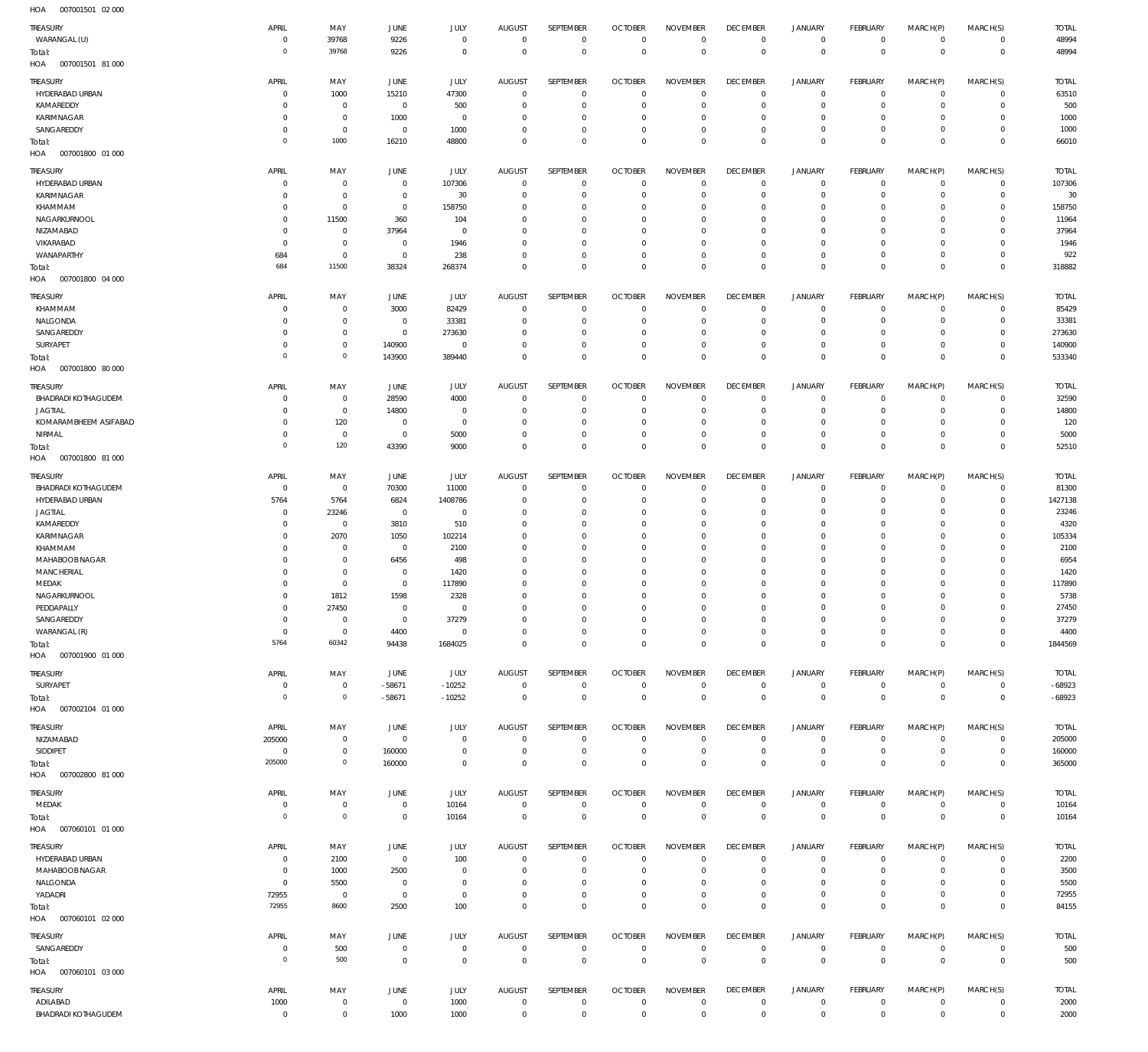007060101 03 000 HOA

| TREASURY<br>HYDERABAD URBAN           | APRIL<br>7000<br>$\overline{0}$ | MAY<br>60200<br>1500    | JUNE<br>125600<br>$\overline{0}$ | JULY<br>138000<br>$\mathbf 0$ | <b>AUGUST</b><br>$\mathbf 0$<br>$\Omega$ | SEPTEMBER<br>$^{\circ}$<br>$\Omega$ | <b>OCTOBER</b><br>$\mathbf 0$<br>$\mathbf 0$ | <b>NOVEMBER</b><br>$\mathbf 0$<br>$\Omega$ | <b>DECEMBER</b><br>$\overline{0}$<br>$\mathbf 0$ | <b>JANUARY</b><br>$\mathbf 0$<br>0 | FEBRUARY<br>$\overline{0}$<br>$\mathbf{0}$ | MARCH(P)<br>$\mathbf{0}$<br>$\Omega$ | MARCH(S)<br>$\circ$<br>$\mathbf 0$ | <b>TOTAL</b><br>330800 |
|---------------------------------------|---------------------------------|-------------------------|----------------------------------|-------------------------------|------------------------------------------|-------------------------------------|----------------------------------------------|--------------------------------------------|--------------------------------------------------|------------------------------------|--------------------------------------------|--------------------------------------|------------------------------------|------------------------|
| JAGTIAL<br>KAMAREDDY                  | $\overline{0}$                  | 1000                    | $\overline{0}$                   | $^{\circ}$                    | $\Omega$                                 | $\Omega$                            | $\mathbf 0$                                  | $\Omega$                                   | $\Omega$                                         | $\Omega$                           | $^{\circ}$                                 | $\Omega$                             | $^{\circ}$                         | 1500<br>1000           |
| KARIMNAGAR                            | 2500                            | 10000                   | 31200                            | 6000                          | $\Omega$                                 | $\Omega$                            | $\mathbf 0$                                  | $\Omega$                                   | $\mathbf 0$                                      | 0                                  | $^{\circ}$                                 | $\Omega$                             | $^{\circ}$                         | 49700                  |
| MAHABOOB NAGAR                        | $\Omega$                        | 9000                    | 2500                             | 3500                          | $\Omega$                                 | $\Omega$                            | $\Omega$                                     | $\Omega$                                   | $\Omega$                                         | $\Omega$                           | $\Omega$                                   | $\Omega$                             | $\Omega$                           | 15000                  |
| MAHABUBABAD                           | $\Omega$                        | $\mathbf 0$             | 1000                             | $\mathbf 0$                   | $\Omega$                                 | $\Omega$                            | $\mathbf 0$                                  | $\Omega$                                   | $\Omega$                                         | $\Omega$                           | $^{\circ}$                                 | $\Omega$                             | $\mathbf 0$                        | 1000                   |
| <b>MANCHERIAL</b>                     | $\Omega$                        | $\mathbf 0$             | 3000                             | $\Omega$                      | $\Omega$                                 | $\Omega$                            | $\Omega$                                     | $\Omega$                                   | $\Omega$                                         | $\Omega$                           | $\Omega$                                   | $\Omega$                             | $\Omega$                           | 3000                   |
| NAGARKURNOOL                          | $\Omega$                        | $\mathbf 0$             | 800                              | 1000                          | $\Omega$                                 | $\Omega$                            | $\Omega$                                     | $\Omega$                                   | $\Omega$                                         | $\Omega$                           | $\Omega$                                   | $\Omega$                             | $\Omega$                           | 1800                   |
| NALGONDA                              | 1000                            | 14500                   | 2500                             | 11000                         | $\Omega$                                 | $\Omega$                            | $\mathbf 0$                                  | $\Omega$                                   | $\Omega$                                         | $\Omega$                           | $\mathbf 0$                                | $\Omega$                             | $\mathbf 0$                        | 29000                  |
| NIRMAL                                | $\Omega$                        | $\mathbf 0$             | 1000                             | $\Omega$                      | $\Omega$                                 | $\Omega$                            | $\Omega$                                     | $\Omega$                                   | $\Omega$                                         | $\Omega$                           | $\Omega$                                   | $\Omega$                             | $\Omega$                           | 1000                   |
| PEDDAPALLY                            | $\Omega$                        | $\mathbf 0$             | 3500                             | $\Omega$                      | $\Omega$                                 | $\Omega$                            | $\Omega$                                     | $\Omega$                                   | $\Omega$                                         | $\Omega$                           | $\mathbf 0$                                | $\Omega$                             | $\mathbf 0$                        | 3500                   |
| <b>RANGA REDDY</b>                    | $\Omega$                        | 750                     | 500                              | $\Omega$                      | $\Omega$                                 | $\Omega$                            | $\mathbf 0$                                  | $\Omega$                                   | $^{\circ}$                                       | $\Omega$                           | $\mathbf 0$                                | $\Omega$                             | $\mathbf 0$                        | 1250                   |
| SANGAREDDY                            | $\Omega$<br>$\Omega$            | 2000                    | 150                              | $\Omega$<br>$\Omega$          | $\Omega$<br>$\Omega$                     | $\Omega$<br>$\Omega$                | $\Omega$<br>$\mathbf 0$                      | $\Omega$<br>$\Omega$                       | $\Omega$<br>$\mathbf 0$                          | $\Omega$<br>$\Omega$               | $\Omega$<br>$\mathbf 0$                    | $\Omega$<br>$\Omega$                 | $\Omega$<br>$\Omega$               | 2150                   |
| SIDDIPET<br>SIRICILLA                 | O                               | 750<br>$^{\circ}$       | $\overline{0}$<br>300            | 2000                          | $\Omega$                                 | $\Omega$                            | $\Omega$                                     | $\Omega$                                   | $\Omega$                                         | $\Omega$                           | $\Omega$                                   | $\Omega$                             | $\Omega$                           | 750<br>2300            |
| SURYAPET                              | $\Omega$                        | 500                     | 3500                             | 5500                          | $\Omega$                                 | $\Omega$                            | $\Omega$                                     | $\Omega$                                   | $\Omega$                                         | $\Omega$                           | $\Omega$                                   | $\Omega$                             | $\Omega$                           | 9500                   |
| VIKARABAD                             | $\Omega$                        | $\mathbf 0$             | 8000                             | 3000                          | $\Omega$                                 | $\Omega$                            | $\mathbf 0$                                  | $\Omega$                                   | $\mathbf 0$                                      | 0                                  | $\mathbf 0$                                | $\Omega$                             | $\mathbf 0$                        | 11000                  |
| WANAPARTHY                            | $\Omega$                        | $\mathbf 0$             | $^{\circ}$                       | 1620                          | $\Omega$                                 | $\Omega$                            | $\mathbf 0$                                  | $\Omega$                                   | $\mathbf 0$                                      | 0                                  | $^{\circ}$                                 | $\Omega$                             | $\mathbf 0$                        | 1620                   |
| Total:                                | 11500                           | 100200                  | 184550                           | 173620                        | $\Omega$                                 | $\Omega$                            | $\mathbf 0$                                  | $\Omega$                                   | $\mathbf 0$                                      | $\mathbf 0$                        | $\overline{0}$                             | $\Omega$                             | $\overline{0}$                     | 469870                 |
| HOA<br>007060101 05 000               |                                 |                         |                                  |                               |                                          |                                     |                                              |                                            |                                                  |                                    |                                            |                                      |                                    |                        |
| TREASURY                              | APRIL                           | MAY                     | JUNE                             | JULY                          | <b>AUGUST</b>                            | SEPTEMBER                           | <b>OCTOBER</b>                               | <b>NOVEMBER</b>                            | <b>DECEMBER</b>                                  | <b>JANUARY</b>                     | <b>FEBRUARY</b>                            | MARCH(P)                             | MARCH(S)                           | <b>TOTAL</b>           |
| <b>BHADRADI KOTHAGUDEM</b>            | 1000                            | 1000                    | 1000                             | 2000                          | $\mathbf 0$                              | 0                                   | $\overline{0}$                               | $\mathbf{0}$                               | $\overline{0}$                                   | $\mathbf 0$                        | $\overline{0}$                             | $\mathbf 0$                          | $\circ$                            | 5000                   |
| NAGARKURNOOL                          | 1000                            | $^{\circ}$              | $\overline{0}$                   | $^{\circ}$                    | $^{\circ}$                               | $\mathbf 0$                         | $\mathbf 0$                                  | $\mathbf{0}$                               | $\overline{0}$                                   | $\mathbf 0$                        | $\mathbf{0}$                               | $\mathbf 0$                          | $\mathbf{0}$                       | 1000                   |
| NIRMAL                                | $\overline{0}$                  | $\mathbf 0$             | 460                              | $^{\circ}$                    | $^{\circ}$                               | $\mathbf 0$                         | $\mathbf{0}$                                 | $\mathbf 0$                                | $\overline{0}$                                   | $^{\circ}$                         | $\circ$                                    | $\Omega$                             | $\mathbf{0}$                       | 460                    |
| WANAPARTHY                            | $\overline{0}$                  | $\mathbf{0}$            | $\overline{0}$                   | 500                           | $\Omega$                                 | $\mathbf 0$                         | $\mathbf{0}$                                 | $\mathbf 0$                                | $\overline{0}$                                   | $\mathbf 0$                        | $\mathbf{0}$                               | 0                                    | $\mathbf{0}$                       | 500                    |
| Total:<br>007060101 07 000<br>HOA     | 2000                            | 1000                    | 1460                             | 2500                          | $\Omega$                                 | $\Omega$                            | $\Omega$                                     | $\Omega$                                   | $\overline{0}$                                   | $\mathbf 0$                        | $\overline{0}$                             | $\Omega$                             | $\overline{0}$                     | 6960                   |
| TREASURY                              | APRIL                           | MAY                     | JUNE                             | JULY                          | <b>AUGUST</b>                            | <b>SEPTEMBER</b>                    | <b>OCTOBER</b>                               | <b>NOVEMBER</b>                            | <b>DECEMBER</b>                                  | <b>JANUARY</b>                     | <b>FEBRUARY</b>                            | MARCH(P)                             | MARCH(S)                           | <b>TOTAL</b>           |
| HYDERABAD URBAN                       | $^{\circ}$                      | 75000                   | 100000                           | 200000                        | $^{\circ}$                               | 0                                   | $^{\circ}$                                   | $\mathbf{0}$                               | $\overline{0}$                                   | $\mathbf 0$                        | $\mathbf 0$                                | $^{\circ}$                           | $^{\circ}$                         | 375000                 |
| WARANGAL (U)                          | $\Omega$                        | $^{\circ}$              | 25000                            | $^{\circ}$                    | $\mathbf 0$                              | $\mathbf 0$                         | $\mathbf{0}$                                 | $\mathbf 0$                                | $\overline{0}$                                   | $\mathbf 0$                        | $\mathbf{0}$                               | $^{\circ}$                           | $\mathbf{0}$                       | 25000                  |
| Total:                                | $\overline{0}$                  | 75000                   | 125000                           | 200000                        | $\Omega$                                 | $\mathbf 0$                         | $\overline{0}$                               | $\mathbf{0}$                               | $\overline{0}$                                   | $\mathbf 0$                        | $\overline{0}$                             | $\Omega$                             | $\overline{0}$                     | 400000                 |
| HOA<br>007060109 01 800               |                                 |                         |                                  |                               |                                          |                                     |                                              |                                            |                                                  |                                    |                                            |                                      |                                    |                        |
| TREASURY                              | APRIL                           | MAY                     | JUNE                             | JULY                          | <b>AUGUST</b>                            | SEPTEMBER                           | <b>OCTOBER</b>                               | <b>NOVEMBER</b>                            | <b>DECEMBER</b>                                  | <b>JANUARY</b>                     | FEBRUARY                                   | MARCH(P)                             | MARCH(S)                           | <b>TOTAL</b>           |
| <b>RANGA REDDY</b>                    | $\overline{0}$                  | 15000                   | 15000                            | 20000                         | $\mathbf 0$                              | $\mathbf 0$                         | $\overline{0}$                               | $\mathbf 0$                                | $\overline{0}$                                   | $\mathbf 0$                        | $\overline{0}$                             | $\mathbf 0$                          | $\overline{0}$                     | 50000                  |
| Total:                                | $\overline{0}$                  | 15000                   | 15000                            | 20000                         | $\mathbf{0}$                             | $\mathbf 0$                         | $\overline{0}$                               | $\mathbf{0}$                               | $\overline{0}$                                   | $\overline{0}$                     | $\overline{0}$                             | $\mathbf 0$                          | $\overline{0}$                     | 50000                  |
| 007060109 02 001<br>HOA               |                                 |                         |                                  |                               |                                          |                                     |                                              |                                            |                                                  |                                    |                                            |                                      |                                    |                        |
|                                       |                                 |                         |                                  |                               |                                          |                                     |                                              |                                            |                                                  |                                    |                                            |                                      |                                    |                        |
| TREASURY                              | APRIL                           | MAY                     | JUNE                             | JULY                          | <b>AUGUST</b><br>$^{\circ}$              | SEPTEMBER<br>$\mathbf 0$            | <b>OCTOBER</b>                               | <b>NOVEMBER</b><br>$\mathbf{0}$            | <b>DECEMBER</b><br>$\overline{0}$                | <b>JANUARY</b><br>$\mathbf 0$      | FEBRUARY                                   | MARCH(P)<br>$^{\circ}$               | MARCH(S)                           | <b>TOTAL</b>           |
| HYDERABAD URBAN<br><b>RANGA REDDY</b> | $\overline{0}$<br>2190704       | 700000<br>8373792       | $\overline{0}$<br>9286176        | 466000<br>13070625            | $\mathbf 0$                              | $\mathbf 0$                         | $\overline{0}$<br>$\mathbf 0$                | $\mathbf 0$                                | $\overline{0}$                                   | $\mathbf 0$                        | $\circ$<br>$\circ$                         | 0                                    | $\overline{0}$<br>$\circ$          | 1166000<br>32921297    |
| SURYAPET                              | $\overline{0}$                  | $^{\circ}$              | $\overline{0}$                   | 2160                          | $\mathbf 0$                              | $\mathbf 0$                         | $^{\circ}$                                   | $\mathbf{0}$                               | $\overline{0}$                                   | $^{\circ}$                         | $^{\circ}$                                 | $\Omega$                             | $\mathbf{0}$                       | 2160                   |
| Total:                                | 2190704                         | 9073792                 | 9286176                          | 13538785                      | $\mathbf{0}$                             | $\mathbf 0$                         | $\overline{0}$                               | $\mathbf 0$                                | $\overline{0}$                                   | $\mathbf 0$                        | $\overline{0}$                             | $\mathbf 0$                          | $\overline{0}$                     | 34089457               |
| HOA   007060109   81   000            |                                 |                         |                                  |                               |                                          |                                     |                                              |                                            |                                                  |                                    |                                            |                                      |                                    |                        |
|                                       |                                 |                         |                                  |                               |                                          |                                     |                                              |                                            |                                                  |                                    |                                            |                                      |                                    |                        |
| TREASURY                              | APRIL                           | MAY                     | JUNE                             | <b>JULY</b>                   | <b>AUGUST</b>                            | SEPTEMBER                           | <b>OCTOBER</b>                               | <b>NOVEMBER</b>                            | <b>DECEMBER</b>                                  | <b>JANUARY</b>                     | FEBRUARY                                   | MARCH(P)                             | MARCH(S)                           | <b>TOTAL</b>           |
| <b>RANGA REDDY</b>                    | 5000                            | 17500                   | 10000                            | $\mathbf 0$                   | $\mathbf{0}$<br>$\mathbf{0}$             | $\mathbf 0$<br>$\mathbf 0$          | $\overline{0}$                               | $\mathbf{0}$                               | $\overline{0}$<br>$\overline{0}$                 | 0<br>$\mathbf 0$                   | $\mathbf 0$                                | $\mathbf 0$                          | $^{\circ}$                         | 32500                  |
| WARANGAL (U)<br>YADADRI               | $\overline{0}$<br>$\Omega$      | $^{\circ}$<br>$\Omega$  | $\overline{0}$<br>200            | 10000<br>$\Omega$             | $\Omega$                                 | $\Omega$                            | $\overline{0}$<br>$\Omega$                   | $\mathbf{0}$<br>$\Omega$                   | $\Omega$                                         | $\Omega$                           | $\mathbf 0$<br>$\Omega$                    | $\mathbf 0$<br>$\Omega$              | $\overline{0}$<br>$\Omega$         | 10000<br>200           |
| Total:                                | 5000                            | 17500                   | 10200                            | 10000                         | $\mathbf 0$                              | $\mathbf 0$                         | $\mathbf 0$                                  | $\mathbf 0$                                | $\overline{0}$                                   | $\overline{0}$                     | $\overline{0}$                             | $\overline{0}$                       | $\overline{0}$                     | 42700                  |
| HOA<br>007060110 01 000               |                                 |                         |                                  |                               |                                          |                                     |                                              |                                            |                                                  |                                    |                                            |                                      |                                    |                        |
|                                       |                                 |                         |                                  |                               |                                          |                                     |                                              |                                            |                                                  |                                    |                                            |                                      |                                    |                        |
| TREASURY                              | APRIL                           | MAY                     | JUNE                             | <b>JULY</b>                   | <b>AUGUST</b>                            | SEPTEMBER                           | <b>OCTOBER</b>                               | <b>NOVEMBER</b>                            | <b>DECEMBER</b>                                  | <b>JANUARY</b>                     | FEBRUARY                                   | MARCH(P)                             | MARCH(S)                           | <b>TOTAL</b>           |
| ADILABAD                              | 24448                           | 575264                  | $\overline{0}$                   | 160723                        | $\mathbf 0$                              | $^{\circ}$                          | $\overline{0}$                               | $\mathbf 0$                                | $\overline{0}$                                   | $\mathbf 0$                        | $\overline{0}$                             | $\mathbf{0}$                         | $\mathbf 0$                        | 760435                 |
| <b>BHADRADI KOTHAGUDEM</b>            | 89184                           | 36777                   | 72745                            | $\overline{0}$                | $\mathbf 0$                              | $\mathbf 0$                         | $\mathbf 0$                                  | $\mathbf{0}$                               | $^{\circ}$                                       | $\mathbf 0$                        | $\overline{0}$                             | $\mathbf 0$                          | $\circ$                            | 198706                 |
| HYDERABAD URBAN                       | 94117                           | 1471063                 | 10000                            | 6333                          | $\Omega$                                 | $\Omega$                            | $\mathbf 0$                                  | $\Omega$                                   | $\Omega$                                         | $\Omega$                           | $^{\circ}$                                 | $\Omega$                             | $\mathbf 0$                        | 1581513                |
| JAGTIAL<br>KAMAREDDY                  | 80407<br>$\mathbf 0$            | 21154<br>$\overline{0}$ | 15870<br>$\overline{0}$          | $^{\circ}$<br>143365          | $\mathbf 0$<br>$\Omega$                  | $\Omega$<br>$\Omega$                | $^{\circ}$<br>$\mathbf 0$                    | $\Omega$<br>$\Omega$                       | $^{\circ}$<br>$\mathbf 0$                        | 0<br>$\Omega$                      | $^{\circ}$<br>$\mathbf 0$                  | $\Omega$<br>$\Omega$                 | $\mathbf 0$<br>0                   | 117431<br>143365       |
| KARIMNAGAR                            | 250000                          | 25907                   | 207363                           | 228410                        | $\Omega$                                 | $\Omega$                            | $^{\circ}$                                   | $\Omega$                                   | $\mathbf 0$                                      | $\Omega$                           | $^{\circ}$                                 | $\Omega$                             | $\Omega$                           | 711680                 |
| KHAMMAM                               | 273647                          | 3243                    | 315668                           | 182270                        | $\Omega$                                 | $\Omega$                            | $\mathbf 0$                                  | $\Omega$                                   | $\mathbf 0$                                      | 0                                  | $\mathbf 0$                                | $\Omega$                             | $\mathbf 0$                        | 774828                 |
| MAHABOOB NAGAR                        | $^{\circ}$                      | 35338                   | $\overline{0}$                   | $\Omega$                      | $\Omega$                                 | $\Omega$                            | $\mathbf 0$                                  | $\Omega$                                   | $\mathbf 0$                                      | $\Omega$                           | $\mathbf 0$                                | $\Omega$                             | $\Omega$                           | 35338                  |
| MAHABUBABAD                           | $\mathbf 0$                     | $\overline{0}$          | 200798                           | $\Omega$                      | $\Omega$                                 | $\Omega$                            | $\mathbf 0$                                  | $\Omega$                                   | $\mathbf 0$                                      | $\Omega$                           | $\mathbf 0$                                | $\Omega$                             | $\mathbf 0$                        | 200798                 |
| NALGONDA                              | 213804                          | 3185                    | $\overline{0}$                   | $\Omega$                      | $\Omega$                                 | $\Omega$                            | $\mathbf 0$                                  | $\Omega$                                   | $\mathbf 0$                                      | 0                                  | $^{\circ}$                                 | $\Omega$                             | $^{\circ}$                         | 216989                 |
| NARAYANPET                            |                                 | 47751                   | $\overline{0}$                   | $\Omega$                      | $\Omega$                                 | $\Omega$                            | $\mathbf 0$                                  | $\Omega$                                   | $\Omega$                                         | $\Omega$                           | $^{\circ}$                                 | $\Omega$                             | $\Omega$                           | 47751                  |
|                                       | $^{\circ}$                      |                         |                                  |                               | $\Omega$                                 | $\Omega$                            | $^{\circ}$                                   | $\Omega$                                   | $\mathbf 0$                                      | 0                                  | $^{\circ}$                                 | $\Omega$                             | $^{\circ}$                         | 246418                 |
| NIRMAL                                | $^{\circ}$                      | 246418                  | $\overline{0}$                   | $\Omega$                      |                                          |                                     |                                              |                                            |                                                  |                                    |                                            |                                      |                                    |                        |
| NIZAMABAD                             | $\Omega$                        | 15785                   | 135083                           | 241005                        | $\Omega$                                 | $\Omega$                            | $\mathbf 0$                                  | $\Omega$                                   | $\mathbf 0$                                      | $\Omega$                           | $^{\circ}$                                 | $\Omega$                             | 0                                  | 391873                 |
| PEDDAPALLY                            | $^{\circ}$                      | 11523                   | 135967                           | $\mathbf 0$                   | $\Omega$                                 | $\Omega$                            | $^{\circ}$                                   | $\Omega$                                   | $\mathbf 0$                                      | $\Omega$                           | $^{\circ}$                                 | $\Omega$                             | $^{\circ}$                         | 147490                 |
| <b>RANGA REDDY</b>                    | $\overline{0}$                  | 58225                   | 27512                            | 224930                        | $\Omega$                                 | $\Omega$                            | $\mathbf 0$                                  | $\Omega$                                   | $\mathbf 0$                                      | 0                                  | $^{\circ}$                                 | $\Omega$                             | $^{\circ}$                         | 310667                 |
| SANGAREDDY                            | $\Omega$                        | 22253                   | 1083443                          | $\Omega$                      | $\Omega$                                 | $\Omega$                            | $\mathbf 0$                                  | $\Omega$                                   | $\mathbf 0$                                      | $\Omega$                           | $\Omega$                                   | $\Omega$                             | $\Omega$                           | 1105696                |
| SIDDIPET                              | 100000                          | $^{\circ}$              | $\overline{0}$                   | $\mathbf 0$                   | $\Omega$                                 | $\Omega$                            | $\mathbf 0$                                  | $\Omega$                                   | $\Omega$                                         | $\Omega$                           | $\mathbf 0$                                | $\Omega$                             | $\mathbf 0$                        | 100000                 |
| WARANGAL (R)                          | 42612                           | $\mathbf 0$             | 30657                            | $\Omega$                      | $\Omega$                                 | $\Omega$                            | $\mathbf 0$                                  | $\Omega$                                   | $\mathbf 0$                                      | 0                                  | $\mathbf 0$                                | $\Omega$                             | $\mathbf 0$                        | 73269                  |
| WARANGAL (U)                          | $\overline{0}$                  | $\mathbf 0$             | 2185                             | 597700                        | $\Omega$                                 | $\mathbf 0$                         | $\mathbf 0$                                  | $\mathbf 0$                                | $\overline{0}$                                   | $\mathbf 0$                        | $\mathbf{0}$                               | $\Omega$                             | $\mathbf{0}$                       | 599885                 |
| Total:                                | 1168219                         | 2573886                 | 2237291                          | 1784736                       | $\mathbf 0$                              | $\mathbf 0$                         | $\mathbf 0$                                  | $\mathbf 0$                                | $\overline{0}$                                   | $\mathbf 0$                        | $\overline{0}$                             | $\mathbf 0$                          | $\overline{0}$                     | 7764132                |
| HOA   007060115   01   800            |                                 |                         |                                  |                               |                                          |                                     |                                              |                                            |                                                  |                                    |                                            |                                      |                                    |                        |
| <b>TREASURY</b>                       | APRIL                           | MAY                     | JUNE                             | <b>JULY</b>                   | <b>AUGUST</b>                            | SEPTEMBER                           | <b>OCTOBER</b>                               | <b>NOVEMBER</b>                            | <b>DECEMBER</b>                                  | <b>JANUARY</b>                     | FEBRUARY                                   | MARCH(P)                             | MARCH(S)                           | <b>TOTAL</b>           |
| PAO - TS NEW DELHI                    | 388924                          | 27000                   | 17500                            | 47200                         | $\mathbf 0$                              | $\mathbf 0$                         | $\overline{0}$                               | $\mathbf 0$                                | $\overline{0}$                                   | $\circ$                            | $\overline{0}$                             | $\mathbf 0$                          | $\overline{0}$                     | 480624                 |
| Total:                                | 388924                          | 27000                   | 17500                            | 47200                         | $\overline{0}$                           | $\mathbf 0$                         | $\overline{0}$                               | $\mathbf 0$                                | $\overline{0}$                                   | $\overline{0}$                     | $\overline{0}$                             | $\overline{0}$                       | $\overline{0}$                     | 480624                 |
| HOA   007060115   02   800            |                                 |                         |                                  |                               |                                          |                                     |                                              |                                            |                                                  |                                    |                                            |                                      |                                    |                        |
| TREASURY                              | APRIL                           | MAY                     | JUNE                             | JULY                          | <b>AUGUST</b>                            | SEPTEMBER                           | <b>OCTOBER</b>                               | <b>NOVEMBER</b>                            | <b>DECEMBER</b>                                  | <b>JANUARY</b>                     | FEBRUARY                                   | MARCH(P)                             | MARCH(S)                           | <b>TOTAL</b>           |
| HYDERABAD URBAN<br>Total:             | 0<br>$\mathbb O$                | 0<br>$\mathbf 0$        | 55900<br>55900                   | 36707<br>36707                | $\mathbf 0$<br>$\mathbf 0$               | $\mathbf 0$<br>$\mathbf 0$          | $\overline{0}$<br>$\mathbf 0$                | $\mathbf 0$<br>$\mathbf 0$                 | $\overline{0}$<br>$\overline{0}$                 | $\mathbf 0$<br>$\mathbf 0$         | $\mathbf 0$<br>$\overline{0}$              | $\mathbf 0$<br>$\mathbf 0$           | $\overline{0}$<br>$\overline{0}$   | 92607<br>92607         |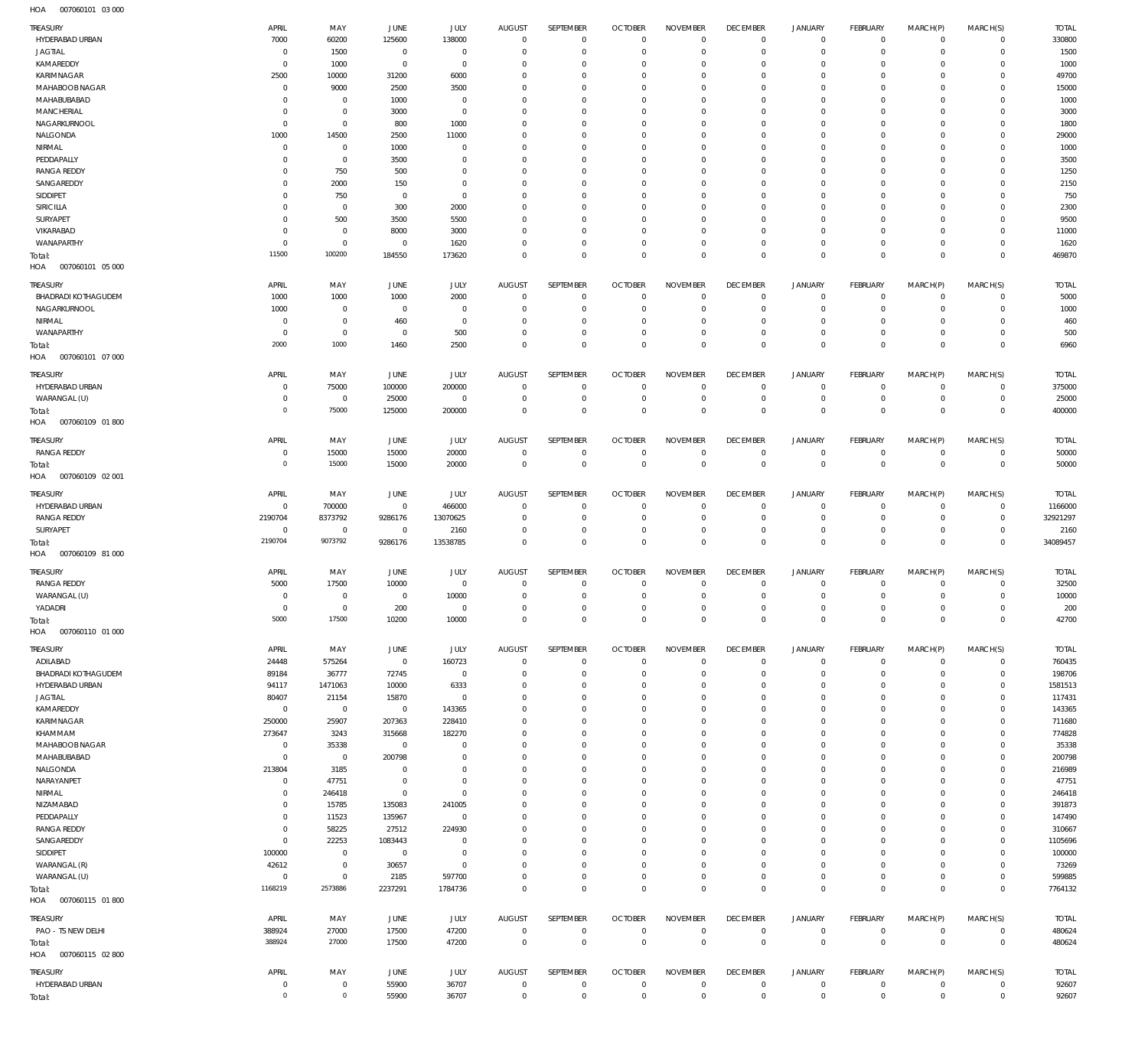| TREASURY                         | APRIL          | MAY                 | <b>JUNE</b>    | JULY                | <b>AUGUST</b>  | SEPTEMBER   | <b>OCTOBER</b> | <b>NOVEMBER</b> | <b>DECEMBER</b> | <b>JANUARY</b> | FEBRUARY       | MARCH(P)       | MARCH(S)       | <b>TOTAL</b> |
|----------------------------------|----------------|---------------------|----------------|---------------------|----------------|-------------|----------------|-----------------|-----------------|----------------|----------------|----------------|----------------|--------------|
| HYDERABAD URBAN                  | 343103         | 100                 | 200            | 400                 | $\overline{0}$ | $\bf 0$     | $\overline{0}$ | $\mathbf 0$     | $\overline{0}$  | $\circ$        | $\overline{0}$ | $\circ$        | $\overline{0}$ | 343803       |
|                                  | 343103         | 100                 | 200            | 400                 | $\mathbf 0$    | $\bf 0$     | $\overline{0}$ | $\overline{0}$  | $\mathbf 0$     | $\mathbf 0$    | $\overline{0}$ | $\mathbf 0$    | $\overline{0}$ | 343803       |
| Total:                           |                |                     |                |                     |                |             |                |                 |                 |                |                |                |                |              |
| HOA<br>007060117 01 001          |                |                     |                |                     |                |             |                |                 |                 |                |                |                |                |              |
| TREASURY                         | APRIL          | MAY                 | <b>JUNE</b>    | JULY                | <b>AUGUST</b>  | SEPTEMBER   | <b>OCTOBER</b> | <b>NOVEMBER</b> | <b>DECEMBER</b> | <b>JANUARY</b> | FEBRUARY       | MARCH(P)       | MARCH(S)       | <b>TOTAL</b> |
| HYDERABAD URBAN                  |                |                     |                |                     | $\mathbf 0$    | 0           | $\overline{0}$ | $\mathbf 0$     | $\overline{0}$  | 0              | $\overline{0}$ | $\mathbf 0$    | $\circ$        | 7300         |
|                                  | 700            | 500                 | 4600           | 1500                |                |             |                |                 |                 |                |                |                |                |              |
| <b>RANGA REDDY</b>               | $\mathbf 0$    | $\mathbf 0$         | $\overline{0}$ | 500                 | 0              | $\mathbf 0$ | $\overline{0}$ | $\mathbf 0$     | $\overline{0}$  | $\mathbf 0$    | $\overline{0}$ | 0              | $\circ$        | 500          |
| Total:                           | 700            | 500                 | 4600           | 2000                | $\mathbf 0$    | $\bf 0$     | $\overline{0}$ | $\mathbf 0$     | $\overline{0}$  | $\mathbf 0$    | $\overline{0}$ | $\mathbf 0$    | $\overline{0}$ | 7800         |
| 007060117 01 800<br>HOA          |                |                     |                |                     |                |             |                |                 |                 |                |                |                |                |              |
|                                  |                |                     |                |                     |                |             |                |                 |                 |                |                |                |                |              |
| TREASURY                         | APRIL          | MAY                 | <b>JUNE</b>    | JULY                | <b>AUGUST</b>  | SEPTEMBER   | <b>OCTOBER</b> | <b>NOVEMBER</b> | <b>DECEMBER</b> | <b>JANUARY</b> | FEBRUARY       | MARCH(P)       | MARCH(S)       | <b>TOTAL</b> |
| <b>BHADRADI KOTHAGUDEM</b>       | 0              | 0                   | $\mathbf 0$    | 1000                | $\mathbf 0$    | 0           | $\overline{0}$ | $\mathbf 0$     | $\overline{0}$  | 0              | $\mathbf 0$    | $\mathbf 0$    | $\circ$        | 1000         |
| HYDERABAD URBAN                  | 500            | 3000                | 6500           | 9100                | 0              | $\mathbf 0$ | $\mathbf 0$    | $\Omega$        | $\mathbf 0$     | $\mathbf 0$    | $\mathbf 0$    | $\Omega$       | $\mathbf 0$    | 19100        |
| <b>JAGTIAL</b>                   | 0              | 500                 | $\mathbf 0$    | 1000                | 0              | $\mathbf 0$ | $\mathbf 0$    | $\mathbf 0$     | $\mathbf 0$     | $\mathbf 0$    | $\mathbf 0$    | $\Omega$       | $\mathbf{0}$   | 1500         |
| KARIMNAGAR                       | 0              | 500                 | $\mathbf 0$    | 1000                | 0              | $\mathbf 0$ | 0              | $\Omega$        | $\mathbf 0$     | 0              | 0              | $\Omega$       | $\mathbf 0$    | 1500         |
|                                  |                |                     |                |                     |                |             |                |                 |                 |                |                |                |                |              |
| KHAMMAM                          | 1000           | 3500                | 15500          | 21500               | $\Omega$       | $\mathbf 0$ | 0              | $\Omega$        | $\mathbf 0$     | $\circ$        | $\mathbf 0$    | $\Omega$       | $\mathbf 0$    | 41500        |
| MAHABOOB NAGAR                   | 0              | 0                   | 500            | $\mathbf 0$         | 0              | $\mathbf 0$ | 0              | $\Omega$        | $\mathbf 0$     | $\circ$        | $\mathbf 0$    | $\Omega$       | $\mathbf 0$    | 500          |
| MEDCHAL                          | 0              | 1000                | 1500           | 2500                | $\Omega$       | $\mathbf 0$ | $\Omega$       | $\Omega$        | $\mathbf 0$     | $\circ$        | $\Omega$       | $\Omega$       | $\mathbf 0$    | 5000         |
| <b>NARAYANPET</b>                | 0              | 500                 | $\mathbf 0$    | 500                 | 0              | $\mathbf 0$ | 0              | $\Omega$        | $\mathbf 0$     | $\circ$        | $\mathbf 0$    | $\Omega$       | $\mathbf 0$    | 1000         |
| NIZAMABAD                        | 0              | 500                 | 1500           | 1000                | $\Omega$       | $\mathbf 0$ | 0              | $\mathbf 0$     | $\mathbf 0$     | $\circ$        | 0              | $\Omega$       | 0              | 3000         |
| PEDDAPALLY                       | 500            | 0                   | $\overline{0}$ | $\mathbf 0$         | $\Omega$       | $\mathbf 0$ | $\Omega$       | $\Omega$        | $\mathbf 0$     | $\mathbf 0$    | $\mathbf 0$    | $\Omega$       | $\mathbf 0$    | 500          |
|                                  |                |                     |                |                     |                |             |                |                 |                 |                |                |                |                |              |
| <b>RANGA REDDY</b>               | $\mathbf 0$    | $\mathsf{O}\xspace$ | 2000           | 2500                | $\Omega$       | $\mathbf 0$ | 0              | $\Omega$        | $\mathbf 0$     | $\mathbf 0$    | $\mathbf 0$    | $\Omega$       | $\mathbf 0$    | 4500         |
| <b>SIRICILLA</b>                 | $\mathbf 0$    | $\bf 0$             | $\mathbf 0$    | 1000                | $\mathbf 0$    | $\mathbf 0$ | $\mathbf 0$    | $\mathbf 0$     | $\mathbf 0$     | $\mathbf 0$    | $\mathbf 0$    | $\mathbf 0$    | $\mathbf 0$    | 1000         |
| Total:                           | 2000           | 9500                | 27500          | 41100               | $\mathbf 0$    | $\mathbf 0$ | $\overline{0}$ | $\mathbf 0$     | $\overline{0}$  | $\mathbf 0$    | $\overline{0}$ | $\mathbf 0$    | $\mathbf 0$    | 80100        |
| HOA<br>007060118 01 000          |                |                     |                |                     |                |             |                |                 |                 |                |                |                |                |              |
|                                  |                |                     |                |                     |                |             |                |                 |                 |                |                |                |                |              |
| TREASURY                         | APRIL          | MAY                 | <b>JUNE</b>    | JULY                | <b>AUGUST</b>  | SEPTEMBER   | <b>OCTOBER</b> | <b>NOVEMBER</b> | <b>DECEMBER</b> | <b>JANUARY</b> | FEBRUARY       | MARCH(P)       | MARCH(S)       | <b>TOTAL</b> |
| HYDERABAD URBAN                  | 1677           | 31370               | 1014           | 5302                | 0              | 0           | $\overline{0}$ | $\mathbf 0$     | $\overline{0}$  | 0              | $\circ$        | $\mathbf 0$    | $\circ$        | 39363        |
| NALGONDA                         | 0              | 2000                | $\overline{0}$ | 0                   | 0              | $\mathbf 0$ | $\overline{0}$ | $\mathbf 0$     | $\overline{0}$  | 0              | $\overline{0}$ | $\mathbf 0$    | $\circ$        | 2000         |
| <b>RANGA REDDY</b>               | $\mathbf 0$    | $\mathbf 0$         | $\overline{0}$ | 290                 | 0              | 0           | $\mathbf 0$    | 0               | $\overline{0}$  | 0              | $\overline{0}$ | 0              | $\circ$        | 290          |
|                                  | 1677           | 33370               | 1014           | 5592                | $\mathbf 0$    | $\bf 0$     | $\overline{0}$ | $\mathbf 0$     | $\mathbf 0$     | $\mathbf 0$    | $\overline{0}$ | $\mathbf 0$    | $\overline{0}$ |              |
| Total:                           |                |                     |                |                     |                |             |                |                 |                 |                |                |                |                | 41653        |
| HOA<br>007060118 25 000          |                |                     |                |                     |                |             |                |                 |                 |                |                |                |                |              |
| TREASURY                         | APRIL          | MAY                 | <b>JUNE</b>    | JULY                | <b>AUGUST</b>  | SEPTEMBER   | <b>OCTOBER</b> | <b>NOVEMBER</b> | <b>DECEMBER</b> | <b>JANUARY</b> | FEBRUARY       | MARCH(P)       | MARCH(S)       | <b>TOTAL</b> |
|                                  |                |                     |                |                     |                |             |                |                 |                 |                |                |                |                |              |
| HYDERABAD URBAN                  | 77             | 774                 | 1484           | 3710                | $\mathbf 0$    | $\mathbf 0$ | $\overline{0}$ | $\mathbf 0$     | $\overline{0}$  | 0              | $\mathbf 0$    | $\mathbf 0$    | $\mathbf{0}$   | 6045         |
| KHAMMAM                          | 0              | 2000                | $\mathbf 0$    | 0                   | 0              | 0           | $\mathbf 0$    | $\mathbf 0$     | $\mathbf 0$     | 0              | 0              | $\mathbf 0$    | 0              | 2000         |
| KOMARAMBHEEM ASIFABAD            | 3000           | 0                   | $\mathbf 0$    | $\mathbf 0$         | 0              | $\mathbf 0$ | 0              | $\mathbf 0$     | $\mathbf 0$     | $\mathbf 0$    | $\mathbf 0$    | $\Omega$       | $\mathbf 0$    | 3000         |
| MAHABOOB NAGAR                   | $\mathbf 0$    | $\bf 0$             | 570            | $\mathbf 0$         | 0              | $\mathbf 0$ | 0              | O               | $\mathbf 0$     | $\mathbf 0$    | $\mathbf 0$    | $\Omega$       | $\mathbf 0$    | 570          |
| NAGARKURNOOL                     | 0              | 690                 | $\mathbf 0$    | 1000                | $\Omega$       | $\mathbf 0$ | $\Omega$       | $\Omega$        | $\mathbf 0$     | $\mathbf 0$    | $\Omega$       | $\Omega$       | $\mathbf 0$    | 1690         |
|                                  |                |                     |                |                     |                |             |                | $\Omega$        |                 |                |                |                |                |              |
| NALGONDA                         | 0              | $\mathbf 0$         | $\mathbf 0$    | 84                  | 0              | $\mathbf 0$ | 0              |                 | $\mathbf 0$     | $\mathbf 0$    | $\mathbf 0$    | $\Omega$       | $\mathbf 0$    | 84           |
| SANGAREDDY                       | 0              | 2000                | 0              | 0                   | 0              | $\mathbf 0$ | 0              | $\mathbf 0$     | $\mathbf 0$     | $\mathbf 0$    | $\mathbf 0$    | $\Omega$       | $\mathbf 0$    | 2000         |
| SIDDIPET                         | 0              | $\bf 0$             | 80             | $\mathbf 0$         | $\mathbf 0$    | $\mathbf 0$ | $\mathbf 0$    | $\mathbf 0$     | $\mathbf 0$     | $\mathbf 0$    | $\circ$        | $\mathbf 0$    | $\mathbf 0$    | 80           |
| Total:                           | 3077           | 5464                | 2134           | 4794                | $\mathbf 0$    | $\mathbf 0$ | $\overline{0}$ | $\mathbf 0$     | $\overline{0}$  | $\mathbf 0$    | $\overline{0}$ | $\mathbf 0$    | $\overline{0}$ | 15469        |
| HOA<br>007060800 01 000          |                |                     |                |                     |                |             |                |                 |                 |                |                |                |                |              |
|                                  |                |                     |                |                     |                |             |                |                 |                 |                |                |                |                |              |
| TREASURY                         | APRIL          | MAY                 | JUNE           | JULY                | <b>AUGUST</b>  | SEPTEMBER   | <b>OCTOBER</b> | <b>NOVEMBER</b> | <b>DECEMBER</b> | <b>JANUARY</b> | FEBRUARY       | MARCH(P)       | MARCH(S)       | <b>TOTAL</b> |
| HYDERABAD URBAN                  | 8039           | 8039                | 330177         | 96716               | 0              | 0           | $\overline{0}$ | $\mathbf 0$     | $\overline{0}$  | 0              | $\circ$        | $\mathbf 0$    | $\circ$        | 442971       |
| PAO - TS NEW DELHI               | 0              | 0                   | $\mathbf 0$    | 0                   | 0              | 0           | $\mathbf 0$    | 0               | $\mathbf 0$     | 0              | $\mathbf 0$    | 0              | $\mathbf 0$    | $\mathbf 0$  |
| PPO - MOTIGALLY (TELANGANA)      | 468634         | $\bf 0$             | $\overline{0}$ | $\mathbf 0$         | $\mathbf 0$    | $\mathbf 0$ | $\overline{0}$ | $\mathbf 0$     | $\mathbf 0$     | $\circ$        | $\mathbf{0}$   | 0              | $\mathbf{0}$   | 468634       |
|                                  |                |                     |                |                     |                |             |                |                 |                 |                |                |                |                |              |
| <b>RANGA REDDY</b>               | $\mathbf 0$    | $\mathbf 0$         | 45105          | $\mathbf 0$         | $\mathbf 0$    | $\mathbf 0$ | $\overline{0}$ | $\mathbf 0$     | $\overline{0}$  | $\mathbf 0$    | $\mathbf{0}$   | $\circ$        | $\mathbf{0}$   | 45105        |
| SIDDIPET                         | $\cap$         | 8980                | 25250          | 300                 | $\Omega$       | $\mathbf 0$ | $\Omega$       | $\mathbf 0$     | $\Omega$        | 0              | $\Omega$       |                | $\Omega$       | 34530        |
| Total:                           | 476673         | 17019               | 400532         | 97016               | $\mathbf 0$    | $\mathbf 0$ | $\mathbb O$    | $\mathbf 0$     | $\overline{0}$  | $\mathbf 0$    | $\overline{0}$ | $\overline{0}$ | $\overline{0}$ | 991240       |
| HOA<br>007060800 08 000          |                |                     |                |                     |                |             |                |                 |                 |                |                |                |                |              |
|                                  |                |                     |                |                     |                |             |                |                 |                 |                |                |                |                |              |
| TREASURY                         |                |                     |                |                     |                |             |                |                 |                 |                |                |                |                |              |
|                                  | APRIL          | MAY                 | JUNE           | <b>JULY</b>         | AUGUST         | SEPTEMBER   | <b>OCTOBER</b> | <b>NOVEMBER</b> | <b>DECEMBER</b> | <b>JANUARY</b> | FEBRUARY       | MARCH(P)       | MARCH(S)       | <b>TOTAL</b> |
| SIDDIPET                         | $\mathbf 0$    | $\mathsf{O}\xspace$ | 50             | $\mathsf{O}\xspace$ | $\mathbf 0$    | $\bf 0$     | $\overline{0}$ | $\overline{0}$  | $\overline{0}$  | $\circ$        | $\overline{0}$ | $\circ$        | $\overline{0}$ | 50           |
|                                  | $\overline{0}$ | $\mathsf{O}\xspace$ | 50             | $\mathbf 0$         | $\mathbf 0$    | $\mathbf 0$ | $\overline{0}$ | $\overline{0}$  | $\overline{0}$  | $\,0\,$        | $\overline{0}$ | $\mathbf 0$    | $\overline{0}$ | 50           |
| Total:<br>HOA  007060800  10 000 |                |                     |                |                     |                |             |                |                 |                 |                |                |                |                |              |
|                                  |                |                     |                |                     |                |             |                |                 |                 |                |                |                |                |              |
| TREASURY                         | APRIL          | MAY                 | JUNE           | JULY                | <b>AUGUST</b>  | SEPTEMBER   | <b>OCTOBER</b> | <b>NOVEMBER</b> | <b>DECEMBER</b> | <b>JANUARY</b> | FEBRUARY       | MARCH(P)       | MARCH(S)       | <b>TOTAL</b> |
| MEDCHAL                          | $\overline{0}$ | $\mathbb O$         | 4000           | $\bf 0$             | $\overline{0}$ | $\mathbf 0$ | $\overline{0}$ | $\overline{0}$  | $\overline{0}$  | $\overline{0}$ | $\overline{0}$ | $\circ$        | $\overline{0}$ | 4000         |
|                                  | $\overline{0}$ | $\mathbb O$         |                | $\mathbf 0$         | $\overline{0}$ |             | $\overline{0}$ | $\overline{0}$  | $\overline{0}$  | $\mathbf 0$    |                | $\overline{0}$ |                |              |
| Total:                           |                |                     | 4000           |                     |                | $\mathbf 0$ |                |                 |                 |                | $\overline{0}$ |                | $\overline{0}$ | 4000         |
| HOA  007060800  14 000           |                |                     |                |                     |                |             |                |                 |                 |                |                |                |                |              |
| <b>TREASURY</b>                  | APRIL          | MAY                 | JUNE           | JULY                | AUGUST         | SEPTEMBER   | <b>OCTOBER</b> | <b>NOVEMBER</b> | <b>DECEMBER</b> | <b>JANUARY</b> | FEBRUARY       | MARCH(P)       | MARCH(S)       | <b>TOTAL</b> |
|                                  |                |                     |                |                     | $\mathbf{0}$   | $\mathbf 0$ | $\overline{0}$ | $\mathbf 0$     | $\overline{0}$  | $\circ$        |                | $\mathbf{0}$   |                |              |
| HYDERABAD URBAN                  | 400            | 4510                | 750            | 11100               |                |             |                |                 |                 |                | $\overline{0}$ |                | $\overline{0}$ | 16760        |
| Total:                           | 400            | 4510                | 750            | 11100               | $\overline{0}$ | $\mathbb O$ | $\overline{0}$ | $\overline{0}$  | $\overline{0}$  | $\mathbb O$    | $\overline{0}$ | $\mathbb O$    | $\overline{0}$ | 16760        |
| HOA<br>007060800 16 000          |                |                     |                |                     |                |             |                |                 |                 |                |                |                |                |              |
| <b>TREASURY</b>                  | APRIL          | MAY                 |                |                     | AUGUST         | SEPTEMBER   | <b>OCTOBER</b> | <b>NOVEMBER</b> | <b>DECEMBER</b> | <b>JANUARY</b> | FEBRUARY       | MARCH(P)       |                | <b>TOTAL</b> |
|                                  |                |                     | JUNE           | JULY                |                |             |                | $\mathbf 0$     |                 |                |                |                | MARCH(S)       |              |
| <b>BHADRADI KOTHAGUDEM</b>       | $\mathbf 0$    | $\mathbb O$         | $\overline{0}$ | 250                 | $\overline{0}$ | $\bf 0$     | $\overline{0}$ |                 | $\overline{0}$  | $\circ$        | $\overline{0}$ | $\mathbf 0$    | $\overline{0}$ | 250          |
| HYDERABAD URBAN                  | 81167          | 41416               | 28136          | 35529               | $\mathbf 0$    | $\bf 0$     | $\overline{0}$ | $\mathbf 0$     | $\overline{0}$  | $\mathbf 0$    | $\overline{0}$ | $\circ$        | $\circ$        | 186248       |
| MAHABOOB NAGAR                   | $\mathbf 0$    | $\mathsf{O}\xspace$ | 250            | 250                 | $\mathbf 0$    | $\mathbf 0$ | $\overline{0}$ | $\mathbf 0$     | $\overline{0}$  | $\mathbf 0$    | $\circ$        | $\mathbf 0$    | $\circ$        | 500          |
| NARAYANPET                       | $\mathbf 0$    | $\mathbf 0$         | $\overline{0}$ | 250                 | $\mathbf 0$    | $\mathbf 0$ | $\overline{0}$ | $\mathbf 0$     | $\overline{0}$  | $\mathbf 0$    | $\mathbf{0}$   | $\circ$        | $\mathbf{0}$   | 250          |
| NIRMAL                           | $\mathbf 0$    | $\mathbf 0$         | 500            | 500                 | $\mathbf 0$    | $\mathbf 0$ | $\overline{0}$ | $\mathbf 0$     | $\overline{0}$  | $\mathbf 0$    | $\mathbf{0}$   | $\circ$        | $\mathbf{0}$   | 1000         |
| PAO - TELANGANA HYDERABAD        |                | 9115                |                | 19480               | $\Omega$       | $\mathbf 0$ | $\overline{0}$ | $\mathbf 0$     | $\overline{0}$  | $\mathbf 0$    | $\mathbf{0}$   | $\circ$        | $\mathbf{0}$   |              |
|                                  | 2500           |                     | 11865          |                     |                |             |                |                 |                 |                |                |                |                | 42960        |
| WARANGAL (U)                     | $\mathbf 0$    | 250                 | 250            | 500                 | $\mathbf 0$    | $\mathbf 0$ | $\overline{0}$ | $\mathbf 0$     | $\overline{0}$  | $\mathbf 0$    | $\overline{0}$ | $\mathbf 0$    | $\mathbf{0}$   | 1000         |
| Total:                           | 83667          | 50781               | 41001          | 56759               | $\mathbf{0}$   | $\mathbf 0$ | $\overline{0}$ | $\mathbf 0$     | $\overline{0}$  | $\mathbf 0$    | $\overline{0}$ | $\mathbf 0$    | $\overline{0}$ | 232208       |
| HOA<br>007060800 20 000          |                |                     |                |                     |                |             |                |                 |                 |                |                |                |                |              |
|                                  |                |                     |                |                     |                |             |                |                 |                 |                |                |                |                |              |
| TREASURY                         | APRIL          | MAY                 | JUNE           | JULY                | AUGUST         | SEPTEMBER   | <b>OCTOBER</b> | <b>NOVEMBER</b> | <b>DECEMBER</b> | <b>JANUARY</b> | FEBRUARY       | MARCH(P)       | MARCH(S)       | <b>TOTAL</b> |
| HYDERABAD URBAN                  | 0              | $\bf 0$             | 6000           | $\bf 0$             | $\mathbf 0$    | $\mathbf 0$ | $\overline{0}$ | $\mathbf 0$     | $\overline{0}$  | $\mathbf 0$    | $\circ$        | $\mathbf 0$    | $\mathbf{0}$   | 6000         |
| KARIMNAGAR                       | $\mathbf 0$    | $\mathbf 0$         | 2000           | $\mathbf 0$         | $\mathbf{0}$   | $\mathbf 0$ | $\overline{0}$ | $\mathbf 0$     | $\overline{0}$  | $\mathbb O$    | $\overline{0}$ | $\mathbf 0$    | $\overline{0}$ | 2000         |
| NIZAMABAD                        | 0              | $\mathsf{O}\xspace$ | $\overline{0}$ | 3000                | $\mathbf 0$    | $\bf 0$     | $\overline{0}$ | $\mathbf 0$     | $\overline{0}$  | $\mathbf 0$    | $\circ$        | $\mathbf 0$    | $\circ$        | 3000         |
| Total:                           | $\mathbf 0$    | $\mathbf 0$         | 8000           | 3000                | $\mathbf 0$    | $\mathbf 0$ | $\mathbf 0$    | $\mathbf 0$     | $\mathbb O$     | $\mathsf 0$    | $\mathbf 0$    | $\mathbf 0$    | $\mathbf 0$    | 11000        |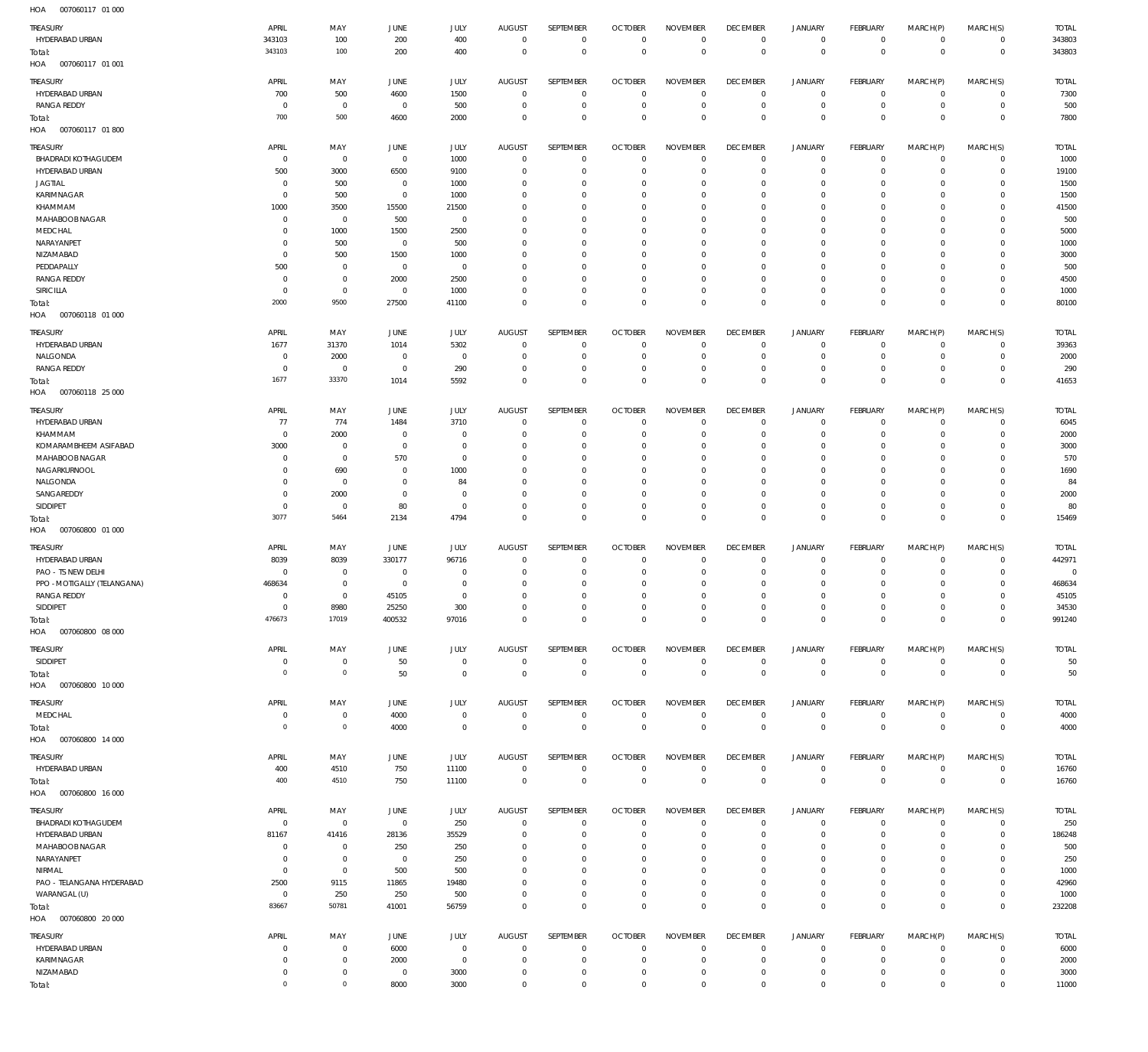007060800 21 000 HOA

| $\cdot$ - $\cdot$                     |                            |                            |                             |                        |                                  |                               |                                  |                        |                               |                  |                  |                               |              |                                  |
|---------------------------------------|----------------------------|----------------------------|-----------------------------|------------------------|----------------------------------|-------------------------------|----------------------------------|------------------------|-------------------------------|------------------|------------------|-------------------------------|--------------|----------------------------------|
| TREASURY                              | APRIL                      | MAY                        | JUNE                        | JULY                   | <b>AUGUST</b>                    | SEPTEMBER                     | <b>OCTOBER</b>                   | <b>NOVEMBER</b>        | <b>DECEMBER</b>               | JANUARY          | <b>FEBRUARY</b>  | MARCH(P)                      | MARCH(S)     | <b>TOTAL</b>                     |
| PEDDAPALLY                            | 0                          | $^{\circ}$                 | $\overline{0}$              | 50                     | $\overline{0}$                   | $\mathbf 0$                   | $\overline{0}$                   | $\mathbf 0$            | $^{\circ}$                    | $\circ$          | $\mathbf 0$      | $\circ$                       | $\circ$      | 50                               |
| <b>RANGA REDDY</b>                    | 0                          | $\mathbf 0$                | 100                         | $\mathbf 0$            | $\mathbf 0$                      | $\mathbf 0$                   | $\overline{0}$                   | $\mathbf 0$            | $\mathbf 0$                   | $\circ$          | $\mathbf 0$      | $^{\circ}$                    | $\mathbf 0$  | 100                              |
|                                       | $\overline{0}$             | $\mathbb O$                | 100                         | 50                     | $\mathbf 0$                      | $\mathbf 0$                   | $\overline{0}$                   | $\mathbf 0$            | $\mathbf 0$                   | $\mathbf 0$      | $\mathbf 0$      | $^{\circ}$                    | $^{\circ}$   | 150                              |
| Total:<br>HOA<br>007060800 25 000     |                            |                            |                             |                        |                                  |                               |                                  |                        |                               |                  |                  |                               |              |                                  |
|                                       |                            |                            |                             |                        |                                  |                               |                                  |                        |                               |                  |                  |                               |              |                                  |
| TREASURY                              | APRIL                      | MAY                        | <b>JUNE</b>                 | JULY                   | AUGUST                           | SEPTEMBER                     | <b>OCTOBER</b>                   | <b>NOVEMBER</b>        | <b>DECEMBER</b>               | <b>JANUARY</b>   | <b>FEBRUARY</b>  | MARCH(P)                      | MARCH(S)     | <b>TOTAL</b>                     |
| KARIMNAGAR                            | $^{\circ}$                 | $\mathbf 0$                | 50                          | $\mathbf 0$            | $\overline{0}$                   | $\mathbf 0$                   | $\overline{0}$                   | $^{\circ}$             | $\overline{0}$                | $\circ$          | $\mathbf 0$      | $^{\circ}$                    | $\mathbf 0$  | 50                               |
| Total:                                | $\circ$                    | $\mathbf 0$                | 50                          | $\mathbf 0$            | $\overline{0}$                   | $\mathbf 0$                   | $\overline{0}$                   | $\mathbf 0$            | $\overline{0}$                | $\mathbf 0$      | $\mathbf 0$      | $^{\circ}$                    | $\mathbb O$  | 50                               |
| 007060800 25 001<br>HOA               |                            |                            |                             |                        |                                  |                               |                                  |                        |                               |                  |                  |                               |              |                                  |
|                                       |                            |                            |                             |                        |                                  |                               |                                  |                        |                               |                  |                  |                               |              |                                  |
| TREASURY                              | APRIL                      | MAY                        | <b>JUNE</b>                 | JULY                   | <b>AUGUST</b>                    | SEPTEMBER                     | <b>OCTOBER</b>                   | <b>NOVEMBER</b>        | <b>DECEMBER</b>               | <b>JANUARY</b>   | <b>FEBRUARY</b>  | MARCH(P)                      | MARCH(S)     | <b>TOTAL</b>                     |
| BHOOPALAPALLY                         | 0                          | $^{\circ}$                 | 550                         | 100                    | $\mathbf 0$                      | $\mathbf 0$                   | $^{\circ}$                       | $\mathbf 0$            | $^{\circ}$                    | $\circ$          | $\mathbf 0$      | $\circ$                       | $\circ$      | 650                              |
| HYDERABAD URBAN                       | 0                          | $\mathbf 0$                | 2378                        | $\mathbf 0$            | $\mathbf 0$                      | $\mathbf 0$                   | $\overline{0}$                   | $\mathbf 0$            | $^{\circ}$                    | $\mathbf 0$      | $\mathbf 0$      | $\Omega$                      | $\mathbf 0$  | 2378                             |
| <b>JAGTIAL</b>                        | $\Omega$                   | 360                        | $\mathbf 0$                 | $\mathbf 0$            | 0                                | $\mathbf 0$                   | $\mathbf 0$                      | 0                      | $\mathbf 0$                   | 0                | $^{\circ}$       |                               | $\Omega$     | 360                              |
| KARIMNAGAR                            | 0                          | $^{\circ}$                 | $\mathbf 0$                 | 280                    | $\mathbf 0$                      | $\mathbf 0$                   | $\mathbf 0$                      | 0                      | $\mathbf 0$                   | 0                | $^{\circ}$       | $\Omega$                      | $\Omega$     | 280                              |
| KHAMMAM                               | 0                          | $\mathbf 0$                | $\mathbf 0$                 | 430                    | $\mathbf 0$                      | $\mathbf 0$                   | $\mathbf 0$                      | $\Omega$               | 0                             | 0                | $^{\circ}$       |                               | $\Omega$     | 430                              |
| MAHABOOB NAGAR                        | 0                          | 886                        | $\mathbf 0$                 | 176                    | $\mathbf 0$                      | $\mathbf 0$                   | $^{\circ}$                       | 0                      | 0                             | 0                | $^{\circ}$       |                               | $\Omega$     | 1062                             |
| MANCHERIAL                            | 0                          | 80                         | 200                         | 0                      | $\Omega$                         | $\mathbf 0$                   | $\mathbf 0$                      | $\Omega$               | 0                             | 0                | $^{\circ}$       |                               | $\Omega$     | 280                              |
| MEDCHAL                               | 0                          | 20                         | 20                          | $\mathbf 0$            | $\mathbf 0$                      | $\mathbf 0$                   | $^{\circ}$                       | $\mathbf 0$            | 0                             | 0                | $^{\circ}$       |                               | $\Omega$     | 40                               |
| NAGARKURNOOL                          | 0                          | $^{\circ}$                 | 1956                        | $\mathbf 0$            | $\mathbf 0$                      | $\mathbf 0$                   | $^{\circ}$                       | 0                      | 0                             | 0                | $^{\circ}$       |                               | $\Omega$     | 1956                             |
|                                       |                            |                            |                             |                        |                                  |                               |                                  |                        |                               |                  |                  |                               |              |                                  |
| NALGONDA                              | 50                         | 400                        | 2350                        | 990                    | $\Omega$                         | $\mathbf 0$                   | $^{\circ}$                       | $\Omega$               | 0                             | 0                | $\Omega$         |                               | $\Omega$     | 3790                             |
| NIZAMABAD                             | 20                         | $^{\circ}$                 | $\overline{0}$              | 60                     | $\mathbf 0$                      | $\mathbf 0$                   | $^{\circ}$                       | 0                      | $\mathbf 0$                   | 0                | $^{\circ}$       |                               | $\Omega$     | 80                               |
| SIRICILLA                             | 0                          | $^{\circ}$                 | $\overline{0}$              | 50                     | $\Omega$                         | $\Omega$                      | 0                                | 0                      | 0                             | 0                | $\Omega$         |                               |              | 50                               |
| SURYAPET                              | 0                          | $\mathbf 0$                | 3450                        | 0                      | $\mathbf 0$                      | $\mathbf 0$                   | $\mathbf 0$                      | 0                      | $\mathbf 0$                   | $\mathbf 0$      | $^{\circ}$       |                               | $\Omega$     | 3450                             |
| WANAPARTHY                            | 0                          | 200                        | $\mathbf 0$                 | $\mathbf 0$            | $\Omega$                         | $\Omega$                      | 0                                | $\Omega$               | 0                             | $\mathbf 0$      | $^{\circ}$       |                               |              | 200                              |
| WARANGAL (U)                          | 50                         | $\mathbf 0$                | 270                         | 150                    | $\mathbf 0$                      | $\mathbf 0$                   | $\mathbf 0$                      | $\mathbf 0$            | $\mathbf 0$                   | $\mathbf 0$      | $\mathbf 0$      | $\Omega$                      | $\Omega$     | 470                              |
| Total:                                | 120                        | 1946                       | 11174                       | 2236                   | $\mathbf 0$                      | $\mathbf 0$                   | $\mathbf 0$                      | $\mathbf 0$            | $\mathbf 0$                   | $\mathbf 0$      | $\overline{0}$   | $\Omega$                      | $^{\circ}$   | 15476                            |
| HOA<br>007060800 80 000               |                            |                            |                             |                        |                                  |                               |                                  |                        |                               |                  |                  |                               |              |                                  |
|                                       |                            |                            |                             |                        |                                  |                               |                                  |                        |                               |                  |                  |                               |              |                                  |
| TREASURY                              | APRIL                      | MAY                        | JUNE                        | JULY                   | <b>AUGUST</b>                    | SEPTEMBER                     | <b>OCTOBER</b>                   | <b>NOVEMBER</b>        | <b>DECEMBER</b>               | <b>JANUARY</b>   | FEBRUARY         | MARCH(P)                      | MARCH(S)     | <b>TOTAL</b>                     |
| <b>BHADRADI KOTHAGUDEM</b>            | 0                          | $\mathbf 0$                | 18500                       | $\mathbf 0$            | $\overline{0}$                   | $\mathbf 0$                   | $^{\circ}$                       | 0                      | $^{\circ}$                    | $\circ$          | $^{\circ}$       | $\Omega$                      | $\mathbf 0$  | 18500                            |
| HYDERABAD URBAN                       | 0                          | $\mathbf 0$                | 3005                        | $\mathbf 0$            | $\mathbf 0$                      | $\mathbf 0$                   | $^{\circ}$                       | $\mathbf 0$            | $^{\circ}$                    | $\circ$          | $^{\circ}$       | $\circ$                       | $\mathbf 0$  | 3005                             |
| KARIMNAGAR                            | 0                          | $\mathbf 0$                | 850                         | 0                      | $\mathbf 0$                      | $\mathbf 0$                   | $\mathbf 0$                      | $\mathbf 0$            | $^{\circ}$                    | $\circ$          | $^{\circ}$       | $\Omega$                      | $\mathbf 0$  | 850                              |
| WARANGAL (U)                          | 0                          | $\mathbf 0$                | 13000                       | $\mathbf 0$            | $\overline{0}$                   | $\mathbf 0$                   | $\mathbf 0$                      | $\mathbf 0$            | $^{\circ}$                    | $\mathbf 0$      | $^{\circ}$       | $\circ$                       | $\mathbf 0$  | 13000                            |
| Total:                                | $\circ$                    | $\mathbb O$                | 35355                       | $\mathbf 0$            | $\overline{0}$                   | $\mathbf 0$                   | $\overline{0}$                   | $\mathbf 0$            | $\mathbb O$                   | $\mathbf 0$      | $\mathbb O$      | $\Omega$                      | $\mathbf{0}$ | 35355                            |
| HOA<br>007060800 81 000               |                            |                            |                             |                        |                                  |                               |                                  |                        |                               |                  |                  |                               |              |                                  |
|                                       |                            |                            |                             |                        |                                  |                               |                                  |                        |                               |                  |                  |                               |              |                                  |
| TREASURY                              | APRIL                      | MAY                        | <b>JUNE</b>                 | JULY                   | <b>AUGUST</b>                    | SEPTEMBER                     | <b>OCTOBER</b>                   | <b>NOVEMBER</b>        | <b>DECEMBER</b>               | <b>JANUARY</b>   | FEBRUARY         | MARCH(P)                      | MARCH(S)     | <b>TOTAL</b>                     |
| ADILABAD                              | 0                          | 50                         | 50                          | $\mathbf 0$            | $\mathbf 0$                      | $\mathbf 0$                   | $^{\circ}$                       | $\mathbf 0$            | $\mathbf 0$                   | $\circ$          | $\mathbf 0$      | $\circ$                       | $\circ$      | 100                              |
| <b>BHADRADI KOTHAGUDEM</b>            | 0                          | 1550                       | $\overline{0}$              | 50                     | $\mathbf 0$                      | $\mathbf 0$                   | $\overline{0}$                   | $\mathbf 0$            | $\mathbf 0$                   | $\mathbf 0$      | $^{\circ}$       | $\Omega$                      | $\Omega$     | 1600                             |
| BHOOPALAPALLY                         | $^{\circ}$                 | $^{\circ}$                 | 45309                       | $\mathbf 0$            | $\mathbf 0$                      | $\mathbf 0$                   | $^{\circ}$                       | 0                      | $\mathbf 0$                   | $\mathbf 0$      | $^{\circ}$       | $\Omega$                      | $\circ$      | 45309                            |
| HYDERABAD URBAN                       | 263000                     | 10600                      | 14369                       | 100                    | $\Omega$                         | $\mathbf 0$                   | $^{\circ}$                       | $\Omega$               | 0                             | 0                | $^{\circ}$       |                               | $\Omega$     | 288069                           |
| <b>JAGTIAL</b>                        | 0                          | $^{\circ}$                 | 50                          | 350                    | $\mathbf 0$                      | $\mathbf 0$                   | $^{\circ}$                       | 0                      | $\mathbf 0$                   | $\mathbf 0$      | $^{\circ}$       |                               | $\Omega$     | 400                              |
| JOGULAMBA GADWAL                      | 0                          | 50                         | $\overline{0}$              | 50                     | $\Omega$                         | 0                             | $\mathbf 0$                      | 0                      | 0                             | 0                | $^{\circ}$       |                               | $\Omega$     | 100                              |
| KAMAREDDY                             | 0                          | 18786                      | 370                         | 0                      | $\mathbf 0$                      | $\mathbf 0$                   | $^{\circ}$                       | 0                      | $\mathbf 0$                   | 0                | $^{\circ}$       |                               | $\Omega$     | 19156                            |
| <b>KARIMNAGAR</b>                     | 0                          | $^{\circ}$                 | 250                         | $\mathbf 0$            | $\mathbf 0$                      | $\mathbf 0$                   | $\mathbf{0}$                     | 0                      | 0                             | 0                | $^{\circ}$       |                               | $\Omega$     | 250                              |
| KHAMMAM                               | 0                          | $^{\circ}$                 | 130                         | 50                     | $\mathbf 0$                      | $\mathbf 0$                   | $\mathbf 0$                      | 0                      | $\mathbf 0$                   | 0                | $^{\circ}$       |                               | $\Omega$     | 180                              |
| MAHABOOB NAGAR                        | 50                         | 50                         | $\overline{0}$              | $\mathbf 0$            | 0                                | $\mathbf 0$                   | $^{\circ}$                       | 0                      | 0                             | 0                | $^{\circ}$       |                               | $\Omega$     | 100                              |
|                                       |                            |                            |                             |                        | $\Omega$                         |                               |                                  |                        |                               |                  |                  |                               |              |                                  |
| MAHABUBABAD                           | 6691                       | $^{\circ}$                 | $\overline{0}$              | 131367                 |                                  | $\mathbf 0$                   | $^{\circ}$                       | 0                      | $\mathbf 0$                   | $\mathbf 0$      | $^{\circ}$       |                               | $\Omega$     | 138058                           |
| MEDCHAL                               | $\mathbf 0$                | $\mathbf 0$                | 792                         | 1560                   | $\Omega$                         | $\mathbf 0$                   | $\overline{0}$                   | $\Omega$               | $\mathbf{0}$                  | $\mathbf 0$      | $\mathbf 0$      | $\Omega$                      | $\Omega$     | 2352                             |
| MULUGU                                | 0                          | 170722                     | $\mathbf 0$                 | $\mathbf 0$            | 0                                | 0                             | $^{\circ}$                       | 0                      | 0                             | 0                | $\circ$          | $\Omega$                      | $\circ$      | 170722                           |
| NAGARKURNOOL                          | $^{\circ}$                 | 204                        | 408                         | 255                    | $\mathbf 0$                      | $\mathbf 0$                   | $^{\circ}$                       | $\mathbf 0$            | $\mathbf 0$                   | $\mathbf 0$      | $^{\circ}$       | $\Omega$                      | $\Omega$     | 867                              |
| NALGONDA                              | $^{\circ}$                 | $^{\circ}$                 | 50                          | 84                     | $\mathbf 0$                      | $\mathbf 0$                   | $^{\circ}$                       | $\mathbf 0$            | $\mathbf 0$                   | $\mathbf 0$      | $^{\circ}$       | $\Omega$                      | $\Omega$     | 134                              |
| NIRMAL                                | $^{\circ}$                 | 24000                      | 2000                        | 11000                  | $\mathbf 0$                      | $\mathbf 0$                   | $^{\circ}$                       | $\mathbf 0$            | $\mathbf 0$                   | $\mathbf 0$      | $^{\circ}$       |                               | $\Omega$     | 37000                            |
| NIZAMABAD                             | 32281                      | 11582                      | 7640                        | 8686                   | $\mathbf 0$                      | $\mathbf 0$                   | $^{\circ}$                       | $\mathbf 0$            | $\mathbf 0$                   | $\mathbf 0$      | $^{\circ}$       | $\Omega$                      | $\Omega$     | 60189                            |
| PEDDAPALLY                            | $^{\circ}$                 | 50                         | 50                          | 50                     | $\mathbf 0$                      | $\mathbf 0$                   | $^{\circ}$                       | $\mathbf 0$            | $\mathbf 0$                   | 0                | $^{\circ}$       |                               | $\Omega$     | 150                              |
| <b>RANGA REDDY</b>                    | $^{\circ}$                 | $\mathbf 0$                | 83813                       | 3378                   | $\mathbf 0$                      | $\mathbf 0$                   | $^{\circ}$                       | $\mathbf 0$            | $\mathbf 0$                   | $\mathbf 0$      | $\mathbf 0$      | $\Omega$                      | $\mathbf 0$  | 87191                            |
| SANGAREDDY                            | 14311079                   | $\mathbf 0$                | 200                         | 150                    | $\mathbf 0$                      | $\mathbf 0$                   | $^{\circ}$                       | $\mathbf 0$            | $\mathbf 0$                   | 0                | $^{\circ}$       |                               | $\mathbf 0$  | 14311429                         |
| SIDDIPET                              | $\mathbf 0$                | 600                        | 1400                        | 1750                   | $\mathbf 0$                      | $\mathbf 0$                   | $^{\circ}$                       | $\mathbf 0$            | $\mathbf 0$                   | $\mathbf 0$      | $^{\circ}$       | $\Omega$                      | $\mathbf 0$  | 3750                             |
| SIRICILLA                             | 0                          | $\mathbf 0$                | $\mathbf 0$                 | 50                     | $\mathbf 0$                      | $\mathbf 0$                   | $\mathbf 0$                      | $\mathbf 0$            | $\mathbf 0$                   | 0                | $^{\circ}$       |                               | $\Omega$     | 50                               |
| SURYAPET                              | 0                          | $\mathbf 0$                | 150                         | 10950                  | $\mathbf 0$                      | $\mathbf 0$                   | $\mathbf 0$                      | $\mathbf 0$            | $\mathbf 0$                   | $\mathbf 0$      | $^{\circ}$       | $\Omega$                      | $\Omega$     | 11100                            |
| VIKARABAD                             | $\mathbf 0$                | $\mathbf 0$                | $\mathbf 0$                 | 50                     | $\mathbf 0$                      | $\mathbf 0$                   | $\mathbf 0$                      | $\mathbf 0$            | $\mathbf 0$                   | 0                | $^{\circ}$       |                               | $\Omega$     | 50                               |
| WANAPARTHY                            | 50                         | 100                        | $\overline{0}$              | 6770                   | $\mathbf 0$                      | $\mathbf 0$                   | $\mathbf 0$                      | $\mathbf 0$            | $\mathbf 0$                   | $\mathbf 0$      | $^{\circ}$       | $\Omega$                      | $\Omega$     | 6920                             |
| WARANGAL (R)                          | $\mathbf 0$                | $\mathbf 0$                | $\overline{0}$              | 1925                   | $\mathbf 0$                      | $\mathbf 0$                   | $\mathbf 0$                      | $\mathbf 0$            | $\mathbf 0$                   | $\mathbf 0$      | $^{\circ}$       | $\Omega$                      | $\Omega$     | 1925                             |
| YADADRI                               | $\mathbf 0$                | $\mathbf 0$                | 300                         | 200                    | $\mathbf 0$                      | $\mathbf 0$                   | $\mathbf 0$                      | $\mathbf 0$            | $\mathbf{0}$                  | $\mathbf 0$      | $\mathbf 0$      | $\Omega$                      | $\mathbf 0$  | 500                              |
|                                       | 14613151                   | 238344                     | 157331                      | 178825                 | $\mathbf 0$                      | $\mathbf 0$                   | $\overline{0}$                   | $\mathbf 0$            | $\mathbf{0}$                  | $\mathbf 0$      | $\mathbf 0$      | $^{\circ}$                    | $\mathbb O$  |                                  |
|                                       |                            |                            |                             |                        |                                  |                               |                                  |                        |                               |                  |                  |                               |              | 15187651                         |
| Total:                                |                            |                            |                             |                        |                                  |                               |                                  |                        |                               |                  |                  |                               |              |                                  |
|                                       |                            |                            |                             |                        |                                  |                               |                                  |                        |                               |                  |                  |                               |              |                                  |
| TREASURY                              | APRIL                      | MAY                        | JUNE                        | <b>JULY</b>            | <b>AUGUST</b>                    | SEPTEMBER                     | <b>OCTOBER</b>                   | <b>NOVEMBER</b>        | <b>DECEMBER</b>               | <b>JANUARY</b>   | FEBRUARY         | MARCH(P)                      | MARCH(S)     | <b>TOTAL</b>                     |
| HYDERABAD URBAN                       | 33013                      | 33013                      | 1721757                     | 667373                 | $\overline{0}$                   | $\mathbf 0$                   | $\overline{0}$                   | $\mathbf 0$            | $\mathbf 0$                   | 0                | $^{\circ}$       | $^{\circ}$                    | $\mathbf 0$  | 2455156                          |
|                                       | $\mathbf 0$                |                            |                             | $\mathbf 0$            | $\overline{0}$                   | $\mathbf 0$                   | $\overline{0}$                   | $\mathbf 0$            | $\mathbf{0}$                  |                  |                  | $\circ$                       | $\mathbf 0$  |                                  |
| <b>KARIMNAGAR</b>                     |                            | $\overline{0}$             | 142668                      |                        |                                  |                               |                                  |                        |                               | $\circ$          | $\mathbf 0$      | $\Omega$                      |              | 142668                           |
| KHAMMAM                               | $^{\circ}$                 | $\mathbf 0$                | 304350                      | $\mathbf 0$            | $\mathbf 0$                      | $\mathbf 0$                   | $^{\circ}$                       | $\mathbf 0$            | $^{\circ}$                    | $\mathbf 0$      | $^{\circ}$       |                               | $\mathbf 0$  | 304350                           |
| MAHABOOB NAGAR                        | $\mathbf 0$                | 223202                     | $\overline{0}$              | $\mathbf 0$            | $\mathbf 0$                      | $\mathbf 0$                   | $^{\circ}$                       | $\mathbf 0$            | $\mathbf{0}$                  | $\mathbf 0$      | $^{\circ}$       | $\Omega$                      | $\mathbf 0$  | 223202                           |
| NIZAMABAD                             | 67976                      | 78752                      | $\overline{0}$              | $\mathbf 0$            | $\mathbf 0$                      | $\mathbf 0$                   | $^{\circ}$                       | $\mathbf 0$            | $\mathbf 0$                   | $\mathbf 0$      | $^{\circ}$       | $\Omega$                      | $\mathbf 0$  | 146728                           |
| PPO - MOTIGALLY (TELANGANA)           | 3692862                    | 2410911                    | 3443136                     | 5145629                | $\mathbf 0$                      | $\mathbf 0$                   | $^{\circ}$                       | $\mathbf 0$            | $\mathbf{0}$                  | $\mathbf 0$      | $^{\circ}$       | $\Omega$                      | $\mathbf 0$  | 14692538                         |
| <b>RANGA REDDY</b>                    | $\mathbf 0$                | $\overline{0}$             | 24808                       | $\mathbf 0$            | $\mathbf 0$                      | $\mathbf 0$                   | $^{\circ}$                       | $\mathbf 0$            | $^{\circ}$                    | $\mathbf 0$      | $^{\circ}$       | $\Omega$                      | $\mathbf 0$  | 24808                            |
| SANGAREDDY                            | $^{\circ}$                 | 159126                     | $\overline{0}$              | $\mathbf 0$            | $\mathbf 0$                      | $\mathbf 0$                   | $^{\circ}$                       | $\mathbf 0$            | $\mathbf{0}$                  | $\mathbf 0$      | $^{\circ}$       | $\Omega$                      | $\mathbf 0$  | 159126                           |
| <b>SIRICILLA</b>                      | $^{\circ}$                 | $\overline{0}$             | 295800                      | $\mathbf 0$            | $\mathbf 0$                      | $\mathbf 0$                   | $\overline{0}$                   | $\mathbf 0$            | $\mathbf{0}$                  | $\circ$          | $\mathbf 0$      | $^{\circ}$                    | $\circ$      | 295800                           |
| Total:                                | 3793851                    | 2905004                    | 5932519                     | 5813002                | $\overline{0}$                   | $\mathbf 0$                   | $\overline{0}$                   | $\mathbf 0$            | $\overline{0}$                | $\overline{0}$   | $\mathbb O$      | $\overline{0}$                | $\mathbf 0$  | 18444376                         |
| HOA   007101101   04   000            |                            |                            |                             |                        |                                  |                               |                                  |                        |                               |                  |                  |                               |              |                                  |
|                                       |                            |                            |                             |                        |                                  |                               |                                  |                        |                               |                  |                  |                               |              |                                  |
| <b>TREASURY</b>                       | APRIL                      | MAY                        | JUNE                        | <b>JULY</b>            | <b>AUGUST</b>                    | SEPTEMBER                     | <b>OCTOBER</b>                   | <b>NOVEMBER</b>        | <b>DECEMBER</b>               | <b>JANUARY</b>   | FEBRUARY         | MARCH(P)                      | MARCH(S)     | <b>TOTAL</b>                     |
| PPO - MOTIGALLY (TELANGANA)<br>Total: | $\mathbf 0$<br>$\mathbf 0$ | $\mathbf 0$<br>$\mathbb O$ | $\mathbf 0$<br>$\mathbf{0}$ | $\bf 0$<br>$\mathbf 0$ | $\overline{0}$<br>$\overline{0}$ | $\overline{0}$<br>$\mathbf 0$ | $\overline{0}$<br>$\overline{0}$ | $\mathbf 0$<br>$\bf 0$ | $\overline{0}$<br>$\mathbf 0$ | 0<br>$\mathbf 0$ | 0<br>$\mathbb O$ | $\mathbf 0$<br>$\overline{0}$ | 0<br>$\,0\,$ | $\overline{0}$<br>$\overline{0}$ |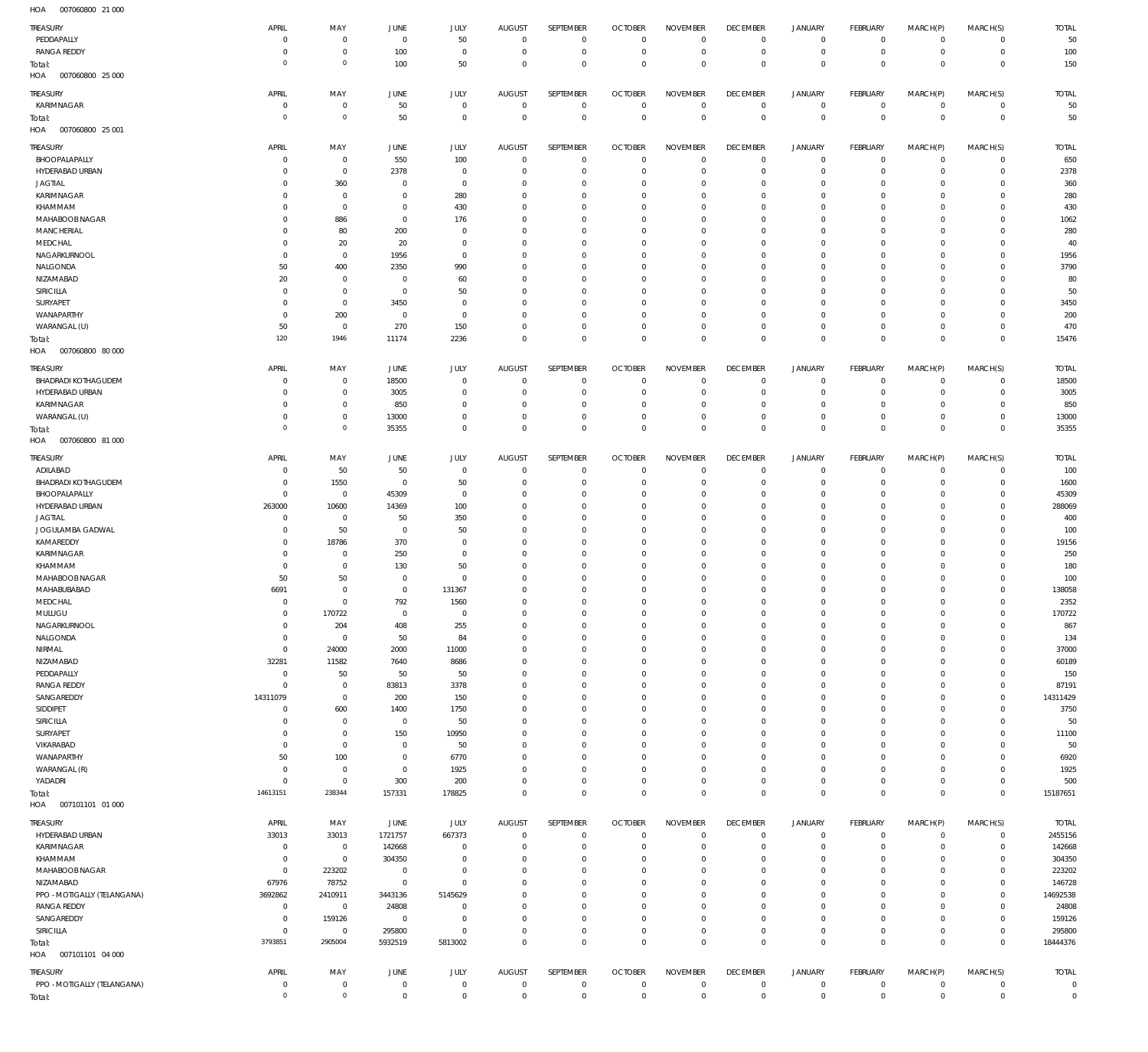007101101 81 000 HOA

| ,,,,,<br>001101101                |                               |                |                |                    |                            |                            |                               |                            |                  |                                            |                                    |                                            |                            |               |
|-----------------------------------|-------------------------------|----------------|----------------|--------------------|----------------------------|----------------------------|-------------------------------|----------------------------|------------------|--------------------------------------------|------------------------------------|--------------------------------------------|----------------------------|---------------|
| <b>TREASURY</b>                   | APRIL                         | MAY            | <b>JUNE</b>    | JULY               | <b>AUGUST</b>              | SEPTEMBER                  | <b>OCTOBER</b>                | <b>NOVEMBER</b>            | <b>DECEMBER</b>  | <b>JANUARY</b>                             | FEBRUARY                           | MARCH(P)                                   | MARCH(S)                   | <b>TOTAL</b>  |
| ADILABAD                          | $^{\circ}$                    | $\mathbb O$    | $\,0\,$        | 78237              | $\mathbf 0$                | $\mathbf 0$                | $\mathbf 0$                   | $\mathbf 0$                | $\mathbf 0$      | $\mathsf{O}\xspace$                        | $\mathbf 0$                        | 0                                          | $\mathbf 0$                | 78237         |
| Total:                            | $^{\circ}$                    | $\mathbf 0$    | $\,0\,$        | 78237              | $^{\circ}$                 | $\mathbf 0$                | $\overline{0}$                | $\overline{0}$             | $\mathbf 0$      | $\bf 0$                                    | $\overline{0}$                     | $\mathbf 0$                                | $\bf 0$                    | 78237         |
| HOA<br>007500101 01 000           |                               |                |                |                    |                            |                            |                               |                            |                  |                                            |                                    |                                            |                            |               |
|                                   |                               |                |                |                    |                            |                            |                               |                            |                  |                                            |                                    |                                            |                            |               |
| TREASURY                          | APRIL                         | MAY            | JUNE           | <b>JULY</b>        | <b>AUGUST</b>              | SEPTEMBER                  | <b>OCTOBER</b>                | <b>NOVEMBER</b>            | <b>DECEMBER</b>  | <b>JANUARY</b>                             | FEBRUARY                           | MARCH(P)                                   | MARCH(S)                   | <b>TOTAL</b>  |
| KARIMNAGAR                        | $\overline{0}$                | $\mathbf 0$    | $-257482$      | $-1377636$         | $^{\circ}$                 | $\mathbf 0$                | $\overline{0}$                | $\overline{0}$             | 0                | 0                                          | $\overline{0}$                     | $\mathbf 0$                                | $\mathbf 0$                | $-1635118$    |
| Total:                            | $\overline{0}$                | $\overline{0}$ | $-257482$      | $-1377636$         | $\overline{0}$             | $\mathbb O$                | $\overline{0}$                | $\mathbf 0$                | $\bf 0$          | $\mathbb O$                                | $\overline{0}$                     | $\bf 0$                                    | $\mathbf 0$                | $-1635118$    |
| HOA<br>007500105 01 000           |                               |                |                |                    |                            |                            |                               |                            |                  |                                            |                                    |                                            |                            |               |
| TREASURY                          | APRIL                         | MAY            | JUNE           | <b>JULY</b>        | <b>AUGUST</b>              | SEPTEMBER                  | <b>OCTOBER</b>                | <b>NOVEMBER</b>            | <b>DECEMBER</b>  | <b>JANUARY</b>                             | FEBRUARY                           | MARCH(P)                                   | MARCH(S)                   | <b>TOTAL</b>  |
| HYDERABAD URBAN                   | 305505                        | $\mathbf 0$    | $\overline{0}$ | $-3298341$         | $^{\circ}$                 | $\mathbf{0}$               | $\overline{0}$                | $\Omega$                   | $\mathbf 0$      | $\mathbf 0$                                | $\mathbf 0$                        | $\mathbf 0$                                | $\mathbf 0$                | -2992836      |
|                                   |                               |                |                |                    |                            |                            |                               |                            |                  |                                            |                                    |                                            |                            |               |
| VIKARABAD                         | $^{\circ}$                    | $\mathbb O$    | 400000         | $\mathbf{0}$       | $^{\circ}$                 | $\mathbf 0$                | $\overline{0}$                | $\overline{0}$             | 0                | $\mathsf{O}\xspace$                        | $\mathbf 0$                        | $\mathbf 0$                                | $\mathbf 0$                | 400000        |
| Total:                            | 305505                        | $\mathbf 0$    | 400000         | $-3298341$         | $^{\circ}$                 | $\mathbf 0$                | $\overline{0}$                | $\overline{0}$             | $\mathbf 0$      | $\bf 0$                                    | $\mathbf 0$                        | $\mathbf 0$                                | $\bf 0$                    | -2592836      |
| HOA<br>007500105 01 001           |                               |                |                |                    |                            |                            |                               |                            |                  |                                            |                                    |                                            |                            |               |
| TREASURY                          | APRIL                         | MAY            | <b>JUNE</b>    | <b>JULY</b>        | <b>AUGUST</b>              | SEPTEMBER                  | <b>OCTOBER</b>                | <b>NOVEMBER</b>            | <b>DECEMBER</b>  | <b>JANUARY</b>                             | FEBRUARY                           | MARCH(P)                                   | MARCH(S)                   | <b>TOTAL</b>  |
| HYDERABAD URBAN                   | 0                             | $\mathbf 0$    | 8000           | 3000               | $^{\circ}$                 | $\mathbf 0$                | $\overline{0}$                | $^{\circ}$                 | 0                | 0                                          | $\overline{0}$                     | $\mathbf 0$                                | $\mathbf 0$                | 11000         |
| KARIMNAGAR                        | 0                             | $\mathbb O$    | 54375          | $\mathbf 0$        | 0                          | $\mathbf 0$                | $\overline{0}$                | $\overline{0}$             | 0                | $\mathsf{O}\xspace$                        | $\mathbf 0$                        | $\mathbf 0$                                | $\mathbf 0$                | 54375         |
| KOMARAMBHEEM ASIFABAD             | 0                             | $\mathbb O$    | $\overline{0}$ | $-102867$          | 0                          | $\mathbf 0$                | 0                             | 0                          | 0                | 0                                          | $\mathbf 0$                        | 0                                          | 0                          | $-102867$     |
| MANCHERIAL                        | 0                             | $\mathbb O$    | 1150           | $\mathbf 0$        | 0                          | $\mathbf{0}$               | 0                             | 0                          | 0                | 0                                          | $\mathbf 0$                        | 0                                          | 0                          | 1150          |
|                                   |                               |                |                |                    |                            |                            |                               |                            |                  |                                            |                                    |                                            |                            |               |
| MEDCHAL                           | $\overline{0}$                | 246500         | 26076730       | 2361125            | 0                          | $\mathbf{0}$               | 0                             | $^{\circ}$                 | 0                | 0                                          | $\mathbf 0$                        | 0                                          | $\mathbf 0$                | 28684355      |
| <b>RANGA REDDY</b>                | 0                             | 23662          | 31500          | $\mathbb O$        | $^{\circ}$                 | $\mathbf 0$                | $\overline{0}$                | $\mathbf 0$                | 0                | $\mathsf{O}\xspace$                        | $\mathbf 0$                        | 0                                          | 0                          | 55162         |
| Total:                            | $^{\circ}$                    | 270162         | 26171755       | 2261258            | $\overline{0}$             | $\mathbb O$                | $\overline{0}$                | $\mathbb O$                | $\bf 0$          | $\mathbb O$                                | $\mathbf 0$                        | $\mathbf 0$                                | $\mathbf 0$                | 28703175      |
| HOA<br>007500800 08 000           |                               |                |                |                    |                            |                            |                               |                            |                  |                                            |                                    |                                            |                            |               |
| TREASURY                          | APRIL                         | MAY            | <b>JUNE</b>    | JULY               | <b>AUGUST</b>              | SEPTEMBER                  | <b>OCTOBER</b>                | <b>NOVEMBER</b>            | <b>DECEMBER</b>  | <b>JANUARY</b>                             | <b>FEBRUARY</b>                    | MARCH(P)                                   | MARCH(S)                   | <b>TOTAL</b>  |
| HYDERABAD URBAN                   | $^{\circ}$                    | $\mathbf 0$    | $\mathbf 0$    | 535904             | $\overline{0}$             | $\mathbf 0$                | $\overline{0}$                | $\overline{0}$             | $\bf 0$          | $\mathbf 0$                                | $\mathbf 0$                        | $\mathbf 0$                                | $\mathbf 0$                | 535904        |
|                                   | $^{\circ}$                    | $\mathbf 0$    | $\,0\,$        | 535904             | $^{\circ}$                 | $\mathbb O$                | $\mathbf 0$                   | $\mathbf 0$                | $\bf 0$          | $\mathbb O$                                | $\mathbf 0$                        | $\mathbf 0$                                | $\,0\,$                    | 535904        |
| Total:                            |                               |                |                |                    |                            |                            |                               |                            |                  |                                            |                                    |                                            |                            |               |
| HOA<br>007500800 14 000           |                               |                |                |                    |                            |                            |                               |                            |                  |                                            |                                    |                                            |                            |               |
| TREASURY                          | APRIL                         | MAY            | JUNE           | <b>JULY</b>        | <b>AUGUST</b>              | SEPTEMBER                  | <b>OCTOBER</b>                | <b>NOVEMBER</b>            | <b>DECEMBER</b>  | <b>JANUARY</b>                             | FEBRUARY                           | MARCH(P)                                   | MARCH(S)                   | <b>TOTAL</b>  |
| MEDCHAL                           | $\overline{0}$                | 285000         | 7595250        | 252938             | $\overline{0}$             | $\overline{0}$             | $\overline{0}$                | 0                          | 0                | 0                                          | 0                                  | 0                                          | 0                          | 8133188       |
| <b>RANGA REDDY</b>                | 2019600                       | $\,0\,$        | $\overline{0}$ | 5186225            | $^{\circ}$                 | $\mathbb O$                | $\overline{0}$                | $\mathbf 0$                | 0                | $\mathsf{O}\xspace$                        | $\mathbf 0$                        | $\mathbf 0$                                | $\mathbf 0$                | 7205825       |
| WARANGAL (U)                      | $\overline{0}$                | $\mathbb O$    | 650750         | 154375             | $^{\circ}$                 | $\mathbf 0$                | $\overline{0}$                | $\overline{0}$             | 0                | $\mathsf{O}\xspace$                        | $\mathbf 0$                        | $\mathbf 0$                                | $\overline{0}$             | 805125        |
|                                   | 2019600                       | 285000         | 8246000        | 5593538            | $^{\circ}$                 | $\mathbf 0$                | $^{\circ}$                    | $\mathbf 0$                | $\bf 0$          | $\mathbb O$                                | $\mathbf 0$                        | $\mathbb O$                                | $\mathbf 0$                | 16144138      |
| Total:<br>HOA<br>007500800 81 000 |                               |                |                |                    |                            |                            |                               |                            |                  |                                            |                                    |                                            |                            |               |
|                                   |                               |                |                |                    |                            |                            |                               |                            |                  |                                            |                                    |                                            |                            |               |
| TREASURY                          | APRIL                         | MAY            | <b>JUNE</b>    | JULY               | <b>AUGUST</b>              | SEPTEMBER                  | <b>OCTOBER</b>                | <b>NOVEMBER</b>            | <b>DECEMBER</b>  | <b>JANUARY</b>                             | FEBRUARY                           | MARCH(P)                                   | MARCH(S)                   | <b>TOTAL</b>  |
| ADILABAD                          | 3184036                       | $\overline{0}$ | $\overline{0}$ | $\mathbf{0}$       | $^{\circ}$                 | $^{\circ}$                 | $^{\circ}$                    | $^{\circ}$                 | 0                | 0                                          | $\mathbf 0$                        | $\mathbf 0$                                | 0                          | 3184036       |
| <b>BHADRADI KOTHAGUDEM</b>        | 11532901                      | $\mathbf 0$    | $\overline{0}$ | $\mathbf{0}$       | 0                          | $\mathbf 0$                | $^{\circ}$                    | $^{\circ}$                 | $\mathbf 0$      | $\mathbf 0$                                | $\mathbf 0$                        | $\mathbf 0$                                | 0                          | 11532901      |
| BHOOPALAPALLY                     | 707739                        | $\mathbf 0$    | $\mathbf{0}$   | $\mathbf{0}$       | $\Omega$                   | $\mathbf{0}$               | 0                             | 0                          | 0                | 0                                          | 0                                  | $\Omega$                                   | $\mathbf 0$                | 707739        |
| HYDERABAD URBAN                   | $\mathbf 0$                   | 75522134       | 0              | 489563             | $\Omega$                   | $\mathbf{0}$               | 0                             | $^{\circ}$                 | 0                | 0                                          | 0                                  | $\Omega$                                   | 0                          | 76011697      |
| <b>JAGTIAL</b>                    | 1881339                       | $^{\circ}$     | 0              | 0                  | $\Omega$                   | $\mathbf{0}$               | 0                             | $\Omega$                   | 0                | $\mathbf 0$                                | 0                                  | $\Omega$                                   | $\mathbf 0$                | 1881339       |
|                                   |                               | $\mathbf 0$    |                |                    |                            |                            |                               |                            |                  |                                            |                                    |                                            |                            |               |
| <b>JANGAON</b>                    | 865453                        |                | 0              | $\mathbf{0}$       | $^{\circ}$                 | $\mathbf{0}$               | 0                             | $\mathbf{0}$               | 0                | 0                                          | 0                                  | 0                                          | $\mathbf 0$                | 865453        |
| JOGULAMBA GADWAL                  | 542581                        | $\mathbf 0$    | 0              | $^{\circ}$         | 0                          | $^{\circ}$                 | 0                             | $\Omega$                   | 0                | $\mathbf 0$                                | 0                                  | $\Omega$                                   | 0                          | 542581        |
| KAMAREDDY                         | 5394237                       | 15960          | 0              | $\mathbf{0}$       | $\Omega$                   | $\mathbf{0}$               | 0                             | $\mathbf{0}$               | $\mathbf 0$      | 0                                          | 0                                  | $\Omega$                                   | $\mathbf 0$                | 5410197       |
| KARIMNAGAR                        | 7780260                       | $^{\circ}$     | $^{\circ}$     | 137242             | 0                          | $^{\circ}$                 | 0                             | 0                          | 0                | $\mathbf 0$                                | 0                                  | $\Omega$                                   | 0                          | 7917502       |
| KHAMMAM                           | 5100722                       | $\mathbf 0$    | $^{\circ}$     | $^{\circ}$         | $\Omega$                   | $\mathbf{0}$               | 0                             | $\mathbf{0}$               | 0                | 0                                          | 0                                  | $\Omega$                                   | $\mathbf 0$                | 5100722       |
| KOMARAMBHEEM ASIFABAD             | 156043                        | 6467           | $\overline{0}$ | $^{\circ}$         | 0                          | $\mathbf{0}$               | 0                             | 0                          | 0                | $\mathbf 0$                                | 0                                  | $\Omega$                                   | 0                          | 162510        |
| MAHABOOB NAGAR                    | 979684                        | $\mathbf 0$    | 46000          | $\Omega$           | $\Omega$                   | $\mathbf{0}$               | 0                             | $\mathbf{0}$               | $\mathbf 0$      | $\mathbf 0$                                | $\Omega$                           | $\Omega$                                   | 0                          | 1025684       |
| MAHABUBABAD                       | 2975307                       | $\mathbf 0$    | $\Omega$       | $\Omega$           | $\Omega$                   | $\Omega$                   | $\Omega$                      | $\Omega$                   | $\Omega$         | $\Omega$                                   | $\Omega$                           | $\Omega$                                   | $\mathbf 0$                | 2975307       |
| MANCHERIAL                        | 3522380                       | $\mathbf 0$    | $\mathbf 0$    | $\mathbf{0}$       | $\mathbf 0$                | $\mathbf 0$                | $\mathbf 0$                   | $\mathbf{0}$               | 0                | 0                                          | $\mathbf 0$                        | 0                                          | 0                          | 3522380       |
| MEDAK                             | 2616600                       | $\mathbb O$    | 210            | $\Omega$           | $^{\circ}$                 | $\mathbf 0$                | $^{\circ}$                    | $^{\circ}$                 | $\mathbf 0$      | $\mathbf 0$                                | $\mathbf 0$                        | $\Omega$                                   | 0                          | 2616810       |
| MEDCHAL                           | 14555735                      | $\mathbb O$    | $^{\circ}$     | $\mathbf{0}$       | $^{\circ}$                 | $\mathbf 0$                | $^{\circ}$                    | $\mathbf{0}$               | $\mathbf 0$      | $\mathbf 0$                                | $\mathbf 0$                        | $\Omega$                                   | 0                          | 14555735      |
| MULUGU                            | 1236838                       | $\mathbf 0$    | $^{\circ}$     | $\Omega$           | $\Omega$                   | $\mathbf{0}$               | $^{\circ}$                    | $\Omega$                   | 0                | $\mathbf 0$                                | $\mathbf 0$                        | $\Omega$                                   | $\mathbf 0$                | 1236838       |
| NAGARKURNOOL                      | 1336940                       | $\mathbf 0$    | $^{\circ}$     | $\Omega$           | $\Omega$                   | $\mathbf 0$                | $^{\circ}$                    | $\mathbf{0}$               | $\mathbf 0$      | $\mathbf 0$                                | $\mathbf 0$                        | $\Omega$                                   | 0                          | 1336940       |
| NALGONDA                          | 15336                         | $\mathbf 0$    | 0              | $\Omega$           | $\Omega$                   | $\mathbf{0}$               | $^{\circ}$                    | $\Omega$                   | 0                | $\mathbf 0$                                | $\mathbf 0$                        | $\Omega$                                   | $\mathbf 0$                | 15336         |
|                                   |                               |                |                |                    |                            |                            |                               |                            |                  |                                            |                                    |                                            |                            |               |
| NIRMAL                            | 4265093                       | $\overline{0}$ | $^{\circ}$     | $\Omega$           | $\Omega$                   | $\mathbf 0$                | $^{\circ}$                    | $^{\circ}$                 | $\mathbf 0$      | $\mathbf 0$                                | $\mathbf 0$                        | $\Omega$                                   | $\mathbf 0$                | 4265093       |
| NIZAMABAD                         | 19689681                      | 83865          | $^{\circ}$     | $\Omega$           | $\Omega$                   | $\mathbf{0}$               | $^{\circ}$                    | $\Omega$                   | 0                | $\mathbf 0$                                | $\mathbf 0$                        | $\Omega$                                   | 0                          | 19773546      |
| PEDDAPALLY                        | 1729498                       | $\overline{0}$ |                | $\Omega$           |                            |                            |                               |                            |                  |                                            | $\Omega$                           | $\Omega$                                   | 0                          | 1729498       |
| <b>RANGA REDDY</b>                |                               |                | $\Omega$       |                    | $\Omega$                   | $\mathbf 0$                | $^{\circ}$                    | $^{\circ}$                 | $\mathbf 0$      | $\mathbf 0$                                |                                    |                                            |                            |               |
|                                   | 23426381                      | $\mathbf 0$    | $^{\circ}$     | $\Omega$           | $\Omega$                   | $\mathbf{0}$               | $^{\circ}$                    | $\Omega$                   | $\mathbf 0$      | $\mathbf 0$                                | $\mathbf 0$                        | $\Omega$                                   | 0                          | 23426381      |
| SANGAREDDY                        | 61                            | $^{\circ}$     | $^{\circ}$     | $\Omega$           | $\Omega$                   | $\mathbf 0$                | $^{\circ}$                    | $^{\circ}$                 | $\mathbf 0$      | $\mathbf 0$                                | $\mathbf 0$                        | $\Omega$                                   | $\mathbf 0$                | 61            |
| SIDDIPET                          | 2490570                       | $^{\circ}$     | $^{\circ}$     | $\Omega$           | $\Omega$                   | $\mathbf{0}$               | $^{\circ}$                    | $\Omega$                   | $\mathbf 0$      | $\mathbf 0$                                | $\mathbf 0$                        | $\Omega$                                   | $\mathbf 0$                | 2490570       |
| SIRICILLA                         | 83383                         | $\mathbf 0$    | 0              | $\Omega$           | $\Omega$                   | $\mathbf 0$                | $^{\circ}$                    | $\mathbf{0}$               | $\mathbf 0$      | $\mathbf 0$                                | $\mathbf 0$                        | $\Omega$                                   | $\mathbf 0$                | 83383         |
| SURYAPET                          | 5455761                       | $^{\circ}$     | 0              | $\Omega$           | $\Omega$                   | $^{\circ}$                 | $^{\circ}$                    | $\Omega$                   | 0                | $\mathbf 0$                                | $\mathbf 0$                        | $\Omega$                                   | $\mathbf 0$                | 5455761       |
| VIKARABAD                         | 1190909                       | $\mathbf 0$    | $^{\circ}$     | $\Omega$           | $\Omega$                   | $\mathbf 0$                | $^{\circ}$                    | $\mathbf{0}$               | $\mathbf 0$      | $\mathbf 0$                                | $\mathbf 0$                        | $\Omega$                                   | 0                          | 1190909       |
| WANAPARTHY                        | 930240                        | $^{\circ}$     | 0              | $\Omega$           | $\Omega$                   | $^{\circ}$                 | $^{\circ}$                    | $^{\circ}$                 | 0                | $\mathbf 0$                                | 0                                  | $\Omega$                                   | 0                          | 930240        |
| WARANGAL (R)                      | 2266938                       | $\mathbf 0$    | $^{\circ}$     | $\Omega$           | $\Omega$                   | $\mathbf 0$                | $^{\circ}$                    | $\mathbf{0}$               | $\mathbf 0$      | $\mathbf 0$                                | 0                                  | $\Omega$                                   | 0                          | 2266938       |
|                                   | 8698426                       | $\mathbf 0$    | $^{\circ}$     | $\mathbf{0}$       | $\Omega$                   | $\mathbf{0}$               | $^{\circ}$                    | $^{\circ}$                 | $\mathbf 0$      | $\mathbf 0$                                | $\mathbf 0$                        | $\Omega$                                   | $\mathbf 0$                | 8698426       |
| WARANGAL (U)                      |                               | $\overline{0}$ | $^{\circ}$     | $\mathbf 0$        | $\mathbf{0}$               | $\mathbf 0$                | $^{\circ}$                    | $\mathbf 0$                | $\mathbf 0$      | $\mathbf 0$                                | $\mathbf 0$                        | $\mathbf 0$                                | $\mathbf 0$                |               |
| YADADRI                           | 6100877<br>140711949          | 75628426       |                |                    | $\mathbf 0$                | $\mathbf 0$                | $\mathbf 0$                   | $\mathbf 0$                | $\mathbf 0$      | $\mathbf 0$                                | $\mathbf 0$                        | $\mathbf 0$                                | $\mathbf 0$                | 6100877       |
| Total:                            |                               |                | 46210          | 626805             |                            |                            |                               |                            |                  |                                            |                                    |                                            |                            | 217013390     |
| HOA<br>020201101 81 001           |                               |                |                |                    |                            |                            |                               |                            |                  |                                            |                                    |                                            |                            |               |
| <b>TREASURY</b>                   | APRIL                         | MAY            | <b>JUNE</b>    | JULY               | <b>AUGUST</b>              | SEPTEMBER                  | <b>OCTOBER</b>                | <b>NOVEMBER</b>            | <b>DECEMBER</b>  | JANUARY                                    | FEBRUARY                           | MARCH(P)                                   | MARCH(S)                   | <b>TOTAL</b>  |
| HYDERABAD URBAN                   | 52375                         | $\mathbf 0$    | $\overline{0}$ | $\mathbf 0$        | $\overline{0}$             | $\mathbf 0$                | $\mathbf 0$                   | $\overline{0}$             | 0                | 0                                          | 0                                  | $\mathbf 0$                                | $\mathbf 0$                | 52375         |
| JAGTIAL                           | $^{\circ}$                    | $\mathbb O$    | $\mathbf 0$    | 300                | $^{\circ}$                 | $\mathbb O$                | $\overline{0}$                | $\overline{0}$             | 0                | $\mathsf{O}\xspace$                        | $\overline{0}$                     | $\mathbf 0$                                | $\mathbf 0$                | 300           |
| <b>JANGAON</b>                    | $^{\circ}$                    | 1300           | 300            | 300                | 0                          | $\mathbf 0$                | $\overline{0}$                | $\overline{0}$             | 0                | 0                                          | 0                                  | $\mathbf 0$                                | $\mathbf 0$                | 1900          |
| KARIMNAGAR                        | 0                             | 300            | 400            | $\overline{0}$     | 0                          | $\mathbf{0}$               | $^{\circ}$                    | $\mathbf{0}$               | $\mathbf 0$      | $\mathbf 0$                                | $\mathbf 0$                        | $\mathbf 0$                                | $\mathbf 0$                | 700           |
| MAHABOOB NAGAR                    | $^{\circ}$                    | 7340           | 227742         | $\mathbf 0$        | $^{\circ}$                 | $\mathbf 0$                | $^{\circ}$                    | $\mathbf{0}$               | $\mathbf 0$      | $\mathbf 0$                                | $\mathbf 0$                        | $\mathbf 0$                                | $\mathsf{O}\xspace$        | 235082        |
|                                   | $^{\circ}$                    | $\mathbf 0$    | $\mathbf 0$    |                    | $^{\circ}$                 | $\mathbf 0$                | $^{\circ}$                    | $\mathbf{0}$               | $\mathbf 0$      | $\mathbf 0$                                | $\mathbf 0$                        | $\mathbf 0$                                | $\mathbf 0$                |               |
| MAHABUBABAD                       |                               |                |                | 600                |                            |                            |                               |                            |                  |                                            |                                    |                                            |                            | 600           |
| MANCHERIAL                        | $\overline{0}$                | $\mathbb O$    | 300            | $\overline{0}$     | $^{\circ}$                 | $\mathbf 0$                | $^{\circ}$                    | $\mathbf{0}$               | $\mathbf 0$      | $\mathbf 0$                                | $\mathbf 0$                        | $\mathbf 0$                                | $\mathbf 0$                | 300           |
| MEDAK                             | $\mathbf 0$                   | 2500           | $\overline{0}$ | $\mathbb O$        | $^{\circ}$                 | $\mathbf{0}$               | $^{\circ}$                    | $\mathbf{0}$               | $\mathbf 0$      | $\mathbf 0$                                | $\mathbf 0$                        | $\mathbf 0$                                | $\mathbf 0$                | 2500          |
| NAGARKURNOOL                      | 2000                          | 10000          | 14000          | 4000               | $^{\circ}$                 | $\mathbf 0$                | $^{\circ}$                    | $\mathbf{0}$               | $\mathbf 0$      | $\mathbf 0$                                | $\mathbf 0$                        | $\mathbf 0$                                | $\mathbf 0$                | 30000         |
| SANGAREDDY                        | $\mathbf 0$                   | 2500           | 10000          | 7500               | $^{\circ}$                 | $\mathbf 0$                | $^{\circ}$                    | $\mathbf{0}$               | $\mathbf 0$      | $\mathbf 0$                                | $\mathbf 0$                        | 0                                          | $\mathbf 0$                | 20000         |
| SIDDIPET<br>WARANGAL (R)          | $\overline{0}$<br>$\mathbf 0$ | 2500<br>10000  | 2500<br>3100   | $\mathbf 0$<br>300 | $\mathbf 0$<br>$\mathbb O$ | $\mathbb O$<br>$\mathbf 0$ | $\overline{0}$<br>$\mathbf 0$ | $\mathbf 0$<br>$\mathbf 0$ | 0<br>$\mathbb O$ | $\mathsf{O}\xspace$<br>$\mathsf{O}\xspace$ | $\mathbf 0$<br>$\mathsf{O}\xspace$ | $\mathsf{O}\xspace$<br>$\mathsf{O}\xspace$ | $\mathbf 0$<br>$\mathbf 0$ | 5000<br>13400 |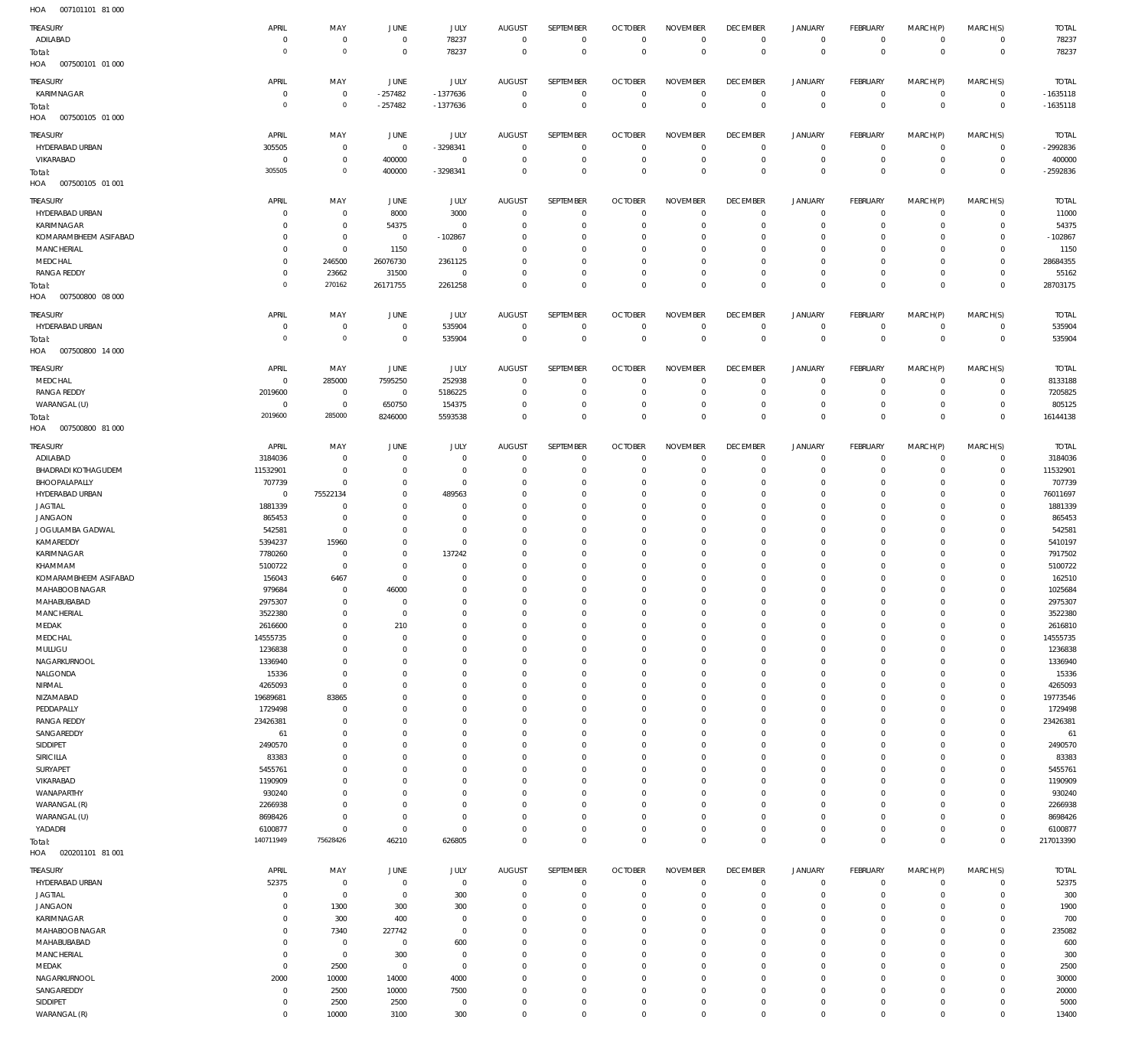020201101 81 001 HOA

| <b>TREASURY</b>            | APRIL          | MAY            | JUNE           | JULY           | AUGUST         | SEPTEMBER        | <b>OCTOBER</b> | <b>NOVEMBER</b> | <b>DECEMBER</b> | <b>JANUARY</b> | FEBRUARY        | MARCH(P)     | MARCH(S)     | <b>TOTAL</b> |
|----------------------------|----------------|----------------|----------------|----------------|----------------|------------------|----------------|-----------------|-----------------|----------------|-----------------|--------------|--------------|--------------|
| WARANGAL (U)               | $\overline{0}$ | $\mathbf 0$    | 600            | 15000          | $\overline{0}$ | $\mathbf{0}$     | $\overline{0}$ | $\mathbf 0$     | $\mathbf 0$     | $\mathbf 0$    | $^{\circ}$      | $\mathbf 0$  | $\mathbf 0$  | 15600        |
|                            |                |                |                |                |                |                  |                |                 |                 |                |                 |              |              |              |
| Total:                     | 54375          | 36440          | 258942         | 28000          | $\mathbf{0}$   | $\mathbf 0$      | $\mathbb O$    | $\mathbf 0$     | $\mathbb O$     | $\mathbf 0$    | $\mathbb O$     | $\mathbf{0}$ | $\mathbb O$  | 377757       |
| 020201102 01 000<br>HOA    |                |                |                |                |                |                  |                |                 |                 |                |                 |              |              |              |
|                            |                |                |                |                |                |                  |                |                 |                 |                |                 |              |              |              |
| TREASURY                   | APRIL          | MAY            | JUNE           | JULY           | <b>AUGUST</b>  | SEPTEMBER        | <b>OCTOBER</b> | <b>NOVEMBER</b> | <b>DECEMBER</b> | <b>JANUARY</b> | <b>FEBRUARY</b> | MARCH(P)     | MARCH(S)     | <b>TOTAL</b> |
| BHADRADI KOTHAGUDEM        | $\mathbf 0$    | 5000           | 7500           | $\overline{0}$ | $^{\circ}$     | $^{\circ}$       | $\overline{0}$ | $\mathbf{0}$    | $\overline{0}$  | $\mathbf 0$    | $^{\circ}$      | $\circ$      | $\mathbf 0$  | 12500        |
| <b>JANGAON</b>             | $\mathbf 0$    | 2500           | $\overline{0}$ | 5000           | $\mathbf 0$    | 0                | $\mathbf{0}$   | $\mathbf 0$     | $\overline{0}$  | $^{\circ}$     | $^{\circ}$      | $\Omega$     | $\mathbf 0$  | 7500         |
| MAHABOOB NAGAR             | $\mathbf 0$    | 40255          | $\overline{0}$ | $\mathbf 0$    | $\mathbf{0}$   | 0                | $\overline{0}$ | $\mathbf 0$     | $^{\circ}$      | $^{\circ}$     | $^{\circ}$      | $\Omega$     | $\Omega$     | 40255        |
|                            |                |                |                |                |                |                  |                |                 |                 |                |                 |              |              |              |
| VIKARABAD                  | $\mathbf 0$    | 2500           | 5000           | $\mathbf 0$    | $\mathbf 0$    | 0                | $^{\circ}$     | $\mathbf 0$     | $\overline{0}$  | $\mathbf 0$    | $^{\circ}$      | $\circ$      | $\mathbf 0$  | 7500         |
| Total:                     | $\mathbf 0$    | 50255          | 12500          | 5000           | $\mathbf 0$    | 0                | $\mathbb O$    | $\mathbf 0$     | $\mathbb O$     | $\mathbf 0$    | $\mathbb O$     | $\Omega$     | $\Omega$     | 67755        |
| 020201102 02 000<br>HOA    |                |                |                |                |                |                  |                |                 |                 |                |                 |              |              |              |
|                            |                |                |                |                |                |                  |                |                 |                 |                |                 |              |              |              |
| <b>TREASURY</b>            | APRIL          | MAY            | <b>JUNE</b>    | JULY           | <b>AUGUST</b>  | SEPTEMBER        | <b>OCTOBER</b> | <b>NOVEMBER</b> | <b>DECEMBER</b> | <b>JANUARY</b> | FEBRUARY        | MARCH(P)     | MARCH(S)     | <b>TOTAL</b> |
| MAHABUBABAD                | $\mathbf 0$    | $\mathbf 0$    | $\overline{0}$ | 5000           | $\mathbf{0}$   | $\mathbf 0$      | $\overline{0}$ | $\overline{0}$  | $\overline{0}$  | $\mathbf 0$    | $^{\circ}$      | $\mathbf 0$  | $\mathbf 0$  | 5000         |
|                            | $\mathbf 0$    | $\mathbf 0$    | $\overline{0}$ |                | $\mathbf{0}$   | $\mathbf 0$      | $\mathbb O$    |                 | $\mathbb O$     |                | $\mathbb O$     | $\mathbf{0}$ | $\mathbb O$  |              |
| Total:                     |                |                |                | 5000           |                |                  |                | $\mathbf 0$     |                 | $\mathbf 0$    |                 |              |              | 5000         |
| 020201102 05 800<br>HOA    |                |                |                |                |                |                  |                |                 |                 |                |                 |              |              |              |
|                            |                |                |                |                |                |                  |                |                 |                 |                |                 |              |              |              |
| <b>TREASURY</b>            | APRIL          | MAY            | JUNE           | JULY           | <b>AUGUST</b>  | SEPTEMBER        | <b>OCTOBER</b> | <b>NOVEMBER</b> | <b>DECEMBER</b> | <b>JANUARY</b> | <b>FEBRUARY</b> | MARCH(P)     | MARCH(S)     | <b>TOTAL</b> |
| HYDERABAD URBAN            | $\mathbf 0$    | 117975         | 5000           | 29000          | $^{\circ}$     | $\mathbf 0$      | $\overline{0}$ | $\mathbf 0$     | $\overline{0}$  | $\mathbf 0$    | $^{\circ}$      | $\circ$      | $\mathbf 0$  | 151975       |
| Total:                     | $\overline{0}$ | 117975         | 5000           | 29000          | $\mathbf{0}$   | $\mathbf 0$      | $\mathbb O$    | $\mathbf 0$     | $\mathbb O$     | $\mathbf 0$    | $\mathbb O$     | $^{\circ}$   | $\mathbf{0}$ | 151975       |
| HOA<br>020201102 06 800    |                |                |                |                |                |                  |                |                 |                 |                |                 |              |              |              |
|                            |                |                |                |                |                |                  |                |                 |                 |                |                 |              |              |              |
| <b>TREASURY</b>            | APRIL          | MAY            | JUNE           | JULY           | AUGUST         | <b>SEPTEMBER</b> | <b>OCTOBER</b> | <b>NOVEMBER</b> | <b>DECEMBER</b> | <b>JANUARY</b> | FEBRUARY        | MARCH(P)     | MARCH(S)     | <b>TOTAL</b> |
|                            | $\mathbf 0$    | $^{\circ}$     |                | 250            | $\mathbf{0}$   | $^{\circ}$       | $\overline{0}$ | $\mathbf{0}$    | $^{\circ}$      |                | $^{\circ}$      | $\Omega$     | $\mathbf 0$  | 2900         |
| ADILABAD                   |                |                | 2650           |                |                |                  |                |                 |                 | $\mathbf 0$    |                 |              |              |              |
| <b>BHADRADI KOTHAGUDEM</b> | $^{\circ}$     | $\mathbf 0$    | 500            | 8850           | $^{\circ}$     | 0                | $\overline{0}$ | $\mathbf 0$     | $\overline{0}$  | $^{\circ}$     | $^{\circ}$      | $\Omega$     | $\mathbf 0$  | 9350         |
| BHOOPALAPALLY              | $\mathbf 0$    | 8100           | 400            | 250            | $\mathbf 0$    | 0                | $\mathbf{0}$   | $\mathbf 0$     | $\overline{0}$  | $^{\circ}$     | $^{\circ}$      | $\Omega$     | $\mathbf 0$  | 8750         |
| HYDERABAD URBAN            | 150            | 6290           | 29590          | 20050          | $\mathbf 0$    | 0                | $\overline{0}$ | $\mathbf 0$     | $\overline{0}$  | $^{\circ}$     | $^{\circ}$      | $\Omega$     | $\mathbf 0$  | 56080        |
| <b>JAGTIAL</b>             | 125            | $\overline{0}$ | 200            | 2375           | $\mathbf 0$    | 0                | $\overline{0}$ | $\Omega$        | $\overline{0}$  | $\mathbf 0$    | $^{\circ}$      |              | $\Omega$     | 2700         |
|                            |                |                |                |                |                |                  |                |                 |                 |                |                 |              |              |              |
| <b>JANGAON</b>             | $\mathbf 0$    | 300            | 300            | 350            | $\mathbf 0$    | 0                | $^{\circ}$     | $\mathbf 0$     | $\overline{0}$  | $\mathbf 0$    | $^{\circ}$      | $\Omega$     | $\mathbf 0$  | 950          |
| JOGULAMBA GADWAL           | $\mathbf 0$    | $\overline{0}$ | $\overline{0}$ | 600            | $\mathbf 0$    | 0                | $\overline{0}$ | $\Omega$        | $\overline{0}$  | $\mathbf 0$    | $^{\circ}$      |              | $\Omega$     | 600          |
| KAMAREDDY                  | $\mathbf 0$    | 2600           | 650            | 1250           | $\mathbf 0$    | 0                | $\overline{0}$ | $\mathbf 0$     | $\overline{0}$  | $\Omega$       | $^{\circ}$      | $\Omega$     | $\Omega$     | 4500         |
|                            |                |                |                |                |                |                  |                |                 |                 |                |                 |              |              |              |
| KARIMNAGAR                 | $\mathbf 0$    | 7500           | 4800           | 3225           | $\mathbf 0$    | 0                | $\overline{0}$ | $\mathbf 0$     | $^{\circ}$      | $^{\circ}$     | $^{\circ}$      |              | $\mathbf 0$  | 15525        |
| KHAMMAM                    | $\mathbf 0$    | 11700          | 24480          | 6950           | $\mathbf 0$    | 0                | $\overline{0}$ | $\mathbf 0$     | $\overline{0}$  | $\Omega$       | $^{\circ}$      |              | $\Omega$     | 43130        |
| KOMARAMBHEEM ASIFABAD      | $\mathbf 0$    | $\mathbf 0$    | $\overline{0}$ | 2750           | $\mathbf 0$    | 0                | $\overline{0}$ | $\mathbf 0$     | $\overline{0}$  | $\mathbf 0$    | $^{\circ}$      | $\Omega$     | $\mathbf 0$  | 2750         |
| MAHABOOB NAGAR             | $\mathbf 0$    | $\mathbf 0$    | 750            | 66779          | $\mathbf 0$    | 0                | $\overline{0}$ | $\mathbf 0$     | $\overline{0}$  | $\Omega$       | $^{\circ}$      |              | $\Omega$     | 67529        |
|                            |                |                |                |                |                |                  |                |                 |                 |                |                 |              |              |              |
| MAHABUBABAD                | $\mathbf 0$    | 250            | 2830           | 250            | $\mathbf 0$    | 0                | $^{\circ}$     | $\mathbf 0$     | $\overline{0}$  | $\mathbf 0$    | $^{\circ}$      |              | $\Omega$     | 3330         |
| <b>MANCHERIAL</b>          | $\mathbf 0$    | $\mathbf 0$    | 8100           | 20700          | $\mathbf 0$    | 0                | $\overline{0}$ | $\mathbf 0$     | $\overline{0}$  | $\mathbf 0$    | $^{\circ}$      |              | $\Omega$     | 28800        |
| MEDAK                      | $\mathbf 0$    | 300            | 500            | 750            | $\mathbf 0$    | 0                | $\overline{0}$ | $\Omega$        | $\overline{0}$  | $\mathbf 0$    | $^{\circ}$      |              | $\Omega$     | 1550         |
| MEDCHAL                    | $\mathbf 0$    | 22500          | 705            | 2500           | $\mathbf 0$    | 0                | $\overline{0}$ | $\mathbf 0$     | $^{\circ}$      | $\mathbf 0$    | $^{\circ}$      | $\Omega$     | $\mathbf 0$  | 25705        |
|                            |                |                |                |                |                |                  |                |                 |                 |                |                 |              |              |              |
| NAGARKURNOOL               | $\mathbf 0$    | $\mathbf 0$    | 250            | 750            | $\mathbf 0$    | 0                | $\overline{0}$ | $\Omega$        | $^{\circ}$      | $\mathbf 0$    | $^{\circ}$      |              | $\Omega$     | 1000         |
| NALGONDA                   | $\mathbf 0$    | $\mathbf 0$    | 2000           | 750            | $\mathbf 0$    | 0                | $\mathbf{0}$   | $\mathbf 0$     | $\overline{0}$  | $\mathbf 0$    | $^{\circ}$      | $\Omega$     | $\mathbf 0$  | 2750         |
| NARAYANPET                 | $\mathbf 0$    | $\mathbf 0$    | 250            | $\overline{0}$ | $\mathbf 0$    | 0                | $\overline{0}$ | $\Omega$        | $\overline{0}$  | $\mathbf 0$    | $^{\circ}$      |              | $\Omega$     | 250          |
| NIRMAL                     | $\mathbf 0$    | $\mathbf 0$    | 11600          | 750            | $\mathbf 0$    | 0                | $\overline{0}$ | $\mathbf 0$     | $\overline{0}$  | $\mathbf 0$    | $^{\circ}$      | $\Omega$     | $\Omega$     | 12350        |
|                            |                |                |                |                |                |                  |                |                 |                 |                |                 |              |              |              |
| NIZAMABAD                  | 14765          | 450            | 8350           | 5650           | $\mathbf 0$    | 0                | $\overline{0}$ | $\mathbf 0$     | $^{\circ}$      | $^{\circ}$     | $^{\circ}$      |              | $\mathbf 0$  | 29215        |
| PEDDAPALLY                 | $\mathbf 0$    | 10000          | 3125           | 100            | $\mathbf 0$    | 0                | $\overline{0}$ | $\mathbf 0$     | $\overline{0}$  | $\Omega$       | $^{\circ}$      |              | $\Omega$     | 13225        |
| <b>RANGA REDDY</b>         | 7500           | $\mathbf 0$    | 96650          | 2500           | $\mathbf 0$    | 0                | $\mathbf{0}$   | $\mathbf 0$     | $\overline{0}$  | $^{\circ}$     | $^{\circ}$      | $\Omega$     | $\mathbf 0$  | 106650       |
|                            | $\mathbf 0$    | $\mathbf 0$    |                |                | $\mathbf 0$    | 0                | $\overline{0}$ | $\mathbf 0$     | $\overline{0}$  | $\Omega$       | $^{\circ}$      | $\Omega$     | $\Omega$     |              |
| SANGAREDDY                 |                |                | 8300           | 300            |                |                  |                |                 |                 |                |                 |              |              | 8600         |
| SIDDIPET                   | $\mathbf 0$    | 250            | 3225           | 5850           | $\mathbf 0$    | 0                | $^{\circ}$     | $\mathbf 0$     | $^{\circ}$      | $^{\circ}$     | $^{\circ}$      | $\Omega$     | $\Omega$     | 9325         |
| SIRICILLA                  | $\Omega$       | $\mathbf 0$    | 2750           | 300            | $\mathbf 0$    | 0                | $\overline{0}$ | $\mathbf 0$     | $\overline{0}$  | $\Omega$       | $\Omega$        | $\Omega$     | $\Omega$     | 3050         |
| SURYAPET                   | $\Omega$       | 1250           | 21220          | 1500           | $\Omega$       | $\Omega$         | $\overline{0}$ | $\Omega$        | $\mathbf{0}$    | $\circ$        | $\mathbf 0$     | $\circ$      | $\circ$      | 23970        |
|                            |                |                |                |                |                |                  |                |                 |                 |                |                 |              |              |              |
|                            |                |                | 7500           | 250            | $\mathbf{0}$   | $\mathbf 0$      | $\overline{0}$ | $\mathbf{0}$    | $\overline{0}$  | $\mathbf 0$    | $\mathbf 0$     | $\Omega$     | $\mathbf 0$  | 8000         |
| VIKARABAD                  | $\mathbf 0$    | 250            |                |                |                |                  |                |                 |                 |                | $\mathbf{0}$    | $\Omega$     |              | 750          |
| WANAPARTHY                 | $\mathbf 0$    | 250            | $\mathbf 0$    | 500            | $\mathbf 0$    | 0                | $\overline{0}$ | $\mathbf 0$     | $\overline{0}$  | $\mathbf 0$    |                 |              | $\Omega$     |              |
| WARANGAL (R)               | $\mathbf 0$    | 250            | 2000           | 800            | $\mathbf 0$    | 0                | $^{\circ}$     | $\mathbf 0$     | $^{\circ}$      | $\mathbf 0$    | $^{\circ}$      | $\Omega$     | $\Omega$     | 3050         |
|                            |                |                |                |                |                |                  |                |                 |                 |                |                 |              |              |              |
| WARANGAL (U)               | $\mathbf 0$    | 10500          | 6500           | 11750          | $\mathbf 0$    | 0                | $\overline{0}$ | $\mathbf 0$     | $\mathbf 0$     | $\mathbf 0$    | $^{\circ}$      | $\Omega$     | $\Omega$     | 28750        |
| YADADRI                    | 2500           | 2500           | 250            | $\mathbf 0$    | $\mathbf 0$    | 0                | $\mathbf 0$    | $\mathbf{0}$    | $\mathbf 0$     | $\mathbf 0$    | $^{\circ}$      | $\Omega$     | $\mathbf 0$  | 5250         |
| Total:                     | 25040          | 85240          | 250425         | 169629         | $\overline{0}$ | $\mathbf 0$      | $\mathbb O$    | $\mathbf 0$     | $\,0\,$         | $\mathbf 0$    | $\mathbb O$     | $\Omega$     | $\mathbf 0$  | 530334       |
| HOA  020201102  81  000    |                |                |                |                |                |                  |                |                 |                 |                |                 |              |              |              |
|                            |                |                |                |                |                |                  |                |                 |                 |                |                 |              |              |              |
| <b>TREASURY</b>            | APRIL          | MAY            | JUNE           | JULY           | <b>AUGUST</b>  | SEPTEMBER        | <b>OCTOBER</b> | <b>NOVEMBER</b> | <b>DECEMBER</b> | <b>JANUARY</b> | <b>FEBRUARY</b> | MARCH(P)     | MARCH(S)     | <b>TOTAL</b> |
| HYDERABAD URBAN            | 58970          | $^{\circ}$     | 3570           | $\mathbf 0$    | $\mathbf 0$    | $\mathbf 0$      | $\overline{0}$ | $\mathbf 0$     | $\mathbf 0$     | $\mathbf 0$    | $\mathbf 0$     | $\circ$      | $\Omega$     | 62540        |
|                            |                |                |                |                |                |                  |                |                 |                 |                |                 | $\Omega$     |              |              |
| KAMAREDDY                  | $\mathbf 0$    | 2500           | $\overline{0}$ | $\mathbf 0$    | $\mathbf 0$    | 0                | $\overline{0}$ | $\mathbf 0$     | $^{\circ}$      | $\mathbf 0$    | $^{\circ}$      |              | $\mathbf 0$  | 2500         |
| KHAMMAM                    | $\mathbf 0$    | 2500           | $\overline{0}$ | $\mathbf 0$    | $\mathbf 0$    | 0                | $^{\circ}$     | $\mathbf 0$     | $\overline{0}$  | $\mathbf 0$    | $^{\circ}$      |              | $\Omega$     | 2500         |
| KOMARAMBHEEM ASIFABAD      | $\mathbf 0$    | 2500           | $\overline{0}$ | $\mathbf 0$    | $\mathbf 0$    | 0                | $^{\circ}$     | $\mathbf 0$     | $^{\circ}$      | $\mathbf 0$    | $^{\circ}$      | $\Omega$     | $\Omega$     | 2500         |
| NAGARKURNOOL               | 1000           | 5000           | 1000           | 1000           | $\mathbf 0$    | 0                | $^{\circ}$     | 0               | $\overline{0}$  | $\mathbf 0$    | $^{\circ}$      |              | $\Omega$     | 8000         |
|                            |                |                |                |                |                |                  |                |                 |                 |                |                 |              | $\Omega$     |              |
| SANGAREDDY                 | 7500           | $^{\circ}$     | 20000          | 7500           | 0              | 0                | $^{\circ}$     | 0               | $^{\circ}$      | $\mathbf 0$    | $^{\circ}$      |              |              | 35000        |
| SIDDIPET                   | $\mathbf 0$    | 5000           | $\overline{0}$ | 5000           | $\mathbf 0$    | 0                | $^{\circ}$     | 0               | $\overline{0}$  | $\mathbf 0$    | $^{\circ}$      | $\Omega$     | $\Omega$     | 10000        |
| SURYAPET                   | 2500           | $\mathbf 0$    | 2500           | $\mathbf 0$    | 0              | 0                | $\overline{0}$ | $\Omega$        | $^{\circ}$      | $\mathbf 0$    | $^{\circ}$      |              | $\Omega$     | 5000         |
| VIKARABAD                  | $^{\circ}$     | $\mathbf 0$    | 5000           | $\overline{0}$ | $\mathbf 0$    | 0                | $\mathbf{0}$   | $\mathbf 0$     | $\mathbf 0$     | $\mathbf 0$    | $\mathbf 0$     | $\Omega$     | $\mathbf 0$  | 5000         |
|                            |                |                |                |                |                |                  |                |                 |                 |                |                 |              |              |              |
| Total:                     | 69970          | 17500          | 32070          | 13500          | $\mathbf 0$    | 0                | $\mathbf{0}$   | $\mathbf 0$     | $\mathbf 0$     | $\mathbf 0$    | $\mathbf 0$     | $\Omega$     | $\mathbf{0}$ | 133040       |
| HOA  020201103  01  000    |                |                |                |                |                |                  |                |                 |                 |                |                 |              |              |              |
|                            |                |                |                |                |                |                  |                |                 |                 |                |                 |              |              |              |
| <b>TREASURY</b>            | APRIL          | MAY            | JUNE           | JULY           | <b>AUGUST</b>  | SEPTEMBER        | <b>OCTOBER</b> | <b>NOVEMBER</b> | <b>DECEMBER</b> | <b>JANUARY</b> | <b>FEBRUARY</b> | MARCH(P)     | MARCH(S)     | <b>TOTAL</b> |
| BHADRADI KOTHAGUDEM        | $\mathbf 0$    | $\mathbf 0$    | 500            | $\overline{0}$ | $\mathbf 0$    | $\mathbf 0$      | $\overline{0}$ | $\mathbf 0$     | $^{\circ}$      | $\mathbf 0$    | $^{\circ}$      | $\mathbf 0$  | $\mathbf 0$  | 500          |
| Total:                     | $\overline{0}$ | $\overline{0}$ | 500            | $\overline{0}$ | $\overline{0}$ | $\overline{0}$   | $\mathbb O$    | $\,0\,$         | $\mathbb O$     | $\mathbb O$    | $\overline{0}$  | $\mathbf{0}$ | $\mathbf{0}$ | 500          |
|                            |                |                |                |                |                |                  |                |                 |                 |                |                 |              |              |              |
| HOA<br>020201103 02 000    |                |                |                |                |                |                  |                |                 |                 |                |                 |              |              |              |
|                            |                |                |                |                |                |                  |                |                 |                 |                |                 |              |              |              |
| <b>TREASURY</b>            | APRIL          | MAY            | JUNE           | JULY           | <b>AUGUST</b>  | SEPTEMBER        | <b>OCTOBER</b> | <b>NOVEMBER</b> | <b>DECEMBER</b> | <b>JANUARY</b> | FEBRUARY        | MARCH(P)     | MARCH(S)     | <b>TOTAL</b> |
| HYDERABAD URBAN            | 49000          | $^{\circ}$     | $\overline{0}$ | $\overline{0}$ | $\mathbf{0}$   | $^{\circ}$       | $\overline{0}$ | $\mathbf 0$     | $\overline{0}$  | $\mathbf 0$    | $^{\circ}$      | $\circ$      | $\mathbf 0$  | 49000        |
| KHAMMAM                    | $\mathbf 0$    | 107500         | $\overline{0}$ | 500            | $\mathbf 0$    | 0                | $^{\circ}$     | $\mathbf 0$     | $\mathbf 0$     | $\mathbf 0$    | $^{\circ}$      | $\circ$      | $\mathbf 0$  | 108000       |
| WANAPARTHY                 | $\mathbf 0$    | $^{\circ}$     | 443500         | $\overline{0}$ | $\mathbf 0$    | 0                | $\mathbf 0$    | $\mathbf 0$     | $^{\circ}$      | $\mathbf 0$    | $\mathbf{0}$    | $\circ$      | $\mathbf 0$  | 443500       |
|                            | 49000          | 107500         |                | 500            | $\mathbf 0$    | $\mathbf 0$      | $\mathbb O$    | $\mathbf 0$     | $\mathbb O$     | $\mathbf 0$    | $\mathbb O$     | $^{\circ}$   | $\mathbb O$  |              |
| Total:                     |                |                | 443500         |                |                |                  |                |                 |                 |                |                 |              |              | 600500       |
| 020201103 06 800<br>HOA    |                |                |                |                |                |                  |                |                 |                 |                |                 |              |              |              |
|                            | APRIL          |                |                |                |                | SEPTEMBER        |                |                 | <b>DECEMBER</b> | <b>JANUARY</b> | <b>FEBRUARY</b> |              |              |              |
| <b>TREASURY</b>            |                | MAY            | JUNE           | JULY           | <b>AUGUST</b>  |                  | <b>OCTOBER</b> | <b>NOVEMBER</b> |                 |                |                 | MARCH(P)     | MARCH(S)     | <b>TOTAL</b> |
| NIZAMABAD                  | $\mathbf 0$    | 0              | $\overline{0}$ | 250            | $\mathbf 0$    | 0                | $\overline{0}$ | $\mathbf{0}$    | $\overline{0}$  | $\mathbf 0$    | $^{\circ}$      | $\mathbf 0$  | $\mathbf 0$  | 250          |
| Total:                     | $\mathbf 0$    | $\mathbf 0$    | $\overline{0}$ | 250            | $\overline{0}$ | $\mathbf 0$      | $\mathbb O$    | $\mathbf 0$     | $\mathbb O$     | $\mathbf 0$    | $\mathbb O$     | $^{\circ}$   | $\mathbb O$  | 250          |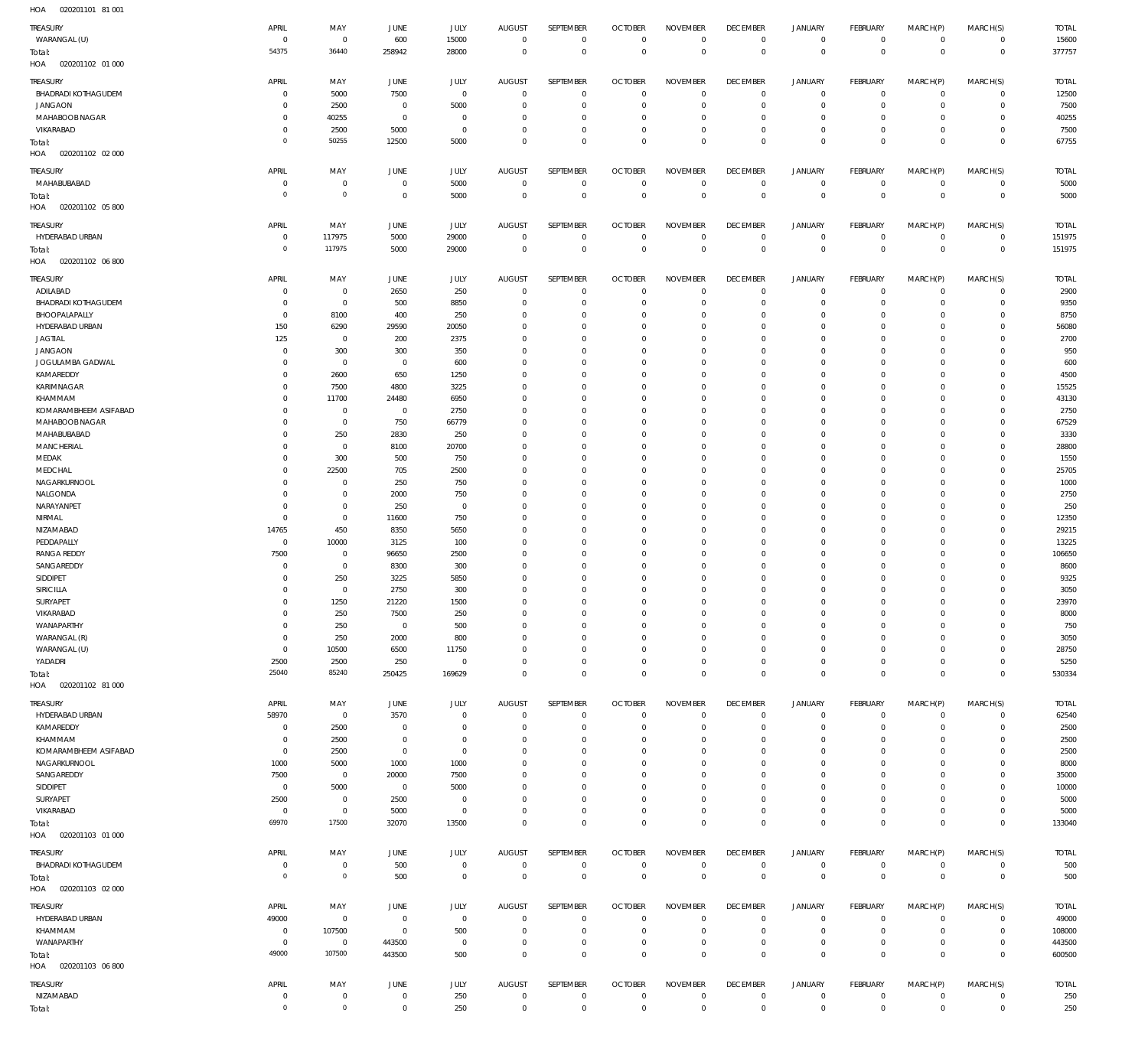| HOA<br>020201103 81 000           |                        |                                |             |                       |                             |                            |                            |                            |                                  |                                    |                            |                           |                            |                  |
|-----------------------------------|------------------------|--------------------------------|-------------|-----------------------|-----------------------------|----------------------------|----------------------------|----------------------------|----------------------------------|------------------------------------|----------------------------|---------------------------|----------------------------|------------------|
| TREASURY                          | APRIL                  | MAY                            | JUNE        | JULY                  | <b>AUGUST</b>               | SEPTEMBER                  | <b>OCTOBER</b>             | <b>NOVEMBER</b>            | <b>DECEMBER</b>                  | <b>JANUARY</b>                     | <b>FEBRUARY</b>            | MARCH(P)                  | MARCH(S)                   | <b>TOTAL</b>     |
| MEDAK                             | $\Omega$               | $\overline{0}$                 | $\mathbb O$ | 10000                 | $\mathbf 0$                 | $\mathbf 0$                | $\overline{0}$             | $\mathbf 0$                | $\overline{0}$                   | $\overline{0}$                     | $\circ$                    | $\mathbf 0$               | $\mathbf 0$                | 10000            |
| SANGAREDDY                        | $\Omega$               | $\overline{0}$                 | 100         | $\mathbf 0$           | 0                           | $\mathbf 0$                | $\mathbf 0$                | $\mathbf 0$                | $\overline{0}$                   | $\mathbf 0$                        | $\mathbf 0$                | $^{\circ}$                | $\mathbf 0$                | 100              |
| Total:                            | $\Omega$               | $\mathbf{0}$                   | 100         | 10000                 | 0                           | $\mathbf 0$                | $\mathbf 0$                | $\mathbf 0$                | $\mathbf 0$                      | $\mathbf 0$                        | $\mathbf 0$                | $\overline{0}$            | $\mathbb O$                | 10100            |
| HOA<br>020201105 81 000           |                        |                                |             |                       |                             |                            |                            |                            |                                  |                                    |                            |                           |                            |                  |
|                                   |                        |                                |             |                       |                             |                            |                            |                            |                                  |                                    |                            |                           |                            |                  |
| <b>TREASURY</b>                   | APRIL                  | MAY                            | JUNE        | JULY                  | <b>AUGUST</b>               | SEPTEMBER                  | <b>OCTOBER</b>             | <b>NOVEMBER</b>            | <b>DECEMBER</b>                  | <b>JANUARY</b>                     | <b>FEBRUARY</b>            | MARCH(P)                  | MARCH(S)                   | <b>TOTAL</b>     |
| NIZAMABAD                         | $\Omega$               | $\overline{0}$                 | $\mathbf 0$ | 11317                 | $^{\circ}$                  | $\mathbf 0$                | $\mathbf 0$                | $\mathbf 0$                | $\overline{0}$                   | $\mathbf 0$                        | $\mathbb O$                | $^{\circ}$                | $\mathbf 0$                | 11317            |
| Total:                            | $\Omega$               | $\mathbf{0}$                   | $\mathbb O$ | 11317                 | $\mathbf 0$                 | $\mathsf{O}\xspace$        | $\overline{0}$             | $\overline{0}$             | $\overline{0}$                   | $\mathbf 0$                        | $\mathbb O$                | $\mathbf 0$               | $\overline{0}$             | 11317            |
| HOA<br>020201600 04 800           |                        |                                |             |                       |                             |                            |                            |                            |                                  |                                    |                            |                           |                            |                  |
| TREASURY                          | APRIL                  | MAY                            | JUNE        | JULY                  | <b>AUGUST</b>               | SEPTEMBER                  | <b>OCTOBER</b>             | <b>NOVEMBER</b>            | <b>DECEMBER</b>                  | <b>JANUARY</b>                     | <b>FEBRUARY</b>            | MARCH(P)                  | MARCH(S)                   | <b>TOTAL</b>     |
| <b>HYDERABAD URBAN</b>            | - 0                    | 2500                           | $\mathbf 0$ | $\mathbf 0$           | $\mathbf 0$                 | $\mathbf 0$                | $\overline{0}$             | $\mathbf 0$                | $\overline{0}$                   | $\mathbf 0$                        | $\mathbb O$                | $^{\circ}$                | $\mathbf 0$                | 2500             |
| Total:                            | $\Omega$               | 2500                           | $\mathbb O$ | $\mathbf 0$           | $\mathbf 0$                 | $\mathbf 0$                | $\overline{0}$             | $\mathbf 0$                | $\overline{0}$                   | $\overline{0}$                     | $\mathbb O$                | $\mathbf 0$               | $\mathbb O$                | 2500             |
| HOA<br>020201600 81 001           |                        |                                |             |                       |                             |                            |                            |                            |                                  |                                    |                            |                           |                            |                  |
|                                   |                        |                                |             |                       |                             |                            |                            |                            |                                  |                                    |                            |                           |                            |                  |
| TREASURY                          | APRIL                  | MAY                            | JUNE        | JULY                  | <b>AUGUST</b>               | SEPTEMBER                  | <b>OCTOBER</b>             | <b>NOVEMBER</b>            | <b>DECEMBER</b>                  | <b>JANUARY</b>                     | <b>FEBRUARY</b>            | MARCH(P)                  | MARCH(S)                   | <b>TOTAL</b>     |
| ADILABAD                          | $\Omega$               | 2500                           | 17500       | 7500                  | $\mathbf 0$                 | $\mathbf 0$                | $\overline{0}$             | $\mathbf 0$                | $\overline{0}$                   | $\mathbf 0$                        | $\mathbf 0$                | $^{\circ}$                | $\mathbf 0$                | 27500            |
| <b>BHADRADI KOTHAGUDEM</b>        | $\Omega$               | 10000                          | 300         | $\mathbf 0$           | 0                           | $\mathbf 0$                | $\mathbf 0$                | $\mathbf 0$                | $\overline{0}$                   | $\mathsf{O}\xspace$                | $\mathbb O$                | $\circ$                   | $\mathbf 0$                | 10300            |
| HYDERABAD URBAN                   | $\Omega$               | 17500                          | 58500       | 157500                | 0                           | $\mathbf 0$                | $\mathbf 0$                | $\mathbf 0$                | $\overline{0}$                   | 0                                  | $\overline{0}$             | $\circ$                   | $\mathbf 0$                | 233500           |
| <b>JAGTIAL</b>                    | 5000                   | 46800                          | 25000       | 13100                 | 0                           | $\mathbf 0$                | $\mathbf 0$                | $\mathbf 0$                | $\overline{0}$                   | 0                                  | $\mathbf 0$                | $\Omega$                  | $\mathbf 0$                | 89900            |
| JOGULAMBA GADWAL                  | $\mathbf{0}$           | 2500                           | 10000       | 2500                  | $\Omega$                    | $\mathbf 0$                | $\mathbf 0$                | $\mathbf 0$                | $\mathbf 0$                      | $\mathbf 0$                        | $\mathbf 0$                | $\Omega$                  | $\Omega$                   | 15000            |
| KAMAREDDY                         | 7500                   | 10300                          | 5300        | 18700                 | $\Omega$                    | $\mathbf 0$                | $\mathbf 0$                | $\mathbf 0$                | $\mathbf 0$                      | 0                                  | $\mathbf 0$                | $\Omega$                  | $\Omega$                   | 41800            |
| KARIMNAGAR                        | 12500                  | $\overline{0}$                 | 7500        | 7500                  | 0                           | $\mathbf 0$                | $\mathbf 0$                | $\mathbf 0$                | $\mathbf 0$                      | 0                                  | $\mathbf 0$                | $\Omega$                  | $\Omega$                   | 27500            |
| KOMARAMBHEEM ASIFABAD             | $\Omega$               | $\mathbf 0$                    | 15000       | 2500                  | $\mathbf 0$                 | $\mathbf 0$                | $\mathbf 0$                | $\Omega$                   | $\mathbf 0$                      | 0                                  | $\mathbf 0$                | $\Omega$                  | $\Omega$                   | 17500            |
| MAHABOOB NAGAR                    | $\Omega$               | 5000                           | 30000       | $\mathbf 0$           | $\mathbf 0$                 | $\mathbf 0$                | $\mathbf 0$                | $\mathbf 0$                | $\mathbf 0$                      | $\mathbf 0$                        | $\mathbf 0$                | $\Omega$                  | $\Omega$                   | 35000            |
| MAHABUBABAD                       | - 0                    | $\overline{0}$                 | $\mathbb O$ | 600                   | $\mathbf 0$                 | $\mathbf 0$                | $\mathbf 0$                | $\Omega$                   | $\mathbf 0$                      | 0                                  | $\mathbf 0$                | $\Omega$                  | $\Omega$                   | 600              |
| MANCHERIAL                        | $\Omega$               | 2500                           | 5000        | $\mathbf 0$           | 0                           | $\mathbf 0$                | $\mathbf 0$                | $\mathbf 0$                | $\overline{0}$                   | $\mathbf 0$                        | $\mathbf 0$                | $\Omega$                  | $\Omega$                   | 7500             |
| MEDAK                             | $\Omega$               | 5000                           | 200         | $\mathbf 0$           | $\Omega$                    | $\mathbf 0$                | $\mathbf 0$                | $\Omega$                   | $\mathbf 0$                      | 0                                  | $\mathbf 0$                | $\Omega$                  | $\Omega$                   | 5200             |
| MEDCHAL                           | 17500                  | 12500                          | 35000       | 62500                 | $\Omega$                    | $\mathbf 0$                | $\mathbf 0$                | $\mathbf 0$                | $\mathbf 0$                      | $\mathbf 0$                        | $\mathbf 0$                | $\Omega$                  | $\Omega$                   | 127500           |
| NAGARKURNOOL                      | $\overline{0}$         | 300                            | $\mathbf 0$ | 7500                  | 0                           | $\mathbf 0$                | $\mathbf 0$                | $\Omega$                   | $\mathbf 0$                      | 0                                  | $\mathbf 0$                | $\Omega$                  | $\Omega$                   | 7800             |
| NALGONDA                          | 5000                   | 22500                          | 17500       | 12600                 | $\Omega$                    | $\mathbf 0$                | $\mathbf 0$                | $\mathbf 0$                | $\overline{0}$                   | $\mathbf 0$                        | $\mathbf 0$                | $\Omega$                  | $\Omega$                   | 57600            |
| NARAYANPET                        | 0                      | 5000                           | 5000        | 2500                  | $^{\circ}$                  | $^{\circ}$                 | $\mathbf 0$                | $\Omega$                   | $\mathbf 0$                      | 0                                  | $\mathbf 0$                | $\Omega$                  | $\mathbf 0$                | 12500            |
| NIRMAL                            | $\Omega$               | 7500                           | 20000       | 17500                 | $\Omega$                    | $\mathbf 0$                | $\mathbf 0$                | $\mathbf 0$                | $\mathbf 0$                      | $\mathbf 0$                        | $\mathbf 0$                | $\Omega$                  | $\Omega$                   | 45000            |
| NIZAMABAD                         | 7500                   | 30600                          | 24000       | 19300                 | 0                           | $\mathbf 0$                | $\mathbf 0$                | $\mathbf 0$                | $\mathbf 0$                      | 0                                  | $\mathbf 0$                | $\Omega$                  | $\mathbf 0$                | 81400            |
| PEDDAPALLY                        | 5000                   | 50000                          | 23400       | 2500                  | $\Omega$                    | $\mathbf 0$                | $\mathbf 0$                | $\mathbf 0$                | $\mathbf 0$                      | $\mathbf 0$                        | $\mathbf 0$                | $\Omega$                  | $\Omega$                   | 80900            |
| <b>RANGA REDDY</b>                | 5000                   | 27500                          | 32000       | 64500                 | 0                           | $\mathbf 0$                | $\mathbf 0$                | $\mathbf 0$                | $\mathbf 0$                      | 0                                  | $\mathbf 0$                | $\Omega$                  | $\mathbf 0$                | 129000           |
| SANGAREDDY                        | $\Omega$               | $\overline{0}$                 | 7500        | $^{\circ}$            | $\Omega$                    | $\mathbf 0$                | $\mathbf 0$                | $\Omega$                   | $\mathbf 0$                      | $\mathbf 0$                        | $\mathbf 0$                | $\Omega$                  | $\Omega$                   | 7500             |
| SIDDIPET                          | $\Omega$               | 5000                           | $\mathbf 0$ | $\mathbf 0$           | 0                           | $\mathbf 0$                | $\mathbf 0$                | $\mathbf 0$                | $\mathbf 0$                      | 0                                  | $\mathbf 0$                | $\Omega$                  | $\Omega$                   | 5000             |
| SIRICILLA                         | 2500                   | 600                            | 300         | $\mathbf 0$           | $\Omega$                    | $\mathbf 0$                | $\mathbf 0$                | $\mathbf 0$                | $\mathbf 0$                      | $\mathbf 0$                        | $\overline{0}$             | $\Omega$                  | $\Omega$                   | 3400             |
| SURYAPET                          | 2500                   | 37500                          | 10600       | 4000                  | 0                           | $\mathbf 0$                | $\mathbf 0$                | $\mathbf 0$                | $\mathbf 0$                      | 0                                  | $\mathbf 0$                | $\Omega$                  | $\mathbf 0$<br>$\Omega$    | 54600            |
| VIKARABAD                         | $\Omega$<br>$\Omega$   | $\overline{0}$                 | $\mathbf 0$ | 2000                  | $\Omega$                    | $\mathbf 0$                | $\mathbf 0$                | $\mathbf 0$                | $\mathbf 0$                      | $\mathbf 0$                        | $\mathbf 0$                | $\Omega$                  |                            | 2000             |
| YADADRI                           | 70000                  | 12500<br>313600                | 5000        | $\mathbf 0$<br>404800 | $\mathbf 0$<br>$\mathbf 0$  | $\mathbb O$<br>$\mathbf 0$ | $\mathbf 0$<br>$\mathbf 0$ | $\mathbf 0$<br>$\mathbf 0$ | $\overline{0}$<br>$\overline{0}$ | $\mathsf{O}\xspace$<br>$\mathbf 0$ | $\mathbf 0$<br>$\mathbb O$ | $^{\circ}$<br>$\mathbf 0$ | $\mathbf 0$<br>$\mathbb O$ | 17500<br>1143000 |
| Total:<br>HOA<br>020202101 01 000 |                        |                                | 354600      |                       |                             |                            |                            |                            |                                  |                                    |                            |                           |                            |                  |
|                                   |                        |                                |             |                       |                             |                            |                            |                            |                                  |                                    |                            |                           |                            |                  |
| TREASURY                          | APRIL                  | MAY                            | JUNE        | JULY                  | <b>AUGUST</b>               | SEPTEMBER                  | <b>OCTOBER</b>             | <b>NOVEMBER</b>            | <b>DECEMBER</b>                  | <b>JANUARY</b>                     | <b>FEBRUARY</b>            | MARCH(P)                  | MARCH(S)                   | <b>TOTAL</b>     |
| ADILABAD                          | $\Omega$               | $\mathbf 0$                    | 2000        | $\mathbf 0$           | 0                           | $\mathbf 0$                | $\overline{0}$             | $\mathbf 0$                | $\overline{0}$                   | $\mathbf 0$                        | $\circ$                    | $^{\circ}$                | $\mathbf 0$                | 2000             |
| <b>HYDERABAD URBAN</b>            | $\Omega$               | 354900                         | 65000       | 611100                | 0                           | $\mathbf 0$                | $\mathbf 0$                | $\mathbf 0$                | $\overline{0}$                   | $\mathbf 0$                        | $\mathbf 0$                | $\Omega$                  | $\Omega$                   | 1031000          |
| JANGAON                           | $\Omega$               | $^{\circ}$                     | $\mathbb O$ | 74000                 | $\Omega$                    | $\Omega$                   | $\mathbf 0$                | $\mathbf 0$                | $\overline{0}$                   | $\mathbf 0$                        | $\mathbf 0$                | $\mathbf{0}$              | $\mathbf 0$                | 74000            |
| MAHABOOB NAGAR                    | $\Omega$               | $\Omega$                       | 4529000     | $\Omega$              | $\Omega$                    | $\Omega$                   | $\Omega$                   | $\Omega$                   | $\mathbf 0$                      | $\mathsf{O}\xspace$                | $\mathbb O$                | 0                         | $\mathsf{O}\xspace$        | 4529000          |
| MANCHERIAL                        | $\Omega$               | 170000                         | $\mathbb O$ | $\mathbf 0$           | $\mathbf 0$                 | $\mathbf 0$                | $\mathbf 0$                | $\mathbf 0$                | $\mathbf 0$                      | $\mathbf 0$                        | $\mathbf 0$                | $\Omega$                  | $\mathbf 0$                | 170000           |
| MEDAK                             | $\Omega$               | $\overline{0}$                 | 34000       | $\mathbf 0$           | $\Omega$                    | $\mathbf 0$                | $\mathbf 0$                | $\mathbf 0$                | $\mathbf 0$                      | $\mathsf{O}\xspace$                | $\mathbf 0$                | $\Omega$                  | $\mathbf 0$                | 34000            |
| NIRMAL                            | $\Omega$               | $\mathbf 0$                    | 145000      | 253100                | $\Omega$                    | $\mathbf 0$                | $\mathbf 0$                | $\Omega$                   | $\mathbf 0$                      | $\mathsf{O}\xspace$                | $\mathbf 0$                | $\Omega$                  | $\mathbf 0$                | 398100           |
| SANGAREDDY                        | $^{\circ}$             | $\overline{0}$                 | 1191000     | $\mathbf 0$           | $\Omega$                    | $\mathbf 0$                | $\mathbf 0$                | $\mathbf 0$                | $\mathbf 0$                      | $\mathsf{O}\xspace$                | $\mathbf 0$                | $\Omega$                  | $\circ$                    | 1191000          |
| SURYAPET                          | $\Omega$               | $\mathbf 0$                    | $\,0\,$     | 10000                 | $\mathbf 0$                 | $\mathbf 0$                | $\mathbf 0$                | $\mathbf 0$                | $\overline{0}$                   | $\mathsf{O}\xspace$                | $\mathbb O$                | $^{\circ}$                | $\mathbf 0$                | 10000            |
| Total:                            | $\Omega$               | 524900                         | 5966000     | 948200                | $\mathbf 0$                 | $\mathbf 0$                | $\mathbf 0$                | $\mathbf 0$                | $\overline{0}$                   | $\mathbf 0$                        | $\,0\,$                    | $\mathbf 0$               | $\mathbf 0$                | 7439100          |
| HOA<br>020202800 01 000           |                        |                                |             |                       |                             |                            |                            |                            |                                  |                                    |                            |                           |                            |                  |
| TREASURY                          | APRIL                  | MAY                            | JUNE        | JULY                  | <b>AUGUST</b>               | SEPTEMBER                  | <b>OCTOBER</b>             | <b>NOVEMBER</b>            | <b>DECEMBER</b>                  | <b>JANUARY</b>                     | <b>FEBRUARY</b>            | MARCH(P)                  | MARCH(S)                   | <b>TOTAL</b>     |
| NALGONDA                          | $\Omega$               | $\overline{0}$                 | $\,0\,$     | 188000                | $\mathbb O$                 | $\mathbb O$                | $\overline{0}$             | $\overline{0}$             | $\overline{0}$                   | $\overline{0}$                     | $\mathbb O$                | $\mathbf 0$               | $\mathbf 0$                | 188000           |
| WARANGAL (U)                      | $\Omega$               | $\overline{0}$                 | $\,0\,$     | 15000                 | $\mathbf 0$                 | $\mathbb O$                | $\overline{0}$             | $\mathbf 0$                | $\overline{0}$                   | $\mathbf 0$                        | $\mathsf 0$                | $^{\circ}$                | $\mathsf{O}\xspace$        | 15000            |
| Total:                            | $\circ$                | $\mathbf{0}$                   | $\mathbb O$ | 203000                | $\mathbf 0$                 | $\mathbf 0$                | $\overline{0}$             | $\mathbf 0$                | $\overline{0}$                   | $\mathbf 0$                        | $\,0\,$                    | $\mathbf 0$               | $\mathbb O$                | 203000           |
| HOA  020202800  81 001            |                        |                                |             |                       |                             |                            |                            |                            |                                  |                                    |                            |                           |                            |                  |
|                                   |                        |                                |             |                       |                             |                            |                            |                            |                                  |                                    |                            |                           |                            |                  |
| <b>TREASURY</b>                   | APRIL                  | MAY                            | JUNE        | JULY                  | AUGUST                      | SEPTEMBER                  | <b>OCTOBER</b>             | <b>NOVEMBER</b>            | <b>DECEMBER</b>                  | <b>JANUARY</b>                     | <b>FEBRUARY</b>            | MARCH(P)                  | MARCH(S)                   | <b>TOTAL</b>     |
| HYDERABAD URBAN                   | 1000                   | $\overline{0}$                 | $\,0\,$     | $\mathbf 0$           | $^{\circ}$                  | $^{\circ}$                 | $\overline{0}$             | $\mathbf 0$                | $\overline{0}$                   | $\mathbf 0$                        | $\mathbf 0$                | $^{\circ}$                | $\mathbf 0$                | 1000             |
| MAHABOOB NAGAR                    | $\Omega$               | $\overline{0}$                 | 3838        | $\mathbf 0$           | $\mathbf{0}$                | $\mathbf 0$                | $\overline{0}$             | $\mathbf 0$<br>$\mathbf 0$ | $\overline{0}$                   | $\mathbf 0$                        | $\mathbb O$                | $\mathbf 0$               | $\mathbf 0$<br>$\mathbf 0$ | 3838             |
| MEDAK                             | $\overline{0}$<br>1000 | $\overline{0}$<br>$\mathbf{0}$ | $\,0\,$     | 74000                 | $\mathbf{0}$<br>$\mathbf 0$ | $\mathbb O$<br>$\mathbf 0$ | $\bf 0$<br>$\mathbf 0$     | $\mathbf 0$                | $\overline{0}$<br>$\overline{0}$ | $\mathbf 0$<br>$\mathbf 0$         | $\mathbb O$                | $^{\circ}$                |                            | 74000            |
| Total:                            |                        |                                | 3838        | 74000                 |                             |                            |                            |                            |                                  |                                    | $\mathbf 0$                | $\mathbf 0$               | $\mathbb O$                | 78838            |
| HOA<br>020202800 81 800           |                        |                                |             |                       |                             |                            |                            |                            |                                  |                                    |                            |                           |                            |                  |
| TREASURY                          | APRIL                  | MAY                            | JUNE        | JULY                  | <b>AUGUST</b>               | SEPTEMBER                  | <b>OCTOBER</b>             | <b>NOVEMBER</b>            | <b>DECEMBER</b>                  | <b>JANUARY</b>                     | <b>FEBRUARY</b>            | MARCH(P)                  | MARCH(S)                   | <b>TOTAL</b>     |
| NIZAMABAD                         | $\Omega$               | $\overline{0}$                 | $\,0\,$     | 2868000               | $\mathbf 0$                 | $\mathbb O$                | $\mathbf 0$                | $\overline{0}$             | $\overline{0}$                   | $\overline{0}$                     | $\mathbb O$                | $\mathbf 0$               | $\circ$                    | 2868000          |
| Total:                            | $\Omega$               | $\circ$                        | $\,0\,$     | 2868000               | $\mathbb O$                 | $\mathsf{O}\xspace$        | $\mathbf 0$                | $\mathbf 0$                | $\overline{0}$                   | $\mathbf 0$                        | $\,0\,$                    | $\mathbf 0$               | $\,0\,$                    | 2868000          |
| 020203101 02 000<br>HOA           |                        |                                |             |                       |                             |                            |                            |                            |                                  |                                    |                            |                           |                            |                  |
| TREASURY                          | APRIL                  | MAY                            | JUNE        | JULY                  | <b>AUGUST</b>               | SEPTEMBER                  | <b>OCTOBER</b>             | <b>NOVEMBER</b>            | <b>DECEMBER</b>                  | <b>JANUARY</b>                     | <b>FEBRUARY</b>            | MARCH(P)                  | MARCH(S)                   | <b>TOTAL</b>     |
| HYDERABAD URBAN                   | $\circ$                | $\overline{0}$                 | 419179      | $\mathbf 0$           | $\mathbf 0$                 | $\mathbb O$                | $\overline{0}$             | $\mathbf 0$                | $\overline{0}$                   | $\mathbf 0$                        | $\mathbb O$                | 0                         | $\mathbf 0$                | 419179           |
|                                   | $\circ$                | $\mathbf{0}$                   | 419179      | $\mathbf 0$           | $\mathbb O$                 | $\mathsf{O}\xspace$        | $\,0\,$                    | $\overline{0}$             | $\overline{0}$                   | $\mathbf 0$                        | $\,0\,$                    | $\mathbf 0$               | $\overline{0}$             | 419179           |
| Total:<br>HOA  020204102  01  000 |                        |                                |             |                       |                             |                            |                            |                            |                                  |                                    |                            |                           |                            |                  |
|                                   |                        |                                |             |                       |                             |                            |                            |                            |                                  |                                    |                            |                           |                            |                  |
| <b>TREASURY</b>                   |                        |                                |             | <b>JULY</b>           | <b>AUGUST</b>               | SEPTEMBER                  | <b>OCTOBER</b>             | <b>NOVEMBER</b>            | <b>DECEMBER</b>                  | <b>JANUARY</b>                     | FEBRUARY                   | MARCH(P)                  | MARCH(S)                   | <b>TOTAL</b>     |
|                                   | APRIL                  | MAY                            | JUNE        |                       |                             |                            |                            |                            |                                  |                                    |                            |                           |                            |                  |
| HYDERABAD URBAN                   | $\circ$                | 1366                           | $\,0\,$     | $\mathbf 0$           | $\mathbf 0$                 | $\mathbb O$                | $\overline{0}$             | $\mathbf 0$                | $\overline{0}$                   | $\mathbf 0$                        | $\mathbb O$                | $\mathbf 0$               | $\mathbf 0$                | 1366             |
| Total:                            | $\circ$                | 1366                           | $\mathbb O$ | $\mathbf 0$           | $\mathbf 0$                 | $\mathbf 0$                | $\mathbf 0$                | $\mathbf 0$                | $\overline{0}$                   | $\,0\,$                            | $\,0\,$                    | $\overline{0}$            | $\,0\,$                    | 1366             |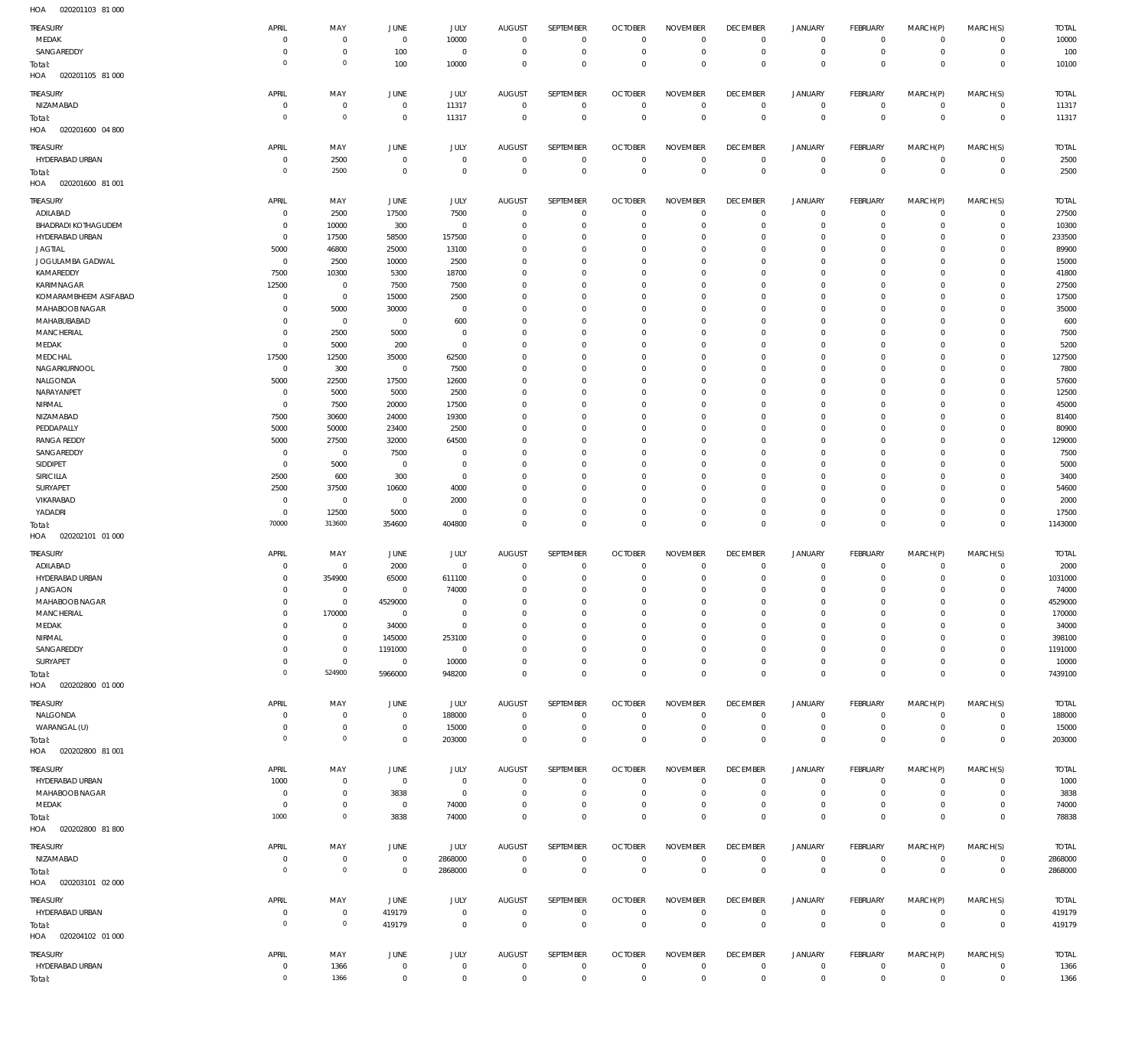| HOA<br>020204800 01 001    |                |                     |                |             |                |                  |                |                     |                 |                     |                |                |                |              |
|----------------------------|----------------|---------------------|----------------|-------------|----------------|------------------|----------------|---------------------|-----------------|---------------------|----------------|----------------|----------------|--------------|
| TREASURY                   | APRIL          | MAY                 | JUNE           | JULY        | <b>AUGUST</b>  | SEPTEMBER        | <b>OCTOBER</b> | <b>NOVEMBER</b>     | <b>DECEMBER</b> | <b>JANUARY</b>      | FEBRUARY       | MARCH(P)       | MARCH(S)       | <b>TOTAL</b> |
| HYDERABAD URBAN            | 0              | $\bf 0$             | 24517          | $\mathbf 0$ | $\overline{0}$ | 0                | $\overline{0}$ | $\mathbf 0$         | $\overline{0}$  | $\circ$             | $\overline{0}$ | $\mathbf{0}$   | $\overline{0}$ | 24517        |
|                            | $\mathbf 0$    | $\mathbf 0$         | 24517          | $\mathbf 0$ | $\overline{0}$ | $\mathbb O$      | $\mathbf 0$    | $\mathbf{0}$        | $\overline{0}$  | $\overline{0}$      | $\overline{0}$ | $\overline{0}$ | $\overline{0}$ | 24517        |
| Total:                     |                |                     |                |             |                |                  |                |                     |                 |                     |                |                |                |              |
| 020204800 01 800<br>HOA    |                |                     |                |             |                |                  |                |                     |                 |                     |                |                |                |              |
| TREASURY                   | APRIL          | MAY                 | JUNE           | JULY        | <b>AUGUST</b>  | SEPTEMBER        | <b>OCTOBER</b> | <b>NOVEMBER</b>     | <b>DECEMBER</b> | <b>JANUARY</b>      | FEBRUARY       | MARCH(P)       | MARCH(S)       | <b>TOTAL</b> |
| MAHABOOB NAGAR             | 0              | 11214               | $\overline{0}$ | $\bf 0$     | $\overline{0}$ | $\mathbf 0$      | $\overline{0}$ | $\overline{0}$      | $\overline{0}$  | $\circ$             | $\overline{0}$ | $\circ$        | $\overline{0}$ | 11214        |
| Total:                     | $\mathbf 0$    | 11214               | $\overline{0}$ | $\bf 0$     | $\overline{0}$ | $\bf 0$          | $\overline{0}$ | $\mathbf 0$         | $\overline{0}$  | $\mathbf 0$         | $\overline{0}$ | $\mathbf 0$    | $\overline{0}$ | 11214        |
| 020204800 81 000<br>HOA    |                |                     |                |             |                |                  |                |                     |                 |                     |                |                |                |              |
|                            |                |                     |                |             |                |                  |                |                     |                 |                     |                |                |                |              |
| TREASURY                   | APRIL          | MAY                 | <b>JUNE</b>    | JULY        | <b>AUGUST</b>  | SEPTEMBER        | <b>OCTOBER</b> | <b>NOVEMBER</b>     | <b>DECEMBER</b> | <b>JANUARY</b>      | FEBRUARY       | MARCH(P)       | MARCH(S)       | <b>TOTAL</b> |
| HYDERABAD URBAN            | $\mathbf 0$    | 72000               | $\mathbf 0$    | $\mathbf 0$ | $\overline{0}$ | $\mathbf 0$      | $\overline{0}$ | $\mathbf 0$         | $\overline{0}$  | $\mathbf 0$         | $\overline{0}$ | $\mathbf 0$    | $\overline{0}$ | 72000        |
| Total:                     | $\mathbf 0$    | 72000               | $\mathbf 0$    | $\mathbf 0$ | $\mathbf 0$    | $\mathbf 0$      | $\overline{0}$ | $\overline{0}$      | $\overline{0}$  | $\mathbf 0$         | $\overline{0}$ | $\mathbf 0$    | $\overline{0}$ | 72000        |
| HOA<br>021001101 01 000    |                |                     |                |             |                |                  |                |                     |                 |                     |                |                |                |              |
|                            |                |                     |                |             |                |                  |                |                     |                 |                     |                |                |                |              |
| TREASURY                   | APRIL          | MAY                 | <b>JUNE</b>    | JULY        | <b>AUGUST</b>  | SEPTEMBER        | <b>OCTOBER</b> | <b>NOVEMBER</b>     | <b>DECEMBER</b> | <b>JANUARY</b>      | FEBRUARY       | MARCH(P)       | MARCH(S)       | <b>TOTAL</b> |
| HYDERABAD URBAN            | 552135004      | 0                   | $\overline{0}$ | 0           | $\overline{0}$ | 0                | $\overline{0}$ | $\mathbf 0$         | $\overline{0}$  | $\mathbf 0$         | $\overline{0}$ | 0              | $\overline{0}$ | 552135004    |
| KOMARAMBHEEM ASIFABAD      | 977            | $\mathsf{O}\xspace$ | 1019           | 0           | $\mathbf 0$    | $\bf 0$          | $\overline{0}$ | $\mathbf 0$         | $\overline{0}$  | $\mathbf 0$         | $\overline{0}$ | $\mathbf 0$    | $\overline{0}$ | 1996         |
| Total:                     | 552135981      | $\mathbf 0$         | 1019           | $\bf 0$     | $\mathbf 0$    | $\mathbf 0$      | $\overline{0}$ | $\mathbf 0$         | $\overline{0}$  | $\mathbf 0$         | $\overline{0}$ | $\mathbf 0$    | $\overline{0}$ | 552137000    |
| 021003105 01 000<br>HOA    |                |                     |                |             |                |                  |                |                     |                 |                     |                |                |                |              |
|                            |                |                     |                |             |                |                  |                |                     |                 |                     |                |                |                |              |
| TREASURY                   | APRIL          | MAY                 | JUNE           | JULY        | <b>AUGUST</b>  | SEPTEMBER        | <b>OCTOBER</b> | <b>NOVEMBER</b>     | <b>DECEMBER</b> | <b>JANUARY</b>      | FEBRUARY       | MARCH(P)       | MARCH(S)       | <b>TOTAL</b> |
| HYDERABAD URBAN            | 0              | 16900               | 29900          | 685890      | $\mathbf 0$    | $\mathbf 0$      | $\overline{0}$ | $\mathbf 0$         | $\overline{0}$  | 0                   | $\mathbf 0$    | $\mathbf 0$    | $\circ$        | 732690       |
| MAHABOOB NAGAR             | 0              | 0                   | 4333000        | $\mathbf 0$ | 0              | $\mathbf 0$      | $\mathbf 0$    | $\Omega$            | $\mathbf 0$     | $\mathbf 0$         | $^{\circ}$     | $\mathbf 0$    | $\circ$        | 4333000      |
| SANGAREDDY                 | 0              | $\mathsf{O}\xspace$ | 2050           | $\mathbf 0$ | $\mathbf 0$    | $\mathbf 0$      | $\overline{0}$ | $\mathbf 0$         | $\overline{0}$  | $\mathbf 0$         | $^{\circ}$     | $\mathbf 0$    | $\mathbf{0}$   | 2050         |
| WARANGAL (U)               | 0              | $\mathsf{O}\xspace$ | 294000         | 1512000     | $\mathbf 0$    | $\mathbf 0$      | $\mathbf 0$    | $\mathbf 0$         | $\mathbf 0$     | $\mathbf 0$         | $\circ$        | $\circ$        | $\circ$        | 1806000      |
| Total:                     | $\mathbf 0$    | 16900               | 4658950        | 2197890     | $\Omega$       | $\mathbf 0$      | $\overline{0}$ | $\mathbf 0$         | $\overline{0}$  | $\mathbf 0$         | $\overline{0}$ | $\mathbf 0$    | $\overline{0}$ | 6873740      |
| HOA<br>021003105 81 001    |                |                     |                |             |                |                  |                |                     |                 |                     |                |                |                |              |
|                            |                |                     |                |             |                |                  |                |                     |                 |                     |                |                |                |              |
| TREASURY                   | APRIL          | MAY                 | JUNE           | JULY        | <b>AUGUST</b>  | SEPTEMBER        | <b>OCTOBER</b> | <b>NOVEMBER</b>     | <b>DECEMBER</b> | <b>JANUARY</b>      | FEBRUARY       | MARCH(P)       | MARCH(S)       | <b>TOTAL</b> |
| <b>BHADRADI KOTHAGUDEM</b> | $\mathbf 0$    | 500                 | 28550          | $\bf 0$     | $\mathbf 0$    | 0                | $\overline{0}$ | $\mathbf 0$         | $\overline{0}$  | 0                   | $\overline{0}$ | 0              | $\overline{0}$ | 29050        |
| HYDERABAD URBAN            | 0              | 14700               | 856400         | 7100        | $\mathbf 0$    | $\mathbf 0$      | $\overline{0}$ | $\mathbf 0$         | $\overline{0}$  | $\mathbf 0$         | $\overline{0}$ | $\circ$        | $\circ$        | 878200       |
| KARIMNAGAR                 | 0              | $\mathsf{O}\xspace$ | 71500          | $\mathbf 0$ | $\mathbf 0$    | $\mathbf 0$      | $\overline{0}$ | $\mathbf 0$         | $\overline{0}$  | 0                   | $\circ$        | $\circ$        | $\mathbf{0}$   | 71500        |
| KHAMMAM                    | 0              | $\mathsf{O}\xspace$ | 51100          | $\mathbf 0$ | $\mathbf 0$    | $\mathbf 0$      | $\mathbf 0$    | $\mathbf 0$         | $\mathbf 0$     | 0                   | $\mathbf{0}$   | $\Omega$       | $\mathbf{0}$   | 51100        |
|                            |                |                     |                |             |                | $\mathbf 0$      |                |                     | $\overline{0}$  | $\mathbf 0$         | $\mathbf{0}$   | $\Omega$       | $\mathbf{0}$   |              |
| MAHABOOB NAGAR             | 0              | 600                 | 117900         | $\mathbf 0$ | $\mathbf 0$    |                  | $\mathbf 0$    | $\mathbf 0$         |                 |                     |                |                |                | 118500       |
| MANCHERIAL                 | 0              | 0                   | 5000           | $\mathbf 0$ | $\mathbf 0$    | $\mathbf 0$      | $\mathbf 0$    | $\mathbf 0$         | $\mathbf 0$     | 0                   | $\mathbf{0}$   | 0              | $\mathbf{0}$   | 5000         |
| NAGARKURNOOL               | 0              | $\mathsf{O}\xspace$ | 19200          | $\mathbf 0$ | $\mathbf 0$    | $\mathbf 0$      | $\mathbf 0$    | $\mathbf 0$         | $\mathbf 0$     | $\circ$             | $\mathbf{0}$   | $\Omega$       | $\mathbf{0}$   | 19200        |
| NALGONDA                   | 0              | $\mathsf{O}\xspace$ | 196900         | $\mathbf 0$ | $\mathbf 0$    | $\mathbf 0$      | $\mathbf 0$    | $\mathbf 0$         | $\mathbf 0$     | 0                   | $\mathbf{0}$   | 0              | $\circ$        | 196900       |
| NIRMAL                     | 0              | $\mathsf{O}\xspace$ | 15650          | $\mathbf 0$ | $\mathbf 0$    | $\mathbf 0$      | $\mathbf 0$    | $\mathbf 0$         | $\mathbf 0$     | $\mathbf 0$         | $\mathbf{0}$   | $\Omega$       | $\mathbf{0}$   | 15650        |
| NIZAMABAD                  | 0              | 1300                | 24700          | $\mathbf 0$ | $\mathbf 0$    | $\mathbf 0$      | $\mathbf 0$    | $\mathbf 0$         | $\mathbf 0$     | $\circ$             | $\mathbf{0}$   | $\Omega$       | $\mathbf{0}$   | 26000        |
| PEDDAPALLY                 | 0              | $\bf 0$             | 8950           | $\mathbf 0$ | $\mathbf 0$    | $\mathbf 0$      | $\mathbf 0$    | $\mathbf 0$         | $\mathbf 0$     | $\circ$             | $\mathbf{0}$   | $\circ$        | $\mathbf{0}$   | 8950         |
| SANGAREDDY                 | $\mathbf 0$    | $\bf 0$             | 32300          | 5000        | $\mathbf 0$    | $\mathbf 0$      | $\mathbf 0$    | $\Omega$            | $\mathbf 0$     | $\circ$             | $\mathbf{0}$   | $\Omega$       | $\mathbf{0}$   | 37300        |
| SIDDIPET                   | 0              | $\mathsf{O}\xspace$ | 13200          | $\mathbf 0$ | $\mathbf 0$    | $\mathbf 0$      | $\mathbf 0$    | $\mathbf 0$         | $\mathbf 0$     | $\mathbf 0$         | $\mathbf{0}$   | $\circ$        | $\mathbf{0}$   | 13200        |
| SURYAPET                   | 0              | 3300                | 61150          | $\mathbf 0$ | $\mathbf 0$    | $\mathbf 0$      | $\mathbf 0$    | $\mathbf 0$         | $\mathbf 0$     | $\circ$             | $\mathbf{0}$   | $\Omega$       | $\mathbf{0}$   | 64450        |
|                            |                |                     |                | $\mathbf 0$ | $\mathbf 0$    | $\mathbf 0$      | $\mathbf 0$    | $\mathbf 0$         | $\overline{0}$  | $\mathbf 0$         | $\mathbf{0}$   | $\mathbf 0$    | $\mathbf{0}$   |              |
| WANAPARTHY                 | 0              | 0                   | 23750          |             |                |                  |                |                     |                 |                     |                |                |                | 23750        |
| WARANGAL (U)               | 0              | 1000                | 57000          | $\mathbf 0$ | $\mathbf 0$    | $\mathbf 0$      | $\mathbf 0$    | $\mathbf 0$         | $\overline{0}$  | $\mathbf 0$         | $\circ$        | $\mathbf 0$    | $\circ$        | 58000        |
| YADADRI                    | $\mathbf 0$    | 0                   | 14200          | $\mathbf 0$ | $\mathbf 0$    | $\mathbf 0$      | $\overline{0}$ | $\mathbf 0$         | $\overline{0}$  | $\mathbf 0$         | $\circ$        | $\mathbf 0$    | $\mathbf{0}$   | 14200        |
| Total:                     | $\mathbf 0$    | 21400               | 1597450        | 12100       | $\overline{0}$ | $\mathbf 0$      | $\overline{0}$ | $\mathbf 0$         | $\overline{0}$  | $\bf 0$             | $\overline{0}$ | $\mathbf 0$    | $\overline{0}$ | 1630950      |
| 021003200 81 001<br>HOA    |                |                     |                |             |                |                  |                |                     |                 |                     |                |                |                |              |
| TREASURY                   | APRIL          | MAY                 | JUNE           | JULY        | <b>AUGUST</b>  | <b>SEPTEMBER</b> | <b>OCTOBER</b> | <b>NOVEMBER</b>     | <b>DECEMBER</b> | <b>JANUARY</b>      | FEBRUARY       | MARCH(P)       | MARCH(S)       | <b>TOTAL</b> |
| HYDERABAD URBAN            | 11600          | 16900               | 17200          | 17850       | $\mathbf 0$    | 0                | $\mathbf 0$    | 0                   | $\mathbf 0$     | $\mathbf 0$         | $\circ$        | 0              | $\overline{0}$ | 63550        |
|                            |                |                     |                |             |                |                  |                |                     |                 |                     |                |                |                |              |
| <b>RANGA REDDY</b>         | $\overline{2}$ | $\bf 0$             | $\mathbf 0$    | -1          | $\mathbf 0$    | $\mathbf 0$      | $\overline{0}$ | $\mathbf 0$         | $\mathbf 0$     | $\mathbf 0$         | $\mathbf{0}$   | $\mathbf 0$    | $\mathbf 0$    | -3           |
| WARANGAL (R)               | 0              | $\mathsf{O}\xspace$ | 250            | $\bf 0$     | $\mathbf 0$    | $\mathbf 0$      | $\mathbf 0$    | $\mathbf 0$         | $\mathbf 0$     | $\mathbf 0$         | $\mathbf{0}$   | $\mathbf 0$    | $\circ$        | 250          |
| WARANGAL (U)               | 0              | $\mathsf{O}\xspace$ | $\mathbf 0$    | 1250        | $\mathbf 0$    | $\bf 0$          | $\mathbf 0$    | $\mathbf 0$         | $\mathbf 0$     | $\mathbf 0$         | $\circ$        | $\mathbf 0$    | $\circ$        | 1250         |
| Total:                     | 11602          | 16900               | 17450          | 19101       | $\mathbf 0$    | $\mathbf 0$      | $\overline{0}$ | $\mathbf 0$         | $\overline{0}$  | $\mathbf 0$         | $\overline{0}$ | $\mathbf 0$    | $\overline{0}$ | 65053        |
| HOA<br>021004104 01 000    |                |                     |                |             |                |                  |                |                     |                 |                     |                |                |                |              |
|                            |                |                     |                |             | AUGUST         | SEPTEMBER        | <b>OCTOBER</b> | <b>NOVEMBER</b>     | <b>DECEMBER</b> | <b>JANUARY</b>      | FEBRUARY       | MARCH(P)       | MARCH(S)       | <b>TOTAL</b> |
| TREASURY                   | APRIL          | MAY                 | JUNE           | <b>JULY</b> |                |                  |                |                     |                 |                     |                |                |                |              |
| <b>BHADRADI KOTHAGUDEM</b> | $\mathbf 0$    | 300                 | 300            | $\bf 0$     | $\overline{0}$ | $\bf 0$          | $\overline{0}$ | $\mathbf 0$         | $\overline{0}$  | $\mathbf 0$         | $\overline{0}$ | $\mathbf 0$    | $\overline{0}$ | 600          |
| HYDERABAD URBAN            | 67900          | 117300              | 233750         | 141150      | $\mathbf 0$    | $\bf 0$          | $\overline{0}$ | $\mathbf 0$         | $\overline{0}$  | $\mathbf 0$         | $\overline{0}$ | $\mathbf 0$    | $\circ$        | 560100       |
| <b>JAGTIAL</b>             | 0              | $\mathbf 0$         | 6330           | 100         | $\mathbf 0$    | $\bf 0$          | $\overline{0}$ | $\mathbf 0$         | $\overline{0}$  | $\mathbf 0$         | $\circ$        | $\mathbf 0$    | $\circ$        | 6430         |
| KAMAREDDY                  | 0              | 6300                | 10020          | $\mathbf 0$ | $\mathbf 0$    | $\bf 0$          | $\overline{0}$ | $\mathbf 0$         | $\overline{0}$  | $\mathbf 0$         | $\mathbf{0}$   | $\mathbf 0$    | $\circ$        | 16320        |
| KARIMNAGAR                 | $\mathbf 0$    | $\mathsf{O}\xspace$ | $\overline{0}$ | 1000        | $\mathbf 0$    | $\mathbf 0$      | $\overline{0}$ | $\mathbf 0$         | $\overline{0}$  | $\mathbf 0$         | $\circ$        | $\mathbf 0$    | $\circ$        | 1000         |
| KHAMMAM                    | 7600           | 500                 | $\overline{0}$ | 0           | $\mathbf 0$    | $\mathbf 0$      | $\overline{0}$ | $\mathbf 0$         | $\mathbf 0$     | $\mathbf 0$         | $\mathbf{0}$   | $\mathbf 0$    | $\circ$        | 8100         |
| MANCHERIAL                 | 0              | $\mathsf{O}\xspace$ | $\overline{0}$ | 500         | $\mathbf 0$    | $\mathbf 0$      | $\overline{0}$ | $\mathbf 0$         | $\overline{0}$  | $\mathbf 0$         | $\mathbf{0}$   | $\mathbf 0$    | $\mathbf{0}$   | 500          |
| MEDCHAL                    | 0              | $\mathbf 0$         | 7300           | 1000        | $\mathbf 0$    | $\bf 0$          | $\overline{0}$ | $\mathbf 0$         | $\overline{0}$  | $\mathbf 0$         | $\circ$        | $\mathbf 0$    | $\circ$        | 8300         |
| NIRMAL                     | 0              | $\mathsf{O}\xspace$ | 600            | $\mathbf 0$ | $\mathbf 0$    | $\mathbf 0$      | $\overline{0}$ | $\mathbf 0$         | $\overline{0}$  | $\mathbf 0$         | $\mathbf{0}$   | $\Omega$       | $\mathbf{0}$   | 600          |
| NIZAMABAD                  | $\bf 0$        | 13300               | $\overline{0}$ | 18180       | $\mathbf 0$    | $\mathbf 0$      | $\overline{0}$ | $\mathbf 0$         | $\overline{0}$  | $\mathbf 0$         | $\circ$        | $\mathbf 0$    | $\circ$        | 31480        |
| <b>RANGA REDDY</b>         | 2227381        | 2916450             | 4213707        | 4358530     | $\mathbf 0$    | $\mathbf 0$      | $\mathbf 0$    | $\mathbf 0$         | $\mathbf 0$     | $\mathbf 0$         | $\mathbf{0}$   | $\mathbf 0$    | $\mathbf{0}$   | 13716068     |
| SIDDIPET                   | $\bf 0$        | $\mathbb O$         | 600            | 4000        | $\mathbf 0$    | $\mathbf 0$      | $\overline{0}$ | $\mathbf 0$         | $\overline{0}$  | $\mathbf 0$         | $\mathbf{0}$   | $\mathbf 0$    | $\mathbf{0}$   | 4600         |
| SURYAPET                   | $\overline{0}$ | $\mathsf{O}\xspace$ | 7500           | 300         | $\mathbf 0$    | $\mathbf 0$      | $\overline{0}$ | $\mathbf 0$         | $\overline{0}$  | $\mathbf 0$         | $\circ$        | $\mathbf 0$    | $\mathbf{0}$   | 7800         |
|                            |                |                     |                |             |                |                  |                |                     |                 |                     |                |                |                |              |
| WARANGAL (U)               | 0              | $\mathsf{O}\xspace$ | 8000           | $\mathbf 0$ | $\mathbf 0$    | $\bf 0$          | $\overline{0}$ | $\mathbf 0$         | $\overline{0}$  | $\mathbf 0$         | $\circ$        | $\mathbf 0$    | $\overline{0}$ | 8000         |
| Total:                     | 2302881        | 3054150             | 4488107        | 4524760     | $\mathbf 0$    | $\mathbf 0$      | $\overline{0}$ | $\bf 0$             | $\,0\,$         | $\bf 0$             | $\overline{0}$ | $\mathbb O$    | $\overline{0}$ | 14369898     |
| HOA  021004105  01  000    |                |                     |                |             |                |                  |                |                     |                 |                     |                |                |                |              |
| TREASURY                   | APRIL          | MAY                 | JUNE           | <b>JULY</b> | AUGUST         | SEPTEMBER        | <b>OCTOBER</b> | <b>NOVEMBER</b>     | <b>DECEMBER</b> | <b>JANUARY</b>      | FEBRUARY       | MARCH(P)       | MARCH(S)       | <b>TOTAL</b> |
|                            |                | 51700               |                |             | $\mathbf 0$    | $\mathbf 0$      | $\overline{0}$ | $\mathbf 0$         | $\overline{0}$  | $\mathbf 0$         | $\circ$        | $\mathbf 0$    | $\circ$        | 233900       |
| ADILABAD                   | 20000          |                     | 99200          | 63000       |                |                  |                |                     |                 |                     |                |                |                |              |
| <b>BHADRADI KOTHAGUDEM</b> | 8000           | 31200               | 42000          | 59500       | $\mathbf 0$    | $\mathbf 0$      | $\overline{0}$ | $\mathbf 0$         | $\mathbf 0$     | $\mathbf 0$         | $\circ$        | $\mathbf 0$    | $\circ$        | 140700       |
| BHOOPALAPALLY              | 8000           | 2000                | 2000           | 4000        | $\mathbf 0$    | $\mathbf 0$      | $\mathbf 0$    | $\mathbf 0$         | $\mathbf 0$     | $\mathbf 0$         | $\circ$        | $\mathbf 0$    | $\mathbf 0$    | 16000        |
| HYDERABAD URBAN            | 96800          | 614000              | 1602900        | 686900      | $\Omega$       | $\mathbf 0$      | $\mathbf 0$    | $\mathbf 0$         | $\mathbf 0$     | $\mathbf 0$         | $\mathbf 0$    | $\Omega$       | $\mathbf{0}$   | 3000600      |
| <b>JAGTIAL</b>             | 12000          | 16900               | 16800          | 24000       | $\mathbf 0$    | $\mathbf 0$      | $\mathbf 0$    | $\mathbf 0$         | $\mathbf 0$     | $\mathbf 0$         | $\mathbf 0$    | $\Omega$       | $\mathbf 0$    | 69700        |
| JANGAON                    | 30200          | 12400               | 137000         | 25900       | $\mathbf 0$    | $\mathbf 0$      | $\mathbf 0$    | $\mathbf 0$         | $\mathbf 0$     | $\mathbf 0$         | $\mathbf 0$    | $\Omega$       | $\mathbf 0$    | 205500       |
| JOGULAMBA GADWAL           |                |                     |                |             |                |                  |                |                     |                 |                     |                |                |                |              |
|                            | $\mathbf{0}$   | $\bf 0$             | 4000           | $\mathbf 0$ | $\mathbf 0$    | $\mathbf 0$      | $\mathbf 0$    | $\Omega$            | $\mathbf 0$     | $\mathbf 0$         | $\mathbf{0}$   | $\Omega$       | $\mathbf{0}$   | 4000         |
| KAMAREDDY                  | 2100           | 8000                | 53100          | 59400       | $\mathbf 0$    | $\mathbf 0$      | $\mathbf 0$    | $\mathbf 0$         | $\overline{0}$  | $\mathbf 0$         | $^{\circ}$     | $\mathbf 0$    | $\mathbf{0}$   | 122600       |
| KARIMNAGAR                 | 8100           | 37100               | 88900          | 84900       | $\mathbf 0$    | $\bf 0$          | 0              | $\mathbf 0$         | $\mathbf 0$     | $\mathbf 0$         | $\mathbf 0$    | $\mathbf 0$    | $\mathbf 0$    | 219000       |
| KHAMMAM                    | 71200          | 103100              | 88600          | 101600      | $\mathbf 0$    | $\mathbf 0$      | $\mathbf 0$    | $\mathsf{O}\xspace$ | $\mathbf{0}$    | $\mathsf{O}\xspace$ | $\mathbf 0$    | $\mathbf 0$    | $\mathbf{0}$   | 364500       |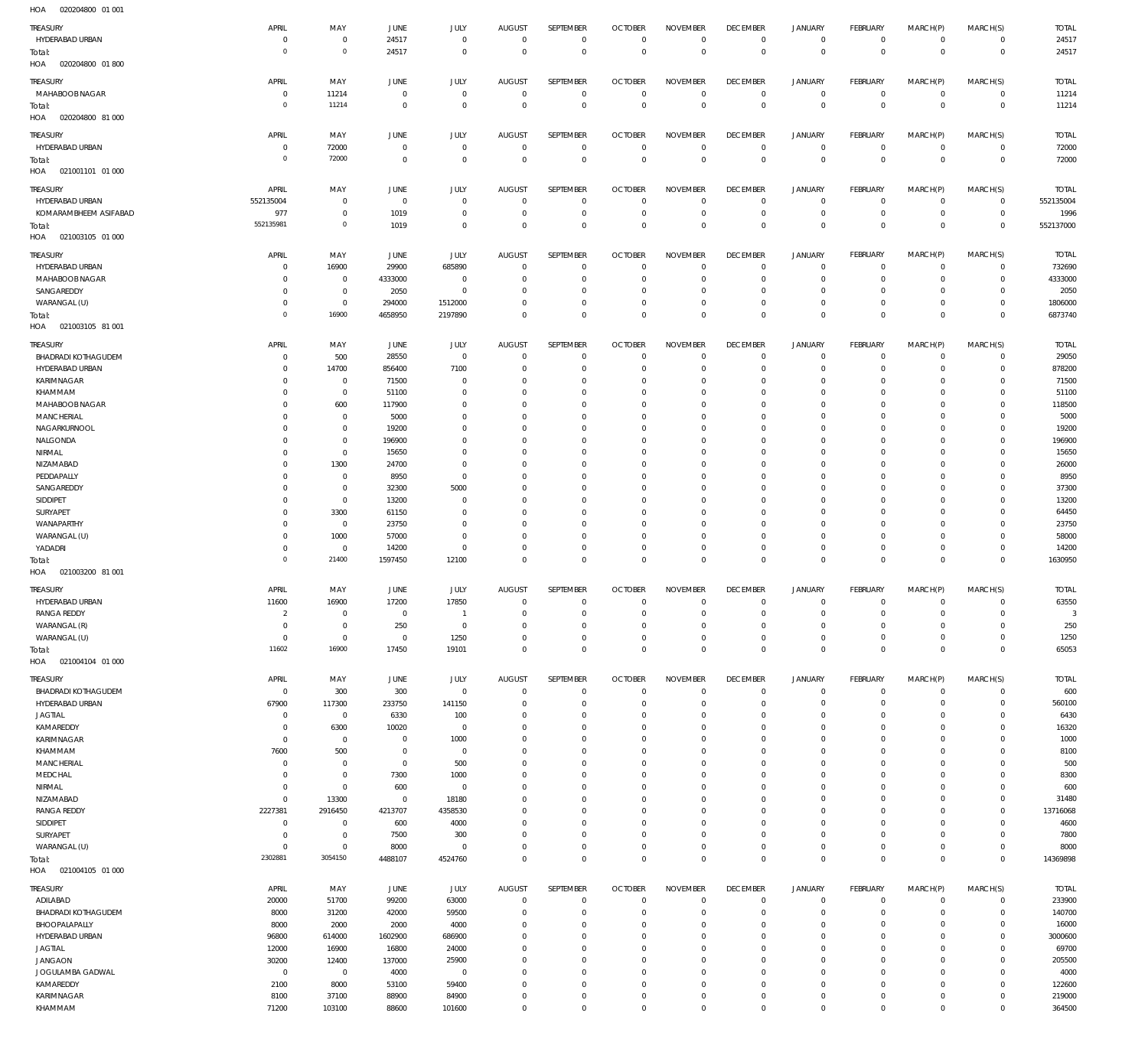| TREASURY                               | APRIL                      | MAY                 | <b>JUNE</b>      | JULY           | <b>AUGUST</b>              | SEPTEMBER                  | <b>OCTOBER</b>                   | <b>NOVEMBER</b>            | <b>DECEMBER</b>             | JANUARY                       | <b>FEBRUARY</b>            | MARCH(P)               | MARCH(S)                | <b>TOTAL</b>     |
|----------------------------------------|----------------------------|---------------------|------------------|----------------|----------------------------|----------------------------|----------------------------------|----------------------------|-----------------------------|-------------------------------|----------------------------|------------------------|-------------------------|------------------|
| KOMARAMBHEEM ASIFABAD                  | 5000                       | 28700               | 27000            | 22000          | $\mathbf 0$                | $\overline{0}$             | $\overline{0}$                   | $\mathbf 0$                | $\mathbf 0$                 | $\overline{0}$                | $\mathbf 0$                | $\Omega$               | $\Omega$                | 82700            |
| MAHABOOB NAGAR                         | C                          | $\mathbf 0$         | 8000             | 4000           | $\mathbf 0$                | $\mathbf 0$                | $\overline{0}$                   | $\mathbf 0$                | $\mathbf{0}$                | $\mathbf 0$                   | $\mathbf 0$                | $\Omega$               | $\Omega$                | 12000            |
| MAHABUBABAD                            | 14000                      | 6000                | 8400             | 20300          | $\Omega$                   | $\Omega$                   | $\overline{0}$                   | $\Omega$                   | $^{\circ}$                  | $\mathbf 0$                   | $\mathbf 0$                | $\Omega$               | $\Omega$                | 48700            |
| <b>MANCHERIAL</b>                      | 8000                       | 21200               | 24500            | 58409          | $\Omega$                   | $\mathbf 0$                | $\mathbf 0$                      | $\mathbf 0$                | $\mathbf 0$                 | $\mathbf 0$                   | $^{\circ}$                 | $\Omega$               | $\Omega$                | 112109           |
| MEDAK                                  | $\overline{0}$             | 4000                | 34400            | $\mathbf 0$    | $\Omega$                   | $\Omega$                   | $\overline{0}$                   | $\Omega$                   | $\mathbf 0$                 | $\mathbf 0$                   | $\mathbf 0$                | $\Omega$               | $\Omega$                | 38400            |
| MEDCHAL                                | 2000                       | 28700               | 27900            | 18700          | $\mathbf 0$                | $\mathbf 0$                | $\mathbf 0$                      | $\mathbf 0$                | $\mathbf 0$                 | 0                             | $^{\circ}$                 | $\Omega$               | $\Omega$                | 77300            |
| NAGARKURNOOL                           | $\overline{0}$             | 2500                | $\mathbf 0$      | 2500           | $\Omega$                   | $\Omega$                   | $\mathbf 0$                      | $\Omega$                   | $\mathbf 0$                 | $\mathbf 0$                   | $\mathbf 0$                | $\Omega$               | $\Omega$                | 5000             |
| NALGONDA                               | 137100                     | 99240               | 345000           | 277599         | $\Omega$                   | $\Omega$                   | $\mathbf 0$                      | $\mathbf 0$                | $\mathbf 0$                 | $\Omega$                      | $\mathbf{0}$               | $\Omega$               | $\Omega$                | 858939           |
| NARAYANPET                             | $\overline{0}$<br>$\Omega$ | $\mathbf 0$         | $\mathbf 0$      | 1800           | $\Omega$<br>$\Omega$       | $\Omega$<br>$\Omega$       | $\mathbf 0$<br>$\overline{0}$    | $\Omega$                   | $\mathbf 0$                 | 0<br>$\Omega$                 | $\mathbf 0$                | $\Omega$               | $\Omega$<br>$\Omega$    | 1800             |
| NIRMAL<br>NIZAMABAD                    | 10400                      | 8700<br>85400       | 105900<br>232200 | 87900<br>92900 | $\Omega$                   | $\Omega$                   | $\mathbf 0$                      | $\mathbf 0$<br>$\Omega$    | $\mathbf 0$<br>$\mathbf 0$  | 0                             | $^{\circ}$<br>$\mathbf 0$  | $\Omega$<br>$\Omega$   | $\Omega$                | 202500<br>420900 |
| PEDDAPALLY                             | 2000                       | 21000               | 17000            | 16000          | $\Omega$                   | $\Omega$                   | $\mathbf 0$                      | $\Omega$                   | $\mathbf 0$                 | $\Omega$                      | $\mathbf{0}$               | $\Omega$               | $\Omega$                | 56000            |
| <b>RANGA REDDY</b>                     | 10000                      | 8900                | 191099           | 69100          | $\Omega$                   | $\mathbf 0$                | $\mathbf 0$                      | $\Omega$                   | $\mathbf 0$                 | $\mathbf 0$                   | $\mathbf{0}$               | $\Omega$               | $\Omega$                | 279099           |
| SANGAREDDY                             | $\overline{0}$             | 31200               | 32700            | 73700          | $\Omega$                   | $\Omega$                   | $\mathbf 0$                      | $\Omega$                   | $\mathbf 0$                 | $\Omega$                      | $^{\circ}$                 | $\Omega$               | $\Omega$                | 137600           |
| SIDDIPET                               | 13000                      | 12000               | 33300            | 55000          | $\Omega$                   | $\Omega$                   | $\overline{0}$                   | $\Omega$                   | $\mathbf 0$                 | $\mathbf 0$                   | $\mathbf 0$                | $\Omega$               | $\Omega$                | 113300           |
| SIRICILLA                              | $\overline{0}$             | $\mathbf 0$         | 3500             | 73000          | $\Omega$                   | $\Omega$                   | $\Omega$                         | $\Omega$                   | $\Omega$                    | $\Omega$                      | $\mathbf{0}$               | $\Omega$               | $\Omega$                | 76500            |
| SURYAPET                               | $\Omega$                   | 2000                | 26000            | 16000          | $\Omega$                   | $\Omega$                   | $\overline{0}$                   | $\Omega$                   | $\mathbf 0$                 | $\mathbf 0$                   | $^{\circ}$                 | $\Omega$               | $\Omega$                | 44000            |
| WARANGAL (R)                           | 2000                       | 62000               | 45500            | 21200          | $\Omega$                   | $\Omega$                   | $\mathbf 0$                      | $\mathbf 0$                | $\mathbf 0$                 | 0                             | $^{\circ}$                 | $\Omega$               | $\Omega$                | 130700           |
| WARANGAL (U)                           | 116500                     | 108870              | 133100           | 78690          | $\Omega$                   | $\Omega$                   | $\overline{0}$                   | $\Omega$                   | $^{\circ}$                  | $\mathbf 0$                   | $\mathbf 0$                | $\Omega$               | $\Omega$                | 437160           |
| YADADRI                                | 6000                       | $\mathbf 0$         | $\circ$          | $^{\circ}$     | $\Omega$                   | $\mathbf 0$                | $\mathbf 0$                      | $\mathbf 0$                | $\mathbf 0$                 | $\mathbf 0$                   | $\mathbf 0$                | $\Omega$               | $\circ$                 | 6000             |
| Total:                                 | 582400                     | 1406810             | 3429999          | 2097998        | $\Omega$                   | $\Omega$                   | $\Omega$                         | $\Omega$                   | $\mathbf 0$                 | $\mathbf 0$                   | $\overline{0}$             | $\Omega$               | $\overline{0}$          | 7517207          |
| HOA<br>021004800 01 000                |                            |                     |                  |                |                            |                            |                                  |                            |                             |                               |                            |                        |                         |                  |
| TREASURY                               | APRIL                      | MAY                 | JUNE             | <b>JULY</b>    | <b>AUGUST</b>              | SEPTEMBER                  | <b>OCTOBER</b>                   | <b>NOVEMBER</b>            | <b>DECEMBER</b>             | <b>JANUARY</b>                | <b>FEBRUARY</b>            | MARCH(P)               | MARCH(S)                | <b>TOTAL</b>     |
| HYDERABAD URBAN                        | C                          | $\overline{0}$      | $\mathbf 0$      | 300            | $\mathbf 0$                | $\mathbf 0$                | $\mathbf 0$                      | $\mathbf 0$                | $\mathbf 0$                 | $\mathbf 0$                   | $\circ$                    | $\circ$                | $\mathbf 0$             | 300              |
| Total:                                 | $^{\circ}$                 | $\mathsf{O}\xspace$ | $\mathbf 0$      | 300            | $\mathbf 0$                | $\mathbf 0$                | $\overline{0}$                   | $\overline{0}$             | $\overline{0}$              | $\overline{0}$                | $\mathbf 0$                | $\Omega$               | $\mathbf 0$             | 300              |
| HOA<br>021004800 81 001                |                            |                     |                  |                |                            |                            |                                  |                            |                             |                               |                            |                        |                         |                  |
| TREASURY                               | APRIL                      | MAY                 | JUNE             | JULY           | <b>AUGUST</b>              | SEPTEMBER                  | <b>OCTOBER</b>                   | <b>NOVEMBER</b>            | <b>DECEMBER</b>             | <b>JANUARY</b>                | <b>FEBRUARY</b>            | MARCH(P)               | MARCH(S)                | <b>TOTAL</b>     |
| <b>BHADRADI KOTHAGUDEM</b>             | $\overline{0}$             | $\mathbf 0$         | 1000             | $\mathbf 0$    | $\mathbf 0$                | $\mathbf 0$                | $\overline{0}$                   | $\mathbf 0$                | $\mathbf 0$                 | $\overline{0}$                | $^{\circ}$                 | $\Omega$               | $\Omega$                | 1000             |
| HYDERABAD URBAN                        | 299200                     | 857700              | 404100           | 672200         | $\mathbf 0$                | $\mathbf 0$                | $\overline{0}$                   | $\mathbf 0$                | $\mathbf{0}$                | $\mathbf 0$                   | $\mathbf 0$                | $\Omega$               | $\circ$                 | 2233200          |
| KHAMMAM                                | $\overline{0}$             | 500                 | $^{\circ}$       | $\overline{0}$ | $\mathbf 0$                | $\mathbf 0$                | $\overline{0}$                   | $\mathbf 0$                | $^{\circ}$                  | $\mathbf 0$                   | $\mathbf 0$                | $\Omega$               | $\Omega$                | 500              |
| MAHABOOB NAGAR                         | 54350                      | $\mathbf 0$         | $\overline{0}$   | $\mathbf 0$    | $\Omega$                   | $\Omega$                   | $\Omega$                         | $\Omega$                   | $\mathbf 0$                 | $\Omega$                      | $^{\circ}$                 | $\Omega$               | $\Omega$                | 54350            |
| MEDCHAL                                | 2700                       | 6000                | 500              | 4000           | $\mathbf 0$                | $\mathbf 0$                | $^{\circ}$                       | $\mathbf 0$                | $^{\circ}$                  | $\mathbf 0$                   | $\circ$                    | $\Omega$               | $\Omega$                | 13200            |
| NIZAMABAD                              | $\overline{0}$             | 1000                | 0                | $^{\circ}$     | $\Omega$                   | $\Omega$                   | $\mathbf 0$                      | $\Omega$                   | $\mathbf 0$                 | $\mathbf 0$                   | $\mathbf 0$                | $\Omega$               | $\Omega$                | 1000             |
| <b>RANGA REDDY</b>                     | 103960                     | 148600              | 288100           | 258650         | $\Omega$                   | $\mathbf 0$                | $\overline{0}$                   | $\mathbf 0$                | $\mathbf{0}$                | $\mathbf 0$                   | $\mathbf 0$                | $\Omega$               | $\circ$                 | 799310           |
| Total:                                 | 460210                     | 1013800             | 693700           | 934850         | $\Omega$                   | $\mathbf 0$                | $\overline{0}$                   | $\mathbf 0$                | $\mathbf{0}$                | $\mathbf 0$                   | $\overline{0}$             | $\Omega$               | $\mathbf 0$             | 3102560          |
| HOA<br>021080800 81 000                |                            |                     |                  |                |                            |                            |                                  |                            |                             |                               |                            |                        |                         |                  |
| TREASURY                               | APRIL                      | MAY                 | JUNE             | JULY           | <b>AUGUST</b>              | SEPTEMBER                  | <b>OCTOBER</b>                   | <b>NOVEMBER</b>            | <b>DECEMBER</b>             | <b>JANUARY</b>                | <b>FEBRUARY</b>            | MARCH(P)               | MARCH(S)                | <b>TOTAL</b>     |
| HYDERABAD URBAN                        | C                          | 2218                | 27944            | 36244          | $\mathbf 0$                | $\mathbf 0$                | $\overline{0}$                   | $\Omega$                   | $^{\circ}$                  | $\overline{0}$                | $^{\circ}$                 | $\Omega$               | $\mathbf 0$             | 66406            |
| NALGONDA                               | -C                         | 1650                | 1350             | 300            | 0                          | $\mathbf 0$                | $\mathbf 0$                      | $\mathbf 0$                | $\mathbf 0$                 | $\mathbf 0$                   | $^{\circ}$                 | $\Omega$               | $\Omega$                | 3300             |
| SANGAREDDY                             | 0                          | $\overline{0}$      | 5500             | $\Omega$       | $\Omega$                   | $\Omega$                   | $\mathbf 0$                      | $\Omega$                   | $^{\circ}$                  | $\mathbf 0$                   | $\circ$                    | $\Omega$               | $\Omega$                | 5500             |
| SIDDIPET                               | $\Omega$                   | $\mathbf 0$         | 250              | $^{\circ}$     | $\Omega$                   | $\mathbf 0$                | $\mathbf 0$                      | $\mathbf 0$                | $\mathbf 0$                 | $\mathbf 0$                   | $\mathbf 0$                | $\Omega$               | $\Omega$                | 250              |
| Total:                                 | $\circ$                    | 3868                | 35044            | 36544          | $\Omega$                   | $\Omega$                   | $\Omega$                         | $\Omega$                   | $\Omega$                    | $\mathbf 0$                   | $\overline{0}$             | $\Omega$               | $\mathbf 0$             | 75456            |
| HOA<br>021601106 01 000                |                            |                     |                  |                |                            |                            |                                  |                            |                             |                               |                            |                        |                         |                  |
| TREASURY                               | APRIL                      | MAY                 | JUNE             | JULY           | <b>AUGUST</b>              | SEPTEMBER                  | <b>OCTOBER</b>                   | <b>NOVEMBER</b>            | <b>DECEMBER</b>             | <b>JANUARY</b>                | <b>FEBRUARY</b>            | MARCH(P)               | MARCH(S)                | <b>TOTAL</b>     |
| ADILABAD                               | 320                        | 6159                | 706              | 701            | $\mathbf 0$                | $\mathbf 0$                | $^{\circ}$                       | $\mathbf 0$                | $\mathbf 0$                 | $\circ$                       | $\mathbf 0$                | $\circ$                | $\Omega$                | 7886             |
| <b>BHADRADI KOTHAGUDEM</b>             | 433                        | 4770                | 4770             | 7422           | $\mathbf 0$                | $\mathbf 0$                | $\overline{0}$                   | $\mathbf 0$                | $\overline{0}$              | $\overline{0}$                | $\mathbf 0$                | $\mathbf{0}$           | $\circ$                 | 17395            |
| HYDERABAD URBAN                        | 98586                      | 151523              | 437005           | 296628         | $\Omega$                   | $\Omega$                   | $\Omega$                         | 0                          | $\mathbf 0$                 | 0                             | $^{\circ}$                 | $\Omega$               | $\Omega$                | 983742           |
| JOGULAMBA GADWAL<br>KAMAREDDY          | 5844                       | 366608              | 5872             | 6708           | $\mathbf 0$<br>$\mathbf 0$ | $\mathbf 0$<br>$\mathbf 0$ | $\overline{0}$<br>$\overline{0}$ | $\mathbf 0$<br>$\mathbf 0$ | $\mathbf 0$<br>$\mathbf 0$  | $\mathbf 0$                   | $\mathbf 0$                | $^{\circ}$<br>$\Omega$ | $\Omega$<br>$\mathbf 0$ | 385032           |
| KARIMNAGAR                             | $\mathbf 0$<br>$^{\circ}$  | 732<br>10090        | 732<br>5090      | 1627<br>5180   | $\mathbf 0$                | $\mathbf 0$                | $\mathbf 0$                      | $\mathbf 0$                | $\mathbf{0}$                | $\overline{0}$<br>$\mathbf 0$ | $\mathbb O$<br>$\mathbf 0$ | $\Omega$               | $\Omega$                | 3091<br>20360    |
| KHAMMAM                                | 320                        | 5714                | 8432             | 6954           | $\Omega$                   | $\Omega$                   | $\overline{0}$                   | $\mathbf 0$                | $\mathbf{0}$                | $\mathbf 0$                   | $\mathbf 0$                | $\Omega$               | $\circ$                 | 21420            |
| KOMARAMBHEEM ASIFABAD                  | 88                         | 1065                | 88               | 3859           | $\mathbf 0$                | $\mathbf 0$                | $\overline{0}$                   | $\mathbf 0$                | $\mathbf{0}$                | $\mathbf 0$                   | $\mathbf 0$                | $\Omega$               | $\circ$                 | 5100             |
| MAHABOOB NAGAR                         | 330                        | 413                 | 588              | 2418           | $\Omega$                   | $\Omega$                   | $\overline{0}$                   | $\Omega$                   | $\mathbf{0}$                | $\mathbf 0$                   | $\mathbf 0$                | $\Omega$               | $\circ$                 | 3749             |
| MAHABUBABAD                            | 320                        | 320                 | 8324             | 8529           | $\mathbf 0$                | $\mathbf 0$                | $\overline{0}$                   | $\mathbf 0$                | $\mathbf 0$                 | $\mathbf 0$                   | $\mathbf 0$                | $\Omega$               | $\Omega$                | 17493            |
| <b>MANCHERIAL</b>                      | 100                        | 13529               | 26128            | 15659          | $\Omega$                   | $\Omega$                   | $\overline{0}$                   | $\Omega$                   | $\mathbf{0}$                | $\mathbf 0$                   | $\mathbf 0$                | $\Omega$               | $\circ$                 | 55416            |
| MEDCHAL                                | 895                        | 942                 | 942              | 989            | $\Omega$                   | $\mathbf 0$                | $\overline{0}$                   | $\mathbf 0$                | $\mathbf{0}$                | $\mathbf 0$                   | $\mathbf 0$                | $\Omega$               | $\circ$                 | 3768             |
| NAGARKURNOOL                           | 442                        | 4442                | 4000             | 8934           | $\Omega$                   | $\mathbf 0$                | $\overline{0}$                   | $\mathbf 0$                | $\mathbf 0$                 | $\mathbf 0$                   | $\mathbf 0$                | $\Omega$               | $\circ$                 | 17818            |
| NALGONDA                               | 5702                       | 1879                | 6059             | 8609           | $\Omega$                   | $\mathbf 0$                | $\overline{0}$                   | $\mathbf 0$                | $\mathbf{0}$                | $\mathbf 0$                   | $\mathbf 0$                | $\Omega$               | $\circ$                 | 22249            |
| NARAYANPET                             | $\overline{0}$             | 45                  | 90               | 45             | $\mathbf 0$                | $\mathbf 0$                | $\overline{0}$                   | $\mathbf 0$                | $\mathbf 0$                 | $\mathbf 0$                   | $\mathbf 0$                | $\Omega$               | $\circ$                 | 180              |
| NIRMAL                                 | $^{\circ}$                 | $\mathbf 0$         | 8629             | 8629           | $\Omega$                   | $\Omega$<br>$\mathbf 0$    | $\overline{0}$<br>$\overline{0}$ | $\mathbf 0$                | $\mathbf{0}$                | $\mathbf 0$                   | $\mathbf 0$                | $\Omega$               | $\circ$<br>$\circ$      | 17258            |
| NIZAMABAD<br>PAO - TELANGANA HYDERABAD | 648<br>39690               | 1112<br>79709       | 1699<br>93281    | 2786<br>149797 | $\mathbf 0$<br>$\Omega$    | $\Omega$                   | $\overline{0}$                   | $\mathbf 0$<br>$\mathbf 0$ | $\mathbf 0$<br>$\mathbf{0}$ | $\mathbf 0$<br>$\mathbf 0$    | $\mathbf 0$<br>$\mathbf 0$ | $\Omega$<br>$\Omega$   | $\circ$                 | 6245<br>362477   |
| <b>RANGA REDDY</b>                     | 2342                       | 2342                | 13432            | 26291          | $\mathbf 0$                | $\mathbf 0$                | $\overline{0}$                   | $\mathbf 0$                | $\mathbf 0$                 | $\mathbf 0$                   | $\mathbf 0$                | $\Omega$               | $\circ$                 | 44407            |
| SANGAREDDY                             | 10303                      | 2243                | 10797            | 900            | $\Omega$                   | $\Omega$                   | $\mathbf 0$                      | $\mathbf 0$                | $\mathbf 0$                 | $\mathbf 0$                   | $\mathbf 0$                | $\Omega$               | $\circ$                 | 24243            |
| SIDDIPET                               | 120                        | 60                  | 700              | 380            | $\mathbf 0$                | $\mathbf 0$                | $\overline{0}$                   | $\mathbf 0$                | $\mathbf 0$                 | $\mathbf 0$                   | $\mathbf 0$                | $\Omega$               | $\circ$                 | 1260             |
| SIRICILLA                              | 52                         | 52                  | 52               | 52             | $\mathbf 0$                | $\mathbf 0$                | $\mathbf 0$                      | $\mathbf 0$                | $\mathbf 0$                 | $\mathbf 0$                   | $\mathbf 0$                | $\Omega$               | $\Omega$                | 208              |
| SURYAPET                               | $\overline{0}$             | 150                 | 300              | 283            | $\Omega$                   | $\Omega$                   | $\overline{0}$                   | $\mathbf 0$                | $\mathbf{0}$                | $\mathbf 0$                   | $\mathbf 0$                | $\Omega$               | $\circ$                 | 733              |
| VIKARABAD                              | $\overline{0}$             | 62                  | 62               | 10062          | $\Omega$                   | $\mathbf 0$                | $\mathbf 0$                      | $\mathbf 0$                | $\mathbf 0$                 | $\mathbf 0$                   | $\mathbf 0$                | $\Omega$               | $\circ$                 | 10186            |
| WANAPARTHY                             | 764                        | 764                 | 1107             | 1138           | $\Omega$                   | $\Omega$                   | $\overline{0}$                   | $\Omega$                   | $\mathbf 0$                 | $\mathbf 0$                   | $\mathbf 0$                | $\Omega$               | $\circ$                 | 3773             |
| WARANGAL (U)                           | 31902                      | 42777               | 39531            | 32230          | $\mathbf 0$                | $\mathbf 0$                | $\overline{0}$                   | $\mathbf 0$                | $\mathbf 0$                 | $\mathbf 0$                   | $\mathbf 0$                | $\Omega$               | $\circ$                 | 146440           |
| YADADRI                                | $\overline{0}$             | 29                  | 5285             | 14497          | $\Omega$                   | $\mathbf 0$                | $\overline{0}$                   | $\mathbf 0$                | $\mathbf 0$                 | $\overline{0}$                | $\mathbf 0$                | $\Omega$               | $\circ$                 | 19811            |
| Total:                                 | 199201                     | 697531              | 683701           | 621307         | $\mathbf 0$                | $\mathbf 0$                | $\overline{0}$                   | $\mathbf 0$                | $\overline{0}$              | $\mathbf 0$                   | $\,0\,$                    | $\mathbf 0$            | $\mathbf 0$             | 2201740          |
| HOA<br>021601106 81 000                |                            |                     |                  |                |                            |                            |                                  |                            |                             |                               |                            |                        |                         |                  |
| TREASURY                               | APRIL                      | MAY                 | JUNE             | JULY           | <b>AUGUST</b>              | SEPTEMBER                  | <b>OCTOBER</b>                   | <b>NOVEMBER</b>            | <b>DECEMBER</b>             | JANUARY                       | <b>FEBRUARY</b>            | MARCH(P)               | MARCH(S)                | <b>TOTAL</b>     |
| HYDERABAD URBAN                        | $^{\circ}$                 | 21319               | 48611            | 57900          | $\mathbf 0$                | $\mathbf 0$                | $\overline{0}$                   | $\overline{0}$             | $\overline{0}$              | $\overline{0}$                | $\overline{0}$             | $\mathbf 0$            | $\circ$                 | 127830           |
| Total:                                 | $\circ$                    | 21319               | 48611            | 57900          | $\mathbf 0$                | $\mathbf 0$                | $\overline{0}$                   | $\mathbf 0$                | $\mathbf 0$                 | $\mathbf 0$                   | $\mathbf 0$                | $\mathbf 0$            | $\,0\,$                 | 127830           |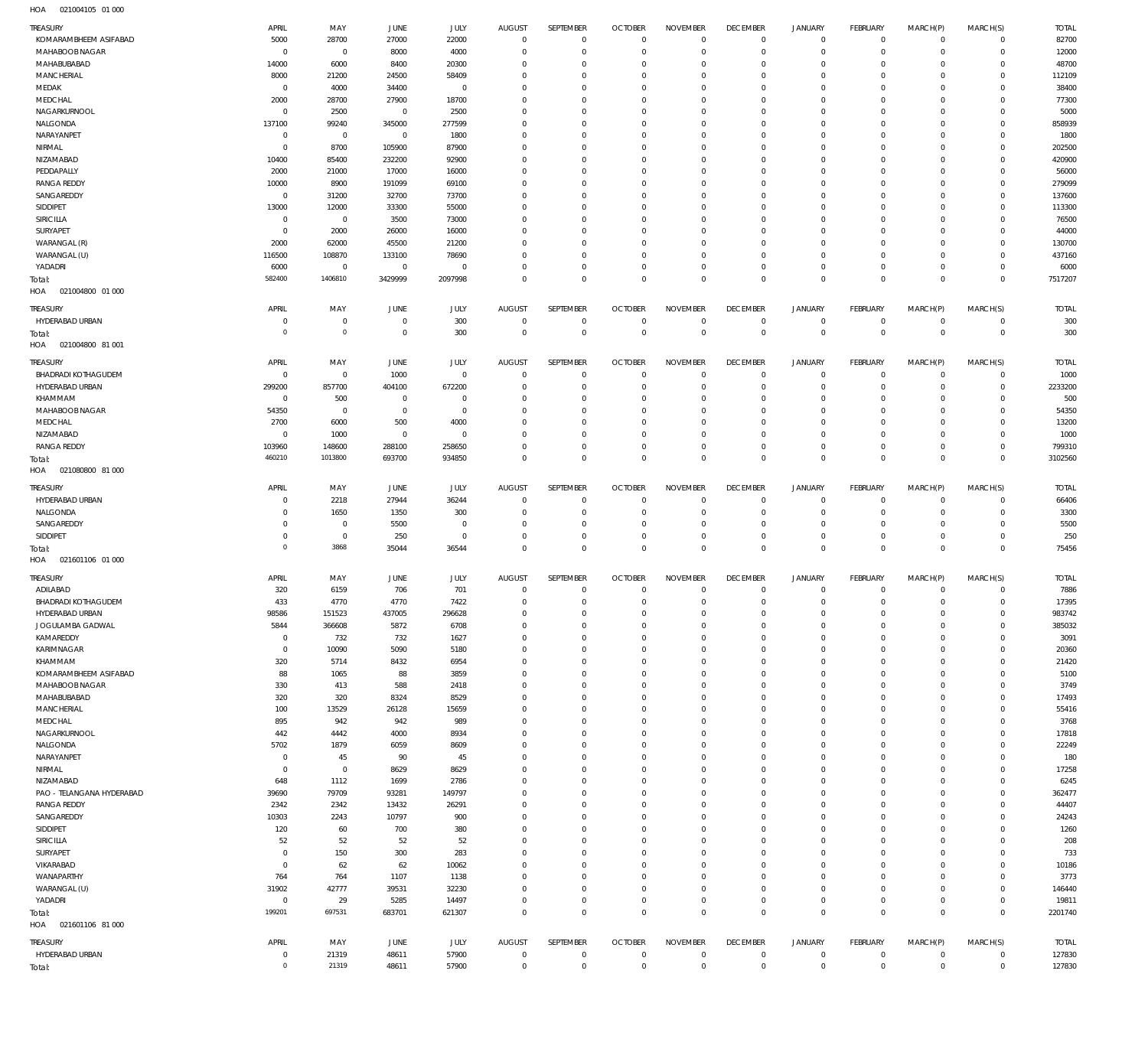| TREASURY                   | APRIL          | MAY            | <b>JUNE</b>     | <b>JULY</b>     | <b>AUGUST</b>        | SEPTEMBER               | <b>OCTOBER</b>             | <b>NOVEMBER</b>         | <b>DECEMBER</b>        | <b>JANUARY</b>             | FEBRUARY                 | MARCH(P)             | MARCH(S)                   | <b>TOTAL</b>     |
|----------------------------|----------------|----------------|-----------------|-----------------|----------------------|-------------------------|----------------------------|-------------------------|------------------------|----------------------------|--------------------------|----------------------|----------------------------|------------------|
| HYDERABAD URBAN            | $\,0\,$        | $\overline{0}$ | $^{\circ}$      | 15000           | $\overline{0}$       | $\mathbf 0$             | $\overline{0}$             | $\,0\,$                 | $\mathbf 0$            | $\mathsf{O}$               | $\circ$                  | $\mathbf 0$          | $\circ$                    | 15000            |
| <b>JAGTIAL</b>             | $\,0\,$        | $\overline{0}$ | $\overline{0}$  | 10000           | $\Omega$             | $\mathbf 0$             | $\overline{0}$             | $\mathbf 0$             | $\mathbf{0}$           | $\mathbf 0$                | $\circ$                  | $\mathbf 0$          | $\circ$                    | 10000            |
| JOGULAMBA GADWAL           | $\mathbf 0$    | 10000          | $^{\circ}$      | $\overline{0}$  | $\Omega$             | $\mathbf 0$             | $\Omega$                   | $\mathbf 0$             | $\overline{0}$         | $\mathsf{O}$               | $^{\circ}$               | $\mathbf 0$          | $\overline{0}$             | 10000            |
| KAMAREDDY                  | 5000           | $\overline{0}$ | $\mathbf{0}$    | 6000            | $\Omega$             | $\mathbf 0$             | $\Omega$                   | $\mathbf 0$             | $^{\circ}$             | $\mathbf 0$                | $^{\circ}$               | $\mathbf 0$          | $\overline{0}$             | 11000            |
| KARIMNAGAR                 | $\,0\,$        | 10000          | $^{\circ}$      | $\Omega$        | $\Omega$             | $\mathbf 0$             | $\Omega$                   | $\mathbf 0$             | $\overline{0}$         | $\mathsf{O}$               | $^{\circ}$               | $\mathbf 0$          | $\mathbf 0$                | 10000            |
| KHAMMAM                    | $\mathbf 0$    | $\overline{0}$ | 5000            | $\overline{0}$  | $\Omega$             | $\overline{0}$          | $\Omega$                   | $\mathbf 0$             | $^{\circ}$             | $\mathbf 0$                | $^{\circ}$               | $\Omega$             | $\mathbf 0$                | 5000             |
| MEDAK                      | $\mathbf 0$    | $\overline{0}$ | 5000            | $\overline{0}$  | $\Omega$             | $\mathbf 0$             | $\Omega$                   | $\mathbf 0$             | $^{\circ}$             | $\mathsf{O}$               | $^{\circ}$               | $\mathbf 0$          | $\mathbf 0$                | 5000             |
| NALGONDA                   | $\mathbf 0$    | $\overline{0}$ | 20000           | 10000           | $\Omega$             | $\overline{0}$          | $\Omega$                   | $\mathbf 0$             | $\Omega$               | $\mathbf 0$                | $^{\circ}$               | $\Omega$             | $\mathbf 0$                | 30000            |
| NIZAMABAD                  | $\mathbf 0$    | $\overline{0}$ | 30000           | $\overline{0}$  | $\Omega$             | $\mathbf 0$             | $\Omega$                   | $\mathbf 0$             | $^{\circ}$             | $\mathsf{O}$               | $^{\circ}$               | $\mathbf 0$          | $\overline{0}$             | 30000            |
| <b>SIRICILLA</b>           | $\mathbf 0$    | $\overline{0}$ | 20000           | 10000           | $\Omega$             | $\mathbf 0$             | $^{\circ}$                 | $\,0\,$                 | $^{\circ}$             | $\mathsf{O}$               | $\mathbf 0$              | $\mathbf 0$          | $\overline{0}$             | 30000            |
| Total:                     | 5000           | 20000          | 80000           | 51000           | $\Omega$             | $\mathbb O$             | $\Omega$                   | $\mathbb O$             | $\mathbf 0$            | $\mathsf 0$                | $\mathbf 0$              | $\mathbf 0$          | $\overline{0}$             | 156000           |
| HOA<br>021760800 81 000    |                |                |                 |                 |                      |                         |                            |                         |                        |                            |                          |                      |                            |                  |
| TREASURY                   | APRIL          | MAY            | JUNE            | <b>JULY</b>     | <b>AUGUST</b>        | SEPTEMBER               | <b>OCTOBER</b>             | <b>NOVEMBER</b>         | <b>DECEMBER</b>        | <b>JANUARY</b>             | FEBRUARY                 | MARCH(P)             | MARCH(S)                   | <b>TOTAL</b>     |
| ADILABAD                   | $\mathbf 0$    | 16000          | 44000           | 48000           | $\Omega$             | $\overline{0}$          | $\overline{0}$             | $^{\circ}$              | $\mathbf 0$            | $\mathbf 0$                | $^{\circ}$               | $\mathbf 0$          | $\overline{0}$             | 108000           |
| <b>BHADRADI KOTHAGUDEM</b> | 9000           | 12810          | 32000           | 26000           | $\Omega$             | $\mathbf 0$             | $\overline{0}$             | $\mathbb O$             | $^{\circ}$             | $\mathsf{O}$               | $\mathbf 0$              | $\mathbf 0$          | $\overline{0}$             | 79810            |
| BHOOPALAPALLY              | $\mathbf 0$    | $\overline{0}$ | $\overline{0}$  | 50000           | $\Omega$             | $\mathbf 0$             | $\overline{0}$             | $\mathbb O$             | $\circ$                | $\mathbf 0$                | $^{\circ}$               | $\mathbf 0$          | $\mathbf 0$                | 50000            |
| HYDERABAD URBAN            | 27700          | 114600         | 349300          | 354899          | $\Omega$             | $\mathbf 0$             | $\Omega$                   | $\mathbb O$             | $\Omega$               | $\mathbf 0$                | $^{\circ}$               | $\Omega$             | $\mathbf 0$                | 846499           |
| <b>JAGTIAL</b>             | 30000          | $\overline{0}$ | 32000           | 32000           | $\Omega$             | $\mathbf 0$             | $\overline{0}$             | $\mathbb O$             | $^{\circ}$             | $\mathbf 0$                | $^{\circ}$               | $\Omega$             | $\mathbf 0$                | 94000            |
| <b>JANGAON</b>             | $\,0\,$        | $\overline{0}$ | 38000           | $\overline{0}$  | $\Omega$             | $\Omega$                | $\Omega$                   | $\mathbb O$             | $\Omega$               | $\mathbf 0$                | $^{\circ}$               | $\Omega$             | $\mathbf 0$                | 38000            |
| JOGULAMBA GADWAL           | $\mathbf 0$    | $\overline{0}$ | 16100           | $\overline{0}$  | $\Omega$<br>$\Omega$ | $\mathbf 0$<br>$\Omega$ | $\overline{0}$<br>$\Omega$ | $\mathbb O$<br>$\Omega$ | $^{\circ}$             | $\mathbf 0$<br>$\mathbf 0$ | $^{\circ}$               | $\Omega$<br>$\Omega$ | $\mathbf 0$                | 16100            |
| KAMAREDDY<br>KARIMNAGAR    | 11000<br>10000 | 43400<br>32000 | 40183<br>108818 | 60600<br>157000 | $\Omega$             | $\mathbf 0$             | $\Omega$                   | $\mathbb O$             | $\Omega$<br>$^{\circ}$ | $\mathbf 0$                | $^{\circ}$<br>$^{\circ}$ | $\Omega$             | $\mathbf 0$<br>$\mathbf 0$ | 155183<br>307818 |
| KHAMMAM                    | $\overline{0}$ | 16000          | 96420           | 81000           | $\Omega$             | $\mathbf 0$             | $\Omega$                   | $\mathbb O$             | 0                      | $\mathbf 0$                | $^{\circ}$               | $\Omega$             | $\mathbf 0$                | 193420           |
| KOMARAMBHEEM ASIFABAD      | $\mathbf 0$    | $\overline{0}$ | $\overline{0}$  | 12000           | $\Omega$             | $\mathbf 0$             | $\Omega$                   | $\mathbb O$             | $^{\circ}$             | $\mathbf 0$                | $^{\circ}$               | $\Omega$             | $\mathbf 0$                | 12000            |
| MAHABOOB NAGAR             | $\mathbf 0$    | 27000          | 50000           | 120000          | $\Omega$             | $\mathbf 0$             | $\Omega$                   | $\mathbb O$             | $\Omega$               | $\mathbf 0$                | $^{\circ}$               | $\Omega$             | $\mathbf 0$                | 197000           |
| MAHABUBABAD                | 20000          | 6000           | 46000           | 70000           | $\Omega$             | $\overline{0}$          | $\Omega$                   | $\mathbb O$             | $\Omega$               | $\mathbf 0$                | $\Omega$                 | $\Omega$             | $\mathbf 0$                | 142000           |
| MANCHERIAL                 | $\,0\,$        | 25000          | 94000           | 96000           | $\Omega$             | $\mathbf 0$             | $\Omega$                   | $\mathbf 0$             | $\circ$                | $\mathbf 0$                | $^{\circ}$               | $\Omega$             | $\mathbf 0$                | 215000           |
| MEDAK                      | 6000           | 20000          | 26444           | 16000           | $\Omega$             | $\overline{0}$          | $\Omega$                   | $\mathbf 0$             | $\Omega$               | $\mathbf 0$                | $\Omega$                 | $\Omega$             | $\mathbf 0$                | 68444            |
| NAGARKURNOOL               | $\mathbf 0$    | 12000          | 34600           | 20000           | $\Omega$             | $\mathbf 0$             | $\Omega$                   | $\mathbf 0$             | $\Omega$               | $\mathbf 0$                | $^{\circ}$               | $\Omega$             | $\mathbf 0$                | 66600            |
| NALGONDA                   | 6000           | 18000          | 74000           | 60000           | $\Omega$             | $\overline{0}$          | $\Omega$                   | $\mathbf 0$             | $\Omega$               | $\mathbf 0$                | $^{\circ}$               | $\Omega$             | $\mathbf 0$                | 158000           |
| NIRMAL                     | 2086           | 19600          | 46058           | 18000           | $\Omega$             | $\mathbf 0$             | $\Omega$                   | $\mathbf 0$             | $\circ$                | $\mathbf 0$                | $^{\circ}$               | $\Omega$             | $\mathbf 0$                | 85744            |
| NIZAMABAD                  | 1000           | 100000         | 75000           | 98000           | $\Omega$             | $\mathbf 0$             | $\Omega$                   | $\mathbf 0$             | $\circ$                | $\mathbf 0$                | $^{\circ}$               | $\Omega$             | $\mathbf 0$                | 274000           |
| PEDDAPALLY                 | $\mathbf 0$    | 23050          | 102000          | 60000           | $\Omega$             | $\overline{0}$          | $\Omega$                   | $\overline{0}$          | $\Omega$               | $\mathbf 0$                | $^{\circ}$               | $\Omega$             | $\mathbf 0$                | 185050           |
| <b>RANGA REDDY</b>         | $\mathbf 0$    | 10600          | 11000           | 10000           | $\Omega$             | $\mathbf 0$             | $\Omega$                   | $\mathbf 0$             | $\circ$                | $\mathbf 0$                | $^{\circ}$               | $\Omega$             | $\mathbf 0$                | 31600            |
| SANGAREDDY                 | 12000          | 24500          | 22000           | 24500           | $\Omega$             | $\overline{0}$          | $\Omega$                   | $\mathbf 0$             | $\Omega$               | $\mathbf 0$                | $^{\circ}$               | $\Omega$             | $\mathbf 0$                | 83000            |
| SIDDIPET                   | 18000          | 16000          | 22000           | 50000           | $\Omega$             | $\mathbf 0$             | $\overline{0}$             | $\mathbf 0$             | $^{\circ}$             | $\mathbf 0$                | $^{\circ}$               | $\Omega$             | $\mathbf 0$                | 106000           |
| SIRICILLA                  | 11199          | 18000          | 42000           | 30000           | $\Omega$             | $\Omega$                | $\Omega$                   | $\Omega$                | $\Omega$               | $\mathbf 0$                | $^{\circ}$               | $\Omega$             | $\mathbf 0$                | 101199           |
| SURYAPET                   | $\,0\,$        | $\overline{0}$ | 80000           | 36060           | $\Omega$             | $\mathbf 0$             | $\overline{0}$             | $\mathbf 0$             | $^{\circ}$             | $\mathbf 0$                | $^{\circ}$               | $\Omega$             | $\mathbf 0$                | 116060           |
| VIKARABAD                  | $\,0\,$        | $\overline{0}$ | 21897           | 36000           | $\Omega$             | $\Omega$                | $\Omega$                   | $\mathbf 0$             | 0                      | $\mathbf 0$                | $^{\circ}$               | $\Omega$             | $\mathbf 0$                | 57897            |
| WANAPARTHY                 | $\mathbf 0$    | $\overline{0}$ | $\overline{0}$  | 42000           | $\Omega$             | $\mathbf 0$             | $\Omega$                   | $\mathbb O$             | $^{\circ}$             | $\mathbf 0$                | $^{\circ}$               | $\Omega$             | $\mathbf 0$                | 42000            |
| WARANGAL (R)               | 30000          | 16000          | 38700           | 46300           | $\Omega$             | $\Omega$                | $\Omega$                   | $\overline{0}$          | 0                      | $\mathbf 0$                | $^{\circ}$               | $\Omega$             | $\mathbf 0$                | 131000           |
| WARANGAL (U)               | 6000           | $\overline{0}$ | $\mathbb O$     | 76000           | $\Omega$             | $\mathbf 0$             | $\Omega$                   | $\mathbb O$             | $^{\circ}$             | $\mathbf 0$                | $^{\circ}$               | $\Omega$             | $\mathbf 0$                | 82000            |
| YADADRI                    | 6000           | 6000           | 58000           | 55000           | $\Omega$             | $\mathbf 0$             | $\overline{0}$             | $\mathbb O$             | $^{\circ}$             | $\mathsf{O}$               | $\mathbf 0$              | $\mathbf 0$          | $\overline{0}$             | 125000           |
| Total:                     | 205985         | 576560         | 1600520         | 1785359         | $\Omega$             | $\overline{0}$          | $\overline{0}$             | $\mathbb O$             | $\mathbf 0$            | $\mathsf 0$                | $\Omega$                 | $\mathbf 0$          | $\mathbf 0$                | 4168424          |
| 022060113 02 000<br>HOA    |                |                |                 |                 |                      |                         |                            |                         |                        |                            |                          |                      |                            |                  |
| TREASURY                   | APRIL          | MAY            | <b>JUNE</b>     | <b>JULY</b>     | <b>AUGUST</b>        | SEPTEMBER               | <b>OCTOBER</b>             | <b>NOVEMBER</b>         | <b>DECEMBER</b>        | <b>JANUARY</b>             | FEBRUARY                 | MARCH(P)             | MARCH(S)                   | <b>TOTAL</b>     |
| HYDERABAD URBAN            | $\,0\,$        | 440            | $\mathbb O$     | 440             | $\mathbf 0$          | $\overline{0}$          | $\mathbb O$                | $\mathbb O$             | $\mathbf 0$            | $\mathbf 0$                | $\mathbf 0$              | $\mathbf 0$          | $\overline{0}$             | 880              |
| Total:                     | $\mathbf 0$    | 440            | $\mathbb O$     | 440             | $\circ$              | $\mathbf 0$             | $\mathbf 0$                | $\mathbb O$             | $\mathbf 0$            | $\mathbf 0$                | $\mathbf 0$              | $\mathsf{O}\xspace$  | $\overline{0}$             | 880              |
| HOA<br>022060800 81 000    |                |                |                 |                 |                      |                         |                            |                         |                        |                            |                          |                      |                            |                  |
| TREASURY                   | APRIL          | MAY            | JUNE            | JULY            | <b>AUGUST</b>        | SEPTEMBER               | <b>OCTOBER</b>             | <b>NOVEMBER</b>         | <b>DECEMBER</b>        | <b>JANUARY</b>             | FEBRUARY                 | MARCH(P)             | MARCH(S)                   | <b>TOTAL</b>     |
| HYDERABAD URBAN            | $\overline{0}$ | 20000          | $\overline{0}$  | $\overline{0}$  | $\overline{0}$       | $\overline{0}$          | $\mathbb O$                | $\overline{0}$          | $\mathbf 0$            | 0                          | $\mathbf 0$              | 0                    | $\mathbf 0$                | 20000            |
| <b>JAGTIAL</b>             | $\mathbf 0$    | 3000           | $\overline{0}$  | $^{\circ}$      | $\Omega$             | $\mathbf 0$             | $\overline{0}$             | $\,0\,$                 | $^{\circ}$             | $\mathsf{O}$               | $\mathbf 0$              | $\mathbf 0$          | $\circ$                    | 3000             |
| Total:                     | $\mathbf 0$    | 23000          | $\mathbf 0$     | $\mathbf 0$     | $\Omega$             | $\mathbf 0$             | $\mathbf 0$                | $\mathbf 0$             | $\mathbf 0$            | $\mathbf 0$                | $\overline{0}$           | $\mathbf 0$          | $\overline{0}$             | 23000            |
| HOA<br>023000101 01 001    |                |                |                 |                 |                      |                         |                            |                         |                        |                            |                          |                      |                            |                  |
| TREASURY                   | APRIL          | MAY            | JUNE            | <b>JULY</b>     | <b>AUGUST</b>        | SEPTEMBER               | <b>OCTOBER</b>             | <b>NOVEMBER</b>         | <b>DECEMBER</b>        | <b>JANUARY</b>             | FEBRUARY                 | MARCH(P)             | MARCH(S)                   | <b>TOTAL</b>     |
| ADILABAD                   | $\overline{0}$ | $\overline{0}$ | 50              | 4600            | $\overline{0}$       | $\mathbf 0$             | $\overline{0}$             | $\mathbf 0$             | $\overline{0}$         | $\mathsf{O}$               | $\circ$                  | $\mathbf 0$          | $\circ$                    | 4650             |
| <b>BHADRADI KOTHAGUDEM</b> | $\mathbf 0$    | $\overline{0}$ | 2500            | $\overline{0}$  | $\Omega$             | $\mathbf 0$             | $\overline{0}$             | $\overline{0}$          | 0                      | $\mathsf{O}$               | $\mathbf 0$              | $\mathbf 0$          | $\circ$                    | 2500             |
| HYDERABAD URBAN            | $\mathbf 0$    | 200            | 750             | 150             | $\Omega$             | $\overline{0}$          | $\overline{0}$             | $\overline{0}$          | $\overline{0}$         | $\mathsf{O}$               | $\mathbf 0$              | $\mathbf 0$          | $\overline{0}$             | 1100             |
| <b>JAGTIAL</b>             | $\mathbf 0$    | 13600          | 7750            | 17250           | $\Omega$             | $\mathbf 0$             | 0                          | $\overline{0}$          | $^{\circ}$             | $\mathsf{O}$               | $^{\circ}$               | $\mathbf 0$          | $\mathbf 0$                | 38600            |
| <b>JANGAON</b>             | $\mathbf 0$    | $\overline{0}$ | $\mathbf 0$     | 600             | $\Omega$             | $\mathbf 0$             | $^{\circ}$                 | $\mathbf 0$             | $^{\circ}$             | $\mathsf{O}$               | $^{\circ}$               | $\mathbf 0$          | $\mathbf 0$                | 600              |
| KARIMNAGAR                 | $\mathbf 0$    | $\overline{0}$ | 1400            | 150             | $\Omega$             | $\mathbf 0$             | $\Omega$                   | $\mathbb O$             | $^{\circ}$             | $\mathsf{O}$               | $^{\circ}$               | $\Omega$             | $\mathbf 0$                | 1550             |
| KHAMMAM                    | $\mathbf 0$    | $\overline{0}$ | 200             | $\overline{0}$  | $\Omega$             | $\mathbf 0$             | $\overline{0}$             | $\mathbb O$             | $^{\circ}$             | $\mathsf{O}$               | $^{\circ}$               | $\mathbf 0$          | $\mathbf 0$                | 200              |
| MAHABOOB NAGAR             | $\mathbf 0$    | 100            | 12800           | 1400            | $\Omega$             | $\mathbf 0$             | $\Omega$                   | $\mathbb O$             | $^{\circ}$             | $\mathsf{O}$               | $^{\circ}$               | $\Omega$             | $\mathbf 0$                | 14300            |
| NALGONDA                   | 27000          | $\overline{0}$ | 200             | 250             | $\Omega$             | $\mathbf 0$             | $\overline{0}$             | $\mathbb O$             | $^{\circ}$             | $\mathsf{O}$               | $^{\circ}$               | $\mathbf 0$          | $\mathbf 0$                | 27450            |
| NIRMAL                     | $\,0\,$        | $\overline{0}$ | 250             | 2650            | $\Omega$             | $\mathbf 0$             | $\Omega$                   | $\mathbb O$             | $^{\circ}$             | $\mathsf{O}$               | $^{\circ}$               | $\Omega$             | $\mathbf 0$                | 2900             |
| NIZAMABAD                  | 600            | 20820          | 650             | 1800            | $\Omega$             | $\mathbf 0$             | $\overline{0}$             | $\mathbb O$             | $^{\circ}$             | $\mathbf 0$                | $^{\circ}$               | $\mathbf 0$          | $\mathbf 0$                | 23870            |
| <b>RANGA REDDY</b>         | $\overline{0}$ | 7975           | 44039           | 27058           | $\Omega$             | $\mathbf 0$             | $\Omega$                   | $\mathbb O$             | $^{\circ}$             | $\mathsf{O}$               | $^{\circ}$               | $\Omega$             | $\mathbf 0$                | 79072            |
| SANGAREDDY                 | $\mathbf 0$    | 100            | 21300           | 200             | $\Omega$             | $\overline{0}$          | $\Omega$                   | $\mathbb O$             | $^{\circ}$             | $\mathbf 0$                | $^{\circ}$               | $\mathbf 0$          | $\mathbf 0$                | 21600            |
| SIDDIPET                   | 5000           | $\overline{0}$ | 2050            | $\Omega$        | $\Omega$             | $\mathbf 0$             | $\Omega$                   | $\mathbb O$             | $^{\circ}$             | $\mathsf{O}$               | $^{\circ}$               | $\mathbf 0$          | $\mathbf 0$                | 7050             |
| SIRICILLA                  | $\overline{0}$ | $\overline{0}$ | 6000            | $^{\circ}$      | $\Omega$             | $\overline{0}$          | $\Omega$                   | $\mathbb O$             | $^{\circ}$             | $\mathbf 0$                | $^{\circ}$               | $\mathbf 0$          | $\mathbf 0$                | 6000             |
| SURYAPET                   | $\mathbf 0$    | $\overline{0}$ | 50              | $\overline{0}$  | $\Omega$             | $\mathbf 0$             | 0                          | $\mathbb O$             | $^{\circ}$             | $\mathsf{O}$               | $^{\circ}$               | $\mathbf 0$          | $\circ$                    | 50               |
| WARANGAL (U)               | $\overline{0}$ | $\overline{0}$ | 400             | 150             | $\Omega$             | $\mathbf 0$             | $\overline{0}$             | $\mathbb O$             | $^{\circ}$             | $\mathsf{O}$               | $\mathbf 0$              | $\mathbf 0$          | $\circ$                    | 550              |
| Total:                     | 32600          | 42795          | 100389          | 56258           | $\Omega$             | $\mathbf 0$             | $\circ$                    | $\mathbb O$             | $\mathbf 0$            | $\mathbf 0$                | $\overline{0}$           | $\mathbf 0$          | $\mathbf{0}$               | 232042           |
| HOA<br>023000103 01 000    |                |                |                 |                 |                      |                         |                            |                         |                        |                            |                          |                      |                            |                  |
| TREASURY                   | APRIL          | MAY            | JUNE            | JULY            | <b>AUGUST</b>        | SEPTEMBER               | <b>OCTOBER</b>             | <b>NOVEMBER</b>         | <b>DECEMBER</b>        | <b>JANUARY</b>             | FEBRUARY                 | MARCH(P)             | MARCH(S)                   | <b>TOTAL</b>     |
| <b>RANGA REDDY</b>         | 806980         | 1879479        | 2007598         | 1988257         | $\Omega$             | $\overline{0}$          | $\overline{0}$             | $\mathbf 0$             | $\mathbf 0$            | 0                          | 0                        | $\mathbf 0$          | $\circ$                    | 6682314          |
| Total:                     | 806980         | 1879479        | 2007598         | 1988257         | $\Omega$             | $\mathbf 0$             | $\Omega$                   | $\mathbb O$             | $\mathbf 0$            | $\mathbf 0$                | $\mathbf 0$              | $\mathbf 0$          | $\mathbf{0}$               | 6682314          |
|                            |                |                |                 |                 |                      |                         |                            |                         |                        |                            |                          |                      |                            |                  |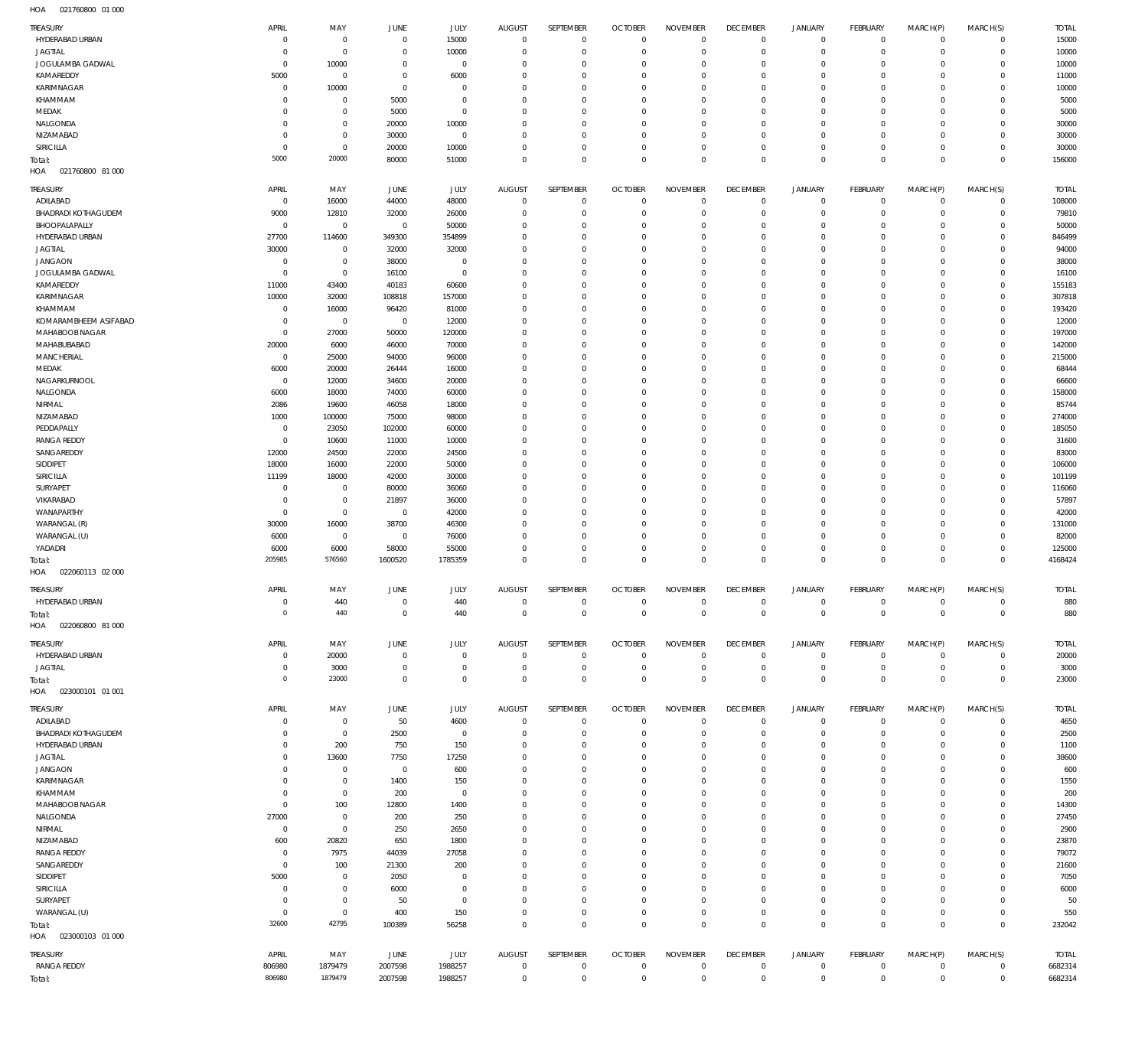| TREASURY<br>HYDERABAD URBAN<br>NALGONDA                          | APRIL<br>84190<br>$\mathbf 0$       | MAY<br>62500<br>$\bf 0$                    | <b>JUNE</b><br>22860<br>500               | <b>JULY</b><br>11855278<br>$\bf 0$ | <b>AUGUST</b><br>$\overline{0}$<br>$\mathbf 0$ | SEPTEMBER<br>$\mathbf{0}$<br>$\mathbf 0$  | <b>OCTOBER</b><br>$\overline{0}$<br>$\overline{0}$ | <b>NOVEMBER</b><br>$\Omega$<br>$\mathbf 0$       | <b>DECEMBER</b><br>$\overline{0}$<br>$\mathbf 0$   | <b>JANUARY</b><br>$\mathbf 0$<br>$\mathbf 0$ | <b>FEBRUARY</b><br>$\overline{0}$<br>$\mathbf{0}$ | MARCH(P)<br>$\mathbf 0$<br>$\mathbf 0$ | MARCH(S)<br>$\overline{0}$<br>$\circ$            | <b>TOTAL</b><br>12024828<br>500 |
|------------------------------------------------------------------|-------------------------------------|--------------------------------------------|-------------------------------------------|------------------------------------|------------------------------------------------|-------------------------------------------|----------------------------------------------------|--------------------------------------------------|----------------------------------------------------|----------------------------------------------|---------------------------------------------------|----------------------------------------|--------------------------------------------------|---------------------------------|
| NIZAMABAD<br><b>RANGA REDDY</b><br>Total:                        | $\mathbf 0$<br>1292138<br>1376328   | $\mathbf 0$<br>2514723<br>2577223          | 1500<br>3832065<br>3856925                | 2000<br>4116546<br>15973824        | $\Omega$<br>$\Omega$<br>$\Omega$               | $\mathbf 0$<br>$\mathbf 0$<br>$\mathbf 0$ | $\overline{0}$<br>$\overline{0}$<br>$\Omega$       | $\Omega$<br>$\mathbf 0$<br>$\Omega$              | $\overline{0}$<br>$\overline{0}$<br>$\overline{0}$ | $\mathbf 0$<br>$\mathbf 0$<br>$\mathbf 0$    | $\mathbf{0}$<br>$\mathbf{0}$<br>$\overline{0}$    | $\Omega$<br>$\mathbf 0$<br>$\Omega$    | $\mathbf{0}$<br>$\overline{0}$<br>$\overline{0}$ | 3500<br>11755472<br>23784300    |
| 023000800 02 000<br>HOA                                          |                                     |                                            |                                           |                                    |                                                |                                           |                                                    |                                                  |                                                    |                                              |                                                   |                                        |                                                  |                                 |
| TREASURY<br>HYDERABAD URBAN<br>Total:<br>HOA  023000800  04  000 | APRIL<br>$\mathbf 0$<br>$\mathbf 0$ | MAY<br>1200<br>1200                        | <b>JUNE</b><br>$\mathbf 0$<br>$\mathbf 0$ | <b>JULY</b><br>30430<br>30430      | <b>AUGUST</b><br>$\mathbf 0$<br>$\mathbf 0$    | SEPTEMBER<br>$\mathbf 0$<br>$\bf 0$       | <b>OCTOBER</b><br>$\overline{0}$<br>$\overline{0}$ | <b>NOVEMBER</b><br>$\mathbf 0$<br>$\overline{0}$ | <b>DECEMBER</b><br>$\overline{0}$<br>$\mathbf 0$   | <b>JANUARY</b><br>0<br>$\mathbf 0$           | FEBRUARY<br>$\circ$<br>$\overline{0}$             | MARCH(P)<br>$\mathbf 0$<br>$\mathbf 0$ | MARCH(S)<br>$\overline{0}$<br>$\overline{0}$     | <b>TOTAL</b><br>31630<br>31630  |
| TREASURY                                                         | APRIL                               | MAY                                        | <b>JUNE</b>                               | JULY                               | <b>AUGUST</b>                                  | SEPTEMBER                                 | <b>OCTOBER</b>                                     | <b>NOVEMBER</b>                                  | <b>DECEMBER</b>                                    | <b>JANUARY</b>                               | FEBRUARY                                          | MARCH(P)                               | MARCH(S)                                         | <b>TOTAL</b>                    |
| <b>BHADRADI KOTHAGUDEM</b>                                       | $\mathbf 0$                         | $^{\circ}$                                 | 3380                                      | 50                                 | $\overline{0}$                                 | $\mathbf 0$                               | $\overline{0}$                                     | $\Omega$                                         | $\overline{0}$                                     | $\mathbf 0$                                  | $\overline{0}$                                    | $\mathbf 0$                            | $\mathbf{0}$                                     | 3430                            |
| MAHABUBABAD<br>MEDCHAL                                           | $\mathbf 0$<br>$\mathbf 0$          | $\bf 0$<br>611023                          | 50<br>$\overline{0}$                      | $\mathbf 0$<br>$\mathbf 0$         | $\mathbf 0$<br>$\mathbf 0$                     | $\mathbf 0$<br>$\mathbf 0$                | $\overline{0}$<br>$\overline{0}$                   | $\mathbf 0$<br>$\mathbf 0$                       | $\overline{0}$<br>$\overline{0}$                   | $\mathbf 0$<br>$\mathbf 0$                   | $\mathbf{0}$<br>$\mathbf{0}$                      | $\mathbf 0$<br>$\mathbf 0$             | $\circ$<br>$\mathbf{0}$                          | 50<br>611023                    |
| VIKARABAD                                                        | $\mathbf 0$                         | $\,0\,$                                    | 23305                                     | $\mathbf 0$                        | $\overline{0}$                                 | $\mathbf 0$                               | $\overline{0}$                                     | $\mathbf 0$                                      | $\overline{0}$                                     | $\mathbf 0$                                  | $\mathbf{0}$                                      | $\mathbf 0$                            | $\mathbf{0}$                                     | 23305                           |
| Total:<br>023000800 81 000<br>HOA                                | $\mathbf 0$                         | 611023                                     | 26735                                     | 50                                 | $\Omega$                                       | $\mathbf 0$                               | $\overline{0}$                                     | $\mathbf 0$                                      | $\overline{0}$                                     | $\mathbf 0$                                  | $\overline{0}$                                    | $\mathbf 0$                            | $\overline{0}$                                   | 637808                          |
| TREASURY                                                         | APRIL                               | MAY                                        | JUNE                                      | JULY                               | <b>AUGUST</b>                                  | SEPTEMBER                                 | <b>OCTOBER</b>                                     | <b>NOVEMBER</b>                                  | <b>DECEMBER</b>                                    | <b>JANUARY</b>                               | FEBRUARY                                          | MARCH(P)                               | MARCH(S)                                         | <b>TOTAL</b>                    |
| HYDERABAD URBAN<br>Total:                                        | $\mathbf 0$<br>$\circ$              | 332<br>332                                 | 530<br>530                                | $\mathbf 0$<br>$\mathbf 0$         | $\mathbf 0$<br>$\mathbf 0$                     | $\mathbf 0$<br>$\bf 0$                    | $\overline{0}$<br>$\overline{0}$                   | $\mathbf 0$<br>$\overline{0}$                    | $\overline{0}$<br>$\overline{0}$                   | 0<br>$\mathbf 0$                             | $\mathbf{0}$<br>$\overline{0}$                    | $\mathbf 0$<br>$\mathbf 0$             | $\mathbf{0}$<br>$\overline{0}$                   | 862<br>862                      |
| HOA  023560800  01  000                                          |                                     |                                            |                                           |                                    |                                                |                                           |                                                    |                                                  |                                                    |                                              |                                                   |                                        |                                                  |                                 |
| TREASURY                                                         | APRIL                               | MAY                                        | JUNE                                      | JULY                               | <b>AUGUST</b>                                  | SEPTEMBER                                 | <b>OCTOBER</b>                                     | <b>NOVEMBER</b>                                  | <b>DECEMBER</b>                                    | <b>JANUARY</b>                               | FEBRUARY                                          | MARCH(P)                               | MARCH(S)                                         | <b>TOTAL</b>                    |
| <b>BHADRADI KOTHAGUDEM</b><br>HYDERABAD URBAN                    | $\mathbf 0$<br>$\overline{0}$       | 0<br>6234059                               | 25000<br>2353658                          | $\mathbf 0$<br>$\mathbf 0$         | $\mathbf 0$<br>$\mathbf 0$                     | $\mathbf 0$<br>$\mathbf 0$                | $\overline{0}$<br>$\overline{0}$                   | $\Omega$<br>$\Omega$                             | $\overline{0}$<br>$\overline{0}$                   | 0<br>$\mathbf 0$                             | $\mathbf{0}$<br>$\mathbf{0}$                      | $\mathbf 0$<br>$\mathbf 0$             | $\mathbf{0}$<br>$\mathbf{0}$                     | 25000<br>8587717                |
| KAMAREDDY                                                        | $\mathbf 0$                         | $\mathbf 0$                                | 33344                                     | $\mathbf 0$                        | $\mathbf 0$                                    | $\mathbf 0$                               | $\overline{0}$                                     | $\mathbf 0$                                      | $\overline{0}$                                     | $\mathbf 0$                                  | $\mathbf{0}$                                      | $\Omega$                               | $\circ$                                          | 33344                           |
| KHAMMAM                                                          | $\overline{0}$                      | 1238                                       | $\overline{0}$                            | $\Omega$                           | $\Omega$                                       | $\Omega$                                  | $\Omega$                                           | $\Omega$                                         | $\Omega$                                           | $\Omega$                                     | $^{\circ}$                                        | $\Omega$                               | $\mathbf{0}$                                     | 1238                            |
| MULUGU<br>NIZAMABAD                                              | 40000<br>$\mathbf 0$                | $\mathbf 0$<br>3800                        | 123869<br>$\overline{0}$                  | $\Omega$<br>$\Omega$               | $\Omega$<br>$\Omega$                           | $\mathbf 0$<br>$\Omega$                   | $\overline{0}$<br>$\mathbf 0$                      | $\Omega$<br>$\Omega$                             | $\overline{0}$<br>$\mathbf 0$                      | $\circ$<br>$\Omega$                          | $^{\circ}$<br>$\mathbf 0$                         | $\Omega$<br>$\Omega$                   | $\mathbf{0}$<br>$\mathbf 0$                      | 163869<br>3800                  |
| <b>RANGA REDDY</b>                                               | $\mathbf 0$                         | $\mathbf 0$                                | 4725                                      | $\Omega$                           | $\Omega$                                       | $\Omega$                                  | $\overline{0}$                                     | $\Omega$                                         | $\Omega$                                           | $\circ$                                      | $^{\circ}$                                        | $\Omega$                               | $\mathbf{0}$                                     | 4725                            |
| SIDDIPET                                                         | 32322                               | $\mathsf{O}\xspace$                        | 69050                                     | $\Omega$                           | $\Omega$                                       | $\mathbf 0$                               | $\mathbf 0$                                        | $\Omega$                                         | $\overline{0}$                                     | $\mathbf 0$                                  | $\mathbf{0}$                                      | $\circ$                                | $\mathbf{0}$                                     | 101372                          |
| WARANGAL (U)<br>Total:<br>025000102 01 000<br>HOA                | $\mathbf 0$<br>72322                | $\mathbf 0$<br>6239097                     | 1275<br>2610921                           | $\Omega$<br>$\mathbf 0$            | $\Omega$<br>$\mathbf 0$                        | $\mathbf 0$<br>$\mathbf 0$                | $\overline{0}$<br>$\overline{0}$                   | $\Omega$<br>$\mathbf 0$                          | $\overline{0}$<br>$\overline{0}$                   | $\mathbf 0$<br>$\mathbf 0$                   | $\mathbf{0}$<br>$\overline{0}$                    | $\Omega$<br>$\mathbf 0$                | $\mathbf{0}$<br>$\overline{0}$                   | 1275<br>8922340                 |
| TREASURY                                                         | APRIL                               | MAY                                        | JUNE                                      | JULY                               | <b>AUGUST</b>                                  | SEPTEMBER                                 | <b>OCTOBER</b>                                     | <b>NOVEMBER</b>                                  | <b>DECEMBER</b>                                    | <b>JANUARY</b>                               | FEBRUARY                                          | MARCH(P)                               | MARCH(S)                                         | <b>TOTAL</b>                    |
| HYDERABAD URBAN                                                  | $\mathbf 0$                         | 0                                          | 750                                       | 13500                              | $\mathbf 0$                                    | $\mathbf 0$                               | $\overline{0}$                                     | $\mathbf 0$                                      | $\overline{0}$                                     | $\mathbf 0$                                  | $\mathbf{0}$                                      | $\mathbf 0$                            | $\circ$                                          | 14250                           |
| Total:<br>HOA<br>025000102 01 001                                | $\overline{0}$                      | $\mathbf 0$                                | 750                                       | 13500                              | $\overline{0}$                                 | $\mathbf 0$                               | $\mathbf 0$                                        | $\mathbf 0$                                      | $\overline{0}$                                     | $\mathbf 0$                                  | $\overline{0}$                                    | $\mathbf 0$                            | $\overline{0}$                                   | 14250                           |
| TREASURY                                                         | APRIL                               | MAY                                        | JUNE                                      | <b>JULY</b>                        | <b>AUGUST</b>                                  | SEPTEMBER                                 | <b>OCTOBER</b>                                     | <b>NOVEMBER</b>                                  | <b>DECEMBER</b>                                    | <b>JANUARY</b>                               | FEBRUARY                                          | MARCH(P)                               | MARCH(S)                                         | <b>TOTAL</b>                    |
| HYDERABAD URBAN                                                  | $\mathbf 0$                         | 0                                          | 41577                                     | 1013447                            | $\overline{0}$                                 | 0                                         | $\overline{0}$                                     | $\mathbf 0$                                      | $\overline{0}$                                     | 0                                            | $\circ$                                           | $\mathbf 0$                            | $\circ$                                          | 1055024                         |
| KAMAREDDY<br>NIZAMABAD                                           | $\Omega$<br>$\Omega$                | $\mathbf 0$<br>$\mathbf 0$                 | $\overline{0}$<br>24090                   | 107444<br>7415                     | $\mathbf 0$<br>$\mathbf 0$                     | $\mathbf 0$<br>$\mathbf 0$                | $\overline{0}$<br>$\overline{0}$                   | $\Omega$<br>$\mathbf 0$                          | $\overline{0}$<br>$\overline{0}$                   | $\circ$<br>$\mathbf 0$                       | $^{\circ}$<br>$\mathbf{0}$                        | $\Omega$<br>$\mathbf 0$                | $\mathbf{0}$<br>$\overline{0}$                   | 107444<br>31505                 |
| SANGAREDDY                                                       | $\mathbf 0$                         | $\mathsf{O}\xspace$                        | $\overline{0}$                            | 20325                              | $\mathbf 0$                                    | $\mathbf 0$                               | $\overline{0}$                                     | $\Omega$                                         | $\overline{0}$                                     | $\mathbf 0$                                  | $\mathbf{0}$                                      | $\circ$                                | $\mathbf{0}$                                     | 20325                           |
| Total:<br>025000102 02 001<br>HOA                                | $\mathbf 0$                         | $\mathsf{O}\xspace$                        | 65667                                     | 1148631                            | $\mathbf 0$                                    | $\mathbf 0$                               | $\overline{0}$                                     | $\mathbf 0$                                      | $\overline{0}$                                     | $\mathbf 0$                                  | $\overline{0}$                                    | $\mathbf 0$                            | $\overline{0}$                                   | 1214298                         |
| TREASURY                                                         | APRIL                               | MAY                                        | JUNE                                      | JULY                               | <b>AUGUST</b>                                  | <b>SFPTFMBFR</b>                          | <b>OCTOBER</b>                                     | <b>NOVEMBER</b>                                  | <b>DECEMBER</b>                                    | <b>JANUARY</b>                               | <b>FEBRUARY</b>                                   | MARCH(P)                               | MARCH(S)                                         | <b>TOTAL</b>                    |
| HYDERABAD URBAN                                                  | $\mathbf 0$                         | $\mathbf 0$                                | $\mathbf 0$                               | 4500                               | $\mathbf 0$                                    | $\mathbf 0$                               | $\mathbf 0$                                        | $\Omega$                                         | $\mathbf 0$                                        | $\circ$                                      | $\mathbf 0$                                       | $\Omega$                               | $\mathbf 0$                                      | 4500                            |
| KAMAREDDY                                                        | $\mathbf 0$                         | $\mathbf 0$                                | $\mathbf 0$                               | 69015                              | $\Omega$                                       | $\mathbf 0$                               | $\mathbf 0$                                        | $\Omega$                                         | $\mathbf 0$                                        | $\mathbf 0$                                  | $\mathbf{0}$                                      | $\Omega$                               | $\mathbf 0$                                      | 69015                           |
| NIZAMABAD<br>Total:                                              | $\mathbf 0$<br>$\mathbf 0$          | $\mathbf 0$<br>$\mathsf{O}\xspace$         | 17610<br>17610                            | 4943<br>78458                      | $\mathbf 0$<br>$\Omega$                        | $\mathbf 0$<br>$\mathbf 0$                | $\mathbf 0$<br>$\mathbf 0$                         | $\mathbf 0$<br>$\mathbf 0$                       | $\overline{0}$<br>$\mathbf 0$                      | $\mathbf 0$<br>$\mathbf 0$                   | $\circ$<br>$\mathbf 0$                            | $\mathbf 0$<br>$\Omega$                | $\mathbf{0}$<br>$\mathbf 0$                      | 22553<br>96068                  |
| HOA  025000102  03  001                                          |                                     |                                            |                                           |                                    |                                                |                                           |                                                    |                                                  |                                                    |                                              |                                                   |                                        |                                                  |                                 |
| TREASURY                                                         | APRIL                               | MAY                                        | JUNE                                      | <b>JULY</b>                        | AUGUST                                         | SEPTEMBER                                 | <b>OCTOBER</b>                                     | <b>NOVEMBER</b>                                  | <b>DECEMBER</b>                                    | <b>JANUARY</b>                               | FEBRUARY                                          | MARCH(P)                               | MARCH(S)                                         | <b>TOTAL</b>                    |
| HYDERABAD URBAN                                                  | $\mathbf 0$<br>$\mathbf 0$          | $\mathsf{O}\xspace$<br>$\mathsf{O}\xspace$ | $\overline{0}$<br>$\overline{0}$          | 15000                              | $\overline{0}$<br>$\mathbf 0$                  | $\bf 0$<br>$\bf 0$                        | $\overline{0}$<br>$\overline{0}$                   | $\mathbf 0$<br>$\mathbf 0$                       | $\overline{0}$<br>$\mathbf 0$                      | $\circ$<br>$\mathbf 0$                       | $\overline{0}$<br>$\circ$                         | $\mathbf 0$<br>$\mathbf 0$             | $\overline{0}$<br>$\circ$                        | 15000<br>162559                 |
| KAMAREDDY<br>NIZAMABAD                                           | $\mathbf 0$                         | $\mathbf 0$                                | 52580                                     | 162559<br>12359                    | $\Omega$                                       | $\mathbf 0$                               | $\overline{0}$                                     | $\mathbf 0$                                      | $\overline{0}$                                     | $\mathbf 0$                                  | $\mathbf{0}$                                      | $\mathbf 0$                            | $\mathbf{0}$                                     | 64939                           |
| <b>RANGA REDDY</b>                                               | $\mathbf 0$                         | $\mathbf 0$                                | 19800                                     | 16900                              | $\mathbf 0$                                    | $\mathbf 0$                               | $\overline{0}$                                     | $\mathbf 0$                                      | $\overline{0}$                                     | $\mathbf 0$                                  | $\overline{0}$                                    | $\mathbf 0$                            | $\overline{0}$                                   | 36700                           |
| Total:<br>HOA  025000800  81 001                                 | $\mathbf 0$                         | $\mathsf{O}\xspace$                        | 72380                                     | 206818                             | $\mathbf 0$                                    | $\mathbf 0$                               | $\overline{0}$                                     | $\mathbf 0$                                      | $\overline{0}$                                     | $\mathbf 0$                                  | $\overline{0}$                                    | $\mathbf 0$                            | $\overline{0}$                                   | 279198                          |
| TREASURY                                                         | APRIL                               | MAY                                        | JUNE                                      | <b>JULY</b>                        | <b>AUGUST</b>                                  | SEPTEMBER                                 | <b>OCTOBER</b>                                     | <b>NOVEMBER</b>                                  | <b>DECEMBER</b>                                    | <b>JANUARY</b>                               | FEBRUARY                                          | MARCH(P)                               | MARCH(S)                                         | <b>TOTAL</b>                    |
| JOGULAMBA GADWAL                                                 | $\overline{0}$                      | $\bf 0$                                    | 2000                                      | $\mathbf 0$                        | $\mathbf 0$                                    | $\mathbf 0$                               | $\overline{0}$                                     | $\Omega$                                         | $\overline{0}$                                     | $^{\circ}$                                   | $\mathbf{0}$                                      | $\mathbf 0$                            | $\circ$                                          | 2000                            |
| KAMAREDDY<br>MAHABOOB NAGAR                                      | $\mathbf 0$<br>1517                 | $\bf 0$<br>1000                            | 2000<br>1000                              | 1600<br>1000                       | $\mathbf 0$<br>$\Omega$                        | $\mathbf 0$<br>$\mathbf 0$                | $\overline{0}$<br>$\mathbf 0$                      | $\mathbf 0$<br>$\Omega$                          | $\mathbf 0$<br>$\mathbf 0$                         | $\mathbf 0$<br>$\mathbf 0$                   | $\mathbf{0}$<br>$^{\circ}$                        | $\mathbf 0$<br>$\Omega$                | $\mathbf{0}$<br>$\mathbf 0$                      | 3600<br>4517                    |
| WANAPARTHY                                                       | 1000                                | 1000                                       | 1000                                      | 1000                               | $\mathbf 0$                                    | $\mathbf 0$                               | $\mathbf 0$                                        | $\mathbf 0$                                      | $\overline{0}$                                     | $\mathbf 0$                                  | $^{\circ}$                                        | $\mathbf 0$                            | $\mathbf{0}$                                     | 4000                            |
| Total:<br>HOA  040100104  01  000                                | 2517                                | 2000                                       | 6000                                      | 3600                               | $\mathbf 0$                                    | $\mathbf 0$                               | $\overline{0}$                                     | $\mathbf 0$                                      | $\overline{0}$                                     | $\mathbf 0$                                  | $\mathbf 0$                                       | $\mathbf 0$                            | $\overline{0}$                                   | 14117                           |
| TREASURY                                                         | APRIL                               | MAY                                        | JUNE                                      | <b>JULY</b>                        | AUGUST                                         | SEPTEMBER                                 | <b>OCTOBER</b>                                     | <b>NOVEMBER</b>                                  | <b>DECEMBER</b>                                    | <b>JANUARY</b>                               | FEBRUARY                                          | MARCH(P)                               | MARCH(S)                                         | <b>TOTAL</b>                    |
| MAHABOOB NAGAR                                                   | $\mathbf 0$                         | 1500                                       | $\overline{0}$                            | $\,0\,$                            | $\overline{0}$                                 | $\mathbf 0$                               | $\overline{0}$                                     | $\mathbf 0$                                      | $\overline{0}$                                     | $\circ$                                      | $\overline{0}$                                    | $^{\circ}$                             | $\mathbf{0}$                                     | 1500                            |
| MEDAK                                                            | $\mathbf 0$<br>$\mathbf 0$          | $\,0\,$<br>$\mathbf 0$                     | 12300<br>$\overline{0}$                   | 24000                              | $\overline{0}$<br>$\mathbf 0$                  | $\bf 0$<br>$\mathbf 0$                    | $\overline{0}$<br>$\overline{0}$                   | $\mathbf 0$<br>$\mathbf 0$                       | $\overline{0}$<br>$\overline{0}$                   | $\mathbf 0$<br>$\mathbf 0$                   | $\circ$<br>$\overline{0}$                         | $^{\circ}$<br>$^{\circ}$               | $\overline{0}$<br>$\overline{0}$                 | 36300                           |
| WARANGAL (R)<br>Total:                                           | $\circ$                             | 1500                                       | 12300                                     | 1500<br>25500                      | $\mathbf{0}$                                   | $\mathbf 0$                               | $\overline{0}$                                     | $\bf 0$                                          | $\overline{0}$                                     | $\mathbf 0$                                  | $\overline{0}$                                    | $\mathbf 0$                            | $\overline{0}$                                   | 1500<br>39300                   |
| HOA  040100107  01  000                                          |                                     |                                            |                                           |                                    |                                                |                                           |                                                    |                                                  |                                                    |                                              |                                                   |                                        |                                                  |                                 |
| TREASURY<br>ADILABAD                                             | APRIL<br>9000                       | MAY<br>43700                               | JUNE<br>71000                             | <b>JULY</b><br>95000               | <b>AUGUST</b><br>$\mathbf 0$                   | SEPTEMBER<br>$\mathbf 0$                  | <b>OCTOBER</b><br>$\overline{0}$                   | <b>NOVEMBER</b><br>$\Omega$                      | <b>DECEMBER</b><br>$\overline{0}$                  | <b>JANUARY</b><br>$\mathbf 0$                | FEBRUARY<br>$\mathbf{0}$                          | MARCH(P)<br>$\mathbf 0$                | MARCH(S)<br>$\mathbf{0}$                         | <b>TOTAL</b><br>218700          |
| <b>BHADRADI KOTHAGUDEM</b>                                       | 9500                                | 32100                                      | 37800                                     | 26500                              | $\mathbf 0$                                    | $\mathbf 0$                               | $\overline{0}$                                     | $\Omega$                                         | $\mathbf 0$                                        | $\mathbf 0$                                  | $\mathbf{0}$                                      | $\circ$                                | $\mathbf{0}$                                     | 105900                          |
| BHOOPALAPALLY                                                    | $\mathbf 0$                         | 14500                                      | 52350                                     | 33900                              | $\mathbf 0$                                    | $\mathbf 0$                               | $\mathbf 0$                                        | $\Omega$                                         | $\mathbf 0$                                        | $\mathbf 0$                                  | $\mathbf 0$                                       | $\Omega$                               | $\mathbf 0$                                      | 100750                          |
| HYDERABAD URBAN<br>JAGTIAL                                       | $\mathbf 0$<br>$\mathbf 0$          | 56000<br>23000                             | 38000                                     | 26000                              | $\Omega$<br>$\mathbf 0$                        | $\mathbf 0$<br>$\mathbf 0$                | $\mathbf 0$<br>0                                   | $\Omega$<br>$\mathbf 0$                          | $\mathbf 0$<br>$\overline{0}$                      | $\mathbf 0$<br>$\mathbf 0$                   | $^{\circ}$<br>$\circ$                             | $\Omega$<br>$\circ$                    | $\mathbf{0}$<br>$\circ$                          | 120000                          |
| JANGAON                                                          | 2000                                | 18100                                      | 46000<br>26300                            | 33000<br>7000                      | $\mathbf 0$                                    | $\mathbf 0$                               | $\mathbf 0$                                        | $\mathbf 0$                                      | $\mathbf 0$                                        | $\mathbf 0$                                  | $\mathbf 0$                                       | $\mathbf 0$                            | $\mathbf 0$                                      | 102000<br>53400                 |
|                                                                  |                                     |                                            |                                           |                                    |                                                |                                           |                                                    |                                                  |                                                    |                                              |                                                   |                                        |                                                  |                                 |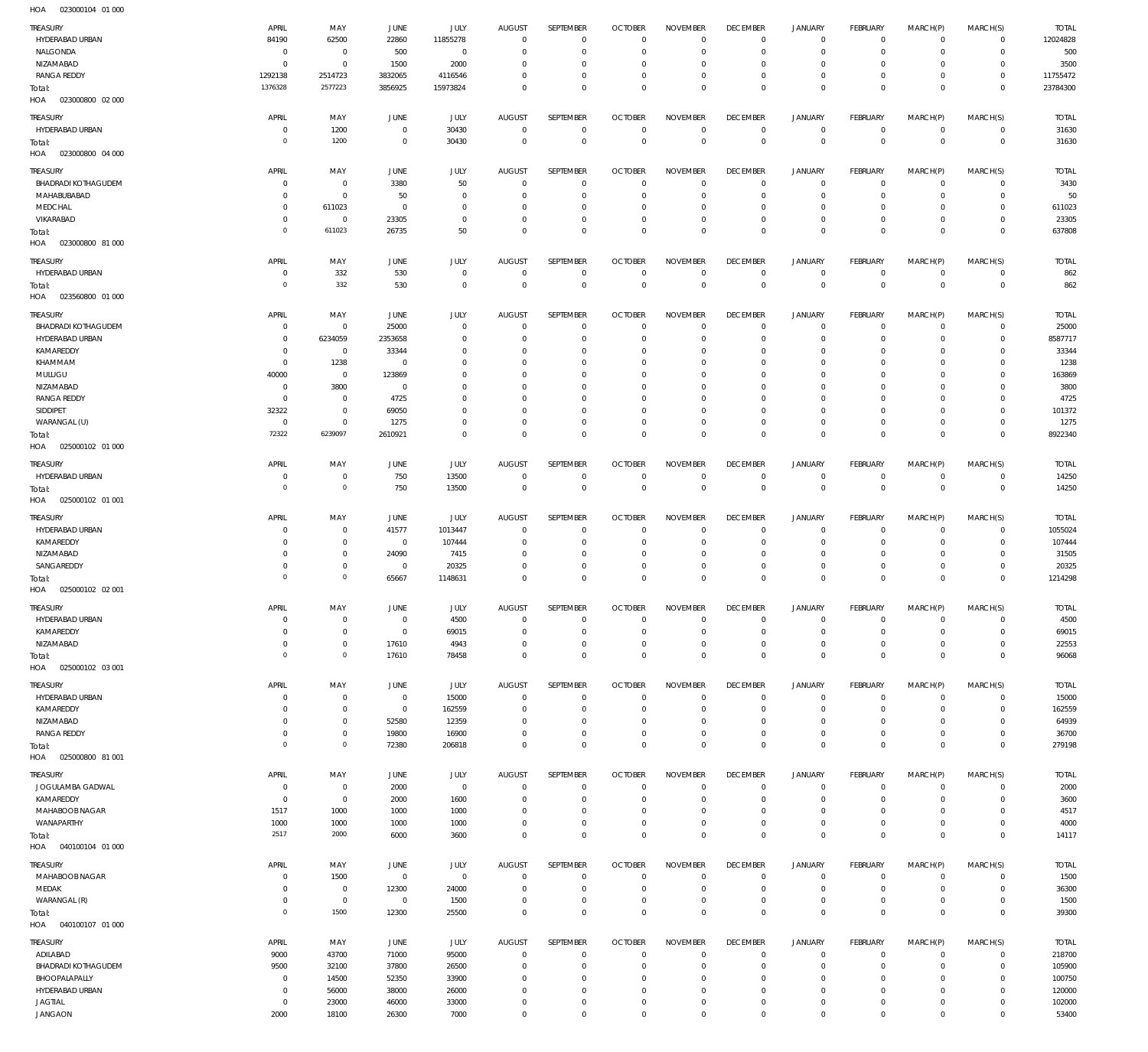| TREASURY                           | APRIL          | MAY             | JUNE            | JULY            | <b>AUGUST</b>              | <b>SEPTEMBER</b> | <b>OCTOBER</b>             | <b>NOVEMBER</b>  | <b>DECEMBER</b>               | JANUARY                    | <b>FEBRUARY</b>            | MARCH(P)             | MARCH(S)                   | <b>TOTAL</b>     |
|------------------------------------|----------------|-----------------|-----------------|-----------------|----------------------------|------------------|----------------------------|------------------|-------------------------------|----------------------------|----------------------------|----------------------|----------------------------|------------------|
| JOGULAMBA GADWAL                   | 1500           | 53250           | 124500          | 94000           | $\mathbf{0}$               | $\mathbf{0}$     | $\overline{0}$             | $\mathbf 0$      | $\mathbf 0$                   | $\mathbf 0$                | $\mathbf 0$                | $\mathbf 0$          | $\mathbf 0$                | 273250           |
| KARIMNAGAR                         | 3000           | 51500           | 86500           | 70000           | $\mathbf 0$                | 0                | $\overline{0}$             | $\mathbf 0$      | $\mathbf 0$                   | $\mathbf 0$                | $\mathbf{0}$               | $\Omega$             | $\mathbf 0$                | 211000           |
|                                    |                |                 |                 |                 |                            |                  |                            |                  |                               |                            |                            |                      |                            |                  |
| KHAMMAM                            | 9150           | 86650           | 119450          | 72000           | $\mathbf 0$                | 0                | $\mathbf 0$                | $\mathbf 0$      | $\mathbf 0$                   | $^{\circ}$                 | $^{\circ}$                 | $\Omega$             | $\Omega$                   | 287250           |
| KOMARAMBHEEM ASIFABAD              | 4500           | 32000           | 45320           | 23500           | $\Omega$                   | $\Omega$         | $\overline{0}$             | $\Omega$         | $\overline{0}$                | $\Omega$                   | $\Omega$                   |                      | $\Omega$                   | 105320           |
| MAHABOOB NAGAR                     | 5000           | 23000           | 25100           | 23700           | $\mathbf 0$                | 0                | $\mathbf 0$                | $\mathbf 0$      | $\mathbf 0$                   | $\mathbf 0$                | $^{\circ}$                 | $\Omega$             | $\Omega$                   | 76800            |
| MAHABUBABAD                        | 20800          | 73500           | 99000           | 60000           | $\mathbf 0$                | $\Omega$         | $\overline{0}$             | $\Omega$         | $\overline{0}$                | $\Omega$                   | $\Omega$                   |                      | $\Omega$                   | 253300           |
| MANCHERIAL                         | 4500           | 21000           | 28500           | 20000           | $\mathbf 0$                | 0                | $\mathbf 0$                | $\mathbf 0$      | $\overline{0}$                | $\mathbf 0$                | $\Omega$                   |                      | $\Omega$                   | 74000            |
|                                    |                |                 |                 |                 |                            |                  |                            |                  |                               |                            |                            |                      |                            |                  |
| MEDAK                              | 7900           | 42100           | 41800           | 11400           | 0                          | 0                | $\overline{0}$             | $\Omega$         | $\overline{0}$                | $\Omega$                   | $\Omega$                   |                      | $\Omega$                   | 103200           |
| MEDCHAL                            | $\overline{0}$ | $\mathbf 0$     | 37500           | $\overline{0}$  | $\mathbf 0$                | 0                | $\overline{0}$             | $\Omega$         | $\overline{0}$                | $\Omega$                   | $\Omega$                   |                      | $\Omega$                   | 37500            |
| MULUGU                             | 1500           | 16500           | 27500           | 24100           | $\mathbf 0$                | 0                | $\mathbf 0$                | $\mathbf 0$      | $\overline{0}$                | $\mathbf 0$                | $^{\circ}$                 |                      | $\Omega$                   | 69600            |
| NAGARKURNOOL                       | 11000          | 69500           | 67150           | 78000           | 0                          | 0                | $\overline{0}$             | $\Omega$         | $\overline{0}$                | $\Omega$                   | $\Omega$                   |                      | $\Omega$                   | 225650           |
| NALGONDA                           | 11500          | 87150           | 90650           | 80500           | 0                          | 0                | $\overline{0}$             | $\Omega$         | $^{\circ}$                    | $\Omega$                   | $\Omega$                   |                      | $\Omega$                   | 269800           |
|                                    |                |                 |                 |                 |                            |                  |                            |                  |                               |                            |                            |                      |                            |                  |
| NARAYANPET                         | 3000           | 24000           | 23500           | 5500            | $\mathbf 0$                | 0                | $\overline{0}$             | $\Omega$         | $\overline{0}$                | $\mathbf 0$                | $^{\circ}$                 |                      | $\Omega$                   | 56000            |
| NIRMAL                             | 3000           | 39100           | 57600           | 41100           | $\Omega$                   | 0                | $\overline{0}$             | $\Omega$         | $\overline{0}$                | $\Omega$                   | $\Omega$                   |                      | $\Omega$                   | 140800           |
| PEDDAPALLY                         | $\overline{0}$ | 8500            | 40500           | 16000           | $\mathbf 0$                | 0                | $\mathbf 0$                | 0                | $\overline{0}$                | $\mathbf 0$                | $^{\circ}$                 |                      | $\Omega$                   | 65000            |
| <b>RANGA REDDY</b>                 | 1500           | 12000           | 19100           | 8500            | $\Omega$                   | $\Omega$         | $\overline{0}$             | $\Omega$         | $\Omega$                      | $\Omega$                   | $\Omega$                   |                      | $\Omega$                   | 41100            |
|                                    |                |                 |                 |                 |                            |                  |                            |                  |                               |                            |                            |                      |                            |                  |
| SANGAREDDY                         | 5100           | 68700           | 79900           | 70800           | $\mathbf 0$                | 0                | $\mathbf{0}$               | $\mathbf 0$      | $\overline{0}$                | $\mathbf 0$                | $^{\circ}$                 |                      | $\Omega$                   | 224500           |
| SIDDIPET                           | 29000          | 77400           | 132900          | 57500           | $\Omega$                   | $\Omega$         | $\overline{0}$             | $\Omega$         | $\overline{0}$                | $\Omega$                   | $\Omega$                   |                      | $\Omega$                   | 296800           |
| SIRICILLA                          | 2650           | 19300           | 3500            | 13000           | $\mathbf 0$                | 0                | $\mathbf{0}$               | $\Omega$         | $\overline{0}$                | $\mathbf 0$                | $\Omega$                   |                      | $\Omega$                   | 38450            |
| SURYAPET                           | 14000          | 46600           | 69650           | 44600           | 0                          | $\Omega$         | $\overline{0}$             | $\Omega$         | $\mathbf 0$                   | $\Omega$                   | $\Omega$                   |                      | $\Omega$                   | 174850           |
| VIKARABAD                          |                |                 |                 |                 |                            |                  | $\overline{0}$             | $\Omega$         | $\overline{0}$                | $\Omega$                   | $\Omega$                   |                      | $\Omega$                   |                  |
|                                    | 1600           | 1500            | 10000           | 1500            | $\mathbf 0$                | 0                |                            |                  |                               |                            |                            |                      |                            | 14600            |
| WANAPARTHY                         | 500            | 6100            | 33500           | 39000           | 0                          | 0                | $\overline{0}$             | 0                | $\overline{0}$                | $\Omega$                   | $\Omega$                   |                      | $\Omega$                   | 79100            |
| WARANGAL (R)                       | 2500           | 51800           | 67700           | 41600           | 0                          | 0                | $\overline{0}$             | $\Omega$         | $\overline{0}$                | $\Omega$                   | $\Omega$                   |                      | $\Omega$                   | 163600           |
| WARANGAL (U)                       | 22500          | 36200           | 52700           | 45300           | $\Omega$                   | 0                | $\overline{0}$             | $\Omega$         | $\overline{0}$                | $\Omega$                   | $\Omega$                   |                      | $\Omega$                   | 156700           |
| YADADRI                            | 7000           | 13700           | 8800            | 44500           | $\mathbf 0$                | 0                | $\overline{0}$             | 0                | $\overline{0}$                | $\mathbf 0$                | $\mathbf{0}$               | $\Omega$             | $\Omega$                   | 74000            |
|                                    |                |                 |                 |                 |                            |                  |                            |                  |                               |                            |                            |                      |                            |                  |
| Total:                             | 193200         | 1148450         | 1663770         | 1207500         | $\Omega$                   | 0                | $\mathbb O$                | $\Omega$         | $\,0\,$                       | $\mathbf 0$                | $\mathbb O$                | $\Omega$             | $\Omega$                   | 4212920          |
| 040100800 01 000<br>HOA            |                |                 |                 |                 |                            |                  |                            |                  |                               |                            |                            |                      |                            |                  |
|                                    |                |                 |                 |                 |                            |                  |                            |                  |                               |                            |                            |                      |                            |                  |
| <b>TREASURY</b>                    | APRIL          | MAY             | JUNE            | JULY            | <b>AUGUST</b>              | SEPTEMBER        | <b>OCTOBER</b>             | <b>NOVEMBER</b>  | <b>DECEMBER</b>               | <b>JANUARY</b>             | <b>FEBRUARY</b>            | MARCH(P)             | MARCH(S)                   | <b>TOTAL</b>     |
| <b>BHADRADI KOTHAGUDEM</b>         | 3500           | 9500            | 10500           | 15000           | $\mathbf 0$                | $\mathbf 0$      | $\overline{0}$             | $\mathbf 0$      | $\overline{0}$                | $^{\circ}$                 | $^{\circ}$                 | $\Omega$             | $\mathbf 0$                | 38500            |
| BHOOPALAPALLY                      | $\overline{0}$ | 11500           | 8500            | $\mathbf 0$     | $\mathbf 0$                | $\mathbf 0$      | $\mathbb O$                | $\mathbf 0$      | $\,0\,$                       | $\mathbf{0}$               | $\mathbf{0}$               | $\Omega$             | $\mathbf 0$                | 20000            |
| HYDERABAD URBAN                    | $\overline{0}$ | $\overline{0}$  | $\overline{0}$  | 50              | $\mathbf 0$                | 0                | $\overline{0}$             | $\mathbf 0$      | $\overline{0}$                | $\mathbf 0$                | $^{\circ}$                 | $\Omega$             | $\mathbf 0$                | 50               |
|                                    |                |                 |                 |                 |                            |                  |                            |                  |                               |                            |                            |                      |                            |                  |
| <b>JANGAON</b>                     | 12000          | 34500           | 27000           | $\overline{0}$  | $\mathbf 0$                | 0                | $\overline{0}$             | $\mathbf 0$      | $\overline{0}$                | $\mathbf 0$                | $\mathbf{0}$               | $\Omega$             | $\Omega$                   | 73500            |
| JOGULAMBA GADWAL                   | $\mathbf 0$    | $^{\circ}$      | $\overline{0}$  | 2000            | $\mathbf 0$                | 0                | $\overline{0}$             | $\Omega$         | $\mathbf 0$                   | $\mathbf 0$                | $\mathbf{0}$               | $\Omega$             | $\mathbf 0$                | 2000             |
| KAMAREDDY                          | $\mathbf 0$    | $\mathbf 0$     | 700             | $\mathbf 0$     | $\mathbf 0$                | 0                | $\overline{0}$             | $\mathbf 0$      | $\overline{0}$                | $\Omega$                   | $\mathbf{0}$               | $\Omega$             | $\Omega$                   | 700              |
| KARIMNAGAR                         | $\mathbf 0$    | 1000            | $\overline{0}$  | 18000           | $\mathbf 0$                | 0                | $\overline{0}$             | $\mathbf 0$      | $\mathbf 0$                   | $\mathbf 0$                | $\mathbf{0}$               | $\Omega$             | $\Omega$                   | 19000            |
|                                    |                |                 |                 |                 |                            |                  |                            |                  |                               |                            |                            |                      |                            |                  |
| KHAMMAM                            | $\mathbf 0$    | 10550           | 500             | 6000            | $\mathbf 0$                | 0                | $\overline{0}$             | $\mathbf 0$      | $\overline{0}$                | $\mathbf 0$                | $\mathbf{0}$               | $\Omega$             | $\mathbf 0$                | 17050            |
| KOMARAMBHEEM ASIFABAD              | $\mathbf 0$    | $\mathbf 0$     | 4500            | $^{\circ}$      | $\mathbf 0$                | 0                | $\overline{0}$             | $\Omega$         | $\overline{0}$                | $\mathbf 0$                | $\mathbf{0}$               |                      | $\Omega$                   | 4500             |
| MAHABOOB NAGAR                     | $\mathbf 0$    | 2000            | $\overline{0}$  | 5500            | $\mathbf 0$                | 0                | $\overline{0}$             | $\mathbf 0$      | $\overline{0}$                | $\mathbf 0$                | $\mathbf{0}$               | $\Omega$             | $\mathbf 0$                | 7500             |
| MAHABUBABAD                        | $\mathbf 0$    | 500             | $\overline{0}$  | $^{\circ}$      | $\mathbf 0$                | 0                | $\overline{0}$             | 0                | $\overline{0}$                | $\mathbf 0$                | $\mathbf{0}$               |                      | $\Omega$                   | 500              |
|                                    |                |                 |                 |                 |                            |                  |                            |                  |                               |                            |                            |                      |                            |                  |
| MANCHERIAL                         | $\mathbf 0$    | $^{\circ}$      | 1250            | $\overline{0}$  | $\mathbf 0$                | 0                | $\overline{0}$             | $\mathbf 0$      | $\overline{0}$                | $\Omega$                   | $\mathbf{0}$               | $\Omega$             | $\Omega$                   | 1250             |
| MEDAK                              | $\mathbf 0$    | $\mathbf 0$     | $\overline{0}$  | 2500            | $\mathbf 0$                | 0                | $\overline{0}$             | $\Omega$         | $\overline{0}$                | $\mathbf 0$                | $\mathbf{0}$               |                      | $\Omega$                   | 2500             |
| MEDCHAL                            | $\mathbf 0$    | 50              | $\overline{0}$  | $\mathbf 0$     | $\mathbf 0$                | 0                | $\overline{0}$             | $\mathbf 0$      | $\overline{0}$                | $\Omega$                   | $\Omega$                   | $\Omega$             | $\Omega$                   | 50               |
| MULUGU                             | $\mathbf 0$    | 3500            | 5500            | 9750            | $\mathbf 0$                | 0                | $\overline{0}$             | $\mathbf 0$      | $\overline{0}$                | $^{\circ}$                 | $\mathbf{0}$               |                      | $\mathbf 0$                | 18750            |
|                                    |                |                 |                 |                 |                            |                  |                            |                  |                               |                            |                            |                      |                            |                  |
| NAGARKURNOOL                       | 1000           | 2500            | 8000            | 4500            | $\mathbf 0$                | 0                | $\overline{0}$             | $\mathbf 0$      | $\overline{0}$                | $\Omega$                   | $\Omega$                   | $\Omega$             | $\Omega$                   | 16000            |
| NALGONDA                           | $\overline{0}$ | 1500            | 4500            | 3420            | $\mathbf 0$                | 0                | $\overline{0}$             | $\mathbf 0$      | $\overline{0}$                | $^{\circ}$                 | $^{\circ}$                 | $\Omega$             | $\mathbf 0$                | 9420             |
| NARAYANPET                         | $\mathbf 0$    | 1000            | $\overline{0}$  | $\mathbf 0$     | $\mathbf 0$                | 0                | $\overline{0}$             | $\mathbf 0$      | $\overline{0}$                | $\Omega$                   | $\mathbf{0}$               | $\Omega$             | $\Omega$                   | 1000             |
| NIZAMABAD                          | 2500           | $\overline{0}$  | 3000            | $\mathbf 0$     | $\overline{0}$             | $\mathbf 0$      | $\mathbb O$                | $\mathbf 0$      | $\,0\,$                       | $\mathbf 0$                | $\mathbf 0$                | $\Omega$             | $\mathsf{O}\xspace$        | 5500             |
|                                    |                |                 |                 |                 |                            |                  |                            |                  |                               |                            |                            |                      |                            |                  |
| PEDDAPALLY                         | $\Omega$       | $\mathbf{0}$    | 1000            | $\overline{0}$  | $\Omega$                   | $\Omega$         | $\Omega$                   | $\Omega$         | $\mathbf{0}$                  | $\circ$                    | $\circ$                    | $\circ$              | $\circ$                    | 1000             |
| <b>RANGA REDDY</b>                 | 3000           | 1000            | 1000            | $\mathbf 0$     | $\mathbf 0$                | 0                | $\mathbf{0}$               | $\mathbf 0$      | $\mathbf 0$                   | $^{\circ}$                 | $^{\circ}$                 | $\Omega$             | $\Omega$                   | 5000             |
| SANGAREDDY                         | $\mathbf 0$    | 5500            | $\overline{0}$  | $\mathbf 0$     | $\mathbf 0$                | 0                | $^{\circ}$                 | $\mathbf{0}$     | $^{\circ}$                    | $^{\circ}$                 | $^{\circ}$                 | $\Omega$             | $\mathbf 0$                | 5500             |
| SIDDIPET                           | $\mathbf 0$    | $\overline{0}$  | 1000            | 500             | 0                          | 0                | $\overline{0}$             | 0                | $\mathbf 0$                   | $^{\circ}$                 | $^{\circ}$                 |                      | $\Omega$                   | 1500             |
|                                    |                |                 |                 |                 |                            |                  |                            |                  |                               |                            |                            |                      |                            |                  |
| SIRICILLA                          | 3000           | 6000            | 1500            | 15500           | 0                          | 0                | $\overline{0}$             | $\mathbf 0$      | $\overline{0}$                | $^{\circ}$                 | $^{\circ}$                 | $\Omega$             | $\Omega$                   | 26000            |
| SURYAPET                           | 2500           | 2000            | 3500            | $\mathbf 0$     | 0                          | 0                | $\overline{0}$             | 0                | $^{\circ}$                    | $^{\circ}$                 | $^{\circ}$                 |                      | $\Omega$                   | 8000             |
| VIKARABAD                          | $\mathbf 0$    | $\mathbf 0$     | 3500            | $\mathbf 0$     | 0                          | 0                | $\overline{0}$             | $\mathbf 0$      | $\overline{0}$                | $\mathbf 0$                | $^{\circ}$                 |                      | $\Omega$                   | 3500             |
| WANAPARTHY                         | $\mathbf 0$    | $\overline{0}$  | 2000            | $\mathbf 0$     | 0                          | 0                | $\overline{0}$             | 0                | $\overline{0}$                | $\mathbf 0$                | $^{\circ}$                 |                      | $\Omega$                   | 2000             |
| WARANGAL (U)                       | $\mathbf 0$    | 1000            | $\overline{0}$  | $\mathbf 0$     | $\mathbf 0$                | 0                | $\overline{0}$             | $\mathbf 0$      | $\overline{0}$                | $\mathbf 0$                | $^{\circ}$                 | $\Omega$             | $\Omega$                   | 1000             |
|                                    |                |                 |                 |                 |                            |                  |                            |                  |                               |                            |                            |                      |                            |                  |
| YADADRI                            | 10000          | 7000            | 7000            | 2500            | $\mathbf 0$                | 0                | $\mathbf 0$                | $\mathbf 0$      | $\mathbf 0$                   | $\mathbf 0$                | $^{\circ}$                 | $\Omega$             | $\mathbf 0$                | 26500            |
| Total:                             | 37500          | 100600          | 94450           | 85220           | $\mathbf 0$                | 0                | $\overline{0}$             | $\mathbf 0$      | $\mathbb O$                   | $\mathbf 0$                | $\overline{0}$             | $^{\circ}$           | $\mathbf 0$                | 317770           |
| 040100800 02 001<br>HOA            |                |                 |                 |                 |                            |                  |                            |                  |                               |                            |                            |                      |                            |                  |
|                                    |                |                 |                 |                 |                            |                  |                            |                  |                               |                            |                            |                      |                            |                  |
| TREASURY                           | APRIL          | MAY             | JUNE            | JULY            | AUGUST                     | SEPTEMBER        | <b>OCTOBER</b>             | <b>NOVEMBER</b>  | <b>DECEMBER</b>               | <b>JANUARY</b>             | FEBRUARY                   | MARCH(P)             | MARCH(S)                   | <b>TOTAL</b>     |
| KHAMMAM                            | $\mathbf 0$    | $\mathbf 0$     | 895             | $\overline{0}$  | $\mathbf 0$                | $\mathbf 0$      | $\overline{0}$             | $\mathbf 0$      | $\mathbf 0$                   | $\mathbf 0$                | $\mathbf 0$                | $\mathbf 0$          | $\mathbf 0$                | 895              |
| Total:                             | $\overline{0}$ | $\mathbf 0$     | 895             | $\mathbf 0$     | $\overline{0}$             | $\mathbf 0$      | $\mathbb O$                | $\mathbb O$      | $\mathbb O$                   | $\mathbf 0$                | $\overline{0}$             | $\mathbf{0}$         | $\mathbf{0}$               | 895              |
| 040100800 02 800<br>HOA            |                |                 |                 |                 |                            |                  |                            |                  |                               |                            |                            |                      |                            |                  |
|                                    |                |                 |                 |                 |                            |                  |                            |                  |                               |                            |                            |                      |                            |                  |
| <b>TREASURY</b>                    | APRIL          | MAY             | JUNE            | JULY            | <b>AUGUST</b>              | SEPTEMBER        | <b>OCTOBER</b>             | <b>NOVEMBER</b>  | <b>DECEMBER</b>               | <b>JANUARY</b>             | FEBRUARY                   | MARCH(P)             | MARCH(S)                   | <b>TOTAL</b>     |
|                                    |                |                 |                 |                 |                            |                  |                            |                  |                               |                            |                            |                      |                            |                  |
| BHADRADI KOTHAGUDEM                | 23250          | 58900           | 48750           | 18500           | $\mathbf{0}$               | $\mathbf{0}$     | $\overline{0}$             | $\mathbf 0$      | $\mathbf 0$                   | $\mathbf 0$                | $^{\circ}$                 | $\mathbf 0$          | $\mathbf 0$                | 149400           |
| KHAMMAM                            | 14400          | 89100           | 36100           | 25600           | $\mathbf 0$                | 0                | $\overline{0}$             | $\mathbf 0$      | $\overline{0}$                | $^{\circ}$                 | $^{\circ}$                 | $\Omega$             | $\mathbf 0$                | 165200           |
| MAHABOOB NAGAR                     | $\overline{0}$ | $\mathbf 0$     | 1830            | 995             | $\mathbf 0$                | 0                | $\overline{0}$             | $\mathbf 0$      | $\overline{0}$                | $\mathbf 0$                | $^{\circ}$                 | $\Omega$             | $\Omega$                   | 2825             |
| NIZAMABAD                          | 11650          | $^{\circ}$      | $\overline{0}$  | 1000            | $\mathbf 0$                | 0                | $\overline{0}$             | $\mathbf 0$      | $\overline{0}$                | $\mathbf 0$                | $^{\circ}$                 | $\Omega$             | $\mathbf 0$                | 12650            |
|                                    |                |                 |                 |                 |                            |                  |                            |                  |                               |                            |                            |                      |                            |                  |
| <b>RANGA REDDY</b>                 | $\mathbf 0$    | $\mathbf 0$     | 2720            | $^{\circ}$      | 0                          | 0                | $\overline{0}$             | $\mathbf 0$      | $\overline{0}$                | $\mathbf 0$                | $^{\circ}$                 |                      | $\Omega$                   | 2720             |
| WARANGAL (R)                       | $\overline{0}$ | $\mathbf 0$     | $\overline{0}$  | 915             | $\mathbf 0$                | 0                | $\mathbf{0}$               | $\mathbf 0$      | $\mathbf 0$                   | $\mathbf 0$                | $\mathbf{0}$               | $\Omega$             | $\mathbf 0$                | 915              |
| Total:                             | 49300          | 148000          | 89400           | 47010           | $\overline{0}$             | $\mathbf 0$      | $\mathbb O$                | $\mathbf 0$      | $\mathbb O$                   | $\mathbf 0$                | $\mathbb O$                | $^{\circ}$           | $\mathbb O$                | 333710           |
| HOA  040100800  81 000             |                |                 |                 |                 |                            |                  |                            |                  |                               |                            |                            |                      |                            |                  |
|                                    |                |                 |                 |                 |                            |                  |                            |                  |                               |                            |                            |                      |                            |                  |
| TREASURY                           | APRIL          | MAY             | JUNE            | JULY            | AUGUST                     | SEPTEMBER        | <b>OCTOBER</b>             | <b>NOVEMBER</b>  | <b>DECEMBER</b>               | <b>JANUARY</b>             | FEBRUARY                   | MARCH(P)             | MARCH(S)                   | <b>TOTAL</b>     |
| ADILABAD                           | 54500          | 172600          | 812303          | 86950           | $\mathbf{0}$               | $\mathbf 0$      | $\overline{0}$             | $\mathbf 0$      | $\overline{0}$                | $\mathbf 0$                | $^{\circ}$                 | $\mathbf 0$          | $\mathbf 0$                | 1126353          |
|                                    |                |                 |                 |                 |                            |                  |                            |                  |                               |                            |                            |                      |                            |                  |
| <b>BHADRADI KOTHAGUDEM</b>         | 31750          | 100800          | 164300          | 70950           | $\mathbf 0$                | 0                | $^{\circ}$                 | $\mathbf 0$      | $^{\circ}$                    | $^{\circ}$                 | $^{\circ}$                 | $\Omega$             | $\mathbf 0$                | 367800           |
| BHOOPALAPALLY                      | 41500          | 95000           | 175150          | 167775          | 0                          | 0                | $\overline{0}$             | 0                | $\mathbf 0$                   | $^{\circ}$                 | $^{\circ}$                 |                      | $\Omega$                   | 479425           |
|                                    |                | 62335           | 110250          | 71900           | $\mathbf 0$                | 0                | $^{\circ}$                 | $\mathbf 0$      | $\overline{0}$                | $\mathbf 0$                | $^{\circ}$                 |                      | $\Omega$                   | 263035           |
| HYDERABAD URBAN                    | 18550          |                 |                 |                 |                            |                  |                            |                  |                               |                            |                            |                      |                            |                  |
|                                    |                |                 |                 |                 | 0                          | 0                | $\mathbf 0$                | 0                | $^{\circ}$                    | $^{\circ}$                 | $^{\circ}$                 |                      | $\Omega$                   |                  |
| <b>JAGTIAL</b>                     | 46000          | 109600          | 507900          | 112000          |                            |                  |                            |                  |                               |                            |                            |                      |                            | 775500           |
| <b>JANGAON</b><br>JOGULAMBA GADWAL | 17000<br>9000  | 45500<br>134650 | 59787<br>226450 | 22000<br>155500 | $\mathbf 0$<br>$\mathbf 0$ | 0<br>0           | $^{\circ}$<br>$\mathbf{0}$ | $\mathbf 0$<br>0 | $\overline{0}$<br>$\mathbb O$ | $\mathbf 0$<br>$\mathbf 0$ | $^{\circ}$<br>$\mathbf{0}$ | $\Omega$<br>$\Omega$ | $\mathbf 0$<br>$\mathbf 0$ | 144287<br>525600 |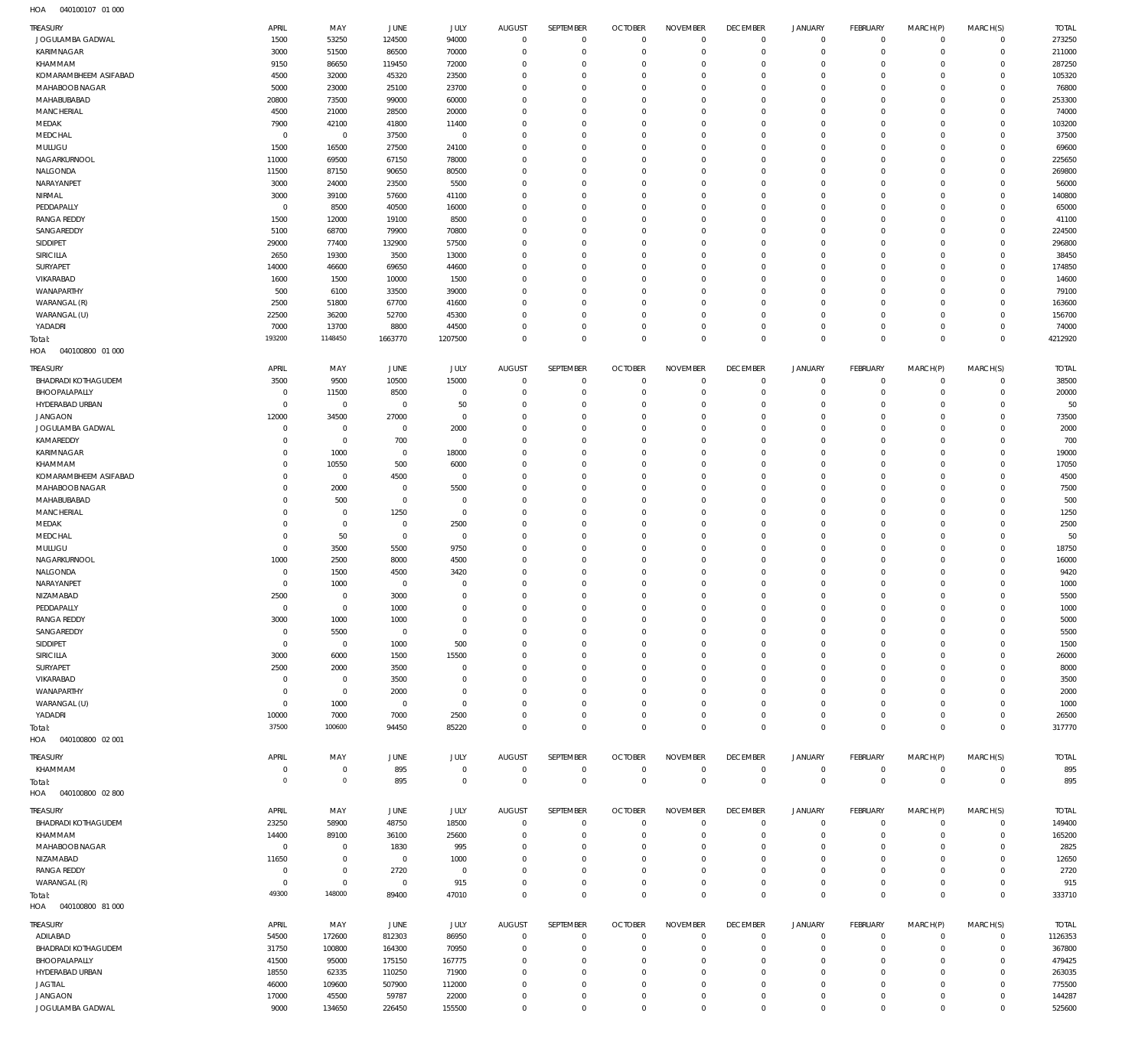040100800 81 000 HOA

| <b>TREASURY</b>                        | APRIL                   | MAY                        | JUNE                 | JULY                       | <b>AUGUST</b>              | SEPTEMBER                  | <b>OCTOBER</b>                   | <b>NOVEMBER</b>             | <b>DECEMBER</b>                  | <b>JANUARY</b>        | <b>FEBRUARY</b>            | MARCH(P)             | MARCH(S)                   | <b>TOTAL</b>       |
|----------------------------------------|-------------------------|----------------------------|----------------------|----------------------------|----------------------------|----------------------------|----------------------------------|-----------------------------|----------------------------------|-----------------------|----------------------------|----------------------|----------------------------|--------------------|
| KAMAREDDY                              | 39550                   | 102000                     | 113200               | 82800                      | $\mathbf{0}$               | $\mathbf{0}$               | $\overline{0}$                   | $\mathbf{0}$                | $\overline{0}$                   | $\circ$               | $\mathbf 0$                | $\Omega$             | $\mathbf 0$                | 337550             |
| <b>KARIMNAGAR</b>                      | 16288801                | 130850                     | 200650               | 148050                     | $\mathbf 0$                | $\mathbf 0$                | $\overline{0}$                   | $\mathbf 0$                 | $\overline{0}$                   | $\mathbf 0$           | $\mathbf 0$                | $\Omega$             | $\mathbf 0$                | 16768351           |
| KHAMMAM                                | 29000                   | 511341                     | 6262227              | 245950                     | 0                          | $\mathbf 0$                | $\mathbf 0$                      | 0                           | $\overline{0}$                   | $^{\circ}$            | $\mathbf 0$                | $\Omega$             | $\mathbf 0$                | 7048518            |
| KOMARAMBHEEM ASIFABAD                  | 24160                   | 135340                     | 97000                | 57500                      | $\Omega$                   | $\mathbf 0$                | $\mathbf 0$                      | $\mathbf 0$                 | $\mathbf{0}$                     | $\circ$               | $\mathbf 0$                | $\Omega$             | $\mathbf 0$                | 314000             |
| MAHABOOB NAGAR<br>MAHABUBABAD          | 9999259<br>79000        | 85550<br>194000            | 81550<br>149600      | 69500<br>119500            | $\mathbf 0$<br>$\Omega$    | $\mathbf 0$<br>$\mathbf 0$ | $\mathbf 0$<br>$\mathbf 0$       | $\mathbf 0$<br>$\mathbf 0$  | $\mathbf{0}$<br>$\mathbf{0}$     | $\circ$<br>$^{\circ}$ | $\mathbf 0$<br>$\mathbf 0$ | $\Omega$<br>$\Omega$ | $\mathbf 0$<br>$\mathbf 0$ | 10235859<br>542100 |
| MANCHERIAL                             | 36350                   | 107400                     | 144000               | 90350                      | $\mathbf 0$                | $\mathbf 0$                | $\mathbf 0$                      | $\mathbf 0$                 | $\mathbf{0}$                     | $\circ$               | $\mathbf 0$                | $\Omega$             | $\mathbf 0$                | 378100             |
| MEDAK                                  | 27300                   | 147700                     | 91250                | 42450                      | $\mathbf 0$                | $\mathbf 0$                | $\mathbf 0$                      | $\mathbf 0$                 | $\mathbf{0}$                     | $^{\circ}$            | $\mathbf 0$                | $\Omega$             | $\mathbf 0$                | 308700             |
| MEDCHAL                                | 9960                    | 14800                      | 175344               | 11800                      | $\mathbf 0$                | $\mathbf 0$                | $\mathbf 0$                      | $\mathbf 0$                 | $\mathbf{0}$                     | $\circ$               | $\mathbf 0$                | $\Omega$             | $\mathbf 0$                | 211904             |
| MULUGU                                 | 3500                    | 43600                      | 67000                | 56500                      | $\mathbf 0$                | $\mathbf 0$                | $\mathbf 0$                      | $\mathbf 0$                 | $\mathbf{0}$                     | $^{\circ}$            | $\mathbf 0$                | $\Omega$             | $\mathbf 0$                | 170600             |
| NAGARKURNOOL                           | 30950                   | 135400                     | 136900               | 81750                      | $\mathbf 0$                | $\mathbf 0$                | $\mathbf 0$                      | $\mathbf 0$                 | $\mathbf{0}$                     | $\circ$               | $\mathbf 0$                | $\Omega$             | $\mathbf 0$                | 385000             |
| NALGONDA                               | 34478000                | 336450                     | 314450               | 208350                     | $\mathbf 0$                | $\mathbf 0$                | $\mathbf 0$                      | $\mathbf 0$                 | $\mathbf{0}$                     | $^{\circ}$            | $\mathbf 0$                | $\Omega$             | $\mathbf 0$                | 35337250           |
| NARAYANPET                             | 21500                   | 70700                      | 80750                | 46000                      | $\mathbf 0$                | $\mathbf 0$                | $\mathbf 0$                      | $\mathbf 0$                 | $\mathbf{0}$                     | $\circ$               | $\mathbf 0$                | $\Omega$             | $\mathbf 0$                | 218950             |
| NIRMAL<br>NIZAMABAD                    | 13000<br>9513823        | 133200<br>133750           | 126900<br>162650     | 101100<br>103500           | $\mathbf 0$<br>$\mathbf 0$ | $\mathbf 0$<br>$\mathbf 0$ | $\mathbf 0$<br>$\mathbf 0$       | $\mathbf 0$<br>$\mathbf 0$  | $\mathbf{0}$<br>$\mathbf{0}$     | $^{\circ}$<br>$\circ$ | $^{\circ}$<br>$\mathbf 0$  | $\Omega$<br>$\Omega$ | $\mathbf 0$<br>$\mathbf 0$ | 374200<br>9913723  |
| PEDDAPALLY                             | 19000                   | 73000                      | 127050               | 101500                     | $\mathbf 0$                | $\mathbf 0$                | $\mathbf 0$                      | $\mathbf 0$                 | $\mathbf{0}$                     | $\circ$               | $^{\circ}$                 | $\Omega$             | $\mathbf 0$                | 320550             |
| <b>RANGA REDDY</b>                     | 784733                  | 1643000                    | 407400               | 286600                     | $\mathbf 0$                | $\mathbf 0$                | $\mathbf 0$                      | $\mathbf 0$                 | $\mathbf{0}$                     | $\circ$               | $^{\circ}$                 |                      | $\mathbf 0$                | 3121733            |
| SANGAREDDY                             | 7526616                 | 291400                     | 200900               | 92700                      | $\mathbf 0$                | $\mathbf 0$                | $^{\circ}$                       | $\mathbf 0$                 | $\mathbf{0}$                     | $\circ$               | $^{\circ}$                 | $\Omega$             | $\mathbf 0$                | 8111616            |
| SIDDIPET                               | 62500                   | 161050                     | 203350               | 127750                     | $\mathbf 0$                | $\mathbf 0$                | $\mathbf 0$                      | $\mathbf 0$                 | $\mathbf{0}$                     | $^{\circ}$            | $\mathbf 0$                |                      | $\mathbf 0$                | 554650             |
| SIRICILLA                              | 18900                   | 77950                      | 44000                | 55250                      | $\mathbf 0$                | $\mathbf 0$                | $\mathbf 0$                      | $\mathbf 0$                 | $\mathbf{0}$                     | $\circ$               | $^{\circ}$                 | $\Omega$             | $\mathbf 0$                | 196100             |
| SURYAPET                               | 29250                   | 166250                     | 183650               | 135700                     | $\mathbf 0$                | $\mathbf 0$                | $^{\circ}$                       | $\mathbf 0$                 | $\mathbf{0}$                     | $^{\circ}$            | $^{\circ}$                 |                      | $\mathbf 0$                | 514850             |
| VIKARABAD                              | 37250                   | 211650                     | 145900               | 149900                     | $\mathbf 0$                | $\mathbf 0$                | $\mathbf 0$                      | $\mathbf 0$                 | $\mathbf{0}$                     | $\circ$               | $^{\circ}$                 | $\Omega$             | $\mathbf 0$                | 544700             |
| WANAPARTHY                             | 11500                   | 53300                      | 84600                | 95200                      | $\mathbf 0$<br>$\Omega$    | $\mathbf 0$<br>$\mathbf 0$ | $\circ$<br>$\mathbf 0$           | $\mathbf 0$<br>$\mathbf 0$  | $\overline{0}$<br>$\mathbf{0}$   | $\mathbf 0$           | $^{\circ}$<br>$\mathbf 0$  | $\Omega$             | $\mathbf 0$<br>$\mathbf 0$ | 244600<br>37482845 |
| WARANGAL (R)<br>WARANGAL (U)           | 9162274<br>40500        | 27895221<br>76000          | 248950<br>104500     | 176400<br>71600            | $\mathbf 0$                | $\mathbf 0$                | $^{\circ}$                       | 0                           | $\mathbf{0}$                     | $\circ$<br>$\circ$    | $^{\circ}$                 |                      | $\mathbf 0$                | 292600             |
| YADADRI                                | 35600                   | 71663                      | 59700                | 157970                     | $\mathbf 0$                | $\mathbf 0$                | $\mathbf 0$                      | $\mathbf 0$                 | $\mathbf{0}$                     | $\mathbf 0$           | $\mathbf 0$                | $\Omega$             | $\mathbf 0$                | 324933             |
| Total:                                 | 88540576                | 33723050                   | 12069611             | 3602745                    | $\mathbf 0$                | $\mathbf 0$                | $\overline{0}$                   | $\mathbf 0$                 | $\mathbb O$                      | $\mathbb O$           | $\mathbb O$                | $\Omega$             | $\mathbf 0$                | 137935982          |
| 040300501 01800<br>HOA                 |                         |                            |                      |                            |                            |                            |                                  |                             |                                  |                       |                            |                      |                            |                    |
| <b>TREASURY</b>                        | APRIL                   | MAY                        | JUNE                 | JULY                       | <b>AUGUST</b>              | <b>SEPTEMBER</b>           | <b>OCTOBER</b>                   | <b>NOVEMBER</b>             | <b>DECEMBER</b>                  | <b>JANUARY</b>        | FEBRUARY                   | MARCH(P)             | MARCH(S)                   | <b>TOTAL</b>       |
| HYDERABAD URBAN                        | $\overline{0}$          | 305385                     | 1500                 | 46702                      | $\mathbf 0$                | $\mathbf 0$                | $\overline{0}$                   | $\mathbf{0}$                | $\overline{0}$                   | $\circ$               | $^{\circ}$                 | $\Omega$             | $\mathbf 0$                | 353587             |
| SANGAREDDY                             | 16500                   | $\mathbf 0$                | $\mathbf 0$          | 27000                      | $\mathbf 0$                | $\mathbf 0$                | $\overline{0}$                   | $\mathbf 0$                 | $\overline{0}$                   | $\circ$               | $\mathbf 0$                | $\circ$              | $\mathbf 0$                | 43500              |
| Total:                                 | 16500                   | 305385                     | 1500                 | 73702                      | $\mathbf 0$                | $\mathbf 0$                | $\overline{0}$                   | $\mathbf{0}$                | $\mathbb O$                      | $\mathbb O$           | $\mathbb O$                | $\Omega$             | $\mathbf 0$                | 397087             |
| HOA<br>040300800 01 000                |                         |                            |                      |                            |                            |                            |                                  |                             |                                  |                       |                            |                      |                            |                    |
| TREASURY                               | APRIL                   | MAY                        | JUNE                 | <b>JULY</b>                | <b>AUGUST</b>              | SEPTEMBER                  | <b>OCTOBER</b>                   | <b>NOVEMBER</b>             | <b>DECEMBER</b>                  | <b>JANUARY</b>        | <b>FEBRUARY</b>            | MARCH(P)             | MARCH(S)                   | <b>TOTAL</b>       |
| <b>RANGA REDDY</b>                     | 0                       | $\mathbf 0$                | 30400                | $^{\circ}$                 | $\mathbf 0$                | $\mathbf 0$                | $\overline{0}$                   | $\mathbf{0}$                | $\overline{0}$                   | $\circ$               | $^{\circ}$                 | $\Omega$             | $\circ$                    | 30400              |
| Total:                                 | $\Omega$                | $\mathbf 0$                | 30400                | $\mathbf 0$                | $\mathbf 0$                | $\overline{0}$             | $\overline{0}$                   | $\overline{0}$              | $\mathbb O$                      | $\mathbf 0$           | $\overline{0}$             | $\overline{0}$       | $\mathbf 0$                | 30400              |
| 040300800 81 003<br>HOA                |                         |                            |                      |                            |                            |                            |                                  |                             |                                  |                       |                            |                      |                            |                    |
| <b>TREASURY</b>                        | APRIL                   | MAY                        | <b>JUNE</b>          | JULY                       | <b>AUGUST</b>              | SEPTEMBER                  | <b>OCTOBER</b>                   | <b>NOVEMBER</b>             | <b>DECEMBER</b>                  | <b>JANUARY</b>        | FEBRUARY                   | MARCH(P)             | MARCH(S)                   | <b>TOTAL</b>       |
| SURYAPET                               | C                       | $\mathbf 0$                | $\mathbf 0$          | 2252000                    | $\mathbf 0$                | $\mathbf 0$                | $\overline{0}$                   | $\overline{0}$              | $\overline{0}$                   | $\mathbf 0$           | $^{\circ}$                 | $\Omega$             | $\mathbf 0$                | 2252000            |
| Total:                                 | $\overline{0}$          | $\mathsf{O}\xspace$        | $\mathbf 0$          | 2252000                    | $\overline{0}$             | $\overline{0}$             | $\overline{0}$                   | $\overline{0}$              | $\mathbb O$                      | $\mathbb O$           | $\overline{0}$             | $^{\circ}$           | $\mathbf 0$                | 2252000            |
| HOA<br>040500011 01 000                |                         |                            |                      |                            |                            |                            |                                  |                             |                                  |                       |                            |                      |                            |                    |
| <b>TREASURY</b>                        | APRIL                   | MAY                        | <b>JUNE</b>          | JULY                       | <b>AUGUST</b>              | <b>SEPTEMBER</b>           | <b>OCTOBER</b>                   | <b>NOVEMBER</b>             | <b>DECEMBER</b>                  | <b>JANUARY</b>        | FEBRUARY                   | MARCH(P)             | MARCH(S)                   | <b>TOTAL</b>       |
| ADILABAD                               | $\overline{0}$          | $\mathbf 0$                | 26257                | 18186                      | $\mathbf 0$                | $\mathbf 0$                | $\overline{0}$                   | $\mathbf 0$                 | $\overline{0}$                   | $^{\circ}$            | $^{\circ}$                 | $\Omega$             | $\mathbf 0$                | 44443              |
| <b>BHADRADI KOTHAGUDEM</b>             |                         |                            |                      |                            |                            |                            |                                  | $\mathbf 0$                 | $\overline{0}$                   |                       |                            |                      |                            |                    |
|                                        | 61378                   | 8468                       | 5592                 | 1860                       | 0                          | $\mathbf 0$                | $\overline{0}$                   |                             |                                  | $\circ$               | $^{\circ}$                 | $\Omega$             | $\circ$                    | 77298              |
| BHOOPALAPALLY                          | 0                       | 16780                      | 5154                 | 25866                      | 0                          | $\mathbf 0$                | $\mathbf 0$                      | 0                           | $\overline{0}$                   | $^{\circ}$            | $^{\circ}$                 | $\Omega$             | $\mathbf 0$                | 47800              |
| <b>JAGTIAL</b>                         | 10235                   | 104860                     | 135284               | 80346                      | $\Omega$                   | $\mathbf 0$                | $\Omega$                         | $\mathbf 0$                 | $\Omega$                         | $\mathbf 0$           | $\Omega$                   | $\Omega$             | $\Omega$                   | 330725             |
| JANGAON                                |                         | 1147395                    | 0                    | 0                          |                            |                            |                                  |                             |                                  |                       |                            |                      |                            | 1147395            |
| JOGULAMBA GADWAL                       | $\overline{0}$          | 3392                       | 124475               | $\mathbf 0$<br>$\mathbf 0$ | $\mathbf 0$<br>$\mathbf 0$ | $\mathbf 0$<br>$\mathbf 0$ | $\overline{0}$<br>$\mathbf 0$    | $\mathbf{0}$<br>$\mathbf 0$ | $\overline{0}$<br>$\overline{0}$ | $\circ$               | $^{\circ}$<br>$\mathbf 0$  | $\Omega$<br>$\Omega$ | $\mathbf 0$<br>$\mathbf 0$ | 127867             |
| KAMAREDDY<br>KARIMNAGAR                | $\overline{0}$<br>43747 | $\mathbf 0$<br>28778       | 922020<br>136296     | 16911                      | $\mathbf 0$                | $\mathbf 0$                | $\mathbf 0$                      | $\mathbf 0$                 | $\mathbf 0$                      | $\circ$<br>$\circ$    | $^{\circ}$                 | $\Omega$             | $\mathbf 0$                | 922020<br>225732   |
| KHAMMAM                                | 32001                   | 27970                      | 31414                | 4532                       | 0                          | $\mathbf 0$                | $\mathbf 0$                      | $\mathbf 0$                 | $\mathbf 0$                      | $\circ$               | $^{\circ}$                 | $\Omega$             | $\mathbf 0$                | 95917              |
| KOMARAMBHEEM ASIFABAD                  | $\mathbb O$             | 142818                     | 182699               | $\mathbf 0$                | $\mathbf 0$                | $\mathbf 0$                | $\mathbf 0$                      | $\mathbf 0$                 | $\mathbf 0$                      | $\circ$               | $\mathbf 0$                | $\Omega$             | $\mathbf 0$                | 325517             |
| MAHABOOB NAGAR                         | 49530                   | 17488                      | $\mathbf 0$          | 1666                       | $\mathbf 0$                | $\mathbf 0$                | $\mathbf 0$                      | $\mathbf 0$                 | $\mathbf 0$                      | $\circ$               | $^{\circ}$                 | $\Omega$             | $\mathbf 0$                | 68684              |
| MAHABUBABAD                            | 55110                   | 37143                      | 35028                | 5898                       | $\mathbf 0$                | $\mathbf 0$                | $\mathbf 0$                      | $\mathbf 0$                 | $\mathbf 0$                      | $\circ$               | $^{\circ}$                 | $\Omega$             | $\mathbf 0$                | 133179             |
| MANCHERIAL                             | 50832                   | 110353                     | 121262               | 32400                      | $\mathbf 0$                | $\mathbf 0$                | $\mathbf 0$                      | $\mathbf 0$                 | $\mathbf 0$                      | $\circ$               | $^{\circ}$                 | $\Omega$             | $\mathbf 0$                | 314847             |
| MEDAK                                  | $\mathbf 0$             | $\mathbf 0$                | 30160                | 16856                      | $\mathbf 0$<br>$\mathbf 0$ | $\mathbf 0$<br>$\mathbf 0$ | $\mathbf 0$<br>$\mathbf 0$       | $\mathbf 0$<br>$\mathbf 0$  | $\mathbf{0}$<br>$\mathbf{0}$     | $\circ$               | $\mathbf 0$<br>$^{\circ}$  | $\Omega$<br>$\Omega$ | $\mathbf 0$<br>$\mathbf 0$ | 47016              |
| MEDCHAL<br>MULUGU                      | 26185<br>$\overline{0}$ | 11447<br>16296             | 13952<br>22344       | 952<br>$\mathbf 0$         | $\mathbf 0$                | $\mathbf 0$                | $\mathbf 0$                      | $\mathbf 0$                 | $\mathbf{0}$                     | $\circ$<br>$\circ$    | $^{\circ}$                 | $\Omega$             | $\mathbf 0$                | 52536<br>38640     |
| NAGARKURNOOL                           | 17948                   | 74336                      | 32052                | 16716                      | $\mathbf 0$                | $\mathbf 0$                | $\mathbf 0$                      | $\mathbf 0$                 | $\mathbf{0}$                     | $\circ$               | $^{\circ}$                 | $\Omega$             | $\mathbf 0$                | 141052             |
| NALGONDA                               | 28926                   | 24890                      | 16732                | 65117                      | $\mathbf 0$                | $\mathbf 0$                | $\mathbf 0$                      | $\mathbf 0$                 | $\mathbf{0}$                     | $\circ$               | $^{\circ}$                 | $\Omega$             | $\mathbf 0$                | 135665             |
| NARAYANPET                             | 2884                    | $\mathbf 0$                | 7686                 | 333                        | $\mathbf 0$                | $\mathbf 0$                | $\mathbf 0$                      | $\mathbf 0$                 | $\mathbf 0$                      | $\circ$               | $^{\circ}$                 | $\Omega$             | $\mathbf 0$                | 10903              |
| NIRMAL                                 | 304048                  | 316088                     | 143808               | 205293                     | $\mathbf 0$                | $\mathbf 0$                | $\mathbf 0$                      | $\mathbf 0$                 | $\mathbf 0$                      | $\circ$               | $^{\circ}$                 | $\Omega$             | $\mathbf 0$                | 969237             |
| NIZAMABAD                              | $\mathbf 0$             | 110692                     | 78912                | 16728                      | $\mathbf 0$                | $\mathbf 0$                | $\mathbf 0$                      | $\mathbf 0$                 | $\mathbf 0$                      | $\circ$               | $^{\circ}$                 | $\Omega$             | $\mathbf 0$                | 206332             |
| PEDDAPALLY                             | 19715                   | 56380                      | 118910               | 45302                      | $\mathbf 0$                | $\mathbf 0$                | $\mathbf 0$                      | $\mathbf 0$                 | $\mathbf 0$                      | $\circ$               | $^{\circ}$                 | $\Omega$             | $\mathbf 0$                | 240307             |
| <b>RANGA REDDY</b>                     | $\overline{0}$          | 13813                      | 47456                | 53665                      | $\mathbf 0$                | $\mathbf 0$                | $\mathbf 0$                      | $\mathbf 0$                 | $\mathbf 0$                      | $\circ$               | $^{\circ}$                 |                      | $\mathbf 0$                | 114934             |
| SANGAREDDY                             | $\overline{0}$          | 14171                      | 10046                | 19230                      | $\mathbf 0$<br>$\mathbf 0$ | $\mathbf 0$<br>$\mathbf 0$ | $^{\circ}$<br>$\mathbf 0$        | $\mathbf 0$<br>$\mathbf 0$  | $\mathbf 0$<br>$\mathbf 0$       | $\circ$<br>$\circ$    | $^{\circ}$<br>$^{\circ}$   | $\Omega$             | $\mathbf 0$<br>$\mathbf 0$ | 43447              |
| SIDDIPET<br>SIRICILLA                  | 25728<br>$\overline{0}$ | 27452<br>46607             | 32696<br>$\mathbf 0$ | 8740<br>$\mathbf 0$        | $\mathbf 0$                | $\mathbf 0$                | $\mathbf 0$                      | $\mathbf 0$                 | $\mathbf 0$                      | $\circ$               | $^{\circ}$                 | $\Omega$             | $\mathbf 0$                | 94616<br>46607     |
| SURYAPET                               | $\overline{0}$          | 33714                      | 92632                | 7262                       | $\mathbf 0$                | $\mathbf 0$                | $\mathbf 0$                      | $\mathbf 0$                 | $\mathbf 0$                      | $\circ$               | $^{\circ}$                 |                      | $\mathbf 0$                | 133608             |
| VIKARABAD                              | $\overline{0}$          | 16254                      | 102924               | 29463                      | $\mathbf 0$                | $\mathbf 0$                | $^{\circ}$                       | $\mathbf 0$                 | $\mathbf 0$                      | $\circ$               | $\mathbf 0$                | $\Omega$             | $\mathbf 0$                | 148641             |
| WANAPARTHY                             | 26599                   | 43709                      | 50646                | 5826                       | $\mathbf 0$                | $\mathbf 0$                | $\mathbf 0$                      | $\mathbf 0$                 | $\mathbf 0$                      | $\mathbf 0$           | $\mathbf 0$                |                      | $\mathbf 0$                | 126780             |
| WARANGAL (R)                           | $\overline{0}$          | $\mathbf 0$                | 500                  | 8297                       | $\mathbf 0$                | $\mathbf 0$                | $\mathbf 0$                      | $\mathbf 0$                 | $\mathbf 0$                      | $\circ$               | $\mathbf 0$                | $\Omega$             | $\mathbf 0$                | 8797               |
| WARANGAL (U)                           | $\overline{0}$          | $\mathbf 0$                | 209948               | 46680                      | $\mathbf 0$                | $\mathbf 0$                | $^{\circ}$                       | $\mathbf 0$                 | $\mathbf 0$                      | $\circ$               | $\mathbf 0$                | - 0                  | $\mathbf 0$                | 256628             |
| YADADRI                                | 27883                   | 49177                      | 115539               | 98257                      | $\mathbf 0$                | $\mathbf 0$                | $\mathbf 0$                      | $\mathbf 0$                 | $\overline{0}$                   | $\mathbf 0$           | $\mathbf 0$                | $\Omega$             | $\mathbf 0$                | 290856             |
| Total:<br>HOA<br>040500102 01 000      | 782749                  | 2500471                    | 2852424              | 832382                     | $\mathbf 0$                | $\mathbf 0$                | $\overline{0}$                   | $\overline{0}$              | $\mathbb O$                      | $\,0\,$               | $\mathbb O$                | $^{\circ}$           | $\mathbf 0$                | 6968026            |
|                                        |                         |                            |                      |                            |                            |                            |                                  |                             |                                  |                       |                            |                      |                            |                    |
| <b>TREASURY</b>                        | APRIL                   | MAY                        | <b>JUNE</b>          | JULY                       | AUGUST                     | SEPTEMBER                  | <b>OCTOBER</b>                   | <b>NOVEMBER</b>             | <b>DECEMBER</b>                  | <b>JANUARY</b>        | FEBRUARY                   | MARCH(P)<br>$\Omega$ | MARCH(S)                   | <b>TOTAL</b>       |
| ADILABAD<br><b>BHADRADI KOTHAGUDEM</b> | $\overline{0}$<br>51475 | $\mathbf 0$<br>$\mathbf 0$ | 8670<br>3800         | $\mathbb O$<br>13000       | $\mathbf 0$<br>0           | $\mathbf 0$<br>$\mathbf 0$ | $\overline{0}$<br>$\overline{0}$ | $^{\circ}$<br>$\mathbf 0$   | $\overline{0}$<br>$\overline{0}$ | 0<br>0                | $\mathbf 0$<br>$\mathbf 0$ | $\circ$              | $\mathbf 0$<br>$\mathbf 0$ | 8670               |
| BHOOPALAPALLY                          | $\overline{0}$          | $\mathbb O$                | $\mathbf 0$          | 6630                       | $\mathbf 0$                | $\mathbf 0$                | $\overline{0}$                   | $\mathbf 0$                 | $\mathbb O$                      | $\mathbf 0$           | $\mathbf 0$                | $\Omega$             | $\mathbf 0$                | 68275<br>6630      |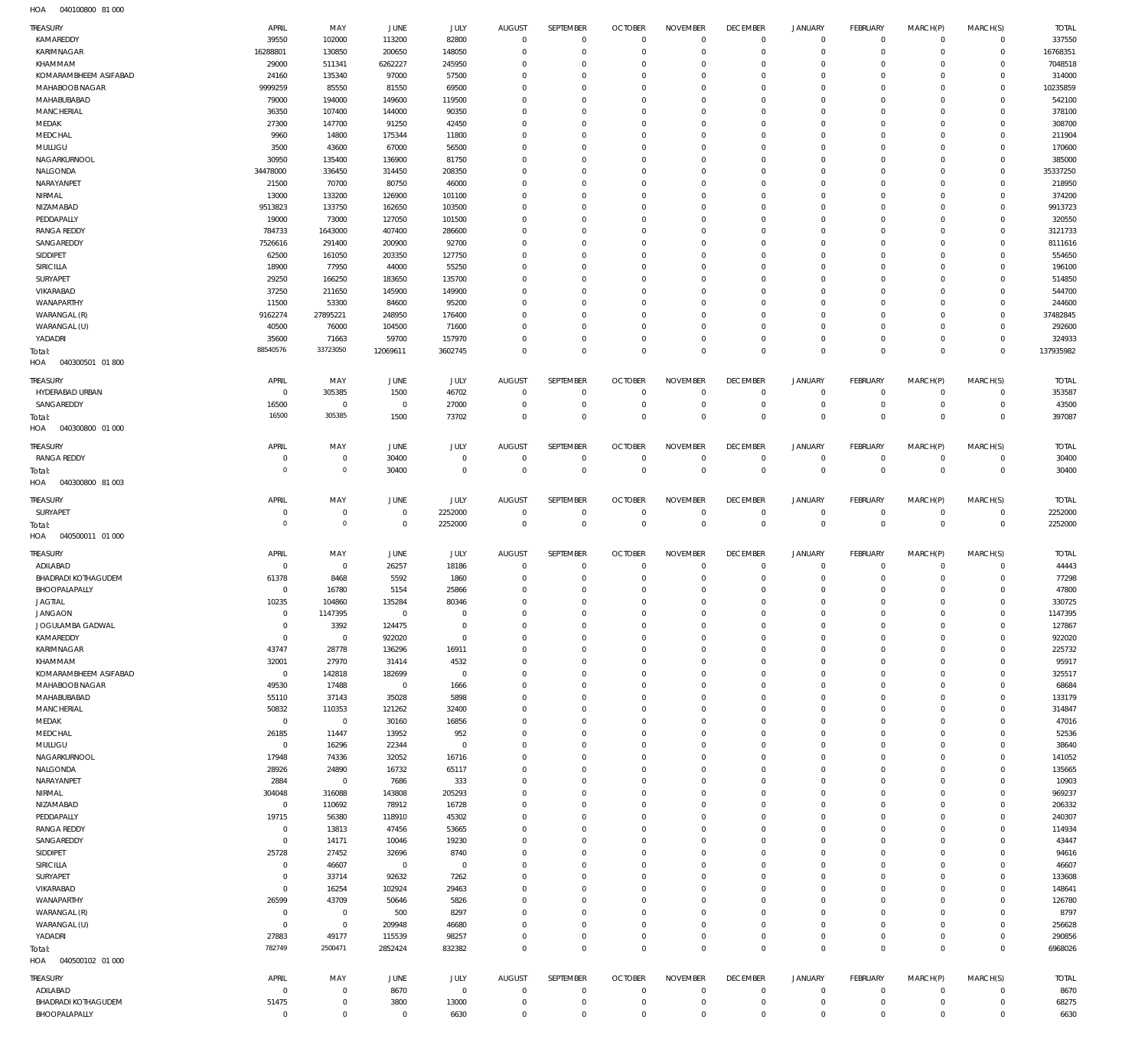| TREASURY                   | APRIL          | MAY                 | JUNE           | JULY        | <b>AUGUST</b> | SEPTEMBER   | <b>OCTOBER</b> | <b>NOVEMBER</b> | <b>DECEMBER</b>     | <b>JANUARY</b>      | <b>FEBRUARY</b> | MARCH(P)            | MARCH(S)       | <b>TOTAL</b> |
|----------------------------|----------------|---------------------|----------------|-------------|---------------|-------------|----------------|-----------------|---------------------|---------------------|-----------------|---------------------|----------------|--------------|
| HYDERABAD URBAN            | $\Omega$       | $\mathbf{0}$        | $\mathbf{0}$   | 2428811     | $\mathbf 0$   | $\mathbf 0$ | $\overline{0}$ | $\mathbf 0$     | $\mathbf 0$         | $\mathbf 0$         | $\overline{0}$  | $\mathbf 0$         | $\mathbf{0}$   | 2428811      |
| <b>JAGTIAL</b>             | $\Omega$       | 22365               | 104723         | 34180       | $\Omega$      | $\mathbf 0$ | $\Omega$       | $\Omega$        | $\mathbf 0$         | $\mathbf 0$         | $\mathbf 0$     | $\Omega$            | $\mathbf 0$    | 161268       |
| JOGULAMBA GADWAL           | $\Omega$       | 28520               | $\overline{0}$ | $^{\circ}$  | $\Omega$      | $\Omega$    | $\Omega$       | $\Omega$        | $\Omega$            | $\mathbf 0$         | $\mathbf 0$     | $\Omega$            | $\mathbf 0$    | 28520        |
| KAMAREDDY                  | 6150           | 3895                | 29315          | 23165       | $\Omega$      | $\Omega$    | $\Omega$       | $\Omega$        | $\mathbf 0$         | $\Omega$            | $\Omega$        | $\Omega$            | $\Omega$       | 62525        |
| KARIMNAGAR                 | $^{\circ}$     | 2135                | 49943          | $\Omega$    | $\Omega$      | $\Omega$    | $\Omega$       | $\Omega$        | $\Omega$            | $\Omega$            | $\Omega$        | $\Omega$            | $\Omega$       | 52078        |
| KHAMMAM                    | 10710          | 121635              | 199920         | $\Omega$    | $\Omega$      | $\Omega$    | $\Omega$       | $\Omega$        | $\mathbf 0$         | $\Omega$            | $\Omega$        | $\Omega$            | $\Omega$       | 332265       |
| KOMARAMBHEEM ASIFABAD      | $\Omega$       |                     |                | $\Omega$    | $\Omega$      | $\Omega$    | $\Omega$       | $\Omega$        | $\Omega$            | $\Omega$            | $\Omega$        | $\Omega$            | $\Omega$       | 5870         |
|                            |                | 2555                | 3315           |             |               |             |                |                 |                     |                     |                 |                     |                |              |
| MANCHERIAL                 | $\Omega$       | 9180                | 8670           | $^{\circ}$  | $\Omega$      | $\Omega$    | $\Omega$       | $\Omega$        | $\mathbf 0$         | $\Omega$            | $\Omega$        | $\Omega$            | $\mathbf 0$    | 17850        |
| MEDAK                      | $\Omega$       | $\mathbf{0}$        | 1845           | 13735       | $\Omega$      | $\Omega$    | $\Omega$       | $\Omega$        | $\Omega$            | $\Omega$            | $\Omega$        | $\Omega$            | $\Omega$       | 15580        |
| NAGARKURNOOL               | 3100           | 9610                | 105400         | 3100        | $\Omega$      | $\Omega$    | $\Omega$       | $\Omega$        | $\Omega$            | $\Omega$            | $\Omega$        | $\Omega$            | $\Omega$       | 121210       |
| NALGONDA                   | 117480         | 50820               | 25520          | $^{\circ}$  | $\Omega$      | $\Omega$    | $\Omega$       | $\Omega$        | $\Omega$            | $\Omega$            | $\Omega$        | $\Omega$            | $\Omega$       | 193820       |
| NARAYANPET                 | 20770          | $\mathbf 0$         | 12400          | 3100        | $\Omega$      | $\Omega$    | $\Omega$       | $\Omega$        | $\Omega$            | $\Omega$            | $\Omega$        | $\Omega$            | $\Omega$       | 36270        |
| NIRMAL                     | 20400          | 105570              | 122400         | 62475       | $\Omega$      | $\Omega$    | $\Omega$       | $\Omega$        | $\mathbf 0$         | $\Omega$            | $\Omega$        | $\Omega$            | $\Omega$       | 310845       |
| NIZAMABAD                  | $\Omega$       | $\mathbf 0$         | 365390         | 61915       | $\Omega$      | $\Omega$    | $\Omega$       | $\Omega$        | $\Omega$            | $\Omega$            | $\Omega$        | $\Omega$            | $\Omega$       | 427305       |
|                            | $\Omega$       |                     |                |             | $\Omega$      | $\Omega$    | $\Omega$       | $\Omega$        | $\Omega$            | $\Omega$            | $\Omega$        | $\Omega$            | $\Omega$       | 239480       |
| PEDDAPALLY                 |                | 160460              | 45085          | 33935       |               |             |                |                 |                     |                     |                 |                     |                |              |
| SANGAREDDY                 | $\Omega$       | $^{\circ}$          | 8815           | 18860       | $\Omega$      | $\Omega$    | $\Omega$       | $\Omega$        | $\Omega$            | $\Omega$            | $\Omega$        | $\Omega$            | $\Omega$       | 27675        |
| SIDDIPET                   | $\Omega$       | $\mathbf 0$         | 16195          | $^{\circ}$  | $\Omega$      | $\Omega$    | $\Omega$       | $\Omega$        | $\Omega$            | $\Omega$            | $\Omega$        | $\Omega$            | $\Omega$       | 16195        |
| SIRICILLA                  | 121055         | 360680              | 354645         | $\Omega$    | $\Omega$      | $\Omega$    | $\Omega$       | $\Omega$        | $\mathbf 0$         | $\Omega$            | $\Omega$        | $\Omega$            | $\Omega$       | 836380       |
| SURYAPET                   | $\Omega$       | $^{\circ}$          | 23100          | $\Omega$    | $\Omega$      | $\Omega$    | $\Omega$       | $\Omega$        | $\Omega$            | $\Omega$            | $\Omega$        | $\Omega$            | $\Omega$       | 23100        |
| VIKARABAD                  | $\Omega$       | $\mathbf 0$         | 200            | $\Omega$    | $\Omega$      | $\mathbf 0$ | $\Omega$       | $\Omega$        | $\mathbf 0$         | $\mathbf 0$         | $\Omega$        | $\Omega$            | $\mathbf 0$    | 200          |
| WANAPARTHY                 | $\Omega$       | $\mathbf 0$         | 34100          | $\Omega$    | $\Omega$      | $\mathbf 0$ | $^{\circ}$     | $\Omega$        | $\mathbf 0$         | $\mathbf 0$         | $\mathbf 0$     | $\Omega$            | $\mathbf 0$    | 34100        |
| Total:                     | 351140         | 877425              | 1523451        | 2702906     | $\Omega$      | $\Omega$    | $\Omega$       | $\Omega$        | $\Omega$            | $\mathbf 0$         | $\Omega$        | $\Omega$            | $\mathbf 0$    | 5454922      |
| HOA<br>040500103 01 000    |                |                     |                |             |               |             |                |                 |                     |                     |                 |                     |                |              |
|                            |                |                     |                |             |               |             |                |                 |                     |                     |                 |                     |                |              |
| TREASURY                   | APRIL          | MAY                 | JUNE           | JULY        | <b>AUGUST</b> | SEPTEMBER   | <b>OCTOBER</b> | <b>NOVEMBER</b> | <b>DECEMBER</b>     | <b>JANUARY</b>      | <b>FEBRUARY</b> | MARCH(P)            | MARCH(S)       | <b>TOTAL</b> |
| <b>JAGTIAL</b>             | $\Omega$       | $\mathbf 0$         | $\overline{0}$ | 7400        | $\circ$       | $\mathbf 0$ | $\overline{0}$ | $\overline{0}$  | $\mathbf 0$         | $\mathbf 0$         | $\overline{0}$  | $\mathbf 0$         | $\mathbf{0}$   | 7400         |
| KARIMNAGAR                 | $\Omega$       | $\mathbf 0$         | $\overline{0}$ | 70800       | $^{\circ}$    | $\mathbb O$ | $\overline{0}$ | $\overline{0}$  | $\mathbf 0$         | $\mathbf 0$         | $\overline{0}$  | $\mathbf 0$         | $\overline{0}$ | 70800        |
|                            | $\circ$        | $\mathsf{O}\xspace$ | $\overline{0}$ |             | $^{\circ}$    | $\mathbf 0$ | $\overline{0}$ | $\mathbf 0$     | $\mathbf 0$         | $\mathbf 0$         | $\overline{0}$  | $\mathbf 0$         | $\overline{0}$ | 78200        |
| Total:                     |                |                     |                | 78200       |               |             |                |                 |                     |                     |                 |                     |                |              |
| 040500800 01800<br>HOA     |                |                     |                |             |               |             |                |                 |                     |                     |                 |                     |                |              |
| TREASURY                   | APRIL          | MAY                 | JUNE           | <b>JULY</b> | <b>AUGUST</b> | SEPTEMBER   | <b>OCTOBER</b> | <b>NOVEMBER</b> | <b>DECEMBER</b>     | <b>JANUARY</b>      | <b>FEBRUARY</b> | MARCH(P)            | MARCH(S)       | <b>TOTAL</b> |
| KAMAREDDY                  | 2982           | 11562               | 14528          | 56910       | $\mathbf 0$   | $\mathbf 0$ | $\overline{0}$ | $\overline{0}$  | $\mathbf 0$         | $\mathbf 0$         | $\overline{0}$  | $\mathbf 0$         | $\mathbf{0}$   | 85982        |
| Total:                     | 2982           | 11562               | 14528          | 56910       | $\mathbf 0$   | $\mathbf 0$ | $\overline{0}$ | $\mathbf 0$     | $\mathbf 0$         | $\mathbf 0$         | $\overline{0}$  | $\mathbf 0$         | $\overline{0}$ | 85982        |
| HOA<br>040500800 81800     |                |                     |                |             |               |             |                |                 |                     |                     |                 |                     |                |              |
|                            |                |                     |                |             |               |             |                |                 |                     |                     |                 |                     |                |              |
| TREASURY                   | APRIL          | MAY                 | JUNE           | <b>JULY</b> | <b>AUGUST</b> | SEPTEMBER   | <b>OCTOBER</b> | <b>NOVEMBER</b> | <b>DECEMBER</b>     | <b>JANUARY</b>      | <b>FEBRUARY</b> | MARCH(P)            | MARCH(S)       | <b>TOTAL</b> |
| NAGARKURNOOL               | 3000           | $\mathbf 0$         | $\overline{0}$ | $\mathbf 0$ | $^{\circ}$    | $\mathbf 0$ | $\overline{0}$ | $\overline{0}$  | $\mathbf 0$         | $\mathbf 0$         | $\overline{0}$  | $\mathbf 0$         | $\overline{0}$ | 3000         |
| SANGAREDDY                 | C              | $\mathbf 0$         | 500            | 500         | $^{\circ}$    | $\mathbf 0$ | $\overline{0}$ | $\overline{0}$  | $\mathbf 0$         | $\mathbf 0$         | $\overline{0}$  | $\mathbf 0$         | $\circ$        | 1000         |
| Total:                     | 3000           | $\mathsf{O}\xspace$ | 500            | 500         | $\mathbf 0$   | $\mathbf 0$ | $\overline{0}$ | $\mathbf 0$     | $\mathbf 0$         | $\mathbf 0$         | $\overline{0}$  | $\mathbf 0$         | $\overline{0}$ | 4000         |
|                            |                |                     |                |             |               |             |                |                 |                     |                     |                 |                     |                |              |
| HOA  042500101  01  000    |                |                     |                |             |               |             |                |                 |                     |                     |                 |                     |                |              |
| TREASURY                   | APRIL          | MAY                 | JUNE           | JULY        | <b>AUGUST</b> | SEPTEMBER   | <b>OCTOBER</b> | <b>NOVEMBER</b> | <b>DECEMBER</b>     | <b>JANUARY</b>      | <b>FEBRUARY</b> | MARCH(P)            | MARCH(S)       | <b>TOTAL</b> |
| ADILABAD                   | $^{\circ}$     | $\mathbf 0$         | 57530          | 65143       | $\mathbf 0$   | $\mathbf 0$ | $\overline{0}$ | $\Omega$        | $\mathbf 0$         | $\mathbf 0$         | $\overline{0}$  | $\mathbf 0$         | $\mathbf{0}$   | 122673       |
|                            |                |                     |                |             | $\Omega$      | $\mathbf 0$ | $^{\circ}$     | $\Omega$        | $\mathbf 0$         | $\mathbf 0$         | $\mathbf 0$     | $\Omega$            | $\mathbf 0$    |              |
| <b>BHADRADI KOTHAGUDEM</b> | 3000           | 1800                | 2000           | 20614       |               |             |                |                 |                     |                     |                 |                     |                | 27414        |
| HYDERABAD URBAN            | $\overline{0}$ | 1000                | 32586          | 12919       | $\Omega$      | $^{\circ}$  | $\Omega$       | $\Omega$        | $\Omega$            | $\mathbf 0$         | $\mathbf 0$     | $\Omega$            | $\mathbf 0$    | 46505        |
| <b>JAGTIAL</b>             | 2800           | 99321               | 2800           | $^{\circ}$  | $\Omega$      | $\mathbf 0$ | $\Omega$       | $\Omega$        | $\mathbf 0$         | $\mathbf 0$         | $\Omega$        | $\Omega$            | $\mathbf 0$    | 104921       |
| KAMAREDDY                  | $\Omega$       | 2000                | 8200           | 4800        | $\Omega$      | $\Omega$    | $\Omega$       | $\Omega$        | $\Omega$            | $\Omega$            | $\Omega$        | $\Omega$            | $\Omega$       | 15000        |
| KARIMNAGAR                 | 1200           | 6900                | 7400           | 2800        | $\Omega$      | $\Omega$    | $\Omega$       | $\Omega$        | $\Omega$            | $\Omega$            | $\Omega$        | $\Omega$            | $\mathbf 0$    | 18300        |
| KHAMMAM                    | 600            | 4000                | 11800          | 9400        | $\Omega$      | $\Omega$    | $\Omega$       | $\Omega$        | $\Omega$            | $\Omega$            | $\Omega$        | $\Omega$            | $\mathbf 0$    | 25800        |
| MANCHERIAL                 | $\Omega$       | $\mathbf 0$         | 1800           | 600         | $\Omega$      | $\Omega$    | $\Omega$       | $\Omega$        | $\Omega$            | $\Omega$            | $\Omega$        | $\Omega$            | $\Omega$       | 2400         |
| NALGONDA                   | 200            | 1400                | 7200           | 2800        | $\Omega$      |             |                |                 |                     |                     |                 | $\sim$              | $\Omega$       | 11600        |
|                            |                |                     |                |             |               |             |                | $\Omega$        |                     |                     |                 |                     |                |              |
| NIRMAL                     | $\overline{0}$ | 2000                | $^{\circ}$     | $\mathbf 0$ | 0             | $\mathbf 0$ | $\mathbf 0$    |                 | $\mathbf 0$         | $\mathbf 0$         | $\mathbf 0$     | $\mathbf 0$         | $\mathbf 0$    | 2000         |
| NIZAMABAD                  | $\overline{0}$ | 200                 | 1800           | 8905        | $\mathbf 0$   | $\mathbf 0$ | $^{\circ}$     | $^{\circ}$      | $\mathbf 0$         | $\mathbf 0$         | $\mathbf 0$     | $\mathbf 0$         | $\mathbf 0$    | 10905        |
| PEDDAPALLY                 | 6200           | 1600                | $^{\circ}$     | $\mathbf 0$ | $\Omega$      | $\Omega$    | $\Omega$       | $\Omega$        | $\mathbf 0$         | $\Omega$            | $\Omega$        | $\Omega$            | $\Omega$       | 7800         |
| SIRICILLA                  | 600            | 1400                | 1800           | 3200        | $\Omega$      | $\Omega$    | $\Omega$       | $\Omega$        | $\mathbf 0$         | $\mathbf 0$         | $\mathbf 0$     | $\Omega$            | $\mathbf 0$    | 7000         |
| SURYAPET                   | $^{\circ}$     | 800                 | 200            | 6900        | $\Omega$      | $\Omega$    | $^{\circ}$     | $\Omega$        | $\mathbf 0$         | $\mathbf 0$         | $\Omega$        | $\Omega$            | $\mathbf 0$    | 7900         |
| YADADRI                    | $^{\circ}$     | 1600                | 3400           | 1000        | $\Omega$      | $\mathbf 0$ | $^{\circ}$     | $\mathbf{0}$    | $\mathbf 0$         | $\mathbf 0$         | $\mathbf 0$     | $\mathbf 0$         | $\mathbf 0$    | 6000         |
| Total:                     | 14600          | 124021              | 138516         | 139081      | $\Omega$      | $\mathbf 0$ | $\mathbf 0$    | $\mathbf 0$     | $\mathbf 0$         | $\mathbf 0$         | $\mathbf 0$     | $\mathbf 0$         | $\mathbf 0$    | 416218       |
| HOA<br>042500800 01 000    |                |                     |                |             |               |             |                |                 |                     |                     |                 |                     |                |              |
|                            |                |                     |                |             |               |             |                |                 |                     |                     |                 |                     |                |              |
| TREASURY                   | APRIL          | MAY                 | JUNE           | JULY        | <b>AUGUST</b> | SEPTEMBER   | <b>OCTOBER</b> | <b>NOVEMBER</b> | <b>DECEMBER</b>     | <b>JANUARY</b>      | <b>FEBRUARY</b> | MARCH(P)            | MARCH(S)       | <b>TOTAL</b> |
| ADILABAD                   | $\Omega$       | $\mathbf 0$         | $\mathbf 0$    | 81616       | $\mathbf 0$   | $\mathbf 0$ | $\overline{0}$ | $\mathbf 0$     | $\mathbf 0$         | $\mathbf 0$         | $\overline{0}$  | $\mathbf 0$         | $\overline{0}$ | 81616        |
| HYDERABAD URBAN            | C              | $\mathbf 0$         | 324644         | $\mathbf 0$ | $^{\circ}$    | $\mathbb O$ | $^{\circ}$     | $^{\circ}$      | $\mathbf 0$         | $\mathbf 0$         | $\overline{0}$  | $\mathbf 0$         | $\circ$        | 324644       |
| JOGULAMBA GADWAL           | $^{\circ}$     | $\mathbf 0$         | $\mathbf 0$    | 1000        | $\Omega$      | $\mathbf 0$ | $^{\circ}$     | $\mathbf{0}$    | $\mathbf 0$         | $\mathbf 0$         | $\overline{0}$  | $\mathbf 0$         | $\mathbf{0}$   | 1000         |
| KHAMMAM                    | 500            | $\mathbf 0$         | 1800           | $\mathbf 0$ | $\Omega$      | $\mathbf 0$ | $^{\circ}$     | $\mathbf{0}$    | $\mathbf 0$         | $\mathbf 0$         | $\overline{0}$  | $\Omega$            | $\mathbf{0}$   | 2300         |
| MAHABOOB NAGAR             | $^{\circ}$     | 200                 | $\overline{0}$ | $\mathbf 0$ | $\Omega$      | $\mathbf 0$ | $^{\circ}$     | $\mathbf 0$     | $\mathbf 0$         | $\mathbf 0$         | $\mathbf 0$     | $\Omega$            | $\mathbf 0$    | 200          |
| MEDAK                      | 400            | $\mathbf 0$         | $^{\circ}$     | 600         | $\Omega$      | $\mathbf 0$ | $^{\circ}$     | $\mathbf{0}$    | $\mathbf 0$         | $\mathbf 0$         | $\overline{0}$  | $\Omega$            | $\mathbf{0}$   | 1000         |
|                            |                |                     |                |             |               |             |                |                 |                     |                     |                 |                     |                |              |
| NALGONDA                   | $^{\circ}$     | $\mathbf 0$         | 1000           | $\mathbb O$ | $\Omega$      | $\mathbf 0$ | $^{\circ}$     | $\mathbf 0$     | $\mathbf 0$         | $\mathbf 0$         | $\mathbf 0$     | $\Omega$            | $\mathbf 0$    | 1000         |
| NIZAMABAD                  | 44065          | 55235               | 1000           | 1250        | $\Omega$      | $\mathbf 0$ | $\Omega$       | $\mathbf{0}$    | $\mathbf 0$         | $\mathbf 0$         | $\overline{0}$  | $\Omega$            | $\mathbf{0}$   | 101550       |
| <b>RANGA REDDY</b>         | $\overline{0}$ | $\mathbf 0$         | 200            | 7300        | $\Omega$      | $\mathbf 0$ | $^{\circ}$     | $\mathbf{0}$    | $\mathbf 0$         | $\mathbf 0$         | $\mathbf 0$     | $\Omega$            | $\mathbf{0}$   | 7500         |
| SANGAREDDY                 | $\overline{0}$ | 111826              | 6000           | 1400        | $\Omega$      | $\mathbf 0$ | $^{\circ}$     | $\mathbf{0}$    | $\mathbf 0$         | $\mathbf 0$         | $\mathbf 0$     | $\Omega$            | $\mathbf{0}$   | 119226       |
| SIDDIPET                   | 0              | $\mathbf 0$         | $\overline{0}$ | 600         | $\Omega$      | $\mathbf 0$ | $^{\circ}$     | $\mathbf{0}$    | $\mathbf 0$         | $\mathbf 0$         | $\overline{0}$  | $\Omega$            | $\mathbf{0}$   | 600          |
| SIRICILLA                  | $^{\circ}$     | $\mathbf 0$         | 500            | $\mathbb O$ | $\mathbf 0$   | $\mathbf 0$ | $^{\circ}$     | $\mathbf 0$     | $\mathbf 0$         | $\mathsf{O}\xspace$ | $\overline{0}$  | $\mathbf 0$         | $\mathbf{0}$   | 500          |
| Total:                     | 44965          | 167261              | 335144         | 93766       | $\mathbf 0$   | $\mathbf 0$ | $\mathbf 0$    | $\mathbf 0$     | $\mathbf 0$         | $\mathbf 0$         | $\overline{0}$  | $\mathbf 0$         | $\overline{0}$ | 641136       |
| HOA  042500800  02  000    |                |                     |                |             |               |             |                |                 |                     |                     |                 |                     |                |              |
|                            |                |                     |                |             |               |             |                |                 |                     |                     |                 |                     |                |              |
| TREASURY                   | APRIL          | MAY                 | JUNE           | JULY        | <b>AUGUST</b> | SEPTEMBER   | <b>OCTOBER</b> | <b>NOVEMBER</b> | <b>DECEMBER</b>     | <b>JANUARY</b>      | FEBRUARY        | MARCH(P)            | MARCH(S)       | <b>TOTAL</b> |
| HYDERABAD URBAN            | 5500           | 7650                | 5700           | 5500        | $\mathbf 0$   | $\mathbf 0$ | $\overline{0}$ | $\overline{0}$  | $\mathbf 0$         | 0                   | $\mathbf 0$     | $\mathbf 0$         | $\circ$        | 24350        |
| KAMAREDDY                  | C              | 400                 | 400            | 37250       | $\Omega$      | $\mathbf 0$ | $^{\circ}$     | $\Omega$        | $\mathbf 0$         | $\mathbf 0$         | $\mathbf 0$     | $\Omega$            | $\mathbf 0$    | 38050        |
| KHAMMAM                    | C              | $\mathbf{0}$        | 7927           | 2000        | $\Omega$      | $\mathbf 0$ | $^{\circ}$     | $\Omega$        | $\mathbf 0$         | $\mathbf 0$         | $\mathbf 0$     | $\Omega$            | $\mathbf 0$    | 9927         |
| MAHABOOB NAGAR             | $\Omega$       | 1100                | $^{\circ}$     | $\mathbf 0$ | $\Omega$      | $\Omega$    | $^{\circ}$     | $\Omega$        | $\mathbf 0$         | $\mathbf 0$         | $\Omega$        | $\Omega$            | $\mathbf 0$    | 1100         |
| MANCHERIAL                 | $^{\circ}$     | $\mathbf 0$         | 6400           | $\mathbf 0$ | $\Omega$      | $\Omega$    | $\Omega$       | $\Omega$        | $\Omega$            | $\mathbf 0$         | $\mathbf 0$     | $\Omega$            | $\mathbf 0$    | 6400         |
| NALGONDA                   | 3850           | 1100                | 550            | 18150       | $\Omega$      | $\mathbf 0$ | $^{\circ}$     | $\Omega$        | $\mathbf 0$         | $\mathbf 0$         | $\Omega$        | $\Omega$            | $\mathbf 0$    | 23650        |
|                            | $^{\circ}$     |                     | $^{\circ}$     |             | $^{\circ}$    | $\mathbf 0$ | $^{\circ}$     | $\mathbf{0}$    | $\mathbf 0$         | $\mathbf 0$         | $\mathbf 0$     | $\mathbf 0$         | $\mathbf 0$    |              |
| NIZAMABAD                  |                | $\mathbf 0$         |                | 6050        |               |             |                |                 |                     |                     |                 |                     |                | 6050         |
| SANGAREDDY                 | $\mathbf 0$    | $\mathbf 0$         | $\mathbf 0$    | 31000       | $\mathbf 0$   | $\mathsf 0$ | $\mathbb O$    | $\mathbf 0$     | $\mathsf{O}\xspace$ | $\mathsf{O}\xspace$ | $\mathbf 0$     | $\mathsf{O}\xspace$ | $\mathbf 0$    | 31000        |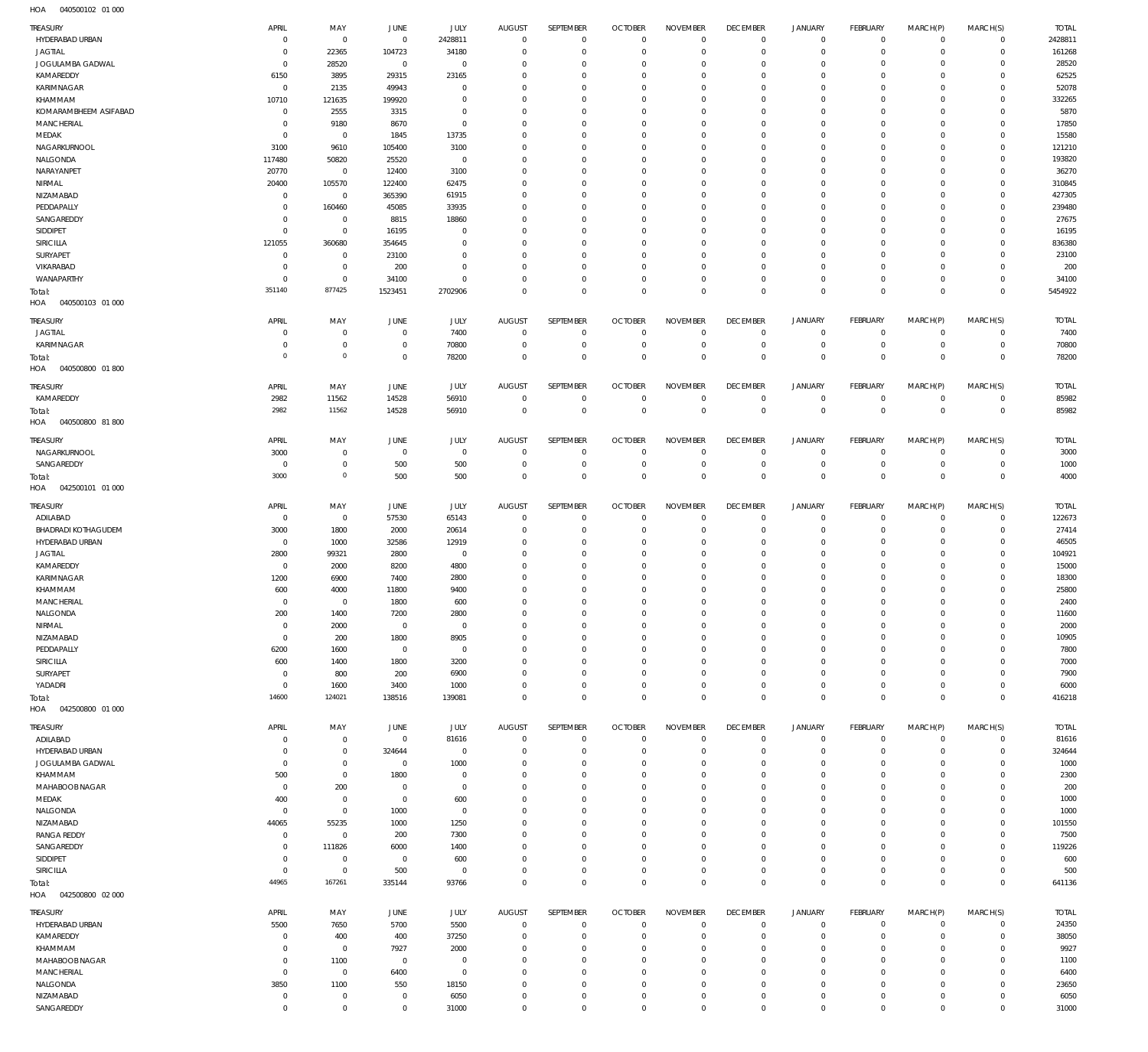| HOA<br>042500800 02 000                |                               |                               |                                  |                            |                            |                                  |                            |                                  |                               |                                  |                                    |                            |                                            |                      |
|----------------------------------------|-------------------------------|-------------------------------|----------------------------------|----------------------------|----------------------------|----------------------------------|----------------------------|----------------------------------|-------------------------------|----------------------------------|------------------------------------|----------------------------|--------------------------------------------|----------------------|
| TREASURY                               | APRIL                         | MAY                           | JUNE                             | JULY                       | <b>AUGUST</b>              | SEPTEMBER                        | <b>OCTOBER</b>             | <b>NOVEMBER</b>                  | <b>DECEMBER</b>               | JANUARY                          | <b>FEBRUARY</b>                    | MARCH(P)                   | MARCH(S)                                   | <b>TOTAL</b>         |
| SURYAPET                               | $^{\circ}$                    | $\,0\,$                       | $\overline{0}$                   | 7150                       | $\mathbf 0$                | $\mathbf 0$                      | $\overline{0}$             | $^{\circ}$                       | $\,0\,$                       | $\overline{0}$                   | $\mathbf 0$                        | $\mathbf 0$                | 0                                          | 7150                 |
| Total:                                 | 9350                          | 10250                         | 20977                            | 107100                     | $^{\circ}$                 | $\mathbb O$                      | $\overline{0}$             | $\overline{0}$                   | $\mathbb O$                   | $\overline{0}$                   | $\mathbf 0$                        | $\mathbf 0$                | $\,0\,$                                    | 147677               |
| HOA<br>042500800 03 000                |                               |                               |                                  |                            |                            |                                  |                            |                                  |                               |                                  |                                    |                            |                                            |                      |
| Treasury                               | APRIL                         | MAY                           | JUNE                             | JULY                       | <b>AUGUST</b>              | SEPTEMBER                        | <b>OCTOBER</b>             | <b>NOVEMBER</b>                  | <b>DECEMBER</b>               | <b>JANUARY</b>                   | FEBRUARY                           | MARCH(P)                   | MARCH(S)                                   | <b>TOTAL</b>         |
| KHAMMAM                                | $\circ$<br>$\circ$            | $\mathbf 0$<br>$\mathbf 0$    | $\overline{0}$<br>$\overline{0}$ | 2950<br>2950               | $^{\circ}$<br>$^{\circ}$   | $\,0\,$<br>$\,0\,$               | $\Omega$<br>$\overline{0}$ | $^{\circ}$<br>$\mathbf{0}$       | $\,0\,$<br>$\,0\,$            | $\overline{0}$<br>$\overline{0}$ | 0<br>$\mathbf 0$                   | 0<br>$\mathbf 0$           | $\mathsf{O}\xspace$<br>$\,0\,$             | 2950<br>2950         |
| Total:<br>HOA<br>042500800 04 000      |                               |                               |                                  |                            |                            |                                  |                            |                                  |                               |                                  |                                    |                            |                                            |                      |
| Treasury                               | APRIL                         | MAY                           | <b>JUNE</b>                      | JULY                       | <b>AUGUST</b>              | SEPTEMBER                        | <b>OCTOBER</b>             | <b>NOVEMBER</b>                  | <b>DECEMBER</b>               | <b>JANUARY</b>                   | FEBRUARY                           | MARCH(P)                   | MARCH(S)                                   | <b>TOTAL</b>         |
| <b>BHADRADI KOTHAGUDEM</b>             | 26600                         | $\mathbf 0$                   | 19180                            | 37072                      | $^{\circ}$                 | $\overline{0}$                   | $\overline{0}$             | $^{\circ}$                       | $\,0\,$                       | $\overline{0}$                   | $\mathbf 0$                        | $\mathbf 0$                | $\circ$                                    | 82852                |
| HYDERABAD URBAN                        | $\circ$                       | $\mathbf 0$                   | 4900                             | 1000                       | 0                          | $\mathbf 0$                      | $\Omega$                   | $^{\circ}$                       | $\mathbf 0$                   | $\overline{0}$                   | $\Omega$                           | 0                          | 0                                          | 5900                 |
| KAMAREDDY                              | $\Omega$                      | $\mathbf 0$                   | $\overline{0}$                   | 66000                      | 0                          | $\overline{0}$                   | $\Omega$                   | $^{\circ}$                       | $\mathbf 0$                   | $\mathbf 0$                      | $\Omega$                           | 0                          | $\circ$                                    | 66000                |
| KHAMMAM                                | $\Omega$                      | $\mathbf 0$                   | $\overline{0}$                   | 68431                      | $\Omega$                   | $\overline{0}$                   | $\Omega$                   | $^{\circ}$                       | $\mathbf 0$                   | $\mathbf 0$                      | $\Omega$                           | 0                          | $\mathbf 0$                                | 68431                |
| NALGONDA                               | $\Omega$                      | 600                           | 1052                             | 48390                      | $\Omega$                   | $\overline{0}$                   | $\Omega$                   | $\overline{0}$                   | $\mathbf{0}$                  | $\mathbf 0$                      | $\Omega$                           | 0                          | $\circ$                                    | 50042                |
| NIZAMABAD<br>SURYAPET                  | $^{\circ}$<br>$\Omega$        | $\overline{0}$<br>$\mathbf 0$ | 61393<br>6135                    | 90683<br>$\mathbf 0$       | 0<br>$\mathbf 0$           | $\overline{0}$<br>$\overline{0}$ | $\Omega$<br>$\Omega$       | $^{\circ}$<br>$\mathbf 0$        | $\mathbf 0$<br>$\mathbf 0$    | $\mathbf 0$<br>$\mathbf 0$       | $\Omega$<br>$\mathbf 0$            | 0<br>$\mathbf 0$           | 0<br>$\mathsf{O}\xspace$                   | 152076<br>6135       |
| Total:                                 | 26600                         | 600                           | 92660                            | 311576                     | $\mathbf 0$                | $\mathbf 0$                      | $\Omega$                   | $\mathbf 0$                      | $\mathbf 0$                   | $\overline{0}$                   | $\Omega$                           | $\mathbf 0$                | $\,0\,$                                    | 431436               |
| HOA<br>042500800 05 000                |                               |                               |                                  |                            |                            |                                  |                            |                                  |                               |                                  |                                    |                            |                                            |                      |
| TREASURY                               | APRIL                         | MAY                           | JUNE                             | JULY                       | <b>AUGUST</b>              | SEPTEMBER                        | <b>OCTOBER</b>             | <b>NOVEMBER</b>                  | <b>DECEMBER</b>               | JANUARY                          | FEBRUARY                           | MARCH(P)                   | MARCH(S)                                   | <b>TOTAL</b>         |
| ADILABAD                               | $^{\circ}$                    | $\,0\,$                       | $\overline{0}$                   | 705149                     | $\mathbf 0$                | $\,0\,$                          | $\Omega$                   | $^{\circ}$                       | $\overline{0}$                | $\overline{0}$                   | $\mathbf 0$                        | $^{\circ}$                 | 0                                          | 705149               |
| HYDERABAD URBAN                        | 15808                         | 15808                         | 4564797                          | 43622                      | 0                          | $\overline{0}$                   | $\Omega$                   | $^{\circ}$                       | $\mathbf 0$                   | $\overline{0}$                   | $\mathbf 0$                        | $^{\circ}$                 | $\mathsf{O}\xspace$                        | 4640035              |
| <b>KARIMNAGAR</b>                      | $\circ$                       | $\overline{0}$                | 1488905                          | 0                          | 0                          | $\mathbf 0$                      | n                          | $^{\circ}$                       | $\mathbf 0$                   | $\mathbf 0$                      | 0                                  | 0                          | 0                                          | 1488905              |
| MAHABOOB NAGAR                         | $\Omega$<br>$^{\circ}$        | 60658                         | $\overline{0}$<br>101834         | $\mathbf 0$<br>$\mathbf 0$ | 0                          | $\mathbf 0$                      | $\Omega$                   | $^{\circ}$<br>$^{\circ}$         | $\mathbf 0$<br>$\mathbf{0}$   | $\mathbf 0$<br>$\mathbf 0$       | $\Omega$<br>$\Omega$               | 0                          | $\mathbf 0$                                | 60658                |
| NALGONDA<br>NIZAMABAD                  | 400588                        | $\,0\,$<br>502136             | $\overline{0}$                   | $\mathbf 0$                | 0<br>0                     | $\overline{0}$<br>$\mathbf 0$    | $\Omega$<br>$\Omega$       | $^{\circ}$                       | $\mathbf{0}$                  | $\mathbf 0$                      | 0                                  | 0<br>0                     | 0<br>$\mathsf{O}\xspace$                   | 101834<br>902724     |
| SIRICILLA                              | $^{\circ}$                    | $\overline{0}$                | 2144688                          | $\mathbf 0$                | $\mathbf 0$                | $\,0\,$                          | $\Omega$                   | $\mathbf 0$                      | $\mathbf 0$                   | $\overline{0}$                   | $\mathbf 0$                        | $\mathbf 0$                | $\mathsf{O}\xspace$                        | 2144688              |
| lotal:                                 | 416396                        | 578602                        | 8300224                          | 748771                     | $\mathbf 0$                | $\mathbf 0$                      | $\Omega$                   | $\mathbf 0$                      | $\mathbf 0$                   | $\overline{0}$                   | $\mathbf 0$                        | $\mathbf 0$                | $\,0\,$                                    | 10043993             |
| HOA<br>042500800 06 001                |                               |                               |                                  |                            |                            |                                  |                            |                                  |                               |                                  |                                    |                            |                                            |                      |
| Treasury                               | APRIL                         | MAY                           | JUNE                             | JULY                       | <b>AUGUST</b>              | SEPTEMBER                        | <b>OCTOBER</b>             | <b>NOVEMBER</b>                  | <b>DECEMBER</b>               | <b>JANUARY</b>                   | FEBRUARY                           | MARCH(P)                   | MARCH(S)                                   | <b>TOTAL</b>         |
| <b>KARIMNAGAR</b>                      | $\overline{0}$                | 1760000                       | $\overline{0}$                   | $\mathbf 0$                | $\mathbf 0$                | $\overline{0}$                   | $\Omega$                   | $^{\circ}$                       | $\overline{0}$                | $\overline{0}$                   | $\mathbf 0$                        | $\mathbf 0$                | 0                                          | 1760000              |
| KHAMMAM                                | 3850000                       | $\mathbf 0$                   | $\overline{0}$                   | $\mathbf 0$                | $^{\circ}$                 | $\,0\,$                          | $\mathbf{0}$               | $\mathbf{0}$                     | $\,0\,$                       | $\overline{0}$                   | $\mathbf 0$                        | $\mathbf 0$                | $\mathsf{O}\xspace$                        | 3850000              |
| Total:<br>HOA<br>042500800 81 001      | 3850000                       | 1760000                       | $\overline{0}$                   | $\mathbf 0$                | $^{\circ}$                 | $\mathbf 0$                      | $\Omega$                   | $\mathbf{0}$                     | $\mathbf 0$                   | $\overline{0}$                   | $\mathbf 0$                        | $^{\circ}$                 | $\,0\,$                                    | 5610000              |
|                                        |                               |                               |                                  |                            |                            |                                  |                            |                                  |                               |                                  |                                    |                            |                                            |                      |
| TREASURY                               | APRIL                         | MAY                           | JUNE                             | JULY                       | <b>AUGUST</b>              | SEPTEMBER                        | <b>OCTOBER</b>             | <b>NOVEMBER</b>                  | <b>DECEMBER</b>               | JANUARY                          | FEBRUARY                           | MARCH(P)                   | MARCH(S)                                   | <b>TOTAL</b>         |
| ADILABAD<br><b>BHADRADI KOTHAGUDEM</b> | $\circ$<br>$\circ$            | $\,0\,$<br>2000               | 1000<br>6000                     | 2000<br>23500              | $^{\circ}$<br>0            | $\mathbf 0$<br>$\mathbf 0$       | $\Omega$<br>$\Omega$       | $\circ$<br>$^{\circ}$            | $\overline{0}$<br>$\mathbf 0$ | $\overline{0}$<br>$\overline{0}$ | $\mathbf 0$<br>$\mathbf 0$         | $^{\circ}$<br>$^{\circ}$   | $\mathbf 0$<br>$\mathsf{O}\xspace$         | 3000<br>31500        |
| BHOOPALAPALLY                          | $\Omega$                      | $\,0\,$                       | $\overline{0}$                   | 13100                      | 0                          | $\mathbf 0$                      | $\Omega$                   | $^{\circ}$                       | $\mathbf 0$                   | $\circ$                          | 0                                  | 0                          | $\mathsf{O}\xspace$                        | 13100                |
| HYDERABAD URBAN                        | 1000                          | 2000                          | 83050                            | 49100                      | 0                          | $\mathbf 0$                      | $\Omega$                   | $^{\circ}$                       | $\mathbf 0$                   | $\mathbf 0$                      | $\Omega$                           | 0                          | $\mathsf{O}\xspace$                        | 135150               |
| JAGTIAL                                | $\circ$                       | $\overline{0}$                | 4300                             | 14800                      | 0                          | $\mathbf 0$                      | $\Omega$                   | $^{\circ}$                       | $\mathbf 0$                   | $\mathbf 0$                      | $\Omega$                           | 0                          | $\mathsf{O}\xspace$                        | 19100                |
| <b>JANGAON</b>                         | $\Omega$                      | $\,0\,$                       | $\overline{0}$                   | 2700                       | 0                          | $\mathbf 0$                      | $\Omega$                   | $^{\circ}$                       | $\mathbf 0$                   | $\mathbf 0$                      | $\Omega$                           | 0                          | $\mathsf{O}\xspace$                        | 2700                 |
| JOGULAMBA GADWAL<br>KAMAREDDY          | $^{\circ}$<br>50              | 1100<br>500                   | 1500<br>2800                     | 1950<br>11200              | $^{\circ}$<br>$^{\circ}$   | $\mathbf 0$<br>$\mathbf 0$       | $\Omega$<br>$\Omega$       | $\overline{0}$<br>$^{\circ}$     | $\mathbf{0}$<br>$\mathbf 0$   | $\mathbf 0$<br>$\mathbf 0$       | 0<br>0                             | 0<br>0                     | $\mathsf{O}\xspace$<br>$\mathsf{O}\xspace$ | 4550<br>14550        |
| KARIMNAGAR                             | $\circ$                       | 2200                          | 500                              | 5050                       | 0                          | $\overline{0}$                   | $\Omega$                   | $^{\circ}$                       | $\mathbf 0$                   | $\mathbf 0$                      | $\Omega$                           | 0                          | 0                                          | 7750                 |
| KHAMMAM                                | $\Omega$                      | $\overline{0}$                | 1000                             | 24000                      | 0                          | $\overline{0}$                   | $\Omega$                   | $^{\circ}$                       | $\mathbf 0$                   | $\mathbf 0$                      | $\Omega$                           | 0                          | $\mathbf 0$                                | 25000                |
| KOMARAMBHEEM ASIFABAD                  | $^{\circ}$                    | 1000                          | $\overline{0}$                   | 10050                      | $\mathbf 0$                | $\mathbf 0$                      | $\Omega$                   | $\overline{0}$                   | $\mathbf{0}$                  | $\mathbf 0$                      | $\Omega$                           | $\mathbf 0$                | 0                                          | 11050                |
| MAHABOOB NAGAR                         | $\Omega$                      | 2000                          | 128198                           | 293500                     | $\Omega$                   | $\mathbf 0$                      | $\Omega$                   | $\overline{0}$                   | $\mathbf 0$                   | $\mathbf 0$                      | $\Omega$                           | $\mathbf 0$                | $\mathbf 0$                                | 423698               |
| MAHABUBABAD                            | $\circ$                       | 1500                          | 3000                             | 18050                      | 0                          | $\mathbf 0$                      |                            | $\Omega$                         | 0                             | $\mathbf 0$                      | $\Omega$                           | $\Omega$                   | $\mathsf{O}\xspace$                        | 22550                |
| MANCHERIAL<br>MEDAK                    | $^{\circ}$<br>$\mathbf 0$     | 3650<br>1000                  | 9050<br>$\overline{0}$           | 16200<br>18250             | $\mathbf 0$<br>$\mathbf 0$ | $\mathbf 0$<br>$\,0\,$           | $\Omega$<br>$\Omega$       | $^{\circ}$<br>$\overline{0}$     | $\mathbf 0$<br>$\mathbf 0$    | $\circ$<br>$\circ$               | $\mathbf 0$<br>$\mathbf 0$         | $\mathbf 0$<br>$\mathbf 0$ | $\mathsf{O}\xspace$<br>$\mathsf{O}\xspace$ | 28900<br>19250       |
| MEDCHAL                                | $^{\circ}$                    | 47800                         | 123850                           | 23800                      | $\mathbf 0$                | $\mathbf 0$                      | $\Omega$                   | $\mathbf{0}$                     | $\mathbf 0$                   | $\mathbf 0$                      | $\Omega$                           | $^{\circ}$                 | $\mathsf{O}\xspace$                        | 195450               |
| MULUGU                                 | $\mathbf 0$                   | $\,0\,$                       | 100                              | 500                        | $\mathbf 0$                | $\mathbf 0$                      | $\Omega$                   | $\mathbf 0$                      | $\mathbf{0}$                  | $\mathbf 0$                      | $\Omega$                           | $\mathbf 0$                | $\mathsf{O}\xspace$                        | 600                  |
| NAGARKURNOOL                           | $\mathbf 0$                   | 900                           | 600                              | 11350                      | $\mathbf 0$                | $\mathbf 0$                      | $\Omega$                   | $\overline{0}$                   | $\mathbf 0$                   | $\mathbf 0$                      | $\Omega$                           | $\mathbf 0$                | $\mathsf{O}\xspace$                        | 12850                |
| NALGONDA                               | 100                           | 1100                          | 124751                           | 86855                      | $\mathbf 0$                | $\,0\,$                          | $\Omega$                   | $\mathbf 0$                      | $\mathbf 0$                   | $\mathbf 0$                      | $\Omega$                           | $\mathbf 0$                | $\mathsf{O}\xspace$                        | 212806               |
| NARAYANPET                             | $^{\circ}$                    | 1100                          | 500                              | 8700                       | $\mathbf 0$                | $\mathbf 0$                      | $\Omega$                   | $\mathbf 0$                      | $\mathbf 0$                   | $\mathbf 0$                      | $\Omega$                           | $^{\circ}$                 | $\mathsf{O}\xspace$                        | 10300                |
| NIRMAL<br>NIZAMABAD                    | $^{\circ}$<br>$^{\circ}$      | $\,0\,$<br>6000               | 500<br>3875                      | 6950<br>34400              | $\mathbf 0$<br>$\mathbf 0$ | $\mathbb O$<br>$\mathbb O$       | $\Omega$<br>$\Omega$       | $\mathbb O$<br>$\mathbb O$       | $\mathbf{0}$<br>$\mathbf 0$   | $\mathbf 0$<br>$\mathbf 0$       | $\Omega$<br>$\Omega$               | $\mathbf 0$<br>$\mathbf 0$ | $\mathsf{O}\xspace$<br>$\mathsf{O}\xspace$ | 7450<br>44275        |
| PEDDAPALLY                             | $\mathbf{0}$                  | $\,0\,$                       | 3850                             | $\bf 0$                    | $\mathbf 0$                | $\mathbb O$                      | $\Omega$                   | $\mathbb O$                      | 0                             | $\mathbf 0$                      | $\Omega$                           | $\mathbf 0$                | $\mathsf{O}\xspace$                        | 385C                 |
| <b>RANGA REDDY</b>                     | $\mathbb O$                   | 25000                         | 123700                           | 68350                      | $^{\circ}$                 | $\mathbf 0$                      | $\Omega$                   | $\mathbf 0$                      | $\mathbf 0$                   | $\mathbf 0$                      | $\Omega$                           | $^{\circ}$                 | $\mathsf{O}\xspace$                        | 217050               |
| SANGAREDDY                             | $\mathbf 0$                   | 694681                        | 4600                             | 19700                      | $^{\circ}$                 | $\mathbf 0$                      | $\Omega$                   | $\mathbf 0$                      | $\mathbf 0$                   | $\mathbf 0$                      | $\Omega$                           | $\mathbf 0$                | $\mathsf{O}\xspace$                        | 718981               |
| SIDDIPET                               | $\,0\,$                       | $\,0\,$                       | 5750                             | 35650                      | $^{\circ}$                 | $\mathbf 0$                      | $\Omega$                   | $\mathbf 0$                      | $\mathbf 0$                   | $\mathbf 0$                      | $\Omega$                           | $\mathbf 0$                | $\mathsf{O}\xspace$                        | 41400                |
| SIRICILLA                              | 700                           | 2000                          | $\overline{0}$<br>50             | 23150                      | $^{\circ}$<br>$\mathbf 0$  | $\mathbf 0$<br>$\mathbb O$       | $\Omega$<br>$\Omega$       | $\mathbf 0$                      | 0<br>$\mathbf 0$              | $\mathbf 0$<br>$\mathbf 0$       | $\Omega$<br>$\Omega$               | $\mathbf 0$<br>$^{\circ}$  | $\mathsf{O}\xspace$                        | 25850<br>24800       |
| SURYAPET<br>VIKARABAD                  | $\overline{0}$<br>400         | 50<br>2900                    | 3150                             | 24700<br>23450             | $\mathbf 0$                | $\mathbb O$                      | $\Omega$                   | $\overline{0}$<br>$\overline{0}$ | $\mathbf 0$                   | $\mathbf 0$                      | $\Omega$                           | $\mathbf 0$                | $\mathsf{O}\xspace$<br>$\mathsf{O}\xspace$ | 29900                |
| WANAPARTHY                             | $^{\circ}$                    | 1400                          | 3700                             | 24350                      | $\mathbf 0$                | $\mathbb O$                      | $\Omega$                   | $\mathbb O$                      | $\mathbf 0$                   | $\mathbf 0$                      | $\Omega$                           | $^{\circ}$                 | $\mathsf{O}\xspace$                        | 29450                |
| WARANGAL (R)                           | $\mathbb O$                   | 1100                          | 5100                             | 8150                       | $\mathbf 0$                | $\mathbb O$                      | $\Omega$                   | $\mathbb O$                      | 0                             | $\mathbf 0$                      | $\Omega$                           | $\mathbf 0$                | $\mathsf{O}\xspace$                        | 14350                |
| WARANGAL (U)                           | 500                           | 500                           | 56500                            | 64400                      | $\mathbf 0$                | $\mathbb O$                      | $\Omega$                   | $\mathbb O$                      | $\mathbf 0$                   | $\mathbf 0$                      | $\mathbf 0$                        | $\mathbf 0$                | $\mathsf{O}\xspace$                        | 121900               |
| YADADRI                                | $\mathbb O$                   | 25000                         | 50                               | 23300                      | $\mathbf 0$                | $\,0\,$                          | $\Omega$                   | $\mathbb O$                      | $\mathbf 0$                   | $\overline{0}$                   | $\mathbf 0$                        | 0                          | $\mathsf{O}\xspace$                        | 48350                |
| rotal:<br>HOA<br>042500800 81800       | 2750                          | 826481                        | 701024                           | 991205                     | $\mathbf 0$                | $\mathbb O$                      | $\Omega$                   | $\mathbb O$                      | $\mathbf 0$                   | $\overline{0}$                   | $\mathbf 0$                        | $\mathbf 0$                | $\,0\,$                                    | 2521460              |
|                                        |                               |                               |                                  |                            |                            |                                  |                            |                                  |                               |                                  |                                    |                            |                                            |                      |
| TREASURY<br>ADILABAD                   | APRIL<br>$\circ$              | MAY<br>$\mathbf 0$            | JUNE<br>$\overline{0}$           | JULY<br>9800               | AUGUST<br>$\mathbf 0$      | SEPTEMBER<br>$\mathbf 0$         | <b>OCTOBER</b><br>$\Omega$ | <b>NOVEMBER</b><br>$^{\circ}$    | <b>DECEMBER</b><br>$\,0\,$    | <b>JANUARY</b><br>$\overline{0}$ | <b>FEBRUARY</b><br>$\mathbf 0$     | MARCH(P)<br>$^{\circ}$     | MARCH(S)<br>0                              | <b>TOTAL</b><br>980C |
| <b>BHADRADI KOTHAGUDEM</b>             | $\Omega$                      | $\mathbf 0$                   | $\overline{0}$                   | 10300                      | 0                          | $\mathbb O$                      | $\Omega$                   | $^{\circ}$                       | $\mathbf 0$                   | $\circ$                          | $\mathbf 0$                        | $^{\circ}$                 | $\mathsf{O}\xspace$                        | 10300                |
| <b>JANGAON</b>                         | $^{\circ}$                    | $\mathbf 0$                   | 800                              | 10850                      | 0                          | $\overline{0}$                   | $\Omega$                   | $\overline{0}$                   | $\mathbf 0$                   | $\circ$                          | $\Omega$                           | 0                          | $\mathsf{O}\xspace$                        | 11650                |
| JOGULAMBA GADWAL                       | $^{\circ}$                    | $\mathbf 0$                   | 3400                             | 8750                       | 0                          | $\mathbb O$                      | $\Omega$                   | $\overline{0}$                   | $\mathbf 0$                   | $\mathbf 0$                      | $\Omega$                           | $^{\circ}$                 | $\mathsf{O}\xspace$                        | 12150                |
| KARIMNAGAR                             | $^{\circ}$                    | 500                           | 500                              | 1950                       | 0                          | $\overline{0}$                   | $\Omega$                   | $\overline{0}$                   | $\mathbf 0$                   | $\mathbf 0$                      | $\Omega$                           | 0                          | $\mathsf{O}\xspace$                        | 2950                 |
| KHAMMAM                                |                               |                               | $\overline{0}$                   | 23050                      | $\Omega$                   | $\mathbb O$                      | $\Omega$                   | $\mathbb O$                      | $\mathbf 0$                   | $\mathbf 0$                      | $\Omega$                           | $^{\circ}$                 | $\mathsf{O}\xspace$                        | 23050                |
|                                        | $^{\circ}$                    | $\mathbf 0$                   |                                  |                            |                            |                                  |                            |                                  |                               |                                  |                                    |                            |                                            |                      |
| MAHABUBABAD<br>MANCHERIAL              | $\overline{0}$<br>$\mathbb O$ | $\mathbf 0$<br>$\mathbf 0$    | $\overline{0}$<br>850            | 200<br>4700                | $\mathbf 0$<br>$\mathbb O$ | $\mathbb O$<br>$\mathbb O$       | $\Omega$<br>$\Omega$       | $\mathbb O$<br>$\mathbb O$       | $\mathbf 0$<br>$\mathbf 0$    | $\circ$<br>$\circ$               | $\mathbf 0$<br>$\mathsf{O}\xspace$ | $^{\circ}$<br>$\mathsf{O}$ | $\mathsf{O}\xspace$<br>$\mathsf{O}\xspace$ | 200<br>5550          |

NAGARKURNOOL

 $\mathbf 0$ 

 $\,$  0  $\,$ 

 $\mathbf 0$ 

 $\,$  0  $\,$ 

 $\,$  0  $\,$ 

 $\,$  0  $\,$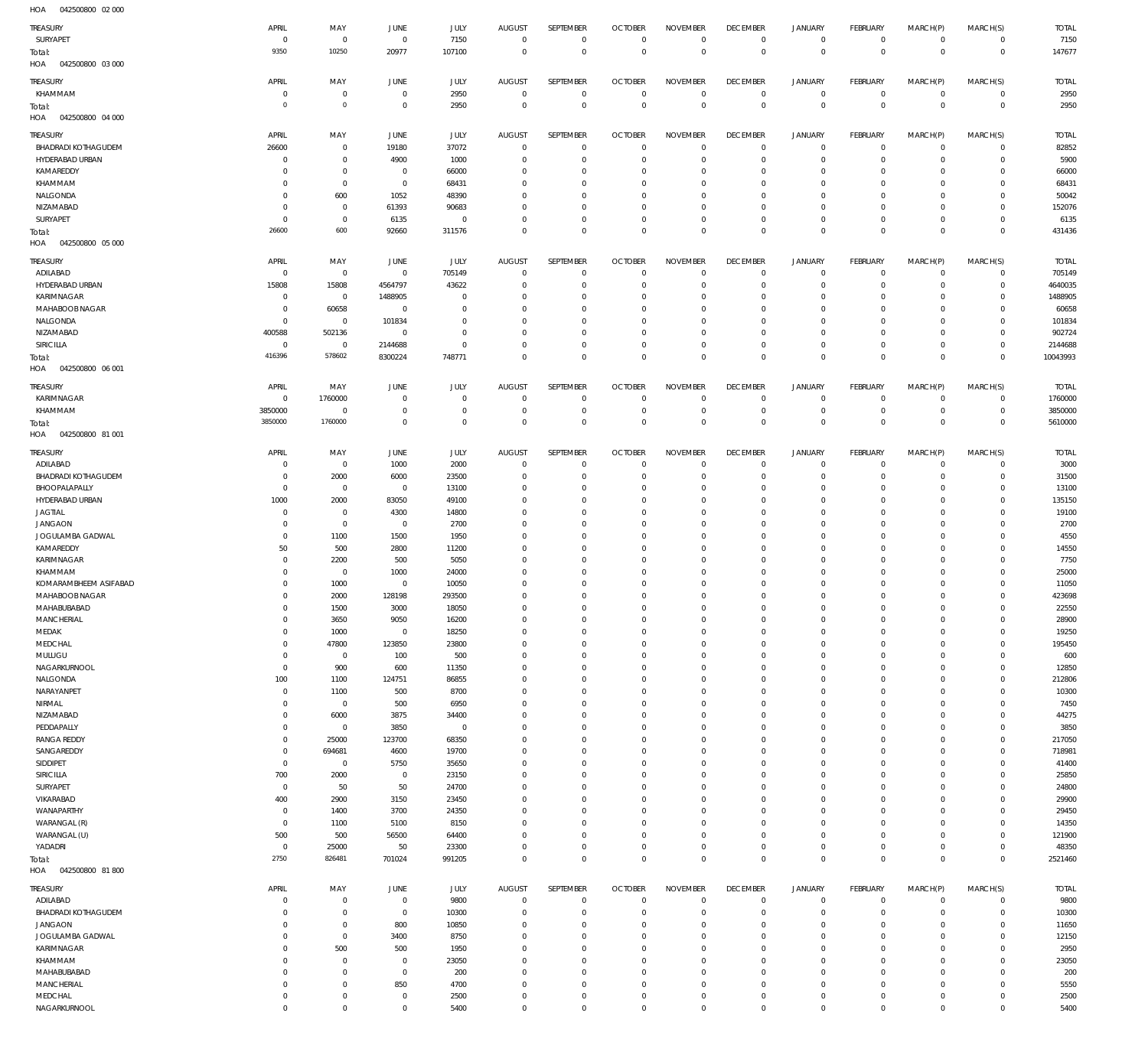042500800 81 800 HOA

| TREASURY<br>NIRMAL<br>SIRICILLA  |                            |                |                |                |                      |                                |                      |                        |                 |                                            |                         |             |              |              |
|----------------------------------|----------------------------|----------------|----------------|----------------|----------------------|--------------------------------|----------------------|------------------------|-----------------|--------------------------------------------|-------------------------|-------------|--------------|--------------|
|                                  | APRIL                      | MAY            | <b>JUNE</b>    | <b>JULY</b>    | <b>AUGUST</b>        | <b>SEPTEMBER</b>               | <b>OCTOBER</b>       | <b>NOVEMBER</b>        | <b>DECEMBER</b> | <b>JANUARY</b>                             | FEBRUARY                | MARCH(P)    | MARCH(S)     | <b>TOTAL</b> |
|                                  | $^{\circ}$                 | $\overline{0}$ | 1000           | 22650          | $^{\circ}$           | $\mathbf{0}$                   | $\mathbf{0}$         | $\mathbf 0$            | $\overline{0}$  | $\mathsf{O}\xspace$                        | $^{\circ}$              | $\mathbf 0$ | $\mathbf 0$  | 23650        |
|                                  | $\mathbf 0$                | $\overline{0}$ | $\mathbf 0$    | 50             | $\circ$              | $\mathbf{0}$                   | 0                    | $\mathbf 0$            | $\mathbf 0$     | $\mathsf{O}\xspace$                        | $^{\circ}$              | $\mathbf 0$ | $\mathbf 0$  | 50           |
| WARANGAL (R)                     | $\mathbf 0$                | $\overline{0}$ | 7200           | 1400           | $\Omega$             | $\mathbf{0}$                   | $\Omega$             | $\mathbf 0$            | 0               | $\mathbf 0$                                | 0                       | $\mathbf 0$ | $\mathbf 0$  | 8600         |
| WARANGAL (U)                     | $^{\circ}$                 | $\,0\,$        | 10000          | 1200           | $\Omega$             | $\mathbf{0}$                   | $\Omega$             | $\mathbf 0$            | 0               | $\mathbf 0$                                | 0                       | $\mathbf 0$ | $^{\circ}$   | 11200        |
| Total:                           | $\mathbf 0$                | 500            | 23750          | 102800         | $\Omega$             | $\Omega$                       | $\Omega$             | $\,0\,$                | $\mathbf 0$     | $\mathbb O$                                | $\Omega$                | $\mathbf 0$ | $\mathbf 0$  | 127050       |
| 050600800 81 001<br>HOA          |                            |                |                |                |                      |                                |                      |                        |                 |                                            |                         |             |              |              |
|                                  |                            |                |                |                |                      |                                |                      |                        |                 |                                            |                         |             |              |              |
| TREASURY                         | APRIL                      | MAY            | JUNE           | JULY           | <b>AUGUST</b>        | SEPTEMBER                      | <b>OCTOBER</b>       | <b>NOVEMBER</b>        | <b>DECEMBER</b> | JANUARY                                    | FEBRUARY                | MARCH(P)    | MARCH(S)     | <b>TOTAL</b> |
| ADILABAD                         | $\overline{0}$             | 1820           | 11336          | 7055           | $^{\circ}$           | $\overline{0}$                 | $\mathbf{0}$         | $\overline{0}$         | $\mathbf 0$     | 0                                          | $\mathbf 0$             | $\mathbf 0$ | $\mathbf 0$  | 20211        |
| <b>BHADRADI KOTHAGUDEM</b>       | 510                        | 68360          | 2010           | 155788         | $^{\circ}$           | $\mathbf{0}$                   | $\Omega$             | $\mathbf 0$            | $^{\circ}$      | $\mathsf{O}\xspace$                        | $^{\circ}$              | $\mathbf 0$ | $\mathbf 0$  | 226668       |
| BHOOPALAPALLY                    | $\overline{0}$             | 4325           | 8850           | 6400           | $^{\circ}$           | $^{\circ}$                     | $\Omega$             | $\overline{0}$         | $\overline{0}$  | $\mathbf 0$                                | 0                       | $\mathbf 0$ | $\mathbf 0$  | 19575        |
| HYDERABAD URBAN                  | $\mathbf 0$                | $\overline{0}$ | 100            | 200            | $\circ$              | $^{\circ}$                     | $\Omega$             | $\mathbf 0$            | 0               | $\circ$                                    | 0                       | 0           | $\mathbf 0$  | 300          |
| <b>JANGAON</b>                   | $\mathbf 0$                | 7775           | 14555          | 14840          | $\Omega$             | $^{\circ}$                     | $\Omega$             | $\overline{0}$         | $\Omega$        | $\mathbf 0$                                | $\Omega$                | $\mathbf 0$ | $\mathbf 0$  | 37170        |
| KOMARAMBHEEM ASIFABAD            | $\mathbf 0$                | 1080           | $\overline{0}$ | 390            | $\circ$              | $^{\circ}$                     | $\Omega$             | $\mathbf 0$            | 0               | $\circ$                                    | 0                       | 0           | $\circ$      | 1470         |
| MANCHERIAL                       | 200                        | 10650          | 20035          | 17990          | $\Omega$             | $\Omega$                       | $\Omega$             | $\mathbf 0$            | $\Omega$        | $\mathbf 0$                                | $\Omega$                | $\mathbf 0$ | $\mathbf 0$  | 48875        |
| MEDAK                            | $\overline{0}$             | 6300           | 8050           | 5250           | $^{\circ}$           | $^{\circ}$                     | $\Omega$             | $\overline{0}$         | 0               | $\circ$                                    | 0                       | $\mathbf 0$ | $\mathbf 0$  | 19600        |
| MULUGU                           | $\mathbf 0$                | 425            | 4175           | 2075           | $\Omega$             | $^{\circ}$                     | $\Omega$             | $\mathbf 0$            | 0               | $\circ$                                    | 0                       | 0           | $^{\circ}$   | 6675         |
| NAGARKURNOOL                     | 1000                       | 42650          | 58780          | 25250          | $^{\circ}$           | $\mathbf{0}$                   | $\Omega$             | $\overline{0}$         | 0               | $\mathbf 0$                                | 0                       | $\mathbf 0$ | $\mathbf 0$  | 127680       |
| NALGONDA                         | 625                        | 4425           | 7075           | 4035           | $^{\circ}$           | $^{\circ}$                     | $\Omega$             | $\overline{0}$         | 0               | $\mathbf 0$                                | 0                       | $\mathbf 0$ | $\mathbf 0$  | 16160        |
| NIRMAL                           | $^{\circ}$                 | 7388           | 29950          | 21830          | $^{\circ}$           | $^{\circ}$                     | $\Omega$             | $\mathbf 0$            | 0               | $\circ$                                    | $\Omega$                | 0           | $\mathbf 0$  | 59168        |
| PEDDAPALLY                       | $^{\circ}$                 | 700            | $\overline{0}$ | $^{\circ}$     | $^{\circ}$           | $^{\circ}$                     | $\Omega$             | $\overline{0}$         | 0               | $\circ$                                    | 0                       | $\mathbf 0$ | $\mathbf 0$  | 700          |
|                                  |                            |                |                |                |                      |                                |                      |                        |                 |                                            |                         |             |              |              |
| SIDDIPET                         | $^{\circ}$                 | 2750           | 550            | 15282          | $^{\circ}$           | $^{\circ}$                     | $\Omega$             | $\mathbf 0$            | $\Omega$        | $\circ$                                    | 0                       | 0           | $\mathbf 0$  | 18582        |
| SIRICILLA                        | $\mathbf 0$                | 1380           | 4260           | 4050           | $^{\circ}$           | $\mathbf{0}$                   | $\Omega$             | $\overline{0}$         | $\mathbf{0}$    | $\mathbf 0$                                | 0                       | $\mathbf 0$ | $\mathbf 0$  | 9690         |
| SURYAPET                         | $^{\circ}$                 | 500            | 250            | $^{\circ}$     | $\circ$              | $^{\circ}$                     | $\Omega$             | $\mathbf 0$            | 0               | $\circ$                                    | O                       | 0           | 0            | 750          |
| WARANGAL (R)                     | $\mathbf 0$                | 2225           | 13425          | 6550           | $\Omega$             | $\Omega$                       | $\Omega$             | $\overline{0}$         | $\mathbf{0}$    | $\mathbf 0$                                | 0                       | $\mathbf 0$ | $\mathbf 0$  | 22200        |
| WARANGAL (U)                     | $\mathbf 0$                | 6100           | 33125          | 30925          | $\circ$              | $^{\circ}$                     | $\Omega$             | $\mathbf 0$            | 0               | $\circ$                                    | 0                       | $\mathbf 0$ | $\mathbf 0$  | 70150        |
| YADADRI                          | $\mathbf 0$                | $\overline{0}$ | 375            | $\mathbf{0}$   | $\Omega$             | $\Omega$                       | $\Omega$             | $\mathbf 0$            | $\overline{0}$  | $\mathbf 0$                                | $\mathbf 0$             | $\circ$     | $\mathbf 0$  | 375          |
| Total:                           | 2335                       | 168853         | 216901         | 317910         | $\mathbf 0$          | $\mathbf{0}$                   | $\Omega$             | $\mathbf 0$            | $\mathbf 0$     | $\mathbb O$                                | $\mathbf{0}$            | $\mathbf 0$ | $\mathbf 0$  | 705999       |
| 050600800 81 800<br>HOA          |                            |                |                |                |                      |                                |                      |                        |                 |                                            |                         |             |              |              |
|                                  |                            |                |                |                |                      |                                |                      |                        |                 |                                            |                         |             |              |              |
| <b>TREASURY</b>                  | APRIL                      | MAY            | JUNE           | JULY           | <b>AUGUST</b>        | <b>SEPTEMBER</b>               | <b>OCTOBER</b>       | <b>NOVEMBER</b>        | <b>DECEMBER</b> | <b>JANUARY</b>                             | FEBRUARY                | MARCH(P)    | MARCH(S)     | <b>TOTAL</b> |
| <b>BHADRADI KOTHAGUDEM</b>       | $\mathbf 0$                | 5010           | 5750           | 8300           | $\circ$              | $^{\circ}$                     | $\Omega$             | $\mathbf 0$            | $^{\circ}$      | $\mathbf 0$                                | C                       | $^{\circ}$  | $\mathbf 0$  | 19060        |
| BHOOPALAPALLY                    | $\mathbf 0$                | 2650           | 1825           | 450            | $\circ$              | $\mathbf{0}$                   | $\Omega$             | $\overline{0}$         | $\mathbf 0$     | $\mathbf 0$                                | $^{\circ}$              | $\mathbf 0$ | $\mathbf 0$  | 4925         |
| HYDERABAD URBAN                  | $\mathbf 0$                | 1600           | 5081850        | 5265800        | 0                    | $^{\circ}$                     | $\Omega$             | $\mathbf 0$            | 0               | $\mathbf 0$                                | O                       | $\mathbf 0$ | $\mathbf 0$  | 10349250     |
| <b>JAGTIAL</b>                   | $\mathbf 0$                | 5700           | 10850          | 8325           | $\Omega$             | $\Omega$                       | $\Omega$             | $\mathbf 0$            | $\Omega$        | $\mathbf 0$                                | $\Omega$                | $\mathbf 0$ | $^{\circ}$   | 24875        |
| KAMAREDDY                        | $\mathbf 0$                | 25050          | 41850          | 22800          | 0                    | $^{\circ}$                     | $\Omega$             | $\mathbf 0$            | 0               | $\circ$                                    | O                       | $\mathbf 0$ | $\mathbf 0$  | 89700        |
| KARIMNAGAR                       | $\mathbf 0$                | 28150          | 48025          | 49580          | $\Omega$             | $\Omega$                       | $\Omega$             | $\Omega$               | $\Omega$        | $\mathbf 0$                                | O                       | 0           | $^{\circ}$   | 125755       |
| KHAMMAM                          | 290                        | 4368           | 11925          | 9628           | 0                    | $\mathbf{0}$                   | $\Omega$             | $\mathbf 0$            | 0               | $\mathbf 0$                                | O                       | $\mathbf 0$ | $\mathbf 0$  | 26211        |
| KOMARAMBHEEM ASIFABAD            | 360                        | 4320           | 12780          | 7090           | $\Omega$             | $\Omega$                       | $\Omega$             | $\mathbf 0$            | $\Omega$        | $\mathbf 0$                                | O                       | 0           | 0            | 24550        |
| MAHABOOB NAGAR                   | $\overline{0}$             | $\overline{0}$ | 1400           | 250            | $\Omega$             | $\Omega$                       | $\Omega$             | $\overline{0}$         | 0               | $\mathbf 0$                                | O                       | $\mathbf 0$ | $\mathbf 0$  | 1650         |
| MAHABUBABAD                      | $\mathbf 0$                | 2025           | 7980           | 4550           | $\Omega$             | $\Omega$                       | $\Omega$             | $\mathbf 0$            | $\Omega$        | $\mathbf 0$                                | O                       | 0           | $^{\circ}$   | 14555        |
| MANCHERIAL                       | $\mathbf 0$                | 4000           | 8980           | 2720           | $\Omega$             | $\Omega$                       | $\Omega$             | $\mathbf 0$            | $\Omega$        | $\mathbf 0$                                | O                       | $\mathbf 0$ | $\mathbf 0$  | 15700        |
| MEDAK                            | $\overline{0}$             | 22400          | 38100          | 25300          | $\Omega$             | $\Omega$                       | $\Omega$             | $\mathbf 0$            | 0               | $\circ$                                    | O                       | $\mathbf 0$ | 0            | 85800        |
| NAGARKURNOOL                     | 3135                       | 64865          | 76930          | 53630          | $\Omega$             | $\Omega$                       | $\Omega$             | $\mathbf 0$            | $\Omega$        | $\mathbf 0$                                | O                       | $\mathbf 0$ | $\mathbf 0$  | 198560       |
|                                  |                            |                |                |                |                      | $\Omega$                       |                      |                        |                 |                                            |                         |             |              |              |
| NALGONDA                         | $\mathbf 0$                | 12575          | 31000          | 28100          | $\Omega$             |                                | $\Omega$             | $\mathbf 0$            | $\Omega$        | $\mathbf 0$                                | O                       | $\mathbf 0$ | $\mathbf 0$  | 71675        |
| NIRMAL                           | $\mathbf 0$                | 620            | 2790           | 1550           | 0                    | $\Omega$                       | $\Omega$             | $\mathbf 0$            | 0               | $\circ$                                    | O                       | $\mathbf 0$ | $\mathbf 0$  | 4960         |
| NIZAMABAD                        | 800                        | 20700          | 65070          | 50433          | $\Omega$             | $\Omega$                       | $\Omega$             | $\mathbf 0$            | $\Omega$        | $\circ$                                    | $\Omega$                | $\mathbf 0$ | $\mathbf 0$  | 137003       |
| PEDDAPALLY                       | 700                        | 8600           | 23075          | 10942          | 0                    | $^{\circ}$                     | $\Omega$             | $\mathbf 0$            | 0               | $\circ$                                    | O                       | $\mathbf 0$ | $\mathbf 0$  | 43317        |
| <b>RANGA REDDY</b>               | $\mathbf 0$                | $\mathbf 0$    | $\overline{0}$ | 580            | $\Omega$             | $\Omega$                       | $\Omega$             | $\Omega$               | $\Omega$        | $\mathsf{O}\xspace$                        | $\Omega$                | $\mathbf 0$ | $\mathbf 0$  | 580          |
| SANGAREDDY                       | 2400                       |                |                |                | $\circ$              | $\circ$                        | $\Omega$             | $\mathbf{0}$           | 0               |                                            |                         |             |              |              |
| SIDDIPET                         |                            | 14450          | 57050          | 40950          |                      |                                |                      |                        |                 | $\circ$                                    | 0                       | 0           | $\circ$      | 114850       |
|                                  | 150                        | 26050          | 40900          | 77500          | $^{\circ}$           | $\mathbf{0}$                   | $\Omega$             | $\mathbf 0$            | $\Omega$        | $\mathbf 0$                                | $\mathbf 0$             | $\mathbf 0$ | $\mathbf 0$  | 144600       |
| SIRICILLA                        | 760                        | 18545          | 30050          | 21125          | $^{\circ}$           | $\mathbf{0}$                   | $\Omega$             | $\mathbf 0$            | $\overline{0}$  | $\mathbf 0$                                | 0                       | $\mathbf 0$ | $\mathbf 0$  | 70480        |
| SURYAPET                         | $\mathbf 0$                | 28490          | 84270          | 57375          | $\Omega$             | $\mathbf{0}$                   | $\Omega$             | $\mathbf 0$            | $\mathbf 0$     | $\mathbf 0$                                | 0                       | $\mathbf 0$ | $^{\circ}$   | 170135       |
| WANAPARTHY                       | $\mathbf 0$                | 1750           | 4100           | 3800           | $^{\circ}$           | $\mathbf{0}$                   | $\Omega$             | $\mathbf 0$            | $\mathbf 0$     | $\mathbf 0$                                | $\Omega$                | $\circ$     | $\mathbf 0$  | 9650         |
|                                  |                            |                |                |                |                      | $\Omega$                       | $\Omega$             |                        |                 |                                            |                         |             |              |              |
| WARANGAL (R)                     | $\mathbf 0$                | 3975           | 6600           | 7800           | $\circ$              |                                |                      | $\overline{0}$         | 0               | $\mathbf 0$                                | 0                       | $\mathbf 0$ | $\mathbf 0$  | 18375        |
| WARANGAL (U)                     | $\mathbf 0$                | $\overline{0}$ | $\overline{0}$ | 475            | $^{\circ}$           | $\mathbf{0}$                   | $\Omega$             | $\mathbf 0$            | $\mathbf 0$     | $\mathbf 0$                                | $\Omega$                | $\circ$     | $\mathbf 0$  | 475          |
| YADADRI                          | $\mathbf 0$                | 34165          | 38845          | 33405          | $\Omega$<br>$\Omega$ | $\mathbf{0}$                   | $\Omega$<br>$\Omega$ | $\mathbf 0$            | $\overline{0}$  | $\mathbf 0$                                | $\mathbf 0$<br>$\Omega$ | $\mathbf 0$ | $\mathbf 0$  | 106415       |
| Total:                           | 8595                       | 340058         | 5731995        | 5792458        |                      | $\,0\,$                        |                      | $\,0\,$                | $\mathbf 0$     | $\mathbb O$                                |                         | $\mathbb O$ | $\mathbf{0}$ | 11873106     |
| 051500800 01 000<br>HOA          |                            |                |                |                |                      |                                |                      |                        |                 |                                            |                         |             |              |              |
| <b>TREASURY</b>                  | APRIL                      | MAY            | JUNE           | JULY           | <b>AUGUST</b>        | <b>SEPTEMBER</b>               | <b>OCTOBER</b>       | <b>NOVEMBER</b>        | <b>DECEMBER</b> | JANUARY                                    | FEBRUARY                | MARCH(P)    | MARCH(S)     | <b>TOTAL</b> |
| <b>BHADRADI KOTHAGUDEM</b>       | 40000                      | 5000           | $\overline{0}$ | $\mathbf 0$    | $\mathbf 0$          | $\mathbf 0$                    | $\overline{0}$       | $\mathbf 0$            | $\mathbf 0$     | $\mathbf 0$                                | $\circ$                 | $\circ$     | $\circ$      | 45000        |
| HYDERABAD URBAN                  | $\overline{0}$             | $\overline{0}$ | 98164          | $^{\circ}$     | $\circ$              | $\overline{0}$                 | 0                    | $\mathbf 0$            | $^{\circ}$      | $\mathsf{O}\xspace$                        | $^{\circ}$              | $\mathbf 0$ | $\mathbf 0$  | 98164        |
| KHAMMAM                          | $\mathbf 0$                | 15000          | 19200          | $\Omega$       | $^{\circ}$           | $\mathbf{0}$                   | $\mathbf{0}$         | $\mathbf 0$            | $\mathbf 0$     | $\mathbf 0$                                | $\mathbf 0$             | $\mathbf 0$ | $\mathbf 0$  | 34200        |
|                                  | 40000                      | 20000          |                | $\mathbf 0$    | $\mathbf 0$          | $\mathbf 0$                    | $\Omega$             | $\,0\,$                | $\mathbf 0$     | $\mathbb O$                                | $\mathbf 0$             | $\mathbb O$ | $\mathbf 0$  |              |
| Total:                           |                            |                | 117364         |                |                      |                                |                      |                        |                 |                                            |                         |             |              | 177364       |
| HOA<br>051500800 81 000          |                            |                |                |                |                      |                                |                      |                        |                 |                                            |                         |             |              |              |
| TREASURY                         | APRIL                      | MAY            | JUNE           | JULY           | AUGUST               | SEPTEMBER                      | <b>OCTOBER</b>       | <b>NOVEMBER</b>        | <b>DECEMBER</b> | JANUARY                                    | FEBRUARY                | MARCH(P)    | MARCH(S)     | <b>TOTAL</b> |
| <b>BHADRADI KOTHAGUDEM</b>       | 1100                       | 45100          | 39700          | 14700          | $^{\circ}$           | $\mathbf 0$                    | $\Omega$             | $\mathbf 0$            | $\mathbf 0$     | $\mathsf{O}\xspace$                        | $^{\circ}$              | $\mathbf 0$ | $\circ$      | 100600       |
| BHOOPALAPALLY                    | $\mathbf 0$                | $\overline{0}$ | 5000           | $\mathbf 0$    | $\circ$              | $\mathbf{0}$                   | $^{\circ}$           | $\mathbf 0$            | $^{\circ}$      | $\mathsf{O}\xspace$                        | $^{\circ}$              | $\mathbf 0$ | $\mathbf 0$  | 5000         |
| HYDERABAD URBAN                  | $\mathbf 0$                | 6600           | 42500          | 12510856       | 0                    | $\mathbf 0$                    | $\Omega$             | $\mathbf 0$            | 0               | $\mathbf 0$                                | 0                       | $\mathbf 0$ | $\mathbf 0$  | 12559956     |
| <b>JANGAON</b>                   | $\mathbf 0$                | 50000          | $\overline{0}$ | $^{\circ}$     | $\Omega$             | $\mathbf 0$                    | $\Omega$             | $\overline{0}$         | $^{\circ}$      | $\mathbf 0$                                | 0                       | $\mathbf 0$ | $\mathbf 0$  | 50000        |
| KAMAREDDY                        | $\mathbf 0$                | 1150           | 2250           | $\overline{0}$ | $^{\circ}$           | $\mathbf 0$                    | $\Omega$             | $\mathbf 0$            | 0               | $\mathbf 0$                                | 0                       | $\mathbf 0$ | $\mathbf 0$  | 3400         |
|                                  | $\mathbf 0$                |                |                |                | $\Omega$             | $\Omega$                       | $\Omega$             | $\mathbf 0$            | $\Omega$        | $\mathbf 0$                                | $\Omega$                | $\mathbf 0$ | $\mathbf 0$  |              |
| KARIMNAGAR                       |                            | 1100           | 4000           | 500            | $\circ$              | $\mathbf 0$                    | $\Omega$             |                        | 0               |                                            | 0                       | $\mathbf 0$ | $\mathbf 0$  | 5600         |
| KHAMMAM                          | 200                        | 7300           | 70300          | 10700          |                      |                                | $\Omega$             | $\mathbf 0$            |                 | $\mathbf 0$                                |                         |             |              | 88500        |
| MAHABOOB NAGAR                   | $\mathbf 0$                | $\overline{0}$ | $\overline{0}$ | 1000           | $\Omega$             | $\Omega$                       |                      | $\Omega$               | $\Omega$        | $\mathbf 0$                                | $\Omega$                | $\mathbf 0$ | $\mathbf 0$  | 1000         |
| MAHABUBABAD                      | 15000                      | 5000           | $\overline{0}$ | $^{\circ}$     | $^{\circ}$           | $\mathbf 0$                    | $\Omega$             | $\mathbf 0$            | $\mathbf 0$     | $\mathbf 0$                                | 0                       | $\circ$     | $\mathbf 0$  | 20000        |
| MANCHERIAL                       | 350                        | 250            | 300            | 130            | $\Omega$             | $\mathbf 0$                    | $\Omega$             | $\mathbf 0$            | 0               | $\mathbf 0$                                | 0                       | $\mathbf 0$ | $\mathbf 0$  | 1030         |
| MEDAK                            | $\mathbf 0$                | $\overline{0}$ | 35400          | $^{\circ}$     | $^{\circ}$           | $\mathbf 0$                    | $\Omega$             | $\mathbf 0$            | $\mathbf 0$     | $\mathbf 0$                                | $\Omega$                | $\circ$     | $\mathbf 0$  | 35400        |
| MULUGU                           | 70000                      | 25000          | $\overline{0}$ | $\mathbf 0$    | $\Omega$             | $\Omega$                       | $\Omega$             | $\mathbf 0$            | 0               | $\mathbf 0$                                | 0                       | $\mathbf 0$ | $\mathbf 0$  | 95000        |
| NALGONDA                         | $\mathbf 0$                | 3000           | 3000           | 1000           | $\Omega$             | $\Omega$                       | $\Omega$             | $\mathbf 0$            | $\mathbf 0$     | $\mathbf 0$                                | $\Omega$                | $\mathbf 0$ | $\mathbf 0$  | 7000         |
| PEDDAPALLY                       | 400                        | 3200           | 2000           | 1000           | $\circ$              | $\mathbf{0}$                   | $\Omega$             | $\mathbf 0$            | $\mathbf 0$     | $\mathbf 0$                                | 0                       | $\mathbf 0$ | $\mathbf 0$  | 6600         |
| <b>RANGA REDDY</b><br>SANGAREDDY | $\mathbf 0$<br>$\mathbb O$ | 500<br>1000    | 2000           | $^{\circ}$     | $\circ$              | $\mathbf{0}$<br>$\overline{0}$ | $\Omega$             | $\mathbf 0$<br>$\,0\,$ | $^{\circ}$      | $\mathsf{O}\xspace$<br>$\mathsf{O}\xspace$ | 0                       | $\circ$     | $\mathbf 0$  | 2500<br>1000 |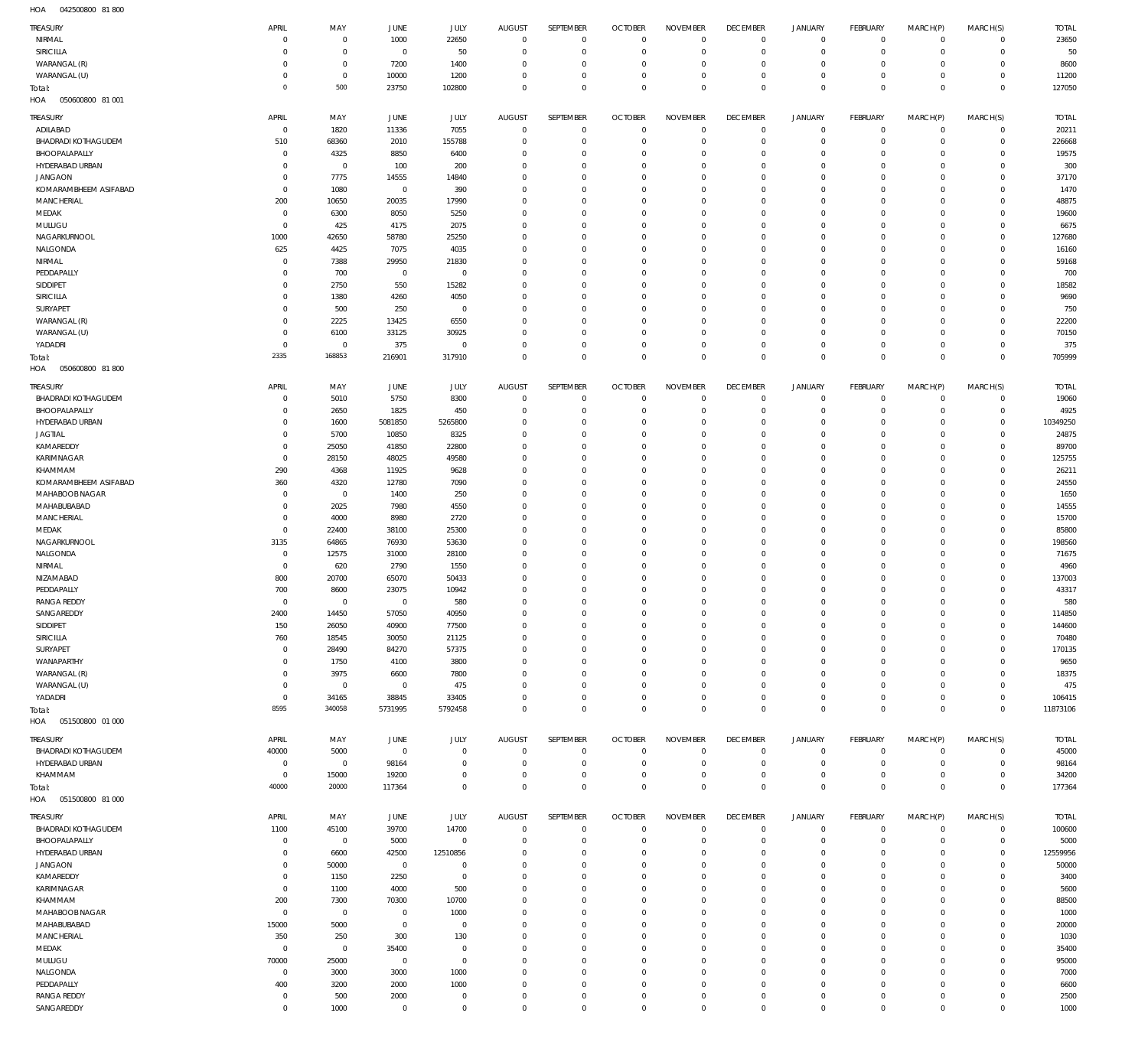051500800 81 000 HOA

| TREASURY                               | APRIL                         | MAY                              | <b>JUNE</b>                 | JULY                    | AUGUST                   | SEPTEMBER                     | <b>OCTOBER</b>                   | <b>NOVEMBER</b>                  | <b>DECEMBER</b>                  | <b>JANUARY</b>              | FEBRUARY                      | MARCH(P)                   | MARCH(S)                    | <b>TOTAL</b>         |
|----------------------------------------|-------------------------------|----------------------------------|-----------------------------|-------------------------|--------------------------|-------------------------------|----------------------------------|----------------------------------|----------------------------------|-----------------------------|-------------------------------|----------------------------|-----------------------------|----------------------|
| <b>SIRICILLA</b>                       | $\mathbf 0$                   | $\overline{0}$                   | 300                         | 300                     | $^{\circ}$               | $\mathbf 0$                   | $\overline{0}$                   | $\overline{0}$                   | $^{\circ}$                       | $\mathbf 0$                 | $\overline{0}$                | $\mathbf 0$                | $\overline{0}$              | 600                  |
| VIKARABAD                              | $\mathbf 0$                   | 600                              | 800                         | $\Omega$                | $\Omega$                 | $\mathbf 0$                   | $\overline{0}$                   | $\mathbf 0$                      | $^{\circ}$                       | $\mathbf 0$                 | $^{\circ}$                    | $\mathbf 0$                | $\overline{0}$              | 1400                 |
| WARANGAL (R)                           | $\mathbf 0$                   | $\overline{0}$                   | 32000                       | $^{\circ}$              | $\Omega$                 | $\mathbf 0$                   | 0                                | $^{\circ}$                       | $\circ$                          | $\mathbf 0$                 | $^{\circ}$                    | $\mathbf 0$                | $\mathbf 0$                 | 32000                |
| WARANGAL (U)                           | $\mathbf 0$<br>87050          | 100<br>149900                    | 100<br>239650               | $\Omega$<br>12540186    | $\Omega$<br>$\Omega$     | $\mathbf 0$<br>$\mathbf 0$    | $\overline{0}$<br>$\Omega$       | $\mathbf 0$<br>$\mathbb O$       | $^{\circ}$<br>$\mathbf 0$        | $\mathbf 0$<br>$\mathsf 0$  | $^{\circ}$<br>$\mathbf 0$     | $\mathbf 0$<br>$\mathbf 0$ | $\mathbf 0$<br>$\mathbf{0}$ | 200<br>13016786      |
| Total:<br>HOA<br>070080800 03 000      |                               |                                  |                             |                         |                          |                               |                                  |                                  |                                  |                             |                               |                            |                             |                      |
| TREASURY                               | APRIL                         | MAY                              | JUNE                        | JULY                    | AUGUST                   | SEPTEMBER                     | <b>OCTOBER</b>                   | <b>NOVEMBER</b>                  | <b>DECEMBER</b>                  | <b>JANUARY</b>              | FEBRUARY                      | MARCH(P)                   | MARCH(S)                    | <b>TOTAL</b>         |
| MANCHERIAL                             | 20000                         | 5000                             | 10400                       | $\Omega$                | $^{\circ}$               | $\mathbf 0$                   | $\overline{0}$                   | $\mathbf{0}$                     | $\mathbf 0$                      | 0                           | $\mathbf 0$                   | $\mathbf 0$                | $\mathbf 0$                 | 35400                |
| PEDDAPALLY                             | $\overline{0}$                | $\overline{0}$                   | 1115                        | $^{\circ}$              | $\Omega$                 | $\mathbf 0$                   | $\overline{0}$                   | $\mathbf 0$                      | $^{\circ}$                       | $\mathsf{O}$                | $\overline{0}$                | $\mathbf 0$                | $\overline{0}$              | 1115                 |
| Total:                                 | 20000                         | 5000                             | 11515                       | $\Omega$                | $\Omega$                 | $\mathbb O$                   | $\overline{0}$                   | $\mathbf 0$                      | $\mathbf{0}$                     | $\mathsf 0$                 | $\overline{0}$                | $\mathbf 0$                | $\overline{0}$              | 36515                |
| 070202800 02 000<br>HOA                |                               |                                  |                             |                         |                          |                               |                                  |                                  |                                  |                             |                               |                            |                             |                      |
| TREASURY                               | APRIL                         | MAY                              | JUNE                        | JULY                    | AUGUST                   | SEPTEMBER                     | <b>OCTOBER</b>                   | <b>NOVEMBER</b>                  | <b>DECEMBER</b>                  | <b>JANUARY</b>              | FEBRUARY                      | MARCH(P)                   | MARCH(S)                    | <b>TOTAL</b>         |
| ADILABAD                               | $\overline{0}$                | 2000                             | $\overline{0}$              | 10380                   | $^{\circ}$               | $\overline{0}$                | $\overline{0}$                   | $\overline{0}$                   | $^{\circ}$                       | $\mathbf 0$                 | $\overline{0}$                | $\mathbf 0$                | $\overline{0}$              | 12380                |
| HYDERABAD URBAN<br>KAMAREDDY           | 37300<br>$\mathbf 0$          | 1000<br>$\overline{0}$           | 5000<br>3000                | 3188400<br>2000         | $\Omega$<br>$\Omega$     | $\mathbf 0$<br>$\overline{0}$ | $\overline{0}$<br>$\overline{0}$ | $\mathbf 0$<br>$\mathbb O$       | $\overline{0}$<br>$\overline{0}$ | $\mathbf 0$<br>$\mathbf 0$  | $^{\circ}$<br>$^{\circ}$      | $\mathbf 0$<br>$\mathbf 0$ | $\mathbf 0$<br>$\mathbf 0$  | 3231700<br>5000      |
| MEDAK                                  | $\mathbf 0$                   | $\mathbf 0$                      | 11000                       | 16000                   | $\Omega$                 | $\mathbf 0$                   | 0                                | $\mathbb O$                      | $\circ$                          | $\mathbf 0$                 | $^{\circ}$                    | $\mathbf 0$                | $\mathbf 0$                 | 27000                |
| MEDCHAL                                | $\mathbf 0$                   | $\mathbf 0$                      | 20000                       | 27100                   | $\Omega$                 | $\mathbf 0$                   | $\Omega$                         | $\mathbb O$                      | $\overline{0}$                   | $\mathbf 0$                 | $^{\circ}$                    | $\Omega$                   | $\mathbf 0$                 | 47100                |
| NAGARKURNOOL                           | $\mathbf 0$                   | $\overline{0}$                   | $^{\circ}$                  | 4000                    | $\Omega$                 | $\mathbf 0$                   | 0                                | $\overline{0}$                   | 0                                | $\mathbf 0$                 | $^{\circ}$                    | $\mathbf 0$                | $\mathbf 0$                 | 4000                 |
| NIRMAL                                 | $\mathbf 0$<br>$\mathbf 0$    | 8000                             | $\mathbb O$                 | $\overline{0}$          | $\Omega$<br>$\Omega$     | $\mathbf 0$                   | $\Omega$                         | $\mathbb O$                      | $\mathbf 0$                      | $\mathbf 0$                 | $^{\circ}$                    | $\Omega$<br>$\Omega$       | $\mathbf 0$<br>$\mathbf 0$  | 8000                 |
| NIZAMABAD<br><b>RANGA REDDY</b>        | 16000                         | $\overline{0}$<br>1000           | $\mathbb O$<br>24000        | 8270<br>21000           | $\Omega$                 | $\mathbf 0$<br>$\mathbf 0$    | $\mathbf 0$<br>0                 | $\overline{0}$<br>$\mathbb O$    | $\circ$<br>0                     | $\mathbf 0$<br>$\mathbf 0$  | $^{\circ}$<br>$^{\circ}$      | $\mathbf 0$                | $\mathbf 0$                 | 8270<br>62000        |
| SANGAREDDY                             | $\mathbf 0$                   | 2000                             | 8000                        | 14000                   | $\Omega$                 | $\mathbf 0$                   | $\Omega$                         | $\mathbb O$                      | $\circ$                          | $\mathbf 0$                 | $^{\circ}$                    | $\Omega$                   | $\mathbf 0$                 | 24000                |
| SURYAPET                               | $\mathbf 0$                   | $\overline{0}$                   | $\overline{0}$              | 1000                    | $\Omega$                 | $\mathbf 0$                   | 0                                | $\overline{0}$                   | 0                                | $\mathbf 0$                 | $^{\circ}$                    | $\mathbf 0$                | $\mathbf 0$                 | 1000                 |
| WANAPARTHY                             | $\mathbf 0$                   | 2000                             | 4000                        | $\overline{0}$          | $\Omega$                 | $\mathbf 0$                   | $\Omega$                         | $\mathbb O$                      | $\circ$                          | $\mathbf 0$                 | $^{\circ}$                    | $\Omega$                   | $\mathbf 0$                 | 6000                 |
| WARANGAL (R)                           | $\mathbf 0$                   | $\overline{0}$                   | $\overline{0}$              | 2000                    | $\Omega$                 | $\mathbf 0$                   | 0                                | $\overline{0}$                   | $\circ$                          | $\mathbf 0$                 | 0                             | $\mathbf 0$                | $\mathbf 0$                 | 2000                 |
| WARANGAL (U)<br>YADADRI                | $\mathbf 0$<br>$\mathbf 0$    | $\overline{0}$<br>$\overline{0}$ | 3500<br>1000                | 2000<br>1000            | $\Omega$<br>$\Omega$     | $\mathbf 0$<br>$\mathbf 0$    | $\Omega$<br>$\overline{0}$       | $\mathbb O$<br>$\mathbb O$       | $^{\circ}$<br>$^{\circ}$         | $\mathbf 0$<br>$\mathbf 0$  | $^{\circ}$<br>$^{\circ}$      | $\Omega$<br>0              | $\mathbf 0$<br>$\mathbf 0$  | 5500<br>2000         |
| Total:                                 | 53300                         | 16000                            | 79500                       | 3297150                 | $\Omega$                 | $\mathbf 0$                   | $\Omega$                         | $\mathbb O$                      | $\mathbf 0$                      | $\mathsf 0$                 | $\mathbf 0$                   | $\mathbf 0$                | $\overline{0}$              | 3445950              |
| HOA<br>080105800 81 000                |                               |                                  |                             |                         |                          |                               |                                  |                                  |                                  |                             |                               |                            |                             |                      |
| TREASURY                               | APRIL                         | MAY                              | JUNE                        | JULY                    | AUGUST                   | SEPTEMBER                     | <b>OCTOBER</b>                   | <b>NOVEMBER</b>                  | <b>DECEMBER</b>                  | <b>JANUARY</b>              | FEBRUARY                      | MARCH(P)                   | MARCH(S)                    | <b>TOTAL</b>         |
| ADILABAD                               | $\overline{0}$                | 602000                           | 1157000                     | 1118500                 | $\circ$                  | $\overline{0}$                | $\overline{0}$                   | $\overline{0}$                   | $\overline{0}$                   | 0                           | $^{\circ}$                    | $\mathbf 0$                | $\mathbf 0$                 | 2877500              |
| HYDERABAD URBAN                        | 9000                          | 193500                           | 556500                      | 152500                  | $\Omega$                 | $\mathbf 0$                   | $^{\circ}$                       | $\mathbf 0$                      | $\overline{0}$                   | $\mathbf 0$                 | $^{\circ}$                    | $\mathbf 0$                | $\mathbf 0$                 | 911500               |
| KARIMNAGAR                             | 19500                         | 394000                           | 657500                      | 345000                  | $\Omega$                 | $\mathbf 0$                   | 0                                | $\overline{0}$                   | 0                                | $\mathbf 0$                 | $^{\circ}$                    | $\mathbf 0$                | $\mathbf 0$                 | 1416000              |
| MAHABOOB NAGAR<br>MEDCHAL              | 207500<br>30000               | 388080<br>114500                 | 400000<br>91500             | 388500<br>71000         | $\Omega$                 | $\mathbf 0$<br>$\mathbf 0$    | 0<br>$\Omega$                    | $\mathbf 0$<br>$\overline{0}$    | 0<br>$\circ$                     | $\mathbf 0$<br>$\mathbf 0$  | $^{\circ}$<br>$^{\circ}$      | 0<br>$\Omega$              | $\mathbf 0$<br>$\mathbf 0$  | 1384080<br>307000    |
| NALGONDA                               | 356500                        | 454500                           | 663000                      | 464000                  |                          | $\mathbf 0$                   | 0                                | $^{\circ}$                       | 0                                | $\mathbf 0$                 | $^{\circ}$                    | 0                          | $\mathbf 0$                 | 1938000              |
| NIZAMABAD                              | 33000                         | 477000                           | 960500                      | 494500                  | $\Omega$                 | $\mathbf 0$                   | $\Omega$                         | $\mathbb O$                      | $\circ$                          | $\mathbf 0$                 | $^{\circ}$                    | $\Omega$                   | $\mathbf 0$                 | 1965000              |
| <b>RANGA REDDY</b>                     | 28000                         | 331000                           | 626000                      | 589500                  | $\Omega$                 | $\mathbf 0$                   | 0                                | $^{\circ}$                       | 0                                | $\mathbf 0$                 | $^{\circ}$                    | 0                          | $\mathbf 0$                 | 1574500              |
| SANGAREDDY                             | $\mathbf 0$                   | 431000                           | 503500                      | 212500                  | $\Omega$                 | $\mathbf 0$                   | $\Omega$                         | $\mathbb O$                      | 0                                | $\mathbf 0$                 | $^{\circ}$                    | $\Omega$                   | $\mathbf 0$                 | 1147000              |
| SIDDIPET<br>VIKARABAD                  | $\overline{0}$<br>$\mathbf 0$ | 160500<br>133500                 | 196500<br>252000            | 72000<br>251500         | $\Omega$<br>$\Omega$     | $\mathbf 0$<br>$\mathbf 0$    | 0                                | $^{\circ}$                       | 0                                | $\mathbf 0$<br>$\mathsf{O}$ | $^{\circ}$<br>$^{\circ}$      | $\mathbf 0$<br>$\mathbf 0$ | $\mathbf 0$<br>$\mathbf 0$  | 429000<br>637000     |
| WARANGAL (U)                           | 60000                         | 323500                           | 942000                      | 1035500                 | $\Omega$                 | $\mathbf 0$                   | 0<br>$\overline{0}$              | $\overline{0}$<br>$\mathbb O$    | $\circ$<br>$^{\circ}$            | $\mathsf{O}$                | $^{\circ}$                    | $\mathbf 0$                | $\mathbf 0$                 | 2361000              |
| Total:                                 | 743500                        | 4003080                          | 7006000                     | 5195000                 | $\Omega$                 | $\mathbb O$                   | $\overline{0}$                   | $\mathbb O$                      | $\mathbf 0$                      | $\mathsf 0$                 | $\mathbf 0$                   | $\mathbf 0$                | $\overline{0}$              | 16947580             |
| 085100107 02 000<br>HOA                |                               |                                  |                             |                         |                          |                               |                                  |                                  |                                  |                             |                               |                            |                             |                      |
| TREASURY                               | APRIL                         | MAY                              | JUNE                        | JULY                    | <b>AUGUST</b>            | SEPTEMBER                     | <b>OCTOBER</b>                   | <b>NOVEMBER</b>                  | <b>DECEMBER</b>                  | <b>JANUARY</b>              | FEBRUARY                      | MARCH(P)                   | MARCH(S)                    | <b>TOTAL</b>         |
| <b>JANGAON</b>                         | $\mathbf 0$                   | $\mathbf 0$                      | 73282                       | 143208                  | $\Omega$                 | $\mathbf 0$                   | $\mathbb O$                      | $\mathbb O$                      | $\mathbf 0$                      | $\mathbf 0$                 | $\mathbf 0$                   | $\mathbf 0$                | $\mathbf 0$                 | 216490               |
| Total:                                 |                               | $\cup$                           | 73282                       | 143208                  |                          |                               |                                  |                                  | 0                                | 0                           | 0                             | 0                          | 0                           | 216490               |
| HOA<br>085100107 81 001                |                               |                                  |                             |                         |                          |                               |                                  |                                  |                                  |                             |                               |                            |                             |                      |
| TREASURY                               | APRIL                         | MAY                              | JUNE                        | JULY                    | <b>AUGUST</b>            | SEPTEMBER                     | <b>OCTOBER</b>                   | <b>NOVEMBER</b>                  | <b>DECEMBER</b>                  | <b>JANUARY</b>              | FEBRUARY                      | MARCH(P)                   | MARCH(S)                    | <b>TOTAL</b>         |
| <b>JANGAON</b><br>YADADRI              | $\mathbf{0}$<br>$\mathbf 0$   | $\overline{0}$<br>$\overline{0}$ | $\overline{0}$<br>750       | 4125<br>$\overline{0}$  | $^{\circ}$<br>$\Omega$   | $\overline{0}$<br>$\mathbf 0$ | $\overline{0}$<br>$\overline{0}$ | $\mathbb O$<br>$\mathbb O$       | $^{\circ}$<br>$\overline{0}$     | 0<br>$\mathsf{O}$           | $\overline{0}$<br>$\mathbf 0$ | $\mathbf 0$<br>$\mathbf 0$ | $\overline{0}$<br>$\circ$   | 4125<br>750          |
| Total:                                 | $\mathbf 0$                   | $\overline{0}$                   | 750                         | 4125                    | $\Omega$                 | $\mathbf 0$                   | $\overline{0}$                   | $\mathbb O$                      | $\mathbf 0$                      | $\mathbf 0$                 | $^{\circ}$                    | $\mathbf 0$                | $\overline{0}$              | 4875                 |
| 085300102 01 000<br>HOA                |                               |                                  |                             |                         |                          |                               |                                  |                                  |                                  |                             |                               |                            |                             |                      |
| TREASURY                               | APRIL                         | MAY                              | JUNE                        | <b>JULY</b>             | <b>AUGUST</b>            | SEPTEMBER                     | <b>OCTOBER</b>                   | <b>NOVEMBER</b>                  | <b>DECEMBER</b>                  | <b>JANUARY</b>              | FEBRUARY                      | MARCH(P)                   | MARCH(S)                    | <b>TOTAL</b>         |
| ADILABAD                               | 6000                          | 26000                            | 42000                       | 10000                   | $^{\circ}$               | $\overline{0}$                | $\overline{0}$                   | $^{\circ}$                       | $^{\circ}$                       | 0                           | $\overline{0}$                | $\mathbf 0$                | $\overline{0}$              | 84000                |
| <b>BHADRADI KOTHAGUDEM</b>             | 30000                         | 73100                            | 186149                      | 216022                  | $\Omega$                 | $\overline{0}$                | $\overline{0}$                   | $\mathbf 0$                      | $\circ$                          | $\mathbf 0$                 | $^{\circ}$                    | $\mathbf 0$                | $\mathbf 0$                 | 505271               |
| BHOOPALAPALLY                          | $\overline{0}$                | 100056                           | 6000                        | $\overline{0}$          | $\Omega$                 | $\mathbf 0$                   | 0                                | $\overline{0}$                   | $\circ$                          | $\mathbf 0$                 | 0                             | $\mathbf 0$                | $\mathbf 0$                 | 106056               |
| HYDERABAD URBAN<br><b>JAGTIAL</b>      | $\mathbf 0$<br>$\overline{0}$ | 4500<br>$\overline{0}$           | 939223316<br>$\overline{0}$ | $\overline{0}$<br>35036 | $\Omega$<br>$\Omega$     | $\mathbf 0$<br>$\mathbf 0$    | 0<br>0                           | $\overline{0}$<br>$\overline{0}$ | $\circ$<br>$\circ$               | $\mathbf 0$<br>$\mathbf 0$  | $^{\circ}$<br>0               | $\mathbf 0$<br>$\mathbf 0$ | $\mathbf 0$<br>$\mathbf 0$  | 939227816<br>35036   |
| <b>JANGAON</b>                         | 19000                         | 49500                            | 40000                       | 53000                   | $\Omega$                 | $\mathbf 0$                   | 0                                | $\overline{0}$                   | $\circ$                          | $\mathbf 0$                 | $^{\circ}$                    | 0                          | $\mathbf 0$                 | 161500               |
| KHAMMAM                                | 15000                         | 10000                            | $\overline{0}$              | $^{\circ}$              | $\Omega$                 | $\overline{0}$                | 0                                | $\overline{0}$                   | $^{\circ}$                       | $\mathbf 0$                 | 0                             | $\mathbf 0$                | $^{\circ}$                  | 25000                |
| KOMARAMBHEEM ASIFABAD                  | $\overline{0}$                | 4000                             | 15000                       | $^{\circ}$              | $\Omega$                 | $\mathbf 0$                   | 0                                | $\overline{0}$                   | $\circ$                          | $\mathbf 0$                 | $^{\circ}$                    | 0                          | $\mathbf 0$                 | 19000                |
| MAHABOOB NAGAR                         | 100000                        | $\overline{0}$                   | 10000                       | $\overline{0}$          | $\Omega$                 | $\mathbf 0$                   | 0                                | $\overline{0}$                   | $^{\circ}$                       | $\mathbf 0$                 | $^{\circ}$                    | $\mathbf 0$                | $\mathbf 0$                 | 110000               |
| MAHABUBABAD<br>MANCHERIAL              | 105000<br>299347              | 44000<br>119804                  | 35000<br>249098             | 48000<br>236526         | $\Omega$<br>$\Omega$     | $\mathbf 0$<br>$\mathbf 0$    | 0<br>0                           | $\overline{0}$<br>$\overline{0}$ | $\circ$<br>$^{\circ}$            | $\mathbf 0$<br>$\mathbf 0$  | 0<br>0                        | 0<br>$\mathbf 0$           | $\mathbf 0$<br>$\mathbf 0$  | 232000<br>904775     |
| NALGONDA                               | 55000                         | 15000                            | 30000                       | 60000                   | $\Omega$                 | $\mathbf 0$                   | 0                                | $\overline{0}$                   | $\circ$                          | $\mathbf 0$                 | 0                             | $\mathbf 0$                | $\mathbf 0$                 | 160000               |
| NIRMAL                                 | 5000                          | 13000                            | $\overline{0}$              | $^{\circ}$              | $\Omega$                 | $\mathbf 0$                   | 0                                | $\mathbb O$                      | $^{\circ}$                       | $\mathbf 0$                 | $^{\circ}$                    | $\mathbf 0$                | $\mathbf 0$                 | 18000                |
| NIZAMABAD                              | $\mathbf 0$                   | $\overline{0}$                   | 11915                       | $\mathbf{0}$            | $\Omega$                 | $\mathbf 0$                   | 0                                | $\overline{0}$                   | $\circ$                          | $\mathbf 0$                 | 0                             | $\mathbf 0$                | $^{\circ}$                  | 11915                |
| <b>RANGA REDDY</b>                     | 1075137932                    | 119958099                        | 165977981                   | 140667432               | $\Omega$                 | $\mathbf 0$                   | 0                                | $\overline{0}$                   | $^{\circ}$                       | $\mathbf 0$                 | 0                             | $\mathbf 0$                | $\mathbf 0$                 | 1501741444           |
| SANGAREDDY                             | $\overline{0}$                | $\overline{0}$                   | $^{\circ}$                  | 5000                    | $\circ$                  | $\mathbf 0$                   | 0                                | $\overline{0}$                   | $\circ$                          | $\mathbf 0$                 | $^{\circ}$                    | $\mathbf 0$                | $\mathbf 0$<br>$\mathbf 0$  | 5000                 |
| SIDDIPET<br>SURYAPET                   | $\mathbf 0$<br>$\mathbf 0$    | 16500<br>3000                    | $^{\circ}$<br>100           | $^{\circ}$<br>5000      | $\Omega$<br>$\Omega$     | $\mathbf 0$<br>$\mathbf 0$    | 0<br>0                           | $\overline{0}$<br>$\overline{0}$ | $\circ$<br>$\circ$               | $\mathbf 0$<br>$\mathbf 0$  | 0<br>0                        | $\mathbf 0$<br>$\mathbf 0$ | $^{\circ}$                  | 16500<br>8100        |
| VIKARABAD                              | $\mathbf 0$                   | 8800000                          | $^{\circ}$                  | $^{\circ}$              | $\Omega$                 | $\mathbf 0$                   | 0                                | $\overline{0}$                   | $^{\circ}$                       | $\mathbf 0$                 | 0                             | $\mathbf 0$                | $^{\circ}$                  | 8800000              |
| WARANGAL (U)                           | $\mathbf 0$                   | $^{\circ}$                       | 83757                       | $\Omega$                | $\Omega$                 | $\mathbf 0$                   | $^{\circ}$                       | $\mathbb O$                      | $\mathbf{0}$                     | $\mathbf 0$                 | $\mathbf 0$                   | 0                          | $\mathbf 0$                 | 83757                |
| Total:                                 | 1075772279                    | 129236559                        | 1105910316                  | 141336016               | $\Omega$                 | $\mathbf 0$                   | $\overline{0}$                   | $\mathbb O$                      | $\mathbf 0$                      | $\mathsf 0$                 | $^{\circ}$                    | $\mathbf 0$                | $\mathbf{0}$                | 2452255170           |
| HOA<br>085300102 02 000                |                               |                                  |                             |                         |                          |                               |                                  |                                  |                                  |                             |                               |                            |                             |                      |
| TREASURY                               | APRIL                         | MAY                              | JUNE                        | JULY                    | AUGUST                   | SEPTEMBER                     | <b>OCTOBER</b>                   | <b>NOVEMBER</b>                  | <b>DECEMBER</b>                  | <b>JANUARY</b>              | FEBRUARY                      | MARCH(P)                   | MARCH(S)                    | <b>TOTAL</b>         |
| ADILABAD<br><b>BHADRADI KOTHAGUDEM</b> | 13069431<br>384979            | 889380<br>12094099               | 1904888<br>43032353         | 4121616<br>3074801      | $^{\circ}$<br>$^{\circ}$ | $\mathbf 0$<br>$\mathbf 0$    | $\mathbb O$<br>$\overline{0}$    | $\mathbb O$<br>$\mathbb O$       | $^{\circ}$<br>$^{\circ}$         | 0<br>$\mathsf{O}$           | $\mathbf 0$<br>$^{\circ}$     | $\mathbf 0$<br>0           | $\circ$<br>$\overline{0}$   | 19985315<br>58586232 |
|                                        |                               |                                  |                             |                         |                          |                               |                                  |                                  |                                  |                             |                               |                            |                             |                      |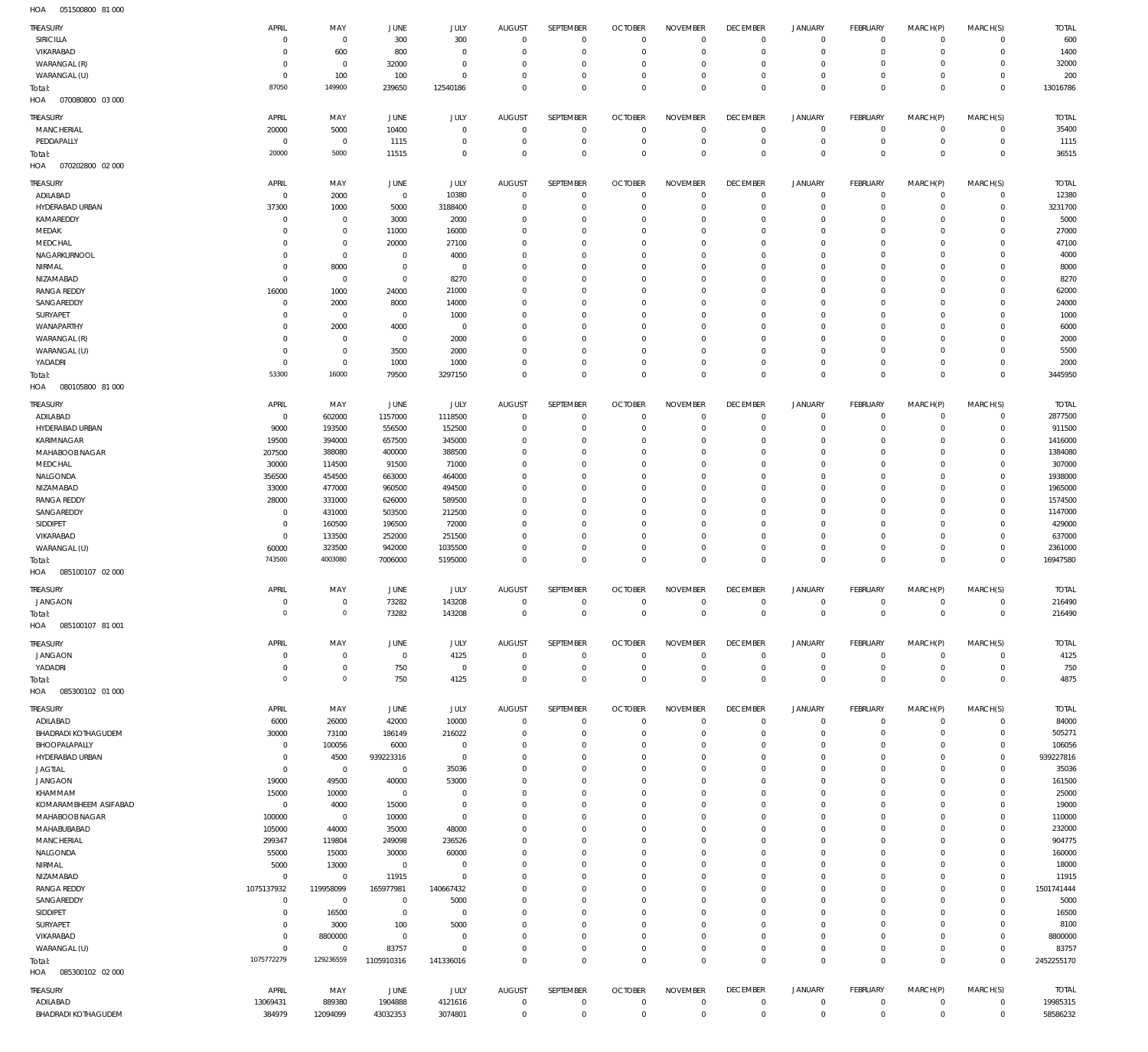085300102 02 000 HOA

| TREASURY                          | APRIL                         | MAY                        | JUNE                   | JULY                    | <b>AUGUST</b>                   | SEPTEMBER               | <b>OCTOBER</b>               | <b>NOVEMBER</b>        | <b>DECEMBER</b>             | <b>JANUARY</b>             | <b>FEBRUARY</b>                | MARCH(P)             | MARCH(S)               | <b>TOTAL</b>           |
|-----------------------------------|-------------------------------|----------------------------|------------------------|-------------------------|---------------------------------|-------------------------|------------------------------|------------------------|-----------------------------|----------------------------|--------------------------------|----------------------|------------------------|------------------------|
| BHOOPALAPALLY                     | 170043                        | 34335955                   | 14574581               | 4727864                 | $\overline{0}$                  | $\mathbf 0$             | $\mathbf{0}$                 | $^{\circ}$             | $\mathbf{0}$                | $^{\circ}$                 | $\mathbf 0$                    | $\Omega$             | $\mathbf 0$            | 53808443               |
| HYDERABAD URBAN<br><b>JAGTIAL</b> | $\overline{0}$<br>346522      | 18831<br>640074            | $\mathsf 0$<br>2442677 | $\circ$<br>1755141      | $\Omega$<br>$\Omega$            | $\Omega$<br>$\Omega$    | $\mathbf{0}$<br>$\mathbf{0}$ | $\Omega$<br>$\Omega$   | $\Omega$<br>$\Omega$        | $\Omega$<br>$\Omega$       | $\mathbf 0$<br>$\Omega$        | $\Omega$<br>$\Omega$ | $\Omega$<br>$\Omega$   | 18831<br>5184414       |
| <b>JANGAON</b>                    | $\overline{0}$                | 16774342                   | 629331                 | 1483747                 | $\Omega$                        | $\Omega$                | $\Omega$                     | $\Omega$               | $\Omega$                    | $\Omega$                   | $\Omega$                       | $\Omega$             | $\Omega$               | 18887420               |
| JOGULAMBA GADWAL                  | $\mathbf 0$                   | 7956330                    | 699715                 | 166530                  | $\Omega$                        | $\Omega$                | $\mathbf{0}$                 | $\Omega$               | $\Omega$                    | $\Omega$                   | $\Omega$                       | $\Omega$             | $\Omega$               | 8822575                |
| KAMAREDDY                         | 8168542                       | 22779396                   | 6476202                | 10108447                | $\Omega$                        | $\Omega$                | $\Omega$                     | $\Omega$               | $\Omega$                    | $\Omega$                   | $\Omega$                       |                      | $\Omega$               | 47532587               |
| KARIMNAGAR                        | 22440647                      | 7965704                    | 21188466               | 29846287                | $\Omega$                        | $\Omega$                | $\Omega$                     | $\Omega$               | $\Omega$                    | $\Omega$                   | $\Omega$                       | $\Omega$             | $\Omega$               | 81441104               |
| KHAMMAM                           | 1713736                       | 10550341                   | 8547256                | 18334866                | $\Omega$                        | $\Omega$                | $\mathbf{0}$                 | $\Omega$               | $\Omega$                    | $\Omega$                   | $\Omega$                       |                      | $\Omega$               | 39146199               |
| KOMARAMBHEEM ASIFABAD             | 36988                         | 14006429                   | 2945718                | 4138900                 | $\Omega$<br>$\Omega$            | $\Omega$<br>$\Omega$    | $\Omega$<br>$\mathbf{0}$     | $\Omega$<br>$\Omega$   | $\Omega$<br>$\Omega$        | $\Omega$<br>$\Omega$       | $\Omega$<br>$\Omega$           | $\Omega$             | $\Omega$<br>$\Omega$   | 21128035<br>46373202   |
| MAHABOOB NAGAR<br>MAHABUBABAD     | 6390926<br>3607645            | 17164780<br>9567820        | 6776700<br>2164759     | 16040796<br>2904890     | $\Omega$                        | $\Omega$                | $\Omega$                     | $\Omega$               | $\Omega$                    | $\Omega$                   | $\Omega$                       | $\Omega$             | $\Omega$               | 18245114               |
| MANCHERIAL                        | 624299                        | 21341781                   | 2468790                | 2876427                 | $\Omega$                        | $\Omega$                | $\mathbf{0}$                 | $\Omega$               | $\Omega$                    | $\Omega$                   | $\Omega$                       |                      | $\Omega$               | 27311297               |
| MEDAK                             | 5659357                       | 13313265                   | 11940480               | 758670                  | $\Omega$                        | $\Omega$                | $\Omega$                     | $\Omega$               | $\Omega$                    | $\Omega$                   | $\Omega$                       |                      | $\Omega$               | 31671772               |
| MEDCHAL                           | 4451033                       | 25648503                   | 4575548                | 3259583                 | $\Omega$                        | $\Omega$                | $\Omega$                     | $\Omega$               | $\Omega$                    | $\Omega$                   | $\Omega$                       | $\Omega$             | $\Omega$               | 37934667               |
| MULUGU                            | $\overline{0}$                | 792684                     | 40204                  | 297037                  | $\Omega$                        | $\Omega$                | $\Omega$                     | $\Omega$               | $\Omega$                    | $\Omega$                   | $\Omega$                       |                      | $\Omega$               | 1129925                |
| NAGARKURNOOL                      | 245164                        | 17550425                   | 376211                 | 6241614                 | $\Omega$                        | $\Omega$                | $\Omega$                     | $\Omega$               | $\Omega$                    | $\Omega$                   | $\Omega$                       | $\Omega$             | $\Omega$               | 24413414               |
| NALGONDA                          | 2420822                       | 31287103                   | 1068220                | 20475947                | $\Omega$<br>$\Omega$            | $\Omega$<br>$\Omega$    | $\mathbf{0}$<br>$\Omega$     | $\Omega$<br>$\Omega$   | $\Omega$<br>$\Omega$        | $\Omega$                   | $\Omega$<br>$\Omega$           |                      | $\Omega$<br>$\Omega$   | 55252092               |
| NARAYANPET<br>NIRMAL              | $\mathbf 0$<br>14504450       | 33917<br>3822661           | 96000<br>1991441       | 36000<br>3395054        | $\Omega$                        | $\Omega$                | $\Omega$                     | $\Omega$               | $\Omega$                    | $\Omega$<br>$\Omega$       | $\Omega$                       | $\Omega$             | $\Omega$               | 165917<br>23713606     |
| NIZAMABAD                         | 3562277                       | 9618236                    | 3495494                | 3489241                 | $\Omega$                        | $\Omega$                | $\mathbf{0}$                 | $\Omega$               | $\Omega$                    | $\Omega$                   | $\Omega$                       |                      | $\Omega$               | 20165248               |
| PEDDAPALLY                        | 29938331                      | 2717552                    | 13223835               | 7898759                 | $\Omega$                        | $\Omega$                | $\Omega$                     | $\Omega$               | $\Omega$                    | $\Omega$                   | $\Omega$                       | $\Omega$             | $\Omega$               | 53778477               |
| <b>RANGA REDDY</b>                | 126477821                     | 219282545                  | 279067021              | 374415706               | $\Omega$                        | $\Omega$                | $\mathbf{0}$                 | $\Omega$               | $\Omega$                    | $\Omega$                   | $\Omega$                       |                      | $\Omega$               | 999243093              |
| SANGAREDDY                        | 9529235                       | 5191667                    | 8247576                | 13034053                | $\Omega$                        | $\Omega$                | $\Omega$                     | $\Omega$               | $\Omega$                    | $\Omega$                   | $\Omega$                       | $\Omega$             | $\Omega$               | 36002531               |
| SIDDIPET                          | 40082727                      | 12874826                   | 10380721               | 23140385                | $\Omega$                        | $\Omega$                | $\mathbf{0}$                 | $\Omega$               | $\Omega$                    | $\Omega$                   | $\Omega$                       |                      | $\Omega$               | 86478659               |
| SIRICILLA                         | 9613220                       | 2819767                    | 435807                 | 1889008                 | $\Omega$                        | $\Omega$                | $\Omega$                     | $\Omega$               | $\Omega$                    | $\Omega$                   | $\Omega$                       |                      | $\Omega$               | 14757802               |
| SURYAPET<br>VIKARABAD             | 359655<br>$\overline{0}$      | 9300095<br>17809908        | 1026023<br>1402008     | 6915810<br>2949871      | $\Omega$<br>$\Omega$            | $\Omega$<br>$\Omega$    | $\Omega$<br>$\Omega$         | $\Omega$<br>$\Omega$   | $\Omega$<br>$\Omega$        | $\Omega$<br>$\Omega$       | $\Omega$<br>$\Omega$           | $\Omega$             | $\Omega$<br>$\Omega$   | 17601583<br>22161787   |
| WANAPARTHY                        | 3477298                       | 165233                     | 598740                 | 11715                   | $\Omega$                        | $\Omega$                | $\Omega$                     | $\Omega$               | $\Omega$                    | $\Omega$                   | $\Omega$                       | $\Omega$             | $\Omega$               | 4252986                |
| WARANGAL (R)                      | 90000                         | 1015730                    | 1633158                | 4970241                 | $\Omega$                        | $\Omega$                | $\Omega$                     | $\Omega$               | $\Omega$                    | $\Omega$                   | $\Omega$                       |                      | $\Omega$               | 7709129                |
| WARANGAL (U)                      | 3072495                       | 8670370                    | 13150223               | 8682942                 | $\Omega$                        | $\Omega$                | $\Omega$                     | $\Omega$               | $\Omega$                    | $\Omega$                   | $\Omega$                       | $\Omega$             | $\Omega$               | 33576030               |
| YADADRI                           | 568590                        | 3711640                    | 2232296                | 7630636                 | $\Omega$                        | $\Omega$                | $\mathbf{0}$                 | $\Omega$               | $\mathbf{0}$                | $\Omega$                   | $\Omega$                       | $\Omega$             | $\Omega$               | 14143162               |
| Total:                            | 311006233                     | 561711389                  | 468832442              | 589072584               | $\Omega$                        | $\Omega$                | $\Omega$                     | $\Omega$               | $\Omega$                    | $\Omega$                   | $\Omega$                       | $\Omega$             | $\Omega$               | 1930622648             |
| 085300102 03 000<br>HOA           |                               |                            |                        |                         |                                 |                         |                              |                        |                             |                            |                                |                      |                        |                        |
| TREASURY                          | APRIL                         | MAY                        | <b>JUNE</b>            | JULY                    | <b>AUGUST</b>                   | SEPTEMBER               | <b>OCTOBER</b>               | <b>NOVEMBER</b>        | <b>DECEMBER</b>             | <b>JANUARY</b>             | <b>FEBRUARY</b>                | MARCH(P)             | MARCH(S)               | <b>TOTAL</b>           |
| MAHABOOB NAGAR                    | 133089                        | $\mathbf 0$                | $\circ$                | 316044                  | $\Omega$                        | $\circ$                 | $^{\circ}$                   | $\Omega$               | $^{\circ}$                  | $^{\circ}$                 | $\circ$                        | $\Omega$             | $\Omega$               | 449133                 |
| MAHABUBABAD                       | $\mathbf 0$                   | $\mathbf 0$                | 20000                  | $\Omega$                | $\Omega$                        | $\Omega$                | $\Omega$                     | $\Omega$               | $\Omega$                    | $\Omega$                   | $\Omega$                       |                      | $\Omega$               | 20000                  |
| <b>RANGA REDDY</b>                | $\mathbf 0$                   | 1051795                    | 2648517                | 261341                  | $\Omega$                        | $\Omega$                | $\Omega$                     | $\Omega$               | $\Omega$                    | $\Omega$                   | $\Omega$                       | $\Omega$             | $\Omega$               | 3961653                |
| SANGAREDDY<br>SIRICILLA           | 830511<br>$\mathbf 0$         | $\mathbf 0$<br>$\mathbf 0$ | 109477<br>39558        | $\Omega$<br>$\Omega$    | $\Omega$<br>$\Omega$            | $\Omega$<br>$\Omega$    | $\Omega$<br>$\Omega$         | $\Omega$<br>$\Omega$   | $\Omega$<br>$\Omega$        | $\Omega$<br>$\Omega$       | $\Omega$<br>$\Omega$           | $\Omega$             | $\Omega$<br>$\Omega$   | 939988<br>39558        |
| SURYAPET                          | $\mathbf 0$                   | 176438                     | $\circ$                | $\Omega$                | $\Omega$                        | $\Omega$                | $\Omega$                     | $\Omega$               | $\Omega$                    | $\Omega$                   | $\Omega$                       | $\Omega$             | $\Omega$               | 176438                 |
| Total:                            | 963600                        | 1228233                    | 2817552                | 577385                  | $\Omega$                        | $\Omega$                | $\Omega$                     | $\Omega$               | $\Omega$                    | $\Omega$                   | $\Omega$                       | $\Omega$             | $\Omega$               | 5586770                |
| 085300102 81 000<br>HOA           |                               |                            |                        |                         |                                 |                         |                              |                        |                             |                            |                                |                      |                        |                        |
|                                   |                               |                            |                        |                         |                                 |                         |                              | <b>NOVEMBER</b>        | <b>DECEMBER</b>             |                            |                                |                      |                        |                        |
|                                   |                               |                            |                        |                         |                                 |                         |                              |                        |                             |                            |                                |                      |                        |                        |
| TREASURY<br>ADILABAD              | APRIL<br>$\overline{0}$       | MAY<br>57000               | JUNE<br>102000         | JULY<br>31250           | <b>AUGUST</b><br>$\overline{0}$ | SEPTEMBER<br>$\circ$    | <b>OCTOBER</b><br>$^{\circ}$ | $^{\circ}$             | $^{\circ}$                  | <b>JANUARY</b><br>$\Omega$ | <b>FEBRUARY</b><br>$\mathbf 0$ | MARCH(P)<br>$\Omega$ | MARCH(S)<br>$\Omega$   | <b>TOTAL</b><br>190250 |
| <b>BHADRADI KOTHAGUDEM</b>        | 57000                         | 339400                     | 88290                  | 156250                  | $\Omega$                        | $\mathbf 0$             | $\mathbf{0}$                 | $\Omega$               | $^{\circ}$                  | $\Omega$                   | $\mathbf 0$                    | $\Omega$             | $\Omega$               | 640940                 |
| BHOOPALAPALLY                     | 37560                         | 60000                      | 694840                 | 272500                  | $\Omega$                        | $\Omega$                | $\mathbf{0}$                 | $\Omega$               | $\mathbf{0}$                | $\Omega$                   | $\Omega$                       | $\Omega$             | $\Omega$               | 1064900                |
| HYDERABAD URBAN                   | $\circ$                       | 3000                       | 3700                   | 2500                    | $\overline{0}$                  | $\mathbf 0$             | $\mathbf{0}$                 | $\Omega$               | $\mathbf 0$                 | $\mathbf 0$                | $\Omega$                       | $\Omega$             | $\Omega$               | 9200                   |
| <b>JAGTIAL</b>                    | 179000                        | 311300                     | 311600                 | 364100                  | $\Omega$                        | $\Omega$                | $\Omega$                     | $\Omega$               | $\Omega$                    | $\Omega$                   | $\Omega$                       | $\Omega$             | $\Omega$               | 1166000                |
| <b>JANGAON</b>                    | 14000                         | 340440                     | 184300                 | 3495428                 | $\mathbf 0$                     | $\mathbf 0$             | $\mathbf{0}$                 | $\Omega$               | $^{\circ}$                  | $\Omega$                   | $\mathbf 0$                    | $\Omega$             | $\Omega$               | 4034168                |
| JOGULAMBA GADWAL<br>KAMAREDDY     | 18000<br>$\overline{0}$       | 439000<br>4300             | 511250<br>290880       | $\mathbf 0$<br>$\Omega$ | $\Omega$<br>$\Omega$            | $\mathbf 0$<br>$\Omega$ | $\mathbf{0}$<br>$\mathbf{0}$ | $^{\circ}$<br>$\Omega$ | $^{\circ}$<br>$\Omega$      | $\Omega$<br>$\Omega$       | $\mathbf 0$<br>$\Omega$        | $\Omega$<br>$\Omega$ | $\Omega$<br>$\Omega$   | 968250<br>295180       |
| KARIMNAGAR                        | 54450                         | 1499868                    | 1838632                | 5061699                 | $\Omega$                        | $\Omega$                | $\mathbf{0}$                 | $\Omega$               | $\Omega$                    | $\Omega$                   | $\Omega$                       | $\Omega$             | $\Omega$               | 8454649                |
| KHAMMAM                           | 105000                        | 452970                     | 337407                 | 1009844                 | $\Omega$                        | $\Omega$                | $\mathbf{0}$                 | $\Omega$               | $\Omega$                    | $\Omega$                   | $\Omega$                       | $\Omega$             | $\Omega$               | 1905221                |
| KOMARAMBHEEM ASIFABAD             | 33650                         | 178106                     | 161800                 | 35000                   | $\Omega$                        | $\Omega$                | $\mathbf{0}$                 | $\Omega$               | $^{\circ}$                  | $\Omega$                   | $\Omega$                       | $\Omega$             | $\Omega$               | 408556                 |
| MAHABOOB NAGAR                    | 45000                         | 85000                      | 132720                 | 36200                   | $\Omega$                        | $\Omega$                | $\mathbf{0}$                 | $\Omega$               | $\Omega$                    | $\Omega$                   | $\Omega$                       |                      | $\Omega$               | 298920                 |
| MAHABUBABAD                       | 50500                         | 545211                     | 541610                 | 300500                  | $\Omega$                        | $\Omega$                | $\mathbf{0}$                 | $\Omega$               | $\Omega$                    | $\Omega$                   | $\Omega$                       | $\Omega$             | $\Omega$               | 1437821                |
| MANCHERIAL                        | 114750                        | 368418                     | 731854                 | 359820                  | $\Omega$<br>$\Omega$            | $\Omega$<br>$\Omega$    | $\mathbf{0}$<br>$\mathbf{0}$ | $\Omega$<br>$\Omega$   | $^{\circ}$<br>$\Omega$      | $\Omega$<br>$\Omega$       | $\Omega$<br>$\Omega$           | $\Omega$             | $\Omega$<br>$\Omega$   | 1574842                |
| MEDAK<br>MEDCHAL                  | 90000<br>$\overline{0}$       | 110000<br>251000           | 7500<br>328194         | 5000<br>1970            | $\Omega$                        | $\Omega$                | $\mathbf{0}$                 | $\Omega$               | $^{\circ}$                  | $\Omega$                   | $\mathbf 0$                    |                      | $\Omega$               | 212500<br>581164       |
| MULUGU                            | $\mathbf 0$                   | $\overline{0}$             | 13000                  | $\mathbf 0$             | $\Omega$                        | $\Omega$                | $\mathbf{0}$                 | $\Omega$               | $\Omega$                    | $\Omega$                   | $\Omega$                       | $\Omega$             | $\Omega$               | 13000                  |
| NAGARKURNOOL                      | 117500                        | 55000                      | 98960                  | 181407                  | $\Omega$                        | $\Omega$                | $\mathbf{0}$                 | $\Omega$               | $^{\circ}$                  | $\Omega$                   | $\mathbf 0$                    |                      | $\Omega$               | 452867                 |
| NALGONDA                          | 87000                         | 327000                     | 79700                  | 967550                  | $\Omega$                        | $\Omega$                | $\mathbf{0}$                 | $\Omega$               | $\mathbf{0}$                | $\Omega$                   | $\Omega$                       |                      | $\Omega$               | 1461250                |
| NARAYANPET                        | 25000                         | 90100                      | 216000                 | 345000                  | $\Omega$                        | $\Omega$                | $\mathbf{0}$                 | $\Omega$               | $\Omega$                    | $\Omega$                   | $\Omega$                       | $\Omega$             | $\Omega$               | 676100                 |
| NIRMAL                            | 13567                         | 52000                      | 102400                 | 94980                   | $\Omega$                        | $\Omega$                | $\mathbf{0}$                 | $\Omega$               | $\Omega$                    | $\Omega$                   | $\Omega$                       |                      | $\Omega$               | 262947                 |
| NIZAMABAD                         | 50000                         | 218540                     | 272494                 | 264200                  | $\Omega$                        | $\Omega$                | $\mathbf{0}$                 | $\Omega$               | $\Omega$                    | $\Omega$                   | $\Omega$                       | $\Omega$<br>$\Omega$ | $\Omega$               | 805234                 |
| PEDDAPALLY                        | 35000                         | 381370                     | 864324                 | 552345                  | $\Omega$<br>$\Omega$            | $\Omega$<br>$\Omega$    | $\mathbf{0}$<br>$\mathbf{0}$ | $\Omega$<br>$\Omega$   | $^{\circ}$<br>$\Omega$      | $\Omega$<br>$\Omega$       | $\Omega$<br>$\Omega$           |                      | $\Omega$<br>$\Omega$   | 1833039                |
| <b>RANGA REDDY</b><br>SANGAREDDY  | 1598422<br>15000              | 1325641<br>1033825         | 2588524<br>131970      | 3983679<br>96200        | $\Omega$                        | $\Omega$                | $\mathbf{0}$                 | $\Omega$               | $\Omega$                    | $\Omega$                   | $\Omega$                       | $\Omega$             | $\Omega$               | 9496266<br>1276995     |
| SIDDIPET                          | 20000                         | 506041                     | 163048                 | 148560                  | $\Omega$                        | $\Omega$                | $\mathbf{0}$                 | $\Omega$               | $^{\circ}$                  | $\Omega$                   | $\Omega$                       |                      | $\Omega$               | 837649                 |
| SIRICILLA                         | 300050                        | 629000                     | 784231                 | 561541                  | $\Omega$                        | $\Omega$                | $\mathbf{0}$                 | $\Omega$               | $\Omega$                    | $\Omega$                   | $\Omega$                       | $\Omega$             | $\Omega$               | 2274822                |
| SURYAPET                          | 10000                         | 396725                     | 150780                 | 156110                  | $\Omega$                        | $\Omega$                | $\mathbf{0}$                 | $\Omega$               | $^{\circ}$                  | $\Omega$                   | $\Omega$                       |                      | $\Omega$               | 713615                 |
| VIKARABAD                         | 43900                         | 210800                     | 153798                 | 37000                   | $\Omega$                        | $\Omega$                | $\mathbf{0}$                 | $\Omega$               | $\Omega$                    | $\Omega$                   | $\Omega$                       | $\Omega$             | $\Omega$               | 445498                 |
| WANAPARTHY                        | 290000                        | 230000                     | 61000                  | 191000                  | $\Omega$<br>$\Omega$            | $\Omega$<br>$\Omega$    | $\mathbf{0}$                 | $\Omega$<br>$\Omega$   | $^{\circ}$                  | $\Omega$<br>$\Omega$       | $\Omega$<br>$\Omega$           | $\Omega$             | $\Omega$<br>$\Omega$   | 772000                 |
| WARANGAL (R)                      | 137000<br>113900              | 137750<br>130000           | 57000<br>207760        | 542550                  | $\Omega$                        | $\Omega$                | $\mathbf{0}$<br>$\mathbf{0}$ | $\Omega$               | $^{\circ}$<br>$\mathbf 0$   | $\Omega$                   | $\Omega$                       | $\Omega$             | $\Omega$               | 874300                 |
| WARANGAL (U)<br>YADADRI           | 48000                         | 60000                      | 495834                 | 200582<br>590620        | $\Omega$                        | $\Omega$                | $\mathbf{0}$                 | $^{\circ}$             | $\mathbf{0}$                | $^{\circ}$                 | $\mathbf 0$                    | $\Omega$             | $\Omega$               | 652242<br>1194454      |
| Total:                            | 3703249                       | 10828805                   | 12707400               | 20045385                | $\Omega$                        | $\Omega$                | $\Omega$                     | $\Omega$               | $\mathbf 0$                 | $\circ$                    | $\Omega$                       | $\Omega$             | $\Omega$               | 47284839               |
| 085300102 81 800<br>HOA           |                               |                            |                        |                         |                                 |                         |                              |                        |                             |                            |                                |                      |                        |                        |
| <b>TREASURY</b>                   | APRIL                         | MAY                        | JUNE                   | JULY                    | <b>AUGUST</b>                   | SEPTEMBER               | <b>OCTOBER</b>               | <b>NOVEMBER</b>        | <b>DECEMBER</b>             | <b>JANUARY</b>             | <b>FEBRUARY</b>                | MARCH(P)             | MARCH(S)               | <b>TOTAL</b>           |
| SANGAREDDY<br>Total:              | $\mathbf 0$<br>$\overline{0}$ | 0<br>$\mathbf 0$           | 200000<br>200000       | 0<br>$\mathbf 0$        | $\mathbf 0$<br>$\mathbf 0$      | 0<br>$\mathbf 0$        | $^{\circ}$<br>$\mathbf{0}$   | $^{\circ}$<br>$\Omega$ | $\mathbf 0$<br>$\mathbf{0}$ | $^{\circ}$<br>$\Omega$     | $\circ$<br>$\mathbf 0$         | $\Omega$<br>$\Omega$ | $\circ$<br>$\mathbf 0$ | 200000<br>200000       |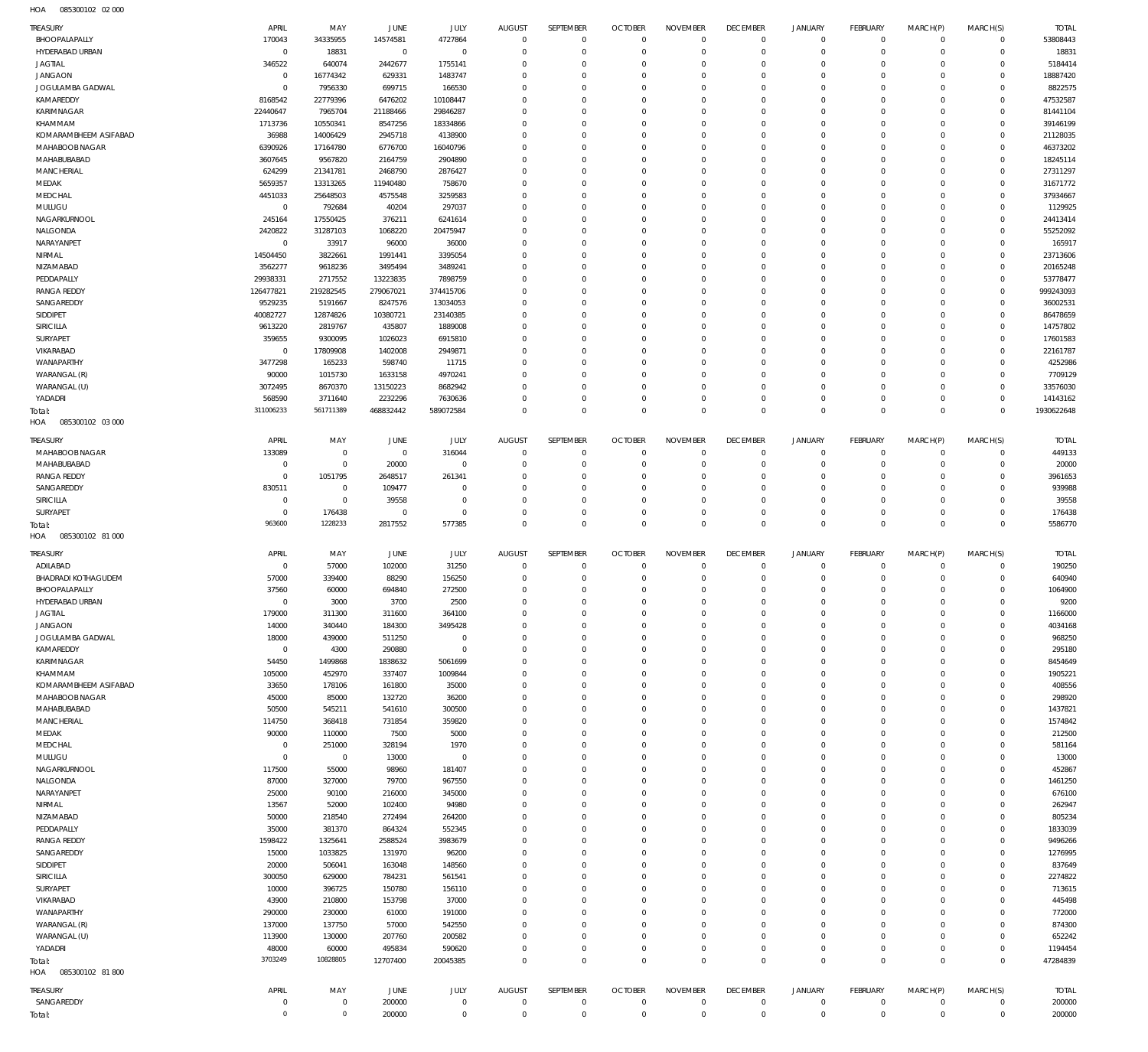085300800 03 000 HOA

| TREASURY                                    | APRIL                | MAY               | JUNE             | JULY               | <b>AUGUST</b>          | SEPTEMBER                  | <b>OCTOBER</b>             | <b>NOVEMBER</b>                            | <b>DECEMBER</b>            | JANUARY                            | FEBRUARY                   | MARCH(P)                                   | MARCH(S)                   | <b>TOTAL</b>      |
|---------------------------------------------|----------------------|-------------------|------------------|--------------------|------------------------|----------------------------|----------------------------|--------------------------------------------|----------------------------|------------------------------------|----------------------------|--------------------------------------------|----------------------------|-------------------|
| <b>BHADRADI KOTHAGUDEM</b>                  | 36120                | 5749490           | 2647220          | 1263670            | $^{\circ}$             | $\mathbf 0$                | $\Omega$                   | $\Omega$                                   | $\mathbf 0$                | $\mathbf 0$                        | $\overline{0}$             | $\mathbf 0$                                | $\overline{0}$             | 9696500           |
| HYDERABAD URBAN                             | 322739600            | 7766400           | 1341051600       | 632802000          | $\Omega$               | $\mathbf 0$                | $\Omega$                   | $\mathbf 0$                                | $\mathbf 0$                | $\mathbf 0$                        | $^{\circ}$                 | $\Omega$                                   | $\mathbb O$                | 2304359600        |
| KHAMMAM                                     | $\circ$              | 27000             | 1331640          | 1184090            | $\Omega$               | $\Omega$                   | $\Omega$                   | $\Omega$                                   | 0                          | $\mathbf 0$                        | $^{\circ}$                 | $\Omega$                                   | $\mathbf 0$                | 2542730           |
| MAHABUBABAD                                 | $\mathbf 0$          | $\circ$           | $\circ$          | 23916              | $\Omega$               | $\mathbf 0$                | $\Omega$                   | $\circ$                                    | $\mathbf 0$                | $\mathbf 0$                        | 0                          | $\Omega$                                   | $\mathbf 0$                | 23916             |
| NARAYANPET                                  | $\circ$              | 7000              | $\mathbf 0$      | $\Omega$           | $\Omega$               | $\Omega$                   | $\Omega$                   | $\mathbf 0$                                | 0                          | $\mathbf 0$                        | 0                          | $\Omega$                                   | $\mathbf 0$                | 7000              |
| WARANGAL (U)                                | $\circ$              | $^{\circ}$        | 1200000          | $\Omega$           | $\Omega$               | $\mathbf 0$                | 0                          | $\mathbf 0$                                | $\mathbf 0$                | $\mathbf 0$                        | $^{\circ}$                 | 0                                          | $\mathbf 0$                | 1200000           |
| Total:                                      | 322775720            | 13549890          | 1346230460       | 635273676          | $\Omega$               | $\mathbf 0$                | $\Omega$                   | $\mathbf 0$                                | $\mathbf 0$                | $\mathbf 0$                        | $\mathbf 0$                | $\Omega$                                   | $\mathbf 0$                | 2317829746        |
| HOA<br>085300800 04 000                     |                      |                   |                  |                    |                        |                            |                            |                                            |                            |                                    |                            |                                            |                            |                   |
|                                             |                      |                   |                  |                    |                        |                            |                            |                                            |                            |                                    |                            |                                            |                            |                   |
| TREASURY                                    | APRIL                | MAY               | JUNE             | JULY               | <b>AUGUST</b>          | SEPTEMBER                  | <b>OCTOBER</b>             | <b>NOVEMBER</b>                            | <b>DECEMBER</b>            | JANUARY                            | FEBRUARY                   | MARCH(P)                                   | MARCH(S)                   | <b>TOTAL</b>      |
| HYDERABAD URBAN                             | $\circ$              | $\overline{0}$    | 60776684         | $\overline{0}$     | $^{\circ}$             | $\mathbf 0$                | $\mathbf 0$                | $\mathbf 0$                                | $\mathbf 0$                | 0                                  | $\overline{0}$             | $\mathbf 0$                                | $\overline{0}$             | 60776684          |
| <b>JANGAON</b>                              | $\circ$              | $\overline{0}$    | 4000             | 5200               | $\Omega$               | $\mathbf 0$                | O                          | $\mathbf 0$                                | $\mathbf 0$                | $\mathsf{O}$                       | $\mathbf 0$                | $\mathbf 0$                                | $\circ$                    | 9200              |
| KAMAREDDY                                   | $\circ$              | $\overline{0}$    | $\mathbf 0$      | 100                | $\Omega$               | $\mathbf 0$                | $\Omega$                   | $\mathbf 0$                                | $\mathbf 0$                | $\mathsf{O}$                       | $^{\circ}$                 | $\mathbf 0$                                | $\overline{0}$             | 100               |
| KARIMNAGAR                                  | $^{\circ}$           | 34000             | 213840           | 285300             | $\Omega$               | $\mathbf 0$                | $\Omega$                   | $\mathbf 0$                                | $\mathbf 0$                | $\mathbf 0$                        | $^{\circ}$                 | $\mathbf 0$                                | $\mathbf 0$                | 533140            |
| KHAMMAM                                     | $^{\circ}$           | 114928            | 229742           | 398146             | $\Omega$               | $\mathbf 0$                | $\Omega$                   | $\circ$                                    | $\mathbf 0$                | $\mathbf 0$                        | $^{\circ}$                 | $\Omega$                                   | $\mathbf 0$                | 742816            |
| MAHABUBABAD                                 | $^{\circ}$           | 3060              | 1870             | 1190               | $\Omega$               | $\mathbf 0$                | $\Omega$                   | $\mathbf 0$                                | $\mathbf 0$                | $\mathbf 0$                        | $^{\circ}$                 | $\Omega$                                   | $\mathbf 0$                | 6120              |
| MEDCHAL                                     | $\circ$              | 3200              | 7600<br>3194092  | 10400              | $\Omega$<br>$\Omega$   | $\mathbf 0$<br>$\circ$     | $\Omega$<br>$\Omega$       | $\circ$                                    | $\mathbf 0$<br>$\mathbf 0$ | $\mathbf 0$<br>$\mathbf 0$         | $^{\circ}$<br>$^{\circ}$   | $\Omega$<br>$\Omega$                       | $\mathbf 0$<br>$\mathbf 0$ | 21200<br>9599680  |
| <b>RANGA REDDY</b><br>VIKARABAD             | 276689               | 2450820<br>376035 | $\circ$          | 3678079<br>$\circ$ | $\Omega$               | $\mathbf 0$                | $\Omega$                   | $\circ$<br>$\mathbf 0$                     | $\mathbf 0$                | $\mathsf{O}$                       | $^{\circ}$                 | $\Omega$                                   | $\mathbf 0$                | 376035            |
| WARANGAL (R)                                | 0<br>$\circ$         | $\overline{0}$    | 800              | 800                | $\Omega$               | $\mathbf 0$                | $\Omega$                   | $\mathbf 0$                                | $\mathbf 0$                | $\mathbf 0$                        | $^{\circ}$                 | $\mathbf 0$                                | $\overline{0}$             | 1600              |
| WARANGAL (U)                                | $\Omega$             | 1200              | 105200           | 192600             | $\Omega$               | $\mathbf 0$                | $\Omega$                   | $\mathbf 0$                                | $\mathbf 0$                | $\mathsf{O}$                       | $^{\circ}$                 | $\mathbf 0$                                | $\mathbf 0$                | 299000            |
| Total:                                      | 276689               | 2983243           | 64533828         | 4571815            | $\Omega$               | $\mathbf 0$                | $\Omega$                   | $\mathbf 0$                                | $\mathbf 0$                | $\mathbf 0$                        | $\mathbf 0$                | $\mathbf 0$                                | $\overline{0}$             | 72365575          |
| HOA<br>085300800 81 000                     |                      |                   |                  |                    |                        |                            |                            |                                            |                            |                                    |                            |                                            |                            |                   |
|                                             |                      |                   |                  |                    |                        |                            |                            |                                            |                            |                                    |                            |                                            |                            |                   |
| TREASURY                                    | APRIL                | MAY               | JUNE             | JULY               | <b>AUGUST</b>          | SEPTEMBER                  | <b>OCTOBER</b>             | <b>NOVEMBER</b>                            | <b>DECEMBER</b>            | JANUARY                            | FEBRUARY                   | MARCH(P)                                   | MARCH(S)                   | <b>TOTAL</b>      |
| MANCHERIAL                                  | $^{\circ}$           | 0                 | 10000            | $\Omega$           | $\Omega$               | $\mathbf 0$                | $\mathbf 0$                | $\mathbf 0$                                | $\mathbf 0$                | 0                                  | $^{\circ}$                 | $\mathbf 0$                                | $\circ$                    | 10000             |
| Total:                                      | $\Omega$             | $\overline{0}$    | 10000            | $\circ$            | $\Omega$               | $\mathbf 0$                | $\Omega$                   | $\mathbf 0$                                | $\mathbf 0$                | $\mathbf 0$                        | $\mathbf 0$                | $\mathbf 0$                                | $\overline{0}$             | 10000             |
| 105300800 81 001<br>HOA                     |                      |                   |                  |                    |                        |                            |                            |                                            |                            |                                    |                            |                                            |                            |                   |
| TREASURY                                    | APRIL                | MAY               | JUNE             | JULY               | <b>AUGUST</b>          | SEPTEMBER                  | <b>OCTOBER</b>             | <b>NOVEMBER</b>                            | <b>DECEMBER</b>            | JANUARY                            | FEBRUARY                   | MARCH(P)                                   | MARCH(S)                   | <b>TOTAL</b>      |
| HYDERABAD URBAN                             | $^{\circ}$           | 44463220          | $\Omega$         | $\Omega$           | $\Omega$               | $\mathbf 0$                | $\mathbf 0$                | $\mathbf 0$                                | $\overline{0}$             | 0                                  | $\mathbf 0$                | $\mathbf 0$                                | $\circ$                    | 44463220          |
| Total:                                      | $\Omega$             | 44463220          | $\Omega$         | $\circ$            | $\Omega$               | $\mathbf 0$                | $\mathbf 0$                | $\mathbf 0$                                | $\mathbf 0$                | $\mathsf{O}$                       | $\mathbf{0}$               | $\mathbf 0$                                | $\overline{0}$             | 44463220          |
| 145600800 02 000<br>HOA                     |                      |                   |                  |                    |                        |                            |                            |                                            |                            |                                    |                            |                                            |                            |                   |
|                                             |                      |                   |                  |                    |                        |                            |                            |                                            |                            |                                    |                            |                                            |                            |                   |
| TREASURY                                    | APRIL                | MAY               | <b>JUNE</b>      | JULY               | <b>AUGUST</b>          | SEPTEMBER                  | <b>OCTOBER</b>             | <b>NOVEMBER</b>                            | <b>DECEMBER</b>            | JANUARY                            | FEBRUARY                   | MARCH(P)                                   | MARCH(S)                   | <b>TOTAL</b>      |
| SIDDIPET                                    | $\mathbf 0$          | 250               | $\mathbf 0$      | 1000               | $\Omega$               | 0                          | $\mathbf 0$                | 0                                          | $\mathbf 0$                | 0                                  | $^{\circ}$                 | $\mathbf 0$                                | $\circ$                    | 1250              |
| Total:                                      | $\Omega$             | 250               | $\mathbf 0$      | 1000               | $\Omega$               | $\mathbf 0$                | $\mathbf 0$                | $\mathbf 0$                                | $\mathbf 0$                | $\mathbf 0$                        | $\overline{0}$             | $\mathbf 0$                                | $\circ$                    | 1250              |
| HOA<br>145600800 06 000                     |                      |                   |                  |                    |                        |                            |                            |                                            |                            |                                    |                            |                                            |                            |                   |
| <b>TREASURY</b>                             | APRIL                | MAY               | JUNE             | JULY               | <b>AUGUST</b>          | SEPTEMBER                  | <b>OCTOBER</b>             | <b>NOVEMBER</b>                            | <b>DECEMBER</b>            | JANUARY                            | FEBRUARY                   | MARCH(P)                                   | MARCH(S)                   | <b>TOTAL</b>      |
| WARANGAL (R)                                | 0                    | 2000              | 1000             | 1000               | $\mathbf 0$            | 0                          | $\mathbf 0$                | $\mathbf 0$                                | $\mathbf 0$                | 0                                  | $\mathbf 0$                | $\mathbf 0$                                | $\circ$                    | 4000              |
| WARANGAL (U)                                | 1000                 | $\overline{0}$    | $\circ$          | 3000               | $\Omega$               | $\mathbf 0$                | $\mathbf 0$                | $\mathbf 0$                                | $\mathbf 0$                | $\mathsf{O}$                       | $\circ$                    | $\mathbf 0$                                | $\circ$                    | 4000              |
| Total:                                      | 1000                 | 2000              | 1000             | 4000               | $\Omega$               | $\mathbf 0$                | $\mathbf 0$                | $\mathbf 0$                                | $\mathbf 0$                | $\mathbf 0$                        | $\overline{0}$             | $\mathbf 0$                                | $\overline{0}$             | 8000              |
|                                             |                      |                   |                  |                    |                        |                            |                            |                                            |                            |                                    |                            |                                            |                            |                   |
|                                             |                      |                   |                  |                    |                        |                            |                            |                                            |                            |                                    |                            |                                            |                            |                   |
| 145600800 81 000<br>HOA                     |                      |                   |                  |                    |                        |                            |                            |                                            |                            |                                    |                            |                                            |                            |                   |
| <b>TREASURY</b>                             | APRIL                | MAY               | <b>JUNE</b>      | JULY               | <b>AUGUST</b>          | SEPTEMBER                  | <b>OCTOBER</b>             | <b>NOVEMBER</b>                            | <b>DECEMBER</b>            | JANUARY                            | FEBRUARY                   | MARCH(P)                                   | MARCH(S)                   | <b>TOTAL</b>      |
| ADILABAD                                    | $\circ$              | 13300             | 4500             | 68244              | $\Omega$               | $\mathbf 0$                | $\Omega$                   | 0                                          | $\mathbf 0$                | $\mathbf 0$                        | $^{\circ}$                 | $\Omega$                                   | $\mathbf 0$                | 86044             |
| <b>BHADRADI KOTHAGUDEM</b>                  | 3000                 | 10860             | 149846           | 118629             | $\Omega$               | $\mathbf 0$                | $\mathbf 0$                | $\mathbf 0$                                | $\mathbf 0$                | 0                                  | $^{\circ}$                 | $\mathbf 0$                                | $\mathbf 0$                | 282335            |
| BHOOPALAPALLY                               | 4750                 | 16500             | 25600            | 163018             | $\Omega$               | $\mathbf 0$                | $\Omega$                   | $\mathbf 0$                                | $\mathbf 0$                | $\mathbf 0$                        | 0                          | $\Omega$                                   | $\mathbf 0$                | 209868            |
| <b>HYDERABAD URBAN</b>                      | 555497               | 2361353           | 139547           | 41127              | $\Omega$               | $\mathbf 0$                | $\Omega$                   | $\mathbf 0$                                | 0                          | $\mathbf 0$                        | 0                          | $\Omega$                                   | $\mathbf 0$                | 3097524           |
| <b>JAGTIAL</b>                              | 1000                 | 8500              | 29000            | 19250              | $\Omega$               | $\circ$                    | $\Omega$                   | $\circ$                                    | $\Omega$                   | $\Omega$                           | $\Omega$                   | $\Omega$                                   | $\mathbf 0$                | 57750             |
| <b>JANGAON</b>                              | 250                  | 2750              | 1000             | <b>500</b>         |                        |                            |                            |                                            |                            |                                    |                            |                                            |                            | 4500              |
| JOGULAMBA GADWAL                            | 0                    | 36850             | 91402            | 52937              | $\circ$                | $\mathbf 0$                | $\mathbf 0$                | $\mathbf 0$                                | 0                          | $\mathbf 0$                        | $^{\circ}$                 | $\mathbf 0$                                | $\mathbf 0$                | 181189            |
| KAMAREDDY                                   | 6550                 | 16290             | 27925            | 141021             | $\Omega$               | $\mathbf 0$                | $\circ$                    | $\mathbf 0$                                | 0                          | $\mathsf{O}$                       | $\mathbf 0$                | $\mathbf 0$                                | $\mathbf 0$                | 191786            |
| KARIMNAGAR                                  | 6500                 | 25704             | 43875            | 403201             | $\Omega$               | $\mathbf 0$                | $\mathbf 0$                | $\circ$                                    | $\mathbf 0$                | $\mathbf 0$                        | $^{\circ}$                 | $\Omega$                                   | $\mathbf 0$                | 479280            |
| KHAMMAM                                     | 5000                 | 227264            | 117537           | 84230              | $\Omega$               | $\mathbf 0$                | $\Omega$                   | $\mathbf 0$                                | 0                          | $\mathbf 0$                        | $^{\circ}$                 | $\Omega$                                   | $\mathbf 0$                | 434031            |
| KOMARAMBHEEM ASIFABAD                       | $\mathbb O$          | 46000             | 3000             | 1875414            | $\Omega$               | $\mathbf 0$                | $\mathbf 0$                | $\mathbf 0$                                | $\mathbf 0$                | $\mathbf 0$                        | $^{\circ}$                 | $\Omega$                                   | $\mathbf 0$                | 1924414           |
| MAHABOOB NAGAR                              | 6000                 | 20500             | 27600            | 38500              | $\Omega$               | $\mathbf 0$                | $\mathbf 0$                | $\mathbf 0$                                | 0                          | $\mathbf 0$                        | $^{\circ}$                 | $\Omega$                                   | $\mathbf 0$                | 92600             |
| MAHABUBABAD                                 | 6000                 | 43500             | 89850            | 67800              | $\Omega$<br>$\Omega$   | $\mathbf 0$                | $\mathbf 0$                | $\mathbf 0$                                | $\mathbf 0$                | $\mathbf 0$                        | $^{\circ}$                 | $\Omega$<br>$\Omega$                       | $\mathbf 0$                | 207150            |
| MANCHERIAL                                  | 500                  | 750               | 54656            | 136888             |                        | $\mathbf 0$                | 0                          | $\mathbf 0$                                | 0                          | $\mathbf 0$                        | $^{\circ}$                 |                                            | $\mathbf 0$                | 192794            |
| MEDAK                                       | 8277                 | 11250             | 30190            | 90298              | $\Omega$<br>$\Omega$   | $\mathbf 0$<br>$\mathbf 0$ | $\mathbf 0$<br>$\mathbf 0$ | $\mathbf 0$<br>$\mathbf 0$                 | $\mathbf 0$<br>0           | $\mathbf 0$                        | $^{\circ}$<br>$^{\circ}$   | $\Omega$<br>$\Omega$                       | $\mathbf 0$<br>$\mathbf 0$ | 140015            |
| MEDCHAL                                     | 47700<br>$\mathbf 0$ | 35950<br>$\circ$  | 274198           | 696128             | $\Omega$               | $\mathbf 0$                | $\mathbf 0$                | $\mathbf 0$                                | $\mathbf 0$                | 0<br>$\mathbf 0$                   | $^{\circ}$                 | $\Omega$                                   | $\mathbf 0$                | 1053976           |
| MULUGU<br>NAGARKURNOOL                      | 6600                 | 10500             | 2250<br>58457    | 6000<br>74500      | $\Omega$               | $\mathbf 0$                | $\mathbf 0$                | $\mathbf 0$                                | $\mathbf 0$                | $\mathbf 0$                        | $^{\circ}$                 | $\Omega$                                   | $\mathbf 0$                | 8250<br>150057    |
|                                             |                      |                   |                  |                    | $\Omega$               | $\mathbf 0$                | $\mathbf 0$                | $\mathbf 0$                                | $\mathbf 0$                | $\mathbf 0$                        | $^{\circ}$                 | $\Omega$                                   | $\mathbf 0$                |                   |
| NALGONDA                                    | 49100                | 68600             | 97125            | 67537              | $\Omega$               | $\mathbf 0$                | $\mathbf 0$                | $\mathbf 0$                                | $\mathbf 0$                | $\mathbf 0$                        | $^{\circ}$                 | $\Omega$                                   | $\mathbf 0$                | 282362            |
| NARAYANPET                                  | 1000<br>$\mathbf{0}$ | 30000             | 166300           | 137250             | $\Omega$               | $\mathbf 0$                | $^{\circ}$                 | $\mathbf 0$                                | $\mathbf 0$                | $\mathbf 0$                        | $^{\circ}$                 | $\Omega$                                   | $\mathbf 0$                | 334550            |
| NIRMAL<br>NIZAMABAD                         | 13550                | 2500<br>17590     | 309450<br>939328 | 53520<br>760216    | $\Omega$               | $\mathbf 0$                | $^{\circ}$                 | $\mathbf 0$                                | $\mathbf 0$                | $\mathbf 0$                        | $^{\circ}$                 | $\Omega$                                   | $\mathbf 0$                | 365470<br>1730684 |
| PEDDAPALLY                                  | 6000                 | 16100             | 36100            |                    | $\Omega$               | $\mathbf 0$                | $^{\circ}$                 | $\mathbf 0$                                | $\mathbf 0$                | $\mathbf 0$                        | $^{\circ}$                 | $\Omega$                                   | $\mathbf 0$                |                   |
| <b>RANGA REDDY</b>                          | 9997                 | 16100             | 62245            | 773075<br>74730    | $\Omega$               | $\mathbf 0$                | $^{\circ}$                 | $\mathbf 0$                                | $\mathbf 0$                | $^{\circ}$                         | $^{\circ}$                 | $\Omega$                                   | $\mathbf 0$                | 831275<br>163072  |
| SANGAREDDY                                  | 2200                 | 32700             | 585970           | 51166              | $\Omega$               | $\mathbf 0$                | $\overline{0}$             | $\mathbf 0$                                | $\mathbf 0$                | $\mathbf 0$                        | $^{\circ}$                 | $\Omega$                                   | $\mathbf 0$                | 672036            |
| SIDDIPET                                    | 11095                | 21943             | 7500             | 4000               | $\Omega$               | $\mathbf 0$                | $\Omega$                   | $\mathbf 0$                                | $\mathbf 0$                | $\mathbf 0$                        | $^{\circ}$                 | $\Omega$                                   | $\mathbf 0$                | 44538             |
| SIRICILLA                                   | 2000                 | 75700             | 12500            | 1500               | $\Omega$               | $\mathbf 0$                | $\mathbf 0$                | $\mathbf 0$                                | $\mathbf 0$                | $\mathbf 0$                        | $^{\circ}$                 | $\Omega$                                   | $\mathbf 0$                | 91700             |
| SURYAPET                                    | 2000                 | 25369             | 39750            | 575390             | $\Omega$               | $\mathbf 0$                | $^{\circ}$                 | $\mathbf 0$                                | 0                          | $^{\circ}$                         | $^{\circ}$                 | $\Omega$                                   | $\mathbf 0$                | 642509            |
| VIKARABAD                                   | 2000                 | 53636             | 50300            | 210466             | $\Omega$               | $\mathbf 0$                | $\mathbf 0$                | $\mathbf 0$                                | $\mathbf 0$                | $\mathbf 0$                        | $^{\circ}$                 | $\Omega$                                   | $\mathbf 0$                | 316402            |
| WANAPARTHY                                  | 2000                 | 48773             | 8500             | 11500              | $\Omega$               | $\mathbf 0$                | 0                          | $\mathbf 0$                                | 0                          | $^{\circ}$                         | $^{\circ}$                 | $\Omega$                                   | $\mathbf 0$                | 70773             |
| WARANGAL (R)                                | 4500                 | 13950             | 38250            | 179920             | $\Omega$               | $\mathbf 0$                | $\mathbf 0$                | $\mathbf 0$                                | $\mathbf 0$                | $\mathbf 0$                        | $^{\circ}$                 | $\Omega$                                   | $\mathbf 0$                | 236620            |
| WARANGAL (U)                                | 7000                 | 24127             | 28536            | 27338              | $\Omega$               | $\mathbf 0$                | 0                          | $\mathbf 0$                                | $\mathbf 0$                | 0                                  | $^{\circ}$                 | $\Omega$                                   | $\mathbf 0$                | 87001             |
| YADADRI                                     | 20250                | 98203             | 68400            | 10350              | $\Omega$               | $\mathbf 0$                | $\circ$                    | $\mathsf{O}\xspace$                        | $\mathbf 0$                | $\mathsf{O}$                       | $^{\circ}$                 | 0                                          | $\mathbf 0$                | 197203            |
| Total:                                      | 790316               | 3433112           | 3620687          | 7015643            | $\mathbf 0$            | $\mathbb O$                | $\mathbf 0$                | $\mathbf 0$                                | $\mathbf 0$                | $\mathbf 0$                        | $\mathbf 0$                | $\mathbf 0$                                | $\overline{0}$             | 14859758          |
| HOA 147500106 01 000                        |                      |                   |                  |                    |                        |                            |                            |                                            |                            |                                    |                            |                                            |                            |                   |
|                                             |                      |                   |                  |                    |                        |                            |                            |                                            |                            |                                    |                            |                                            |                            |                   |
| <b>TREASURY</b>                             | APRIL                | MAY               | JUNE             | JULY               | <b>AUGUST</b>          | SEPTEMBER                  | <b>OCTOBER</b>             | <b>NOVEMBER</b>                            | <b>DECEMBER</b>            | JANUARY                            | FEBRUARY                   | MARCH(P)                                   | MARCH(S)                   | <b>TOTAL</b>      |
| ADILABAD                                    | 7900                 | 76190             | 115795           | 182350             | $\circ$                | $\mathbf 0$                | $\mathbf 0$                | $\mathbf 0$                                | $\mathbf 0$                | $\mathsf{O}$                       | $\circ$                    | $\mathbf 0$                                | $\circ$                    | 382235            |
| <b>BHADRADI KOTHAGUDEM</b><br>BHOOPALAPALLY | 44750<br>19300       | 218195<br>61050   | 425160<br>89255  | 359000<br>154840   | $\circ$<br>$\mathbf 0$ | $\mathbf 0$<br>$\mathbf 0$ | $\mathbf 0$<br>$\mathbf 0$ | $\mathsf{O}\xspace$<br>$\mathsf{O}\xspace$ | $\mathbf 0$<br>$\mathbf 0$ | $\mathbf 0$<br>$\mathsf{O}\xspace$ | $\mathbf 0$<br>$\mathbf 0$ | $\mathsf{O}\xspace$<br>$\mathsf{O}\xspace$ | $\circ$<br>$\overline{0}$  | 1047105<br>324445 |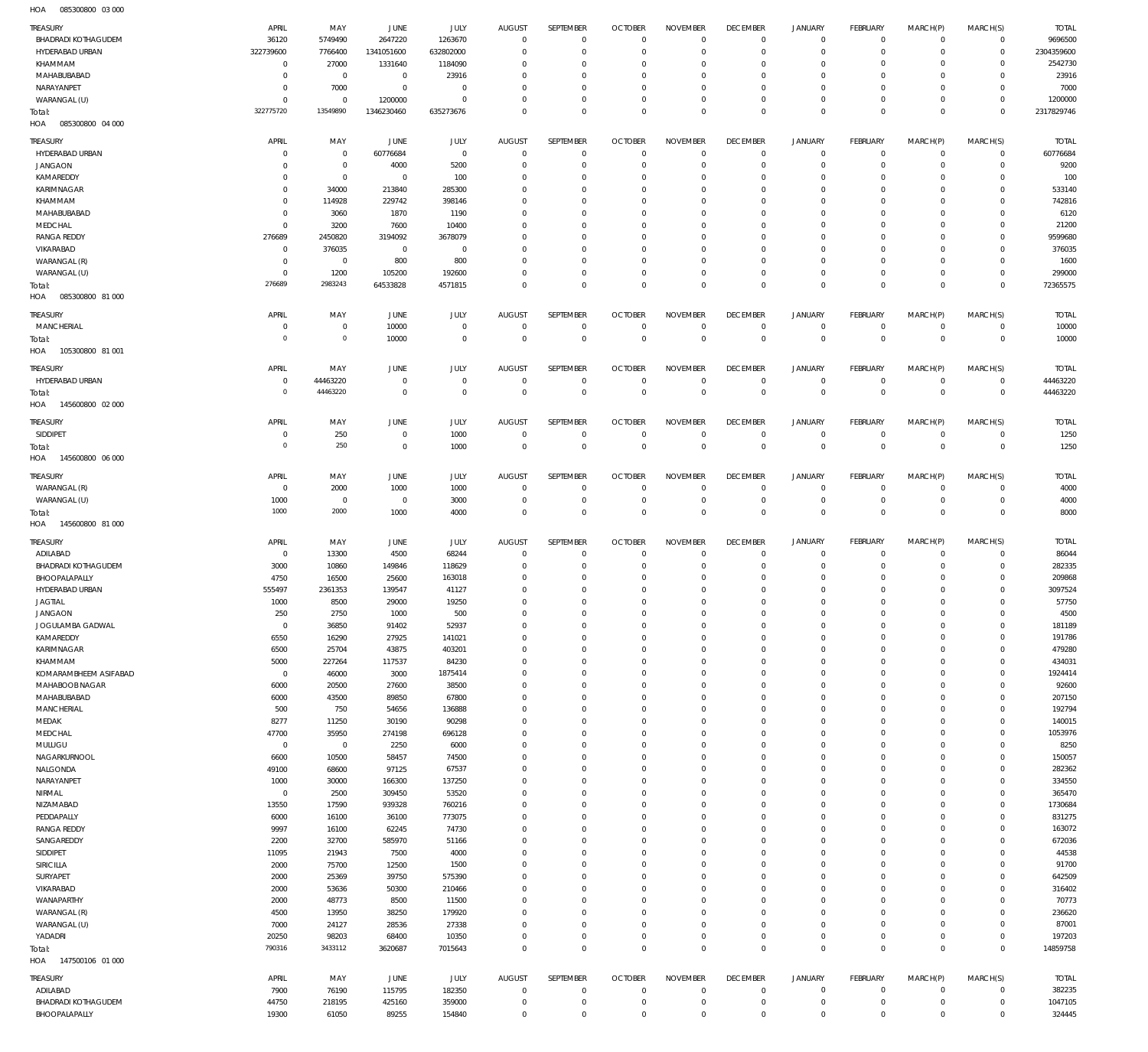| TREASURY                               | APRIL                            | MAY                      | <b>JUNE</b>              | JULY                        | <b>AUGUST</b>            | SEPTEMBER                   | <b>OCTOBER</b>                 | <b>NOVEMBER</b>               | <b>DECEMBER</b>             | JANUARY                      | <b>FEBRUARY</b>             | MARCH(P)                | MARCH(S)                    | <b>TOTAL</b>      |
|----------------------------------------|----------------------------------|--------------------------|--------------------------|-----------------------------|--------------------------|-----------------------------|--------------------------------|-------------------------------|-----------------------------|------------------------------|-----------------------------|-------------------------|-----------------------------|-------------------|
| HYDERABAD URBAN                        | 243375                           | 123790                   | 1836504                  | 1578684                     | $\mathbf 0$              | $\overline{0}$              | $\Omega$                       | $\Omega$                      | $\Omega$                    | $^{\circ}$                   | $\mathbf 0$                 | $\mathbf 0$             | $\mathbf 0$                 | 3782353           |
| <b>JAGTIAL</b>                         | 54625                            | 76725                    | 245270                   | 213000                      | $\Omega$                 | $\overline{0}$              | $\overline{0}$                 | $\Omega$                      | $\Omega$                    | $\Omega$                     | $\mathbf 0$                 | $\Omega$                | $\mathbf 0$                 | 589620            |
| <b>JANGAON</b><br>JOGULAMBA GADWAL     | 29550<br>$\overline{0}$          | 82800<br>64790           | 138815<br>131930         | 189430<br>158335            | $\Omega$<br>$\Omega$     | $\Omega$<br>$\Omega$        | $\Omega$<br>$\Omega$           | $\Omega$<br>$\Omega$          | $\Omega$<br>$\Omega$        | $\Omega$<br>$\Omega$         | $\mathbf 0$<br>$\mathbf{0}$ | $\Omega$<br>$\Omega$    | $\Omega$<br>$\Omega$        | 440595<br>355055  |
| KAMAREDDY                              | 70625                            | 156350                   | 104735                   | 262720                      | $\Omega$                 | $\Omega$                    | $\Omega$                       | $\Omega$                      | $\Omega$                    | $\Omega$                     | $\Omega$                    | -C                      | $\Omega$                    | 594430            |
| <b>KARIMNAGAR</b>                      | 212740                           | 314115                   | 329365                   | 322495                      | $\Omega$                 | $\Omega$                    | $\Omega$                       | $\Omega$                      | $\Omega$                    | $\Omega$                     | $\Omega$                    | -C                      | $\Omega$                    | 1178715           |
| KHAMMAM                                | 28000                            | 257330                   | 385465                   | 399855                      | $\Omega$                 | $\Omega$                    | $\Omega$                       | $\Omega$                      | $\Omega$                    | $\Omega$                     | $\Omega$                    | -C                      | $\Omega$                    | 1070650           |
| KOMARAMBHEEM ASIFABAD                  | 12325                            | 35100                    | 132865                   | 68875                       | $\Omega$                 | $\Omega$                    | $\Omega$                       | $\Omega$                      | $\Omega$                    | $\Omega$                     | $\Omega$                    | -C                      | $\Omega$                    | 249165            |
| MAHABOOB NAGAR                         | 20200                            | 123070                   | 275110                   | 490625                      | $\Omega$                 | $\Omega$                    | $\Omega$                       | $\Omega$                      | $\Omega$                    | $\Omega$                     | $\Omega$                    | -C                      | $\Omega$                    | 909005            |
| MAHABUBABAD<br><b>MANCHERIAL</b>       | 40125<br>53555                   | 176565<br>142410         | 163480<br>157612         | 113575<br>417147            | $\Omega$<br>$\Omega$     | $\Omega$<br>$\Omega$        | $\Omega$<br>$\Omega$           | $\Omega$<br>$\Omega$          | $\Omega$<br>$\Omega$        | $\Omega$<br>$\Omega$         | $\mathbf{0}$<br>$\Omega$    | -C<br>-C                | $\Omega$<br>$\Omega$        | 493745<br>770724  |
| MEDAK                                  | 35160                            | 262178                   | 75690                    | 259065                      | $\Omega$                 | $\Omega$                    | $\Omega$                       | $\Omega$                      | $\Omega$                    | $\Omega$                     | $\mathbf{0}$                | $\Omega$                | $\Omega$                    | 632093            |
| MEDCHAL                                | 306810                           | 159683                   | 2289591                  | 1947915                     | $\Omega$                 | $\Omega$                    | $\Omega$                       | $\Omega$                      | $\Omega$                    | $\Omega$                     | $\Omega$                    | -C                      | $\Omega$                    | 4703999           |
| MULUGU                                 | 69900                            | 60105                    | 52265                    | 62480                       | $\Omega$                 | $\Omega$                    | $\Omega$                       | $\Omega$                      | $\Omega$                    | $\Omega$                     | $\mathbf{0}$                | $\Omega$                | $\Omega$                    | 244750            |
| NAGARKURNOOL                           | 84830                            | 188570                   | 262215                   | 141120                      | $\Omega$                 | $\Omega$                    | $\Omega$                       | $\Omega$                      | $\Omega$                    | $\Omega$                     | $\Omega$                    | -C                      | $\Omega$                    | 676735            |
| NALGONDA                               | 117260                           | 252480                   | 831150                   | 708075                      | $\Omega$                 | $\Omega$                    | $\Omega$                       | $\Omega$                      | $\Omega$                    | $\Omega$                     | $\mathbf{0}$                | $\Omega$                | $\Omega$                    | 1908965           |
| NARAYANPET<br>NIRMAL                   | $\overline{0}$<br>$\overline{0}$ | 142335<br>$\overline{0}$ | 117430<br>259365         | 93315<br>101700             | $\Omega$<br>$\Omega$     | $\Omega$<br>$\Omega$        | $\Omega$<br>$\Omega$           | $\Omega$<br>$\Omega$          | $\Omega$<br>$\Omega$        | $\Omega$<br>$\Omega$         | $\Omega$<br>$\mathbf{0}$    | -C<br>$\Omega$          | $\Omega$<br>$\Omega$        | 353080<br>361065  |
| NIZAMABAD                              | 76100                            | 301125                   | 481315                   | 762720                      | $\Omega$                 | $\Omega$                    | $\Omega$                       | $\Omega$                      | $\Omega$                    | $\Omega$                     | $\Omega$                    | -C                      | $\Omega$                    | 1621260           |
| PEDDAPALLY                             | 93345                            | 263375                   | 219920                   | 409490                      | $\Omega$                 | $\Omega$                    | $\Omega$                       | $\Omega$                      | $\Omega$                    | $\Omega$                     | $\Omega$                    | $\Omega$                | $\Omega$                    | 986130            |
| <b>RANGA REDDY</b>                     | 59000                            | 471843                   | 1190215                  | 2020877                     | $\Omega$                 | $\Omega$                    | $\Omega$                       | $\Omega$                      | $\Omega$                    | $\Omega$                     | $\Omega$                    | -C                      | $\Omega$                    | 3741935           |
| SANGAREDDY                             | 190820                           | 543206                   | 1122402                  | 362565                      | $\Omega$                 | $\Omega$                    | $\Omega$                       | $\Omega$                      | $\Omega$                    | $\Omega$                     | $\Omega$                    | -C                      | $\Omega$                    | 2218993           |
| SIDDIPET                               | 146857                           | 247448                   | 440806                   | 395460                      | $\Omega$                 | $\Omega$                    | $\Omega$                       | $\Omega$                      | $\Omega$                    | $\Omega$                     | $\Omega$                    | -C                      | $\Omega$                    | 1230571           |
| SIRICILLA                              | 72560                            | 177905                   | 112450                   | 187020                      | $\Omega$                 | $\Omega$                    | $\Omega$                       | $\Omega$                      | $\Omega$                    | $\Omega$                     | $\Omega$                    | -C                      | $\Omega$                    | 549935            |
| SURYAPET<br>VIKARABAD                  | 97675<br>$\overline{0}$          | 310160                   | 640065<br>145456         | 608300                      | $\Omega$<br>$\Omega$     | $\Omega$<br>$\Omega$        | $\Omega$<br>$\Omega$           | $\Omega$<br>$\Omega$          | $\Omega$<br>$\Omega$        | $\Omega$<br>$\Omega$         | $\Omega$<br>$\Omega$        | -C<br>-C                | $\Omega$<br>$\Omega$        | 1656200<br>487551 |
| <b>WANAPARTHY</b>                      | 77105                            | 92025<br>91875           | 164435                   | 250070<br>343035            | $\Omega$                 | $\Omega$                    | $\Omega$                       | $\Omega$                      | $\Omega$                    | $\Omega$                     | $\Omega$                    | -C                      | $\Omega$                    | 676450            |
| WARANGAL (R)                           | 154745                           | 189455                   | 237005                   | 212130                      | $\Omega$                 | $\Omega$                    | $\Omega$                       | $\Omega$                      | $\Omega$                    | $\Omega$                     | $\mathbf{0}$                | $\Omega$                | $\Omega$                    | 793335            |
| WARANGAL (U)                           | 15625                            | 212800                   | 537750                   | 603860                      | $\Omega$                 | $\Omega$                    | $\Omega$                       | $\Omega$                      | $\Omega$                    | $\Omega$                     | $\Omega$                    | -C                      | $\Omega$                    | 1370035           |
| YADADRI                                | 64780                            | 361878                   | 378668                   | 303283                      | $\Omega$                 | $\Omega$                    | $^{\circ}$                     | $\Omega$                      | $\Omega$                    | $\Omega$                     | $\mathbf 0$                 | $\Omega$                | $\mathbf 0$                 | 1108609           |
| Total:                                 | 2499642                          | 6236926                  | 14089554                 | 14683411                    | $\overline{0}$           | $\overline{0}$              | $\Omega$                       | $\Omega$                      | $\Omega$                    | $\Omega$                     | $\mathbf 0$                 | $\Omega$                | $\Omega$                    | 37509533          |
| 147500106 02 800<br>HOA                |                                  |                          |                          |                             |                          |                             |                                |                               |                             |                              |                             |                         |                             |                   |
| TREASURY                               | APRIL                            | MAY                      | JUNE                     | JULY                        | AUGUST                   | SEPTEMBER                   | <b>OCTOBER</b>                 | <b>NOVEMBER</b>               | <b>DECEMBER</b>             | <b>JANUARY</b>               | <b>FEBRUARY</b>             | MARCH(P)                | MARCH(S)                    | <b>TOTAL</b>      |
| ADILABAD                               | 89000                            | 110000                   | 159245                   | 101000                      | $\Omega$<br>$\Omega$     | $\overline{0}$              | $\mathbf 0$                    | $\Omega$                      | $\Omega$<br>$\Omega$        | $^{\circ}$                   | 0                           | $\mathbf 0$             | $\mathbf 0$                 | 459245            |
| BHADRADI KOTHAGUDEM<br>BHOOPALAPALLY   | 271000<br>52000                  | 218000<br>25500          | 244000<br>104000         | 180000<br>40500             | $\Omega$                 | $\Omega$<br>$\Omega$        | $\mathbf{0}$<br>$\mathbf 0$    | $\Omega$<br>$\Omega$          | $\Omega$                    | $\Omega$<br>$\Omega$         | $\mathbf 0$<br>$\mathbf 0$  | $\mathbf 0$<br>$\Omega$ | $\mathbf 0$<br>$\mathbf 0$  | 913000<br>222000  |
| HYDERABAD URBAN                        | 428000                           | 983000                   | 534175                   | 512900                      | $\Omega$                 | $\Omega$                    | $\mathbf{0}$                   | $\Omega$                      | $\Omega$                    | $\Omega$                     | $\mathbf 0$                 | -C                      | $\mathbf 0$                 | 2458075           |
| <b>JAGTIAL</b>                         | 115000                           | 21000                    | 35500                    | 44000                       | $\Omega$                 | $\Omega$                    | $\mathbf 0$                    | $\Omega$                      | $\Omega$                    | $\Omega$                     | $\mathbf 0$                 | -C                      | $\Omega$                    | 215500            |
| <b>JANGAON</b>                         | 165000                           | 39000                    | 57500                    | 129000                      | $\Omega$                 | $\Omega$                    | $\mathbf{0}$                   | $\Omega$                      | $\Omega$                    | $\Omega$                     | $\mathbf 0$                 | -C                      | $\mathbf 0$                 | 390500            |
| JOGULAMBA GADWAL                       | $\overline{0}$                   | 19000                    | 22000                    | 28000                       | $\Omega$                 | $\Omega$                    | $\overline{0}$                 | $\Omega$                      | $\Omega$                    | $\Omega$                     | $\mathbf 0$                 | -C                      | $\Omega$                    | 69000             |
| KAMAREDDY                              | $\overline{0}$                   | 12000                    | 50500                    | 15000                       | $\Omega$                 | $\Omega$                    | $\mathbf 0$                    | $\Omega$                      | $\Omega$                    | $\Omega$                     | $\mathbf 0$                 | -C                      | $\mathbf 0$                 | 77500             |
|                                        |                                  |                          |                          |                             |                          |                             |                                |                               |                             |                              |                             |                         |                             |                   |
| KARIMNAGAR                             | 36000                            | 95000                    | 40000                    | 59000                       | $\Omega$                 | $\Omega$                    | $\mathbf 0$                    | $\Omega$                      | $\Omega$                    | $\Omega$                     | $\mathbf 0$                 | -C                      | $\mathbf 0$                 | 230000            |
| KHAMMAM                                | 216000                           | 415000                   | 224000                   | 122000                      | $\Omega$                 | $\Omega$                    | $\mathbf 0$                    | $\Omega$                      | $\Omega$                    | $\Omega$                     | $\mathbf 0$                 | $\Omega$                | $\mathbf 0$                 | 977000            |
| KOMARAMBHEEM ASIFABAD                  | $\overline{0}$                   | $\overline{0}$           | 25000                    | $\overline{0}$              | $\Omega$<br>$\Omega$     | $\Omega$<br>$\Omega$        | $\mathbf 0$<br>$\overline{0}$  | $\Omega$<br>$\Omega$          | $\Omega$<br>$\Omega$        | $\Omega$<br>$\Omega$         | $\mathbf 0$                 | $\Omega$<br>$\Omega$    | $\mathbf 0$                 | 25000             |
| MAHABOOB NAGAR<br>MAHABUBABAD          | 60000<br>66000                   | 82000<br>110000          | 34000<br>140000          | 68000<br>18000              | $\Omega$                 | $\Omega$                    | $\mathbf 0$                    | $\Omega$                      | $\Omega$                    | $\Omega$                     | $\mathbf 0$<br>$\mathbf 0$  | $\Omega$                | $\mathsf{O}$<br>$\mathbf 0$ | 244000<br>334000  |
| MANCHERIAL                             | 45000                            | 67000                    | 55000                    | 105000                      | $\Omega$                 | $\Omega$                    | $\Omega$                       | $\Omega$                      | $\Omega$                    | $\Omega$                     | $\Omega$                    | $\Omega$                | $\circ$                     | 272000            |
| MEDAK                                  | 47000                            | 106000                   | 180500                   | 230000                      | $\overline{0}$           | $\overline{0}$              | $\Omega$                       | $\Omega$                      | $\Omega$                    | $\Omega$                     | $\Omega$                    | $\Omega$                | $\circ$                     | 563500            |
| MEDCHAL                                | 617000                           | 449000                   | 1410000                  | 751000                      | $^{\circ}$               | $\overline{0}$              | $\overline{0}$                 | $\Omega$                      | $\Omega$                    | $\Omega$                     | $\mathbf 0$                 | $\Omega$                | $\circ$                     | 3227000           |
| MULUGU                                 | 29500                            | 56000                    | 75350                    | 69000                       | $\overline{0}$           | $\mathbf 0$                 | $\mathbf 0$                    | $\Omega$                      | $\Omega$                    | $\Omega$                     | $\mathbf 0$                 | $\Omega$                | $\mathbf 0$                 | 229850            |
| NAGARKURNOOL                           | 23000                            | 20500                    | 23000                    | 12000                       | $\Omega$<br>$\Omega$     | $\Omega$<br>$\Omega$        | $\mathbf 0$                    | $\Omega$<br>$\Omega$          | $\Omega$<br>$\Omega$        | $\Omega$<br>$\Omega$         | $\mathbf 0$                 | $\Omega$<br>$\Omega$    | $\mathbf 0$                 | 78500             |
| NALGONDA<br>NARAYANPET                 | $\overline{0}$<br>$\overline{0}$ | 100000<br>10000          | 372000                   | 176000                      | $\Omega$                 | $\Omega$                    | $\mathbf 0$<br>$\mathbf 0$     | $\Omega$                      | $\Omega$                    | $\Omega$                     | $\mathbf 0$<br>$\mathbf 0$  | $\Omega$                | $\mathbf 0$<br>0            | 648000<br>59500   |
| NIRMAL                                 | $\overline{0}$                   | $\overline{0}$           | 36500<br>57000           | 13000<br>13000              | $\Omega$                 | $\Omega$                    | $\mathbf 0$                    | $\Omega$                      | $\Omega$                    | $\Omega$                     | $\mathbf 0$                 | $\Omega$                | $\mathbf 0$                 | 70000             |
| NIZAMABAD                              | 496500                           | 127000                   | 264000                   | 174500                      | $\Omega$                 | $\Omega$                    | $\mathbf 0$                    | $\Omega$                      | $\Omega$                    | $\Omega$                     | $\mathbf 0$                 | $\Omega$                | $\mathbf 0$                 | 1062000           |
| PEDDAPALLY                             | 96000                            | 125000                   | 35000                    | 117500                      | $\Omega$                 | $\Omega$                    | $\mathbf 0$                    | $\Omega$                      | $\Omega$                    | $\Omega$                     | $\mathbf 0$                 | $\Omega$                | $\mathbf 0$                 | 373500            |
| <b>RANGA REDDY</b>                     | 312000                           | 500000                   | 745000                   | 904000                      | $\Omega$                 | $\Omega$                    | $\overline{0}$                 | $\Omega$                      | $\Omega$                    | $\Omega$                     | $\mathbf 0$                 | $\Omega$                | $\mathbf 0$                 | 2461000           |
| SANGAREDDY                             | $\overline{0}$                   | 27000                    | 51140                    | 288135                      | $\Omega$                 | $\Omega$                    | $\mathbf 0$                    | $\Omega$                      | $\Omega$                    | $\Omega$                     | $\mathbf 0$                 | $\Omega$                | $\mathbf 0$                 | 366275            |
| SIDDIPET                               | 48500                            | 51000                    | 141000                   | 111500                      | $\Omega$<br>$\Omega$     | $\Omega$<br>$\Omega$        | $\mathbf 0$                    | $\Omega$<br>$\Omega$          | $\Omega$<br>$\Omega$        | $\Omega$<br>$\Omega$         | $\mathbf 0$                 | $\Omega$<br>$\Omega$    | $\mathbf 0$                 | 352000            |
| SIRICILLA<br>SURYAPET                  | $\overline{0}$<br>27000          | 35000<br>59000           | 40000<br>90000           | 72500<br>117000             | $\Omega$                 | $\Omega$                    | $\mathbf{0}$<br>$\overline{0}$ | $\Omega$                      | $\Omega$                    | $\Omega$                     | $\mathbf 0$<br>$\mathbf 0$  | $\Omega$                | 0<br>$\mathbf 0$            | 147500<br>293000  |
| VIKARABAD                              | $\overline{0}$                   | 181000                   | 38000                    | 48000                       | $\Omega$                 | $\Omega$                    | $\mathbf{0}$                   | $\Omega$                      | $\Omega$                    | $\Omega$                     | $\mathbf 0$                 | $\Omega$                | 0                           | 267000            |
| WANAPARTHY                             | 49000                            | 27000                    | 27000                    | 15000                       | $\Omega$                 | $\Omega$                    | $\mathbf 0$                    | $\Omega$                      | $\Omega$                    | $\Omega$                     | $\mathbf 0$                 | $\Omega$                | $\mathbf 0$                 | 118000            |
| WARANGAL (R)                           | 50500                            | 79000                    | 38000                    | 66500                       | $\Omega$                 | $\mathbf 0$                 | $^{\circ}$                     | $\Omega$                      | $\Omega$                    | $\Omega$                     | $\mathbf 0$                 | -0                      | $\mathbf 0$                 | 234000            |
| WARANGAL (U)                           | 282000                           | 60000                    | 87000                    | 57000                       | $\Omega$                 | $\Omega$                    | $^{\circ}$                     | $\Omega$                      | $\Omega$                    | $\Omega$                     | $\mathbf 0$                 | $\Omega$                | $\mathbf 0$                 | 486000            |
| YADADRI                                | $\overline{0}$                   | 63000                    | 27000                    | 49000                       | $\Omega$                 | $\mathbf 0$                 | $\mathbf 0$                    | $\Omega$                      | $\Omega$                    | $^{\circ}$                   | $\mathbf 0$                 | 0                       | $\circ$                     | 139000            |
| Total:<br>HOA  147500200  01 000       | 3621000                          | 4272000                  | 5462410                  | 4707035                     | $\Omega$                 | $\overline{0}$              | $\mathbf 0$                    | $\Omega$                      | $\Omega$                    | $\Omega$                     | $\mathbf 0$                 | $\Omega$                | $\mathbf 0$                 | 18062445          |
|                                        |                                  |                          |                          |                             |                          |                             |                                |                               |                             |                              |                             |                         |                             |                   |
| <b>TREASURY</b><br>BHADRADI KOTHAGUDEM | APRIL                            | MAY                      | JUNE                     | <b>JULY</b><br>$\mathbf{0}$ | AUGUST<br>$\overline{0}$ | SEPTEMBER<br>$\overline{0}$ | <b>OCTOBER</b><br>$\mathbf{0}$ | <b>NOVEMBER</b><br>$\Omega$   | <b>DECEMBER</b><br>$\Omega$ | <b>JANUARY</b><br>$\Omega$   | FEBRUARY<br>$\mathbf 0$     | MARCH(P)<br>$\mathbf 0$ | MARCH(S)<br>0               | <b>TOTAL</b>      |
| HYDERABAD URBAN                        | $\overline{0}$<br>1400           | 1950<br>364200           | $\overline{0}$<br>147600 | 360700                      | $\Omega$                 | $\overline{0}$              | $^{\circ}$                     | $\Omega$                      | $\Omega$                    | $\Omega$                     | $\mathbf 0$                 | $\Omega$                | $\mathbf 0$                 | 1950<br>873900    |
| NAGARKURNOOL                           | $^{\circ}$                       | $\overline{0}$           | $\overline{0}$           | 500                         | $\Omega$                 | $\Omega$                    | $^{\circ}$                     | $\Omega$                      | $\Omega$                    | $\Omega$                     | $\mathbf 0$                 | $\Omega$                | $\Omega$                    | 500               |
| NALGONDA                               | $\mathbf 0$                      | 1500                     | $\overline{0}$           | $\mathbf 0$                 | $\Omega$                 | $\Omega$                    | $^{\circ}$                     | $\Omega$                      | $\Omega$                    | $\Omega$                     | $\mathbf 0$                 | $\Omega$                | $\Omega$                    | 1500              |
| NARAYANPET                             | $^{\circ}$                       | $^{\circ}$               | 50                       | $\Omega$                    | $\Omega$                 | $\Omega$                    | $^{\circ}$                     | $\Omega$                      | $\Omega$                    | $\Omega$                     | $\mathbf 0$                 | $\Omega$                | $\Omega$                    | 50                |
| VIKARABAD                              | $\mathbf 0$                      | $\mathbf 0$              | 50                       | $\Omega$                    | $\Omega$                 | $\mathbf 0$                 | $^{\circ}$                     | $\Omega$                      | $\Omega$                    | $\Omega$                     | $\mathbf 0$                 | $\Omega$                | 0                           | 50                |
| Total:                                 | 1400                             | 367650                   | 147700                   | 361200                      | $\overline{0}$           | $\overline{0}$              | $\Omega$                       | $\Omega$                      | $\Omega$                    | $\Omega$                     | $\Omega$                    | $\Omega$                | $\Omega$                    | 877950            |
| HOA 147500200 03 000                   |                                  |                          |                          |                             |                          |                             |                                |                               |                             |                              |                             |                         |                             |                   |
| <b>TREASURY</b>                        | APRIL                            | MAY                      | JUNE                     | JULY                        | AUGUST<br>$\overline{0}$ | SEPTEMBER                   | <b>OCTOBER</b><br>$\mathbf{0}$ | <b>NOVEMBER</b><br>$^{\circ}$ | <b>DECEMBER</b><br>$\Omega$ | <b>JANUARY</b><br>$^{\circ}$ | <b>FEBRUARY</b>             | MARCH(P)<br>$\mathbf 0$ | MARCH(S)                    | <b>TOTAL</b>      |
| HYDERABAD URBAN<br>Total:              | 38900<br>38900                   | 4400<br>4400             | 3300<br>3300             | 64600<br>64600              | $\mathbf 0$              | $\mathbf 0$<br>$\mathbf 0$  | $\mathbb O$                    | $\overline{0}$                | $\mathbf 0$                 | $\Omega$                     | 0<br>$\mathbf 0$            | $\mathbb O$             | 0<br>$\mathbf 0$            | 111200<br>111200  |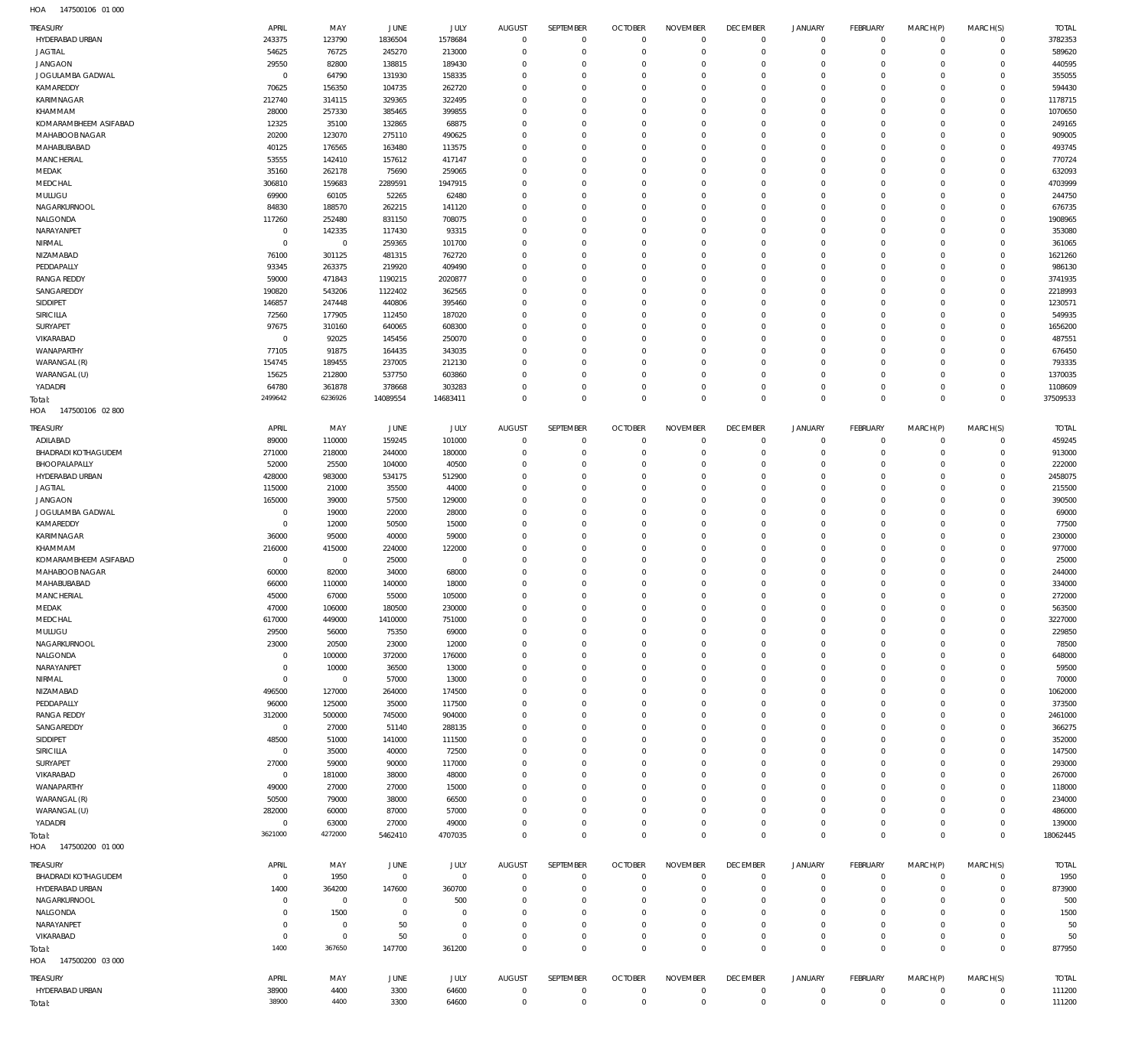147500200 04 000 HOA

| TREASURY                               | APRIL                            | MAY                        | <b>JUNE</b>    | JULY                       | <b>AUGUST</b>                    | SEPTEMBER                  | <b>OCTOBER</b>                   | <b>NOVEMBER</b>                | <b>DECEMBER</b>                  | <b>JANUARY</b>             | FEBRUARY                         | MARCH(P)                   | MARCH(S)                      | <b>TOTAL</b>   |
|----------------------------------------|----------------------------------|----------------------------|----------------|----------------------------|----------------------------------|----------------------------|----------------------------------|--------------------------------|----------------------------------|----------------------------|----------------------------------|----------------------------|-------------------------------|----------------|
| ADILABAD                               | $\overline{0}$                   | 750                        | $\overline{0}$ | $\mathbf 0$                | $\overline{0}$                   | $\mathbf 0$                | $\overline{0}$                   | $\Omega$                       | $\overline{0}$                   | $\overline{0}$             | $\overline{0}$                   | $\mathbf 0$                | $\mathbf 0$                   | 750            |
| <b>BHADRADI KOTHAGUDEM</b>             | $\mathbf 0$                      | 1300                       | 1000           | 300                        | $\mathbf 0$                      | $\mathbf 0$                | $\mathbf 0$                      | $\Omega$                       | $\mathbf 0$                      | $\mathbf 0$                | $\overline{0}$                   | $\Omega$                   | $\mathbf 0$                   | 2600           |
| HYDERABAD URBAN                        | $\Omega$                         | 3250                       | 20500          | 5250                       | $\mathbf 0$                      | $\mathbf 0$                | $\mathbf 0$                      | $\Omega$                       | $\mathbf 0$                      | $\mathbf 0$                | $\mathbf 0$                      | $\Omega$                   | $\mathbf 0$                   | 29000          |
| <b>JANGAON</b>                         | $\mathbf 0$<br>$\mathbf 0$       | 1000                       | 750            | 1000                       | $\Omega$<br>$\Omega$             | $\mathbf 0$<br>$\mathbf 0$ | $\mathbf 0$                      | $\Omega$<br>$\Omega$           | $\mathbf 0$                      | $\mathbf 0$<br>$\mathbf 0$ | $\mathbf 0$                      | $\Omega$<br>$\Omega$       | $\Omega$                      | 2750           |
| JOGULAMBA GADWAL<br>KAMAREDDY          | $\Omega$                         | 300<br>100                 | 400<br>250     | 300<br>2000                | $\Omega$                         | $\mathbf 0$                | $\mathbf 0$<br>$\Omega$          | $\Omega$                       | $\mathbf 0$<br>$\mathbf 0$       | $\mathbf 0$                | $\mathbf 0$<br>$\Omega$          | $\Omega$                   | $\mathbf 0$<br>$\Omega$       | 1000<br>2350   |
| KARIMNAGAR                             | 1000                             | 1100                       | 300            | $\mathbf 0$                | $\Omega$                         | $\mathbf 0$                | $\mathbf 0$                      | $\Omega$                       | $\mathbf 0$                      | $\mathbf 0$                | $\mathbf 0$                      | $\Omega$                   | $\mathbf 0$                   | 2400           |
| KHAMMAM                                | $\overline{0}$                   | 1200                       | 3100           | 1950                       | $\Omega$                         | $\mathbf 0$                | $\Omega$                         | $\Omega$                       | $\mathbf 0$                      | $\mathbf 0$                | $\Omega$                         | $\Omega$                   | $\mathbf 0$                   | 6250           |
| MAHABOOB NAGAR                         | $\overline{0}$                   | 700                        | $\overline{0}$ | 785                        | $\Omega$                         | $\mathbf 0$                | $\mathbf 0$                      | $\Omega$                       | $\mathbf 0$                      | $\mathbf 0$                | $\mathbf 0$                      | $\Omega$                   | $\mathbf 0$                   | 1485           |
| MANCHERIAL                             | 100                              | 2600                       | 1300           | 500                        | $\Omega$                         | $\mathbf 0$                | $\mathbf 0$                      | $\Omega$                       | $\mathbf 0$                      | $\mathbf 0$                | $\Omega$                         | $\Omega$                   | $\mathbf 0$                   | 4500           |
| MEDAK                                  | $\mathbf 0$                      | 2550                       | 3175           | 1675                       | $\Omega$                         | $\mathbf 0$                | $\Omega$                         | $\Omega$                       | $\mathbf 0$                      | $\mathbf 0$                | $\mathbf 0$                      | $\Omega$                   | $\mathbf 0$                   | 7400           |
| MEDCHAL                                | $\mathbf 0$                      | 750                        | 27750          | 3250                       | $\Omega$                         | $\mathbf 0$                | $\mathbf 0$                      | $\Omega$                       | $\mathbf 0$                      | $\mathbf 0$                | $\Omega$                         | $\Omega$                   | $\Omega$                      | 31750          |
| MULUGU                                 | $\mathbf 0$                      | 50                         | $\overline{0}$ | $\mathbf 0$                | $\mathbf 0$                      | $\mathbf 0$                | $\mathbf 0$                      | $\Omega$                       | $\mathbf 0$                      | $\mathbf 0$                | $\mathbf 0$                      | $\Omega$                   | $\mathbf 0$                   | 50             |
| NAGARKURNOOL                           | $\mathbf 0$                      | $\overline{0}$             | 1500           | $\mathbf 0$                | $\Omega$                         | $\mathbf 0$                | $\Omega$                         | $\Omega$                       | $\mathbf 0$                      | $\mathbf 0$                | $\Omega$                         | $\Omega$                   | $\Omega$                      | 1500           |
| NALGONDA                               | $\overline{0}$                   | 350                        | 350            | 300                        | $\Omega$                         | $\mathbf 0$                | $\mathbf 0$                      | $\Omega$                       | $\mathbf 0$                      | $\mathbf 0$                | $\mathbf 0$                      | $\Omega$                   | $\mathbf 0$                   | 1000           |
| NIZAMABAD<br>PEDDAPALLY                | 500<br>$\overline{0}$            | 3050                       | 5350           | 2600<br>$\mathbf 0$        | $\Omega$<br>$\Omega$             | $\mathbf 0$<br>$\mathbf 0$ | $\Omega$<br>$\mathbf 0$          | $\Omega$<br>$\Omega$           | $\mathbf 0$<br>$\mathbf 0$       | $\mathbf 0$<br>$\mathbf 0$ | $\Omega$<br>$\mathbf 0$          | $\Omega$<br>$\Omega$       | $\Omega$<br>$\mathbf 0$       | 11500          |
| <b>RANGA REDDY</b>                     | $\mathbf 0$                      | 600<br>1800                | 100<br>5101    | 1750                       | $\mathbf 0$                      | $\mathbf 0$                | $\mathbf 0$                      | $\Omega$                       | $\mathbf 0$                      | $\mathbf 0$                | $\Omega$                         | $\Omega$                   | $\mathbf 0$                   | 700<br>8651    |
| SANGAREDDY                             | $\mathbf 0$                      | 6600                       | $\overline{0}$ | $\mathbf 0$                | $\Omega$                         | $\mathbf 0$                | $\Omega$                         | $\Omega$                       | $\mathbf 0$                      | $\mathbf 0$                | $\mathbf 0$                      | $\Omega$                   | $\mathbf 0$                   | 6600           |
| SIDDIPET                               | 100                              | 4600                       | 3200           | 200                        | $\Omega$                         | $\mathbf 0$                | $\Omega$                         | $\Omega$                       | $\mathbf 0$                      | $\mathbf 0$                | $\Omega$                         | $\Omega$                   | $\Omega$                      | 8100           |
| SIRICILLA                              | $\overline{0}$                   | $\overline{0}$             | 250            | $\mathbf 0$                | $\Omega$                         | $\mathbf 0$                | $\mathbf 0$                      | $\Omega$                       | $\mathbf 0$                      | $\mathbf 0$                | $\mathbf 0$                      | $\Omega$                   | $\mathbf 0$                   | 250            |
| SURYAPET                               | $\mathbf 0$                      | 250                        | 250            | 250                        | $\Omega$                         | $\mathbf 0$                | $\Omega$                         | $\Omega$                       | $\mathbf 0$                      | $\mathbf 0$                | $\Omega$                         | $\Omega$                   | $\Omega$                      | 750            |
| VIKARABAD                              | 150                              | 1000                       | 1600           | $\Omega$                   | $\Omega$                         | $\mathbf 0$                | $\mathbf 0$                      | $\Omega$                       | $\mathbf 0$                      | $\mathbf 0$                | $\mathbf 0$                      | $\Omega$                   | $\Omega$                      | 2750           |
| WANAPARTHY                             | $\overline{0}$                   | 100                        | $\overline{0}$ | $\mathbf 0$                | $\Omega$                         | $\mathbf 0$                | $\Omega$                         | $\Omega$                       | $\mathbf 0$                      | $\mathbf 0$                | $\Omega$                         | $\Omega$                   | $\Omega$                      | 100            |
| WARANGAL (U)                           | 400                              | 2600                       | 4300           | 3800                       | $\mathbf 0$                      | $\mathbf 0$                | $\mathbf 0$                      | $\Omega$                       | $\mathbf 0$                      | $\mathbf 0$                | $\mathbf 0$                      | $\Omega$                   | $\mathbf 0$                   | 11100          |
| YADADRI                                | $\overline{0}$                   | 100                        | 100            | 250                        | $\mathbf 0$                      | $\mathbf 0$                | $\mathbf 0$                      | $\mathbf 0$                    | $\mathbf 0$                      | $\mathbf 0$                | $^{\circ}$                       | $\mathbf 0$                | $\mathbf 0$                   | 450            |
| Total:<br>HOA 147500200 05 000         | 2250                             | 36700                      | 80626          | 26160                      | $\Omega$                         | $\mathbf 0$                | $\mathbf 0$                      | $\Omega$                       | $\mathbf 0$                      | $\mathbf 0$                | $\mathbf 0$                      | $\Omega$                   | $\mathbf 0$                   | 145736         |
|                                        |                                  |                            |                |                            |                                  |                            |                                  |                                |                                  |                            |                                  |                            |                               |                |
| TREASURY                               | APRIL                            | MAY                        | <b>JUNE</b>    | JULY                       | <b>AUGUST</b>                    | SEPTEMBER                  | <b>OCTOBER</b>                   | <b>NOVEMBER</b><br>$\mathbf 0$ | <b>DECEMBER</b>                  | <b>JANUARY</b>             | FEBRUARY                         | MARCH(P)                   | MARCH(S)                      | <b>TOTAL</b>   |
| MAHABUBABAD                            | $\overline{0}$<br>$\overline{0}$ | $\mathbf 0$<br>$\mathbf 0$ | 1150<br>1150   | $\mathbf 0$<br>$\mathbf 0$ | $\overline{0}$<br>$\overline{0}$ | $\mathbf 0$<br>$\mathbf 0$ | $\overline{0}$<br>$\overline{0}$ | $\overline{0}$                 | $\overline{0}$<br>$\overline{0}$ | $\overline{0}$<br>$\bf 0$  | $\overline{0}$<br>$\overline{0}$ | $\mathbf 0$<br>$\mathbf 0$ | $\overline{0}$<br>$\mathbf 0$ | 1150<br>1150   |
| Total:<br>HOA<br>147500200 06 000      |                                  |                            |                |                            |                                  |                            |                                  |                                |                                  |                            |                                  |                            |                               |                |
|                                        |                                  |                            |                |                            |                                  |                            |                                  |                                |                                  |                            |                                  |                            |                               |                |
| TREASURY                               | APRIL                            | MAY                        | JUNE           | JULY                       | <b>AUGUST</b>                    | SEPTEMBER                  | <b>OCTOBER</b>                   | <b>NOVEMBER</b>                | <b>DECEMBER</b>                  | <b>JANUARY</b>             | FEBRUARY                         | MARCH(P)                   | MARCH(S)                      | <b>TOTAL</b>   |
| HYDERABAD URBAN                        | $\overline{0}$                   | 476500                     | 232000         | 523800                     | $\mathbf 0$                      | $\mathbf 0$                | $\mathbf 0$                      | $\Omega$                       | $\mathbf 0$                      | 0                          | $\mathbf 0$                      | $\mathbf 0$                | $\mathbf 0$                   | 1232300        |
| NIZAMABAD                              | $\overline{0}$<br>$\mathbf 0$    | $\overline{0}$<br>476500   | 100<br>232100  | $\mathbf 0$<br>523800      | $\mathbf 0$<br>$\mathbf 0$       | $\mathbf 0$<br>$\mathbf 0$ | $\overline{0}$<br>$\overline{0}$ | $\mathbf 0$<br>$\mathbf 0$     | $\overline{0}$<br>$\overline{0}$ | $\mathbf 0$<br>$\mathbf 0$ | $\overline{0}$<br>$\overline{0}$ | $\mathbf 0$<br>$\mathbf 0$ | $\mathbf 0$<br>$\mathbf 0$    | 100<br>1232400 |
| Total:<br>HOA<br>147500800 01 000      |                                  |                            |                |                            |                                  |                            |                                  |                                |                                  |                            |                                  |                            |                               |                |
|                                        |                                  |                            |                |                            |                                  |                            |                                  |                                |                                  |                            |                                  |                            |                               |                |
| TREASURY                               | APRIL                            | MAY                        | <b>JUNE</b>    | JULY                       | <b>AUGUST</b>                    | SEPTEMBER                  | <b>OCTOBER</b>                   | <b>NOVEMBER</b>                | <b>DECEMBER</b>                  | <b>JANUARY</b>             | FEBRUARY                         | MARCH(P)                   | MARCH(S)                      | <b>TOTAL</b>   |
| ADILABAD<br><b>BHADRADI KOTHAGUDEM</b> | $\overline{0}$<br>$\overline{0}$ | $\overline{0}$<br>200      | 3000<br>100    | 1000<br>400                | $\mathbf 0$<br>$\overline{0}$    | $\mathbf 0$<br>$\mathbf 0$ | $\overline{0}$<br>$\overline{0}$ | $\mathbf 0$<br>$\mathbf 0$     | $\mathbf 0$<br>$\overline{0}$    | 0<br>$\mathbf 0$           | $\overline{0}$<br>$\overline{0}$ | $\mathbf 0$<br>$\mathbf 0$ | $\overline{0}$<br>$\mathbf 0$ | 4000<br>700    |
| KOMARAMBHEEM ASIFABAD                  | 1000                             | 1000                       | 1000           | 1000                       | $\mathbf 0$                      | $\mathbf 0$                | $\mathbf 0$                      | $\mathbf 0$                    | $\mathbf 0$                      | $\mathbf 0$                | $\mathbf 0$                      | $\mathbf 0$                | $\mathbf 0$                   | 4000           |
| MANCHERIAL                             | 1000                             | 1000                       | 1000           | 1000                       | $\mathbf 0$                      | $\mathbf 0$                | $\mathbf 0$                      | $\mathbf 0$                    | $\overline{0}$                   | $\mathbf 0$                | $\mathbf 0$                      | $\mathbf 0$                | $\mathbf 0$                   | 4000           |
| SIDDIPET                               | $\overline{0}$                   | $\overline{0}$             | 300            | 150                        | $\mathbf 0$                      | $\mathbf 0$                | $\mathbf 0$                      | $\mathbf 0$                    | $\mathbf 0$                      | $\mathbf 0$                | $\mathbf 0$                      | $\mathbf 0$                | $\mathbf 0$                   | 450            |
| WARANGAL (U)                           | $\overline{0}$                   | $\overline{0}$             | $\overline{0}$ | 100                        | $\mathbf 0$                      | $\mathbf 0$                | $\mathbf 0$                      | $\mathbf 0$                    | $\mathbf 0$                      | $\mathbf 0$                | $\mathbf 0$                      | $\mathbf 0$                | $\mathbf 0$                   | 100            |
| Total:                                 | 2000                             | 2200                       | 5400           | 3650                       | $\Omega$                         | $\mathbf 0$                | $\overline{0}$                   | $\mathbf 0$                    | $\overline{0}$                   | $\mathbf 0$                | $\overline{0}$                   | $\Omega$                   | $\mathbf 0$                   | 13250          |
| HOA  147500800  02  000                |                                  |                            |                |                            |                                  |                            |                                  |                                |                                  |                            |                                  |                            |                               |                |
| TREASURY                               | APRIL                            | MAY                        | JUNE           | JULY                       | <b>AUGUST</b>                    | SEPTEMBER                  |                                  | OCTOBER NOVEMBER               | <b>DECEMBER</b>                  | JANUARY                    | FEBRUARY                         | MARCH(P)                   | MARCH(S)                      | <b>TOTAL</b>   |
| KHAMMAM                                | $\overline{0}$                   | 1100                       | $\overline{0}$ | $\mathbf 0$                | $\overline{0}$                   | $\mathbf 0$                | $\mathbf 0$                      | $\mathbf 0$                    | $\overline{0}$                   | $\mathbf 0$                | $\overline{0}$                   | $\mathbf 0$                | $^{\circ}$                    | 1100           |
| Total:                                 | $\mathbf 0$                      | 1100                       | $\overline{0}$ | $\mathbf 0$                | $\mathbf 0$                      | $\mathbb O$                | $\overline{0}$                   | $\mathbf 0$                    | $\overline{0}$                   | $\bf 0$                    | $\overline{0}$                   | $\mathbf 0$                | $\mathbb O$                   | 1100           |
| HOA  147500800  07 000                 |                                  |                            |                |                            |                                  |                            |                                  |                                |                                  |                            |                                  |                            |                               |                |
| TREASURY                               | APRIL                            | MAY                        | JUNE           | JULY                       | <b>AUGUST</b>                    | SEPTEMBER                  | <b>OCTOBER</b>                   | <b>NOVEMBER</b>                | <b>DECEMBER</b>                  | <b>JANUARY</b>             | FEBRUARY                         | MARCH(P)                   | MARCH(S)                      | <b>TOTAL</b>   |
| <b>BHADRADI KOTHAGUDEM</b>             | 5000                             | 35250                      | 9100           | 16100                      | $\overline{0}$                   | $\mathbf 0$                | $\overline{0}$                   | $\mathbf 0$                    | $\overline{0}$                   | $\overline{0}$             | $\overline{0}$                   | $\mathbf 0$                | $\overline{0}$                | 65450          |
| HYDERABAD URBAN                        | 643275                           | 218600                     | 369672         | 2438430                    | $\overline{0}$                   | $\mathbf 0$                | $\overline{0}$                   | $\mathbf 0$                    | $\overline{0}$                   | $\mathbf 0$                | $\overline{0}$                   | $\mathbf 0$                | $\overline{0}$                | 3669977        |
| JANGAON                                | $\overline{0}$                   | 300                        | 200            | 500                        | $\mathbf 0$                      | $\mathbf 0$                | $\mathbf 0$                      | $\mathbf 0$                    | $\mathbf 0$                      | $\mathbf 0$                | $\mathbf 0$                      | $\mathbf 0$                | $\mathbf 0$                   | 1000           |
| JOGULAMBA GADWAL                       | $\overline{0}$                   | 350                        | 750            | 600                        | $\mathbf 0$                      | $\mathbf 0$                | $\mathbf 0$                      | $\mathbf 0$                    | $\overline{0}$                   | $\mathbf 0$                | $\mathbf 0$                      | $\mathbf 0$                | $\mathbf 0$                   | 1700           |
| KARIMNAGAR                             | 5000                             | 100                        | 1100           | 5750                       | $\mathbf 0$                      | $\mathbf 0$                | $\mathbf 0$                      | $\mathbf 0$                    | $\mathbf 0$                      | $\mathbf 0$                | $\mathbf 0$                      | $\mathbf 0$                | $\mathbf 0$                   | 11950          |
| KHAMMAM                                | $\overline{0}$                   | 16400                      | 2350           | 3550                       | $\mathbf 0$                      | $\mathbf 0$                | $\mathbf 0$                      | $\mathbf 0$                    | $\mathbf 0$                      | $\mathbf 0$                | $\mathbf 0$                      | $\mathbf 0$                | $\mathbf 0$                   | 22300          |
| MAHABUBABAD                            | $\mathbf 0$                      | 50                         | $\overline{0}$ | $\mathbf 0$                | $\mathbf 0$                      | $\mathbf 0$                | $\mathbf 0$                      | $\mathbf 0$                    | $\mathbf 0$                      | $\mathbf 0$                | $\mathbf 0$                      | $\mathbf 0$                | $\mathbf 0$                   | 50             |
| NAGARKURNOOL                           | $\overline{0}$                   | $\overline{0}$             | $\overline{0}$ | 50                         | $\mathbf 0$                      | $\mathbf 0$                | $\mathbf 0$                      | $\mathbf 0$                    | $\mathbf 0$                      | $\mathbf 0$                | $\mathbf 0$                      | $\Omega$                   | $\mathbf 0$                   | 50             |
| NIZAMABAD                              | $\overline{0}$                   | 100                        | $\overline{0}$ | 50                         | $\mathbf 0$                      | $\mathbf 0$                | $\mathbf 0$                      | $\mathbf 0$                    | $\mathbf 0$                      | $\mathbf 0$                | $\mathbf 0$                      | $\mathbf 0$                | $\mathbf 0$                   | 150            |
| <b>RANGA REDDY</b>                     | $\overline{0}$                   | 350                        | 1350           | 550                        | $\mathbf 0$                      | $\mathbf 0$                | $\mathbf 0$                      | $\mathbf 0$                    | $\mathbf 0$                      | $\mathbf 0$                | $\mathbf 0$                      | $\mathbf 0$                | $\mathbf 0$                   | 2250           |
| SIDDIPET                               | 50<br>$\overline{0}$             | 4550<br>550                | 2730<br>500    | 2550<br>450                | $\mathbf 0$<br>$\mathbf 0$       | $\mathbf 0$<br>$\mathbf 0$ | $\mathbf 0$<br>$\mathbf 0$       | $\mathbf 0$<br>$\mathbf 0$     | $\mathbf 0$<br>$\overline{0}$    | $\mathbf 0$<br>$\mathbf 0$ | $\mathbf 0$<br>$\mathbf 0$       | $\Omega$<br>$\mathbf 0$    | $\mathbf 0$<br>$\mathbf 0$    | 9880           |
| WANAPARTHY<br>WARANGAL (U)             | 10000                            | 80000                      | 30200          | 40300                      | $\mathbf 0$                      | $\mathbf 0$                | $\mathbf 0$                      | $\mathbf 0$                    | $\overline{0}$                   | $\mathbf 0$                | $\overline{0}$                   | $\mathbf 0$                | $\overline{0}$                | 1500<br>160500 |
| Total:                                 | 663325                           | 356600                     | 417952         | 2508880                    | $\overline{0}$                   | $\mathbf 0$                | $\overline{0}$                   | $\mathbf 0$                    | $\,0\,$                          | $\mathbf 0$                | $\overline{0}$                   | $\mathbf 0$                | $\mathbf 0$                   | 3946757        |
| HOA  147500800 81 001                  |                                  |                            |                |                            |                                  |                            |                                  |                                |                                  |                            |                                  |                            |                               |                |
| TREASURY                               | APRIL                            | MAY                        | <b>JUNE</b>    | JULY                       | AUGUST                           | SEPTEMBER                  | <b>OCTOBER</b>                   | <b>NOVEMBER</b>                | <b>DECEMBER</b>                  | <b>JANUARY</b>             | FEBRUARY                         | MARCH(P)                   | MARCH(S)                      | <b>TOTAL</b>   |
| HYDERABAD URBAN                        | $\overline{0}$                   | $\mathbf 0$                | $\overline{0}$ | 6750                       | $\mathbf 0$                      | $\mathbf 0$                | $\overline{0}$                   | $\mathbf 0$                    | $\overline{0}$                   | $\overline{0}$             | $\overline{0}$                   | $\mathbf 0$                | $\mathbf 0$                   | 6750           |
| WARANGAL (U)                           | $\overline{0}$                   | $\mathbf 0$                | 100            | $\mathbf 0$                | $\mathbf 0$                      | $\mathbf 0$                | $\overline{0}$                   | $\mathbf 0$                    | $\overline{0}$                   | $\mathbf 0$                | $\overline{0}$                   | $\mathbf 0$                | $\mathbf 0$                   | 100            |
| Total:                                 | $\mathbf 0$                      | $\mathbf 0$                | 100            | 6750                       | $\overline{0}$                   | $\mathbf 0$                | $\overline{0}$                   | $\overline{0}$                 | $\mathbf 0$                      | $\mathbf 0$                | $\overline{0}$                   | $\mathbf 0$                | $\mathbb O$                   | 6850           |
| HOA<br>160106101 79 000                |                                  |                            |                |                            |                                  |                            |                                  |                                |                                  |                            |                                  |                            |                               |                |
| TREASURY                               | APRIL                            | MAY                        | JUNE           | JULY                       | AUGUST                           | SEPTEMBER                  | <b>OCTOBER</b>                   | <b>NOVEMBER</b>                | <b>DECEMBER</b>                  | <b>JANUARY</b>             | FEBRUARY                         | MARCH(P)                   | MARCH(S)                      | <b>TOTAL</b>   |
| HYDERABAD URBAN                        | 2523700000                       | $\mathbf 0$                | $\overline{0}$ | $\mathbf 0$                | $\overline{0}$                   | $\mathbf 0$                | $\overline{0}$                   | $\mathbf 0$                    | $\overline{0}$                   | $\overline{0}$             | $\overline{0}$                   | $\mathbf 0$                | $\overline{0}$                | 2523700000     |
| Total:                                 | 2523700000                       | $\mathbf 0$                | $\overline{0}$ | $\mathbf 0$                | $\overline{0}$                   | $\mathbb O$                | $\overline{0}$                   | $\overline{0}$                 | $\overline{0}$                   | $\bf 0$                    | $\overline{0}$                   | $\bf 0$                    | $\mathbf 0$                   | 2523700000     |
| HOA<br>600300105 02 560                |                                  |                            |                |                            |                                  |                            |                                  |                                |                                  |                            |                                  |                            |                               |                |
| TREASURY                               | APRIL                            | MAY                        | <b>JUNE</b>    | JULY                       | AUGUST                           | SEPTEMBER                  | <b>OCTOBER</b>                   | <b>NOVEMBER</b>                | <b>DECEMBER</b>                  | <b>JANUARY</b>             | FEBRUARY                         | MARCH(P)                   | MARCH(S)                      | <b>TOTAL</b>   |
| HYDERABAD URBAN                        | 93316000                         | $\overline{0}$             | 673108200      | 338340200                  | $\overline{0}$                   | $\mathbf 0$                | $\overline{0}$                   | $\overline{0}$                 | $\overline{0}$                   | $\overline{0}$             | $\overline{0}$                   | $\mathbf 0$                | $\mathsf 0$                   | 1104764400     |
| Total:                                 | 93316000                         | $\mathbf 0$                | 673108200      | 338340200                  | $\overline{0}$                   | $\mathbb O$                | $\overline{0}$                   | $\bf 0$                        | $\mathbf 0$                      | $\bf 0$                    | $\mathbf 0$                      | $\mathsf{O}\xspace$        | $\mathbf 0$                   | 1104764400     |
|                                        |                                  |                            |                |                            |                                  |                            |                                  |                                |                                  |                            |                                  |                            |                               |                |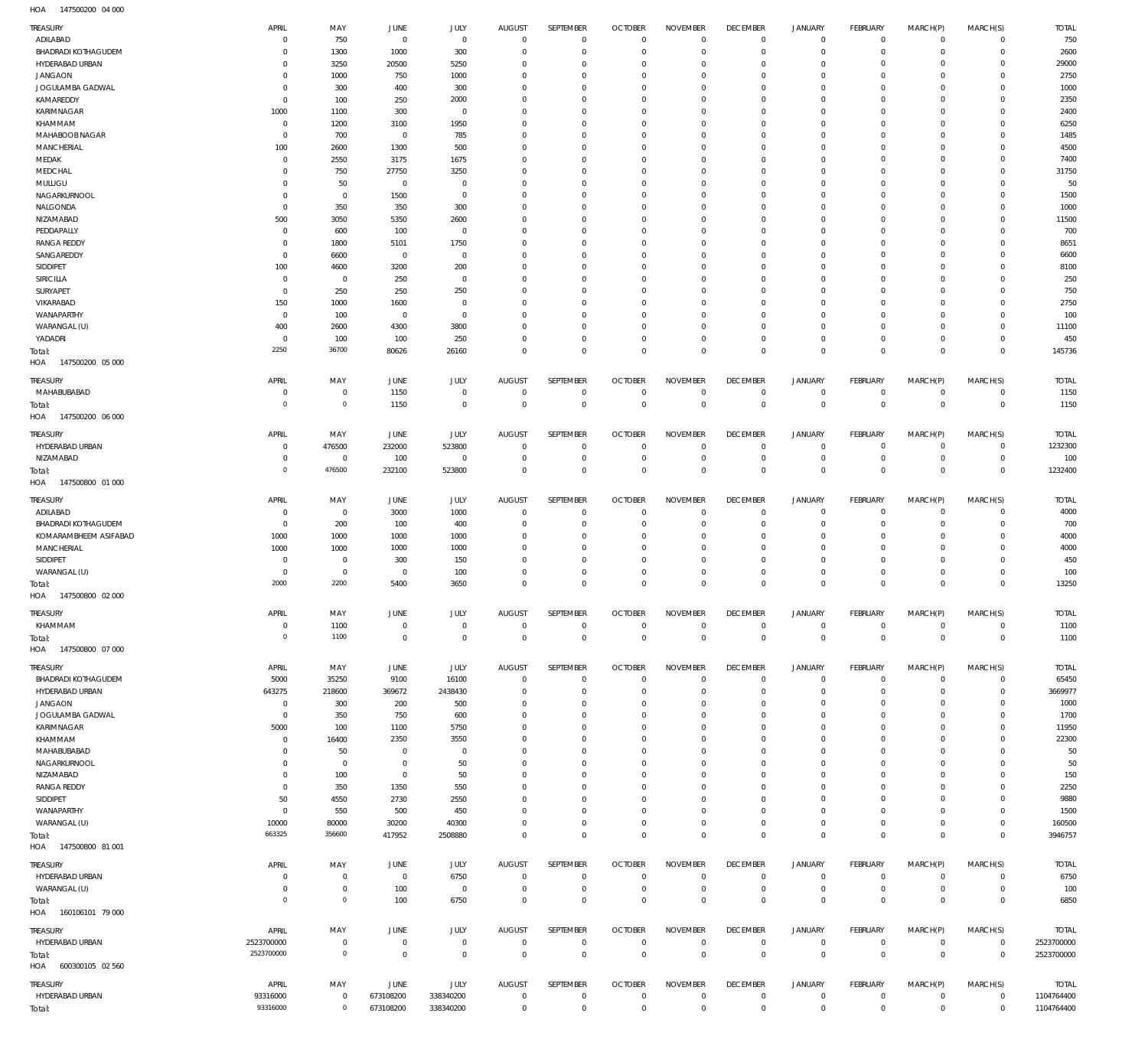| HOA<br>600300105 05 560     |                |                   |             |                |                |              |                  |                 |                 |                     |                |             |                |              |
|-----------------------------|----------------|-------------------|-------------|----------------|----------------|--------------|------------------|-----------------|-----------------|---------------------|----------------|-------------|----------------|--------------|
| TREASURY                    | APRIL          | MAY               | JUNE        | JULY           | <b>AUGUST</b>  | SEPTEMBER    | <b>OCTOBER</b>   | <b>NOVEMBER</b> | <b>DECEMBER</b> | <b>JANUARY</b>      | FEBRUARY       | MARCH(P)    | MARCH(S)       | <b>TOTAL</b> |
| HYDERABAD URBAN             | 52273400       | $\,0\,$           | $\mathbf 0$ | $\mathbf{0}$   | $^{\circ}$     | $\mathbf 0$  | $^{\circ}$       | $\mathbf 0$     | $\mathbf 0$     | 0                   | $\overline{0}$ | $\mathbf 0$ | $\circ$        | 52273400     |
| Total:                      | 52273400       | $\circ$           | $\mathbb O$ | $\mathbf 0$    | $^{\circ}$     | $\mathbf 0$  | $\mathbf 0$      | $\mathbf 0$     | $\mathbf 0$     | $\mathbf 0$         | $\overline{0}$ | $\mathbf 0$ | $\overline{0}$ | 52273400     |
| HOA<br>761000201 04 001     |                |                   |             |                |                |              |                  |                 |                 |                     |                |             |                |              |
|                             |                |                   |             |                |                |              |                  |                 |                 |                     |                |             |                |              |
| TREASURY                    | APRIL          | MAY               | JUNE        | <b>JULY</b>    | <b>AUGUST</b>  | SEPTEMBER    | <b>OCTOBER</b>   | <b>NOVEMBER</b> | <b>DECEMBER</b> | <b>JANUARY</b>      | FEBRUARY       | MARCH(P)    | MARCH(S)       | <b>TOTAL</b> |
| <b>BHADRADI KOTHAGUDEM</b>  | 0              | $\,0\,$           | $\mathbf 0$ | 71429          | $\overline{0}$ | $\mathbf 0$  | $^{\circ}$       | 0               | $\overline{0}$  | 0                   | $\overline{0}$ | $\mathbf 0$ | $\circ$        | 71429        |
| PAO - TELANGANA HYDERABAD   | 55000          | 64656             | 35500       | 42480          | - 0            | $\mathbf 0$  | $^{\circ}$       | 0               | $\overline{0}$  | $\mathsf{O}\xspace$ | $\overline{0}$ | 0           | $\circ$        | 197636       |
| Total:                      | 55000          | 64656             | 35500       | 113909         | $\Omega$       | $\mathbf 0$  | $^{\circ}$       | $\mathbf 0$     | $^{\circ}$      | $\bf 0$             | $\overline{0}$ | $\mathbf 0$ | $\overline{0}$ | 269065       |
| HOA<br>761000201 05 000     |                |                   |             |                |                |              |                  |                 |                 |                     |                |             |                |              |
| TREASURY                    | APRIL          | MAY               | JUNE        | JULY           | <b>AUGUST</b>  | SEPTEMBER    | <b>OCTOBER</b>   | <b>NOVEMBER</b> | <b>DECEMBER</b> | <b>JANUARY</b>      | FEBRUARY       | MARCH(P)    | MARCH(S)       | <b>TOTAL</b> |
| <b>BHADRADI KOTHAGUDEM</b>  | $^{\circ}$     | $\mathbb O$       | $\mathbf 0$ | 25200          | $^{\circ}$     | $\mathbf{0}$ | $\circ$          | $\Omega$        | $^{\circ}$      | $\mathbf 0$         | $\overline{0}$ | $\mathbf 0$ | $\mathbf{0}$   | 25200        |
| HYDERABAD URBAN             | 41285          | 174438            | 178135      | 180029         | $\Omega$       | $\mathbf 0$  | $^{\circ}$       | $^{\circ}$      | $^{\circ}$      | $\mathbf 0$         | $^{\circ}$     | $\mathbf 0$ | $\mathbf 0$    | 573887       |
| KARIMNAGAR                  | $^{\circ}$     | $\mathbb O$       | 7500        | 7500           | 0              | $\mathbf{0}$ | 0                | $^{\circ}$      | 0               | $\mathbf 0$         | $\mathbf 0$    | $\Omega$    | $\mathbf 0$    | 15000        |
| MEDCHAL                     | 4048           | 2786              | 5000        | 2786           | $\Omega$       | $\mathbf{0}$ | 0                | $^{\circ}$      | 0               | $\mathbf 0$         | $\mathbf 0$    | $\Omega$    | $\mathbf 0$    | 14620        |
| NALGONDA                    | $\Omega$       | 10000             | $\mathbf 0$ | 60110          | 0              | $\mathbf 0$  | $\Omega$         | $^{\circ}$      | 0               | $\mathbf 0$         | 0              | $\Omega$    | $\circ$        | 70110        |
| NIZAMABAD                   | $\Omega$       | 50000             | 25000       | 25000          | $\Omega$       | $\mathbf{0}$ | 0                | $\mathbf 0$     | $\mathbf 0$     | $\mathbf 0$         | $\mathbf 0$    | $\Omega$    | $\mathbf 0$    | 100000       |
| PPO - MOTIGALLY (TELANGANA) | -C             | $\mathbf 0$       | $^{\circ}$  | 285000         | 0              | $\mathbf 0$  | $\Omega$         | $^{\circ}$      | 0               | $\mathbf 0$         | $\mathbf 0$    | $\Omega$    | $\circ$        | 285000       |
| <b>RANGA REDDY</b>          | 4604           | $\,0\,$           | 1390        | 4692           | $\Omega$       | $\mathbf 0$  | 0                | $\mathbf 0$     | $\mathbf 0$     | $\mathbf 0$         | $\Omega$       | $\Omega$    | $\mathbf 0$    | 10686        |
| SANGAREDDY                  | 2350           | 2350              | $\mathbf 0$ | 2350           | 0              | $\mathbf{0}$ | 0                | $\mathbf 0$     | 0               | $\mathbf 0$         | $\mathbf 0$    | $\Omega$    | $\mathbf 0$    | 7050         |
|                             |                |                   |             |                | $\Omega$       | $\mathbf 0$  |                  | $\mathbf 0$     | $\mathbf 0$     | $\mathbf 0$         | $\mathbf 0$    | $\mathbf 0$ | $\mathbf 0$    |              |
| WARANGAL (R)                | 6300<br>58587  | $\,0\,$<br>239574 | 7020        | 2340<br>595007 | $\Omega$       | $\mathbf 0$  | 0<br>$\mathbf 0$ | $\mathbf 0$     | $\mathbf 0$     | $\mathbf 0$         | $\mathbf 0$    | $\Omega$    | $\mathbf 0$    | 15660        |
| Total:                      |                |                   | 224045      |                |                |              |                  |                 |                 |                     |                |             |                | 1117213      |
| HOA<br>761000201 05 001     |                |                   |             |                |                |              |                  |                 |                 |                     |                |             |                |              |
| TREASURY                    | APRIL          | MAY               | JUNE        | JULY           | <b>AUGUST</b>  | SEPTEMBER    | <b>OCTOBER</b>   | <b>NOVEMBER</b> | <b>DECEMBER</b> | <b>JANUARY</b>      | FEBRUARY       | MARCH(P)    | MARCH(S)       | <b>TOTAL</b> |
| ADILABAD                    | 24555          | 125805            | 200126      | 320572         | $\overline{0}$ | $\mathbf 0$  | $^{\circ}$       | $^{\circ}$      | $\overline{0}$  | 0                   | $\overline{0}$ | $\mathbf 0$ | $\circ$        | 671058       |
| BHADRADI KOTHAGUDEM         | 16650          | 50067             | 73656       | 129707         | $\Omega$       | $\mathbf 0$  | $^{\circ}$       | $\mathbf 0$     | $^{\circ}$      | $\mathsf{O}\xspace$ | $\overline{0}$ | $\mathbf 0$ | $\circ$        | 270080       |
| BHOOPALAPALLY               | 9999           | 28299             | 31613       | 45566          | $\Omega$       | $\mathbf 0$  | $^{\circ}$       | 0               | $\overline{0}$  | 0                   | $^{\circ}$     | $\mathbf 0$ | $\mathbf 0$    | 115477       |
| HYDERABAD URBAN             | 0              | 38060             | 463967      | 333776         | $\Omega$       | $\mathbf 0$  | $^{\circ}$       | $\mathbf 0$     | $^{\circ}$      | $\mathbf 0$         | $\mathbf 0$    | $\mathbf 0$ | $\mathbf{0}$   | 835803       |
| <b>JAGTIAL</b>              | 13021          | 37169             | 86346       | 69506          | $\Omega$       | $\mathbf 0$  | 0                | $\mathbf 0$     | 0               | 0                   | $\mathbf 0$    | 0           | $\mathbf 0$    | 206042       |
| <b>JANGAON</b>              | 28755          | 76111             | 163655      | 131083         | $\Omega$       | $\mathbf 0$  | $^{\circ}$       | $\mathbf 0$     | $^{\circ}$      | $\mathbf 0$         | $\mathbf 0$    | $\Omega$    | $\mathbf 0$    | 399604       |
| JOGULAMBA GADWAL            | 3200           | 26435             | 68633       | 92236          | $\Omega$       | $\mathbf 0$  | $^{\circ}$       | $\mathbf 0$     | $^{\circ}$      | 0                   | $\mathbf 0$    | $\mathbf 0$ | $\mathbf 0$    | 190504       |
| KAMAREDDY                   | 27695          | 32833             | 29806       | 62778          | $\Omega$       | $\mathbf 0$  | $^{\circ}$       | $\mathbf 0$     | $^{\circ}$      | $\mathbf 0$         | $\mathbf 0$    | $\Omega$    | $\mathbf 0$    | 153112       |
| KARIMNAGAR                  | 43347          | 106160            | 153024      | 162688         | $\Omega$       | $\mathbf 0$  | $^{\circ}$       | $\mathbf 0$     | $^{\circ}$      | 0                   | $\mathbf 0$    | $\Omega$    | $\mathbf 0$    | 465219       |
| KHAMMAM                     | 11991          | 81081             | 259686      | 267313         | $\Omega$       | $\mathbf 0$  | $^{\circ}$       | $\mathbf 0$     | $^{\circ}$      | $\mathbf 0$         | $\mathbf 0$    | 0           | $\mathbf 0$    | 620071       |
| KOMARAMBHEEM ASIFABAD       | 11739          | 40664             | 41224       | 182969         | $\Omega$       | $\mathbf 0$  | $^{\circ}$       | $\mathbf 0$     | $^{\circ}$      | $\mathbf 0$         | $\mathbf 0$    | $\Omega$    | $\mathbf 0$    | 276596       |
| MAHABOOB NAGAR              | 42597          | 239479            | 195790      | 329465         | $\Omega$       | $\mathbf 0$  | $^{\circ}$       | $^{\circ}$      | 0               | $\mathbf 0$         | $\mathbf 0$    | $\mathbf 0$ | $\mathbf 0$    | 807331       |
| MAHABUBABAD                 | $^{\circ}$     | 2000              | 81970       | 104560         | $\Omega$       | $\mathbf 0$  | $^{\circ}$       | $^{\circ}$      | $^{\circ}$      | $\mathbf 0$         | $\mathbf 0$    | $\Omega$    | $\mathbf 0$    | 188530       |
| <b>MANCHERIAL</b>           | 0              | 49837             | 44375       | 112449         | $\Omega$       | $\mathbf 0$  | $^{\circ}$       | $^{\circ}$      | $^{\circ}$      | 0                   | $\mathbf 0$    | $\mathbf 0$ | $\mathbf 0$    | 206661       |
| MEDAK                       | $\Omega$       | 27240             | 98123       | 278816         | $\Omega$       | $\mathbf 0$  | $^{\circ}$       | $^{\circ}$      | $^{\circ}$      | $\mathbf 0$         | $\mathbf 0$    | $\Omega$    | $\mathbf 0$    | 404179       |
| MEDCHAL                     | 102570         | 244148            | 253630      | 314556         | $\Omega$       | $\mathbf 0$  | $^{\circ}$       | $^{\circ}$      | $^{\circ}$      | $\mathbf 0$         | $\mathbf 0$    | $\mathbf 0$ | $\mathbf 0$    | 914904       |
| MULUGU                      | 8250           | 16958             | 23443       | 30526          | $\Omega$       | $\mathbf 0$  | 0                | $^{\circ}$      | 0               | $\mathbf 0$         | $\mathbf 0$    | $\mathbf 0$ | $\mathbf 0$    | 79177        |
| NAGARKURNOOL                | 61500          | 102362            | 183491      | 236879         | $\Omega$       | $\mathbf 0$  | $^{\circ}$       | $^{\circ}$      | $^{\circ}$      | $\mathbf 0$         | $\mathbf 0$    | $\Omega$    | $\mathbf 0$    | 584232       |
| NALGONDA                    | 65009          | 196850            | 271197      | 439075         | 0              | $\mathbf 0$  | $^{\circ}$       | $^{\circ}$      | $^{\circ}$      | 0                   | $\mathbf 0$    | $\mathbf 0$ | $\circ$        | 972131       |
| NARAYANPET                  | 0              | 15000             | 35000       | 25125          | $\Omega$       | $\mathbf 0$  | $^{\circ}$       | $^{\circ}$      | $^{\circ}$      | $\mathbf 0$         | $\mathbf 0$    | $\Omega$    | $\mathbf 0$    | 75125        |
| NIRMAL                      | $^{\circ}$     | 33854             | 78711       | 77772          | $\Omega$       | $\mathbf 0$  | 0                | $^{\circ}$      | $^{\circ}$      | 0                   | $\mathbf 0$    | $\mathbf 0$ | $\circ$        | 190337       |
| NIZAMABAD                   | 94517          | 152363            | 227760      | 315041         | $\Omega$       | $\mathbf 0$  | $^{\circ}$       | $^{\circ}$      | $^{\circ}$      | $\mathbf 0$         | $\mathbf 0$    | $\mathbf 0$ | $\mathbf 0$    | 789681       |
| PAO - TELANGANA HYDERABAD   | 2524746        | 8727984           | 10827799    | 15936788       | $\Omega$       | $\mathbf 0$  | $^{\circ}$       | $\mathbf 0$     | $^{\circ}$      | $\mathbf 0$         | $\mathbf 0$    | $\mathbf 0$ | $\mathbf{0}$   | 38017317     |
| PAO - TS NEW DELHI          | $\mathbf 0$    | $\mathbf 0$       | $^{\circ}$  | $\mathbf 0$    | $\Omega$       | $\mathbf 0$  | $\mathbf 0$      | $\mathbf 0$     | $\mathbf 0$     | $\mathbf 0$         | $\mathbf 0$    | $\mathbf 0$ | $\mathbf{0}$   | $^{\circ}$   |
| PEDDAPALLY                  | 4700           | 76051             | 73377       | 199358         | 0              | $\mathbf 0$  | 0                | 0               | 0               | 0                   | O              | $\Omega$    | $\mathbf 0$    | 353486       |
| <b>RANGA REDDY</b>          | 14612          | 134443            | 297803      | 242377         | $^{\circ}$     | $\mathbf 0$  | $\mathbf 0$      | $\mathbb O$     | $^{\circ}$      | $\mathbf 0$         | $\mathbf 0$    | $\mathbf 0$ | $\mathbf{0}$   | 689235       |
| SANGAREDDY                  | 75916          | 209994            | 331021      | 249091         | $\mathbf 0$    | $\mathbf 0$  | $^{\circ}$       | $\mathbb O$     | $\overline{0}$  | $\mathsf{O}\xspace$ | $\mathbf 0$    | $\mathbf 0$ | $\mathbf{0}$   | 866022       |
| SIDDIPET                    | 15000          | 62595             | 219930      | 129262         | $\Omega$       | $\mathbf 0$  | $^{\circ}$       | $\mathbf 0$     | $^{\circ}$      | $\mathbf 0$         | $\mathbf 0$    | $\Omega$    | $\mathbf{0}$   | 426787       |
| SIRICILLA                   | $\overline{0}$ | 30306             | 62750       | 64411          | 0              | $\mathbf 0$  | $^{\circ}$       | $\mathbf 0$     | $\mathbf 0$     | $\mathbf 0$         | $\mathbf 0$    | $\mathbf 0$ | $\mathbf 0$    | 157467       |
| SURYAPET                    | 4000           | 24132             | 34120       | 105650         | $\Omega$       | $\mathbf 0$  | $^{\circ}$       | $\mathbf 0$     | $^{\circ}$      | $\mathbf 0$         | $\mathbf 0$    | $\Omega$    | $\mathbf 0$    | 167902       |
| VIKARABAD                   | 1919           | 53739             | 134547      | 146302         | $\Omega$       | $\mathbf 0$  | $^{\circ}$       | $\mathbf 0$     | $^{\circ}$      | $\mathbf 0$         | $\mathbf 0$    | $\mathbf 0$ | $\mathbf{0}$   | 336507       |
| WANAPARTHY                  | 16250          | 26583             | 87263       | 112058         | $\Omega$       | $\mathbf 0$  | $^{\circ}$       | $\mathbf 0$     | $^{\circ}$      | $\mathbf 0$         | $\mathbf 0$    | $\Omega$    | $\mathbf 0$    | 242154       |
| WARANGAL (R)                | 14500          | 47543             | 133619      | 191190         | $\Omega$       | $\mathbf 0$  | $^{\circ}$       | $\mathbf 0$     | $^{\circ}$      | $\mathbf 0$         | $\mathbf 0$    | $\mathbf 0$ | $\circ$        | 386852       |
| WARANGAL (U)                | 132666         | 236515            | 582827      | 554819         | $\Omega$       | $\mathbf 0$  | $^{\circ}$       | $\mathbf 0$     | $\mathbf 0$     | $\mathbf 0$         | $\mathbf 0$    | $\mathbf 0$ | $\mathbf{0}$   | 1506827      |
| YADADRI                     | 5060           | 86349             | 134997      | 271805         | $\Omega$       | $\mathbf 0$  | $^{\circ}$       | $\mathbb O$     | $\mathbf 0$     | $\mathsf{O}\xspace$ | $\mathbf 0$    | $\mathbf 0$ | $\circ$        | 498211       |
| Total:                      | 3374764        | 11439009          | 15985279    | 22265569       | $\Omega$       | $\mathbf 0$  | $\mathbf 0$      | $\mathbb O$     | $\mathbf 0$     | $\mathbb O$         | $\mathbf 0$    | $\mathbf 0$ | $\overline{0}$ | 53064621     |
| HOA<br>761000202 04 000     |                |                   |             |                |                |              |                  |                 |                 |                     |                |             |                |              |
|                             |                |                   |             |                |                |              |                  |                 |                 |                     |                |             |                |              |
| TREASURY                    | APRIL          | MAY               | JUNE        | JULY           | <b>AUGUST</b>  | SEPTEMBER    | <b>OCTOBER</b>   | <b>NOVEMBER</b> | <b>DECEMBER</b> | <b>JANUARY</b>      | FEBRUARY       | MARCH(P)    | MARCH(S)       | <b>TOTAL</b> |
| HYDERABAD URBAN             | $\Omega$       | 5000              | 10000       | 18107          | $^{\circ}$     | $\mathbf{0}$ | $\mathbf 0$      | $\Omega$        | $\mathbf 0$     | $\mathbf 0$         | $\overline{0}$ | $\mathbf 0$ | $\circ$        | 33107        |
| NIZAMABAD                   | 0              | $\,0\,$           | $\,0\,$     | 270000         | $\circ$        | $\mathbf 0$  | $\mathbf 0$      | $\mathbf 0$     | $\mathbf 0$     | $\mathbf 0$         | $\overline{0}$ | $\mathbf 0$ | $\circ$        | 270000       |
| Total:                      | $\Omega$       | 5000              | 10000       | 288107         | 0              | $\mathbf 0$  | $\mathbf 0$      | $\mathbf 0$     | $\mathbf 0$     | $\mathbf 0$         | $\overline{0}$ | $\mathbf 0$ | $\mathbf 0$    | 303107       |
| HOA<br>761000202 04 001     |                |                   |             |                |                |              |                  |                 |                 |                     |                |             |                |              |
| TREASURY                    | APRIL          | MAY               | JUNE        | JULY           | <b>AUGUST</b>  | SEPTEMBER    | <b>OCTOBER</b>   | <b>NOVEMBER</b> | <b>DECEMBER</b> | <b>JANUARY</b>      | FEBRUARY       | MARCH(P)    | MARCH(S)       | <b>TOTAL</b> |
| ADILABAD                    | 2963           | 23963             | 33963       | 74963          | $\overline{0}$ | $\mathbf 0$  | $^{\circ}$       | $^{\circ}$      | $\mathbf 0$     | 0                   | $\overline{0}$ | $\mathbf 0$ | $\circ$        | 135852       |
| <b>BHADRADI KOTHAGUDEM</b>  | 10000          | 26666             | 26666       | 43332          | 0              | $\mathbf 0$  | $\circ$          | $\mathbf 0$     | $\mathbf 0$     | $\mathsf{O}\xspace$ | $\overline{0}$ | $\mathbf 0$ | $\circ$        | 106664       |
| BHOOPALAPALLY               | 2965           | 2965              | 2965        | 2965           | 0              | $\mathbf 0$  | $^{\circ}$       | $\mathbf 0$     | $^{\circ}$      | $\mathsf{O}\xspace$ | $\mathbf 0$    | $\mathbf 0$ | $\mathbf{0}$   | 11860        |
| HYDERABAD URBAN             | $^{\circ}$     | 163771            | 4450        | 60000          | $\Omega$       | $\mathbf 0$  | $^{\circ}$       | $\mathbf 0$     | $\mathbf 0$     | $\mathbf 0$         | $\mathbf 0$    | $\mathbf 0$ | $\mathbf{0}$   | 228221       |
| <b>JAGTIAL</b>              | $\Omega$       | 10000             | 25000       | 35000          | $\Omega$       | $\mathbf 0$  | $^{\circ}$       | $\mathbf 0$     | $^{\circ}$      | $\mathbf 0$         | $\mathbf 0$    | $\Omega$    | $\mathbf{0}$   | 70000        |
| <b>JANGAON</b>              | $\Omega$       | 20000             | 74000       | 48000          | $\Omega$       | $\mathbf 0$  | $^{\circ}$       | $\mathbf 0$     | $^{\circ}$      | $\mathbf 0$         | $\mathbf 0$    | $\mathbf 0$ | $\mathbf{0}$   | 142000       |
| JOGULAMBA GADWAL            | 0              | 5000              | 10000       | 23000          | $\Omega$       | $\mathbf 0$  | $^{\circ}$       | $\mathbf 0$     | $^{\circ}$      | $\mathbf 0$         | $\mathbf 0$    | $\Omega$    | $\mathbf{0}$   | 38000        |
| KAMAREDDY                   | $\Omega$       | $\,0\,$           | $\,0\,$     | 6000           | $\Omega$       | $\mathbf 0$  | $^{\circ}$       | $\mathbf 0$     | $^{\circ}$      | $\mathbf 0$         | $\mathbf 0$    | $\mathbf 0$ | $\mathbf{0}$   | 6000         |
| KARIMNAGAR                  | $\Omega$       | 29091             | 29091       | 58182          | $\Omega$       | $\mathbf 0$  | $^{\circ}$       | $\mathbf 0$     | $^{\circ}$      | $\mathbf 0$         | $\mathbf 0$    | $\Omega$    | $\mathbf 0$    | 116364       |
| KHAMMAM                     | $\Omega$       | $\,0\,$           | 22500       | 30000          | $\Omega$       | $\mathbf 0$  | $^{\circ}$       | $\mathbf 0$     | $^{\circ}$      | $\mathbf 0$         | $\mathbf 0$    | $\Omega$    | $\mathbf{0}$   | 52500        |
| KOMARAMBHEEM ASIFABAD       | $\Omega$       | $\,0\,$           | 10000       | 40000          | 0              | $\mathbf 0$  | $^{\circ}$       | $\mathbf 0$     | $^{\circ}$      | $\mathbf 0$         | $\mathbf 0$    | $\mathbf 0$ | $\mathbf{0}$   | 50000        |
| MAHABOOB NAGAR              | $\Omega$       | 20500             | 15000       | 26000          | $\Omega$       | $\mathbf 0$  | $^{\circ}$       | $\mathbf 0$     | $^{\circ}$      | $\mathbf 0$         | $\mathbf 0$    | $\mathbf 0$ | $\mathbf{0}$   | 61500        |
| MAHABUBABAD                 | $^{\circ}$     | $\,0\,$           | 30000       | 10000          | $\Omega$       | $\mathbf 0$  | $^{\circ}$       | $\mathbf 0$     | $^{\circ}$      | $\mathbf 0$         | $\mathbf 0$    | $\mathbf 0$ | $\circ$        | 40000        |
| <b>MANCHERIAL</b>           | $^{\circ}$     | $\,0\,$           | 20000       | 20000          | $\Omega$       | $\mathbf 0$  | $^{\circ}$       | $\mathbb O$     | $\mathbf 0$     | $\mathsf{O}\xspace$ | $\mathbf 0$    | $\mathbf 0$ | $\mathbf 0$    | 40000        |
|                             |                |                   |             |                |                | $\mathbf 0$  | $\mathbf 0$      | $\mathbf 0$     | $\mathbf 0$     | $\mathbf 0$         | $\overline{0}$ | $\mathbf 0$ | $\mathbb O$    | 83420        |
| MEDAK                       | 7500           | 13200             | 35565       | 27155          | $\mathbf 0$    |              |                  |                 |                 |                     |                |             |                |              |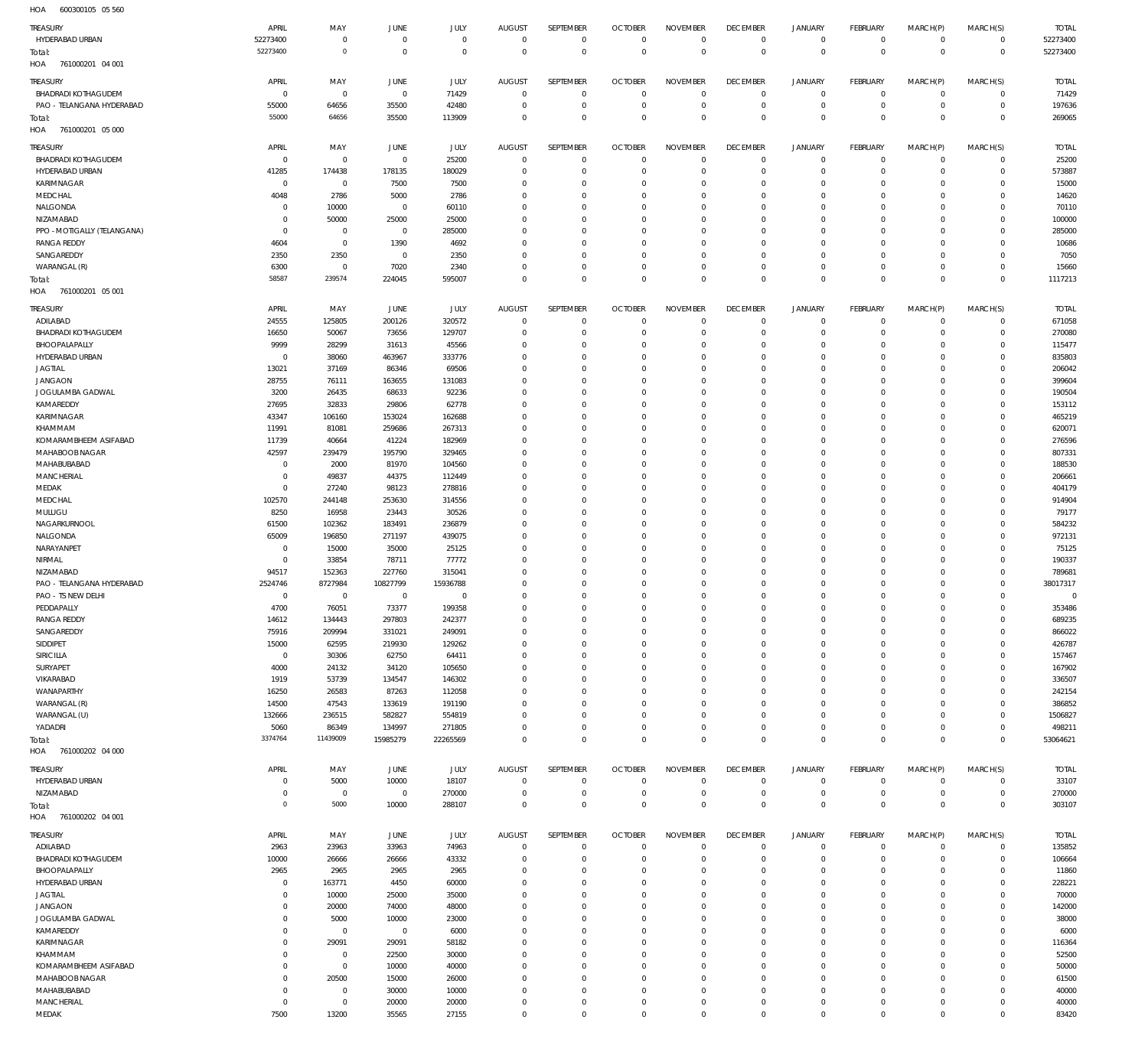761000202 04 001 HOA

| TREASURY                           | APRIL                      | MAY            | JUNE           | JULY           | <b>AUGUST</b>              | SEPTEMBER                  | <b>OCTOBER</b>              | <b>NOVEMBER</b>      | <b>DECEMBER</b>                  | <b>JANUARY</b>             | FEBRUARY                   | MARCH(P)             | MARCH(S)                | <b>TOTAL</b>   |
|------------------------------------|----------------------------|----------------|----------------|----------------|----------------------------|----------------------------|-----------------------------|----------------------|----------------------------------|----------------------------|----------------------------|----------------------|-------------------------|----------------|
| MEDCHAL                            | 21000                      | 49125          | 69000          | 45000          | $\overline{0}$             | $\mathbf 0$                | $\overline{0}$              | $\mathbf{0}$         | $\mathbf 0$                      | $\circ$                    | $\mathbf{0}$               | $\mathbf 0$          | $\mathbf 0$             | 184125         |
| NAGARKURNOOL<br>NALGONDA           | $\mathbf 0$<br>$\mathbf 0$ | 4237<br>10445  | 8474<br>15445  | 9956           | $\overline{0}$<br>$\Omega$ | $\mathbf 0$<br>$\mathbf 0$ | $\mathbf{0}$<br>$\mathbf 0$ | 0<br>$\Omega$        | $\overline{0}$<br>$\overline{0}$ | $\circ$<br>$\mathbf 0$     | $\mathbf{0}$<br>$^{\circ}$ | $\Omega$             | $\mathbf 0$<br>$\Omega$ | 22667<br>66780 |
| NARAYANPET                         | $\mathbf 0$                | 7500           | 15000          | 40890<br>11622 | $\mathbf 0$                | $\mathbf 0$                | $\mathbf 0$                 | $\Omega$             | $\overline{0}$                   | $\mathbf 0$                | $^{\circ}$                 |                      | $\Omega$                | 34122          |
| NIZAMABAD                          | $\mathbf 0$                | 36000          | 108500         | 119500         | $\Omega$                   | $\Omega$                   | $\mathbf 0$                 | $\Omega$             | $\Omega$                         | $\Omega$                   | $\Omega$                   |                      | $\Omega$                | 264000         |
| PAO - TELANGANA HYDERABAD          | 485087                     | 3455808        | 5418554        | 7332665        | $\mathbf 0$                | $\mathbf 0$                | $\mathbf 0$                 | $\Omega$             | $\overline{0}$                   | $\mathbf 0$                | $^{\circ}$                 |                      | $\Omega$                | 16692114       |
| PEDDAPALLY                         | 10000                      | 17500          | 30000          | 62500          | $\Omega$                   | $\Omega$                   | $\mathbf 0$                 | 0                    | $\Omega$                         | $\Omega$                   | $\Omega$                   |                      | $\Omega$                | 120000         |
| <b>RANGA REDDY</b>                 | 10000                      | 29500          | 59800          | 59100          | $\mathbf 0$                | $\mathbf 0$                | $\mathbf 0$                 | $\Omega$             | $\overline{0}$                   | $\mathbf 0$                | $^{\circ}$                 |                      | $\Omega$                | 158400         |
| SANGAREDDY                         | 22000                      | 48145          | 143530         | 73725          | $\Omega$                   | $\Omega$                   | $\mathbf 0$                 | $\Omega$             | $\overline{0}$                   | $\Omega$                   | $\Omega$                   |                      |                         | 287400         |
| SIDDIPET                           | 10000                      | 12500          | 66500          | 22000          | $\Omega$                   | $\mathbf 0$                | $\mathbf 0$                 | $\Omega$             | $\overline{0}$                   | $\mathbf 0$                | $\Omega$                   |                      | $\Omega$                | 111000         |
| <b>SIRICILLA</b><br>VIKARABAD      | 12500<br>$\mathbf 0$       | 10000<br>18487 | 20000<br>36974 | 35000          | $\Omega$<br>$\Omega$       | 0<br>$\mathbf 0$           | $\mathbf 0$<br>$\mathbf 0$  | $\Omega$<br>$\Omega$ | $\Omega$<br>$\overline{0}$       | $\Omega$<br>$\mathbf 0$    | $\Omega$<br>$\Omega$       |                      | $\Omega$<br>$\Omega$    | 77500<br>73948 |
| WARANGAL (R)                       | $\mathbf 0$                | 6000           | 16000          | 18487<br>47000 | $\Omega$                   | $\mathbf 0$                | $\mathbf 0$                 | $\Omega$             | $\overline{0}$                   | $\mathbf 0$                | $^{\circ}$                 |                      | $\Omega$                | 69000          |
| WARANGAL (U)                       | 17000                      | 37000          | 126240         | 196470         | $\Omega$                   | $\mathbf 0$                | $\mathbf 0$                 | $\Omega$             | $\overline{0}$                   | $\mathbf 0$                | $\Omega$                   |                      | $\Omega$                | 376710         |
| YADADRI                            | $\mathbf 0$                | 24444          | 52000          | 48444          | $\Omega$                   | $\mathbf 0$                | $\mathbf 0$                 | 0                    | $\overline{0}$                   | $\mathbf 0$                | $\mathbf{0}$               | $\Omega$             | $\Omega$                | 124888         |
| Total:                             | 611015                     | 4081847        | 6525217        | 8626956        | $\Omega$                   | $\mathbf 0$                | $\Omega$                    | $\Omega$             | $\,0\,$                          | $\mathbf 0$                | $\Omega$                   | $\Omega$             | $\Omega$                | 19845035       |
| HOA<br>761000202 05 000            |                            |                |                |                |                            |                            |                             |                      |                                  |                            |                            |                      |                         |                |
| <b>TREASURY</b>                    | APRIL                      | MAY            | JUNE           | JULY           | <b>AUGUST</b>              | SEPTEMBER                  | <b>OCTOBER</b>              | <b>NOVEMBER</b>      | <b>DECEMBER</b>                  | <b>JANUARY</b>             | <b>FEBRUARY</b>            | MARCH(P)             | MARCH(S)                | <b>TOTAL</b>   |
| HYDERABAD URBAN                    | 750                        | 2250           | 750            | 18250          | $\overline{0}$             | $\overline{0}$             | $\overline{0}$              | $^{\circ}$           | $\mathbf 0$                      | $\circ$                    | $^{\circ}$                 | $\mathbf 0$          | $\mathbf 0$             | 22000          |
| SIDDIPET                           | $\overline{0}$             | $\mathbf 0$    | 110000         | $\mathbf 0$    | $\circ$                    | $\mathbf 0$                | $\overline{0}$              | $\mathbf 0$          | $\overline{0}$                   | $\mathbf{0}$               | $\mathbf{0}$               | $\Omega$             | $\mathbf 0$             | 110000         |
| Total:                             | 750                        | 2250           | 110750         | 18250          | $\overline{0}$             | $\mathbf 0$                | $\mathbb O$                 | $\mathbf{0}$         | $\,0\,$                          | $\,0\,$                    | $\overline{0}$             | $\Omega$             | $\mathbb O$             | 132000         |
| HOA<br>761000202 05 001            |                            |                |                |                |                            |                            |                             |                      |                                  |                            |                            |                      |                         |                |
| TREASURY                           | APRIL                      | MAY            | JUNE           | JULY           | <b>AUGUST</b>              | SEPTEMBER                  | <b>OCTOBER</b>              | <b>NOVEMBER</b>      | <b>DECEMBER</b>                  | <b>JANUARY</b>             | FEBRUARY                   | MARCH(P)             | MARCH(S)                | <b>TOTAL</b>   |
| ADILABAD                           | $\mathbf 0$                | 30533          | 28458          | 44133          | $\mathbf 0$                | $\mathbf 0$                | $\mathbf{0}$                | $\mathbf 0$          | $\mathbf 0$                      | $\circ$                    | $^{\circ}$                 | $\mathbf 0$          | $\mathbf 0$             | 103124         |
| BHADRADI KOTHAGUDEM                | 1000                       | 5125           | 5500           | 9125           | $\mathbf 0$                | $\mathbf 0$                | $\mathbf{0}$                | 0                    | $\mathbf 0$                      | $\circ$                    | $^{\circ}$                 | $\Omega$             | $\Omega$                | 20750          |
| BHOOPALAPALLY                      | $\mathbf 0$                | $\mathbf 0$    | 3250           | 750            | $\Omega$                   | $\mathbf 0$                | $\mathbf 0$                 | $\Omega$             | $\overline{0}$                   | $\mathbf 0$                | $^{\circ}$                 |                      | $\Omega$                | 4000           |
| HYDERABAD URBAN                    | 2630                       | 22050          | $\overline{0}$ | 66040          | $\Omega$                   | $\mathbf 0$                | $\mathbf 0$                 | $\Omega$             | $\overline{0}$                   | $\mathbf 0$                | $\Omega$                   |                      | $\Omega$                | 90720          |
| <b>JAGTIAL</b>                     | $\mathbf 0$                | 5000           | 10250          | 5750           | $\Omega$                   | $\mathbf 0$                | $\mathbf 0$                 | $\Omega$             | $\overline{0}$                   | $\mathbf 0$                | $^{\circ}$                 |                      | $\Omega$                | 21000          |
| <b>JANGAON</b><br>JOGULAMBA GADWAL | 2750<br>$\mathbf 0$        | 4750<br>2000   | 7750<br>2000   | 38750<br>2000  | $\Omega$<br>$\Omega$       | $\mathbf 0$<br>$\mathbf 0$ | $\mathbf 0$<br>$\mathbf 0$  | $\Omega$<br>$\Omega$ | $\overline{0}$<br>$\Omega$       | 0<br>$\Omega$              | $\Omega$<br>$\Omega$       |                      | $\Omega$<br>$\Omega$    | 54000<br>6000  |
| KAMAREDDY                          | $\mathbf 0$                | 1135           | 1885           | 750            | $\Omega$                   | $\mathbf 0$                | $\mathbf 0$                 | $\Omega$             | $\overline{0}$                   | 0                          | $\Omega$                   |                      | $\Omega$                | 3770           |
| KARIMNAGAR                         | 1000                       | 11993          | 20393          | 25386          | $\Omega$                   | $\mathbf 0$                | $\mathbf 0$                 | $\Omega$             | $\overline{0}$                   | $\mathbf 0$                | $\Omega$                   |                      | $\Omega$                | 58772          |
| KHAMMAM                            | 3650                       | 7330           | 11280          | 16830          | $\Omega$                   | 0                          | $\mathbf 0$                 | $\Omega$             | $\overline{0}$                   | 0                          | $^{\circ}$                 |                      | $\Omega$                | 39090          |
| KOMARAMBHEEM ASIFABAD              | $\mathbf 0$                | $\mathbf 0$    | 3000           | 10000          | $\Omega$                   | $\Omega$                   | $\mathbf 0$                 | $\Omega$             | $\Omega$                         | $\Omega$                   | $\Omega$                   |                      | $\Omega$                | 13000          |
| MAHABOOB NAGAR                     | 1000                       | 7500           | 10500          | 17872          | $\mathbf 0$                | $\mathbf 0$                | $\mathbf 0$                 | $\Omega$             | $\overline{0}$                   | $\mathbf 0$                | $^{\circ}$                 |                      | $\Omega$                | 36872          |
| MAHABUBABAD                        | 1000                       | 1000           | 1000           | 1000           | $\Omega$                   | $\Omega$                   | $\mathbf 0$                 | $\Omega$             | $\Omega$                         | $\Omega$                   | $\Omega$                   |                      | $\Omega$                | 4000           |
| MANCHERIAL                         | $\mathbf 0$                | 6050           | 5050           | 5050           | $\mathbf 0$                | $\mathbf 0$                | $\mathbf 0$                 | $\Omega$             | $\overline{0}$                   | $\mathbf 0$                | $^{\circ}$                 |                      | $\Omega$                | 16150          |
| MEDAK                              | 1000                       | 4100           | 22700          | 9100           | $\Omega$                   | $\Omega$                   | $\mathbf 0$                 | 0                    | $\Omega$                         | $\Omega$                   | $\Omega$                   |                      | $\Omega$                | 36900          |
| MEDCHAL                            | 1000                       | 6570           | 12340          | 6570           | $\mathbf 0$<br>$\Omega$    | $\mathbf 0$<br>$\Omega$    | $\mathbf 0$<br>$\mathbf 0$  | 0<br>$\Omega$        | $^{\circ}$<br>$\Omega$           | $\mathbf 0$<br>$\Omega$    | $^{\circ}$<br>$\Omega$     |                      | $\Omega$                | 26480          |
| MULUGU<br>NAGARKURNOOL             | 1000<br>$\mathbf 0$        | 1000<br>3000   | 1000<br>4000   | 1000<br>7000   | $\mathbf 0$                | $\mathbf 0$                | $\mathbf 0$                 | $\Omega$             | $\overline{0}$                   | $\mathbf 0$                | $^{\circ}$                 |                      | $\Omega$                | 4000<br>14000  |
| NALGONDA                           | $\mathbf 0$                | 17025          | 20635          | 30850          | $\Omega$                   | 0                          | $\mathbf 0$                 | 0                    | $\Omega$                         | $\Omega$                   | $\Omega$                   |                      | $\Omega$                | 68510          |
| NIRMAL                             | 538                        | 4538           | 13338          | 14338          | $\Omega$                   | $\mathbf 0$                | $\mathbf 0$                 | $\Omega$             | $\overline{0}$                   | $\mathbf 0$                | $\Omega$                   |                      | $\Omega$                | 32752          |
| NIZAMABAD                          | 1500                       | 3250           | 16011          | 38661          | $\Omega$                   | 0                          | $\mathbf 0$                 | $\Omega$             | $\overline{0}$                   | $\mathbf 0$                | $\Omega$                   |                      | $\Omega$                | 59422          |
| PAO - TELANGANA HYDERABAD          | 138226                     | 818472         | 1091464        | 1529393        | $\Omega$                   | $\mathbf 0$                | $\mathbf 0$                 | $\Omega$             | $\overline{0}$                   | 0                          | $\Omega$                   |                      | $\Omega$                | 3577555        |
| PEDDAPALLY                         | $\mathbf 0$                | 5000           | 25000          | 31000          | $\Omega$                   | $\mathbf 0$                | $\mathbf 0$                 | $\Omega$             | $\overline{0}$                   | $\Omega$                   | $\Omega$                   |                      | $\Omega$                | 61000          |
| RANGA REDDY                        | $\mathbf 0$                | 13408          | 48158          | 46991          | $\Omega$                   | $\Omega$                   | $\Omega$                    | $\Omega$             | $\mathbf 0$                      | $\mathbf 0$                | $\Omega$                   | $\Omega$             | $\Omega$                | 108557         |
| SANGAREDDY                         | 1076                       | 15326          | 29326          | 16076          | $\cap$                     |                            |                             |                      | $\Omega$                         |                            |                            |                      | $\cap$                  | 61804          |
| SIDDIPET<br>SIRICILLA              | 0<br>$\mathbf 0$           | 6095<br>3250   | 10650<br>4000  | 6650<br>5750   | $\mathbf 0$<br>$\mathbf 0$ | $\mathbf 0$<br>$\mathbf 0$ | $\mathbf{0}$<br>$\mathbf 0$ | 0<br>0               | $\overline{0}$<br>$\overline{0}$ | $\mathbf 0$<br>$\mathbf 0$ | $^{\circ}$<br>$^{\circ}$   | $\Omega$<br>$\Omega$ | $\Omega$<br>$\Omega$    | 23395<br>13000 |
| SURYAPET                           | $\mathbf 0$                | 3750           | 3750           | 13444          | 0                          | $\mathbf 0$                | $\mathbf 0$                 | 0                    | $^{\circ}$                       | $\mathbf 0$                | $^{\circ}$                 |                      | $\Omega$                | 20944          |
| VIKARABAD                          | $\mathbf 0$                | 11000          | 11200          | 28200          | $\Omega$                   | $\mathbf 0$                | $\mathbf 0$                 | O                    | $\overline{0}$                   | $\mathbf 0$                | $^{\circ}$                 |                      |                         | 50400          |
| WANAPARTHY                         | $\mathbf 0$                | $\overline{0}$ | 1000           | 1000           | $\mathbf 0$                | $\mathbf 0$                | $\mathbf 0$                 | 0                    | $^{\circ}$                       | $\mathbf 0$                | $^{\circ}$                 | $\Omega$             | $\Omega$                | 2000           |
| WARANGAL (R)                       | $\mathbf 0$                | 1000           | 5800           | 5600           | $\Omega$                   | $\Omega$                   | 0                           | O                    | $\overline{0}$                   | 0                          | $\Omega$                   |                      |                         | 12400          |
| WARANGAL (U)                       | 7750                       | 14500          | 56400          | 56300          | $\mathbf 0$                | 0                          | $\mathbf 0$                 | 0                    | $^{\circ}$                       | $\mathbf 0$                | $^{\circ}$                 |                      | $\Omega$                | 134950         |
| YADADRI                            | $\mathbf 0$                | 10000          | 7000           | 18000          | $\Omega$                   | $\mathbf 0$                | $\mathbf 0$                 | 0                    | $\overline{0}$                   | $\mathbf 0$                | $^{\circ}$                 | $\Omega$             | $\Omega$                | 35000          |
| Total:                             | 165120                     | 1045750        | 1494088        | 2109359        | $\Omega$                   | $\mathbf 0$                | $\overline{0}$              | $\mathbf 0$          | $\mathbb O$                      | $\mathbb O$                | $\mathbb O$                | $\Omega$             | $\mathbf 0$             | 4814317        |
| HOA 761000202 06 001               |                            |                |                |                |                            |                            |                             |                      |                                  |                            |                            |                      |                         |                |
| <b>TREASURY</b>                    | APRIL                      | MAY            | JUNE           | JULY           | <b>AUGUST</b>              | SEPTEMBER                  | <b>OCTOBER</b>              | <b>NOVEMBER</b>      | <b>DECEMBER</b>                  | <b>JANUARY</b>             | <b>FEBRUARY</b>            | MARCH(P)             | MARCH(S)                | <b>TOTAL</b>   |
| PAO - TELANGANA HYDERABAD          | $\mathbf 0$                | 200000         | 567600         | 500000         | $\overline{0}$             | $\overline{0}$             | $\overline{0}$              | $\mathbf 0$          | $\,0\,$                          | 0                          | $\circ$                    | $\mathbf 0$          | $\mathbf 0$             | 1267600        |
| Total:                             | $\circ$                    | 200000         | 567600         | 500000         | $\overline{0}$             | $\overline{0}$             | $\mathbb O$                 | $\mathbb O$          | $\mathbb O$                      | $\mathbb O$                | $\overline{0}$             | $\mathbb O$          | $\mathbb O$             | 1267600        |
| HOA 761000202 07 001               |                            |                |                |                |                            |                            |                             |                      |                                  |                            |                            |                      |                         |                |
| TREASURY                           | APRIL                      | MAY            | JUNE           | JULY           | <b>AUGUST</b>              | SEPTEMBER                  | <b>OCTOBER</b>              | <b>NOVEMBER</b>      | <b>DECEMBER</b>                  | <b>JANUARY</b>             | <b>FEBRUARY</b>            | MARCH(P)             | MARCH(S)                | <b>TOTAL</b>   |
| PAO - TELANGANA HYDERABAD          | 100000                     | 200000         | 11400000       | 12300000       | $\overline{0}$             | $\overline{0}$             | $\mathbb O$                 | $\mathbf 0$          | $\,0\,$                          | $\mathbb O$                | $\mathbf 0$                | $\mathbf 0$          | $\mathbf 0$             | 24000000       |
| Total:                             | 100000                     | 200000         | 11400000       | 12300000       | $\overline{0}$             | $\overline{0}$             | $\mathbb O$                 | $\overline{0}$       | $\mathbb O$                      | $\mathbb O$                | $\overline{0}$             | $\mathbf 0$          | $\mathbb O$             | 24000000       |
| HOA 761000202 07 002               |                            |                |                |                |                            |                            |                             |                      |                                  |                            |                            |                      |                         |                |
| TREASURY                           | APRIL                      | MAY            | JUNE           | JULY           | <b>AUGUST</b>              | SEPTEMBER                  | <b>OCTOBER</b>              | <b>NOVEMBER</b>      | <b>DECEMBER</b>                  | <b>JANUARY</b>             | <b>FEBRUARY</b>            | MARCH(P)             | MARCH(S)                | <b>TOTAL</b>   |
| PAO - TELANGANA HYDERABAD          | 0                          | 0              | 3030000        | 3050000        | $\overline{0}$             | $\overline{0}$             | $\overline{0}$              | $\mathbf 0$          | $\overline{0}$                   | 0                          | $^{\circ}$                 | $\mathbf 0$          | $\mathbf 0$             | 6080000        |
| Total:                             | $\circ$                    | $\overline{0}$ | 3030000        | 3050000        | $\overline{0}$             | $\overline{0}$             | $\mathbb O$                 | $\mathbf 0$          | $\mathbb O$                      | $\mathbb O$                | $\overline{0}$             | $\mathbb O$          | $\mathbb O$             | 6080000        |
| HOA 761000203 04 001               |                            |                |                |                |                            |                            |                             |                      |                                  |                            |                            |                      |                         |                |
| TREASURY                           | APRIL                      | MAY            | JUNE           | JULY           | <b>AUGUST</b>              | SEPTEMBER                  | <b>OCTOBER</b>              | <b>NOVEMBER</b>      | <b>DECEMBER</b>                  | <b>JANUARY</b>             | FEBRUARY                   | MARCH(P)             | MARCH(S)                | <b>TOTAL</b>   |
| MAHABOOB NAGAR                     | $\mathbf 0$                | 750            | 1500           | 750            | $\overline{0}$             | $\mathbf 0$                | $\mathbf 0$                 | $\mathbf 0$          | $\overline{0}$                   | 0                          | $^{\circ}$                 | $\mathbf 0$          | $\mathbf 0$             | 3000           |
| PAO - TELANGANA HYDERABAD          | $\mathbf 0$                | $^{\circ}$     | 1405           | 2810           | $\overline{0}$             | $\mathbf 0$                | $\overline{0}$              | $\mathbf 0$          | $\mathbf 0$                      | $\circ$                    | $\mathbf{0}$               | $\mathbf 0$          | $\mathbf 0$             | 4215           |
| Total:                             | $\circ$                    | 750            | 2905           | 3560           | $\overline{0}$             | $\mathbf 0$                | $\mathbf 0$                 | $\mathbf 0$          | $\mathbb O$                      | $\mathbb O$                | $\overline{0}$             | $^{\circ}$           | $\mathbf 0$             | 7215           |
| HOA 761000204 12 000               |                            |                |                |                |                            |                            |                             |                      |                                  |                            |                            |                      |                         |                |
| TREASURY                           | APRIL                      | MAY            | JUNE           | JULY           | <b>AUGUST</b>              | SEPTEMBER                  | <b>OCTOBER</b>              | <b>NOVEMBER</b>      | <b>DECEMBER</b>                  | <b>JANUARY</b>             | <b>FEBRUARY</b>            | MARCH(P)             | MARCH(S)                | <b>TOTAL</b>   |
| <b>RANGA REDDY</b>                 | $\mathbf 0$                | $\mathbf 0$    | $\overline{0}$ | 2500           | $\overline{0}$             | $\overline{0}$             | $\overline{0}$              | $\mathbf 0$          | $\mathbf 0$                      | $\circ$                    | $\mathbf{0}$               | $\mathbf 0$          | $\mathbf 0$             | 2500           |
| Total:                             | $\circ$                    | $\mathbf 0$    | $\overline{0}$ | 2500           | $\overline{0}$             | $\mathbf 0$                | $\mathbf 0$                 | $\bf 0$              | $\,0\,$                          | $\,0\,$                    | $\mathbb O$                | $^{\circ}$           | $\,0\,$                 | 2500           |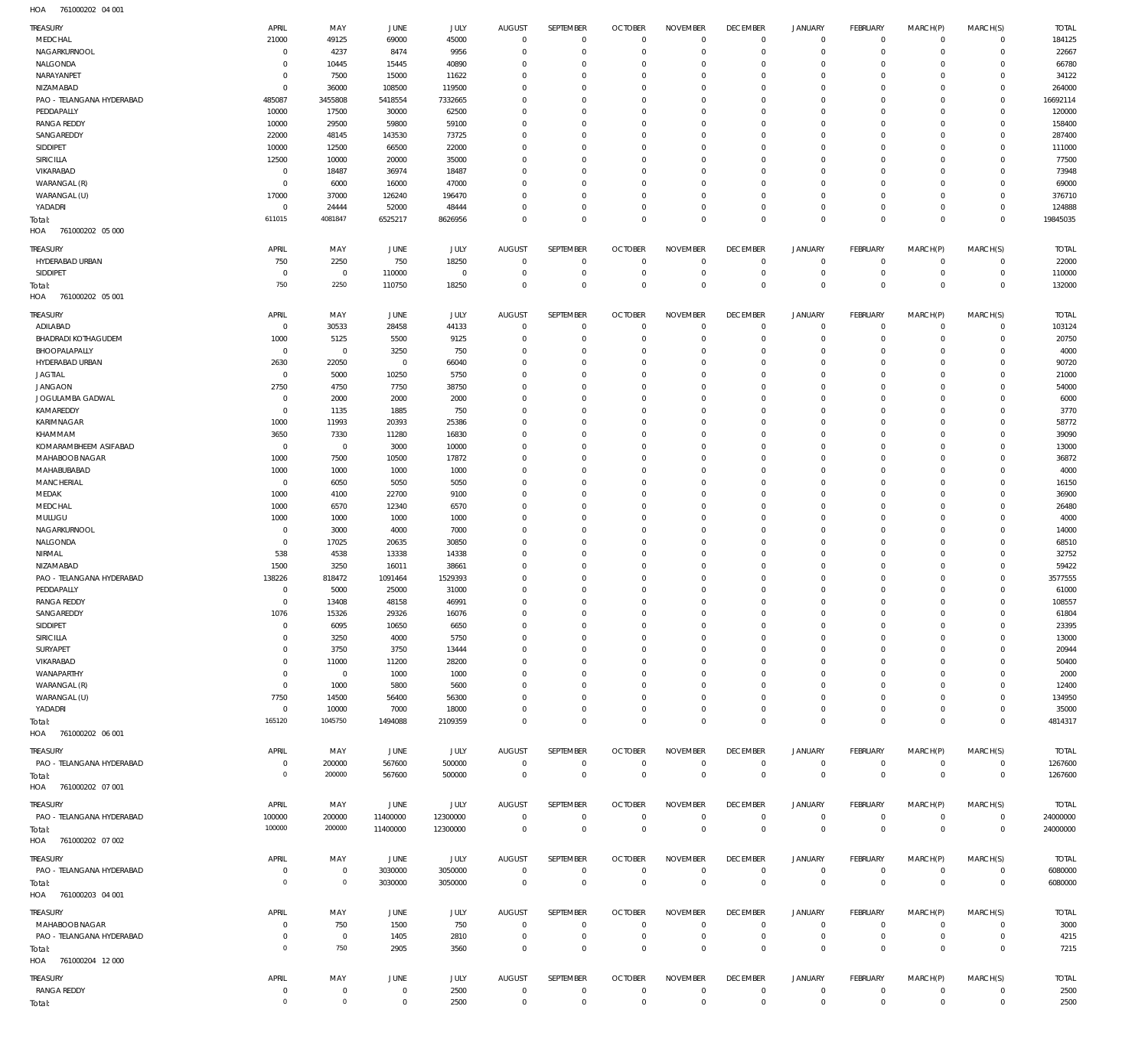761000204 12 001 HOA

| TREASURY                          | APRIL               | MAY                 | <b>JUNE</b>        | JULY              | <b>AUGUST</b>           | SEPTEMBER               | <b>OCTOBER</b>             | <b>NOVEMBER</b>      | <b>DECEMBER</b>            | <b>JANUARY</b>      | <b>FEBRUARY</b>            | MARCH(P)             | MARCH(S)                         | <b>TOTAL</b>       |
|-----------------------------------|---------------------|---------------------|--------------------|-------------------|-------------------------|-------------------------|----------------------------|----------------------|----------------------------|---------------------|----------------------------|----------------------|----------------------------------|--------------------|
| <b>BHADRADI KOTHAGUDEM</b>        | $\overline{0}$      | 1000                | 1000               | 1000              | $\overline{0}$          | $\mathbf 0$             | $\overline{0}$             | $\mathbf 0$          | $\overline{0}$             | $\mathsf 0$         | $\overline{0}$             | $\mathbf 0$          | $\overline{0}$                   | 3000               |
| HYDERABAD URBAN                   | 1000                | 1000                | 7000               | 11000             | $\mathbf 0$             | $\mathbf 0$             | $\overline{0}$             | $\mathbf 0$          | $\overline{0}$             | $\mathbf 0$         | $\overline{0}$             | $\Omega$             | $\overline{0}$                   | 20000              |
| KAMAREDDY                         | $\mathbf 0$         | 370                 | 740                | 370               | $\Omega$                | $\mathbf 0$             | $\mathbf 0$                | $\Omega$             | $\mathbf 0$                | $\mathbf 0$         | $\overline{0}$             | $\Omega$             | $\overline{0}$                   | 1480               |
| KARIMNAGAR                        | $\overline{0}$      | 1371                | 2371               | 1742              | $\Omega$                | $\mathbf 0$             | $\mathbf 0$                | $\Omega$             | $\mathbf 0$                | $\mathbf 0$         | $\overline{0}$             | $\Omega$             | $\circ$                          | 5484               |
| KHAMMAM                           | 500                 | 1052                | 1552               | 3104              | $\Omega$                | $\mathbf 0$             | $\mathbf 0$                | $\Omega$             | $\mathbf 0$                | 0                   | $\overline{0}$             | $\Omega$             | $\Omega$                         | 6208               |
| MAHABOOB NAGAR                    | 500                 | 2125                | 2750               | 3125              | $\Omega$                | $\Omega$                | $\mathbf{0}$               | $\Omega$             | $\mathbf{0}$               | $\Omega$            | $\circ$                    | $\Omega$             | $\Omega$                         | 8500               |
| MEDAK                             | $\mathbf{0}$        | $\mathbf 0$         | 3740               | 1370              | $\mathbf 0$             | $\mathbf 0$             | $\mathbf{0}$               | $\Omega$             | $\mathbf 0$                | $\mathbf 0$         | $\overline{0}$             | $\Omega$             | $\Omega$                         | 5110               |
| MEDCHAL                           | $\mathbf{0}$        | 1000                | $\overline{0}$     | $\mathbf 0$       | $\Omega$                | $\Omega$                | $\mathbf{0}$               | $\Omega$             | $\mathbf 0$                | $\Omega$            | $\circ$                    | $\Omega$             | $\Omega$                         | 1000               |
| NALGONDA                          | $\mathbf{0}$        | 2770                | 2770               | 5540              | $\mathbf 0$             | $\mathbf 0$             | $\mathbf{0}$               | $\Omega$             | $\mathbf{0}$               | $\mathbf 0$         | $\overline{0}$             | $\Omega$             | $\circ$                          | 11080              |
| NARAYANPET                        | $\mathbf{0}$        | $\mathbf{0}$        | $\overline{0}$     | 342               | $\Omega$                | $\mathbf 0$             | $\mathbf{0}$               | $\Omega$             | $\mathbf 0$                | $\mathbf 0$         | $\overline{0}$             | $\Omega$             | $\Omega$                         | 342                |
| NIRMAL                            | $\mathbf 0$         | 1000                | 1000               | 1000              | $\Omega$                | $\Omega$                | $\mathbf 0$                | $\Omega$             | $\Omega$                   | $\Omega$            | $\circ$                    | $\Omega$             | $\Omega$                         | 3000               |
| NIZAMABAD                         | 500                 | 870                 | 870                | 1240              | $\Omega$                | $\mathbf 0$             | $\mathbf 0$                | $\Omega$             | $\mathbf 0$                | $\mathbf 0$         | $\overline{0}$             | $\Omega$             | $\circ$                          | 3480               |
| PAO - TELANGANA HYDERABAD         | 29125               | 215505              | 305558             | 415409            | $\Omega$                | $\Omega$                | $\mathbf 0$                | $\Omega$             | $\mathbf 0$                | 0                   | $\mathbf 0$                | $\Omega$             | $\Omega$                         | 965597             |
| <b>RANGA REDDY</b><br>SANGAREDDY  | 1000                | 4285                | 3395               | 3655              | $\Omega$<br>$\Omega$    | $\mathbf 0$<br>$\Omega$ | $\mathbf 0$                | $\Omega$<br>$\Omega$ | $\mathbf 0$                | $\mathbf 0$         | $\overline{0}$             | $\Omega$             | $\circ$                          | 12335              |
|                                   | 1000<br>$\mathbf 0$ | 2000<br>$\mathbf 0$ | 3000               | 2000              | $\Omega$                | $\Omega$                | $\mathbf 0$<br>$\mathbf 0$ | $\Omega$             | $\mathbf 0$<br>$\mathbf 0$ | 0<br>$\Omega$       | $\overline{0}$<br>$\circ$  | $\Omega$<br>$\Omega$ | $\mathbf 0$<br>$\circ$           | 8000               |
| SURYAPET<br>VIKARABAD             | $\mathbf 0$         |                     | $\overline{0}$     | 3000              | $\Omega$                | $\mathbf 0$             | $\mathbf 0$                | $\Omega$             | $\mathbf 0$                | $\mathbf 0$         | $\overline{0}$             | $\Omega$             | $\Omega$                         | 3000               |
| WARANGAL (U)                      | $\mathbf 0$         | 1500<br>$\mathbf 0$ | 500<br>5293        | 2000<br>6293      | $\Omega$                | $\Omega$                | $\mathbf 0$                | $\Omega$             | $\mathbf 0$                | $\mathbf 0$         | $\circ$                    | $\Omega$             | $\Omega$                         | 4000<br>11586      |
| YADADRI                           | $\overline{0}$      | 4350                | 5450               | 5600              | $\Omega$                | $\mathbf 0$             | $\mathbf 0$                | $\Omega$             | $\mathbf 0$                | $\mathbf 0$         | $\overline{0}$             | $\Omega$             | $\overline{0}$                   | 15400              |
|                                   | 33625               | 240198              | 346989             | 467790            | $\Omega$                | $\Omega$                | $\Omega$                   | $\Omega$             | $\mathbf 0$                | $\mathbf 0$         | $\overline{0}$             | $\Omega$             | $\overline{0}$                   | 1088602            |
| Total:<br>HOA<br>761000800 04 000 |                     |                     |                    |                   |                         |                         |                            |                      |                            |                     |                            |                      |                                  |                    |
|                                   |                     |                     |                    |                   |                         |                         |                            |                      |                            |                     |                            |                      |                                  |                    |
| TREASURY                          | APRIL               | MAY                 | <b>JUNE</b>        | JULY              | <b>AUGUST</b>           | SEPTEMBER               | <b>OCTOBER</b>             | <b>NOVEMBER</b>      | <b>DECEMBER</b>            | <b>JANUARY</b>      | <b>FEBRUARY</b>            | MARCH(P)             | MARCH(S)                         | <b>TOTAL</b>       |
| HYDERABAD URBAN                   | 4500                | 6750                | 750                | $\mathbf 0$       | $\mathbf 0$             | $\mathbf 0$             | $\overline{0}$             | $\mathbf 0$          | $\overline{0}$             | $\mathsf 0$         | $\overline{0}$             | $\mathbf 0$          | $\overline{0}$                   | 12000              |
| NALGONDA                          | $\overline{0}$      | 1400                | 1200               | 1400              | $\mathbf 0$             | $\mathbf 0$             | $\overline{0}$             | 0                    | $\mathbf 0$                | $\mathbf 0$         | $\overline{0}$             | $\mathbf 0$          | $\overline{0}$                   | 4000               |
| PAO - TS NEW DELHI                | 10400               | 10400               | 10400              | 10400             | $\Omega$                | $\mathbf 0$             | $\mathbf{0}$               | 0                    | $\mathbf{0}$               | $\mathbf 0$         | $\overline{0}$             | $\Omega$             | $\overline{0}$                   | 41600              |
| PEDDAPALLY                        | $\mathbf{0}$        | $\bf 0$             | $\overline{0}$     | 3750              | $\mathbf 0$             | $\mathbf 0$             | $\mathbf{0}$               | $\mathbf 0$          | $\mathbf{0}$               | $\mathbf 0$         | $\overline{0}$             | $\Omega$             | $\overline{0}$                   | 3750               |
| PPO - MOTIGALLY (TELANGANA)       | $\mathbf{0}$        | $\bf 0$             | $\overline{0}$     | 8251              | $\mathbf 0$             | $\mathbf 0$             | $\mathbf{0}$               | $\mathbf 0$          | $\mathbf{0}$               | $\mathbf 0$         | $\overline{0}$             | $\Omega$             | $\overline{0}$                   | 8251               |
| SURYAPET                          | $\mathbf{0}$        | $\bf 0$             | 1000               | 1600              | $\mathbf 0$             | $\mathbf 0$             | $\mathbf{0}$               | $\Omega$             | $\mathbf{0}$               | $\mathbf 0$         | $\overline{0}$             | $\Omega$             | $\overline{0}$                   | 2600               |
| YADADRI                           | $\mathbf{0}$        | $\mathbf 0$         | $\overline{0}$     | 1550              | $\mathbf{0}$            | $\mathbf 0$             | $\mathbf{0}$               | $\mathbf 0$          | $\mathbf{0}$               | $\mathbf 0$         | $\overline{0}$             | $\mathbf 0$          | $\overline{0}$                   | 1550               |
| Total:                            | 14900               | 18550               | 13350              | 26951             | $\Omega$                | $\mathbf 0$             | $\Omega$                   | $\Omega$             | $\overline{0}$             | $\mathbf 0$         | $\mathbb O$                | $\Omega$             | $\overline{0}$                   | 73751              |
| HOA<br>761000800 04 001           |                     |                     |                    |                   |                         |                         |                            |                      |                            |                     |                            |                      |                                  |                    |
| TREASURY                          | APRIL               | MAY                 | JUNE               | JULY              | <b>AUGUST</b>           | SEPTEMBER               | <b>OCTOBER</b>             | <b>NOVEMBER</b>      | <b>DECEMBER</b>            | <b>JANUARY</b>      | <b>FEBRUARY</b>            | MARCH(P)             | MARCH(S)                         | <b>TOTAL</b>       |
| ADILABAD                          | 498750              | 866500              | 916750             | 1196300           | $\mathbf{0}$            | $\mathbf{0}$            | $\overline{0}$             | $\mathbf{0}$         | $\overline{0}$             | $\mathsf 0$         | $\overline{0}$             | $\mathbf 0$          | $\overline{0}$                   | 3478300            |
| <b>BHADRADI KOTHAGUDEM</b>        | 370350              | 793850              | 1049150            | 1440200           | $\mathbf 0$             | $\mathbf 0$             | $\mathbf{0}$               | $\Omega$             | $\mathbf{0}$               | $\mathbf 0$         | $\overline{0}$             | $\Omega$             | $\overline{0}$                   | 3653550            |
| BHOOPALAPALLY                     | 127250              | 394000              | 507500             | 555500            | $\Omega$                | $\Omega$                | $\mathbf{0}$               | $\Omega$             | $\mathbf{0}$               | $\mathbf 0$         | $\overline{0}$             | $\Omega$             | $\circ$                          | 1584250            |
| HYDERABAD URBAN                   | 57000               | 6000                | $\overline{0}$     | $\mathbf 0$       | $\mathbf 0$             | $\mathbf 0$             | $\mathbf 0$                | $\Omega$             | $\mathbf 0$                | $\mathbf 0$         | $\overline{0}$             | $\Omega$             | $\mathbf 0$                      | 63000              |
| <b>JAGTIAL</b>                    | 137100              | 345200              | 458750             | 484050            | $\Omega$                | $\Omega$                | $\mathbf 0$                | $\Omega$             | $\mathbf 0$                | $\Omega$            | $\overline{0}$             | $\Omega$             | $\Omega$                         | 1425100            |
| <b>JANGAON</b>                    | 83250               | 181250              | 355500             | 299750            | $\Omega$                | $\Omega$                | $\mathbf 0$                | $\Omega$             | $\mathbf 0$                | $\mathbf 0$         | $\overline{0}$             | $\Omega$             | $\Omega$                         | 919750             |
| JOGULAMBA GADWAL                  | 135500              | 171750              | 239250             | 227000            | $\Omega$                | $\mathbf 0$             | $\mathbf 0$                | $\Omega$             | $\mathbf 0$                | $\mathbf 0$         | $\overline{0}$             | $\Omega$             | $\circ$                          | 773500             |
| KAMAREDDY                         | 201000              | 707250              | 840250             | 1211400           | $\Omega$                | $\Omega$                | $\mathbf 0$                | $\Omega$             | $\mathbf 0$                | $\mathbf 0$         | $\overline{0}$             | $\Omega$             | $\Omega$                         | 2959900            |
| KARIMNAGAR                        | 142750              | 463700              | 560700             | 569700            | $\Omega$                | $\mathbf 0$             | $\mathbf 0$                | $\Omega$             | $\mathbf 0$                | $\mathbf 0$         | $\overline{0}$             | $\Omega$             | $\circ$                          | 1736850            |
| KHAMMAM                           | 452100              | 677500              | 973650             | 952400            | $\Omega$                | $\Omega$                | $\mathbf 0$                | $\Omega$             | $\mathbf 0$                | 0                   | $\overline{0}$             | $\Omega$             | $\Omega$                         | 3055650            |
| KOMARAMBHEEM ASIFABAD             | 188750              | 220750              | 347750             | 495500            | $\Omega$                | $\mathbf 0$             | $\mathbf 0$                | $\Omega$             | $\mathbf 0$                | $\mathbf 0$         | $\overline{0}$             | $\Omega$             | $\circ$                          | 1252750            |
| MAHABOOB NAGAR                    | 65750               | 196600              | 291550             | 405050            | $\mathbf 0$             | $\mathbf 0$             | $\mathbf 0$                | $\Omega$             | $\mathbf 0$                | 0                   | $\overline{0}$             | $\Omega$             | $\mathbf 0$                      | 958950             |
| MAHABUBABAD                       | 124500              | 276000              | 1003450            | 954700            | $\Omega$                | $\Omega$                | $\mathbf 0$                | $\Omega$             | $\mathbf{0}$               | $\Omega$            | $\circ$                    | $\Omega$             | $\circ$                          | 2358650            |
| <b>MANCHERIAL</b>                 | 223500              | 526200              | 700450             | 813000            | $\Omega$                | $\mathbf 0$             | $\mathbf{0}$               | $\Omega$             | $\mathbf 0$                | 0                   | $\overline{0}$             | $\Omega$             | $\mathbf 0$                      | 2263150            |
| MEDAK                             | 88250               | 458700              | 1192050            | 797250            | $\Omega$                | $\Omega$                | $\Omega$                   | $\Omega$             | $\Omega$                   | $\Omega$            | $\circ$                    | $\Omega$             | $\circ$                          | 2536250            |
| MEDCHAL                           | 251500              | 328750              | 388750             | 431000            |                         |                         |                            |                      |                            |                     |                            |                      |                                  | 1400000            |
| MULUGU                            | 26000               | 113250              | 217750             | 300750            | $\mathbf{0}$            | $\mathbf 0$             | $\mathbf 0$                | $\mathbf 0$          | $\mathbf{0}$               | $\mathbf 0$         | $\overline{0}$             | 0                    | $\mathbf 0$                      | 657750             |
| NAGARKURNOOL                      | 73250               | 246800              | 415050             | 471050            | $\mathbf 0$             | $\mathbf 0$             | $\mathbf 0$                | $\mathbf 0$          | $\mathbf{0}$               | $\mathbf 0$         | $\overline{0}$             | $\mathbf 0$          | $\mathbf 0$                      | 1206150            |
| NALGONDA                          | 304000              | 690400              | 1036650            | 1225750           | $\Omega$                | $\mathbf 0$             | $\mathbf{0}$               | $\mathbf 0$          | $\mathbf{0}$               | $\mathbf 0$         | $\overline{0}$             | $\Omega$             | $\Omega$                         | 3256800            |
| NARAYANPET                        | 80500               | 126250              | 174000             | 173000            | $\Omega$                | $\Omega$                | $\mathbf 0$                | $\Omega$             | $\mathbf 0$                | 0                   | $\mathbf 0$                | $\Omega$             | $\mathbf 0$                      | 553750             |
| NIRMAL                            | 198750              | 284750              | 756000             | 627250            | $\Omega$                | $\mathbf 0$             | $\mathbf 0$                | $\Omega$             | $\mathbf 0$                | $\mathbf 0$         | $\overline{0}$             | $\Omega$             | $\overline{0}$                   | 1866750            |
| NIZAMABAD                         | 364250              | 680000              | 1028000            | 1246500           | $\mathbf 0$             | $\mathbf 0$             | $\mathbf 0$                | $\Omega$             | $\mathbf 0$                | 0                   | $\mathbf 0$                | $\Omega$             | $\mathbf 0$                      | 3318750            |
| PAO - TELANGANA HYDERABAD         | 2949675             | 3771675             | 3999125            | 4759295           | $\Omega$                | $\Omega$                | $\mathbf 0$                | $\Omega$             | $\mathbf 0$                | $\mathbf 0$         | $\overline{0}$             | $\Omega$             | $\circ$                          | 15479770           |
| PEDDAPALLY                        | 279500              | 543250              | 723250             | 877950            | $\mathbf 0$             | $\mathbf 0$             | $\mathbf 0$                | $\Omega$             | $\mathbf 0$                | 0                   | $\overline{0}$             | $\Omega$             | $\mathbf 0$                      | 2423950            |
| <b>RANGA REDDY</b>                | 306725              | 518425              | 651175             | 639875            | $\Omega$                | $\Omega$                | $\mathbf 0$                | $\Omega$             | $\mathbf 0$                | $\mathbf 0$         | $\overline{0}$             | $\Omega$             | $\Omega$                         | 2116200            |
| SANGAREDDY                        | 263750              | 893650              | 1195100            | 1208350           | $\Omega$                | $\mathbf 0$             | $\mathbf 0$                | $\Omega$             | $\mathbf 0$                | 0                   | $\overline{0}$             | $\Omega$             | $\Omega$                         | 3560850            |
| SIDDIPET                          | 115000              | 437400              | 670400             | 564000            | $\Omega$                | $\mathbf 0$             | $\mathbf 0$                | $\mathbf 0$          | $\mathbf 0$                | $\mathbf 0$         | $\overline{0}$             | $\Omega$             | $\mathbf 0$                      | 1786800            |
| SIRICILLA                         | 153250              | 303000              | 433750             | 377250            | $\Omega$                | $\Omega$                | $\mathbf 0$                | $\Omega$             | $\mathbf 0$                | 0                   | $\mathbf 0$                | $\Omega$             | $\mathbf 0$                      | 1267250            |
| SURYAPET                          | 101250              | 356250              | 466600             | 506800            | $\Omega$                | $\mathbf 0$             | $\mathbf 0$                | $\Omega$             | $\mathbf 0$                | $\mathbf 0$         | $\overline{0}$             | $\Omega$             | $\overline{0}$                   | 1430900            |
| VIKARABAD                         | 96000               | 539230              | 825230             | 618730            | $\Omega$                | $\Omega$                | $\mathbf 0$                | $\Omega$             | $\mathbf 0$                | 0                   | $\mathbf 0$                | $\Omega$             | $\Omega$                         | 2079190            |
| WANAPARTHY                        | 67000               | 150450              | 283400             | 312900            | $\Omega$                | $\mathbf 0$             | $\mathbf 0$                | $\Omega$<br>$\Omega$ | $\mathbf 0$                | $\mathbf 0$         | $\overline{0}$             | $\Omega$             | $\circ$                          | 813750             |
| WARANGAL (R)                      | 31000               | 169200              | 273300             | 438390            | $\mathbf 0$<br>$\Omega$ | $\mathbf 0$<br>$\Omega$ | $\mathbf 0$<br>$\mathbf 0$ | $\Omega$             | $\mathbf 0$<br>$\mathbf 0$ | 0<br>$\mathbf 0$    | $\mathbf 0$                | $\Omega$<br>$\Omega$ | $\mathbf 0$                      | 911890             |
| WARANGAL (U)                      | 732250              | 937950              | 1092950            | 1348500<br>497750 | $\mathbf 0$             | $\mathbf 0$             | $\mathbf 0$                | $\mathbf 0$          | $\mathbf 0$                | $\mathbf 0$         | $\overline{0}$             | $\mathbf 0$          | $\overline{0}$<br>$\overline{0}$ | 4111650<br>1248900 |
| YADADRI                           | 65000<br>9354450    | 327200<br>17703130  | 358950<br>24426180 | 27026890          | $\Omega$                | $\Omega$                | $\mathbf 0$                | $\mathbf 0$          | $\overline{0}$             | $\mathbf 0$         | $\mathsf 0$<br>$\mathbb O$ | $\Omega$             | $\Omega$                         | 78510650           |
| Total:<br>HOA 761000800 05 000    |                     |                     |                    |                   |                         |                         |                            |                      |                            |                     |                            |                      |                                  |                    |
|                                   |                     |                     |                    |                   |                         |                         |                            |                      |                            |                     |                            |                      |                                  |                    |
| TREASURY                          | APRIL               | MAY                 | JUNE               | <b>JULY</b>       | <b>AUGUST</b>           | SEPTEMBER               | <b>OCTOBER</b>             | <b>NOVEMBER</b>      | <b>DECEMBER</b>            | <b>JANUARY</b>      | <b>FEBRUARY</b>            | MARCH(P)             | MARCH(S)                         | <b>TOTAL</b>       |
| PAO - TS NEW DELHI                | $\overline{0}$      | $\mathbf 0$         | $\overline{0}$     | $\mathbf 0$       | $\overline{0}$          | $\mathbf 0$             | $\overline{0}$             | $\mathbf 0$          | $\overline{0}$             | $\mathsf 0$         | $\mathsf 0$                | $\mathsf 0$          | $\mathsf 0$                      | $\circ$            |
| Total:                            | $\overline{0}$      | $\mathbf 0$         | $\mathbf 0$        | $\mathbf 0$       | $\mathbb O$             | $\mathbf 0$             | $\mathbb O$                | $\mathbf 0$          | $\mathbf 0$                | $\mathbf 0$         | $\mathbf 0$                | $\mathbf 0$          | $\mathbf 0$                      | $\overline{0}$     |
| 761000800 05 001<br>HOA           |                     |                     |                    |                   |                         |                         |                            |                      |                            |                     |                            |                      |                                  |                    |
| TREASURY                          | APRIL               | MAY                 | JUNE               | JULY              | <b>AUGUST</b>           | SEPTEMBER               | <b>OCTOBER</b>             | <b>NOVEMBER</b>      | <b>DECEMBER</b>            | <b>JANUARY</b>      | FEBRUARY                   | MARCH(P)             | MARCH(S)                         | <b>TOTAL</b>       |
| ADILABAD                          | $\mathbf 0$         | 10999               | 16713              | 15213             | $\mathbf 0$             | $\mathbf 0$             | $\overline{0}$             | $\mathbf{0}$         | $\overline{0}$             | $\mathbf 0$         | $\mathsf 0$                | $\mathbf 0$          | $\overline{0}$                   | 42925              |
| <b>BHADRADI KOTHAGUDEM</b>        | $^{\circ}$          | 4925                | 4925               | 7425              | $\mathbf{0}$            | $\mathbf 0$             | $\mathbf{0}$               | $\Omega$             | $\mathbf{0}$               | $\mathbf 0$         | $\mathsf 0$                | $\mathbf 0$          | $\overline{0}$                   | 17275              |
| HYDERABAD URBAN                   | $\mathbf 0$         | $\mathbf{0}$        | 64610              | 573               | $\mathbf 0$             | $\mathbf 0$             | $\mathbf{0}$               | $\mathbf 0$          | $\mathbf{0}$               | $\mathbf 0$         | $\overline{0}$             | $\Omega$             | $\overline{0}$                   | 65183              |
| KAMAREDDY                         | $\mathbf 0$         | 715                 | 1430               | 715               | $\mathbf 0$             | $\mathbf 0$             | $\mathbf{0}$               | $\Omega$             | $\mathbf{0}$               | $\mathbf 0$         | $\overline{0}$             | $\Omega$             | $\overline{0}$                   | 2860               |
| KARIMNAGAR                        | $\mathbf 0$         | 2070                | 2070               | 2000              | $\mathbf 0$             | $\mathbf 0$             | $\mathbf{0}$               | $\mathbf 0$          | $\mathbf{0}$               | $\mathbf 0$         | $\overline{0}$             | $\Omega$             | $\overline{0}$                   | 6140               |
| KHAMMAM                           | $\mathbf 0$         | 3214                | 5714               | 5000              | $\mathbf 0$             | $\mathbf 0$             | $\bf 0$                    | $\mathbf 0$          | $\mathbf 0$                | $\mathsf{O}\xspace$ | $\overline{0}$             | 0                    | $\mathbf 0$                      | 13928              |
|                                   |                     | 3573                | 3573               | 7146              | $\mathbf{0}$            | $\mathbf 0$             | $\mathbf{0}$               | $\mathbf 0$          | $\overline{0}$             | $\mathbf 0$         | $\mathbb O$                | $\mathbf 0$          | $\mathbb O$                      | 14292              |
| MAHABOOB NAGAR                    | $\mathbf{0}$        |                     |                    |                   |                         |                         |                            |                      |                            |                     |                            |                      |                                  |                    |